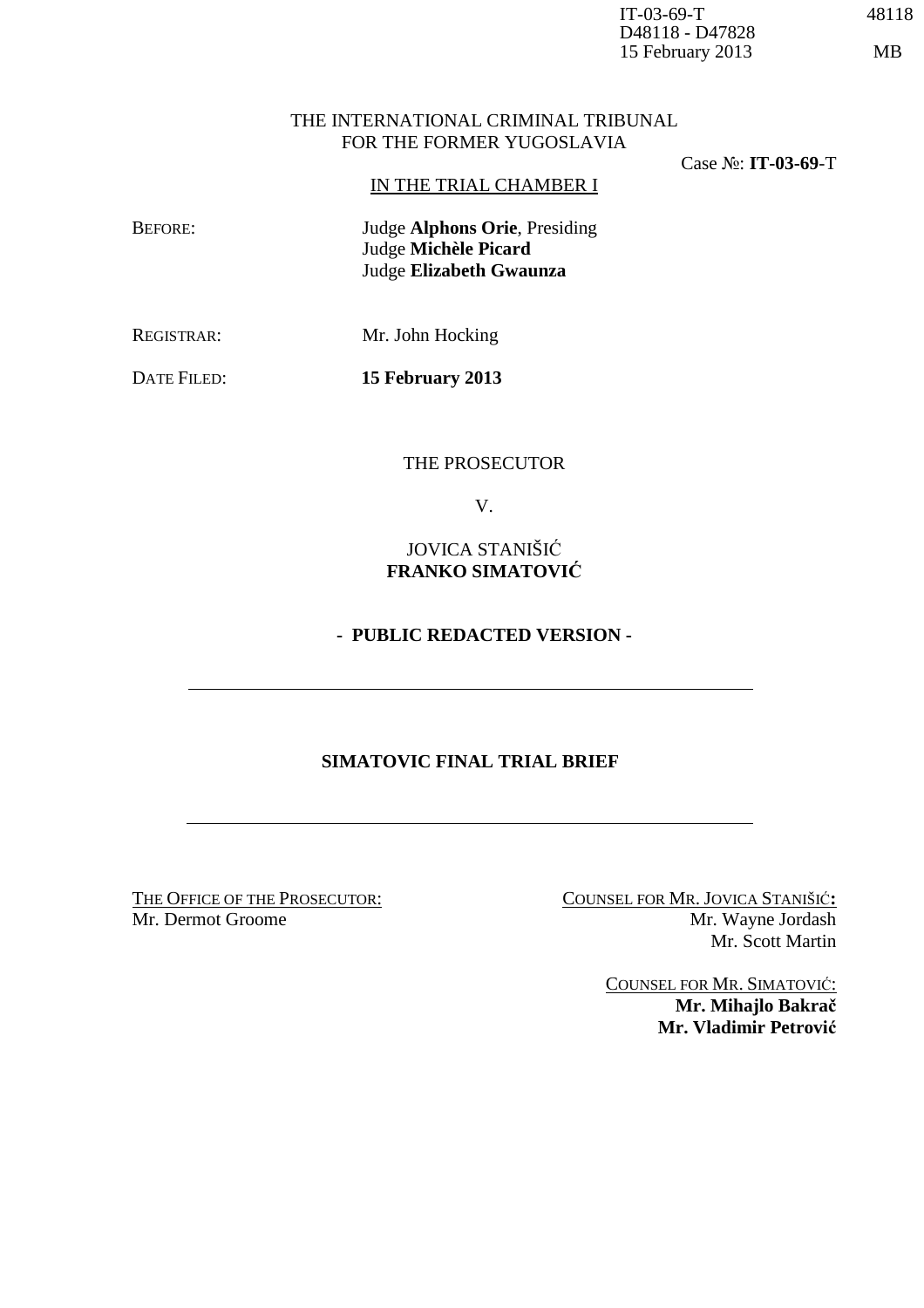# THE INTERNATIONAL CRIMINAL TRIBUNAL FOR THE FORMER YUGOSLAVIA

Case №: **IT-03-69**-T

THE PROSECUTOR

V.

 JOVICA STANIŠIĆ **FRANKO SIMATOVIĆ**

# - **PUBLIC REDACTED VERSION -**

# **SIMATOVIC FINAL TRIAL BRIEF**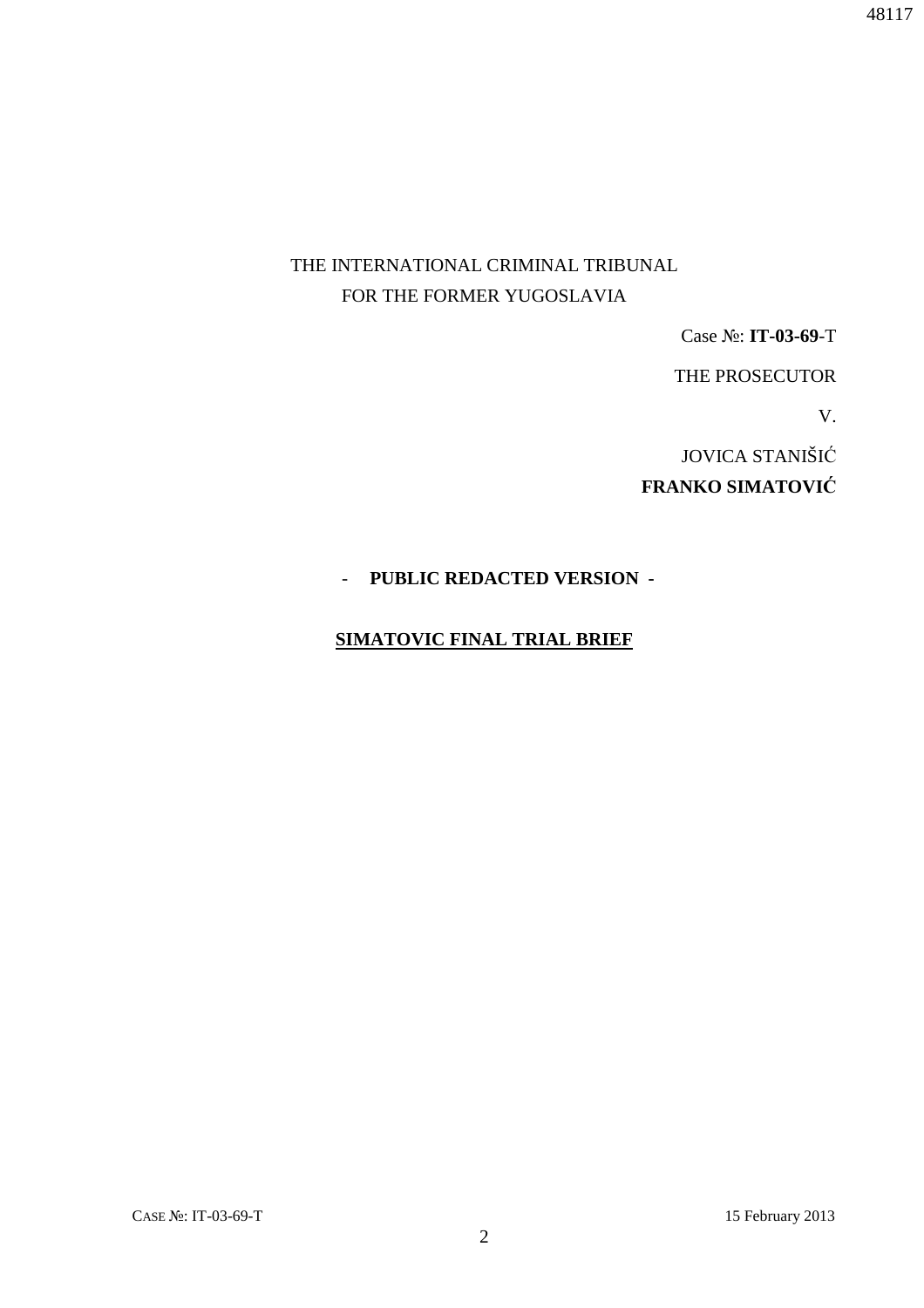# **TABLE OF CONTENT**

| <b>INTRODUCTION</b>                                                                                   | 12 |
|-------------------------------------------------------------------------------------------------------|----|
| PART ONE                                                                                              | 14 |
| A.GENESIS OF THE CONFLICT IN CROATIA                                                                  | 14 |
| <b>B.SUPPLY OF ARMS TO KRAJINA</b>                                                                    | 17 |
| <b>C.GOLUBIC</b>                                                                                      | 22 |
| D.FUNDING                                                                                             | 25 |
| <b>E.SKABRNJA</b>                                                                                     | 29 |
| <b>F.NADIN</b>                                                                                        | 39 |
| <b>G.BRUSKA</b>                                                                                       | 39 |
| <b>H.SABORSKO</b>                                                                                     | 41 |
| I.DUBICA, CEROVLJANI AND BACIN                                                                        | 45 |
| PART TWO                                                                                              | 48 |
| A.CONSTITUTIONAL AND REGULATORY FRAME FOR THE<br>STAY OF SDB/RDB STAFF OUTSIDE THE REPUBLIC OF SERBIA | 48 |

3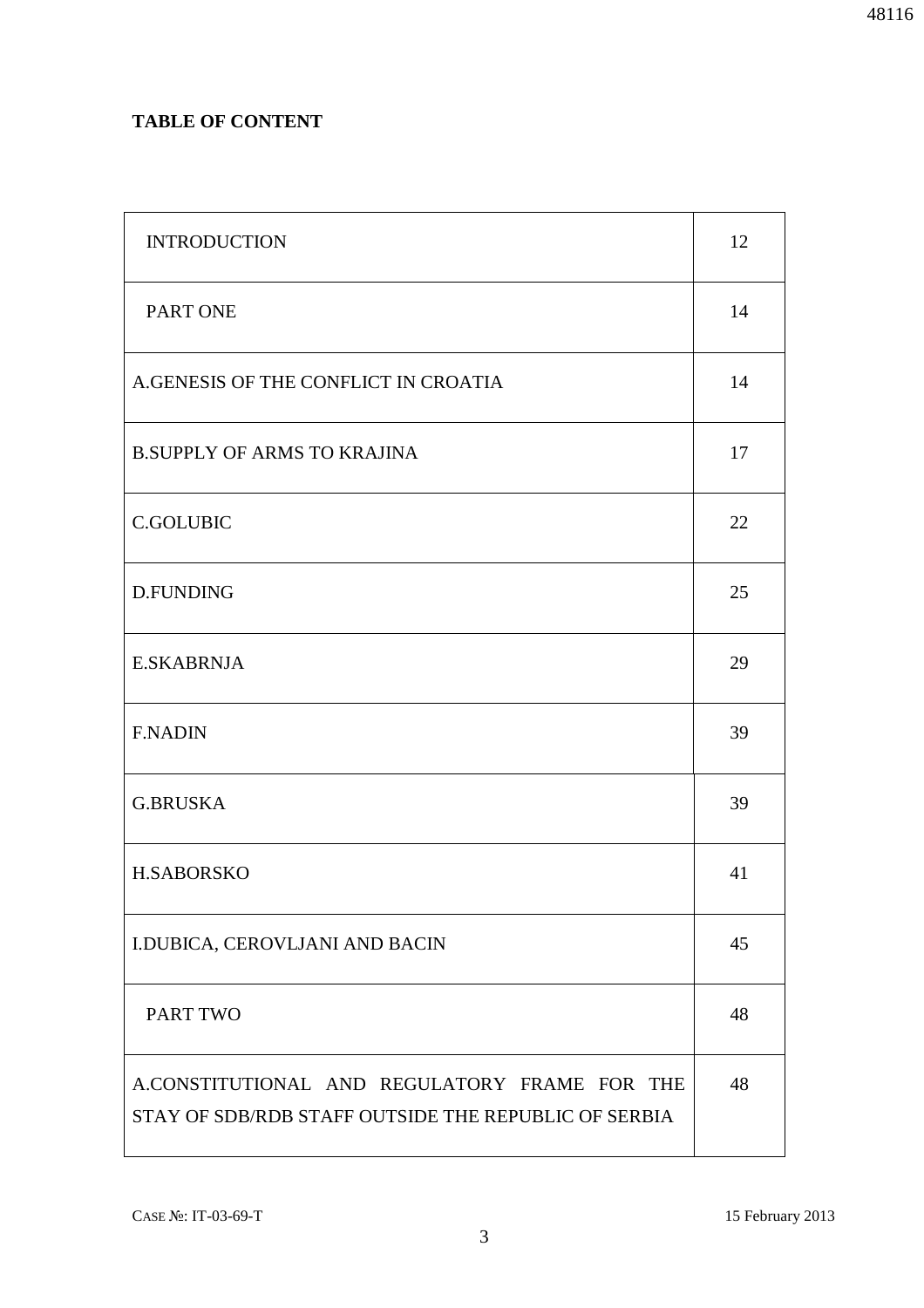| <b>B.KRAJINA DB AND RELATION WITH SERBIA SDB/RDB</b> | 51 |
|------------------------------------------------------|----|
| C.THE ARMOURED TRAIN IN KNIN                         | 55 |
| D. SIMATOVIC AS A COMMUNICATION CHANNEL              | 57 |
| <b>E.SIMATOVIC IN KNIN</b>                           | 58 |
| <b>F.FIELD INTELLIGENCE</b>                          | 60 |
| <b>G.WITNESSES ON SIMATOVIC IN KNIN</b>              | 61 |
| H.JF-039 ON SIMATOVIC                                | 62 |
| <b>I.DOCUMENTS IN WHICH SIMATOVIC IS MENTIONED</b>   | 66 |
| <b>J.LOVINAC</b>                                     | 67 |
| K.CONCLUSION ABOUT SIMATOVIC IN KNIN                 | 68 |
| <b>PART THREE</b>                                    | 70 |
| <b>A.CAPTAIN DRAGAN</b>                              | 70 |
| <b>B.SHORT BIOGRAPHY</b>                             | 71 |
| <b>C.ARRIVAL IN SFRY</b>                             | 71 |
| D.STAY IN BELGRADE AND POLITICAL ENGAGEMENT          | 72 |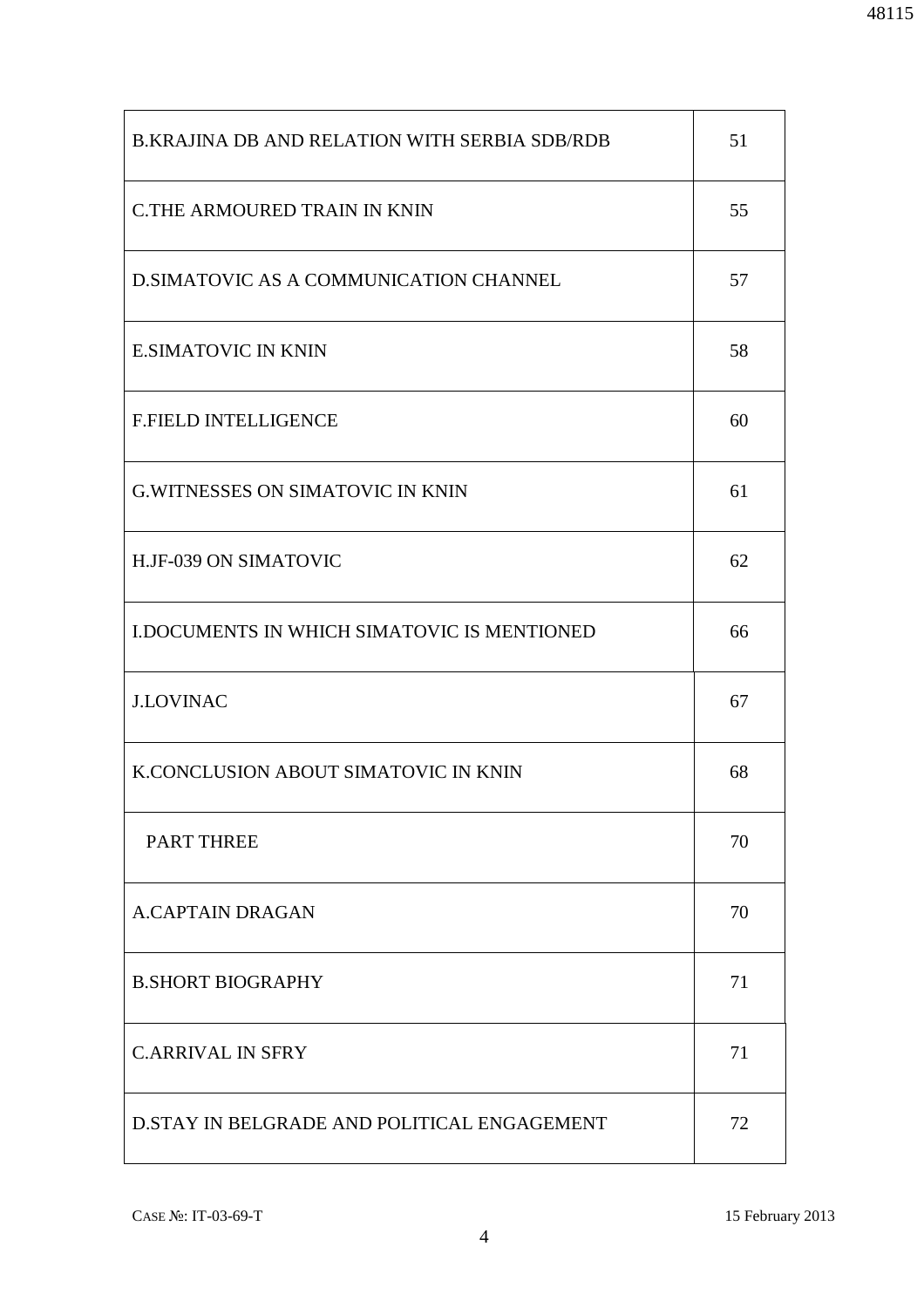| E.SDB/RDB MEASURES AND ACTIVITIES TARGETING DANIEL<br>SNEDDEN AND SIMATOVIC'S ROLE IN THE IMPLEMENTATION<br><b>THEREOF</b>              | 74  |
|-----------------------------------------------------------------------------------------------------------------------------------------|-----|
| ECAPTAIN DRAGAN'S FIRST VISIT TO KNIN AND THE<br><b>CONTACTS HE ESTABLISHED THERE</b>                                                   | 83  |
| G.CAPTAIN DRAGAN'S DEPARTURE TO THE GOLUBIC CAMP<br>AND REASONS FOR THE ARRIVAL OF FILIPOVIC AND<br><b>SIMATOVIC TO KNIN</b>            | 90  |
| <b>H.ACTIVITIES BY CAPTAIN DRAGAN IN KNIN FROM 15 MAY</b><br>1991 TO AUGUST 1991 - RELATIONS WITH MARTIC AND<br>OTHER KRAJINA OFFICIALS | 97  |
| <b>I.CONFLICT WITH BABIC AND DEPARTURE FROM KNIN</b>                                                                                    | 101 |
| <b>J.ARRIVAL IN BELGRADE AND FURTHER APPLICATION OF OT</b><br>MEASURES TARGETING CPT. DRAGAN                                            | 103 |
| K.ESTABLISHMENT OF THE CAPTAIN DRAGAN FUND AND THE<br><b>TRAINING IN BUBANJ POTOK</b>                                                   | 108 |
| L.DIVIC CAMP IN REPUBLIKA SRPSKA, 1992                                                                                                  | 111 |
| M. CPT.DRAGAN'S RETURN TO KNIN KRAJINA IN 1993 AND<br>ESTABLISHMENT OF THE ALFA CENTRE IN BRUSKA                                        | 113 |
| N.DEPARTURE FROM KRAJINA AND PRESENCE IN OTHER<br><b>TRAINING CENTERS</b>                                                               | 116 |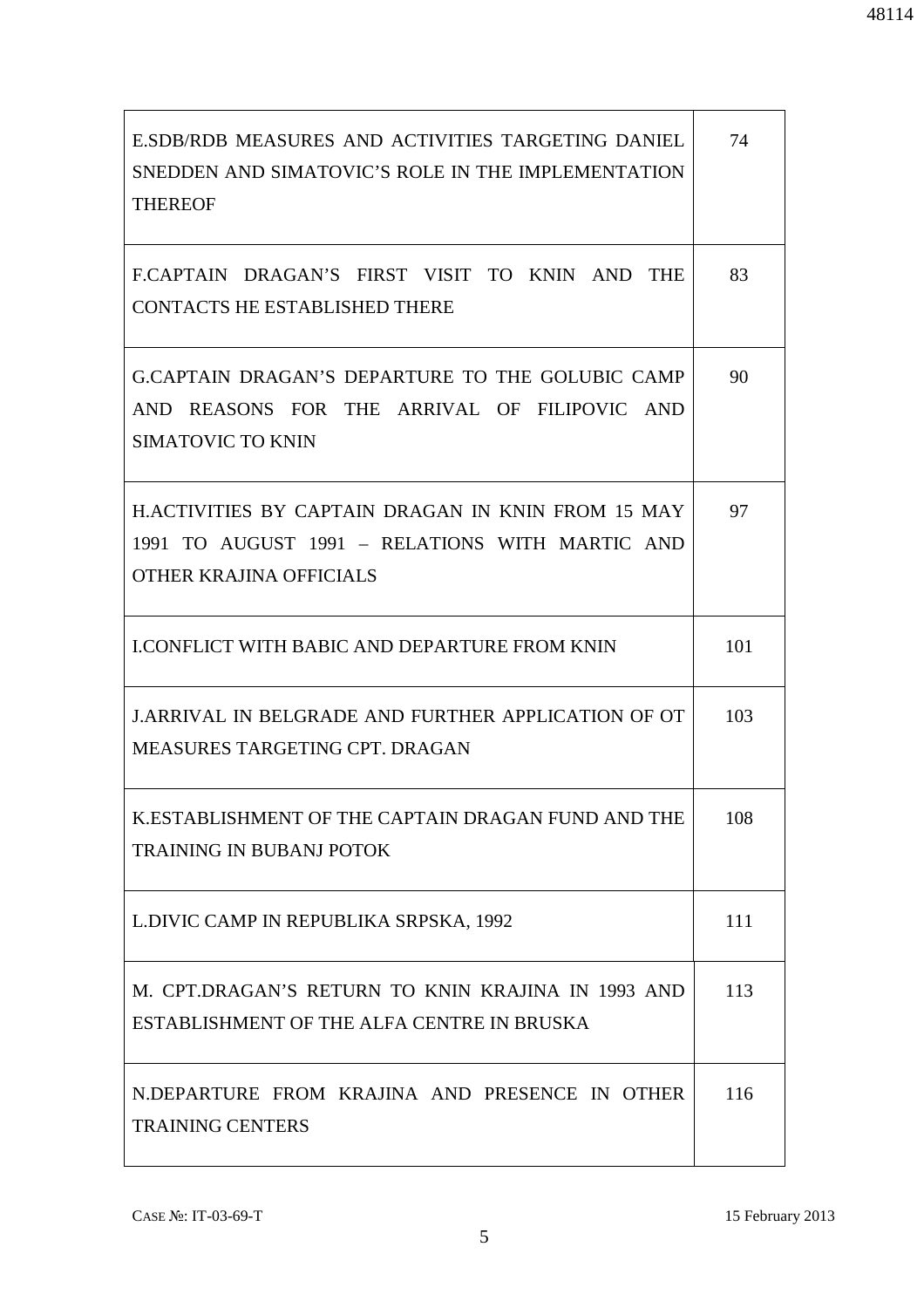| <b>PART FOUR</b>                                                                 | 117 |
|----------------------------------------------------------------------------------|-----|
| A.ZELIKO RAZNATOVIC ARKAN AND SERBIAN VOLUNTEER<br><b>GUARD</b> (SDG)            | 117 |
| <b>B.ESTABLISHMENT OF THE SDG</b>                                                | 117 |
| C.TIES WITH FEDERAL DB, BOGDANOVIC AND SIMOVIC                                   | 118 |
| D.ARKAN AND SBWS (TO, JNA, BADZA AND BIORCEVIC)                                  | 129 |
| E.ARKAN AND SDG IN BIJELJINA AND ZVORNIK IN 1992                                 | 150 |
| <b>F.MILORAD ULEMEK LEGIJA</b>                                                   | 157 |
| <b>G.TRANSFORMATION OF THE SDG</b>                                               | 161 |
| H.ARKAN AS MEMBER OF PARLIAMENT AND DEPARTURE<br><b>FOR KNIN KRAJINA IN 1993</b> | 162 |
| <b>LSDG ON TRESKAVICA IN 1995</b>                                                | 167 |
| <b>J.SDG IN BANJA LUKA KRAJINA IN 1995</b>                                       | 172 |
| K.ARKAN'S CROSSING FROM ERDUT TO RSK AND RS                                      | 176 |
| L.ARKAN AS AN OBJECT OF SDB/RDB OPERATIONS                                       | 177 |
| M.JF-057                                                                         | 181 |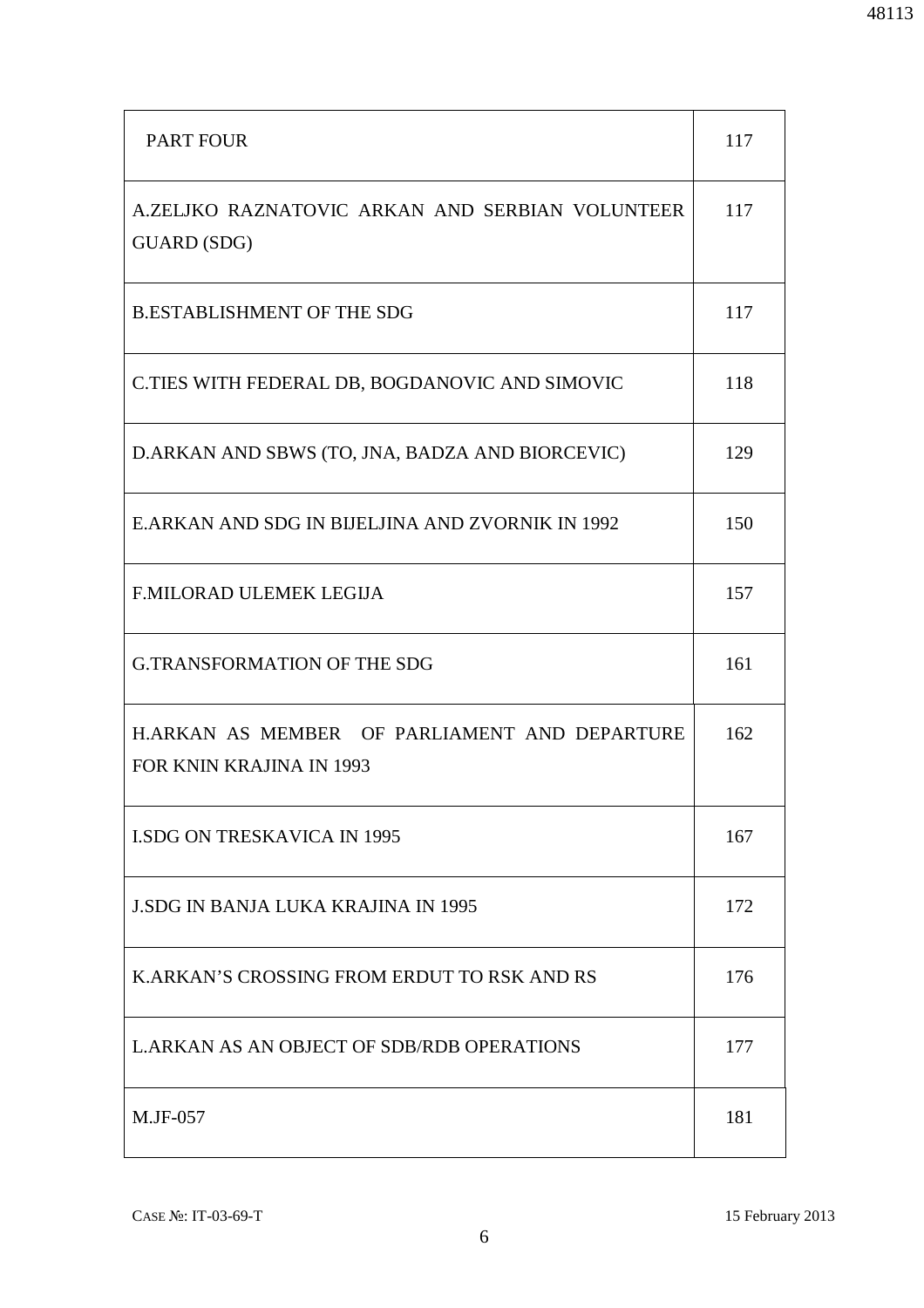| N.JF-050                                                                                 | 195 |
|------------------------------------------------------------------------------------------|-----|
| O.RADOVAN STOJČIC BADŽA AND ENGAGEMENT OF POLICE<br><b>FORCES FROM RSK IN EARLY 1992</b> | 195 |
| <b>PART FIVE</b>                                                                         | 200 |
| A.OPERATION PAUK 1994-1995                                                               | 200 |
| B.THE DISPATCH OF VJ OFFICERS TO RSK AND RS ARMED<br><b>FORCES</b>                       | 201 |
| C.THE BEGINNINGS OF RSK COOPERATION WITH ABDIC                                           | 202 |
| <b>D.THE PREPARATION AND LAUNCHING OF OPERATION PAUK</b>                                 | 205 |
| <b>E.THE PAUK COMMAND</b>                                                                | 211 |
| F.SIMATOVIC'S PARTICIPATION AND ROLE IN OPERATION<br><b>PAUK</b>                         | 217 |
| <b>G.JATD AND OPERATION PAUK</b>                                                         | 224 |
| PART SIX                                                                                 | 229 |
| <b>A.THE SCORPIONS</b>                                                                   | 229 |
| <b>B.ESTABLISHMENT OF SCORPIONS</b>                                                      | 230 |
| C.TRANSFORMATION AND BASIC TASKS OF THE SCORPIONS                                        | 231 |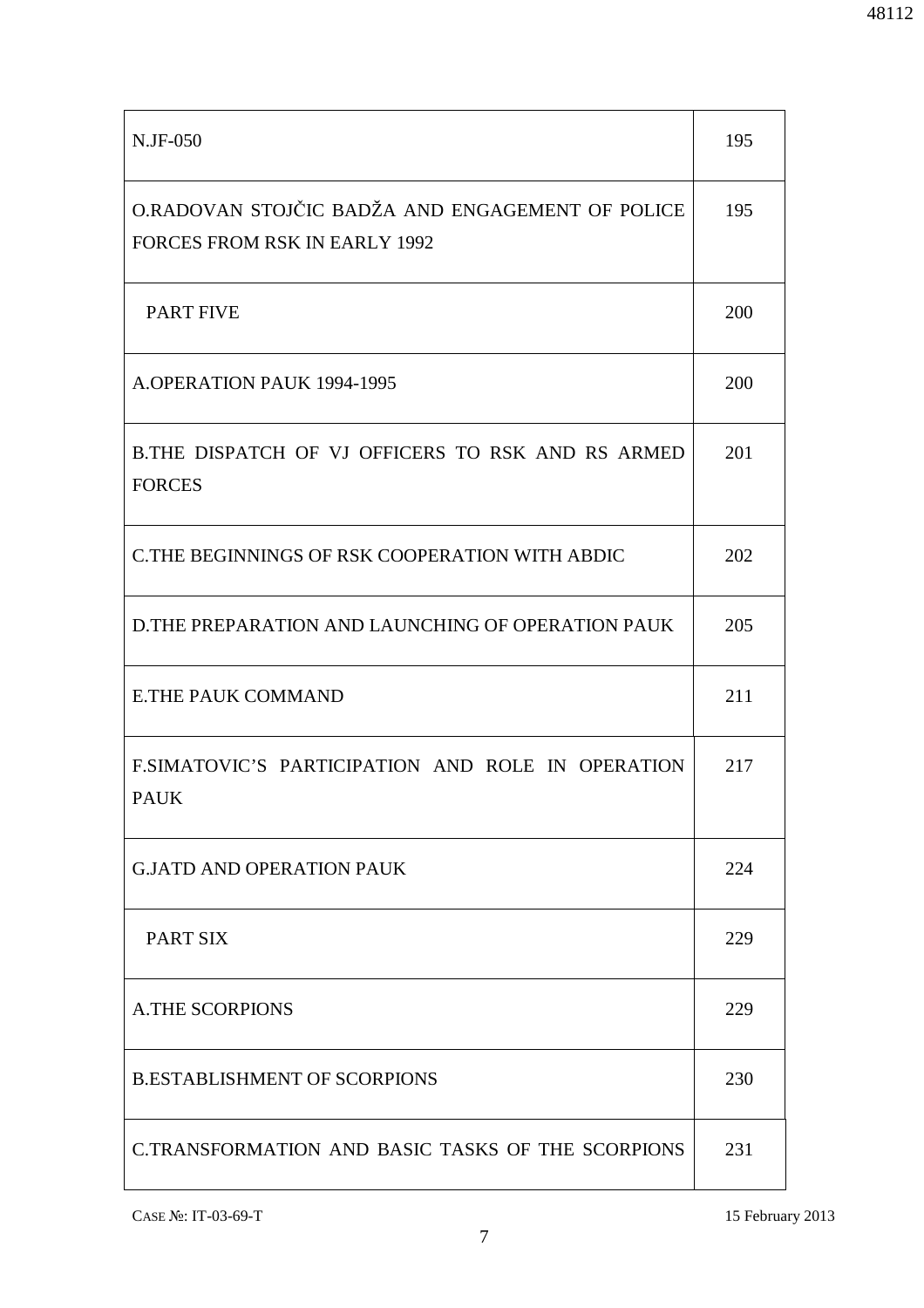| <b>IN SBWS IN 1992 UNTIL 1996</b>                                                   |     |
|-------------------------------------------------------------------------------------|-----|
| D.DIRECTING, FINANCING, TRAINING AND LOGISTICAL<br><b>SUPPORT</b>                   | 234 |
| E.THE SCORPIONS AND OPERATION PAUK                                                  | 238 |
| F.OPERATION TRESKAVICA – DECISION ON DISPATCHING THE<br><b>SCORPIONS TO TRNOVO</b>  | 240 |
| <b>G.CHAIN OF COMMAND IN OPERATION TRESKAVICA</b>                                   | 242 |
| H.MUP OF THE REPUBLIC OF SERBIA AND OPERATION<br><b>TRESKAVICA</b>                  | 245 |
| <b>I.SIMATOVIC AND OPERATION TRESKAVICA IN 1995</b>                                 | 246 |
| <b>PART SEVEN</b>                                                                   | 250 |
| A.RADIO MONITORING AND ITS RELEVANCE<br><b>TO</b><br><b>INTELLIGENCE ACTIVITIES</b> | 250 |
| <b>B.UNITS ON THE TERRITORY OF PAJZOS AND ILOK</b>                                  | 255 |
| <b>C.ARKAN'S ATTEMPT TO ENTER PAJZOS</b>                                            | 259 |
| PART EIGHT                                                                          | 261 |
| A.THE POSITION OF FRANKO SIMATOVIC IN THE REPUBLIC OF<br><b>SERBIA MUP SDB/RDB</b>  | 261 |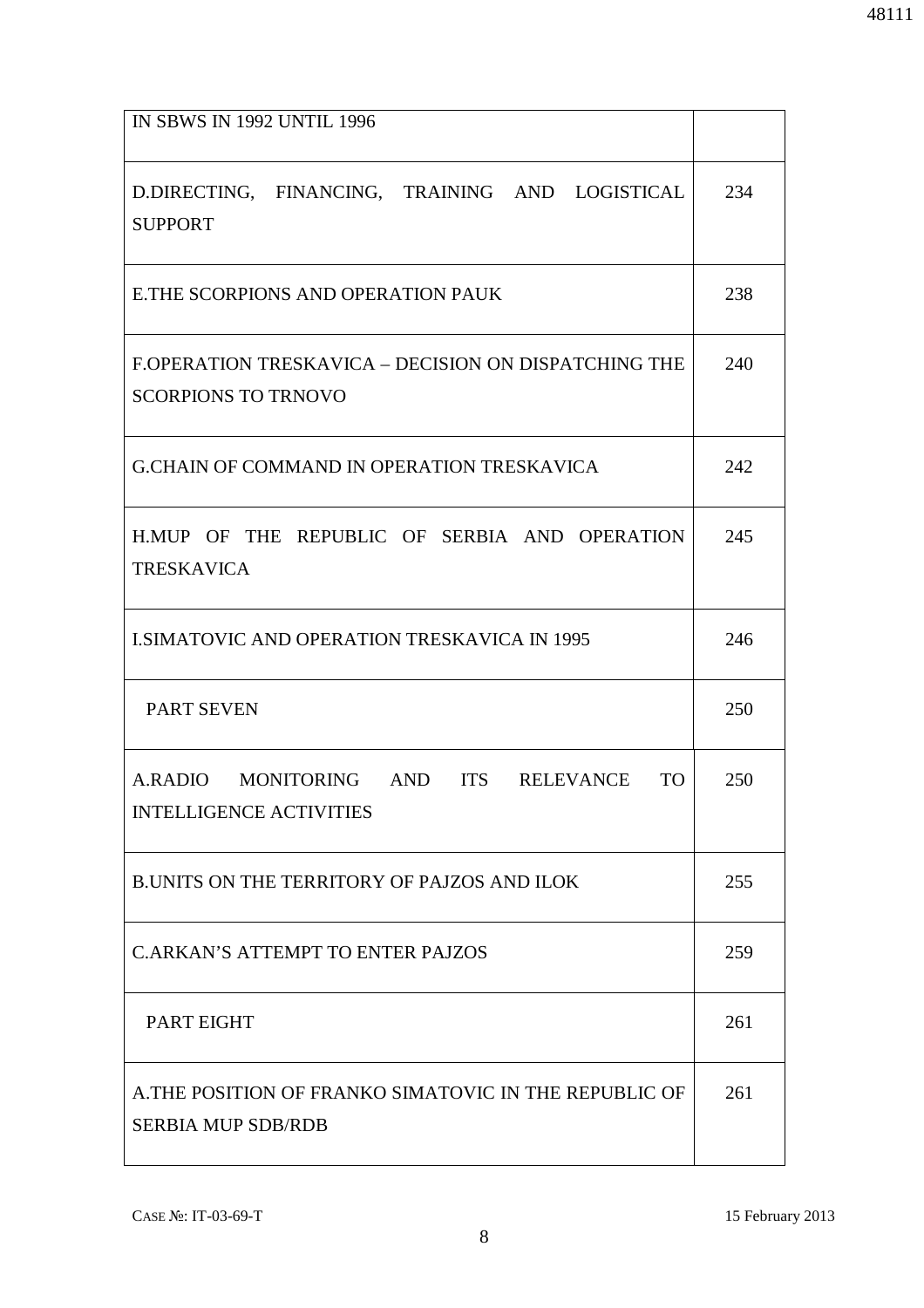| <b>B.SIMATOVIC AS CHIEF OF SECTION</b>                                       | 261 |
|------------------------------------------------------------------------------|-----|
| C.SIMATOVIC'S APPOINTMENT TO DEPUTY CHIEF OF SECOND<br><b>ADMINISTRATION</b> | 263 |
| <b>D.SIMATOVIC AS SPECIAL ADVISOR</b>                                        | 265 |
| <b>PART NINE</b>                                                             | 269 |
| A.THE POSITION OF JATD WITHIN THE RDB                                        | 269 |
| <b>B.PER DIEM LISTS AND SIMATOVIC</b>                                        | 273 |
| <b>C.KULA</b>                                                                | 275 |
| D.PARTICIPANTS IN THE CELEBRATION IN KULA                                    | 282 |
| <b>PART TEN</b>                                                              | 284 |
| <b>A.DRINA</b>                                                               | 284 |
| <b>B.SIMATOVIC IN BAJINA BASTA</b>                                           | 289 |
| C.DOBOJ, RED BERETS AND RAJO BOZOVIC                                         | 294 |
| D.TRAINING CENTER IN DOBOJ AND JF-005                                        | 302 |
| E.BOZOVIC AND FILIPOVIC IN BANJA LUKA                                        | 307 |
| <b>PART ELEVEN</b>                                                           | 310 |

CASE №: IT-03-69-T 15 February 2013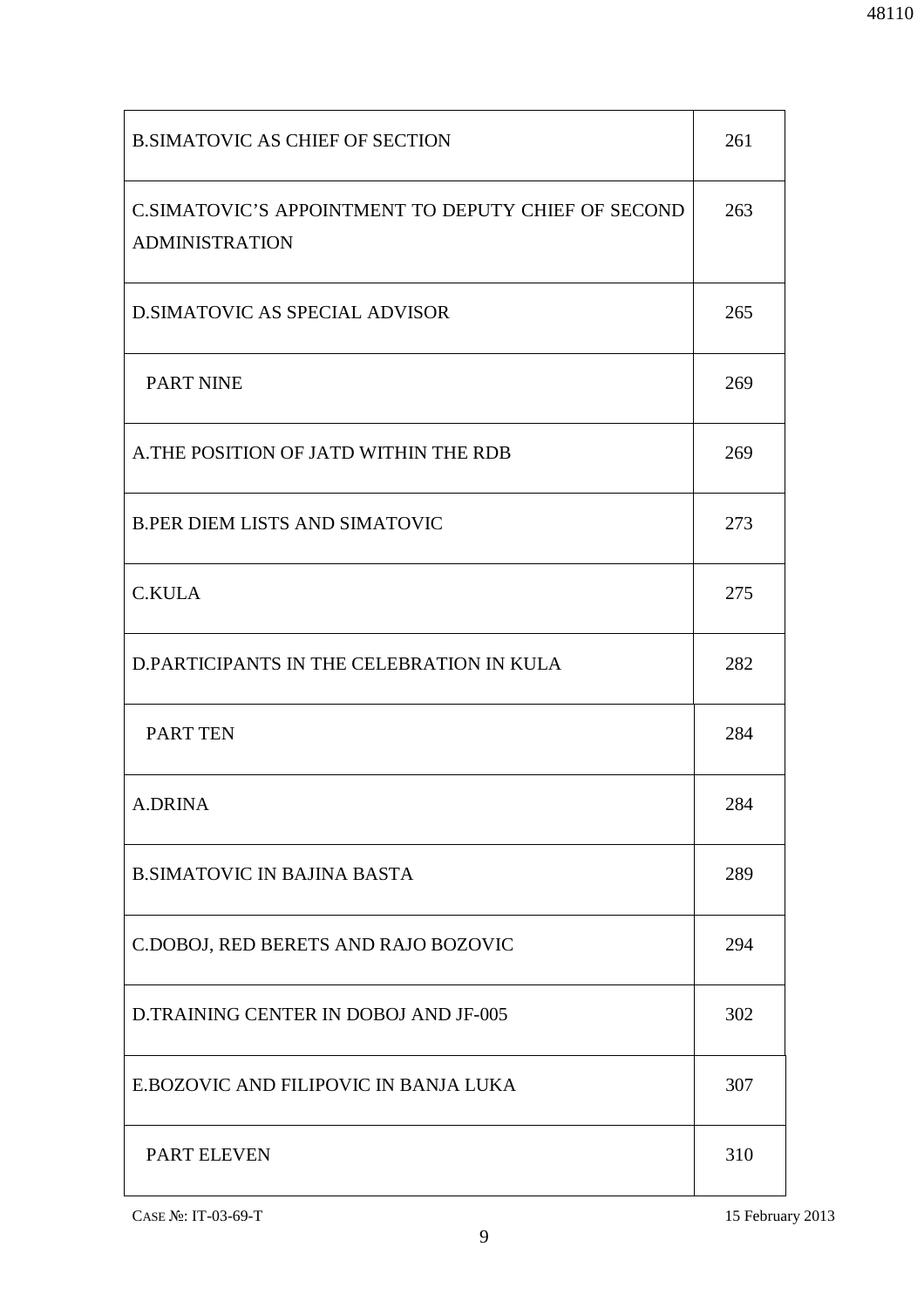| A.BOSANSKI SAMAC                       | 310 |
|----------------------------------------|-----|
| <b>B.VOLUNTEERS - POSAVSKA BRIGADE</b> | 314 |
| <b>C.SERBIAN RADICAL PARTY</b>         | 316 |
| <b>D.LUGAR</b>                         | 320 |
| E.JF-047                               | 322 |
| F.TODOROVIC                            | 327 |
| PART TWELVE                            | 330 |
| A.BRCKO                                | 330 |
| <b>B.IVANOVIC</b>                      | 331 |
| <b>C.RADE BOZIC</b>                    | 334 |
| D.DOCUMENTS IN CONNECTION WITH BRCKO   | 335 |
| <b>E.VASO MIJOVIC</b>                  | 337 |
| <b>F.MIJOVIC IN BARANJA</b>            | 341 |
| <b>G.MIJOVIC AND TRNOVO</b>            | 342 |
| H.MIJOVIC AND MUP                      | 345 |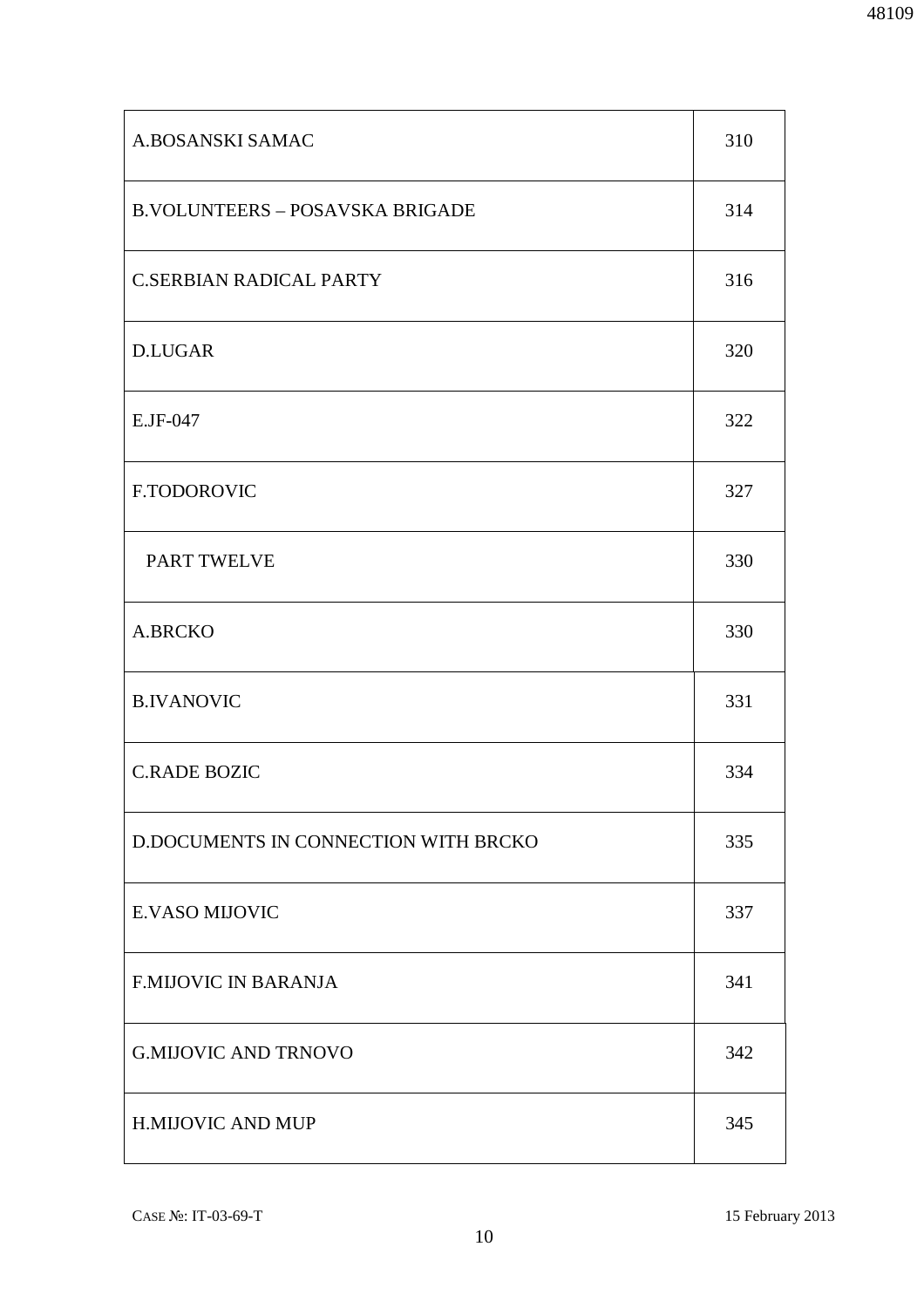| <b>I.SKELANI</b>                       | 346 |
|----------------------------------------|-----|
| PART THIRTEEN                          | 351 |
| A.JOINT CRIMINAL ENTERPRISE (JCE)      | 351 |
| <b>B.JOVICA STANISIC AND SIMATOVIC</b> | 353 |
| <b>C.MLADIC AND SIMATOVIC</b>          | 357 |
| <b>D.KERTES AND SIMATOVIC</b>          | 357 |
| <b>E.MARTIC AND SIMATOVIC</b>          | 357 |
| <b>F.BABIC AND SIMATOVIC</b>           | 358 |
| <b>G.KARADZIC AND SIMATOVIC</b>        | 358 |
| <b>H.ARKAN AND SIMATOVIC</b>           | 359 |
| <b>I.ELEMENTS OF THE JCE</b>           | 359 |
| PART FOURTEEN                          | 362 |
| <b>A.SENTENCING</b>                    | 362 |
| <b>CONCLUSION</b>                      | 364 |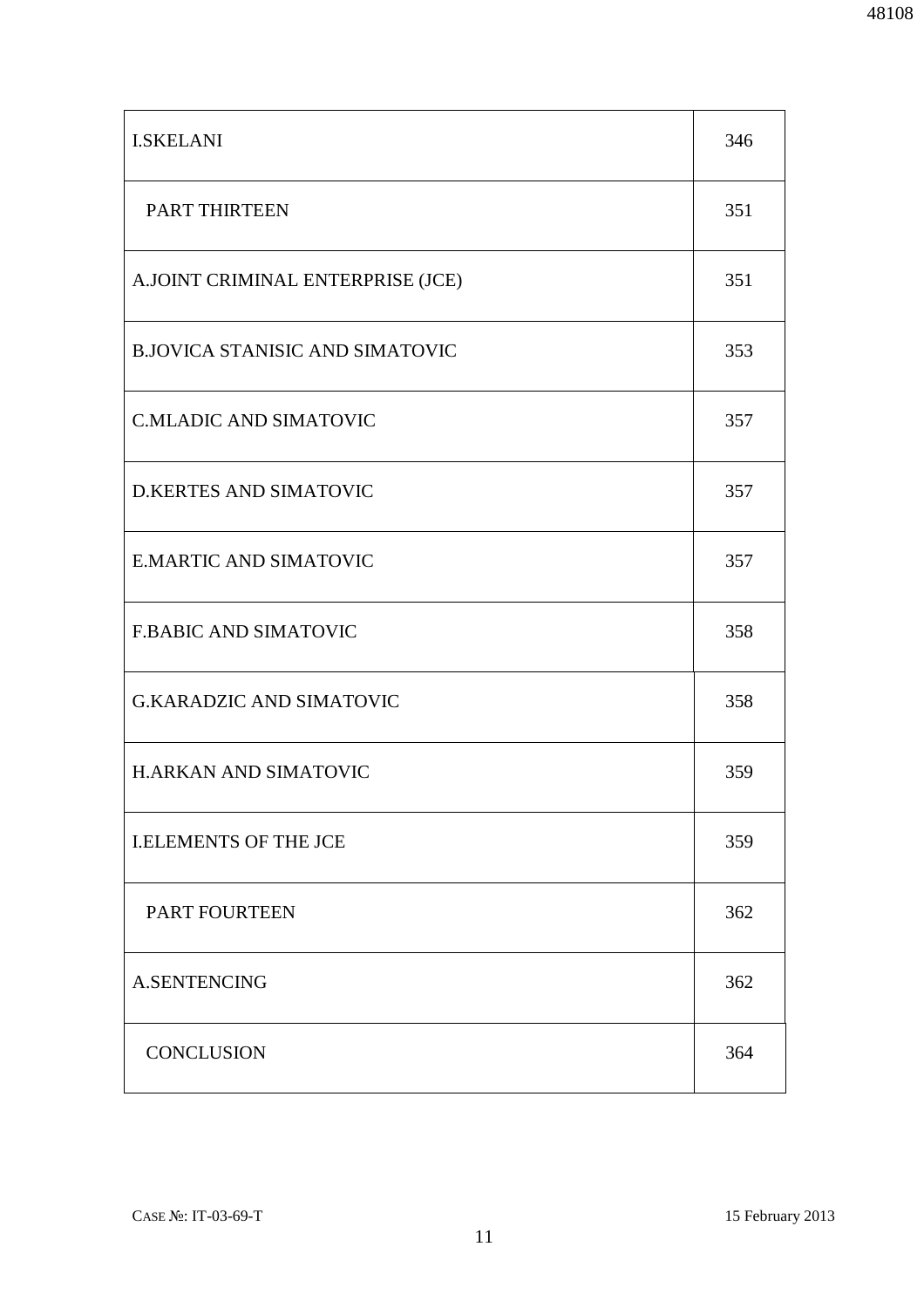#### **INTRODUCTION**

- 1. The Third Amended Indictment of 9 July 2008 charges Franko Simatović on 5 counts for Crimes Against Humanity and Violations of the Laws or Customs of War, as a member of the Joint Criminal Enterprise (JCE), with individual criminal responsibility, pursuant to Article 7(1) of the Statute of the International Tribunal.
- Count 1 Persecutions Simatović, acting in concert with other members of the JCE, committed persecutions of Croats, Bosnian Muslims and Bosnian Croats and other non-Serbs within SAO Krajina, SAO SBWS and a number of BiH municipalities. Alternatively, or in addition, Simatović planned, ordered and/or otherwise aided and abetted the planning, preparation and/or execution of persecutions of Croats, Bosnian Muslims and other non-Serbs
- Counts 2 and 3 Murder from no later than April 1991 until 31 December 1995, Simatović, acting in concert with other Members of the JCE committed murder and wilful killing of non-Serbs, principally Croats, Bosnian Muslims and Bosnian Croats. Alternatively, or in addition, Simatović planned, ordered and/or otherwise aided and abetted the planning, preparation and/or execution of the murder and wilful killing of non-Serbs. Under Count 2, Simatović is charged with committing Murder, a Crime Against Humanity, and under Count 3 with Murder, a Violation of the Laws or Customs of War.
- Counts 4 and 5 Deportation and Inhumane Acts ( Forcible Transfers ) from no later April 1991 until 31 December 1995, Simatović, acting in concert with other Members of JCE, committed unlawful forcible transfer or deportation of thousands of Croat, Bosnian Muslim, Bosnian Croat and other non–Serb civilians from locations in which they were lawfully present in SAO Krajina, SAO SBWS, and territories of certain BiH municipalities. Alternatively, or in addition, Simatović planned, ordered and/or otherwise aided and abetted the planning preparation and/or execution of unlawful forcible transfer or deportation. Under Count 4, Simatović is charged with Deportation, a Crime Against Humanity, and under Count 5 with Inhumane Acts (Forcible Transfer), a Crime Against Humanity.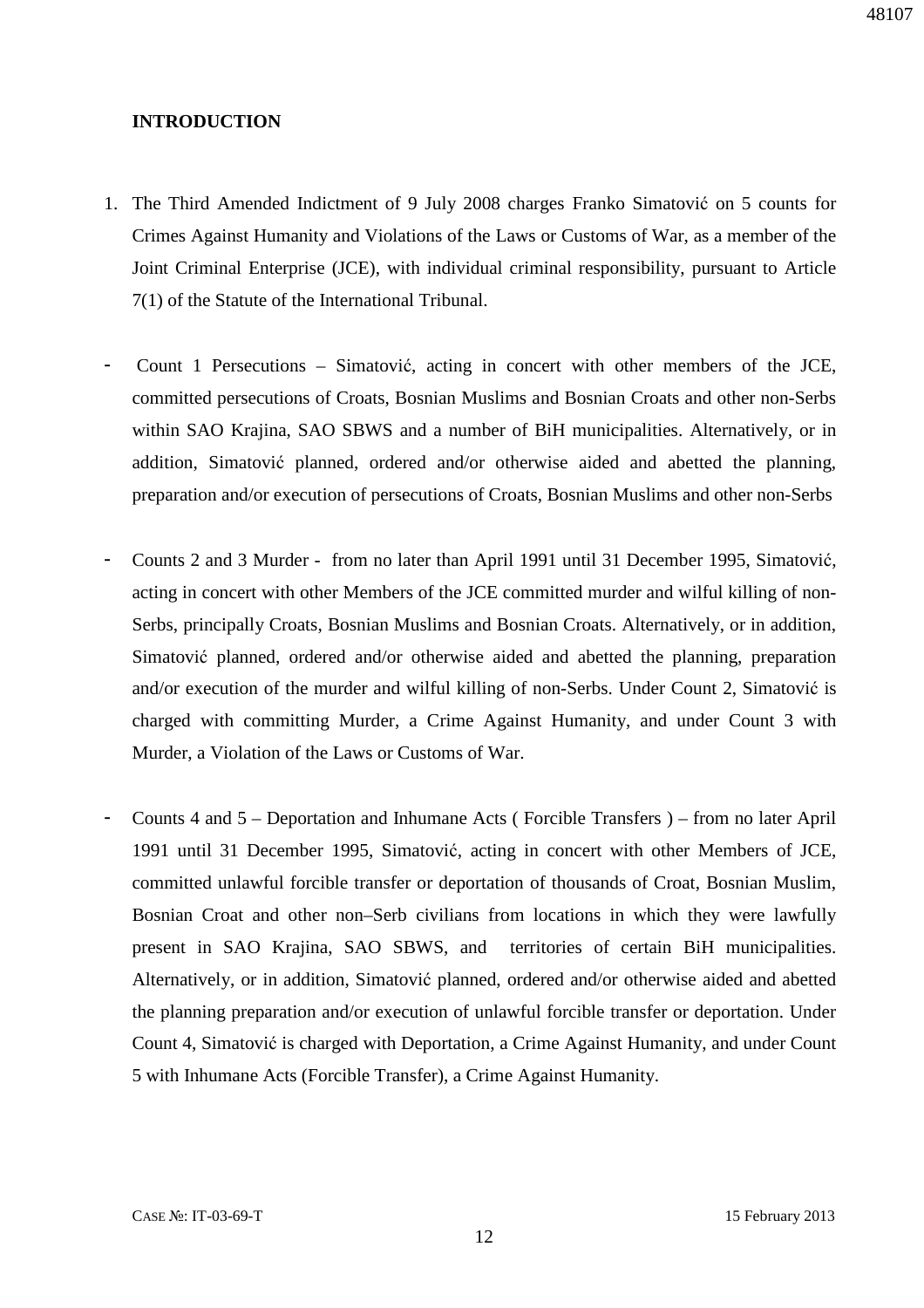2. The Defence claims that the Prosecution failed to prove, beyond reasonable doubt, the liability of the Accused Simatović on any of the aforesaid counts of the indictment. Hereinafter, the Defence will present arguments in support of its claim.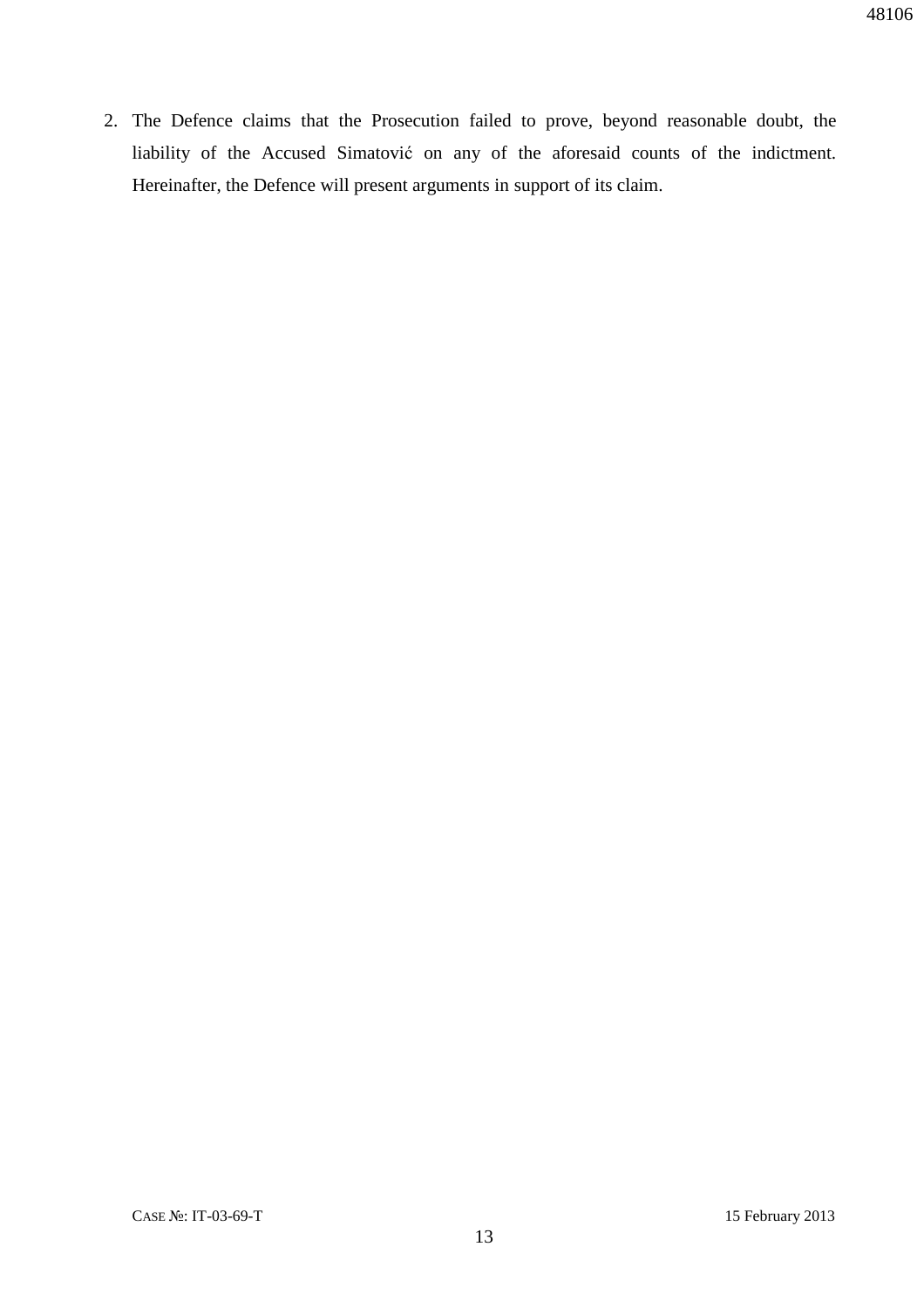### **PART ONE**

#### A. THE GENESIS OF THE CONFLICT IN CROATIA

- 3. In mid-1990 the constitutional status of the Serb people in Croatia, was changed from that of "constituent nation" to "national minority".<sup>1</sup> The political leadership in Knin, i.e. the Serbian Democratic Party (SDS), responded by organizing a referendum where the Serb people would decide whether to remain within Yugoslavia.<sup>2</sup> The Croat authorities proclaimed the referendum illegal and ordered the ballot papers to be confiscated. $3$
- 4. The Croat political leadership instructed the Croat SDB to selectively monitor the activities of extremist political groups – only the activity of the Serbian Democratic Party was being monitored<sup>4</sup> although it was a parliamentary political party.<sup>5</sup>
- 5. The municipalities with majority Serbian population began to organize themselves in 1990. In June 1990, Milan Babić was elected president of the Association of Municipalities of Northern Dalmatia and Lika.<sup>6</sup> Soon after, on 25 July 1990, the Serbian people held a convention in Srb and elected the Serbian National Council, with Babić as its president.<sup>7</sup> There is no evidence that either the Serbian SDB or Franko Simatović participated in organizing the Serbian people politically in the municipalities in the territory of Croatia with majority Serbian population. The political organization of the municipalities was the precursor of the entity that would in due course become the Republika Srpska Krajina, whose armed formations are charged with committing the crimes set forth in the indictment.
- 6. Interethnic tensions in the territory of Croatia grew and threatened to escalate into armed conflict in 1990. The rise of HDZ to power reminded many Serbs of 1941 and the Ustasha

 $1$  tt.15763,7980

 $^{2}$  tt.15764

 $3$  tt.15765 4 tt.16678

<sup>5</sup> D322 para.6

<sup>6</sup> D322 para.13

<sup>7</sup> D322 para.14

CASE №: IT-03-69-T 15 February 2013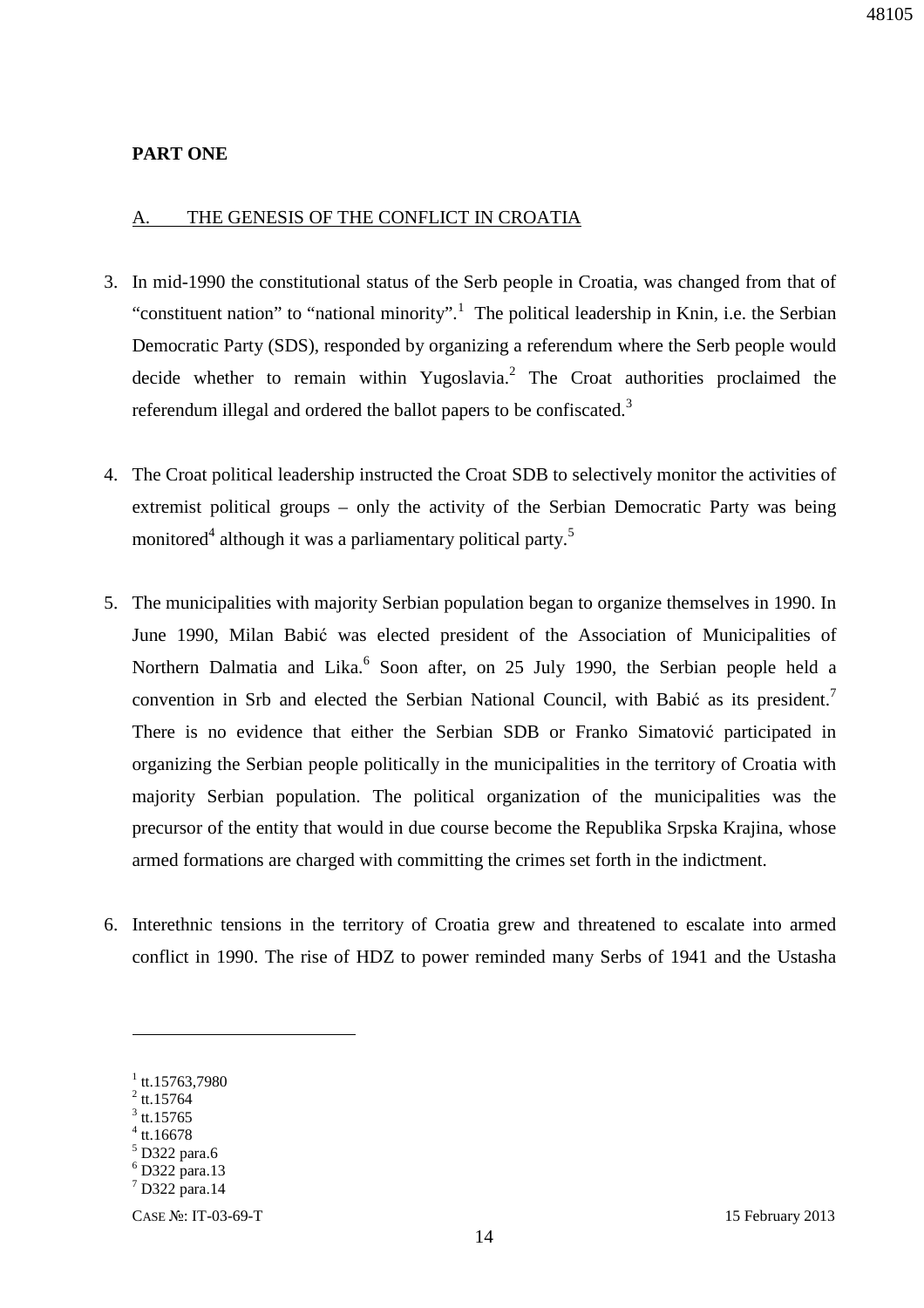era.<sup>8</sup> Insignia on the uniforms were immediately replaced with ones that were almost identical to the insignia of the Independent State of Croatia (NDH) of 1941. Soon after the rise of HDZ to power, the first Serbian guards were being established in the Serbian villages.<sup>9</sup>

- 7. The police staff members were obliged to sign a loyalty document.<sup>10</sup> The new Croat authorities began to establish new police forces made up exclusively by ethnic Croats, many of whom had a criminal record.<sup>11</sup>
- 8. The Croat special police forces attacked various police stations by night.<sup>12</sup> Croat top officials announced and planned a fierce confrontation with the Serbian community. Thus, the Croat Minister of Interior Josip Boljkovac announced that all available means would be used against Serbs in Croatia; that Knin would disappear; and that the Croat State would be established at any cost.<sup>13</sup> Bolikovac announced a confrontation with the Serbs in January 1991.<sup>14</sup> Croat top officials planned physical annihilation not sparing women and children.<sup>15</sup>
- 9. Weapons from the active and reserve police forces, specifically automatic and semi-automatic weapons, were stored in the police stations in Croatia.<sup>16</sup> The Croat MUP planned to seize the weapons from the police station in the Serbian municipalities.<sup>17</sup> The weapons from the police stations in Obrovac and Benkovac were seized in the night between 16 and 17 August 1990.<sup>18</sup>
- 10. The seizure of weapons in Benkovac drastically changed the security situation<sup>19</sup> For the first time JNA got involved in the events by preventing a Croat helicopter attack on Lika.<sup>20</sup>

 $^8$  tt.15764  $^9$  tt.16679  $10$  tt.16680  $11$  tt.16681 <sup>12</sup> D322 para.17  $13$  D<sub>132</sub>, D<sub>133</sub> <sup>14</sup> tt.7991 <sup>15</sup> D134,tt.7995  $16$  tt.15766  $17$  tt.15767-15768 <sup>18</sup> tt.15768-15769.16682 <sup>19</sup> tt.16684-16685  $20$  tt. 16684

 $\overline{a}$ 

CASE №: IT-03-69-T 15 February 2013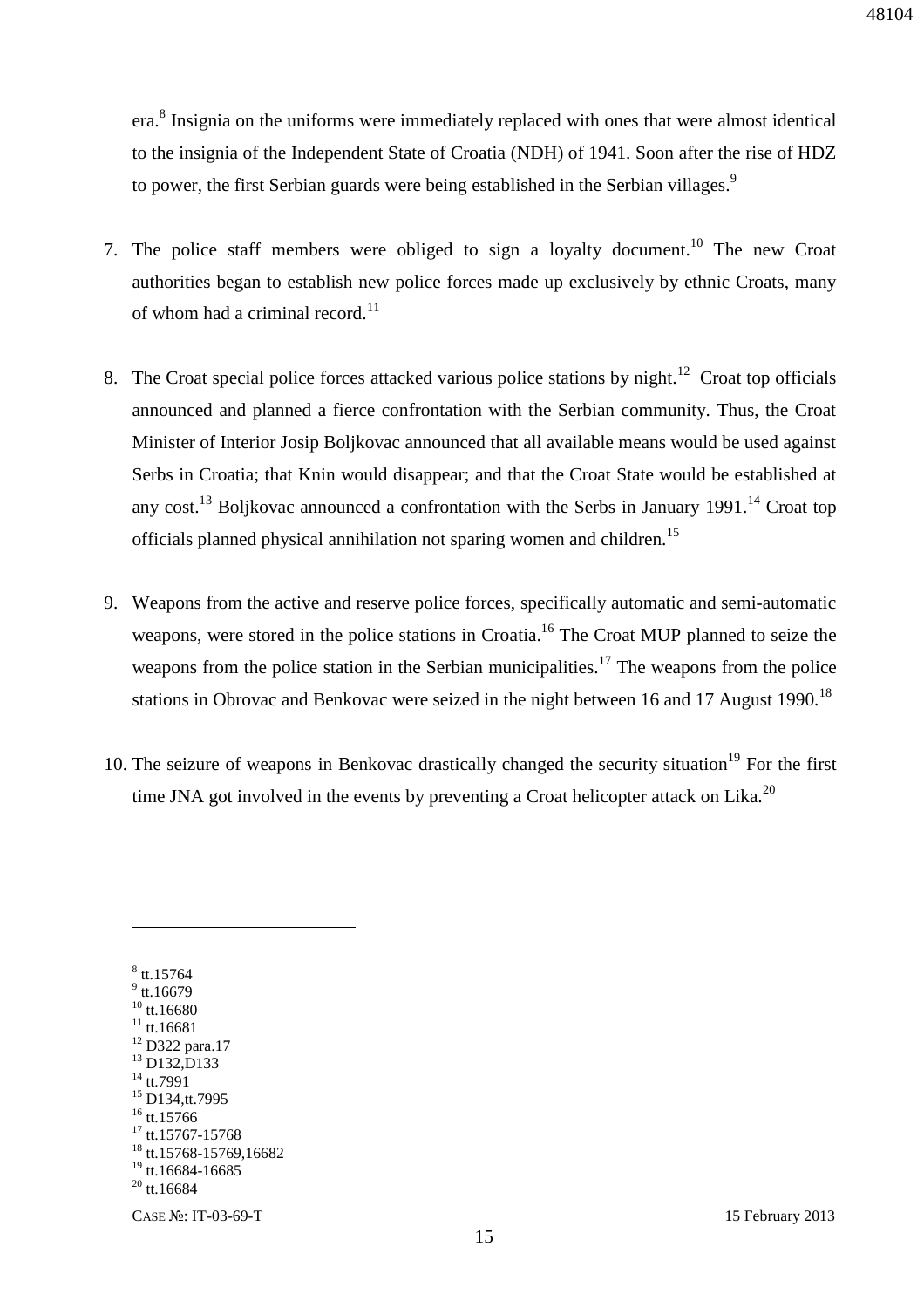- 11. Witness DFS-14 gave a detailed account of how the seizure of weapons from the Knin police station had been planned.<sup>21</sup> When people found out about the seizure of weapons in Obrovac and Benkovac, on 17 August 1990 they rallied in front of the Knin police station, broke into the station and took away the police weapons that were stored there.<sup>22</sup> The weapons were then taken to the Golubić center.<sup>23</sup> Those weapons were distributed on the same day.<sup>24</sup>
- 12. Between 150 and 200 rifles and handguns were taken away from the Knin police station.<sup>25</sup> The reason for taking the weapons from the Knin police station was to train people and supply them with arms. $^{26}$
- 13. On the same date, 17 August 1990, Milan Babić proclaimed the state of war through Radio Knin. $27$
- 14. Roadblocks were erected on the roads between the Serb and Croat villages for the first time after the events of 17 August 1990. The people on the barricades were local villagers armed with hunting weapons, trophy weapons, as well as automatic and semi-automatic weapons.<sup>28</sup> The weapons were procured from the Territorial Defence (TO) depot.<sup>29</sup>
- 15. Although there is hardly any disagreement between the sides concerning the genesis of the conflict in Croatia<sup>30</sup>, the Defence believes that establishing the origins of the conflict is crucial in establishing Simatović's role and responsibility. The conflict in Croatia broke out at the moment when the SFRY joint state fell apart. The divergent and irreconcilable interests of the different ethnic communities are the cause of the conflict. Croatia wanted an independent state and fought by political as well as military and police means. The constitutional-legal degradation of the Serb people as well as the threat of violence reminded many Serbs of their suffering in World War II. The Serbs wanted to remain in the joint state, while Croatia wanted

<sup>26</sup> P1546 para.34

 $21$  tt.15768

 $^{22}$  tt.15770

 $23$  tt.15771,12948

<sup>24</sup> D322 para.20

 $^{25}$  P1546 para.11

<sup>27</sup> D322 para.20

<sup>&</sup>lt;sup>28</sup> tt.16685,D322 para.19

<sup>&</sup>lt;sup>29</sup> D322 para.19

<sup>&</sup>lt;sup>30</sup> For example tt.15770

CASE №: IT-03-69-T 15 February 2013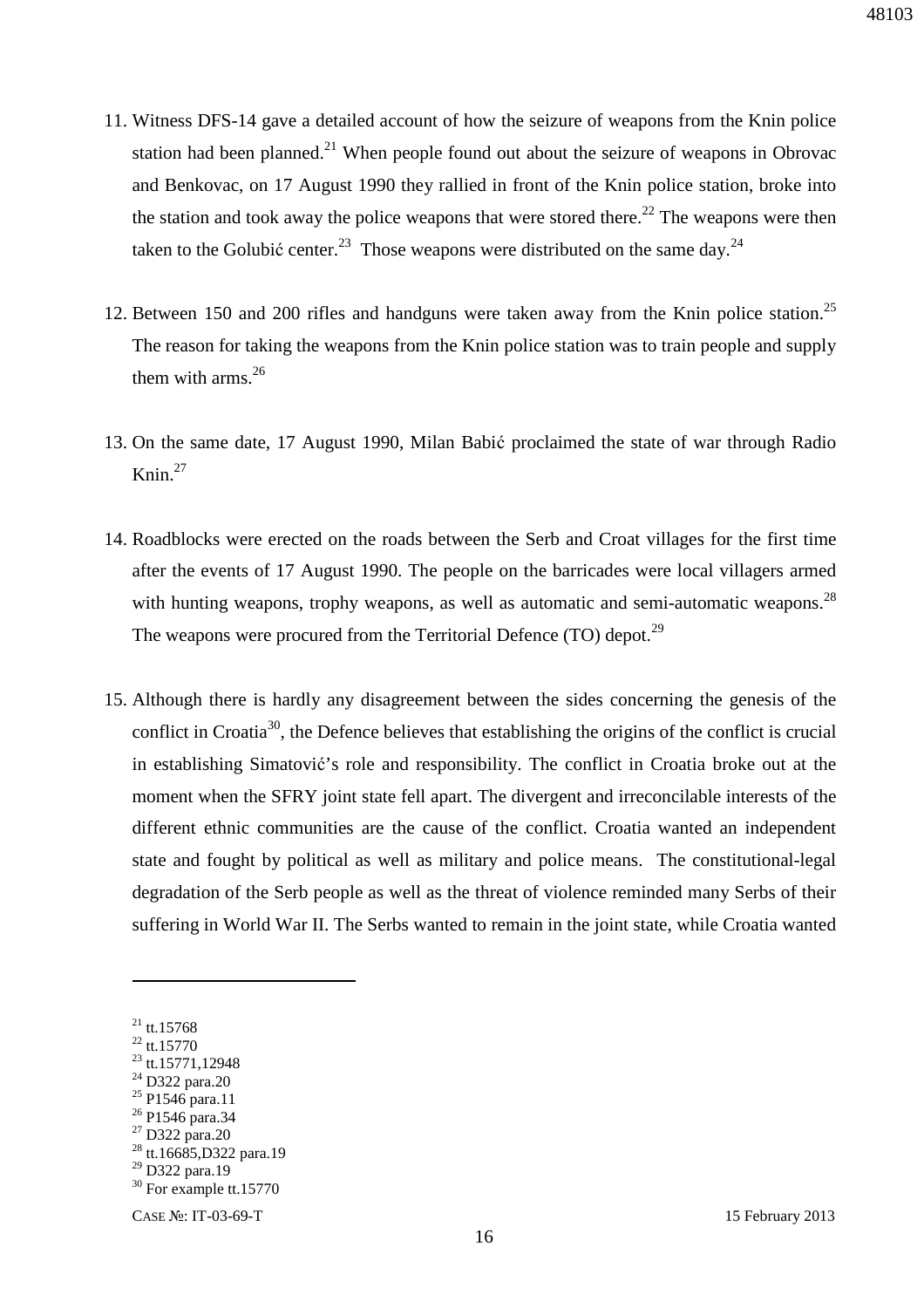to bail out at all costs. The evidence indicates that the conflict in Croatia had not been imported from outside, for instance from Serbia. The evidence also indicates that the origins of the conflict cannot be linked to the Serbian SDB or Simatović in any way. The political conflict escalated into an armed conflict 10 months before Simatović arrived in the region, as an intelligence officer of the Serbian SDB, which will be elaborated in due course in this brief.

#### B. SUPPLY OF ARMS TO KRAJINA

- 16. Franko Simatović is accused of supplying the "Serb forces" and training centres. With this allegation, the Prosecution primarily refers to the supply of arms. The Defence reiterates that there is no credible evidence that Simatović participated either in supplying the centre in Golubić or in supplying any other "Serb forces". Furthermore, the Defence emphasizes that quality arms were readily available in large quantities at the time.
- 17. In the second half of 1990, arms were being sold everywhere. [REDACTED]*. 31* [REDACTED]<sup>32</sup> [REDACTED].<sup>33</sup>
- 18. In the second half of 1990, M56 Thompson submachine guns appeared as well. Witness DFS-14 saw these guns in the hands of civilians at the time. $34$
- 19. The arms of the Territorial Defence (TO) in the Croat territory were taken over by the JNA and placed in its depots.<sup>35</sup> The JNA had numerous depots in the area of Zadar, Šibenik and Knin.<sup>36</sup> In Golubić too there was a JNA depot.<sup>37</sup>
- 20. Aside from the one in Golubić there were JNA depots in Žagrović, Bačani, Strmica, Kosovo near Knin, in the Krka River canyon, in the North and South Garrisons in Knin where large

 $\overline{a}$ 

CASE №: IT-03-69-T 15 February 2013

<sup>&</sup>lt;sup>31</sup> [REDACTED]  $32$  [REDACTED]

<sup>&</sup>lt;sup>33</sup> [REDACTED]

<sup>&</sup>lt;sup>34</sup> tt.15774-15775

 $35$  tt.2423

<sup>36</sup> tt.2423-2426

<sup>&</sup>lt;sup>37</sup> tt.2425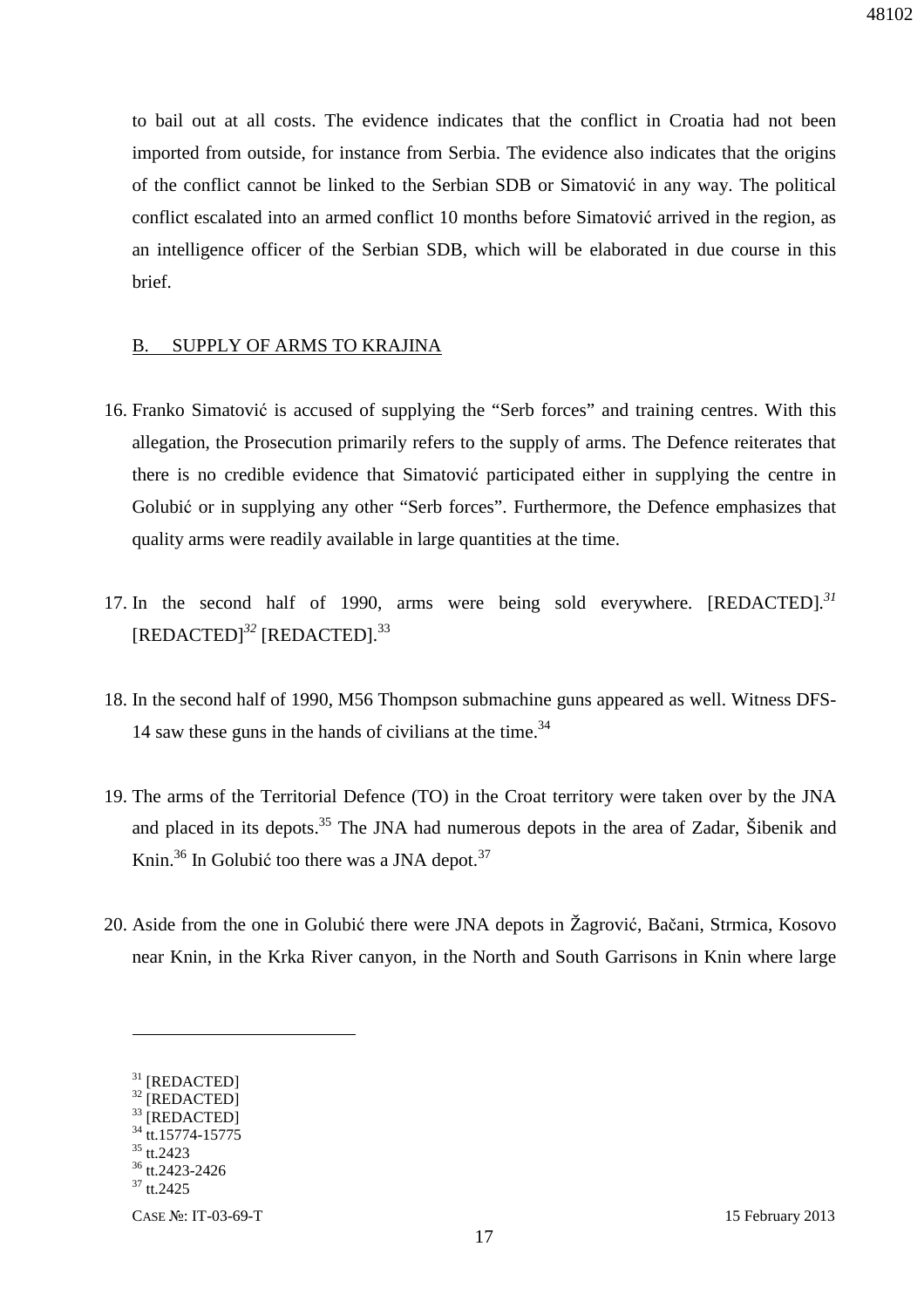48101

quantities of arms and ammunition were stored. Also, ammunition was stored in the area of Knin for the Benkovac and Obrovac units. [REDACTED]*.* 38

21. The first arms in Benkovac were distributed in villages bordering the territory controlled by Croat forces. The arms were distributed by decision of the Serb National Council to distribute the arms from the TO depot in Golubić near Knin. The TO Depot in Golubić was controlled by the JNA and this depot was a part of one of the largest JNA warehouses in Central Dalmatia. The villagers came to pick up the arms and they were given ten rifles per village. The distribution of arms was handled by the representatives of the Knin TO in cooperation with the Commander of the Benkovac  $TO^{39}$ 

# 22. [REDACTED].<sup>40</sup>

- 23. The police officers who left the Croat police stations brought weapons with them. $41$
- 24. The people that were mobilized in Knin by the local police were supplied with standard JNA automatic rifles. <sup>42</sup> [REDACTED].<sup>43</sup>
- 25. Evidence proves that the Ministry of Defence of the Republic of Serbia had been an extremely important source of supply of arms as well as other military equipment. On the eve of the outbreak of a full-fledged armed conflict, the Serbian Ministry of Defence and Krajina TO General Staff had been in direct contact with each other. A request of the Krajina TO General Staff was signed by Milan Martić and Savo Radulović. The request ensued after a letter by the Defence Ministry of 12 September 1991 that evidently addresses the issue of the Krajina TO needs for military equipment and ammunition. Martić and Radulović specified in detail the ammunition and military equipment needs in eight municipalities in Krajina.<sup>44</sup> Witness DST-34 confirmed that the JNA had the equipment applied for in this request.<sup>45</sup>

<sup>42</sup> tt.7437

<sup>&</sup>lt;sup>38</sup> [REDACTED]

 $39$  tt.16694-16695

<sup>40</sup> [REDACTED]  $41$  tt.12930

<sup>&</sup>lt;sup>43</sup> [REDACTED]

 $44\overline{D}300$ 

 $45$  tt. 12450

CASE №: IT-03-69-T 15 February 2013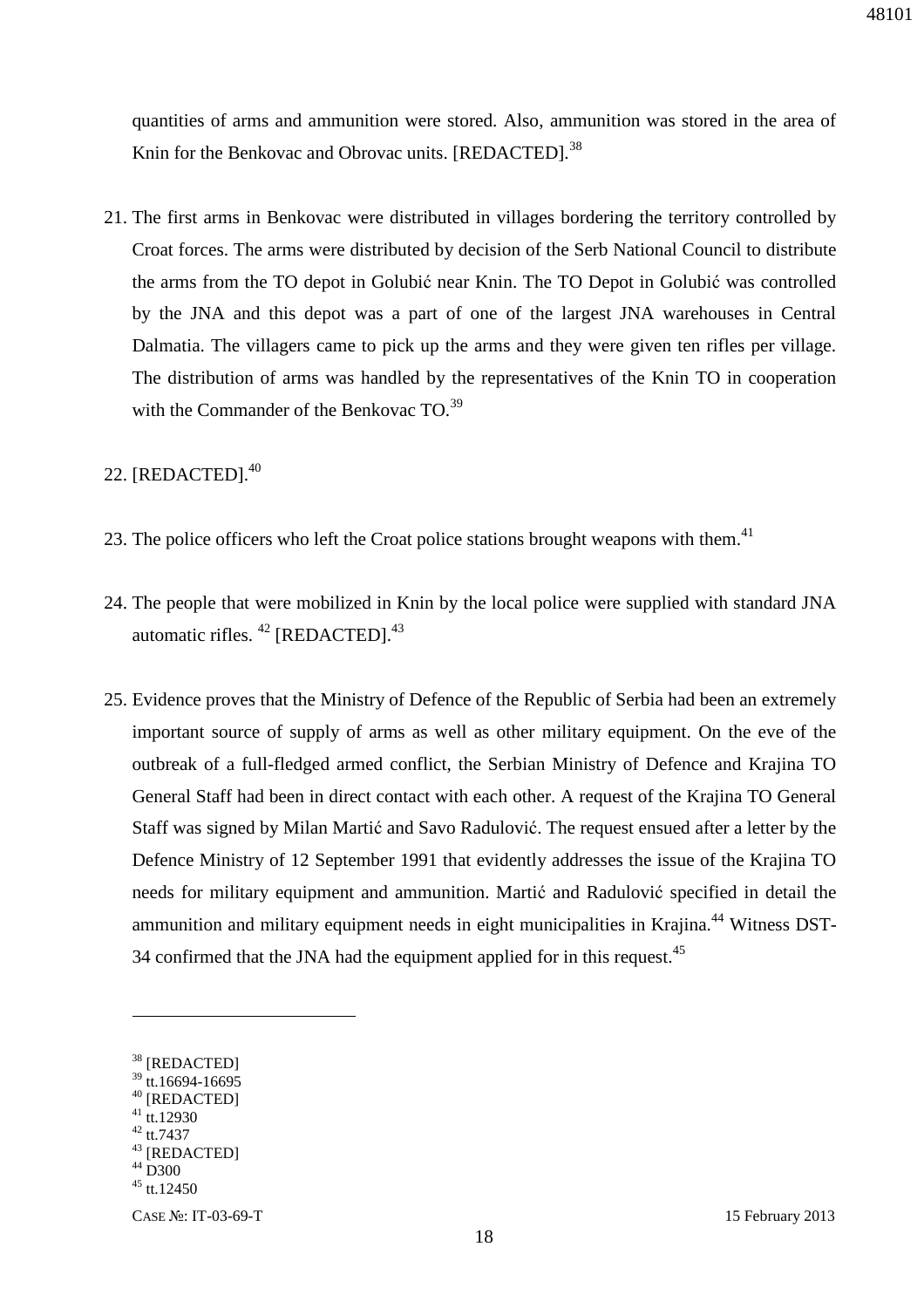- 26. Here the Defence would like to note that Savo Radulović who requested the equipment was also the person in charge for the distribution of equipment and arms. [REDACTED]<sup>46</sup>
- 27. Colonel Dušan Smiljanić, posted to the duty of assistant commander for security and intelligence of the General Staff of the Krajina Serbian Army, drew up a document in which he described the role of JNA in supplying arms to Krajina in detail. In fact, Smiljanić was stationed in the Krajina area from 31 March 1991, and from the time of his arrival to the beginning of July 1991 he actively engaged in the supply of arms to the Serbian people in this area, in conjunction with other officers, specifically the chiefs of military depots in that area. JNA security (OB) and military police (VP) participated in this operation. Smiljanić engaged in this after he had previously established contact with the SDS leadership. Arms were supplied from the depots in Otočac, Perušić, Gospić and Sveti Rok. 15,000 pieces of various infantry weapons, mortars, and anti-aircraft guns were distributed in this manner.<sup>47</sup> At the beginning of August 1991, Smiljanić participated in supplying arms to the Serb people and in bringing active military staff to the Krajina area. In August–October 1991, 20,000 more pieces of various arms were distributed.<sup>48</sup>
- 28. Smiljanić was a senior officer who held a responsible position at the time when he sent a letter to General Mladić. The letter was sent to Mladić, who was chief of staff of the  $9<sup>th</sup>$  (Knin) Corps at the time about which Smiljanić wrote, and hence very well acquainted with all developments, so that there is no possibility that Smiljanić was trying to deceive him, and it is absolutely certain that the facts contained in that letter are true. Those facts are corroborated by other evidence as well.
- 29. Right after Smiljanić completed the first phase of his action Martić boasted that his men were better armed.<sup>49</sup>

<sup>&</sup>lt;sup>46</sup> [REDACTED]

 $47$  D118 p.2  $^{48}$  D118 p.3

 $49$  P<sub>2991</sub>

CASE №: IT-03-69-T 15 February 2013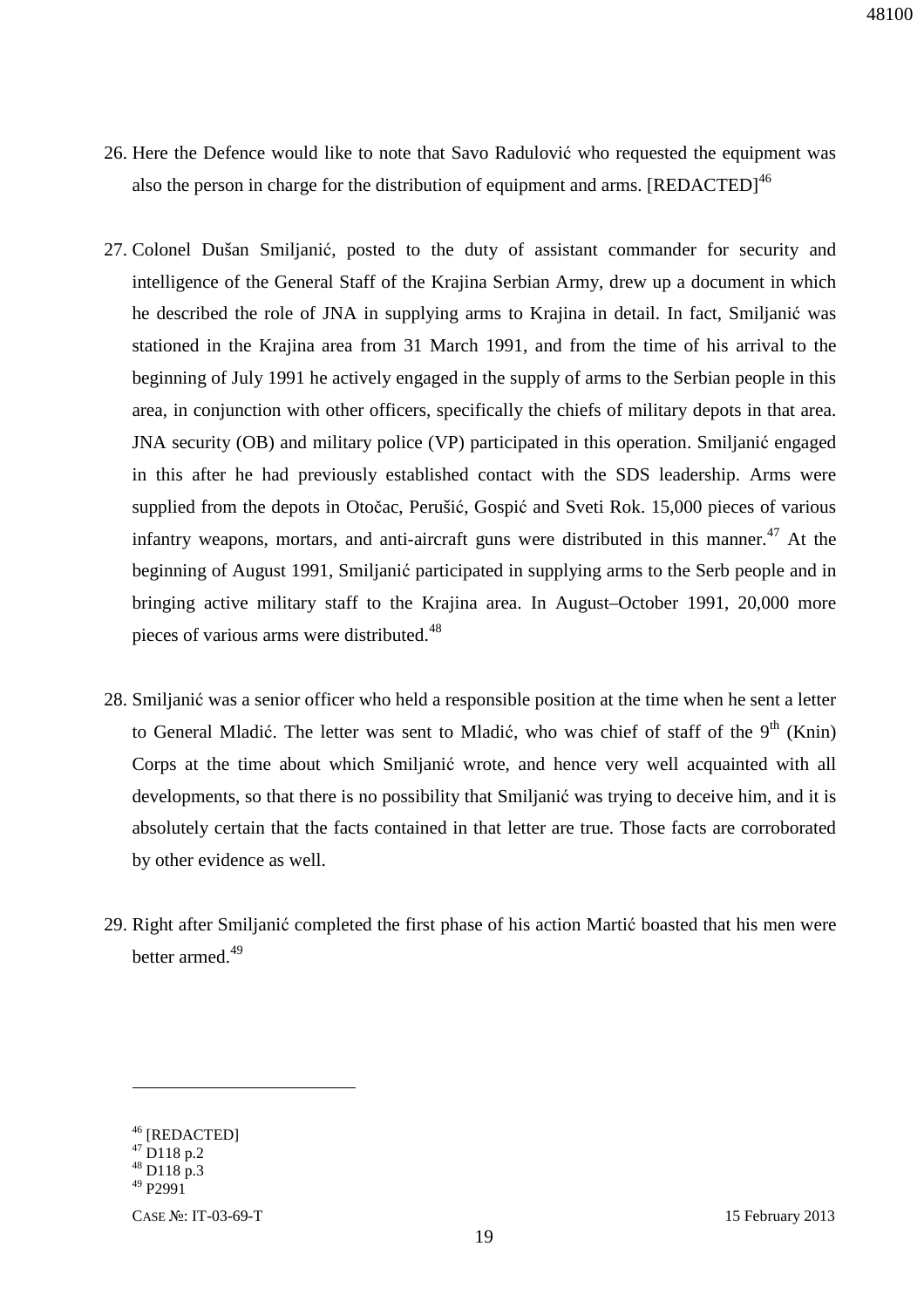- 30. The case files include exhibit P2990 in which it is stated that the Minister of Internal Affairs of the Republic of Serbia ordered two convoys of arms and ammunition to be dispatched to Knin. The official note concerning these convoys was made by Milan Tepavčević, Assistant Head of the State Security Service (DB) of the Ministry of the Interior (MUP) of the Republic of Serbia. The same note had also been signed by Radmilo Bogdanović, Minister, on whose orders the convoys had been dispatched.<sup>50</sup> Witness DST-34 testified that such a quantity of arms could only have been supplied by the JNA.<sup>51</sup> DST-34 agreed that the arms might have been dispatched through the Serbian MUP but that this could certainly not have happened without the knowledge and support of the JNA, because the JNA controlled the area between Serbia and the SAO Krajina checkpoints. With a view to these facts, the witness supposed that the convoy had been accompanied by the JNA through Bosnia and Herzegovina.<sup>52</sup>
- 31. The Simatović Defence has no information corroborating the authenticity and reliability of P2990. However, should the Trial Chamber find that the document has probative value, the Simatović Defence would like to reiterate that issues related to the supply of arms were decided at a level far higher than Simatović's level. At the time when Bogdanović and Tepavčević wrote official note P2990, Simatović held the title of senior inspector and occupied the work post of chief of section for the USA (AOS) in the  $2<sup>nd</sup>$  Department of the SDB Administration in Belgrade.<sup>53</sup> Between Simatović and the Minister of Internal Affairs of the Republic of Serbia there were at least four command and decision-making levels. In the position that he occupied, Simatović could not have influenced in any way a possible decision to dispatch the convoys. Simatović could not even have known about such a decision, considering that the jobs and tasks that he performed were not related to the Minister's order to dispatch those convoys. There is no evidence to indicate that Simatović had known about the order and that he could have influenced the practical enforcement of that order either by his acts or omissions.
- 32. The Defence also notes that even if Bogdanović had really ordered the delivery of 1,450 pieces of arms, this quantity is still an insignificant fraction of the arms delivered by Smiljanić

 $50 \text{ P}2990$ 

 $51$  tt.12499-12500

 $52$  tt.12499-12500

<sup>53</sup> P2398

CASE №: IT-03-69-T 15 February 2013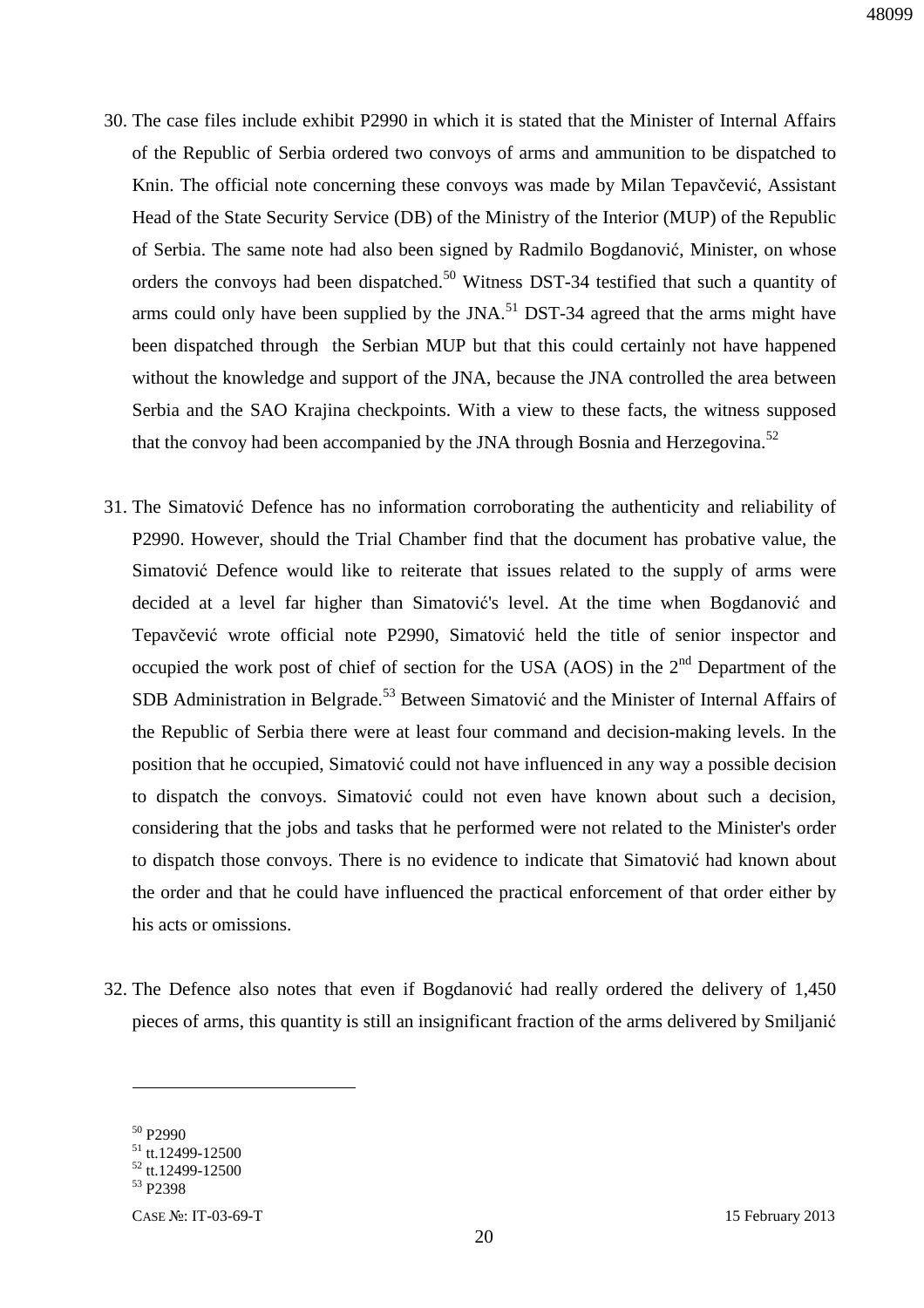and his military security. Smiljanić confirmed that he had delivered at least 35,000 pieces of arms. When taking into account all other sources of arms supply aside from Smiljanić, then the arms allegedly supplied by Minister Bogdanović would have been just a drop in an ocean of weapons that were being shipped and distributed in Krajina. Bogdanović's and Tepavčević's accountability for supplying arms, if any, can only be proportional to the quantity and significance of the arms delivered, and that quantity and significance are, as already mentioned, minimal.

- 33. The Defence concludes that Knin and Kninska Krajina was an area of strategic importance for the JNA considering the number and size of the units stationed in that area that had large quantity of arms, in use as well as in the depots. The area around Knin was packed with arm depots and military equipment. Those arms reached the population in the cities and villages populated by the Serbs, first in small quantities and then by the tens of thousands of pieces. Also, the arms used by the police active and reserve forces, were also used to arm the Serbian units. There were trophy weapons, hunting weapons, and weapons were being sold as well.
- 34. Under such circumstances, each shipment of arms that the Prosecution tries to attribute to the Serbian SDB seems insignificant and incapable of tipping the balance between the conflicting sides by any means. The Defence believes that the Trial Chamber intends to evaluate the measure of the contribution of each of the actors in these events, and reach its final decision in accordance with its evaluation of that measure.

### C. GOLUBIĆ

- 35. The Prosecution directly links the establishment of the Golubić centre with the Serbian SDB, Jovica Stanišić and Franko Simatović.
- 36. The Defence notes that the Golubić centre was established at the end of 1990 and beginning of 1991, that the unit located in that centre was formed at the same time, and that the centre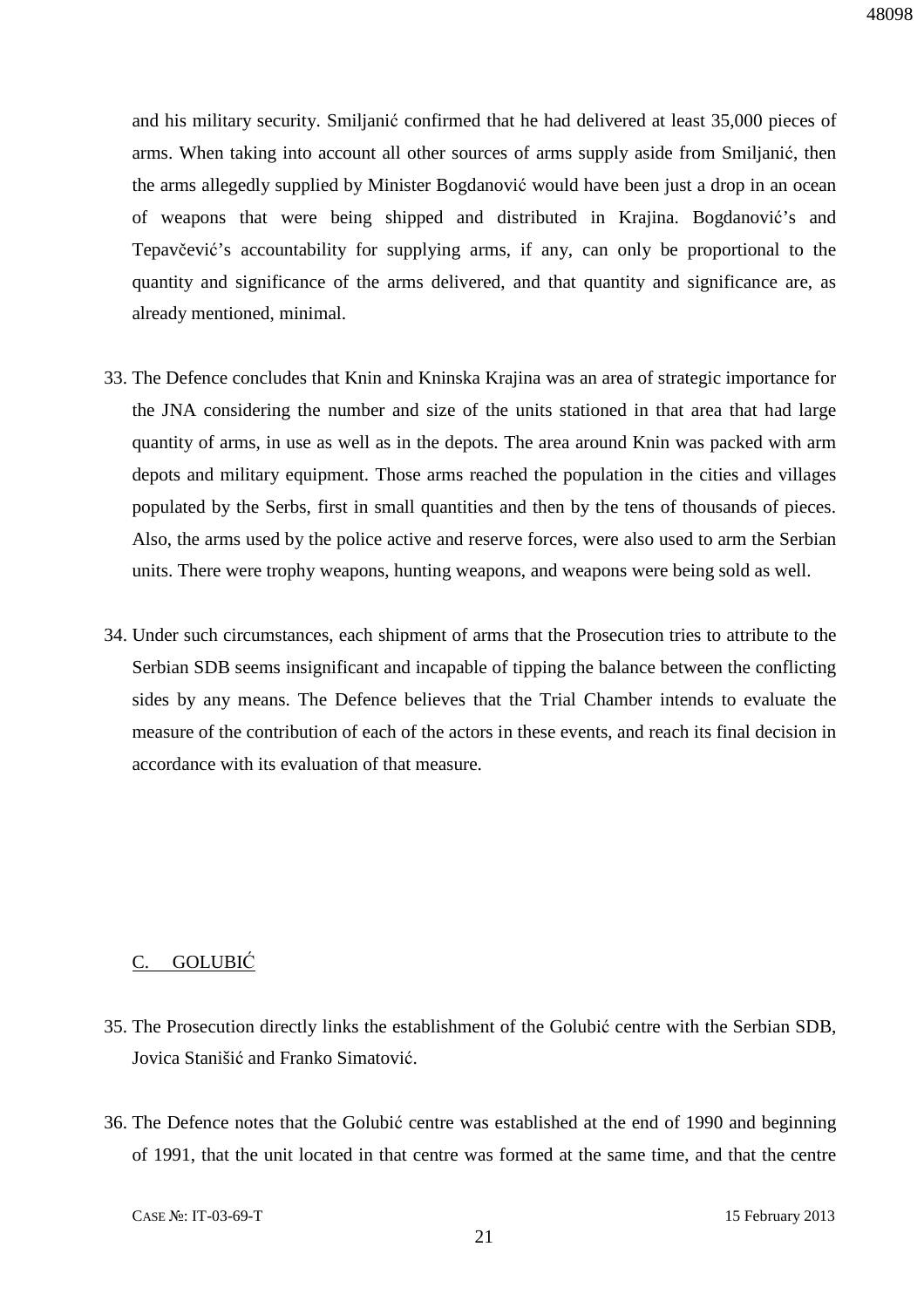had been established, supplied, financed and managed regardless of any role of the Serbian SDB and Franko Simatović.

- 37. Witness DFS-43 testified that the structures in Golubić had been reconstructed in February 1991, that the material had been supplied from the depots in Knin, and that the construction workers involved were paid by their employers. The construction material supply needs were drawn up by Martić, Dmitrović and Zelenbaba.<sup>54</sup> The fact that Golubić had already been reconstructed in February and the materials for its reconstruction had been supplied at local level indicates that Golubić existed and functioning in full autonomy of any subsequent events and the arrival of Captain Dragan in the region.
- 38. Witness DFS-14 who was fully acquainted with the events, considering the duty that he discharged in 1990 and 1991, testified that Martić mobilized men into a special police unit established at the beginning of  $1991$ <sup>55</sup> Martić was the first commander of that unit which was subsequently taken over by Dragan Karna.<sup>56</sup>
- 39. Karna organized all of the activities in agreement with Martić, without whose knowledge it was impossible to do anything.<sup>57</sup>
- 40. The special Knin MUP unit in Golubić was formed in December 1990 or January 1991 and its commander was Dragan Karna.<sup>58</sup> The unit was made up of local staff and when not engaged on the field, it performed various tasks within the Knin SUP.<sup>59</sup>
- 41. The Knin MUP special unit in Golubić was stationed there before April 1991 when JF-031 came to Golubić. The unit was under the command of Dragan Karna.<sup>60</sup> Dragan Karna was at the same time the commander of the unit and the commander of the Golubić centre.<sup>61</sup> At the

<sup>56</sup> tt.15788  $57$  tt.18191

 $\overline{a}$ 

 $59$  tt.13015

<sup>54</sup> tt.12956-12962,12964

<sup>&</sup>lt;sup>55</sup> tt.15788,7336-7337

<sup>58</sup> tt.13014-13015

 $60$  tt.7438,7336

 $61$  tt. 7439,7348

CASE №: IT-03-69-T 15 February 2013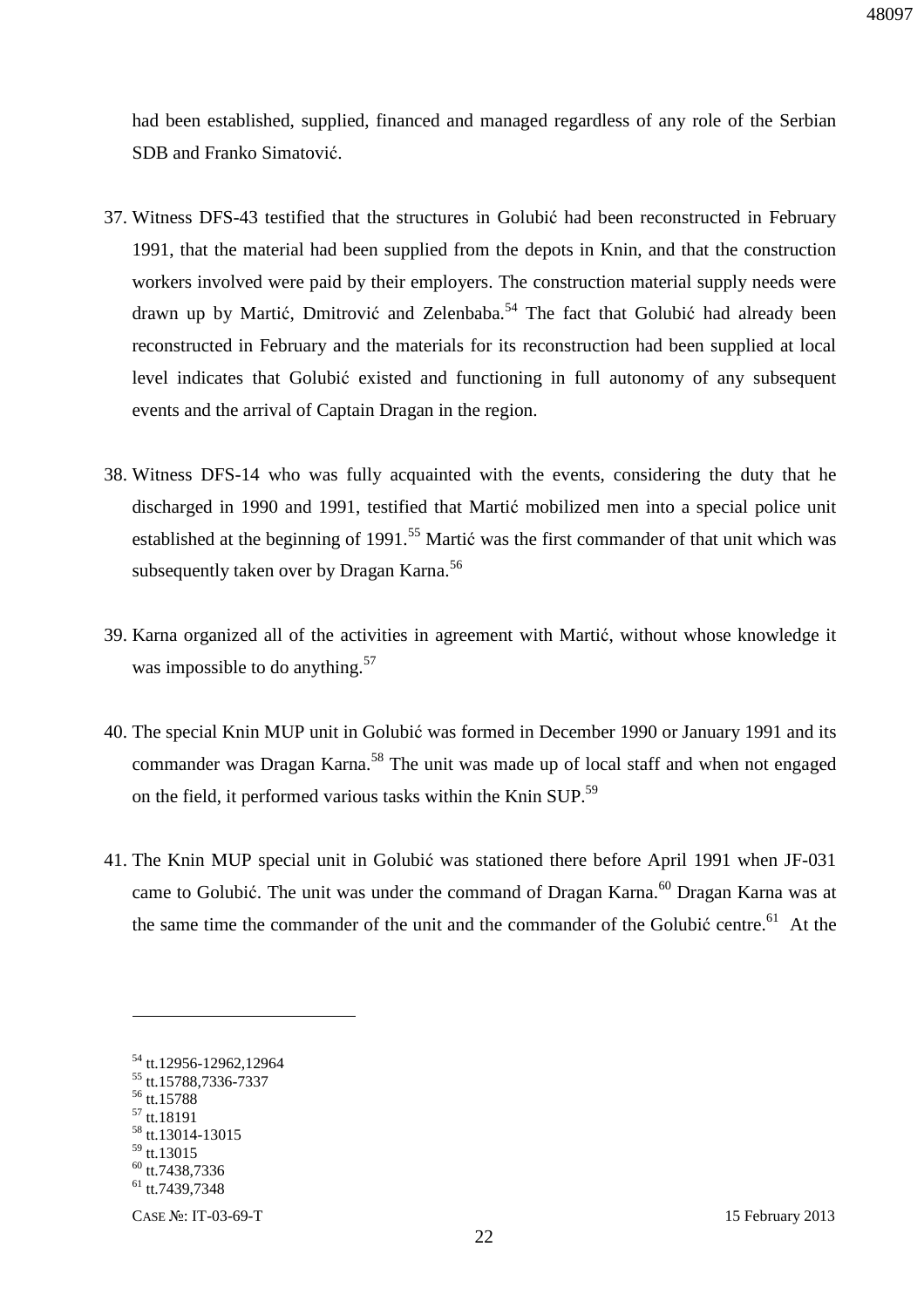time when JF-031 arrived, Captain Dragan was not in Golubić, according to the recollection of this Witness, he arrived there around 15 May 1991.<sup>62</sup>

- 42. Thus, JF-041 acknowledges that the Knin SUP special unit in Golubić had been stationed there much earlier than 31 March 1991,<sup>63</sup> that is, before the arrival of Captain Dragan in Knin.
- 43. Dragan Karna confirmed that the unit existed in Golubić before the arrival of Captain Dragan. The unit participated in the combat in Plitvice on 31 March 1991, while Captain Dragan's activity was registered only on 15 May 1991.<sup>64</sup> Of special importance is the fact that Karna provided information on this unit immediately after the event, much before the indictment in this case.
- 44. Allegations on the formation of this unit and Karna's role were also confirmed by DFS-10.<sup>65</sup> He stated that Captain Dragan had arrived in the second half of the May 1991.<sup>66</sup>
- 45. Witness JF-031 testified that basic infantry training was conducted in Golubić and that it was essentially the same kind of basic training conducted in the JNA.<sup>67</sup> Witness DFS-10 sated that the training conducted after the arrival of Captain Dragan was something everybody already knew.<sup>68</sup> Dragan Karna remained the commander of the unit even after the arrival of Captain Dragan.<sup>69</sup>
- 46. With Captain Dragan's arrival, Golubić's complete organization was already in place, and nothing changed.<sup>70</sup> The only action in which Captain Dragan took part was the action at Ljubovo. $71$

 $62$  tt.7440  $63$  tt.8004 <sup>64</sup> D117 tt.18184 D117,tt.18186 tt.7436-7437 tt.18187-18188 tt.18188 tt.18191-18192 tt. 18192

 $\overline{a}$ 

CASE №: IT-03-69-T 15 February 2013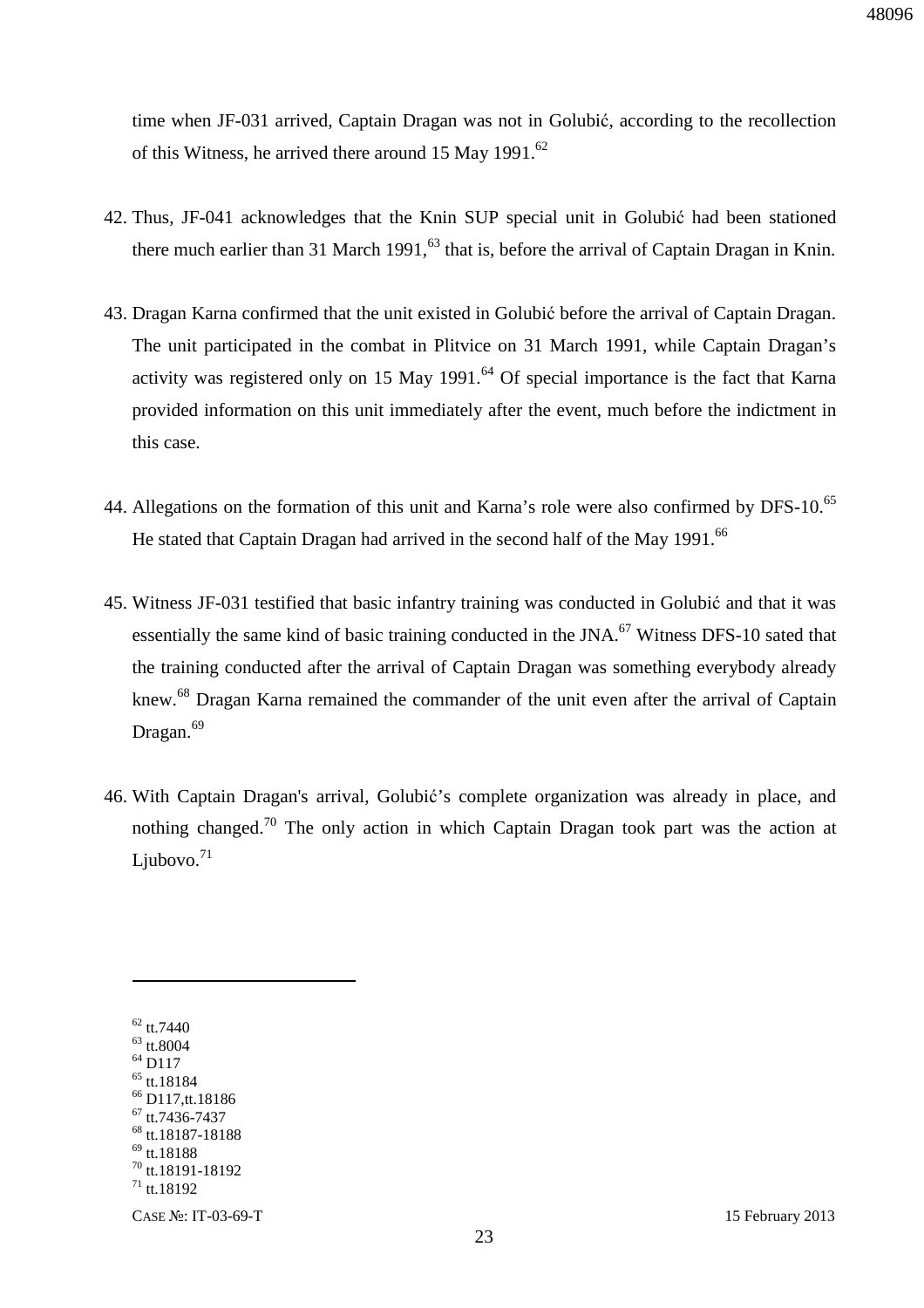- 47. The Defence notes that the MUP Special Units of the Serbian Autonomous District (SAO) Krajina named Krajina Police ("Milicija Krajine") was formed by decision of the SAO Krajina Assembly on 29 May 1991.<sup>72</sup> These units were placed under the authority of the Ministry of Defence.
- 48. Witness JF-041 confirmed that the Krajina MUP special unit was placed directly under the command of the JNA  $75<sup>th</sup>$  Motorized Brigade and that it got its arms and other supplies from this unit.<sup>73</sup> Of particular importance is the fact that the unit was resubordinated after the initial conflicts, in September or October 1991<sup>74</sup>, i.e., much before the events referred to in the indictment against Simatović.
- 49. Finally, Dragan Karna was still in command of the special unit in 1994.<sup>75</sup>
- 50. The Defence concludes that the evidence presented hereinabove unequivocally indicates that:
- The Golubić centre was established either at the end of 1990 or at the beginning of 1991, in any case before the arrival of Captain Dragan in Knin, i.e. Golubić. This Centre served as a training centre for the police unit that was stationed there;
- A special police unit was formed, also before the arrival of Captain Dragan, most probably at the end of 1990;
- All of the activities in Golubić were inextricably linked with the activities of Milan Martić, while the commander of the centre and the commander of the unit was Dragan Karna;
- The training delivered in Golubić was the kind of basic infantry training that was conducted in the JNA as well.
- 51. The indictment against Simatović alleges that in or about April 1991 Simatović helped to establish a training centre in Golubić, near Knin. It also alleges that at this training centre Simatović organized, supplied, financed and supported the training of Serb forces.<sup>76</sup> In addition, the Prosecutor alleges that Simatović was actively involved in the establishment of

 $72$  P1117

<sup>73</sup> tt.8006-8007

 $74$  tt.8006

<sup>75</sup> tt.13039

<sup>&</sup>lt;sup>76</sup> Third Amended Indictment, para.3

CASE №: IT-03-69-T 15 February 2013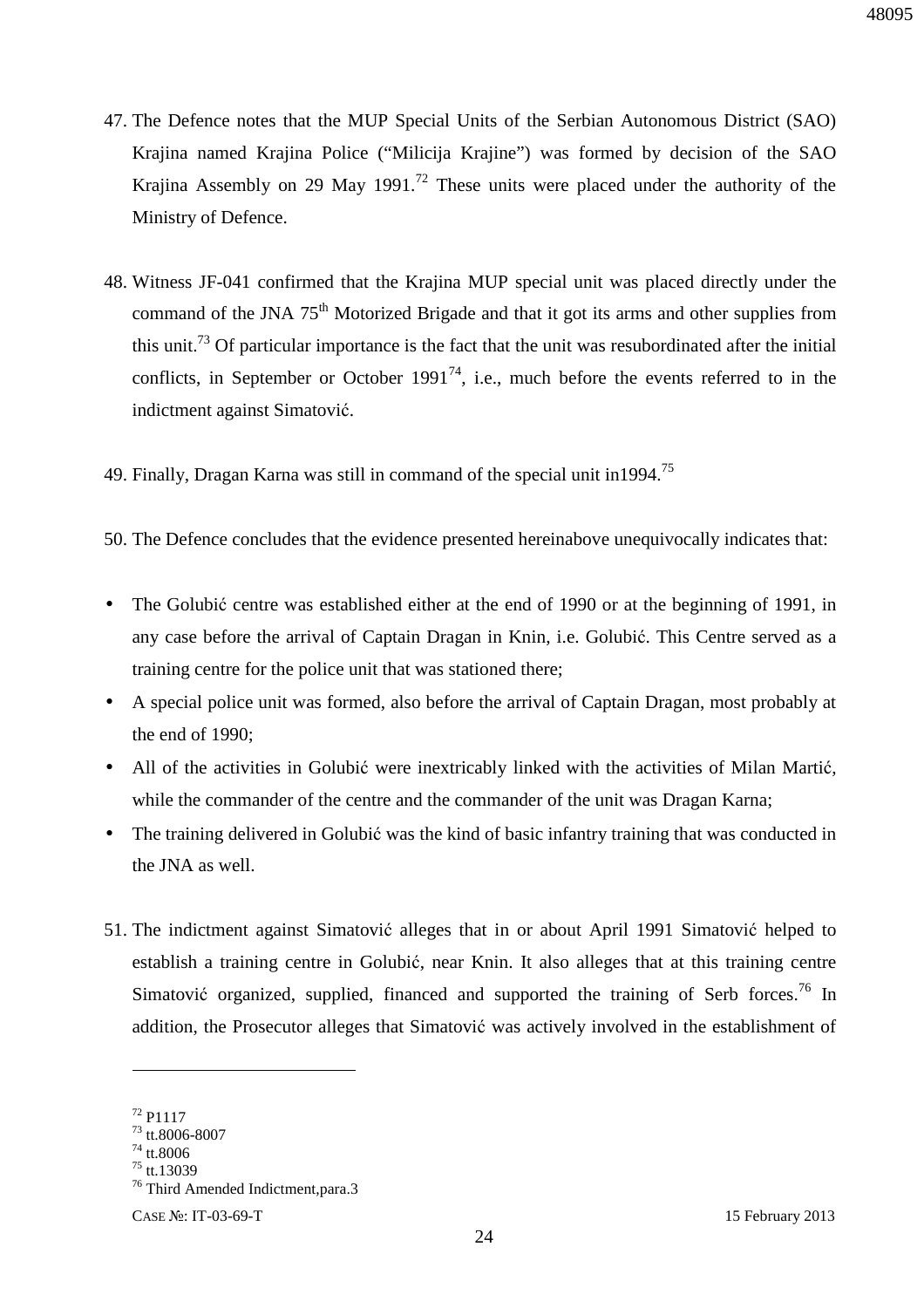the first training centre in Golubić.<sup>77</sup> The Defence contends that all of these allegations are entirely incorrect.

52. The Golubić centre existed even before Simatović's arrival in Knin on an intelligence assignment. Simatović could not have helped establish a centre that had already been established, in which training was well underway, in which a special unit was stationed that was fully equipped, armed and already engaged in combat activities. The Centre had already been formed and was operative under the direct command of Milan Martić through Dragan Karna. Milan Martić in turn acted in full autonomy with respect to Simatović. There is no evidence linking Martić's activity with that of Simatović. All of Martić's contacts with the Serbian leadership were unfolding regardless and without the involvement of Simatović.

#### D. FUNDING

- 53. Franko Simatović is also being charged with financing the training of Serb forces and funding Serb forces in Croatia and Bosnia and Herzegovina.<sup>78</sup> Taking into account the position that Simatović held from 1991 to 1995, he could not have had any influence on the financing that was pled in the Indictment.
- 54. Immediately after the creation of SAO Krajina, Milan Martić issued decisions concerning the funding thereof and the earmarking of funds from the financial system of the Republic of Croatia.<sup>79</sup> Initially, the Krajina authorities were funded from donations.<sup>80</sup>
- 55. Until the month of December 1990, the police in Knin was being paid from Zagreb. After December 1990, the reserve police staff was paid by the companies in which they were employed, while the active police was paid from donations, either in money or in food products. The funds for the police were being raised in the villages and companies in Krajina.

<sup>77</sup> Prosecution's Consolidated Pre-Trial Brief, para.63

<sup>&</sup>lt;sup>78</sup> Third Amended Indictment paras.3,5

<sup>79</sup> P1957

 $80$  tt. 16692-16693

CASE №: IT-03-69-T 15 February 2013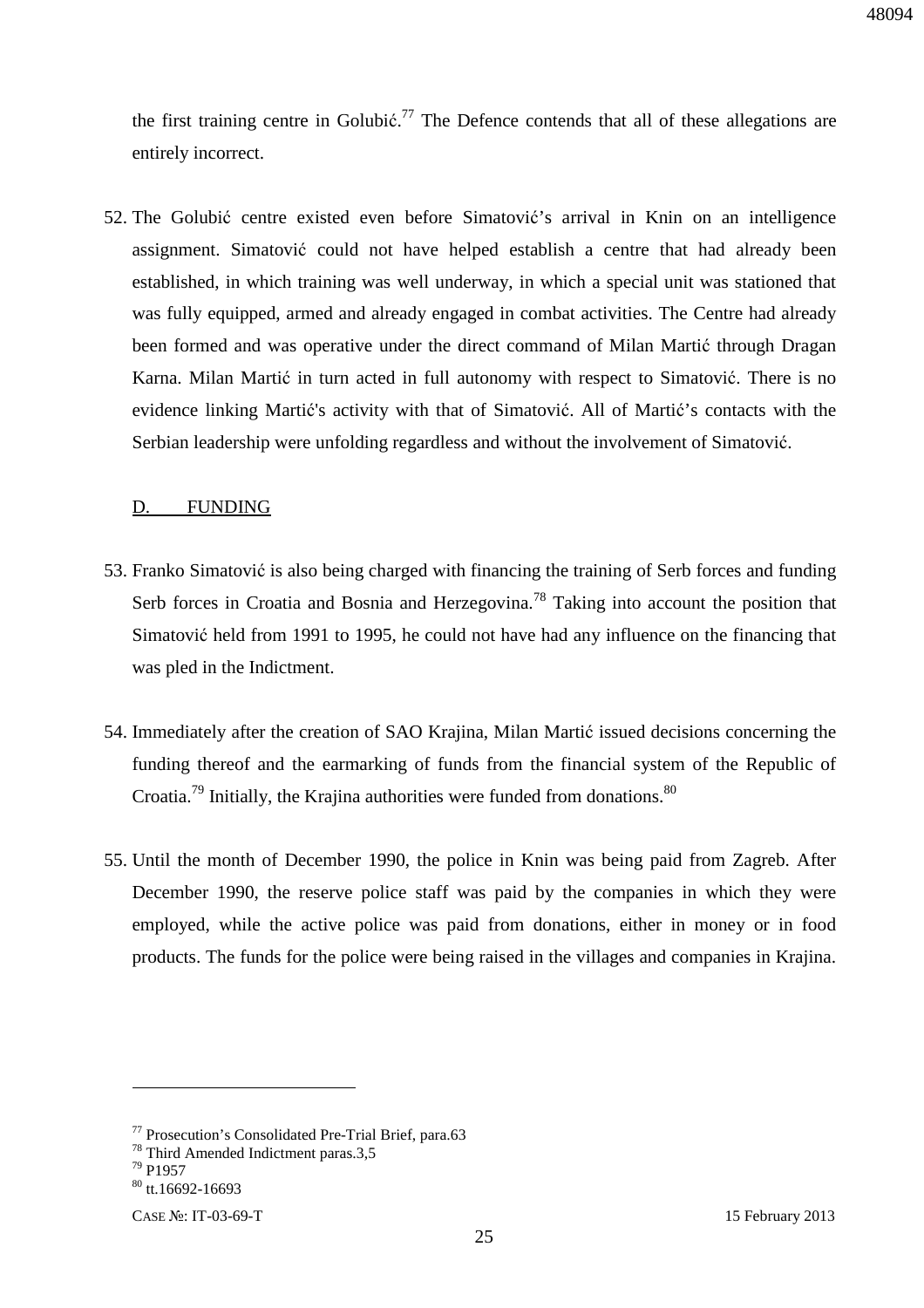Radio Knin kept on publicly broadcasting information about this. The money collected through donations was brought to the Knin police station and distributed there. $81$ 

- 56. How the funds raised through donations would be used was decided by Martić and his associates.<sup>82</sup>
- 57. [REDACTED]*. <sup>83</sup>* [REDACTED]*. <sup>84</sup>* [REDACTED]*. <sup>85</sup>* [REDACTED]<sup>86</sup>
- 58. Witness JF-040 testified that the SAO Krajina TO Staff received funding from the Ministry of Defence of the Republic of Serbia through the Payments Service (SDK) in Knin. The money was provided through commercial banks as well. $87$
- 59. The Defence acknowledges that there is evidence that the Federal Republic of Yugoslavia and the Republic of Serbia granted financial support to the Republic of Srpska Krajina. However, the Defence calls attention to the fact that all agreements, and all requests were made at a level far above that of Franko Simatović in the period from 1991 to 1995.
- 60. On 19 June 1992, the RSK Minister of Finance requested funds from the FRY Federal Government for financing social and other services in RSK. The request concerned an amount of approximately 13 billion dinars that were to be paid to the Krajina budget.<sup>88</sup>
- 61. The budget deficit of Republika Srpska Krajina was covered by the National Bank of Yugoslavia. The agreement on covering the deficit was made between Slobodan Milošević and the prime minister of Krajina.<sup>89</sup>
- 62. Various aspects related to the financing of the Republic of Srpska Krajina were discussed in detail at the meeting of the Supreme Defence Council on 16 March 1994, in the presence of

<sup>81</sup> tt.15865-15868, D322 paras.52-53

 $82$  tt.12966

<sup>83</sup> [REDACTED]

<sup>84 [</sup>REDACTED]

<sup>85 [</sup>REDACTED] <sup>86</sup> [REDACTED]

 $87$  tt.6855-6856

<sup>88</sup> P2047

<sup>89</sup> P2055

CASE №: IT-03-69-T 15 February 2013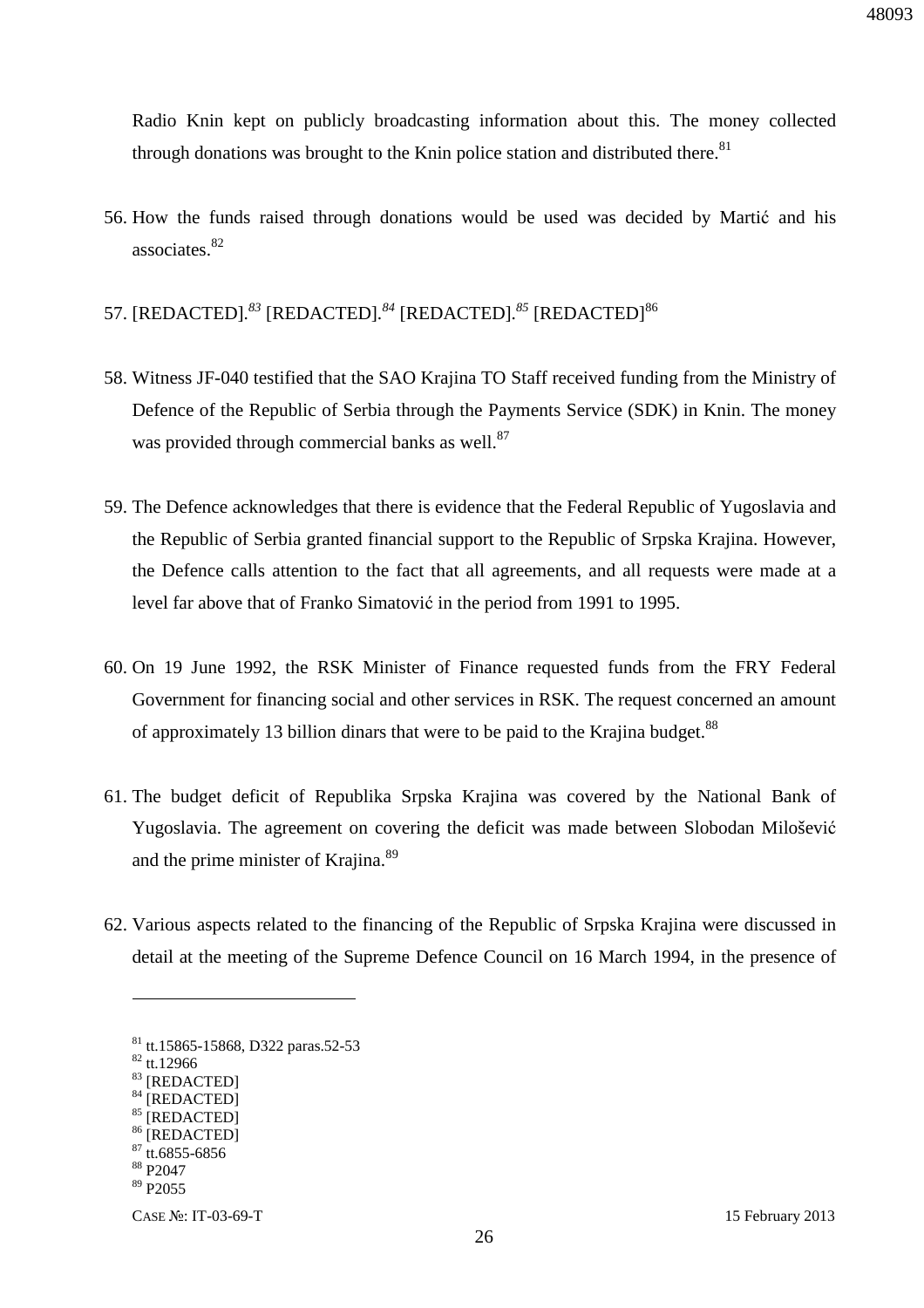Slobodan Milošević, Zoran Lilić, Momčilo Perišić and other top officials. The FRY Federal Prime Minister Radoje Kontić spoke about additional funding for the RSK police, public education and health care.<sup>90</sup>

- 63. Milan Martić sent a letter to Zoran Sokolović, Minister of the Interior of the Republic of Serbia requesting that the money for the needs of MUP RSK be transferred directly to his ministry rather that though the SDK. Martić too confirmed that the greatest part of the defence had been funded from the army budget.<sup>91</sup> This letter was sent at the beginning of 1992 and evidently referred to the funding modalities of the Krajina MUP in 1991. Franko Simatović, who was at least four levels of management below Minister Sokolović could not have influenced in any way or even known about the decisions of ministers and other top state officials with regard to the financial support to Krajina.
- 64. The Defence Minister of the Republika Srpska Krajina agreed with the Serbian Defence Minister on the manner in which the funds would be transferred, taking into account the disruption of the payment system. Spanović agreed on transferring 90 million dinars to cover the needs of this ministry. $92$
- 65. Milan Martić, as the RSK Minister of the Interior in 1993 sought help from Slobodan Milošević, Nikola Šainović and Zoran Sokolović. Martić stated that RSK had no funds in its budget and also that Milošević and the other were certainly aware of this. <sup>93</sup> This document indicates that Martić and Milošević had been in direct contact, it also shows that agreements were being made far above Simatović, and finally that any and all allegations that Simatović had been the channel of communication between Belgrade and Knin are entirely without foundation.
- 66. With regard to the funding of activities in Knin, the Defence believes that the evidence unequivocally points to the fact that in the initial period, Krajina relied on funding collected by the Krajina municipalities as well as on donations. Donations were granted by villages,

<sup>&</sup>lt;sup>90</sup> D679 p.22-23

<sup>&</sup>lt;sup>91</sup> P1889

 $92$  P<sub>1683</sub>

 $93$  P<sub>1552</sub>

CASE №: IT-03-69-T 15 February 2013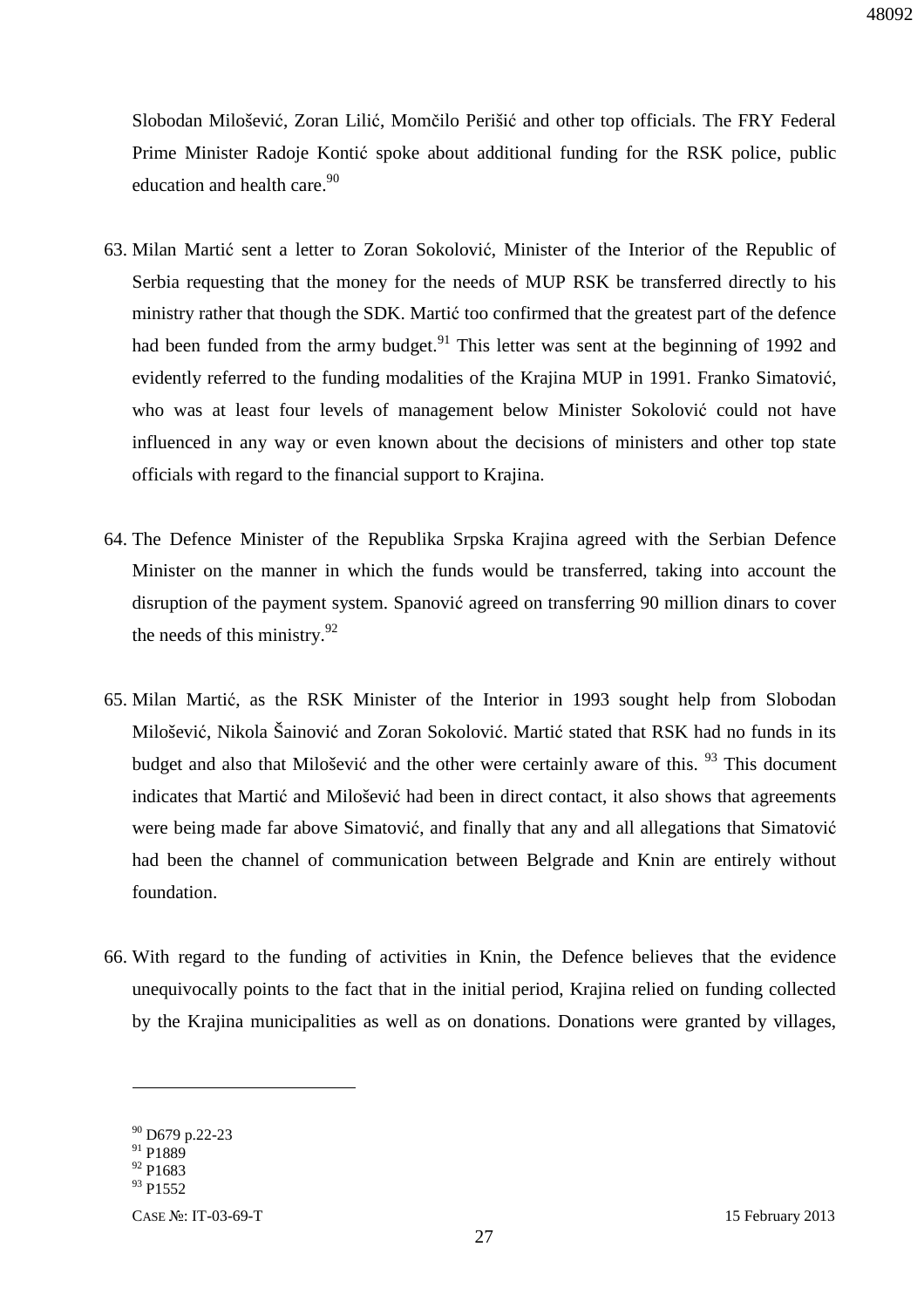companies, emigrants abroad, companies from other parts of the former state. Martić's own financial situation reflects the volatility and instability of the financing system. The Defence emphasizes that evidence indicates that the Krajina Police had no steady source of funding, which rules out the possibility that the Serbian SDB was involved in the funding.

- 67. After the initial period, it is evident that the Federal Republic of Yugoslavia and the Republic of Serbia provided financial support to Krajina, and the Krajina Police. However, the support was discussed and agreed upon at the highest state level. The decision on the support was made at the FRY Supreme Defence Council, requests were sent to the Serbian Defence Ministry, the FRY Federal Government and the National Bank of Yugoslavia. The evidence that the Defence presented herein with regard to that support was discussed and decided by Slobodan Milošević, President of the Republic of Serbia, Momčilo Perišić, Chief of the General Staff of the Yugoslav Army and Zoran Lilić, President of FRY.
- 68. Franko Simatović had no contact with the highest state officials. Simatović was far below these people in the state hierarchy of the FRY and Serbia. There is no evidence whatsoever that Simatović has ever met with Milošević, as the President of Serbia, or with Lilić, as the President of Yugoslavia. Should the Trial Chamber find that funding had been provided to certain institutions or organizations in Krajina, this could not have been in any way connected with Simatović. Simatović did not belong to the circle that made decisions on state policy, or any aspects of it, including financing. Simatović did not possess any funds, not within the SDB either. The position that he occupied in 1991 rules out that he could have had any financial means that could have been used to finance "Serb forces", as the Prosecutor alleges. The funding of entities, the state or armed formations did not and could not have been connected in any way to an employee of the Republic of Serbia SDB holding the title of senior inspector, in charge of the lowest organizational unit in the SDB Belgrade centre. This is the reason why the Defence concludes that Simatović cannot be held accountable in any way for the funding, as is set forth in the Indictment against him.

#### E. ŠKABRNJA

69. The Third Amended Indictment holds Franko Simatović accountable for the events that transpired in Škabrnja in November 1991, alleging that the members of Martić's police, JNA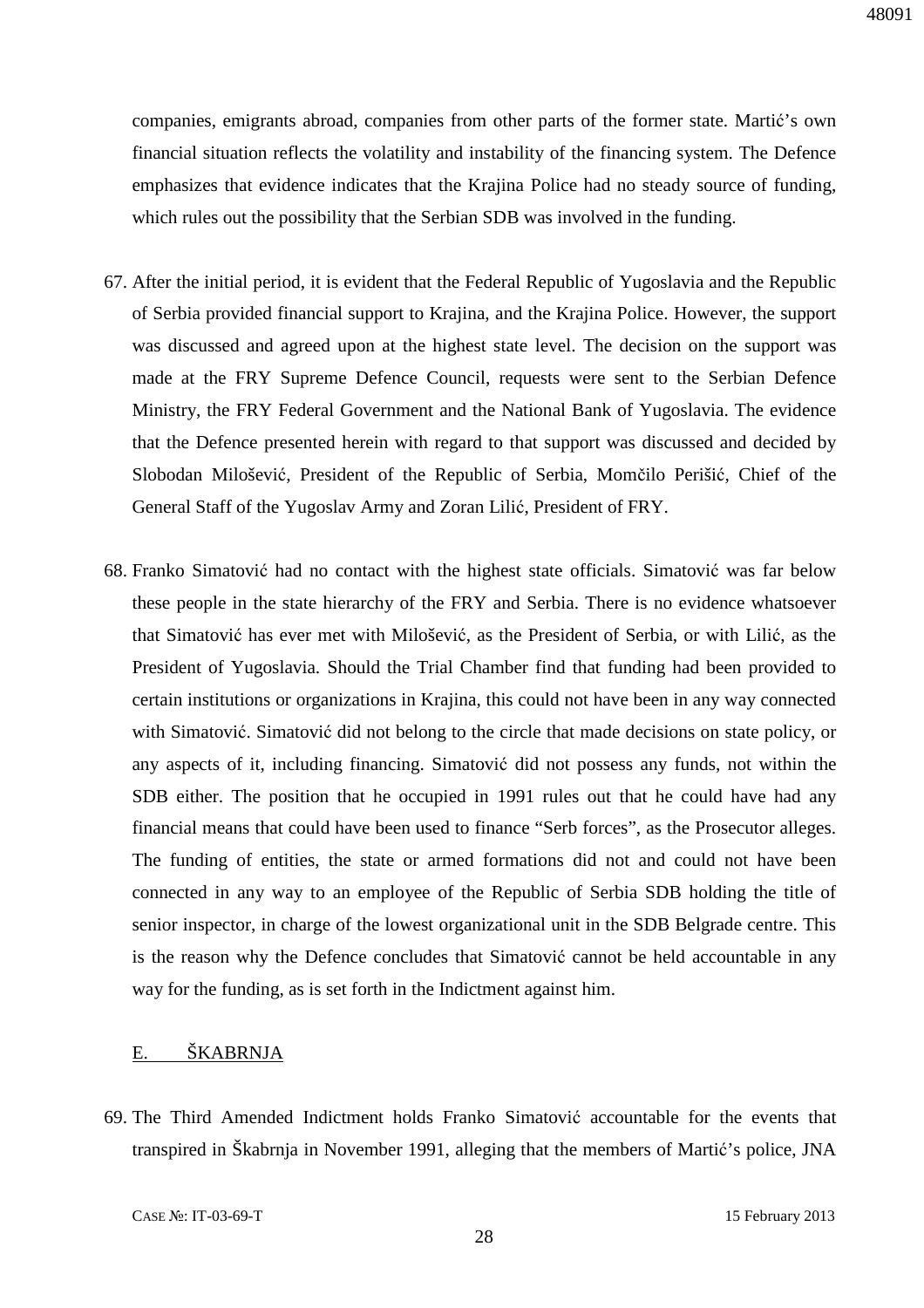and local Serb TO attacked the village of Škabrnja near Zadar and on 18 November 1991 killed at least 38 civilians of non-Serbian nationality in their homes and on the streets.<sup>94</sup>

- 70. The Defence contends that Franko Simatović had no part in the event in Škabrnja. First of all, at the time of the events in Škabrnja, Simatović had already been outside the territory of the Krajina for several months, as already stated in the relevant section of this brief. The Defence contends that the genesis of events in this village, presented by the Defence herein, clearly indicates that no responsibility can be attributed to Simatović for the events in Škabrnja.
- 71. The Defence contends that the explanation of the events in Škabrnja must be sought in the context of the JNA activity in the wider area of Zadar, Šibenik and Knin. In fact, in the summer of 1991, a major shift happened in the relation of the Croat authorities with the JNA. In July, and especially in August 1991, after president Tuđman and the Croat authorities called on the JNA to withdraw from Croatian towns, the JNA was given an ultimatum that led to a further escalation of the situation. The JNA garrisons were placed under a blockade by the Croat MUP and National Guards Corps (ZNG), meaning that the members of JNA in the garrisons were left without any water and power supplies.<sup>95</sup> In Zadar alone, three large army garrisons and several smaller ones were all placed under a blockade.<sup>96</sup>
- 72. After negotiations failed, in early October 1991, the JNA launched activities to lift the blockade of the garrisons. Because of the overwhelming supremacy of the JNA forces, the blockade was lifted on 4 October 1991. $97$
- 73. The blockade of the garrisons in Zadar was lifted following an order by the commander of the JNA 9th Corps, General Vladimir Vuković. On 3 October 1991, General Vuković issued an order to all units subordinated to the command of the  $9<sup>th</sup>$  Corps to launch an attack along the axis Knin-Benkovac-Zadar, targeting the Croat MUP and ZNG forces, in order to fend them off the communication routes, block the city of Zadar, break through to the port of Zadar and lift the blockade from the military installations thus creating the conditions to pull out

<sup>&</sup>lt;sup>94</sup> Third Amended Indictment, para.32

 $^{95}$  tt.16688-16689

 $96$  tt.16689

 $^{97}$  tt.16725

CASE №: IT-03-69-T 15 February 2013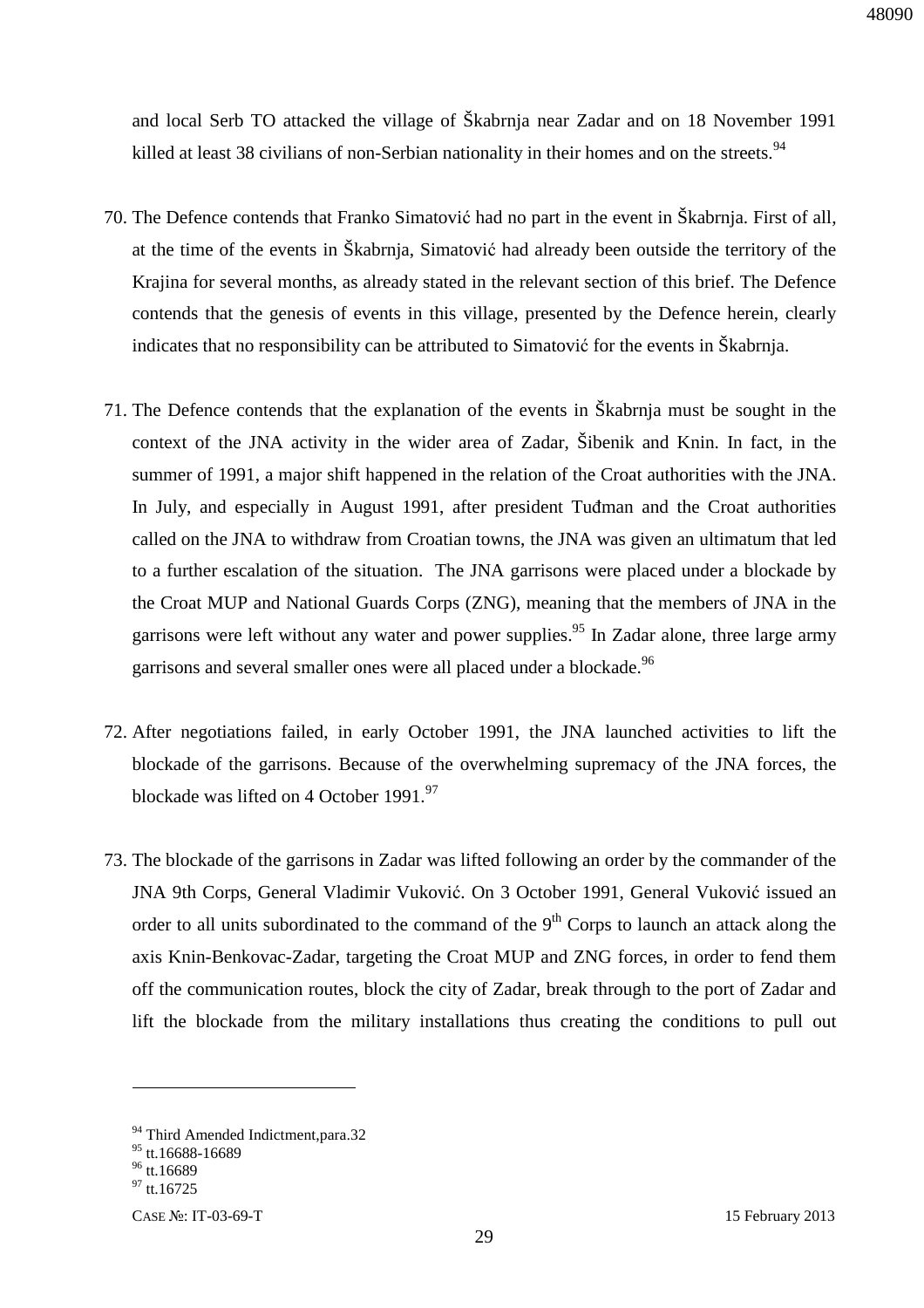personnel, equipment and population while at the same time taking control of the occupied territory.<sup>98</sup> In the attack on Zadar, General Vuković deployed substantial Corps forces, specifically the armored, artillery and mechanized units<sup>99</sup> backed by the air force and artillery units. $100$ 

- 74. The attack on Zadar shows that the JNA, with its sizeable combat technology, engaged in direct combat with the Croatian forces. All other forces on the ground with combat potential were insignificant in comparison with the  $9<sup>th</sup>$  Corps forces that had several motorized brigades adequately backed by artillery and aviation. The  $9<sup>th</sup>$  Corps was a dominant force in that area that had a decisive impact on the course of events on the ground.
- 75. Škabrnja was located in the immediate vicinity of the Knin Benkovac Zadar road along which the attack had been launched, but was not occupied in the attack that took place in early October 1991.<sup>101</sup>
- 76. The Benkovac-Zadar road, along which Škabrnja is located, became strategically important for the JNA after the operation in October 1991 because it was used to access the Zemunik military airport. This road had frequently been under attack from Škabrnja, and both military and civilian vehicles were targeted by these attacks.<sup>102</sup>
- 77. The attacks of the Croat forces from Škabrnja were an evident problem for the JNA in that area. The issue of Škabrnja was discussed at a meeting where Chief of Staff of the Knin Corps, Colonel Mladić was present. With regard to the Škabrnja problem Mladić said that strategically speaking it was impossible to have the Benkovac-Zemunik airport stretch of the road unserviceable and that the army had to react.<sup>103</sup> Witness Aco Drača was present at the meeting and testified about the position that Mladić took at this meeting.

 $98$  D674: item 4

<sup>&</sup>lt;sup>99</sup> D674:item 5  $100$  D674:item 6

 $101$  tt.16726

<sup>&</sup>lt;sup>102</sup> tt.16728

 $103$  tt.16732

CASE №: IT-03-69-T 15 February 2013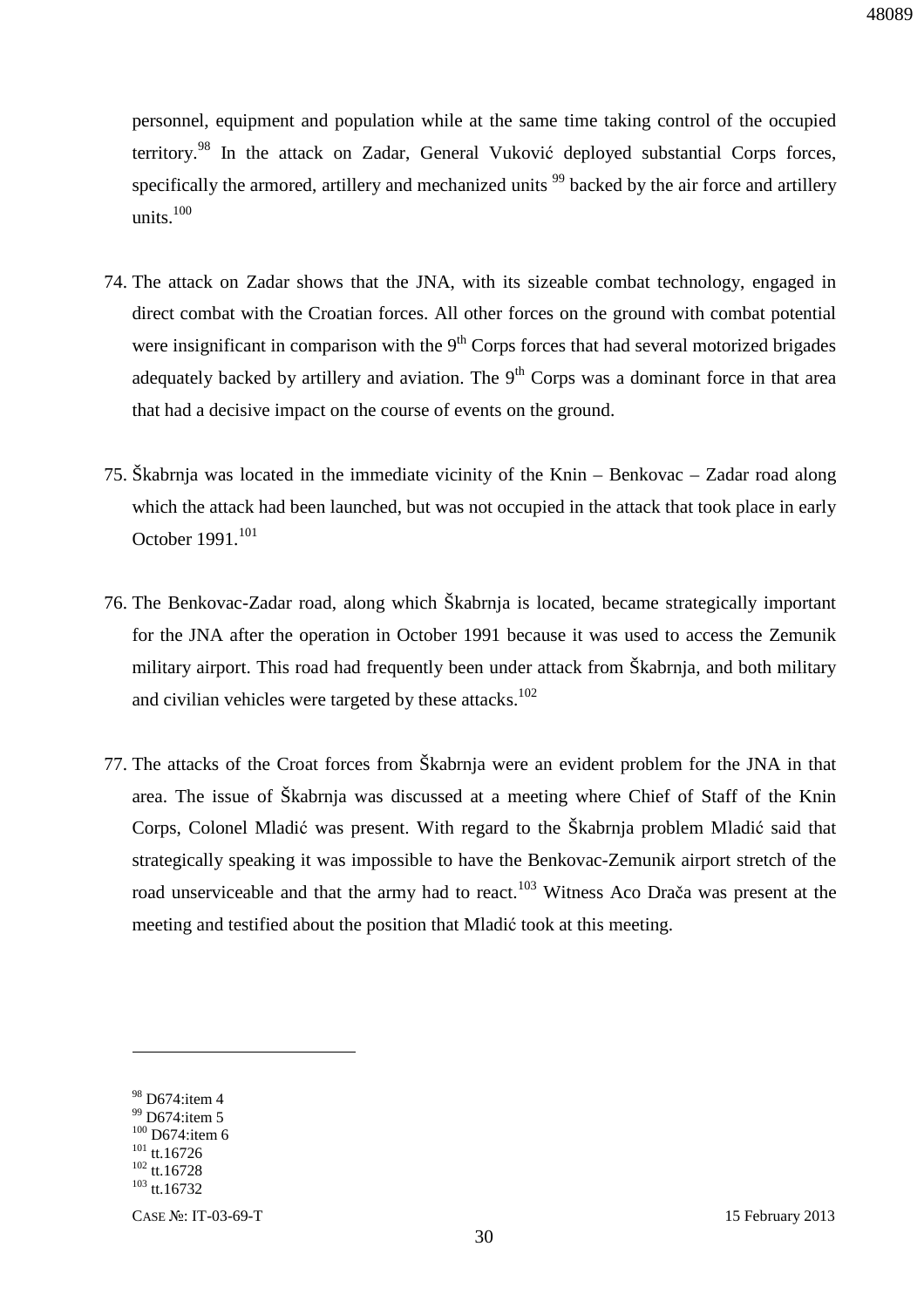- 78. Colonel Mladić even made an entry in his diary on his decision and opinion with regard to Škabrnja. The entry of 17 November 1991, under the title "Tasks", reads that "180th Brigade should move the armoured battalion a little towards Škabrnja and Nadin – to erase that".<sup>104</sup>
- 79. Thus, on the day before the attack on Škabrnja, Colonel Mladić selected the unit that was to carry out the attack and determined the manner in which the attack would be conducted – "to erase that". At the time, Colonel Mladić was the Chief of Staff of the JNA 9th (Knin) Corps, and the events that unfolded clearly prove that the decision to attack Škabrnja was made by the JNA command staff in that area.
- 80. Mladić's words were heard and confirmed by Aco Drača, who attended the meeting of 17 November 1991 at which the Škabrnja problem was discussed.<sup>105</sup>
- 81. On the same day, 17 November 1991, Mladić made an entry on his meeting with the Knin Corps Commander in his diary, which reads: "Meeting with the commander. To be completed in combat: Properly mop up the sectors of Nadin, Škabrnja. (If necessary work for two days) The chief of staff of the  $180<sup>th</sup>$  Brigade made preparations.<sup>106</sup> It also reads that a Military Police (VP) company was to be dispatched APCs.<sup>107</sup>
- 82. The attack that was planned and ordered by the command of the  $9<sup>th</sup>$  (Knin) Corps was launched on the following day, although the representatives of the civilian authorities in Benkovac proposed to solve the Škabrnja problem through peaceful means.<sup>108</sup>
- 83. The attack on Škabrnja was launched on 18 November 1991, after two members of the JNA forces had been killed.<sup>109</sup>
- 84. The command of the 180th brigade notified the command of the  $9<sup>th</sup>$  Corps of the attack in its report of 18 November 1991. The report reads "the operations carried out so far according to

<sup>104</sup> p.3078

 $105$  tt.16734 <sup>106</sup> P2928 page 2,tt.16734

 $107$  tt.16734

<sup>108</sup> tt.16737

 $109$  tt.15737

CASE №: IT-03-69-T 15 February 2013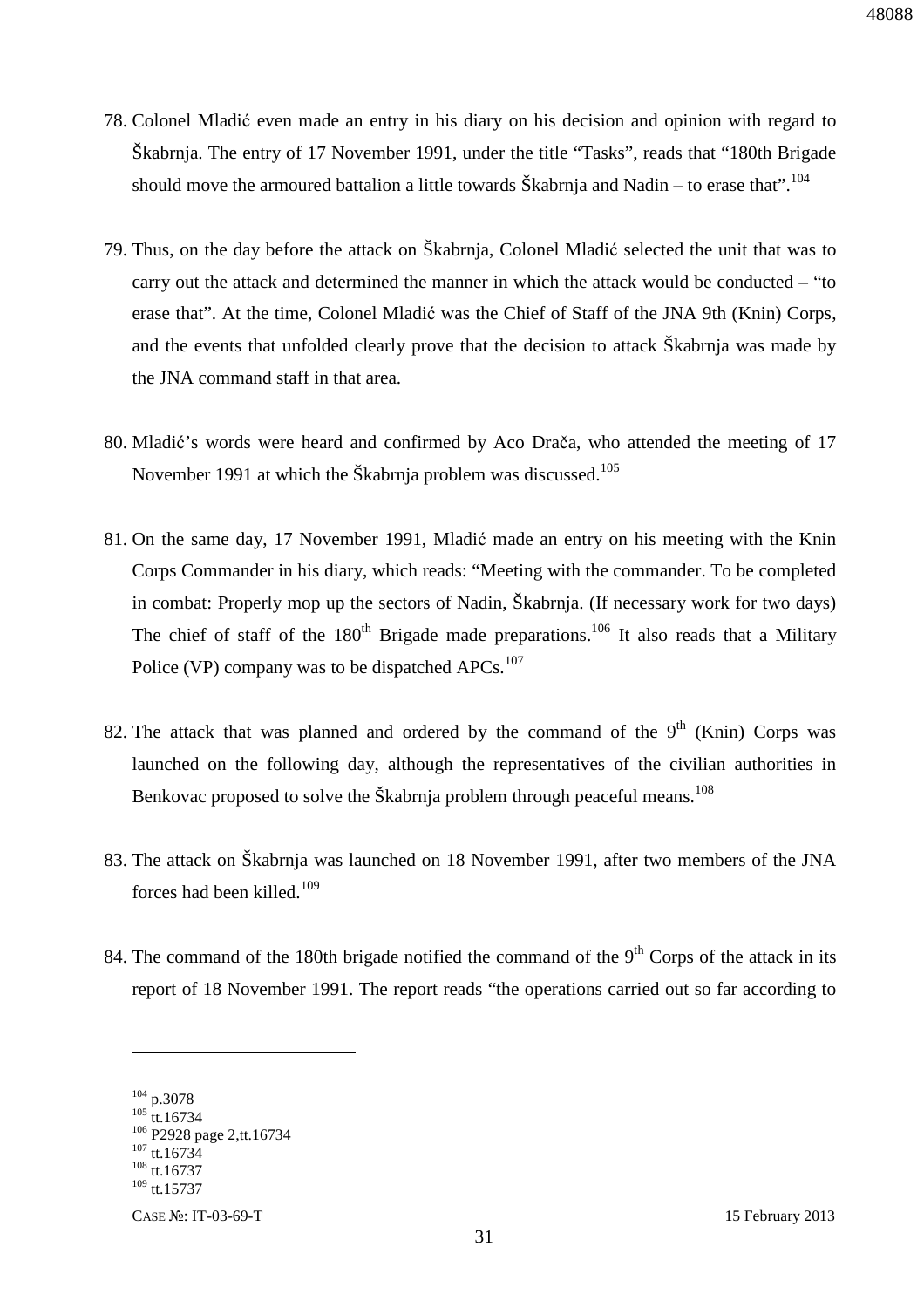the plan".<sup>110</sup> The report confirms that the JNA had a plan to attack Skabrnja, which also corresponds with Mladić's entry as well as with Aco Drača's testimony.<sup>111</sup> The report confirms that the JNA planned and carried out the operation in compliance with the decisions of its superior commands.

- 85. Of particular interest is the fact that the command of the 180th Motorized Brigade informed its superior command that "there were no events out of the ordinary" on 18 November 1991 in its area of responsibility.<sup>112</sup> The command of the JNA brigade that carried out the attack on Škabrnja reported that there were no extraordinary events on that day of 18 November 1991. The Defence can only interpret this formulation of the 180th Brigade Command as an attempt to cover up the event in which the units under its command participated.
- 86. The same report also indicates the line that was reached in the first day of the attack<sup>113</sup> and states that activities would continue on the next day, in the early morning hours in the sector of the villages of Škabrnia and Nadin.<sup>114</sup>
- 87. The action in Škabrnja continued the following day as well.<sup>115</sup> As sated hereinabove, General Vuković and Colonel Mladić planned two days for the activities in Škabrnja.
- 88. The attack of 18 November 1991 had not been the first attack of the JNA on Škabrnja. The JNA had heavily bombed Škabrnja before 2 October 1991 as well, and the attack that was carried out to lift the blockade from Zadar.<sup>116</sup> On 2 October 1991, the JNA shelled the entire village of Škabrnja and surrounding villages. Škabrnja stretches over 7 kilometers in length and the JNA shelled it with all available means, artillery weapons, mortars and aviation.<sup>117</sup> The attack on Škabrnja and the surrounding villages on 18 November 1991 was carried out with the same weapons and in the same way.<sup>118</sup>

<sup>&</sup>lt;sup>110</sup> D675 item 5

 $111$  tt.16739-16740

<sup>112</sup> D675 item 3,tt.16747-16748

<sup>&</sup>lt;sup>113</sup> D675 item 5

 $114$  D675 item 6

<sup>115</sup> tt.16741

 $116$  tt.2360

 $117$  tt.2360-2361

 $118$  tt.2375

CASE №: IT-03-69-T 15 February 2013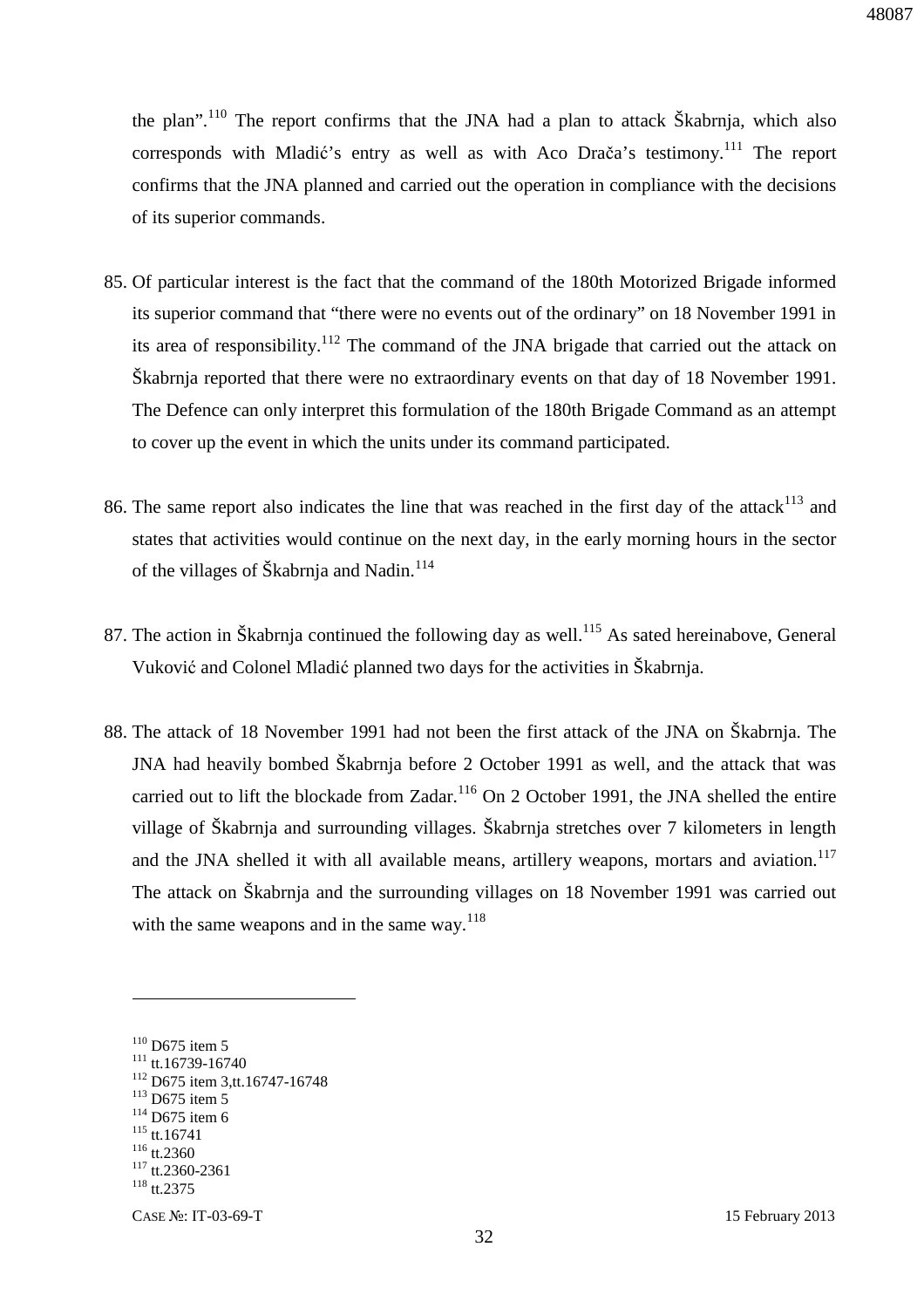- 89. Witness Marko Miljanić, a former JNA officer who organized the defence of Škabrnja confirmed that the attack on Škabrnja had been a strategic action conducted under the command and control of the JNA.<sup>119</sup> Witness Miljanić stated that during the attack of 18 November 1991 he had overheard the conversation between JNA commanders, specifically Colonel Ratko Mladić and Colonel Cecović, Commander of the JNA 180th (Benkovac) Brigade.<sup>120</sup> Witness Miljanić also confirmed that the JNA had used a strategic action known as "pliers" in military terminology he was acquainted with because he had 23 years of service in the JNA $^{121}$
- 90. Miljanić also testified that the manner in which the helicopters taking part in the action landed and the manner in which the soldiers disembarked and took combat position was typical for the JNA.<sup>122</sup> Finally, this witness confirmed that the type of operation carried out in Škabrnja required a high level of coordination between all branches and services involved, and that the only structure that could provide this type of coordination was the command of the JNA in charge of that area.<sup>123</sup>
- 91. Aco Drača gave an accurate account of the units that participated in the attack on Škabrnja stating that this was the 180<sup>th</sup> Brigade from Benkovac reinforced with a Benkovac TO company subordinated to the command of the JNA  $180^{th}$  Brigade. <sup>124</sup> A JNA  $63^{rd}$  Parachute Brigade from Niš that had state-of-the-art equipment and wore red berets also participated in the attack. $125$
- 92. The events that were to unfold after the attack of 18 November 1991 also indicate that the action was planned and carried out by JNA units and command.
- 93. Already on 20 November 1991, the Command of the Military Naval District (VPO) in Split conveyed the request of the Croat side and the European Community's observation mission to the JNA 9<sup>th</sup> Corps Command that Škabrnja and Nadin must be visited at once because a crime

<sup>119</sup> tt.2399-2400

<sup>&</sup>lt;sup>120</sup> tt.2399-2400 <sup>121</sup> tt.2386

<sup>122</sup> tt.2420-2422

 $123$  tt.2427

 $124$  tt.16746-16747

 $125$  tt.16757-16758

CASE №: IT-03-69-T 15 February 2013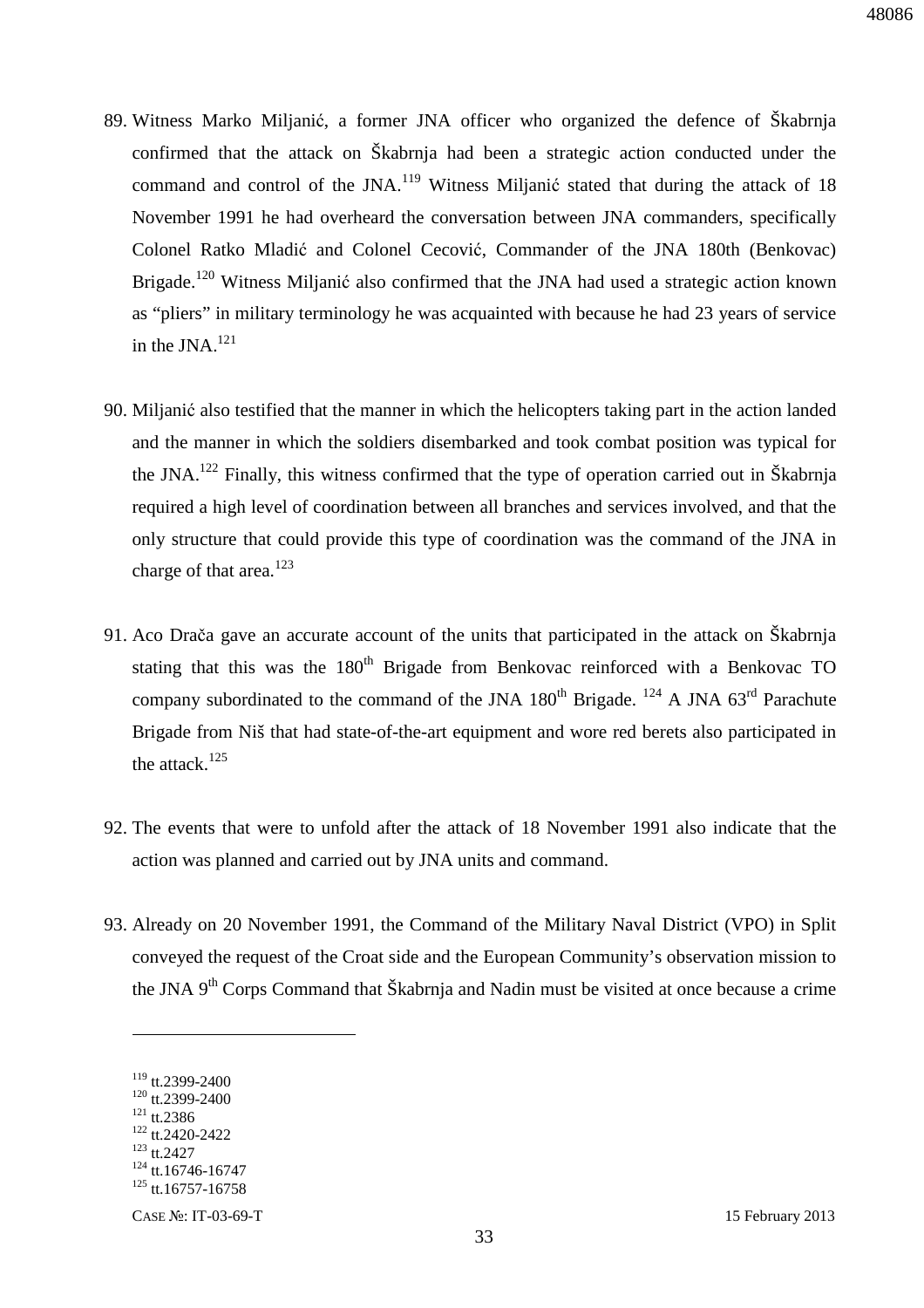had been committed there against 30 people. The VPO Command replied to the European Community's observation mission that visiting the area would not be possible since combat action was in progress. The mission of the European Community requested a report from the JNA, so the VPO asked the Command of the  $9<sup>th</sup>$  Corps to deliver this report by 21 November 1991.<sup>126</sup> This document shows that the JNA strategic command level had been notified about the events in Škabrnja by 20 November 1991 at the latest and that they sought a report from the  $9<sup>th</sup>$  Corps Command as the responsible command. A fact of particular significance is that the VPO Command refused to allow the European Community's observation mission to visit Škabrnja.

- 94. Mladić made an entry in his diary on 22 November 1991, entitled "problems", which reads: "looting and burning, (Colonel Tolimir)".<sup>127</sup> Immediately after the action in Škabrnja and Nadin, the Chief of Staff Mladić and Chief of Security of the Corps were notified about the looting and torching. Škabrnja and Nadin were clearly located in the area of responsibility of these JNA commanding officers, these commanding officers knew about the criminal conduct, and it was their responsibility to act accordingly and take the necessary precautions to protect the people and property.
- 95. In his diary, Mladić entered information about the victims in Škabrnja. He wrote: "46 members of the ZNG and civilians were killed in Škabrnja. In Škabrnja, even grannies fired from hunting rifles on the army".<sup>128</sup> The Defence interprets this entry as information that Mladić got from the Commander of the  $180<sup>th</sup>$  Brigade. This entry reveals several important facts. Firstly, that the Knin Corps Command knew that civilians had been killed in its area of responsibility. This entry proves that the army participated in the action. It also shows some kind of an attempt to find a justification for the killing of civilians because, allegedly, "grannies fired on the army". The Defence concludes that the Commander of the  $180<sup>th</sup>$ Brigade, instead of launching a decisive and serious investigation against the perpetrators, was looking for reasons and justifications for the civilian casualties.

<sup>126</sup> P1203

 $127$  tt.16748-16749

<sup>128</sup> D1474 p.9

CASE №: IT-03-69-T 15 February 2013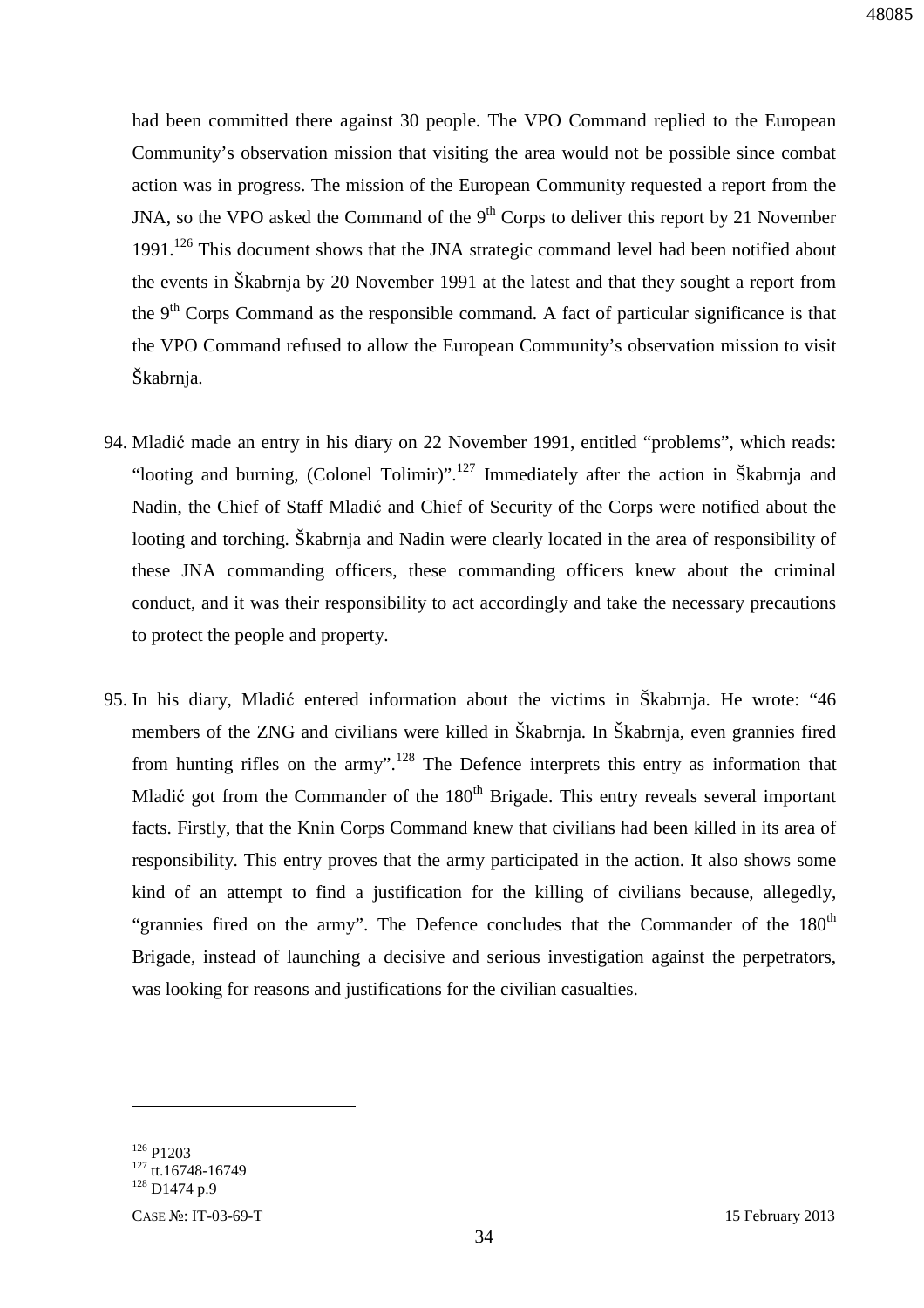- 96. On that same occasion, Mladić made another entry concerning his position on the killing of civilians. He wrote that proceedings should be instigated if the norms of international law on war crimes and law on armed forces had been violated.<sup>129</sup> Mladić's entry clearly shows that he has the power to instigate an investigation. Evidently this power is vested in the military authorities, which is also confirmed in Mladić's notes and subsequently by the investigative steps undertaken by the military authorities. His entries also show that according to available information the perpetrators were members of the armed forces, as Mladić mentions a violation of the law on armed forces. Mladić says "instigate proceedings" which leads to the conclusion that Mladić, i.e. the Corps Command has the authority and the instruments to instigate and conduct such proceedings.
- 97. Mladić stated his position with respect to the victims from Škabrnja. Mladić visited the prisoners from Škabrnja in the Knin prison and said that whoever wanted to build Croatia on the bones of his father will end as the people in Škabrnja. He also stated that the prisoners taken in Škabrnja would not be released from prison as long as he was in that area. The Škabrnja prisoners were exchanged only after Mladić went to Bosnia.<sup>130</sup>
- 98. Finally, in his notes Mladić clarified who ordered the action, who conducted the action, who participated therein and who was responsible for the killing of civilians. Mladić wrote: "the Chief of Staff of the  $180<sup>th</sup>$  Brigade must not lead the operations on his own. The Corps Command has made a mistake when it ordered an attack on Škabrnja and Nadin".<sup>131</sup> This entry was made directly in the context of the information on the killing of civilians. This entry shows that the attack had been ordered by the Corps Command, that the Chief of Staff of the 180<sup>th</sup> Brigade personally led the action, and that the action was assessed as wrong. A senior JNA officer hereby directly accepts responsibility for the attack on Škabrnja and its consequences. This fact was directly confirmed by the event that ensued.
- 99. In fact, the JNA as the only instance of authority, launched an investigation on the events in Škabrnja and Nadin.

<sup>&</sup>lt;sup>129</sup> D1474 p.9; tt.16749

 $130$  P1803 p.6

<sup>131</sup> D1474 p.10

CASE №: IT-03-69-T 15 February 2013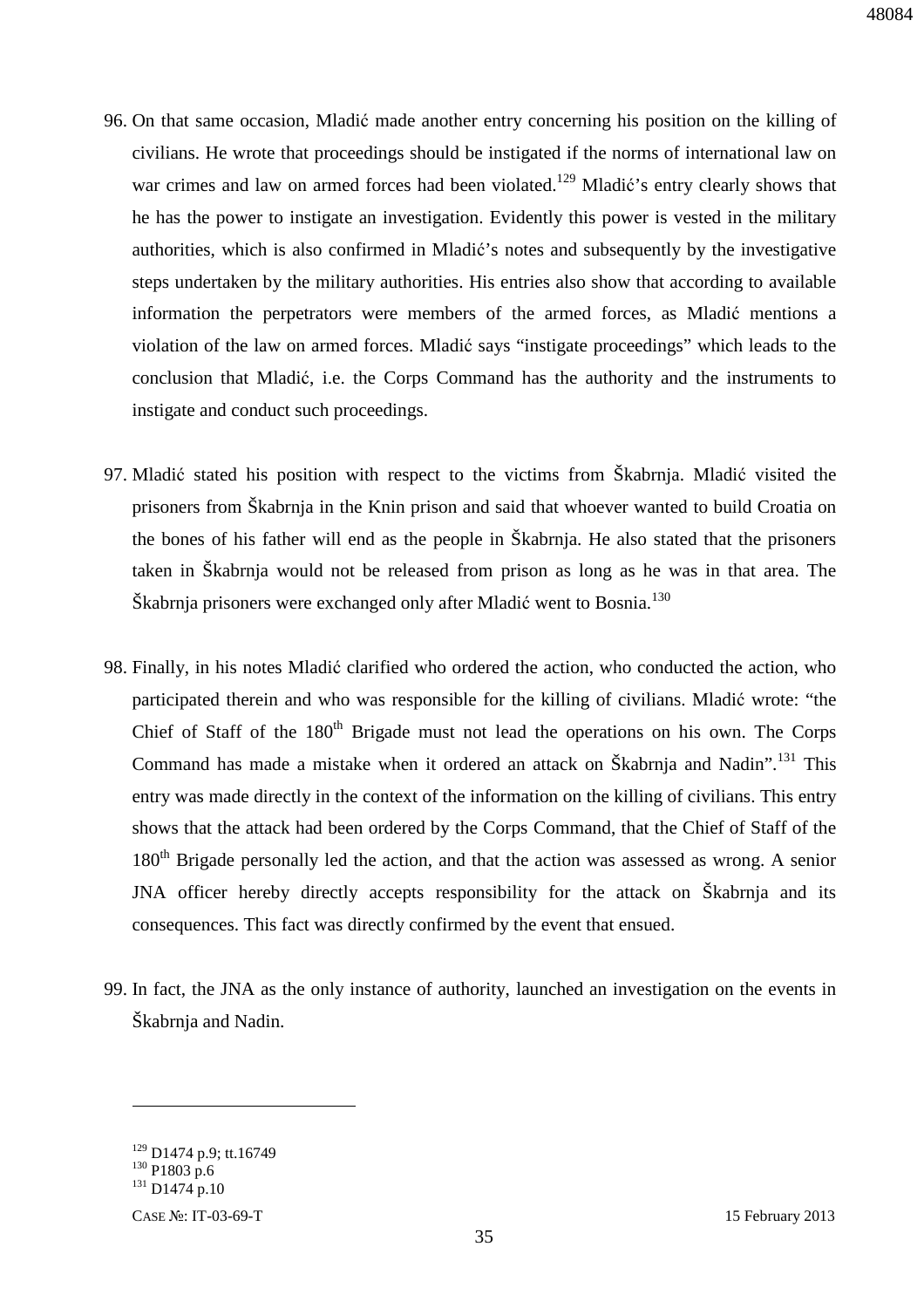- 100. A fact of particular relevance in this context is the order of Commander of JNA  $9<sup>th</sup>$ (Knin) Corps, General Vladimir Vuković, of 20 October 1991. To prevent crimes from happening in the Corps' objective area, General Vuković issued an order regulating in detail the matter of subordination, obligations and responsibilities in preventing the perpetration of crimes.<sup>132</sup>
- 101. First of all, by this order, all armed units, including volunteers and members of the TO were subordinated to the command of the JNA units in the rank of regiment – brigade.<sup>133</sup> Pursuant to this order, a local TO unit participated in Škabrnja under the command of the brigade.<sup>134</sup> In addition, the orders were that all criminal charges against any individuals suspected of committing crimes were to be filed through the nearest JNA command unit in the combat and responsibility area.<sup>135</sup> Lastly, Vuković ordered the subordinate units to arrest the perpetrators of crimes over which the military court has jurisdiction and hand them over to the JNA military police in Knin.<sup>136</sup> This order was in line with Mladić's note on instigating proceedings in case of violations of international law on war crimes and law on armed forces. Therefore, in his order, General Vuković addressed the issue of subordination, the issue of accountability and of the jurisdiction to prosecute perpetrators in the Corps combat area and this jurisdiction was unequivocally conferred to the military authorities and command.
- 102. In accordance with the order of General Vuković and Mladić's diaries, the military investigators that had exclusive jurisdiction conducted the investigations in the Škabrnja case.
- 103. Firstly, on 1 December 1991, the authorized official of the Benkovac military police made an official note that was a written account of the events in Škabrnja. The military police made a detailed list of casualties, of the locations where their bodies were retrieved and of the findings on the scene of the event. Attached to the note was a drawing of the places where the bodies had been retrieved.<sup>137</sup> This document also confirms that the military police had the jurisdiction to conduct the investigation.

<sup>132</sup> D111

<sup>&</sup>lt;sup>133</sup> D111 item 1

<sup>&</sup>lt;sup>134</sup> tt.16747

 $135$  D111 item 4

<sup>&</sup>lt;sup>136</sup> D111 item 5

<sup>137</sup> P1211

CASE №: IT-03-69-T 15 February 2013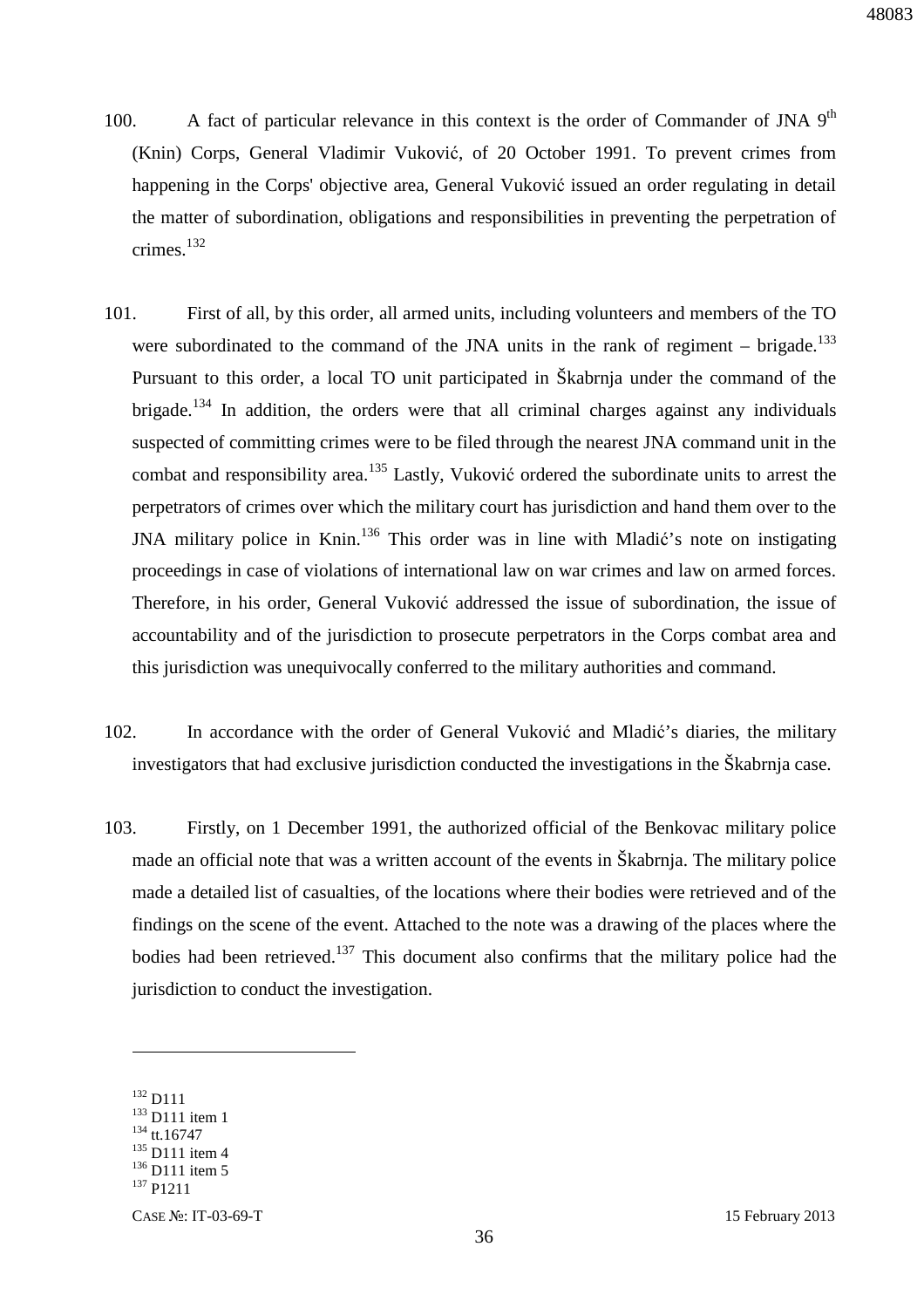104. The contents of this document are also validated by Aco Drača, who testified that the 180th Brigade had authority over the events in its combat zone and that no other service had the right to be there under those circumstances. Drača stated that neither the public security nor the state security in Benkovac had the authority to conduct an investigation of those events.<sup>138</sup>

#### 105. **[REDACTED**].<sup>139</sup>  $[REDACTED]$ <sup> $140$ </sup> *<sup>141</sup>* [REDACTED]*<sup>142</sup>* [REDACTED]<sup>143</sup>

106. The Defence concludes that the events in Škabrnja cannot in any way be linked to Franko Simatović. First of all, Simatović was not in Krajina at the time of the event, and had in fact left the territory of Krajina several months before the event occurred. Simatović did not take any part either in planning or directing and controlling the events in Škabrnja referred to herein, either before, or during the event itself. The Škabrnja operation is entirely linked to the JNA. The JNA had a history of powerful attacks on this area even before 18 November 1991. Also, the reasons for the attack are related to the problems that the JNA had in securing road communications between its units. The JNA was the dominant force on the ground and through special orders subordinated all other armed formations under its command. The JNA command planned, recruited forces, and conducted the attack. The JNA analyzed the attack, drew conclusions, and launched an investigation. The highest command authorities in the JNA had been informed about the events as soon as 20 November 1991. There is not a single piece of evidence that would indicate that Simatović had either wanted the attack, or that he had known about the attack and its consequences. Not a single piece of evidence that would prove that Simatović was in any way responsible for the forces that took part in the attack. Finally, there is not a single piece of evidence that would suggest that Simatović was responsible for conducting an investigation or punishing the perpetrators, or that he had any

<sup>138</sup> tt.16752-16753

<sup>&</sup>lt;sup>139</sup> [REDACTED]

 $140$  [REDACTED]

 $^{141}$  [REDACTED]

 $142$  [REDACTED]

 $143$  [REDACTED]

CASE №: IT-03-69-T 15 February 2013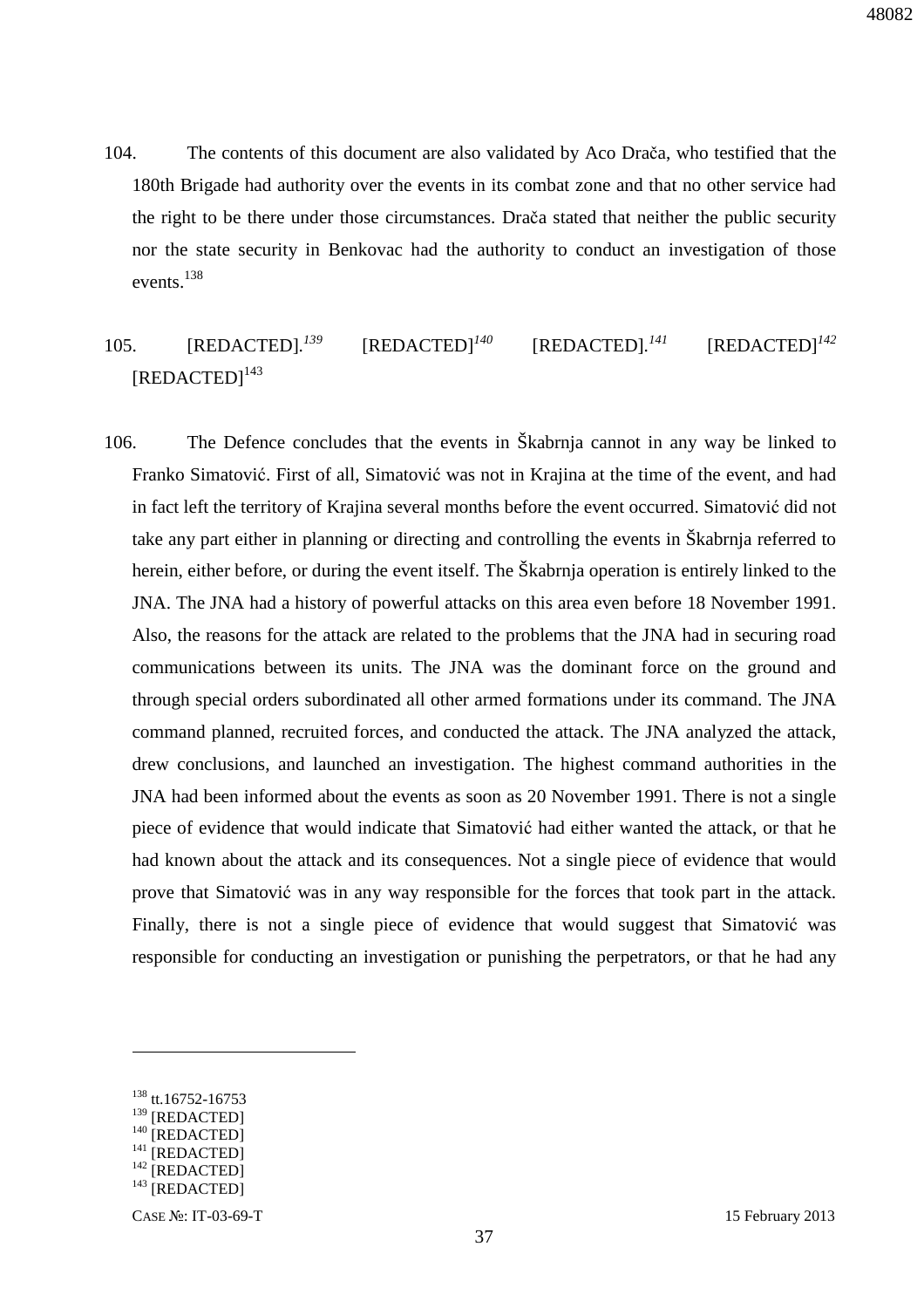connection at all with the perpetrators. It is simply not possible to establish any link between Simatović and the events that transpired in Škabrnja in November 1991.

#### F. NADIN

107. The village of Nadin is located in the immediate vicinity of Škabrnja and no combat activities had taken place there because the Croat forces had withdrawn from Nadin. On the night between 19 and 20 November crimes were committed, for the purpose of looting. The investigation of these events was conducted by the military security of the 180<sup>th</sup> brigade. The military security sought the assistance of the public security from Benkovac to conduct the investigation, but the perpetrators were not found.<sup>144</sup>

### G. BRUŠKA

- 108. It is stated in the indictment that on 21 December 1991 members of Martić's Police entered the village of Bruška and the hamlet of Marinović where they killed ten civilians, including nine Croats.<sup>145</sup>
- 109. Witness Aco Drača was able to give a detailed account of the events in Bruška of 21 December 1991, since one of the persons killed on that occasion was his close relative Svetozar (Sveto) Drača. On the evening of 21 December 1991, Aco Drača found out about the event, and the public security in Benkovac had been informed about it as well. On the following morning, the public security from Benkovac went to Bruška to examine the sceneof-crime. There had been no armed conflicts in Bruška because the village was located far behind the line of conflict. An investigating judge from the Benkovac Municipality Court, Savo Štrbac, attended the scene as well.<sup>146</sup>

<u>.</u>

<sup>&</sup>lt;sup>144</sup> tt.16759-16761

<sup>&</sup>lt;sup>145</sup> Third Amended Indictment, para.35

<sup>&</sup>lt;sup>146</sup> tt.16760-16761

CASE №: IT-03-69-T 15 February 2013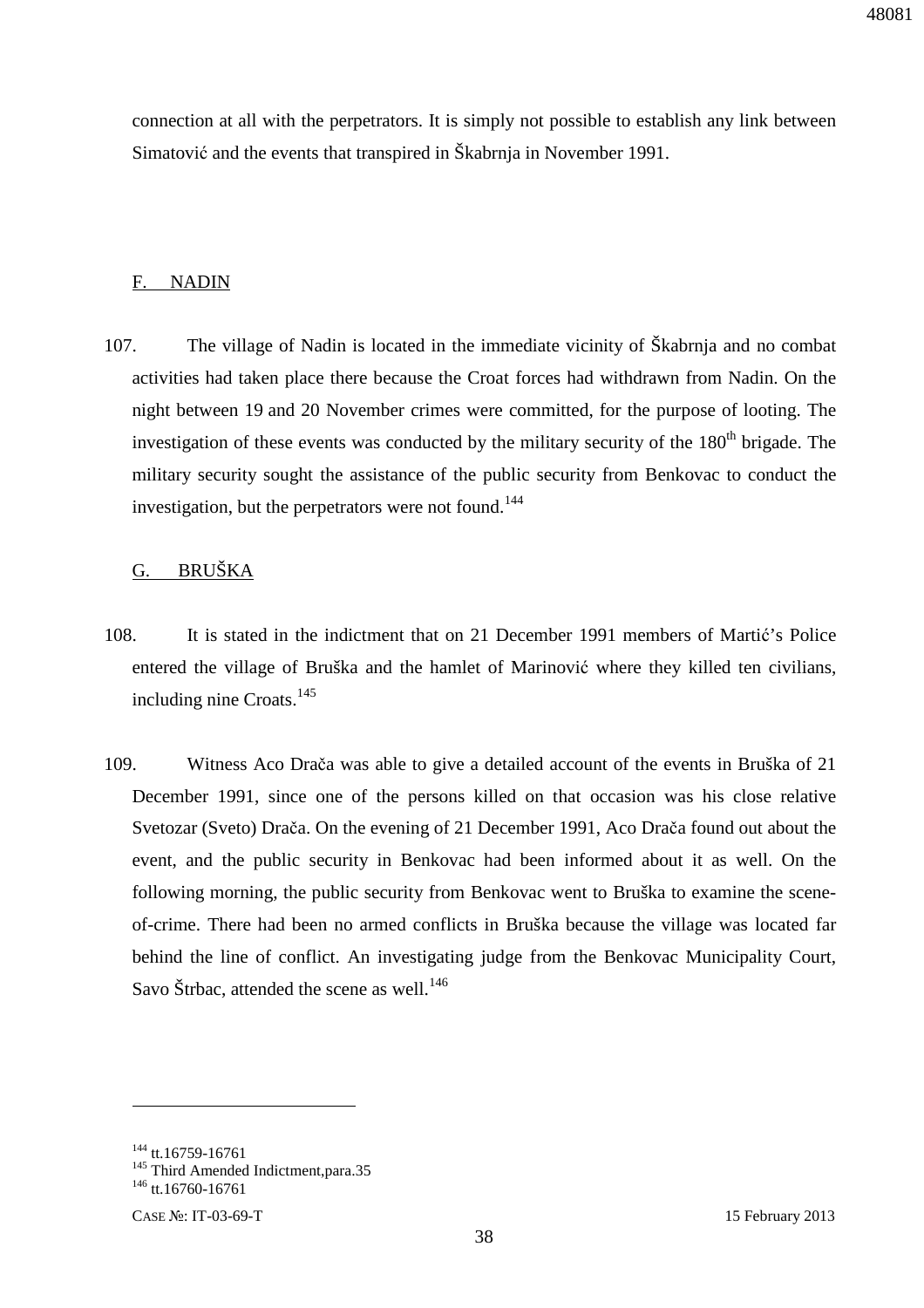- 110. Representatives of civilian authorities from Benkovac also attended the scene to assist the survivors. Martić asked Drača to brief him on the event, and said that such incidents needed to be avoided at all costs. He held the chief of security of Benkovac responsible for not making sure that the population was safe. After the event, Martić dismissed the chief of security of Benkovac. The inhabitants of Bruška requested that Zdravko Zečević pay them a visit, and he did, he tried to calm them down and convince them that they would be safe in their village. $147$
- 111. However, the villagers requested to be taken to the Red Cross in Zadar and Benkovac and left the village.<sup>148</sup> The survivors were transferred to the Knin hospital where they gave statements to the public security as part of the investigation.<sup>149</sup>
- 112. Drača testified that a serious investigation had been conducted and that several dozens of suspects had been interrogated. [REDACTED].<sup>150</sup>
- 113. That there had been a personal motive for committing this crime was also evidenced by the fact that the first victim, Dragan Marinović, knew the person who broke into his home because the latter asked him: "Dragan, what are you doing in Boro's house?"<sup>151</sup> Personal motive is also evidenced by the fact that one of the victims was a Serb national, Sveto Drača, the village postman,  $152$  and a close relative of the chief of security of Krajina in Benkovac at the time, Aco Drača, as mentioned previously.
- 114. The only indication of any link of this crime with the "Krajina Police" is the voice that Witness Denona heard when the persons were banging on the door of her house.<sup>153</sup> Witness Ante Marinović allegedly saw the insignia of the "Krajina Police" on their sleeves<sup>154</sup>, but there is no data in his witness statement that would confirm who these persons were, or if they belonged to some armed formation and which one.

<sup>&</sup>lt;sup>147</sup> tt.16761-16763

<sup>&</sup>lt;sup>148</sup> tt.16764

 $149$  tt.16765, P43, P44

<sup>&</sup>lt;sup>150</sup> [REDACTED]

 $^{151}$  P37 p. 3

<sup>152</sup> P37 p. 2

<sup>153</sup> P37 p.2. <sup>154</sup> P490 p.3

CASE №: IT-03-69-T 15 February 2013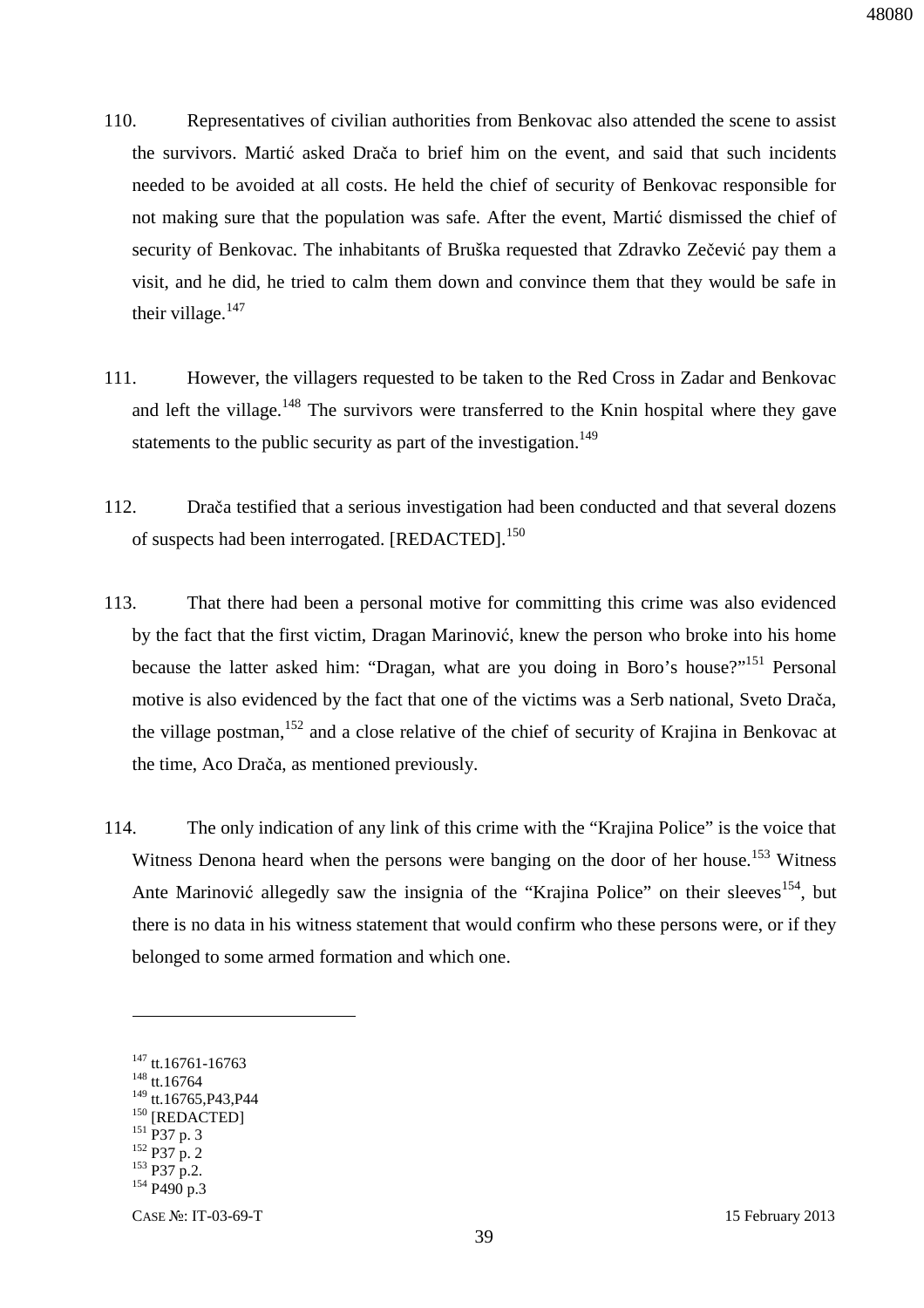- 115. The reaction of the public and state security as well as that of Martić and Zečević, and the investigation carried out all indicate that this crime can only be explained by personal animosity between some of the victims and the perpetrators. The only evidence about the suspects are those provided by Aco Drača, whose relative was among the victims, who decidedly stated that the suspects had no connection with the Krajina Police or the Golubić centre. The competent authorities, including the investigating judge, conducted an investigation. Also, they attempted to keep the residents in their homes, however, the latter were transferred to Zadar with the assistance of the Red Cross.
- 116. Simatović cannot be linked to this crime in any way, either directly or indirectly.

### H. SABORSKO

- 117. The indictment against Simatović alleges that on 12 November 1991, members of Martić's police, JNA and local Serb TO units entered the village of Saborsko where they killed at least twenty Croat civilians there and razed the village to the ground.<sup>155</sup>
- 118. The Defence contends that the events in Saborsko have nothing to do with Simatović.
- 119. Prosecution Witness JF-006 stated that the Serb forces that subsequently participated in the attack on Saborsko were being organized and armed in his village. The Witness alleges that he was mobilized into the TO in August or September 1991. In November 1991, the JNA arrived and formed the Plaški brigade. The JNA also brought new, state-of-the-art arms for the brigade and supplied it with six to eight tanks, five or six APCs, three 130mm howitzers, 120mm mortars, a B-1 cannon and 10 anti-aircraft weapons. [REDACTED]*.* The JNA also supplied the ammunition and uniforms.<sup>156</sup>
- 120. The Defence considers the statements concerning the supply of arms to this brigade by the JNA to be of particular relevance. The tanks, APCs, guns, mortars were supplied by the

<sup>&</sup>lt;sup>155</sup> Third Amended Indictment para.31

<sup>156</sup> [REDACTED]

CASE №: IT-03-69-T 15 February 2013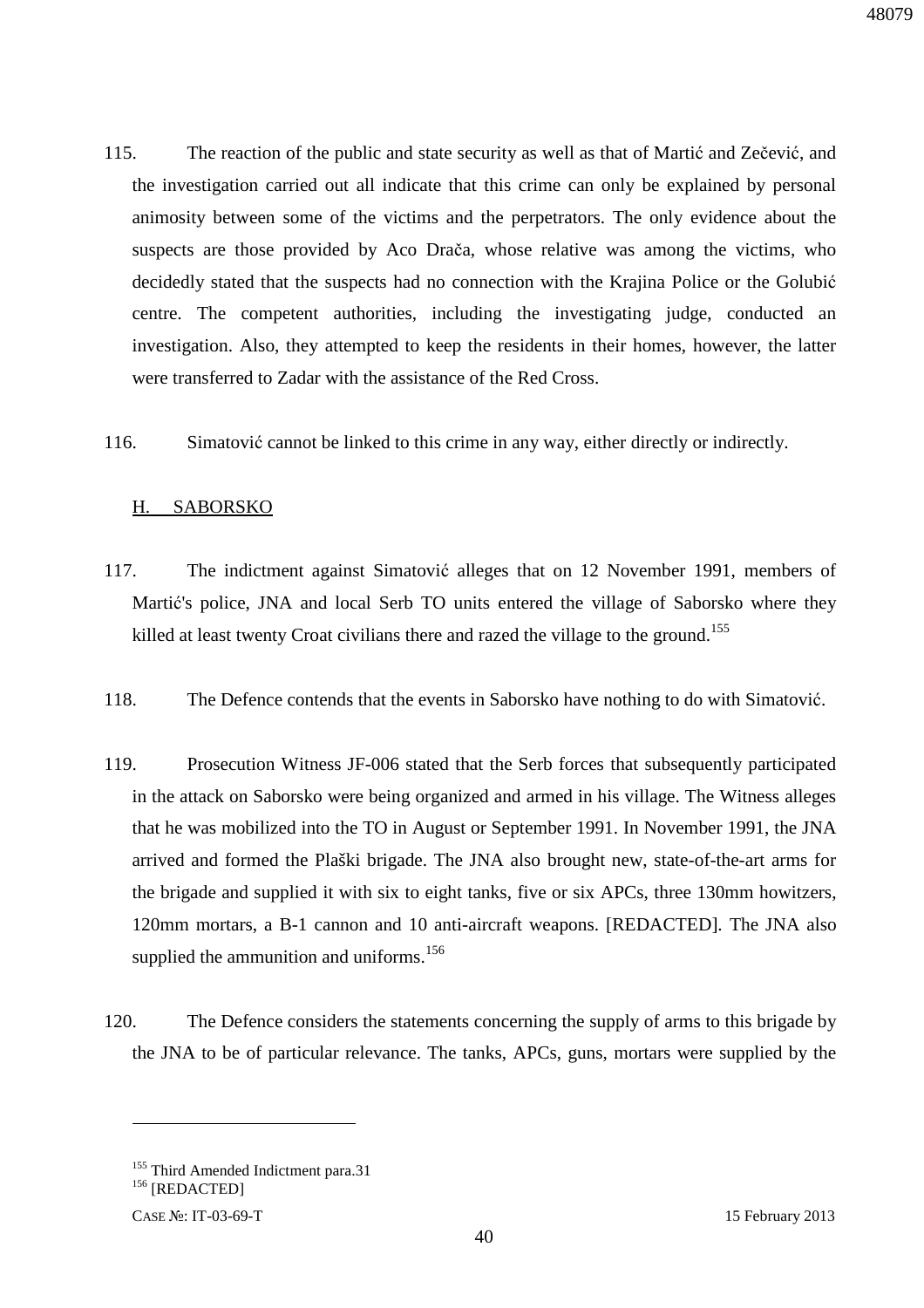JNA. The arguments as well as the evidence tendered by the Prosecution in the context of its allegation that Stanišić and Simatović participated in arming the Serb forces are without foundation. In addition to being unfounded, the evidence against Stanišić and Simatović also appears insignificant and irrelevant in the context of the role and importance that the JNA had in supplying arms. There can be no comparison between the tanks and guns supplied by the JNA to the Serb forces and the other sources of arms supply of the Serb forces. The tanks and guns, including the full armament of a brigade numbering several hundred members with state-of-the-art military equipment, enabled the Plaški brigade for their activities, including the activities related to Saborsko. The arms supplied by the JNA were the tipping point between the sides in the armed conflict. Without the JNA, the Plaški brigade would have been just a village unit on local guard duty. With the JNA, the Plaški brigade was a fully armed unit capable of carrying out offensive action against Croat forces in the area.

- 121. JF-006 also explained how the units he belonged to were funded. The funding started coming in when the JNA formed the Plaški brigade, the wage he received was insignificant and had to be spent immediately because it was worth nothing on the following day.<sup>157</sup>
- 122. Witness JF-006 also describes the manner in which the attack on Saborsko was planned and ordered. [REDACTED].<sup>158</sup>
- 123. The attack on Saborsko started on 12 November 1991 with the deployment of military air force and artillery.<sup>159</sup>
- 124. The Prosecution attempted to establish a connection between the attack on Saborsko and the training in Golubić, near Knin. Several young people from Plaški attended the training in Golubić.<sup>160</sup> They spent two or three weeks in Golubić and then went back with automatic weapons. However, the police in Plaški had automatic weapons even before the conflict broke

<sup>157</sup> P103 p.3

<sup>&</sup>lt;sup>158</sup> [REDACTED]

<sup>159</sup> P103 p.4

<sup>&</sup>lt;sup>160</sup> P105 p.2749

CASE №: IT-03-69-T 15 February 2013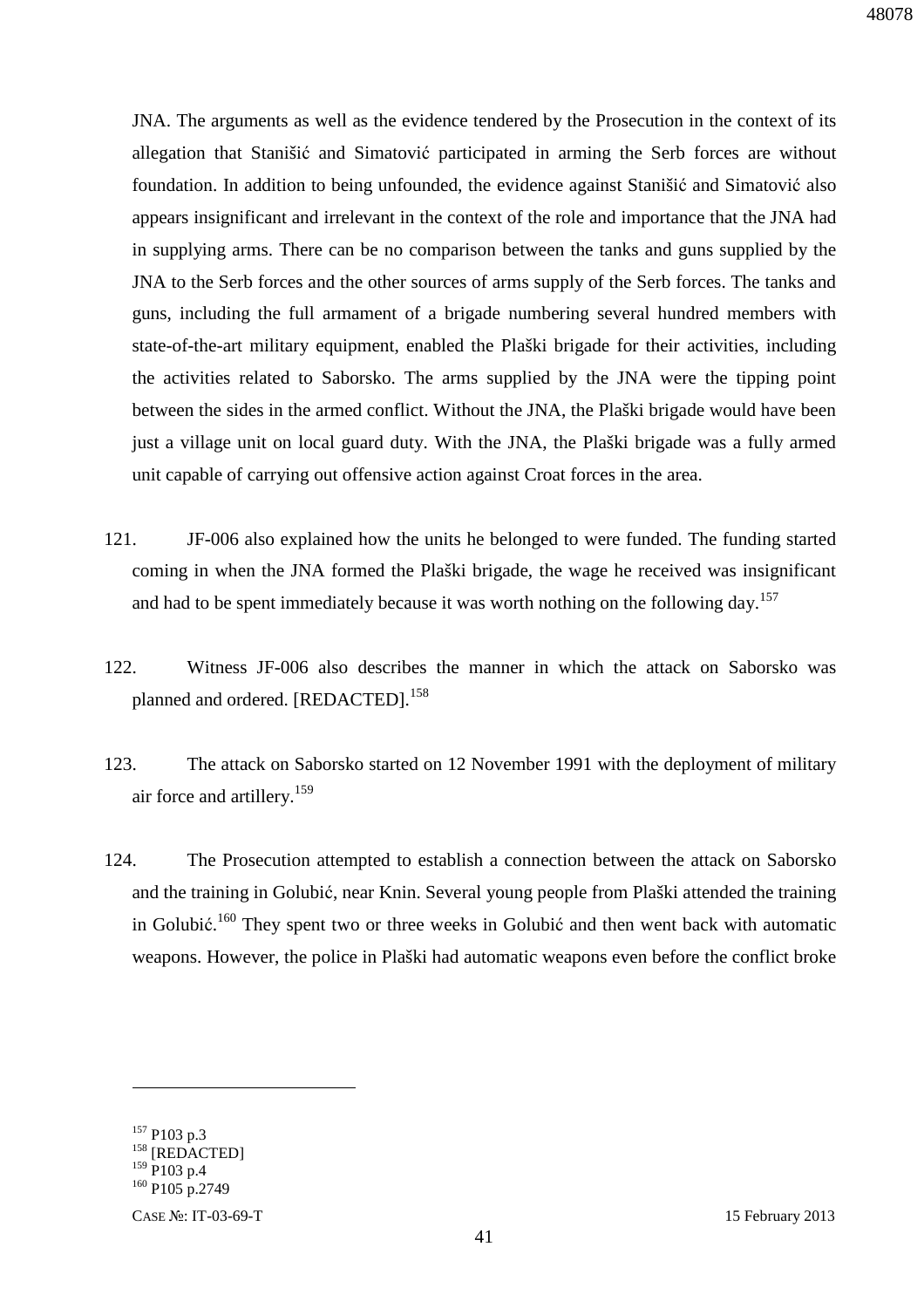out.<sup>161</sup> Automatic weapons were also in the possession of police officers that came to the Plaški area from Ogulin.<sup>162</sup> In total, around 20 men had been trained in Golubić.<sup>163</sup>

- 125. The fact that around 20 people were trained in Golubić for two or three weeks is of little or no relevance. More than a thousand soldiers participated in the attack on Saborsko, Saborsko was attacked by JNA aviation, JNA artillery and JNA tanks. Twenty police officers with twenty days of training and the kind of rifles that everyone in that region had could not have had any impact on the success or failure of any action, and least of all the action in Saborsko. The measure of their participation and the measure of their input in the events in Saborsko cannot in any way be likened to the role and input of the JNA units and command. Finally, [REDACTED]. This is of particular relevance in light of the fact that there is no evidence that any of the members of the group that was in Golubić committed any kind of crime.
- 126. The Defence also reiterates that at the time of the events in Saborsko there was no "Martić militia" or other police force. With the establishment of SAO Krajina, Martić became minister of the interior and all police forces were integrated into the SAO Krajina MUP.<sup>164</sup> In the attack on Saborsko, all police forces were under the command of the Commander-in-Chief of the brigade, who made all the decisions.<sup>165</sup>
- 127. The Defence notes that the police unit from Plaški that participated in the attack on Saborsko took part in the combat that took place on the outskirts of the village and then withdrew. The police set off to Saborsko at the time when it was already visible from afar that Saborsko had been torched and was gone.<sup>166</sup> This unit was also under the command of the JNA.<sup>167</sup>

<sup>161</sup> tt.2460-2461 <sup>162</sup> tt.2462-2465

<sup>163</sup> tt.2443

<sup>&</sup>lt;sup>164</sup> [REDACTED]

 $165$  tt.2515-2517

<sup>&</sup>lt;sup>166</sup> D6 p.2,3

<sup>&</sup>lt;sup>167</sup> tt.2495

CASE №: IT-03-69-T 15 February 2013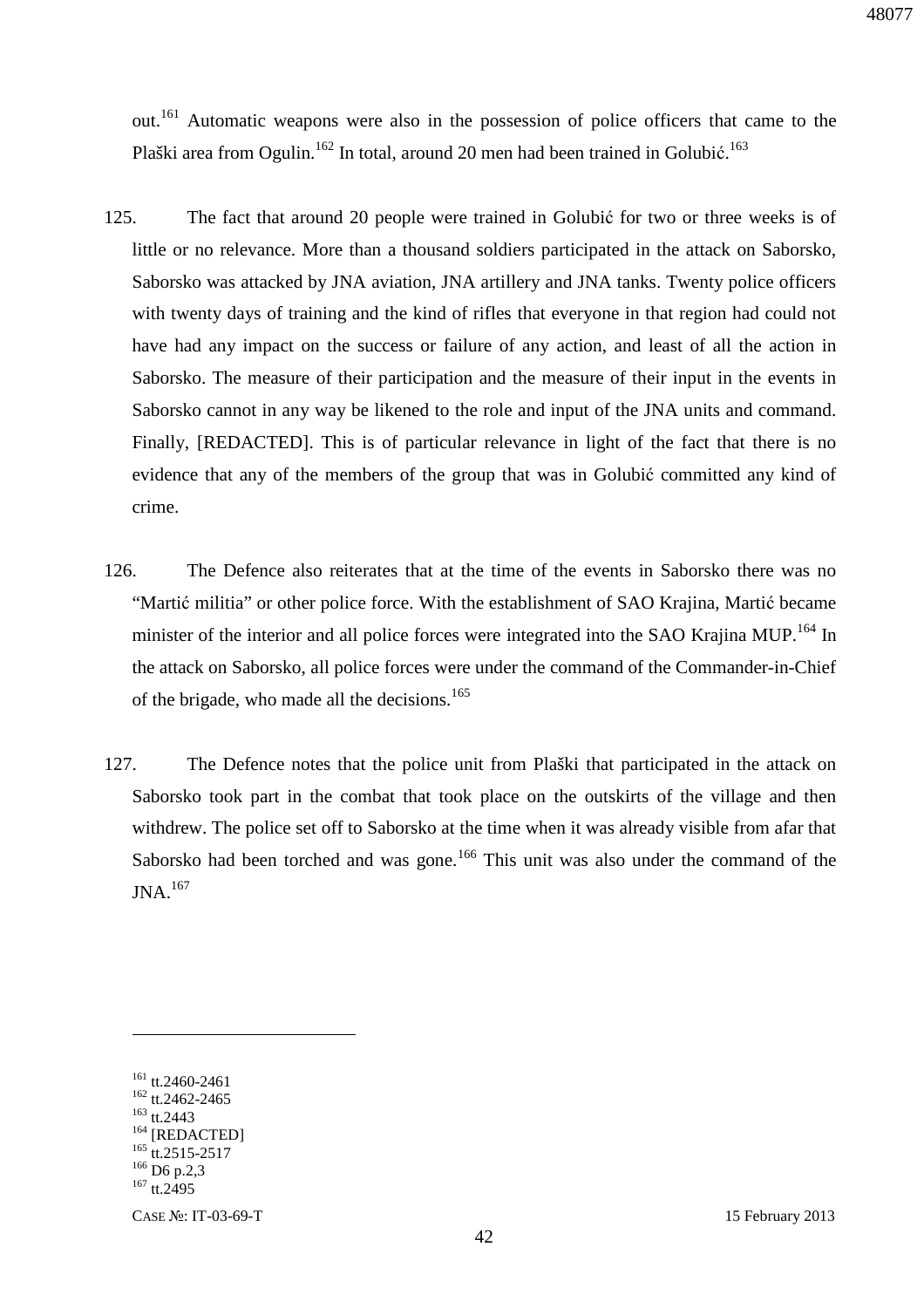- 128. [REDACTED].<sup>168</sup> [REDACTED].<sup>169</sup> Several dozens of documents are listed in support of this allegation in the attachment to the criminal charges of the Croat MUP.
- 129. [REDACTED].<sup>170</sup>
- 130. Witness JF-006 confirmed that he had seen houses on fire upon entering Saborsko and confirmed that these structures had been set on fire by the members of JNA and TO forces under the command of Colonel Bulat.<sup>171</sup>
- 131. The Defence concludes that the events in Saborsko cannot be linked with Simatović in any way. The JNA established the unit that carried out the attack, the JNA armed this unit with heavy artillery including tanks and guns, the JNA planned the attack, and the JNA directed the attack. The crimes related to Saborsko took place in the JNA operational and authority zone and the JNA authorities and command were obliged to either prevent the crimes or adequately punish the perpetrators.
- 132. The Prosecutor attempted to implicate twenty people who were trained in Golubić in these events and thus establish a remote and unclear link between these events and Simatović. The Defence reiterates that there is no available evidence indicating which of these people had been in Golubić, whether any of them participated in the attack on Saborsko and who they are, and whether any one of them had committed any crimes, and who they are. As there is no concrete evidence identifying the individuals who committed the crimes in Saborsko, the purported participation of a few police officers with two weeks of training has little weight in the context of the participation of tanks, guns, aviation and thousands of soldiers under JNA command in these events. The measure of these people's role, if they had any, is neglectable in the context of the events that are addressed here.
- 133. Finally, in the Indictment against Simatović, it is stated that from the beginning of August until 12 November 1991, Martić's police, the JNA and members of the local TO

<sup>&</sup>lt;sup>168</sup> [REDACTED]

<sup>&</sup>lt;sup>169</sup> [REDACTED]

<sup>&</sup>lt;sup>170</sup> [REDACTED]

 $171$  tt.2514-2515

CASE №: IT-03-69-T 15 February 2013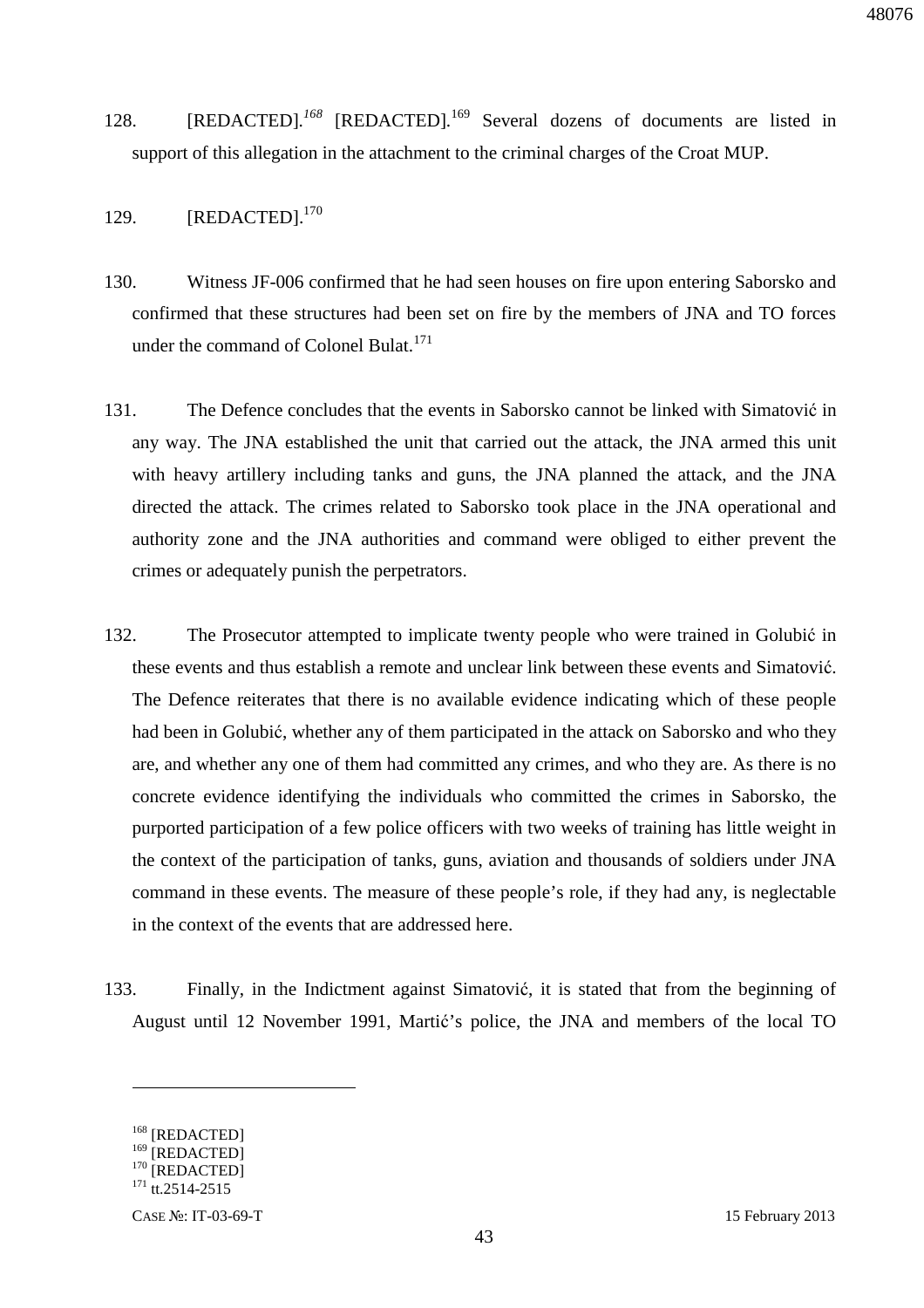attacked Croat villages of Saborsko, Poljanak and Lipovac.<sup>172</sup> The Defence contends that there is no evidence implicating Simatović in these events, either indirectly or directly.

### I. DUBICA, CEROVLJANI AND BAĆIN

- 134. The Indictment holds Simatović accountable for the events in the villages of Dubica, Cerovljani and Baćin.<sup>173</sup>
- 135. The Defence reiterates that there is no evidence to indicate that the Accused in this trial had any part in events that took place in the aforesaid villages in October 1991. In his statement, Witness JF-023 attempted to identify the armed people who participated in certain events in the area where he was at the time. Witness JF-023 testified that the bridge between Croatia and Bosanska Dubica was guarded by JNA reserve forces in gray-olive uniforms armed with automatic rifles. [REDACTED].<sup>174</sup> [REDACTED].<sup>175</sup>

### 136. [REDACTED].<sup>176</sup>

- 137. The fire hall in which the detainees were kept, was guarded by reservists in JNA uniforms. [REDACTED].<sup>177</sup>
- *138.* [REDACTED]*. <sup>178</sup>* [REDACTED]*. <sup>179</sup>* [REDACTED]*<sup>180</sup>* [REDACTED]*. 181*
- 139. [REDACTED].<sup>182</sup>

 $\overline{a}$ 

<sup>176</sup> [REDACTED]

 $^{178}$  [REDACTED] [REDACTED]

<sup>&</sup>lt;sup>172</sup> Third Amended Indictment para.28

<sup>&</sup>lt;sup>173</sup> Third Amended Indictment para.27

 $^{174}$  [REDACTED]

 $175$  [REDACTED]

<sup>&</sup>lt;sup>177</sup> [REDACTED]

<sup>&</sup>lt;sup>180</sup> [REDACTED]

 $181$  [REDACTED]

<sup>&</sup>lt;sup>182</sup> [REDACTED]

CASE №: IT-03-69-T 15 February 2013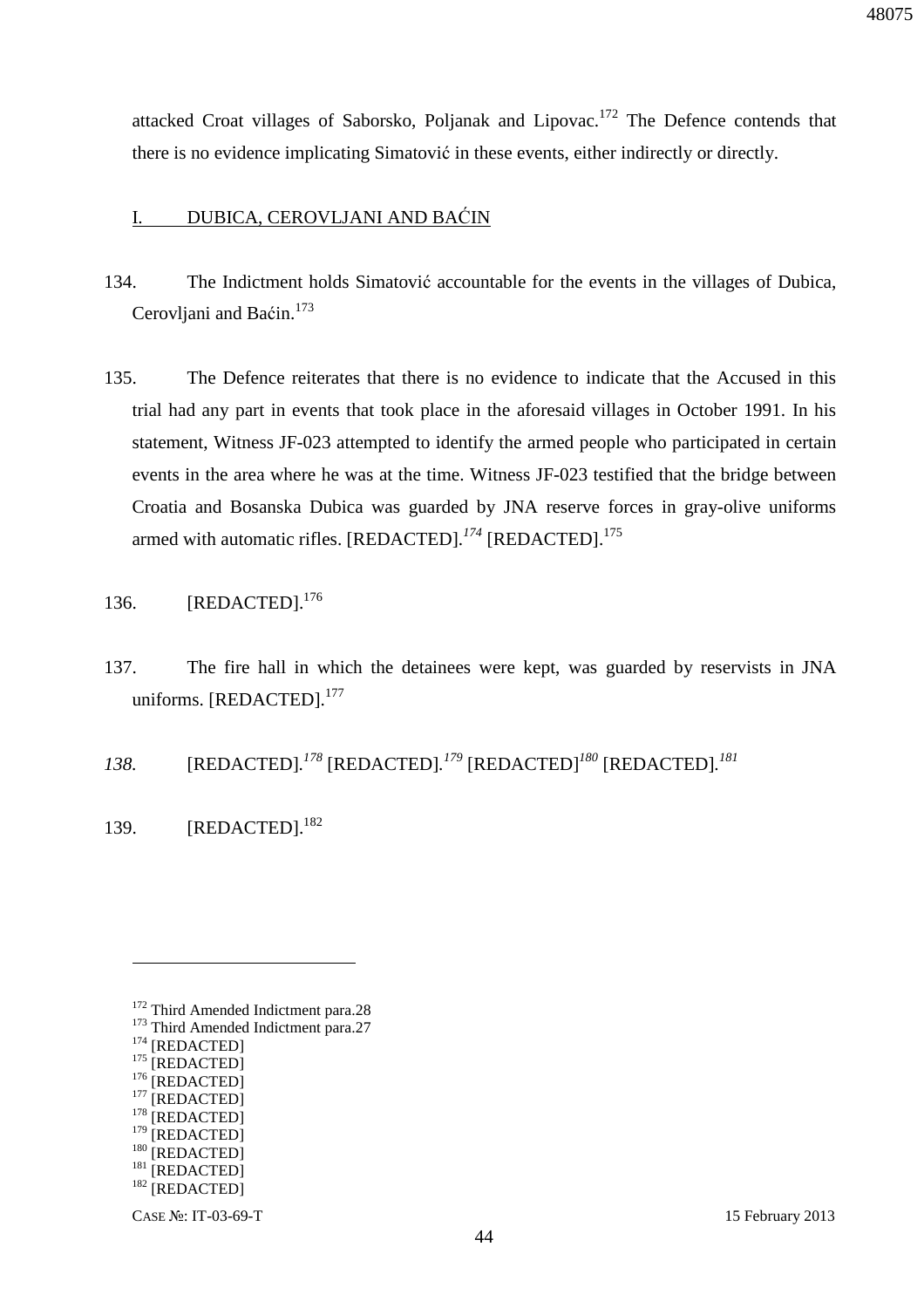- 140. JF-023 even stated that the main people who run the SDS in Dubica wanted to annex Dubica to Bosanska Dubica in Bosnia and Herzegovina rather than to SAO Krajina. [REDACTED]*<sup>183</sup>* [REDACTED]*.* 184
- 141. The Defence reiterates that evidently there was no clear situation with respect to the organization of power in the Kostajnica and Dubica area. The municipality authorities were in conflict with local strongmen, Martić dismissed a local strongman from the position of police commander but the local strongman still made all the decisions. There was a reserve unit, there was a volunteer unit, and there was the local police. The relations between these structures are unclear, there is no subordination, there is no united action, and there is anarchy in conjunction with mutual conflicts.
- 142. The Defence wishes to state its opinion that Witness JF-023 testimony was confusing and unreliable. The Witness has no direct knowledge about the armed formation that was responsible for the events in his region. The Witness does not remember his earlier statements.<sup>185</sup> The Witness is confused about the uniforms that armed people in his region wore. <sup>186</sup> The Defence contends that this Witness' testimony cannot be used as a basis for drawing any conclusions concerning the responsibility of the Accused in this case in relation with the events in the Hrvatska Kostajnica area.
- 143. Not a single piece of evidence links the Accused with the events that transpired in the Hrvatska Kostajnica area. The local police of the local lord of life and death called itself SAO Krajina Police ("Milicija SAO Krajine"), while at the same time the SAO Krajina MUP minister dismissed the local lord and attempted to disband his unit. All of these events had nothing to do with Franko Simatović, neither directly nor indirectly.

<sup>&</sup>lt;sup>183</sup> [REDACTED]

 $184$  [REDACTED]

<sup>&</sup>lt;sup>185</sup> tt.3941-3943

<sup>&</sup>lt;sup>186</sup> tt.3944

CASE №: IT-03-69-T 15 February 2013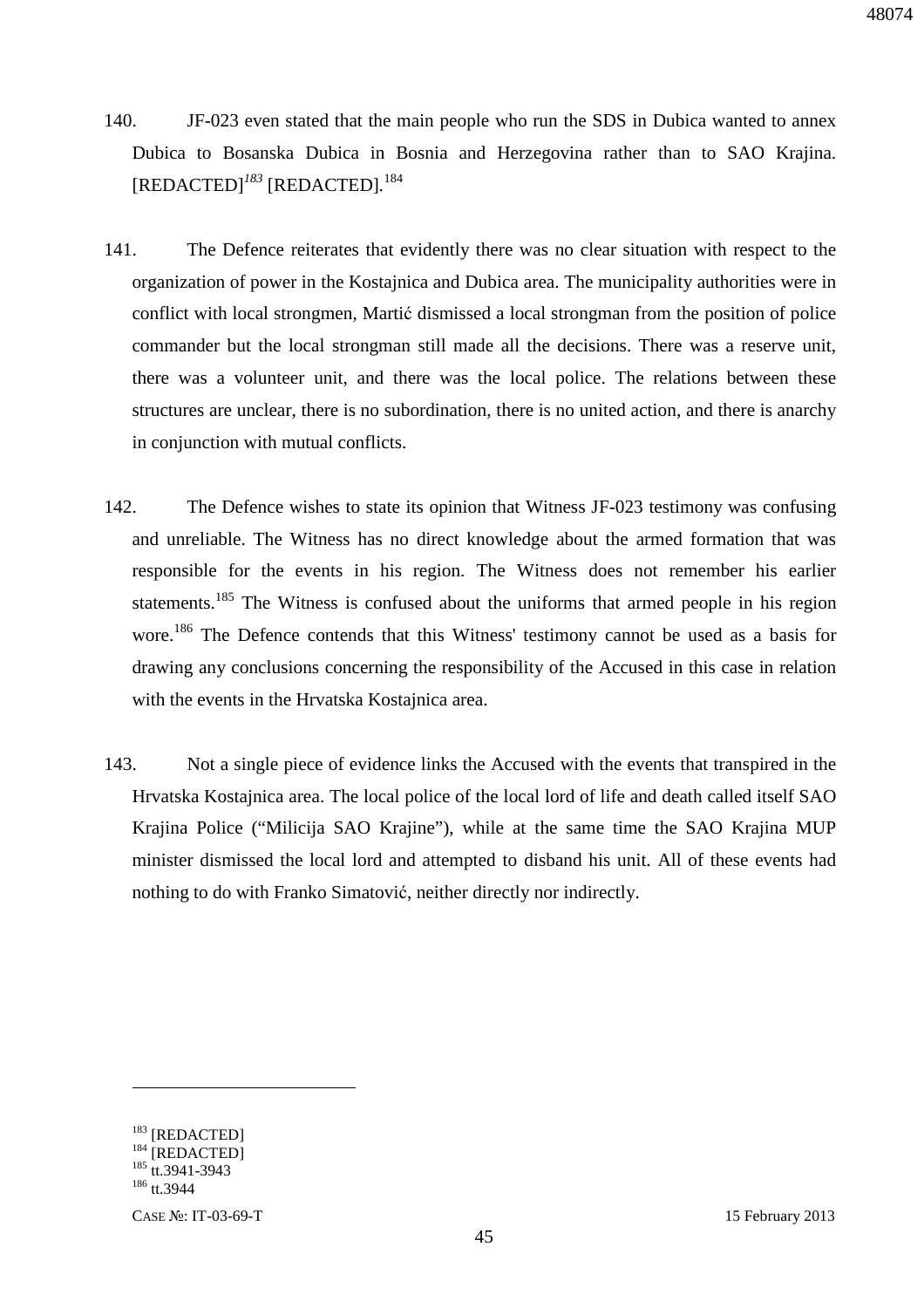#### **PART TWO**

## A. CONSTITUTIONAL AND REGULATORY FRAME FOR THE STAY OF SDB/RDB STAFF OUTSIDE THE REPUBLIC OF SERBIA

- 144. Franko Simatović's Defence does not contend the fact that Simatović spent some time in the Knin area in 1991. The related circumstances and reasons for his stay in this region are discussed in other sections of this brief. In this section the Defence would like to outline some legal and regulatory provisions that are relevant for understanding the working assignment and tasks that Simatović discharged in Knin, in accordance with the decisions of the SDB/RDB leadership.
- 145. First of all, the Defence wishes to point out the provisions of the Constitution of the Republic of Serbia of 1990. The Constitution of 1990 was the legal framework for all laws and by-laws that were in force at the relevant time in the territory of the Republic of Serbia. Article 72 of this Constitution instructs and obliges the state authorities of the Republic of Serbia to foster relations with Serbs living outside of the Republic of Serbia for the purpose of preserving their national as well as cultural and historical identity.<sup>187</sup> This Constitutional provision directly instructs and authorizes the authorities of the Republic of Serbia to actively foster relations with Serbs outside Serbia. This provision also sets forth the objective to be achieved by fostering these relations, which is the preservation of national, cultural and historical identity. This provision can also be interpreted as the obligation of the state authorities of the Republic of Serbia to contribute, with its activities, to the achievement of the goal set forth therein – the preservation of identity, in its various forms. The obligation prescribed by the Constitution requires the active coordination between competent state authorities in case of any threat to the values established by this constitutional provision.
- 146. Here the Defence wishes to emphasize that Simatović staid in Knin as an intelligence officer engaged in the mission described in detail in other sections of this brief, as Simatović's involvement can only be understood through his specific activities which are explained in the appropriate sections.

-

<sup>&</sup>lt;sup>187</sup> P1043 Art 72

CASE №: IT-03-69-T 15 February 2013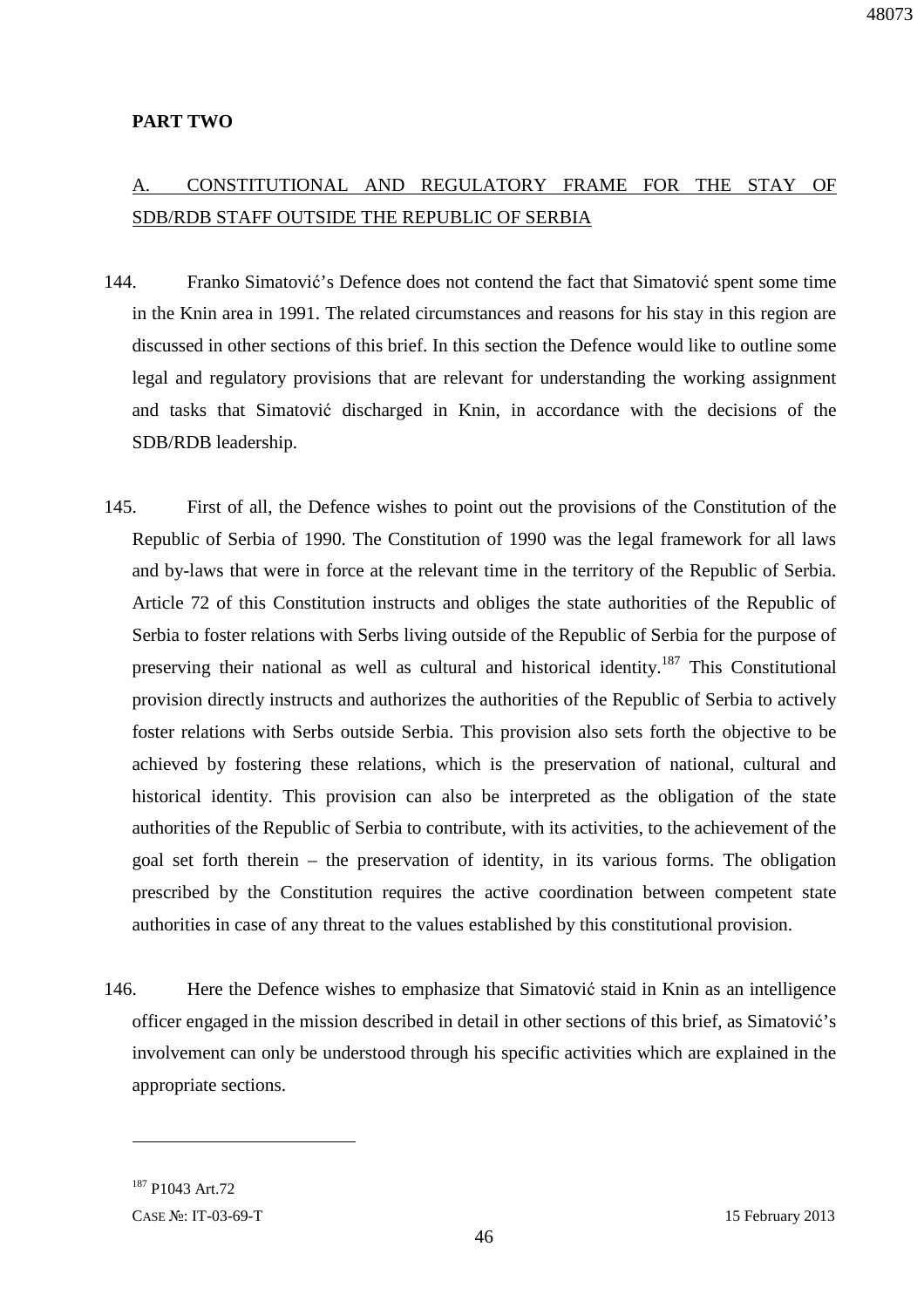- 147. Naturally, constitutional provisions are operationalized through laws and by-laws, and in the case reviewed here, through the Rules on Organization and Work of SDB of  $1990^{188}$ and Rules on Internal Organization of RDB in the Ministry of Interior of 1992.<sup>189</sup>
- 148. The Rules of 1990 set forth that the State Security Service also covered work on detecting, monitoring documenting and neutralizing political, intelligence, police and other actions and measures aimed at denationalization and assimilation of Yugoslav people living outside the borders of the SFRY.<sup>190</sup>
- 149. The Rules of 1992, adopted after the Constitution of the Republic of Serbia of 1990, provide a definition of intelligence duties which sets forth that duties in the context of the intelligence service include collecting information, data and intelligence on all forms of threats to the national and cultural and historical identity of Serbs living outside the Republic.<sup>191</sup>
- 150. Expert Milan Milošević claims that there is a direct link between the constitutional provision of 1990 and the provisions contained in the Rules. As regards the provisions in the Rules of 1992, Milošević claims that there is even a grammatical similarity between the text of the constitution and the RDB definition of intelligence duties.<sup>192</sup>
- 151. As stated hereinabove, the text of the Constitution, which applies to all state authorities, was further elaborated in accordance with the description and type of work that the RDB engages in. The Rules of 1992 mention threats to the national, cultural and historical identity of Serbs. As threats to the identity of Serbs are defined elsewhere in this brief, the Defence believes that it will suffice to mention here that the status of Serbs in Croatia was changed from constituent people to national minority.

<sup>&</sup>lt;sup>188</sup> D829

<sup>189</sup> D817

<sup>190</sup> D795 para.118,D829 Art.42

<sup>191</sup> D817 para.122, D817 Art.3

<sup>192</sup> tt.18891

CASE №: IT-03-69-T 15 February 2013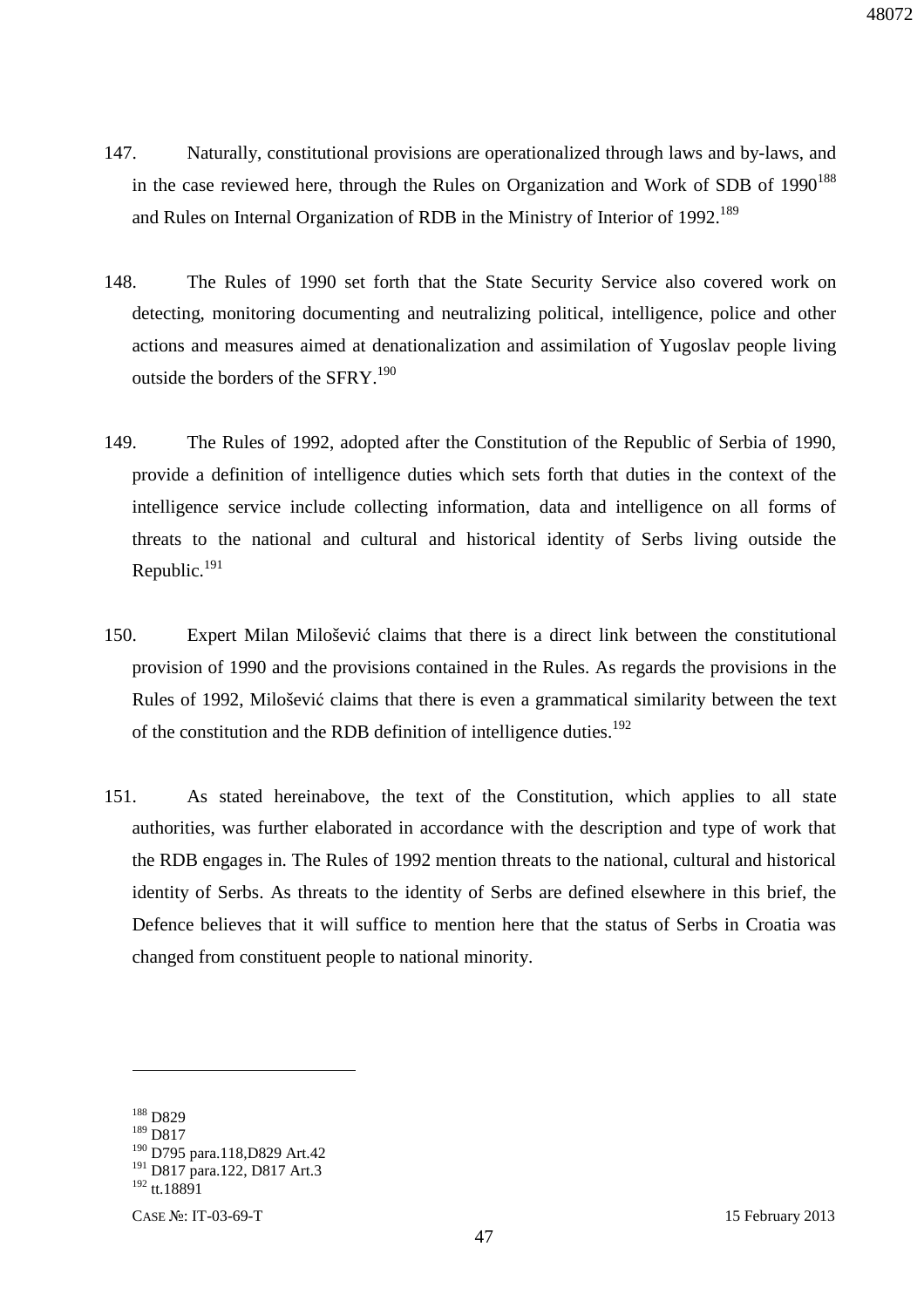- 152. The Constitution of the Republic of Serbia and the Rules on Internal Organization of 1992 clearly grant the staff tasked with "intelligence duties" authority to collect intelligence on threats to Serbs, naturally including the possibility to do that, if needed, in Knin too. By default, intelligence duties are focused on activities and intelligence-gathering outside the home country and that is a standard in all secret services worldwide, which will be discussed further hereinafter.
- 153. The Defence also underlines the continuity of the rules of 1990 and 1992. The obligation of the Service to gather intelligence on any threats to Serbs living outside the territory of their home country is common to both Rules. At the time when the new Constitution of the Republic of Serbia was adopted and when the joint Yugoslav state was dissolved, the Rule of 1990 was applied accordingly to the status of Serbs outside the Republic of Serbia.
- 154. [REDACTED]*. <sup>193</sup>* [REDACTED].<sup>194</sup>
- 155. The Defence concludes that all SDB/RDB intelligence activities outside the territory of the Republic of Serbia are grounded in the constitution and the law. The legitimacy of intelligence-gathering activities with respect to threats to Serbs outside of Serbia is unquestionable from the aspect of by-laws as well as of the practices of secret services in overall. It is also indisputable that intelligence is collected by all available means, regardless of the territory, affiliation or origin or characteristics of the information sources. The stay of intelligence officers from Serbia in Knin cannot be denoted as an activity of dubious legitimacy and hidden intentions by any means. The stay of intelligence officers in Knin also entailed establishing and talking to all possible contacts. The Prosecution is trying to misrepresent the communication and contacts that an intelligence officer had as aiding or abetting or even participating in an armed conflict. Intelligence work is a special kind of activity and it is a widely known fact that intelligence activity techniques take the most varied forms. Intelligence work entails the use of specific operative tools such as covert

<sup>&</sup>lt;sup>193</sup> [REDACTED]

<sup>&</sup>lt;sup>194</sup> [REDACTED]

CASE №: IT-03-69-T 15 February 2013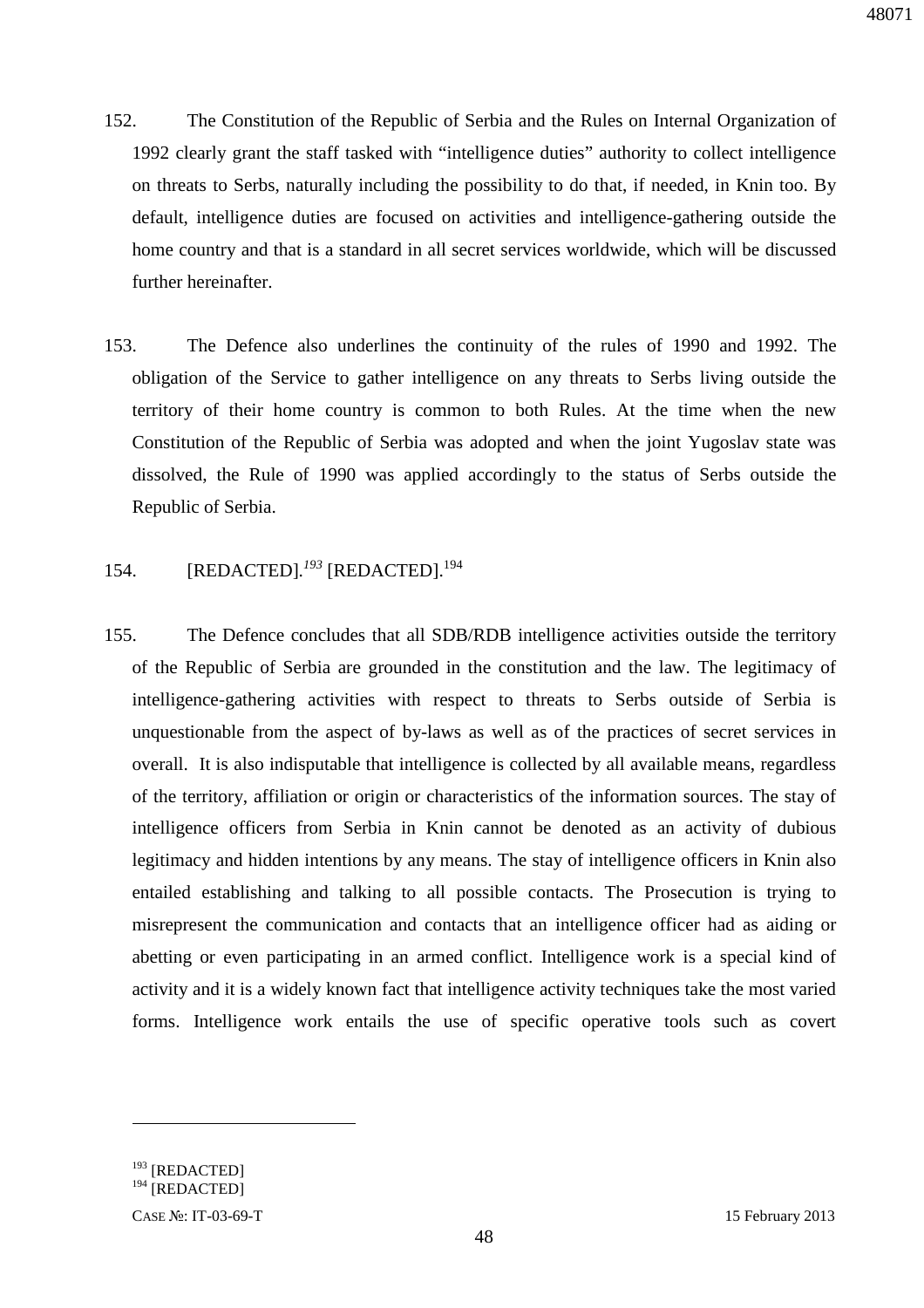collaboration, surveillance, planting information or disinformation and other. Also, operative work entails operative actions, operative combinations, double combinations and other.<sup>195</sup>

156. In this sense, the Defence concludes that stay of Serbian SDB/RDB members in Knin is legal and legitimate. Also, the Defence concludes that intelligence work entails the most varied forms and techniques, and that each activity of an intelligence officer should be evaluated in the context of his position within the service and the working assignment assigned to him by the his superior manager in the service.

### B. KRAJINA DB AND RELATIONS WITH SERBIA SDB/RDB

- 157. In the fall of 1990, the Autonomous District of Krajina did not have any security infrastructure. This means that it had neither operative staff, nor management staff, nor the equipment in the state security domain. All aspects of state security were controlled by the Republic of Croatia at the time. Already in the fall of 1990, Martić planned to set up the Krajina State Security. The developments in and around Krajina led the Serb National Council to form a police ministry which was called the Krajina Police ("Мilicija Krajine"). On 5 January 1991, Martić issued a decision on establishing the Krajina Police.<sup>196</sup>
- 158. Martić notified Aco Drača that Dušan Orlović would be managing the State Security Service in Krajina.<sup>197</sup> At the beginning of 1991, Dušan Orlović instructed Aco Drača to form a State Security Service branch for the Municipality of Benkovac and to recruit the personnel, seven to eight operatives, to fill the department.<sup>198</sup>
- 159. The Krajina State Security was financed in the same way as the public security. The Serb National Council appealed to individuals willing to provide donations. All public and state security personnel, regardless of the rank or type of work were receiving an identical salary from the fund that was established with these donations.<sup>199</sup>

 $195$  D239 item 3.4

<sup>196</sup> tt.16689-16691

 $197$  tt.16691

<sup>198</sup> tt.16692

<sup>199</sup> tt.16692-16693

CASE №: IT-03-69-T 15 February 2013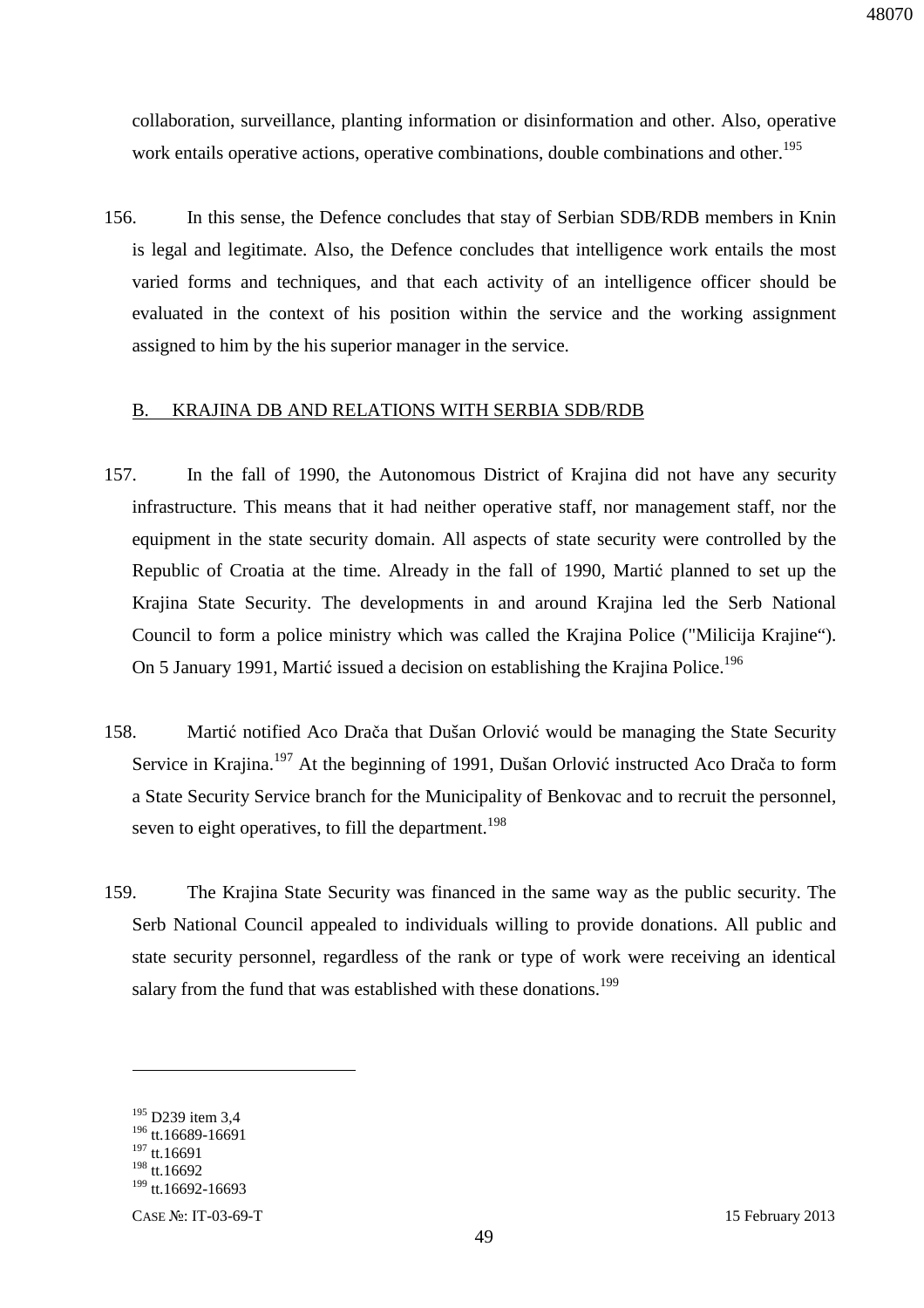- 160. The work of the State Security Service in Krajina in this period was total improvisation. There were no typewriters, let alone technical equipment, or the ability to perform any kind of analyses. The only way information was sourced was by collecting information from the local population.<sup>200</sup>
- 161. The situation did not improve even when some intelligence officers from Serbia arrived in Knin. The equipment, personnel and work methods were inadequate. A fact of particular significance is that the State Security Service in Krajina did not get any instructions, orders or directions at any point from the SDB of the Republic of Serbia MUP in 1991.<sup>201</sup>
- 162. In 1991, the State Security Service in Krajina was under the command of Dušan Orlović. Orlović received instructions for his work from the Serb National Council. Martić also had influence on the work of the Service. $202$
- 163. Initially, Martić was satisfied with the work of the State Security Service but as time went by Martić started to object to the quality of work of the Service and his objections gradually increased. Aco Drača testified that Martić dissolved the Security Service of Krajina.<sup>203</sup>
- 164. The State Security Service of Krajina was dissolved by decision of the SAO Krajina government, with immediate effect on the whole territory of SAO Krajina. This decision had been taken at its  $2<sup>nd</sup>$  meeting, held on 1 August 1991 and came into effect immediately. The decision was signed by Milan Babić. 204
- 165. At the time when the SAO Krajina government decided to disband the State Security Service in Krajina, Milan Martić was a member of that Government and its Interior Minister. The Defence understands that Drača stated that the decision on disbanding the Service had been made by Martić because the Service was a part of Martić's ministry, and Martić himself was a member of the government which made that decision. The Defence concludes that the

 $200$  tt.16692-16693

<sup>201</sup> tt.16709-16710

 $202$  tt.16693

 $203$  tt.16693-16694

<sup>204</sup> P1903

CASE №: IT-03-69-T 15 February 2013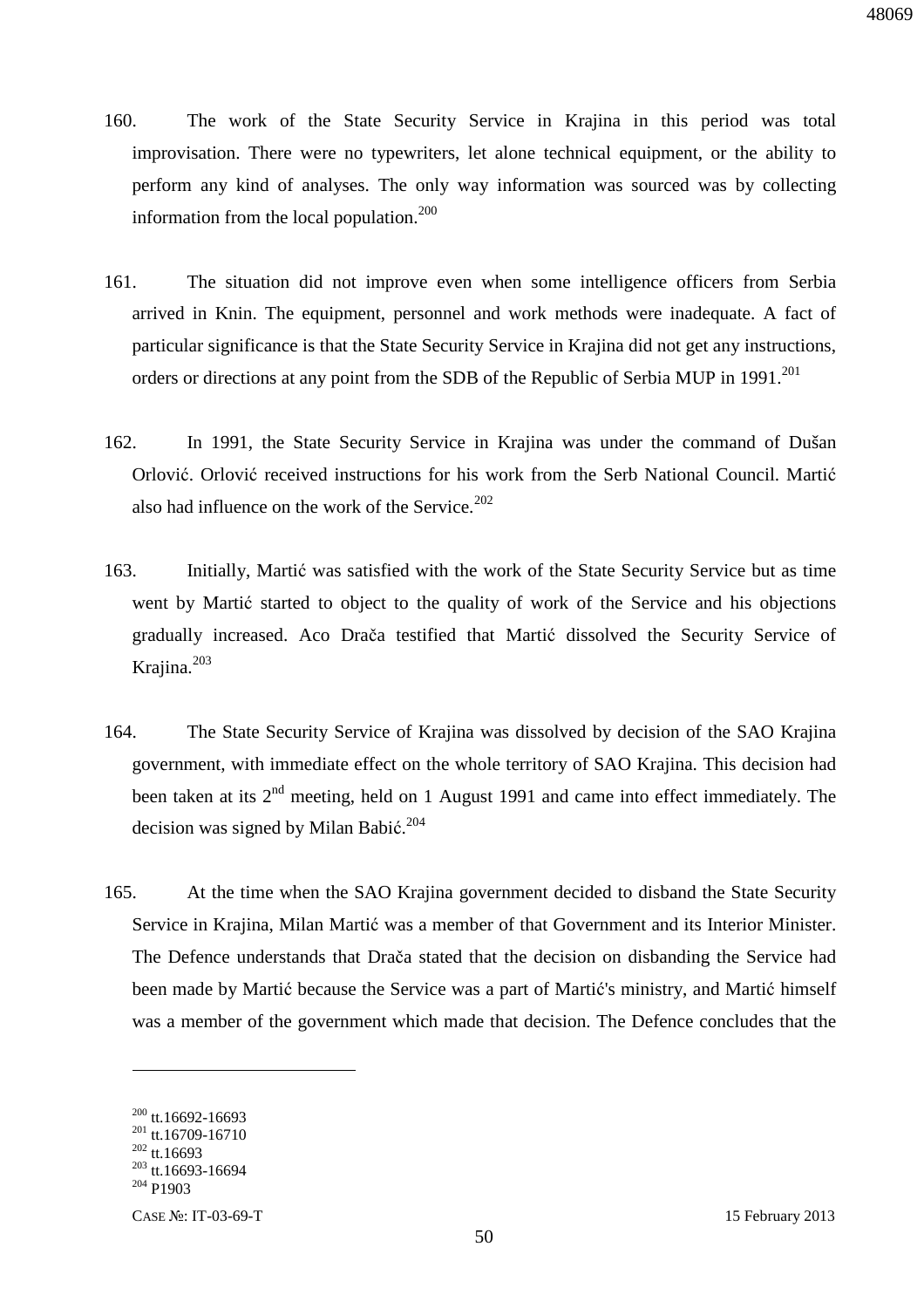decision on disbanding the Security Service in Krajina was a joint decision of the Government, including its most prominent members, Milan Babić and Milan Martić.

- 166. Witness DST-43 interpreted the decision to disband the State Security Service in the context of Babić's fear of the State Security Service.<sup>205</sup>
- 167. The State Security Service in Krajina was formed again only in August 1992, again by decision of Martić in agreement with the political leadership of Eastern Slavonia and Baranja. Martić appointed Slobodan Pecikozić as the Head of the Service.<sup>206</sup> The Service was being set up from scratch, people were being recruited, general acts were being drawn up, the structure of the services was formed. A part of the budget funds of the Republic of Srpska Krajina was allocated for funding the State Security Service. $207$
- 168. Cooperation with RDB Serbia was resumed only at the end of January 1993, specifically in the context of the large offensive launched by the Croatian army on Ravni Kotari.<sup>208</sup>
- 169. The reinstatement of cooperation with the Serbian RDB was approved by Martić, primarily in the context of security background checks of the volunteers that arrived in Krajina to help with the defense. Cooperation was established first of all with the First Administration of the Serbian RDB which was charged with these tasks. The same type of cooperation was also established with the State Security Services of Republika Srpska and Montenegro.<sup>209</sup>
- 170. After the cooperation was resumed, Aco Drača was in contact with Mijatović. Cooperation concerned the exchange of intelligence and counter-intelligence as well as certain technical matters. $^{210}$

<sup>205</sup> tt.13074

<sup>206</sup> tt.16776 <sup>207</sup> tt.16777-16778

<sup>208</sup> tt.16779

<sup>209</sup> tt.16780-16783

 $^{210}$  tt.16833

CASE №: IT-03-69-T 15 February 2013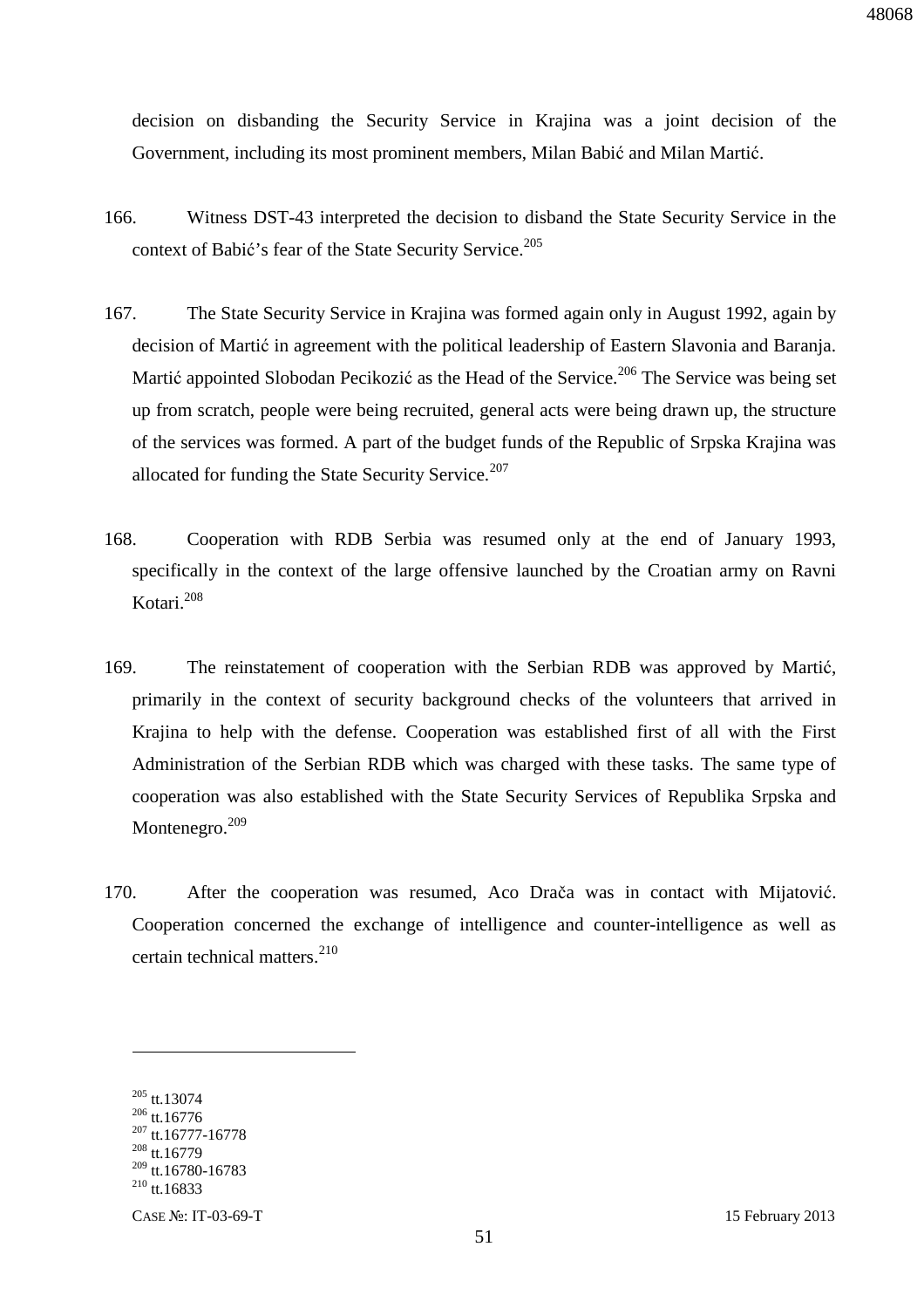- 171. Based on the aforesaid evidence, the Defence concludes that the State Security Service in Krajina was formed by decision of Martić at the end of 1990 and beginning of 1991, i.e., a long time before the arrival of Franko Simatović, as the Serbian SDB intelligence officer, in the Knin area. There is no evidence to corroborate that the State Security Service in Krajina was either established by or supported by the Serbian SDB. The work of the State Security Service in Krajina bordered on improvisation, and only a few months later, it was disbanded by decision of the Government. Already at the beginning of August 1991, the State Security Service of Krajina had ceased to exist. Furthermore, the Service did not exist at the time of the events in Škabrnja, Saborsko and in the vicinity of Kostajnica referred to in the Indictment.
- 172. The Prosecution implies that there was a close link between the state security services of Krajina and Serbia, by concluding that the relation between these two services was not that of cooperation but rather that the State Security Service in Krajina can be considered as a part of the Serbian SDB. The Defence contends that this argument does not correspond to the truth. This was not the case, either in 1991, or later on, because these were two separate services that were oriented to one another and cooperating with each other.
- 173. Should the Trial Chamber conclude that the State Security Service in Krajina was a part of or a branch of the SDB of the Republic of Serbia, then the role and importance of the State Security Service in Krajina should be the measure of the influence of the Serbian SDB on the events in Krajina. In 1991, the State Security Service of Krajina had worked extemporaneously for a few months before being disbanded in August 1991. It neither operated nor even existed in the key months and at the time of key events on the territory of Krajina. It resumed its activity a year later, at a time irrelevant from the standpoint of the Indictment against Simatović. The only possible conclusion is that at the key time, after August 1991, SAO Krajina did not have a developed State Security Service. This fact coincides with the departure of the Serbian SDB intelligence officers from Knin, which also happened at the beginning of August 1991. The Defence concludes that these facts strongly indicate that Simatović was not involved in any way, either directly or indirectly, in the events that transpired after August 1991.

#### C. THE ARMORED TRAIN IN KNIN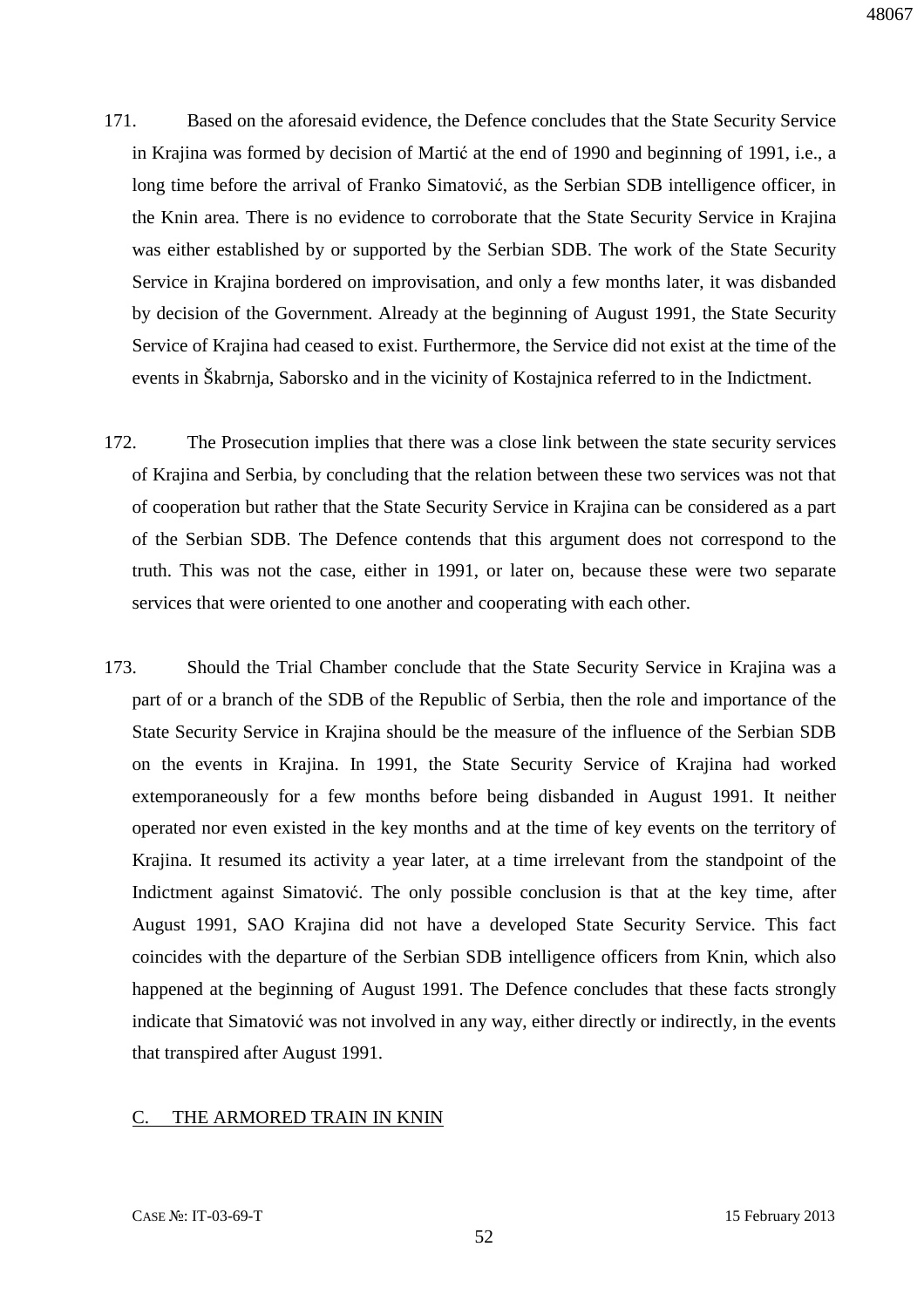- 174. In its case, the Prosecution attempted to establish a connection between Franko Simatović and the armored train that was allegedly made and used in the Krajina region. $211$ The Defence contends that the evidence presented clearly shows that Simatović was not in any way connected with that train.
- 175. Witness Aco Drača has first hand knowledge about this train. He stated that the construction of the armored train was an idea of Blagoje Guska supported by Milan Martić. Guska was the president of the trade union of railway workers in Knin at the time. The TO Command in Knin helped with the construction of this train. On 30 June 1993 the train was baptized, Guska wanted Martić to be the train's godfather, but Martić appointed Drača instead. Nobody mentioned Simatović at this celebration inaugurating the train or in connection with that train. Further to the point, during the celebration, letters of thanks were handed out to all those who were in charge for the train, and Simatović did not get any letter of thanks on that occasion.<sup>212</sup>

### 176. [REDACTED]*. <sup>213</sup>* [REDACTED]*.* 214

- 177. The armored train had no combat value. It served as some kind courage booster for the local population and was not used in combat operations. The construction of the train was funded by the Municipality of Knin and other municipalities in Lika and Dalmatia.<sup>215</sup> Witness DST-31 also confirmed that Simatović had no connection whatsoever with this armored train.<sup>216</sup>
- 178. Exhibit P2673 concerns the alleged realization of a project for the construction of armored vehicles. The initials found on the document are supposedly similar to Simatović's. The Defence believes that this document is of no probative value. First of all, Simatović had nothing to do with this train, as was corroborated by witnesses who were very well acquainted with the situation in Knin and Krajina.

<sup>211</sup> P978 para.47,tt.7201,P2673

<sup>212</sup> tt.16827-16828

<sup>&</sup>lt;sup>213</sup> [REDACTED]

 $^{214}$  [REDACTED]

 $^{215}$  tt.12773

 $^{216}$  tt.12869

CASE №: IT-03-69-T 15 February 2013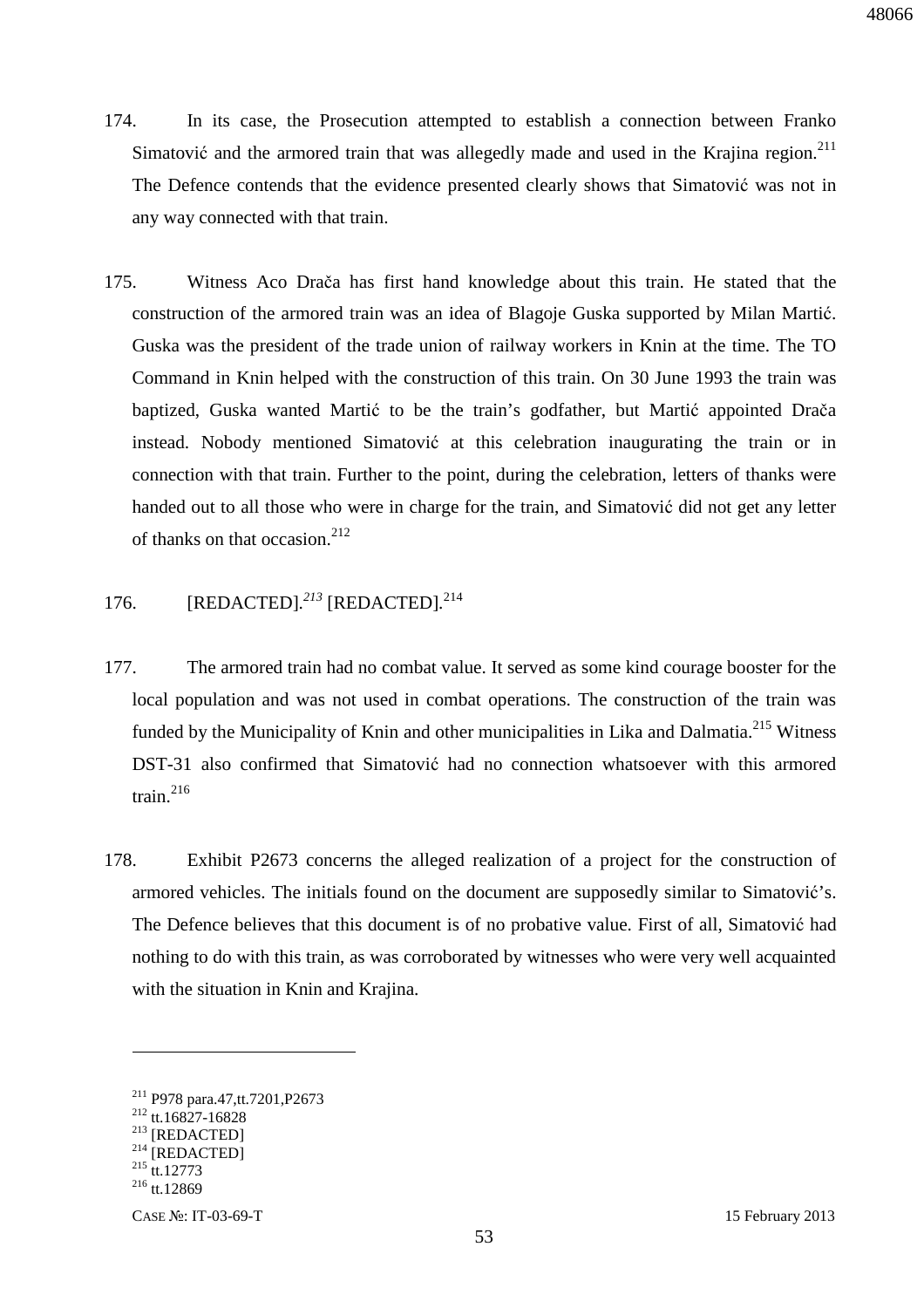- 179. In addition to that, it is evident that P2673 was not drawn up by Simatović. This document is evidently neither authentic nor reliable. First of all, a photocopy of the document, as the only available copy of the document available, reveals that the stamp affixed to the document has the Croat coat of arms featuring the checkerboard ("šahovnica") in its central section. It is unthinkable that anyone in Knin, in June 1991, would have put a stamp with a checkerboard on a document like this. This was confirmed by Witness DFS-14.<sup>217</sup> Furthermore, the document is written in the "ijekavski" dialect of Knin and Kninska Krajina. The words used in the document are not used in the "ekavski" dialect.<sup>218</sup> In addition, the grammatical form used in this document is also not used in the ekavski dialect.<sup>219</sup> Witness DFS-14 listed a total of 14 words in this short text that are not used in the "ekavski" dialect.
- 180. The document also lacks any of the elements that it should have heading, who authored it, what it refers to in particular and who the addressees are.
- 181. Here we should also consider the position of the Defence with regard to the activities around Lovinac.
- 182. The Defence concludes that the armored train was an idea that originated from the people in Knin, that it was constructed and funded by Knin and surroundings. In addition to that, the train itself had no combat value. Exhibit P2673 was not written by Simatović, as evidenced by a whole set of facts, mentioned hereinabove. The document is not authentic. Simatović, who spent his whole life in Belgrade and Serbia, could not have written a document in the "ijekavski" dialect. It is also implausible that anyone in June 1991 in Knin would have stamped a document with a Checkerboard stamp. The Defence believes that the evidence clearly indicates that Simatović had nothing to do with this train, and that the allegations of Witness JF-039 are false.

### D. SIMATOVIĆ AS A COMMUNICATION CHANNEL

<sup>217</sup> tt.15810

<sup>218</sup> P3060

 $^{219}$  tt.16024,D622

CASE №: IT-03-69-T 15 February 2013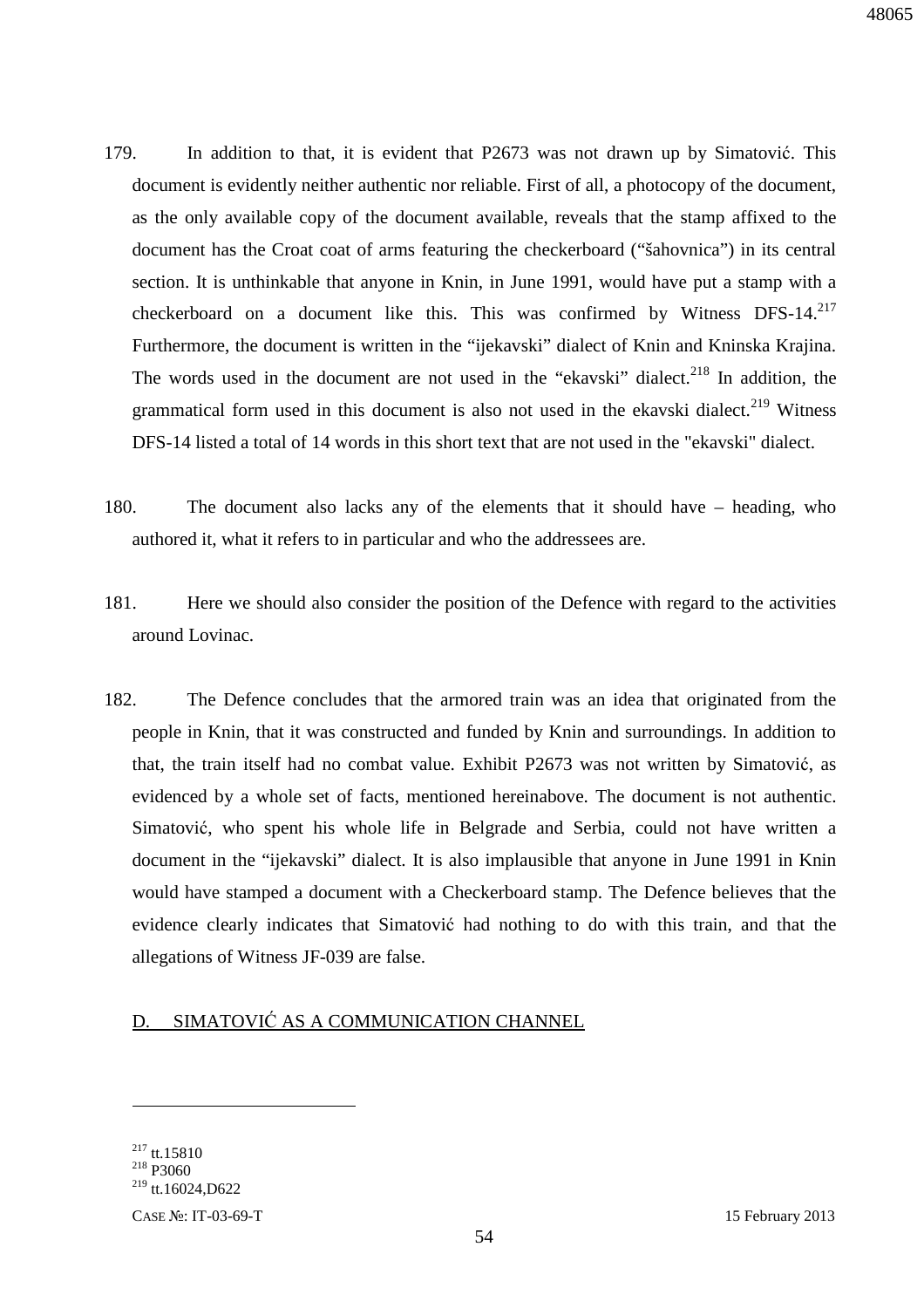- 183. In its Indictment, the Prosecution alleges that Simatović participated in a joint criminal enterprise by providing communication channels between the key JCE actors in Belgrade, in the specific regions, at local level and between them. The Defence contends that this assertion set forth in the Indictment, is entirely without foundation.
- 184. Milan Babić as one of the leaders of the Serb people in Croatia established his first contact with Slobodan Milošević, and Borisav Jović as the president of SFRY presidency in August 1990. Babić sought contact with Milošević because he wanted to ensure protection for the Serb people in Croatia. Babić met with Jović on 13 August 1990, Borisav Jović as the president of the SFRY presidency promised on their first meeting to support the struggle of the Serb people and said that JNA would be the guarantor of that struggle and would support it. Milošević also promised the support of the JNA to the Serbs in Croatia when he first met with Babić in October 1990. Babić met with Milošević 20 times until the end of 1991.<sup>220</sup>

### E. SIMATOVIĆ IN KNIN

- 185. A group of intelligence officers arrived in Knin, people heard they were from the SDB of the Republic of Serbia but nobody knew why they were there. As Knin is a small town, their arrival could not have passed unnoticed for long.<sup>221</sup>
- 186. Franko Simatović was one of only a couple Serbian SDB officers who came to Knin. Simatović arrived in Knin as a journalist, but in a small environment such as Knin, people found out very soon that he was not a journalist. Soon after his arrival, Simatović had a conspiratorial apartment that was used to hold secret meetings and have contacts with people who could possibly provide intelligence information,<sup>222</sup> in accordance with Simatović's mission there.

<sup>&</sup>lt;sup>220</sup> P1877 pages 1365-1368

 $^{221}$  tt.16704

 $^{222}$  tt.16705

CASE №: IT-03-69-T 15 February 2013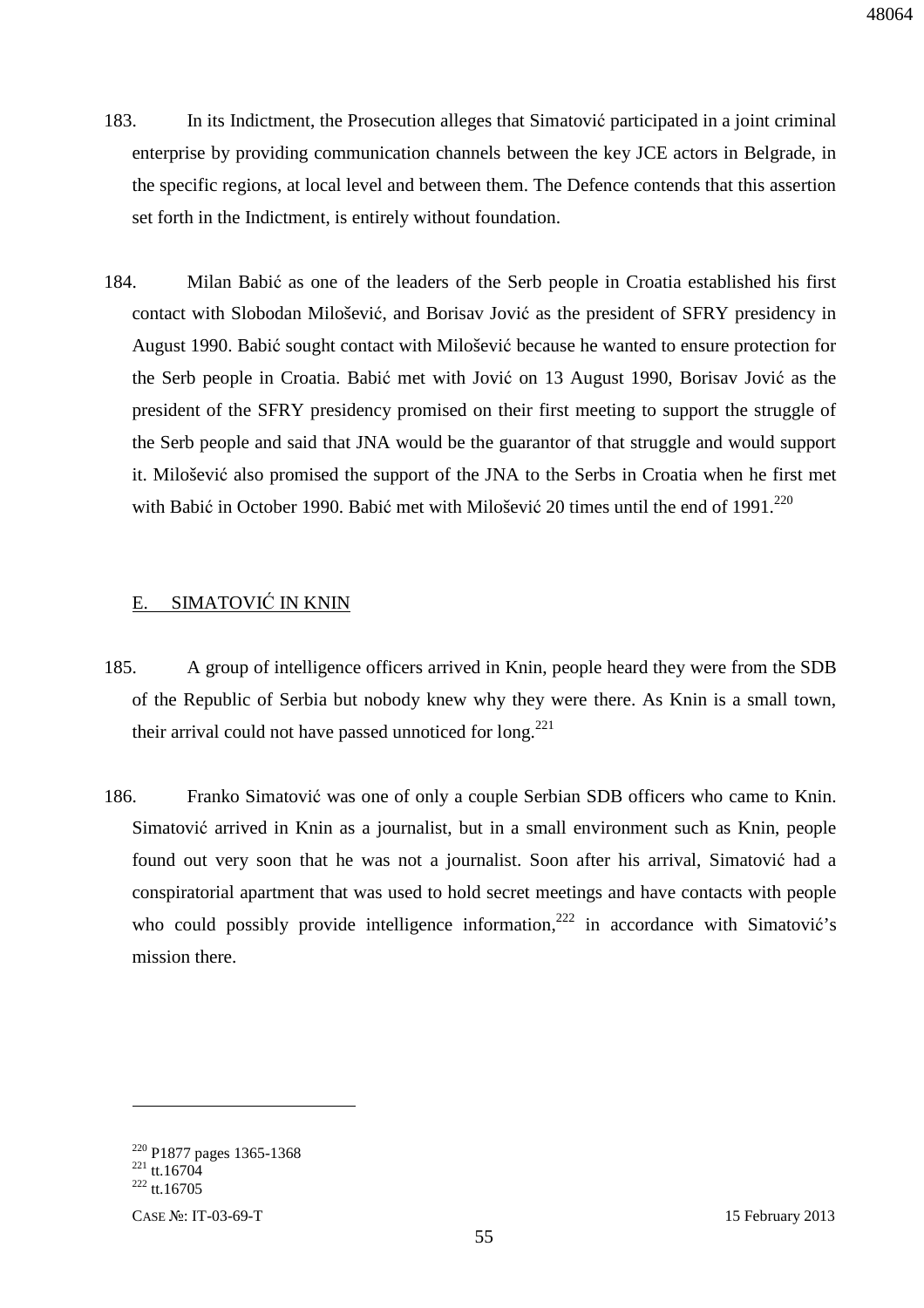- 187. Milan Radonjić and Dragan Filipović were also in the group that Simatović arrived with.<sup>223</sup>
- 188. Aco Drača, as a state security service officer, found out from Dušan Orlović that these people were intelligence officers from Serbia. In mid-May 1991, Drača had the opportunity to talk to Simatović who explained to him, as a colleague and a professional, the reasons for his arrival in Knin. Simatović said that he was interested in the security situation in the area, and in the members of the Ustasha extremist emigration who had appeared on the ground, and that he was interested in the reaction of the JNA and its relations with the ethnic groups in that area. Simatović's professional interest concerned everything that was of interest to and that could possibly have an impact on the security situation in the Republic of Serbia. The reason for Simatović's arrival and the type of information that was of interest to him is typical intelligence information. Aco Drača concluded that Simatović came to Knin as an intelligence officer. $224$
- 189. As a member of the State Security Service in Krajina, Drača was willing to exchange information of mutual interest with the intelligence officers from Serbia because he considered the officers of the intelligence service of Serbia as representatives of a friendly intelligence service.<sup>225</sup>
- 190. Simatović was not in the position to offer any assistance to the State Security Service in Krajina, be it in money or technical equipment. Drača even asked for assistance, but Simatović said he was an intelligence officer not a logistics man.<sup>226</sup> Simatović never gave any sort of instructions, orders or directions, nor did he in any was influence the work of the State Security Service in Krajina during his stay in Knin in  $1991.<sup>227</sup>$
- 191. Drača testified that one of the reasons of Simatović's stay in Knin was also conducting surveillance over Captain Dragan and other foreign nationals that had come with the latter. There was mistrust towards these people, their links with Captain Dragan were suspicious,

<sup>223</sup> tt.16708

<sup>224</sup> tt.16705-16707

 $225$  tt.16707-16708

 $226$  tt.16709

 $227$  tt.16709-16710

CASE №: IT-03-69-T 15 February 2013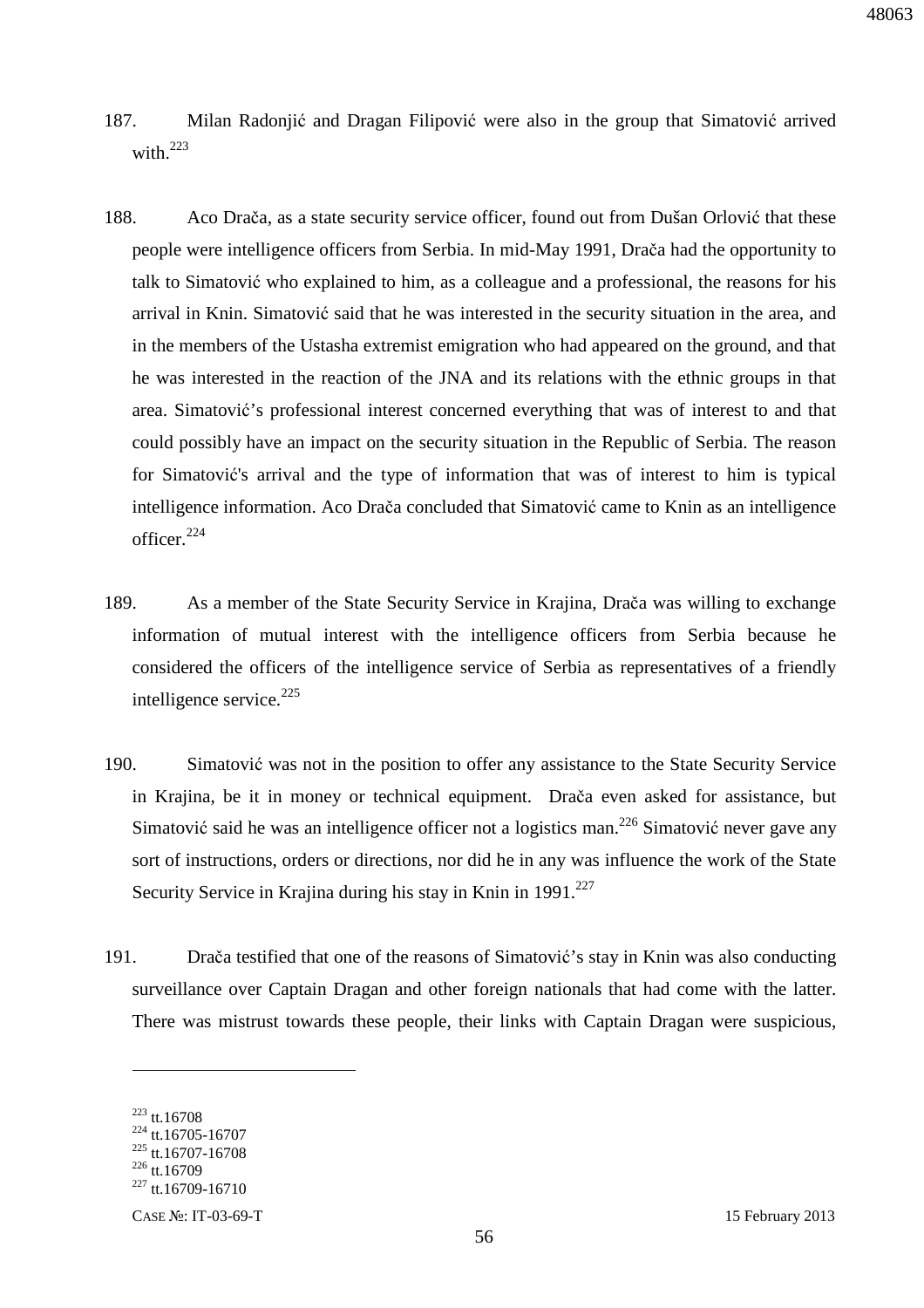and nobody knew where these people had acquired their combat experience, or whether they were members of any terrorist group.<sup>228</sup> Drača exchanged information with Simatović on all of these matters. Surveillance over Captain Dragan is discussed in other sections of this brief in more detail.

192. A special bag that Simatović carried with him while he was in Knin was considered by Drača as yet another piece of evidence that Franko Simatović was on an intelligence assignment. That bag was used to take photos of people and buildings. This was a way of conducting surveillance and documenting the surroundings. Drača recognized the bag because he himself had used such equipment in the past.<sup>229</sup> In his testimony, Drača convincingly refuted the allegations of Witness JF-039 concerning a briefcase that Simatović carried around while he was in Knin.<sup>230</sup> The allegation that Simatović was walking around Knin with a briefcase full of money and showing off that money is neither logical nor serious. Such an allegation is fully inconsistent with the nature and reasons of Simatović's stay in Knin as well as the very nature of the service to which he belonged, which, like everywhere in the world, conducts its activities discretely and covertly.

#### F. FIELD INTELLIGENCE

- 193. The working materials that the State Security Service of Krajina prepared for the Krajina leadership were only sent to the Serb National Council and Milan Martić. Those reports were prepared by Dušan Orlović in the Centre in Knin.<sup>231</sup> The Defence contends that Simatović did not receive the reports drafted by the Service.
- 194. However, Simatović was on the mailing list of recipients of the report that was sent to many addresses in Krajina, including journalists reporting from Knin. The Territorial Defence Staff prepared those reports by compiling information that came from the TO Staffs in smaller towns. At the time, in Krajina, those documents were considered to be public and contained

<sup>&</sup>lt;sup>228</sup> tt.16709-16710

<sup>229</sup> D670, D671,tt.16714-16716

<sup>230</sup> P978 para.48

<sup>&</sup>lt;sup>231</sup> D672,tt.16719-16720

CASE №: IT-03-69-T 15 February 2013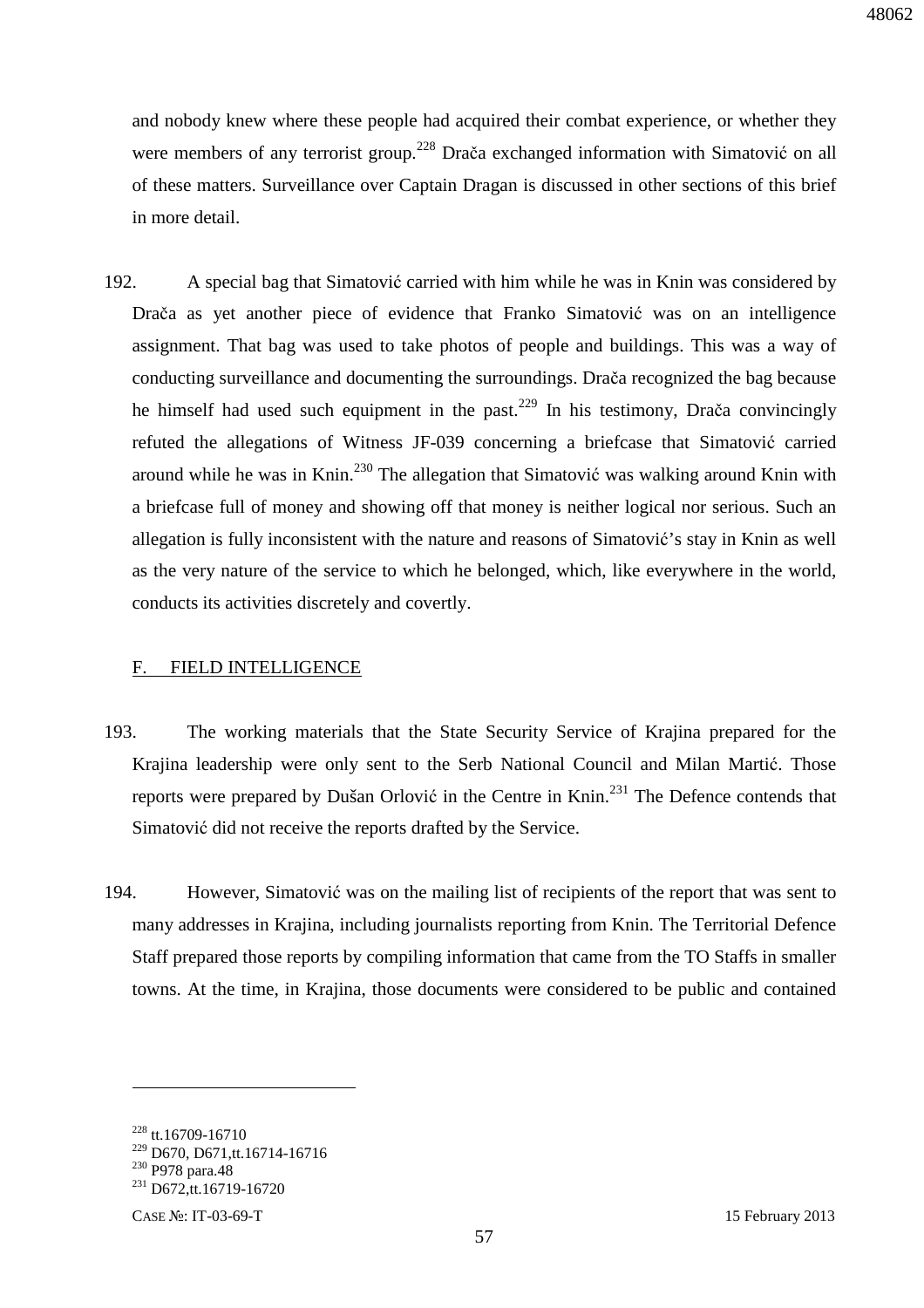no confidential information. The reports that were sent to Simatović were also sent to Ekspres Politika journalist Svetozar Borak.<sup>232</sup>

- 195. In these documents, Simatović's name is listed at the very end. Although the position of all other recipients is specified, there is nothing next to Simatović's name. The Defence notes that Simatović's position would have certainly been specified if he had had any position within the structures of Krajina at the time.
- 196. These reports were sent to Simatović for his information, on a daily basis, specifically so that he could fulfill the objective of his trip to Knin - daily collection of information.<sup>233</sup>
- 197. The last report in which Simatović is listed as one of the addressees is the report of 8 August 1991.<sup>234</sup> Simatović's name is not listed on available reports in the case files after that date.<sup>235</sup> The reason for that is that Simatović had left the area in the first half of August.<sup>236</sup> G. WITNESSES ON SIMATOVIĆ IN KNIN
- 198. Witness Aco Drača, who had relevant knowledge about the events in Knin and SAO Krajina at the time due to the nature of his work, decidedly stated that Simatović was not involved in managing the camp in Golubić and that he was not in charge for military operations in the territory of SAO Krajina in  $1991<sup>237</sup>$  Drača said that it would have been impossible for Simatović to have done things or gone places in Krajina or to have been involved in the training of special units without his, Drača's, knowledge. The reason for this is that Krajina is a small community and it would have been impossible for someone to have been involved in the training of 100 people without anybody knowing about it.<sup>238</sup>
- 199. Witness DFS-14 stated that Simatović did not organize, direct and manage the Golubić camp. This witness stated before the Trial Chamber that, considering the tasks he discharged

<sup>&</sup>lt;sup>232</sup> P2670,P2671,P2672,P2675,P2676,tt.16721-16723;admission of additional documents relevant for evaluation of these reports was denied on 5 December 2012

<sup>&</sup>lt;sup>233</sup> tt.16723-16724

<sup>234</sup> P2676

<sup>235</sup> D673

<sup>236</sup> tt.16724

<sup>237</sup> tt.16724-16725

<sup>238</sup> tt.17008-17009

CASE №: IT-03-69-T 15 February 2013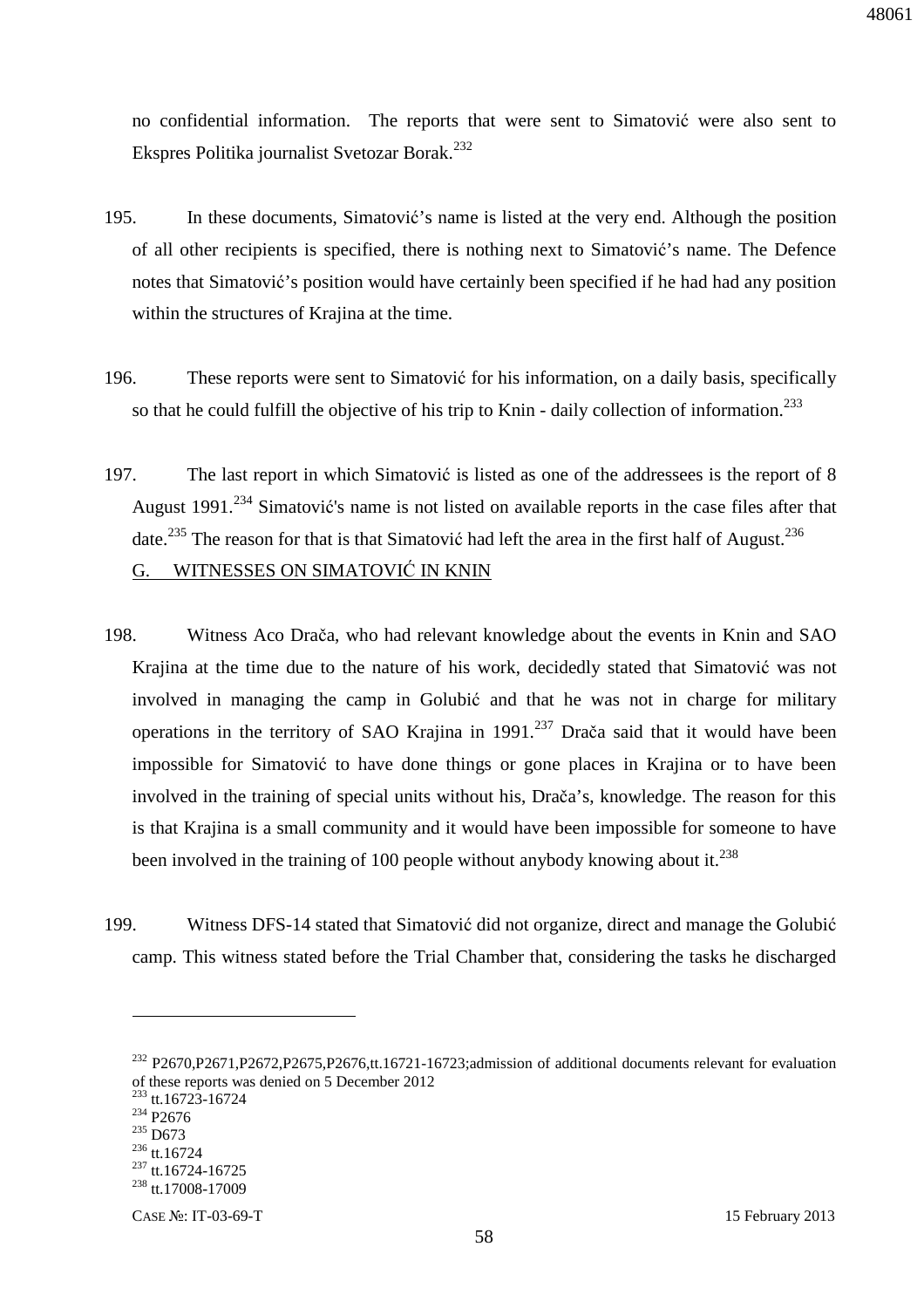in the time from 1991 to 1995, he would have definitely known something about it, either personally, or through the people in that camp.<sup>239</sup>

- 200. Witness Goran Opačić, who had personally been in the Golubić camp, testified that he had seen Simatović in Knin in front of the police station wearing civilian clothes, and driving a red car. This was in June 1991. The next time Opačić saw Simatović was at Kula, in 1997.<sup>240</sup>
- 201. Witness JF-040 who was a senior officer in the SAO Krajina TO Staff in 1991, testified that Simatović did not have any influence on the TO Staff and the Witness was not interested in Simatović at all because Witness JF-40 needed somebody who could help him with intelligence, communications, organization, which Simatović could not do.<sup>241</sup>
- 202. Witness JF-041 confirmed that he had never seen Simatović and that he knew nothing about him. $242$
- 203. Witness JF-031, who had been in Golubić, testified that he had seen Simatović for the first time in June or July 1991 in Knin and that he knew neither who he was, nor what he was doing. This Prosecution Witness confirmed that he had not seen Simatović in Golubić from April to July 1991.

#### H. JF-039 ON SIMATOVIĆ

204. Witness JF-039 testified about the role of Simatović in Knin and Kninska Krajina in 1991. The Defence assessed his witness testimony as false, malicious, fabricated, motivated by the wish to conceal and misrepresent the role that the Witness had in the events about which he testified.

<sup>239</sup> tt.16019-16020

<sup>&</sup>lt;sup>240</sup> tt.18218-18219

 $241$  tt.6848-6849

 $^{242}$  tt.8005

CASE №: IT-03-69-T 15 February 2013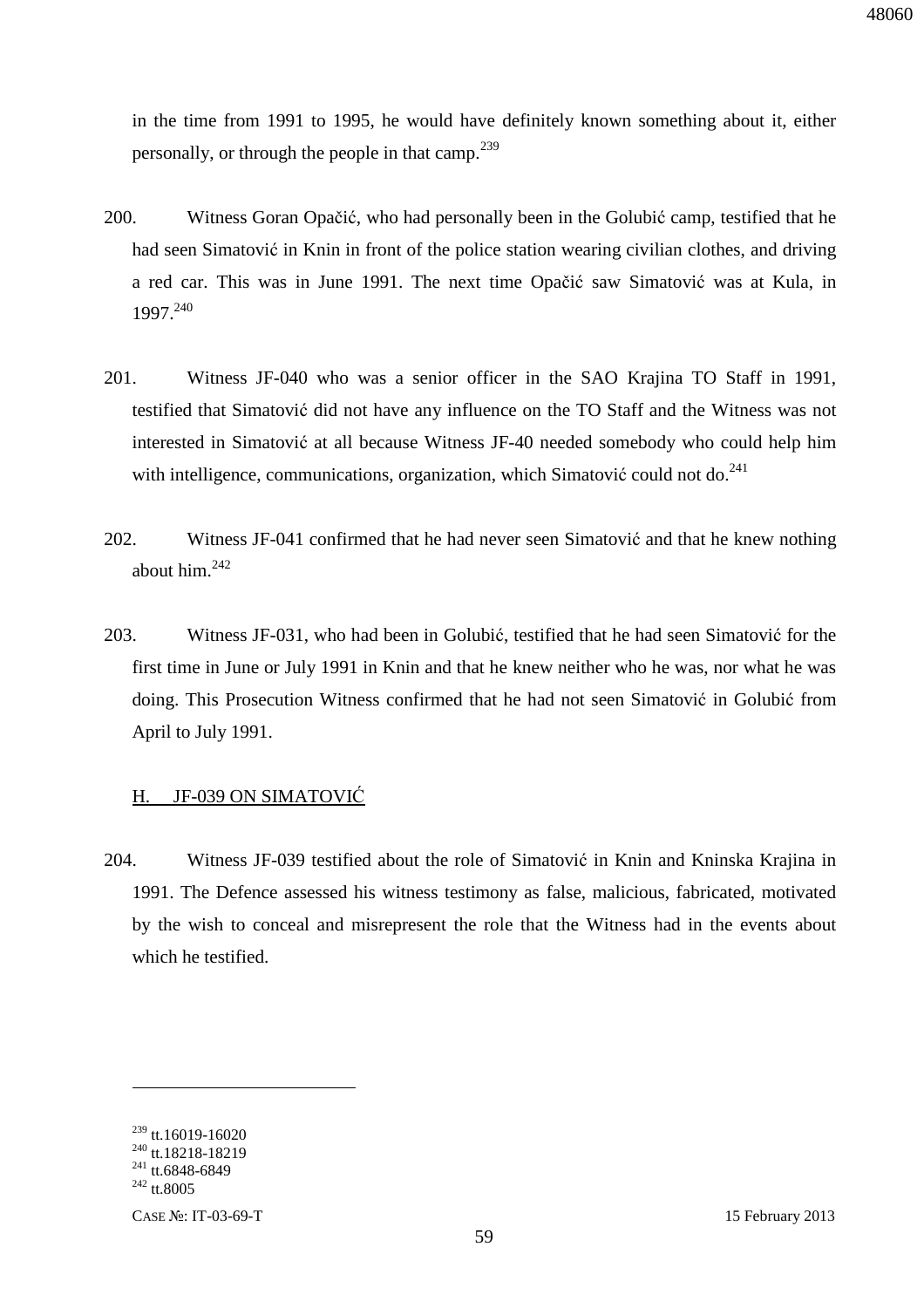205. Witness JF-039 said that Martić asked Stanišić to arrange for a special police unit from Serbia to bring weapons to Knin; that the weapons were delivered to Knin in two vehicles, and that Simatović was in one of the two vehicles.<sup>243</sup> The Defence contends that JF-039's entire account of the event is false and is a fabrication of this Witness who was personally involved in arms trade at the time in Knin and surroundings, which is a matter that we addressed in other sections of this brief.

*206.* [REDACTED]*. 244*

*207.* [REDACTED]*. <sup>245</sup>* [REDACTED]*. <sup>246</sup>* [REDACTED]*<sup>247</sup>* [REDACTED]*<sup>248</sup>*

*208.* [REDACTED]*<sup>249</sup>* [REDACTED]*<sup>250</sup>* [REDACTED]*. 251*

209. [REDACTED],<sup>252</sup> [REDACTED]<sup>253</sup>

210. Witness DFS-014 denied that the police station in Knin had ever been abandoned at any point of time from July 1990 to July 1991, especially not after 17 August1990 i.e., after the weapons were taken over from the station. There were always people inside the station and in front of the station. Witness DFS-014 never heard that this station had been abandoned in December 1990 for fear of the arrival of the Croat police. People never even contemplated the thought that the Croat police could enter the city of Knin. Furthermore, no vehicle could have passed the checkpoint without the police station being notified thereof.<sup>254</sup>

*211.* [REDACTED]*. <sup>255</sup>* [REDACTED]*. <sup>256</sup>* [REDACTED]*<sup>257</sup>*

 $\overline{a}$ 

- $^{248}$  [REDACTED]
- [REDACTED]
- $250$  [REDACTED]
- $^{251}$  [REDACTED]
- $252$  [REDACTED]
- $253$  [REDACTED]
- <sup>254</sup> tt.15829-15830
- <sup>255</sup> [REDACTED]

CASE №: IT-03-69-T 15 February 2013

48059

<sup>243</sup> P978 para.20

 $244$  [REDACTED]

 $245$ <sup>[REDACTED]</sup>  $246$  [REDACTED]

 $247$  [REDACTED]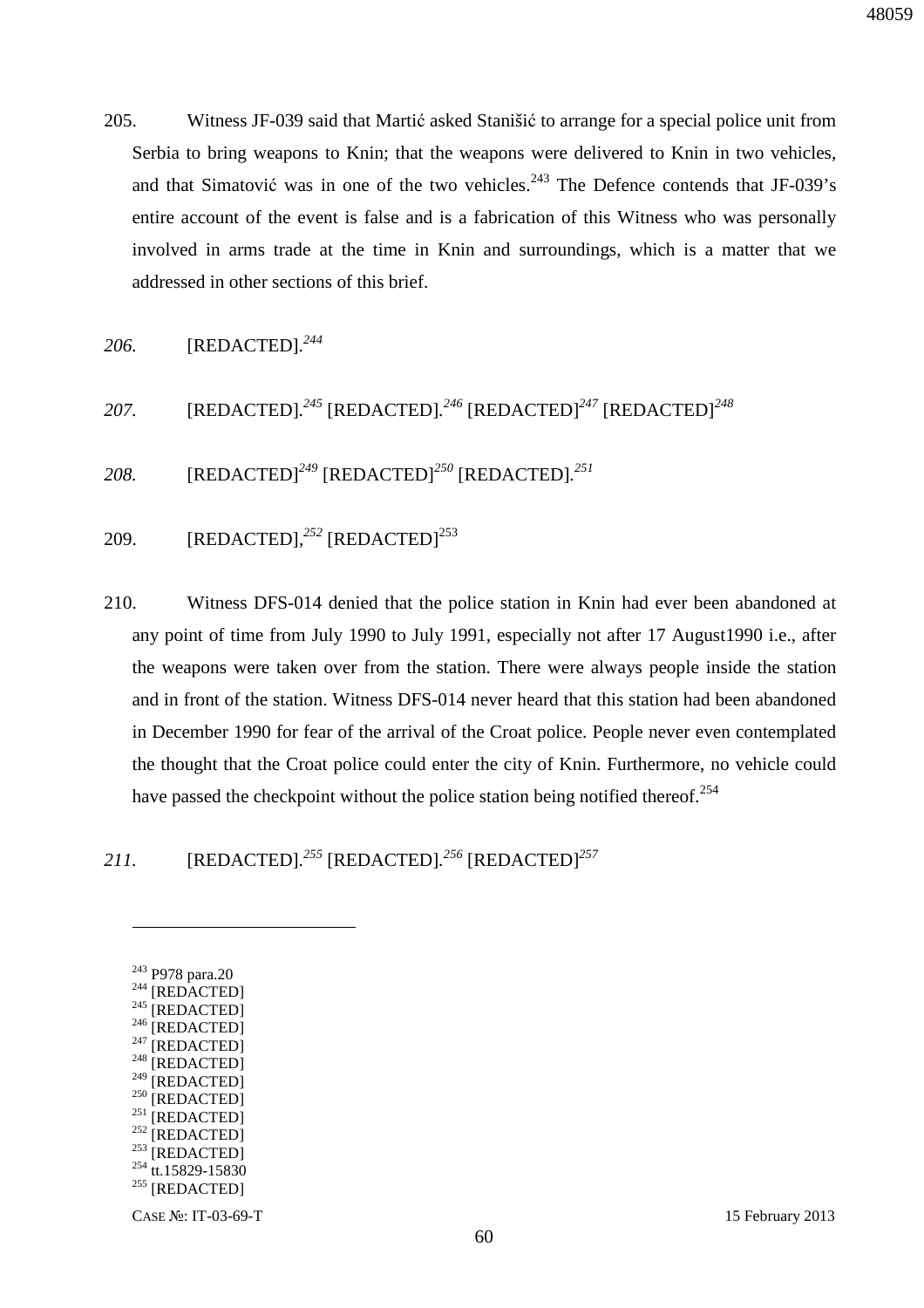### *212.* [REDACTED]

### 213. [REDACTED]<sup>258</sup> [REDACTED].

- 214. Witness JF-039 was arrogant, rude, he refused to stop at the checkpoints, there were rumors among the police officers that he was involved in smuggling motor vehicles, but he was protected because he was with Martić.<sup>259</sup>
- 215. Prosecution Witness JF-041 testified that JF-039 is a dishonest man, quite insolent, arrogant, aggressive, ready for physical confrontations. [REDACTED].<sup>260</sup>

### 216. [REDACTED]*. <sup>261</sup>* [REDACTED].

- 217. In this context, the Defence would like to mention the testimony of Witness DST-43 who personally bought arms from JF-039. It is indicative that DST-43 bought arms from JF-039 in November 1990 from the first shipment of arms that arrived in Knin.<sup>262</sup> When JF-039 talked about the arms that had arrived in PUHs he also mentioned the first shipment, his first meeting with Simatović, and he also mentioned November or December 1990. All these coincidences indicate that JF-039 attempted to misrepresent his role in the events and to impute his responsibility to others.
- 218. The Defence notes that Witness JF-039's story of two PUHs carrying arms is the only allegation that brings Simatović in connection with the supply of arms in this region. The story recounted by Witness JF-039, who was involved in arms smuggling and dealing himself, is false and fabricated because the Witness' statements have been inconsistent throughout, he describes events that are implausible, while the actions of the actors in his

<u>.</u>

<sup>&</sup>lt;sup>256</sup> [REDACTED]

 $257$  [REDACTED]

 $^{258}$  [REDACTED] **[REDACTED]** 

 $260$  [REDACTED]

 $^{261}$  [REDACTED]

 $262$  [REDACTED]

CASE №: IT-03-69-T 15 February 2013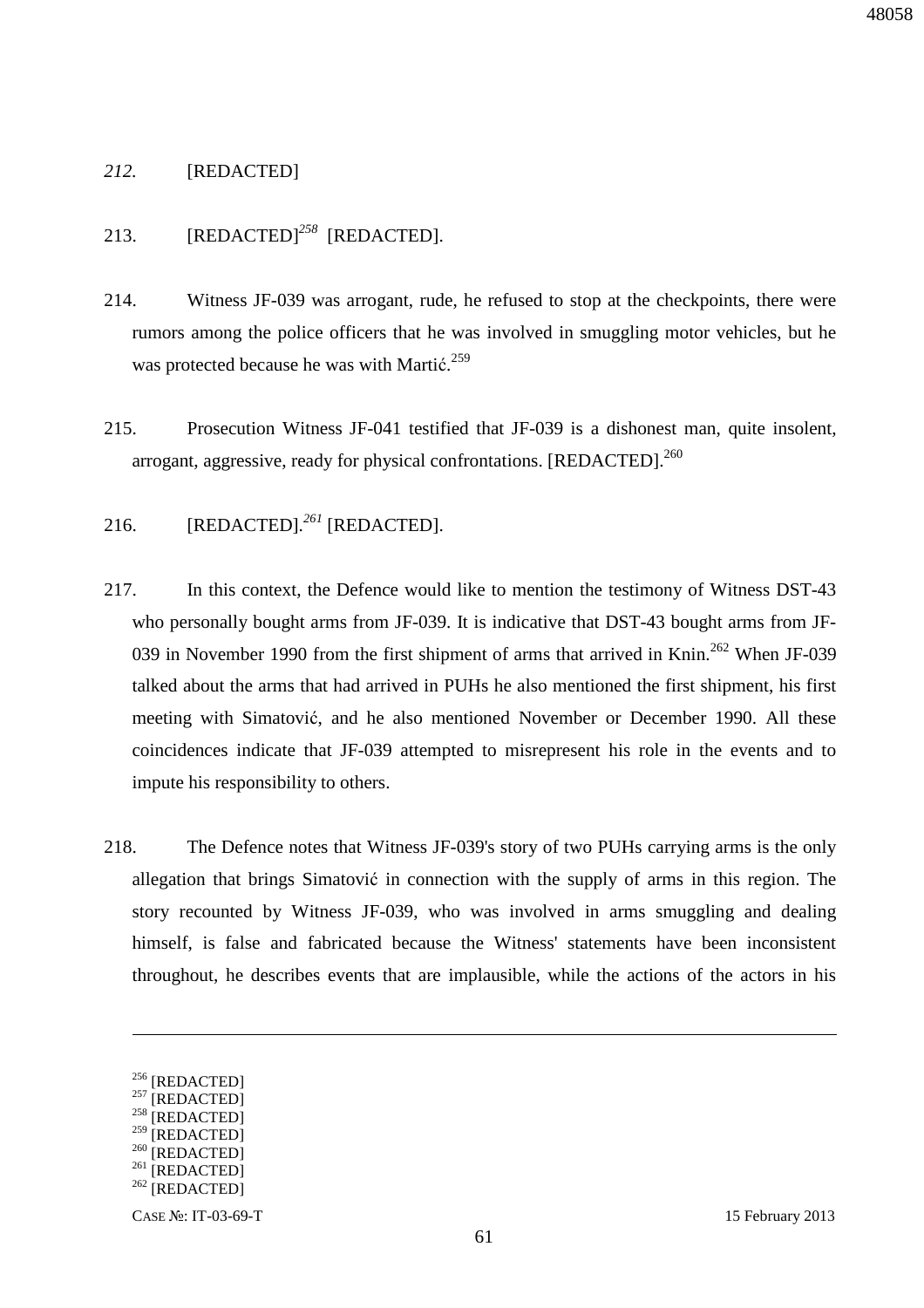story are illogical and not lifelike. Witness JF-039 is a man of little integrity, violent, dishonest and his testimony cannot be given faith.

219. The Defence concludes that JF-039's testimony is unreliable and false. His testimony is inconsistent and illogical precisely because it is founded on inaccurate and nonexistent premises. JF-039 is a man who has a strong motive to conceal his own role in the events, and the Defence finds that not one single conclusion about the role of Simatović in Knin in 1991 can be drawn based on the testimony of this Witness.

#### I. DOCUMENTS IN WHICH SIMATOVIĆ IS MENTIONED

- 220. The Defence contends that exhibit P979 is inauthentic, and unreliable. Firstly, the Defence notes that the document was obtained from Stjepan Mesić, president of Croatia.<sup>263</sup> It is very unusual that the president of a country should personally submit a document, bypassing the state authorities responsible for cooperation with the International Tribunal. Furthermore, the Defence contends that this document is an evident forgery. The initials allegedly signed by Simatović are also evidently forged. In the case files there are plenty of documents that clearly show that the initial "F" in Simatović's name is written in a different manner.<sup>264</sup> The horizontal line in the letter "F" is never straight, and the letter "F" never identical to the letter "T", as is the case in P979, in any of the documents signed by Simatović.
- 221. Additionally, exhibit P979 was written by a person of doubtful literacy. The text in P979 is grammatically incorrect, and logically confusing. In simple terms, a person of basic literacy in Serbian would not write in this manner.<sup>265</sup> The English translation of this document does not reflect the absurdity of the text in BCS. It is unthinkable that a person like Simatović, who has a university degree and who had been an official of a state institution of the Republic of Serbia for ten years, drafting various documents on a daily basis, would have written a completely illiterate and incomprehensible document. The document is evidently not

<sup>263</sup> tt.7210

<sup>&</sup>lt;sup>264</sup> For example: P2389, P2398, P2409

<sup>&</sup>lt;sup>265</sup> tt.19251

CASE №: IT-03-69-T 15 February 2013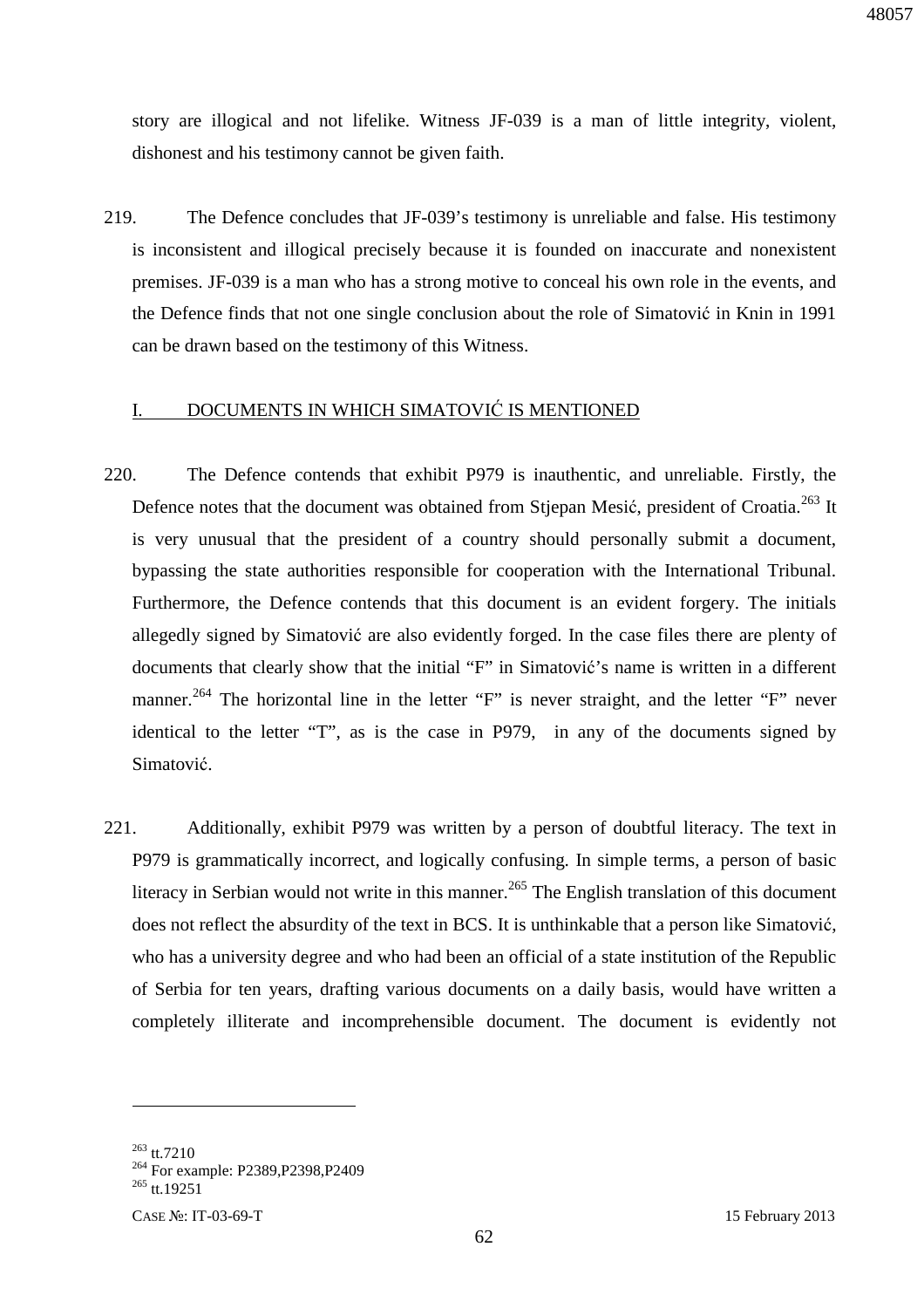authentic and cannot be used in any way to draw conclusions on Simatović's position and role in the events under examination herein.

222. The fortress that P979 refers to was never used for the accommodation of military or police units. The Serb National Council held its meetings there. The only armed people on the fortress were the security police officers.<sup>266</sup>

### J. LOVINAC

- 223. Some of the allegations that the Prosecution relies on suggest that Simatović had had a role in the attack on Lovinac. Babić mentioned that he had heard in a restaurant that Simatović boasted about his role,  $267$  while JF-039 also mentioned an attack on this town.  $268$ The Defence contends that Simatović was not in any way involved in the attack on this town, for the reasons that follow.
- 224. The town of Lovinac is located in the immediate vicinity of Sveti Rok where JNA's largest depot in Lika was located. The depot in Sveti Rok was placed under a blockade by the Croat forces. Parts of the 180<sup>th</sup> Brigade from Benkovac were sent as reinforcement to the JNA units in that area at the time when the decision was taken to break the blockade. The blockade was broken by the Knin Corps forces, and a day or two later, the population of Lovinac abandoned their own homes. $269$
- 225. Mladić also wrote about the action launched to lift the blockade of the Sveti Rok depot in his diary. He quoted the words of Colonel Trbović who led the action and noted: "I repaired my GP. One battalion in Lovinac. Command of Sveti Rok. I had a brandy and a coffee in Sveti Rok. One injured... I have no prisoners. ...Lovinac is a ghost town"<sup>270</sup>
- 226. The Defence concludes that the real problem with Lovinac was the blockade of the JNA depot. The JNA with its forces decided to break the blockade of the depot, and as a

<sup>266</sup> tt.16703

<sup>&</sup>lt;sup>267</sup> P1877 p.1432

<sup>&</sup>lt;sup>268</sup> P978 para.47,tt.7201,7259

 $269$  tt.16770-16771

 $^{270}$  D1473,p.15

CASE №: IT-03-69-T 15 February 2013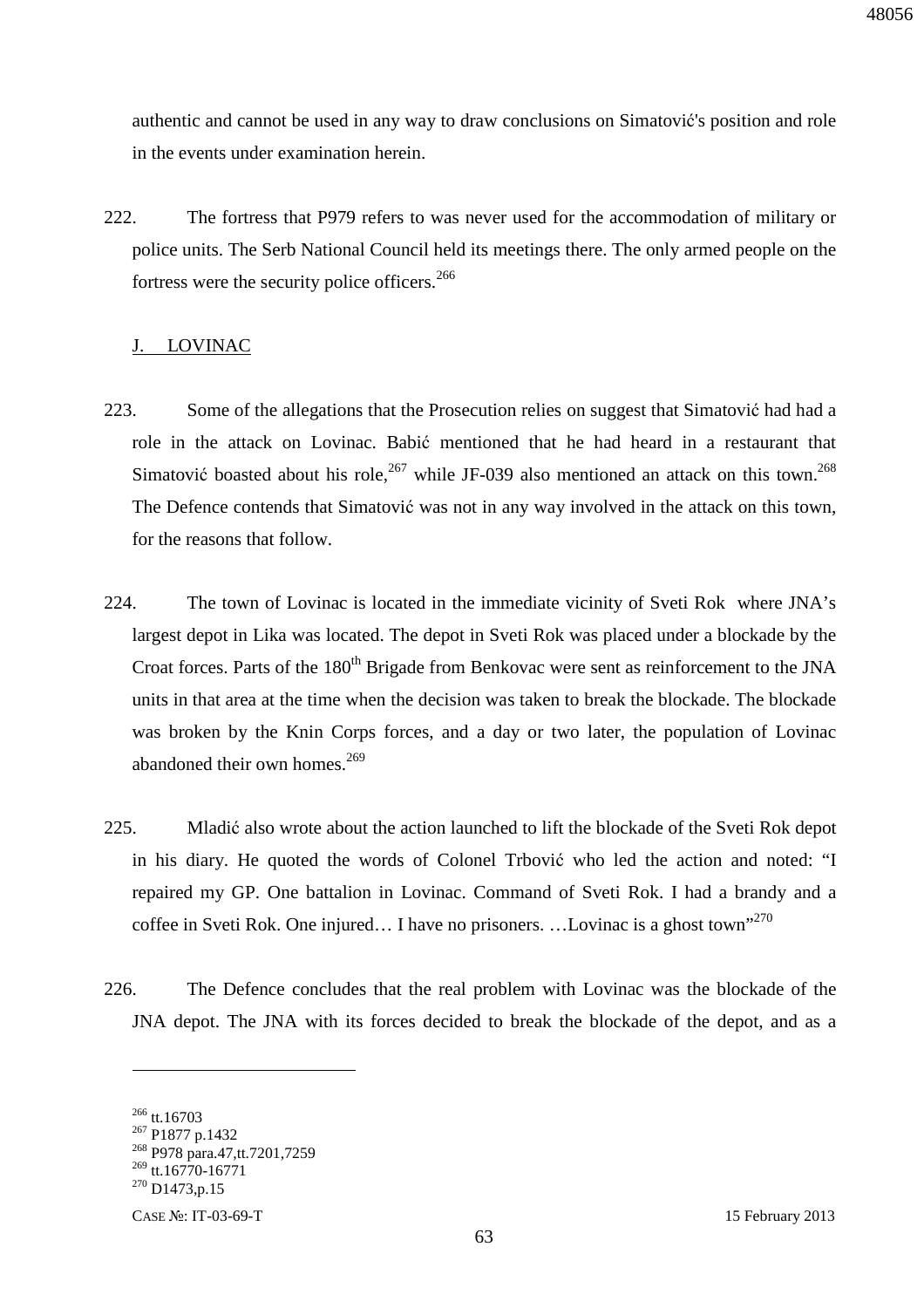consequence of that action the population of Lovinac had left. It was a planned action led by the Command of the Knin Corps, as indicated in the entries made by Mladić about that particular event. No armored train is mentioned and neither is Simatović. In simple terms, the attack on Lovinac and Sveti Rok was an action planned and conducted by the JNA.

### CONCLUSION ABOUT SIMATOVIĆ IN KNIN

- 227. The Defence concludes that Simatović arrived in Knin in May or June 1991, as an SDB intelligence officer of the Republic of Serbia MUP. His activity in Knin was entirely in line with the tasks of a field intelligence officer. Collecting information by all available means, and contacts with all individuals relevant to the successful accomplishment of his mission. An intelligence officer conceals the real reasons for his arrival, an intelligence officer at times states false reasons. All these activities are in line with the state security service rules of procedure that are quoted herein.
- 228. The evidence presented indicates that Simatović did not establish Golubić, that Golubić had its sources of funding that had nothing to do with Simatović, and that Simatović did not participate in organizing the training at Golubić. Simatović collected information, and in order to collect information he had to be in the vicinity of the objects of his interest. The contacts that Simatović made in Knin were motivated solely and exclusively by the successful completion of his task as intelligence officer.
- 229. Simatović neither initiated, nor influenced, nor directed the events. Simatović only followed the events and the people that took part in them from the aspect of the task that had been assigned to him in Belgrade by the SDB leadership. There is no evidence that Simatović either planned or led any action, or that he committed any crime in any action.
- 230. In the period from May to August 1991 there were no actions, no attacks, no crimes. All decisions of relevance for the events in Knin and other places in Krajina were taken at the power and decision-making levels to which Simatović had no access.
- CASE №: IT-03-69-T 15 February 2013 231. The Defence contends that Simatović did not contribute in any way, either by his acts or omissions, to the events that transpired in the area referred to herein. However, should the Trial Chamber find that Simatović did participate in some of the activities that at some point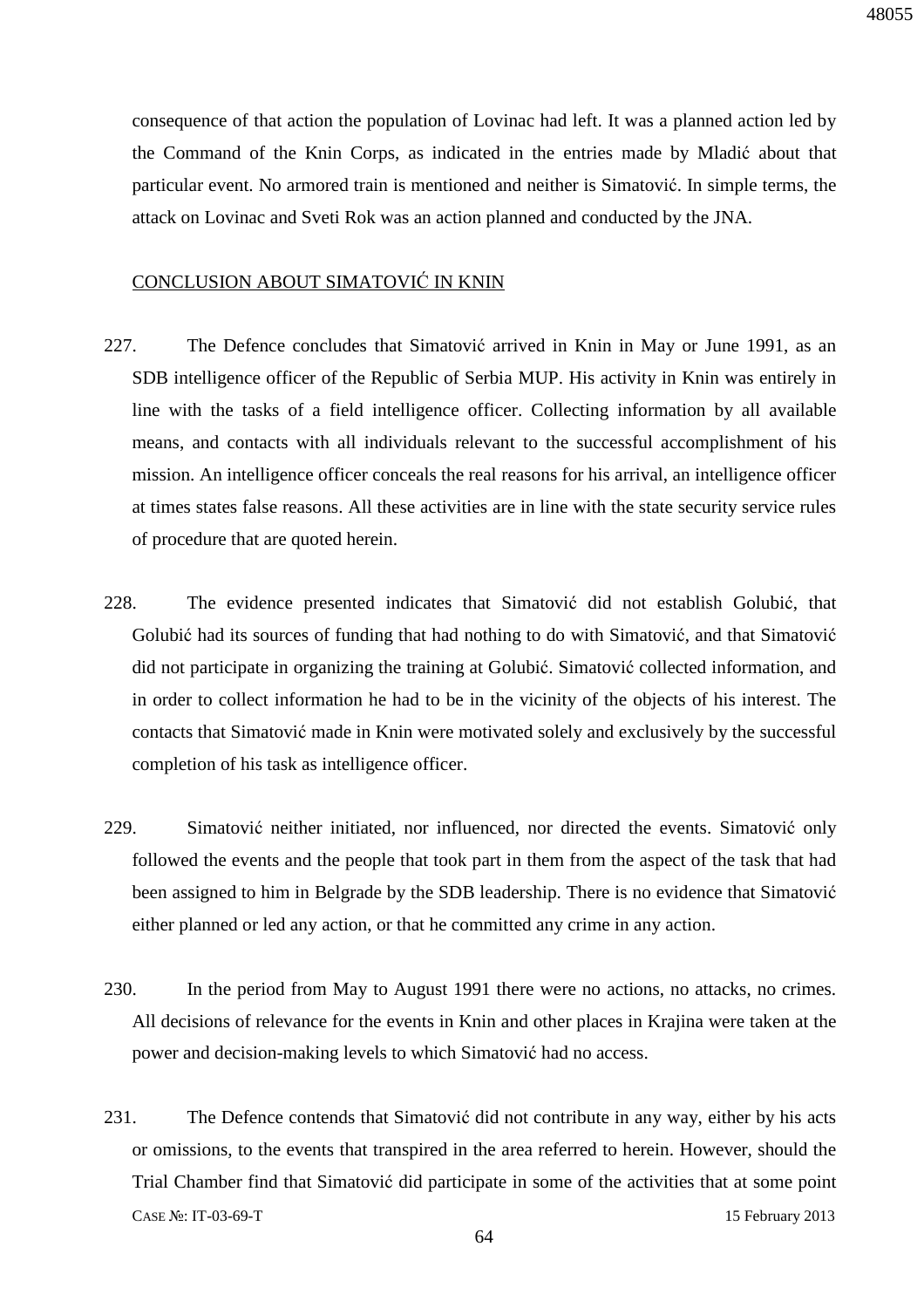of time had unlawful consequences, Simatović's contribution in those events would have been insignificant, below any standard required for establishing criminal liability.

232. Simatović is not and cannot be held responsible for the crimes that happened months after his departure, for crimes he did not know about, for perpetrators that he was not connected with in any way. Simatović's liability cannot be established through analogy, assumptions and arbitrary conclusions. There is no evidence against Simatović that proves his guilt beyond reasonable doubt and therefore Simatović cannot be found guilty for any of the crimes that happened in Knin and other parts of Croatia, allegedly committed in 1991.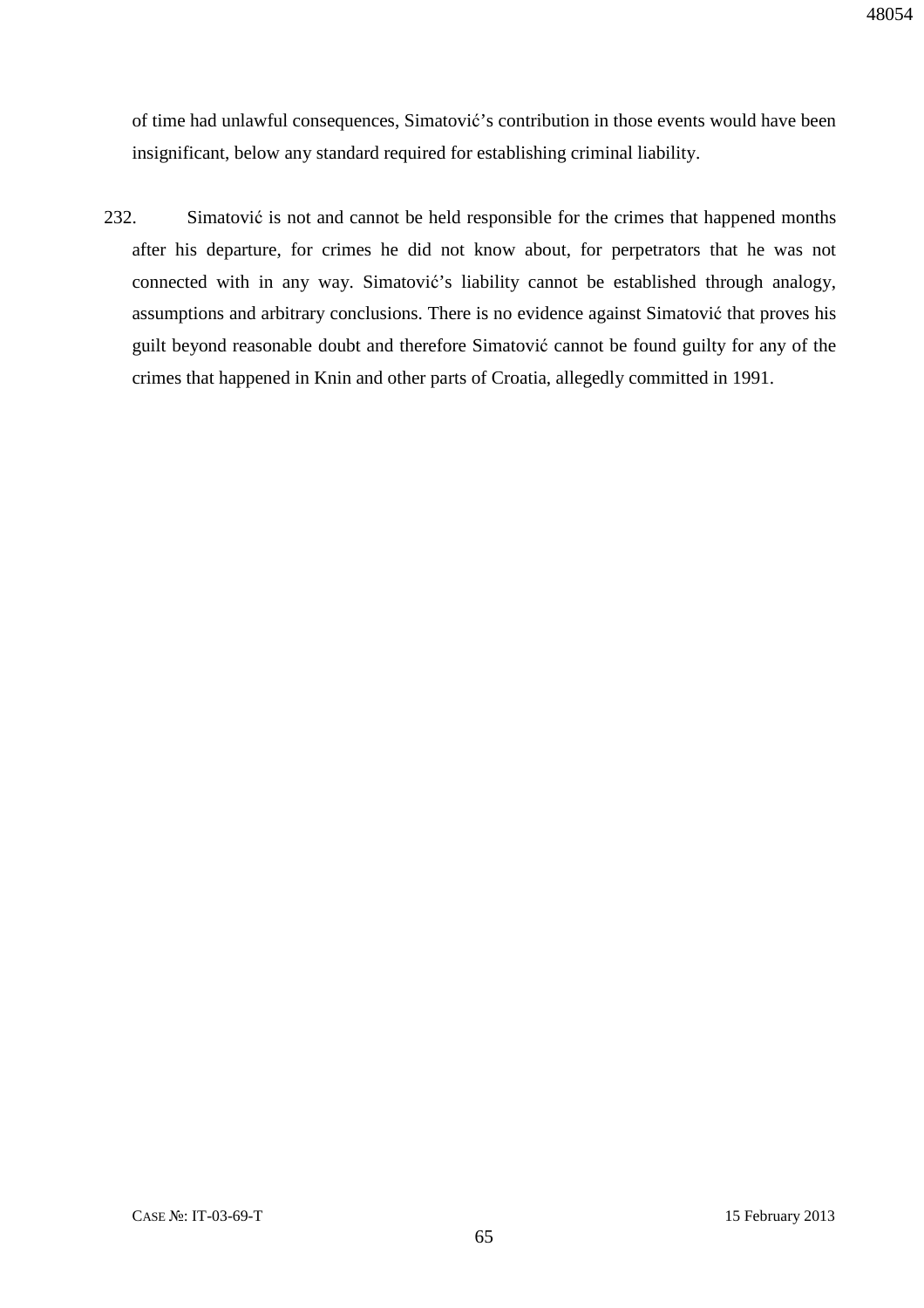#### **PART THREE**

#### A. CAPTAIN DRAGAN

- 233. In its Indictment, while elaborating the statement of facts, the Prosecution alleged, inter alia, that in or about April 1991, Jovica Stanišić and Franko Simatović helped to establish a training centre in Golubić, near Knin, in the Serb Autonomous Region (SAO) of Krajina in the Republic of Croatia. Furthermore, the Accused are charged with organizing supplying, financing and supporting the training of "Serb Forces" in this centre.
- 234. Hereinabove, the Defence has already discussed the evidence indicating that the Golubić centre had been established long before April 1991, that it had been established within SAO Krajina by former members of the police of the Republic of Croatia, i.e., by the Knin SUP, as well as the funding sources and modality, and the command staff of this centre.
- 235. Although the Prosecution in its Indictment never explicitly mentions Captain Dragan in connection with the training centre in Golubić, it is clear from its case that the Prosecution unambiguously suggests that as early as May 1991, Captain Dragan, together with the Accused Franko Simatović, directed the centre's activities and the training of "Serb Forces" in the capacity of either a member of or at the very least a person closely associated with the Serbian DB. Further in its case, the Prosecution suggests that in 1992, Captain Dragan, in the same capacity, as either a member or collaborator of the Serbian DB established and directed the Divic centre near Zvornik and, in 1993, the Alpha centre in Bruška, in SAO Krajina. However, neither in its case nor through any witnesses or documents has the Prosecution proved the foregoing arguments beyond reasonable doubt. Indeed, the Defence witnesses and numerous documents the Defence received from the Government of the Republic of Serbia that have been admitted into the documentary evidence of this case strongly indicate that there is more than reasonable doubt with respect to the credibility of the said allegations.
- 236. At this point, the Defence will submit to the Trial Chamber the most convincing evidence that, in the very least, reinforces reasonable doubt as to the Prosecutor's arguments concerning Captain Dragan and his association, i.e., links with the Serbian DB, and Franko Simatović in particular.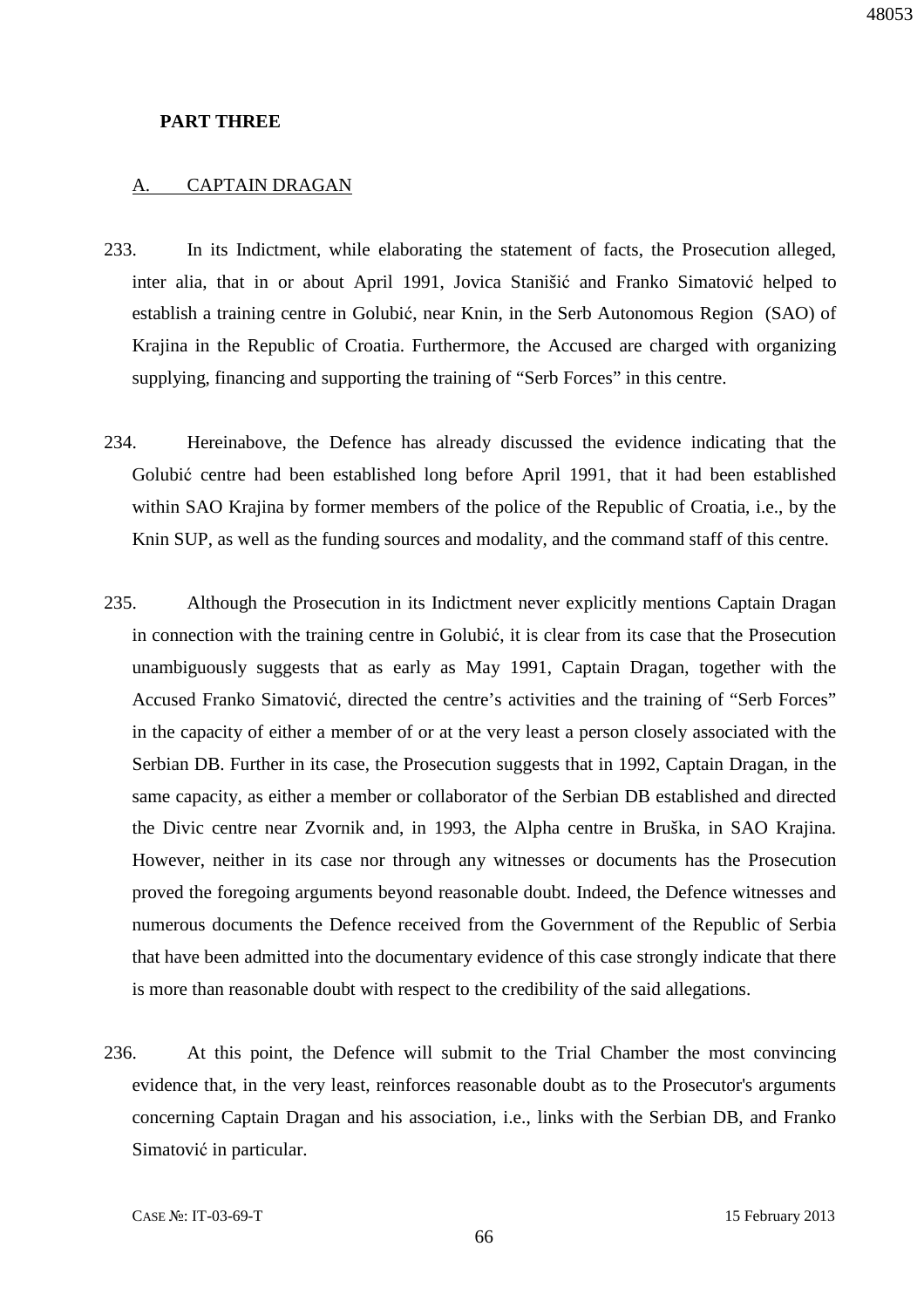#### B. SHORT BIOGRAPHY

- 237. Snedden Daniel was born on 12 December 1954 in Belgrade, Republic of Serbia, SFR of Yugoslavia. He is a citizen of Australia. He left the SFRY with his parents in the early 70s and went to Australia. [REDACTED]
- 238. According to his own statement, he finished a military academy in the late 70s and served 10 years as an officer of the Australian Army, whereupon he retired at his personal request.
- 239. After his retirement, Daniel Snedden went to Tanzania where he worked as the chief of security at a construction site near the city of Dar es Salaam, where the works were carried out by a West Germany company his wife Silke Kröger (born 7 October 1957 in Hamburg) worked for.
- 240. During his stay in Tanzania, Daniel Snedden made friends and exchanged house visits with the then Ambassador of the SFRY to Tanzania, Lukovac Branko.<sup>271</sup>

#### C. ARRIVAL IN SFRY

- 241. On 27 July 1987, Daniel and his spouse Silke arrived from Dar es Salaam to the port of Bar, Montenegro, SFRY, on his sailboat "Thunder Child" and since the sailboat engine was out of order and the overhaul was about to take a while, Daniel managed to obtain a temporary residence permit for himself and his wife Silke from the SUP of Bar. At the SUP of Bar he declared himself as a person holding dual citizenship, that of SFRY and Australia and as the owner of the company Hasonlords Photographic from Melbourne and he registered his spouse as a bank employee from Hamburg whose money paid for the above sailboat.
- 242. Daniel Snedden remained in Bar during 1988 as well, trying to strike some business deals between Bar-based RO Marina and various foreign firms from England and Denmark. For the sake of these business deals, Snedden traveled to England and Denmark, and in

 $271$  [REDACTED]

-

CASE №: IT-03-69-T 15 February 2013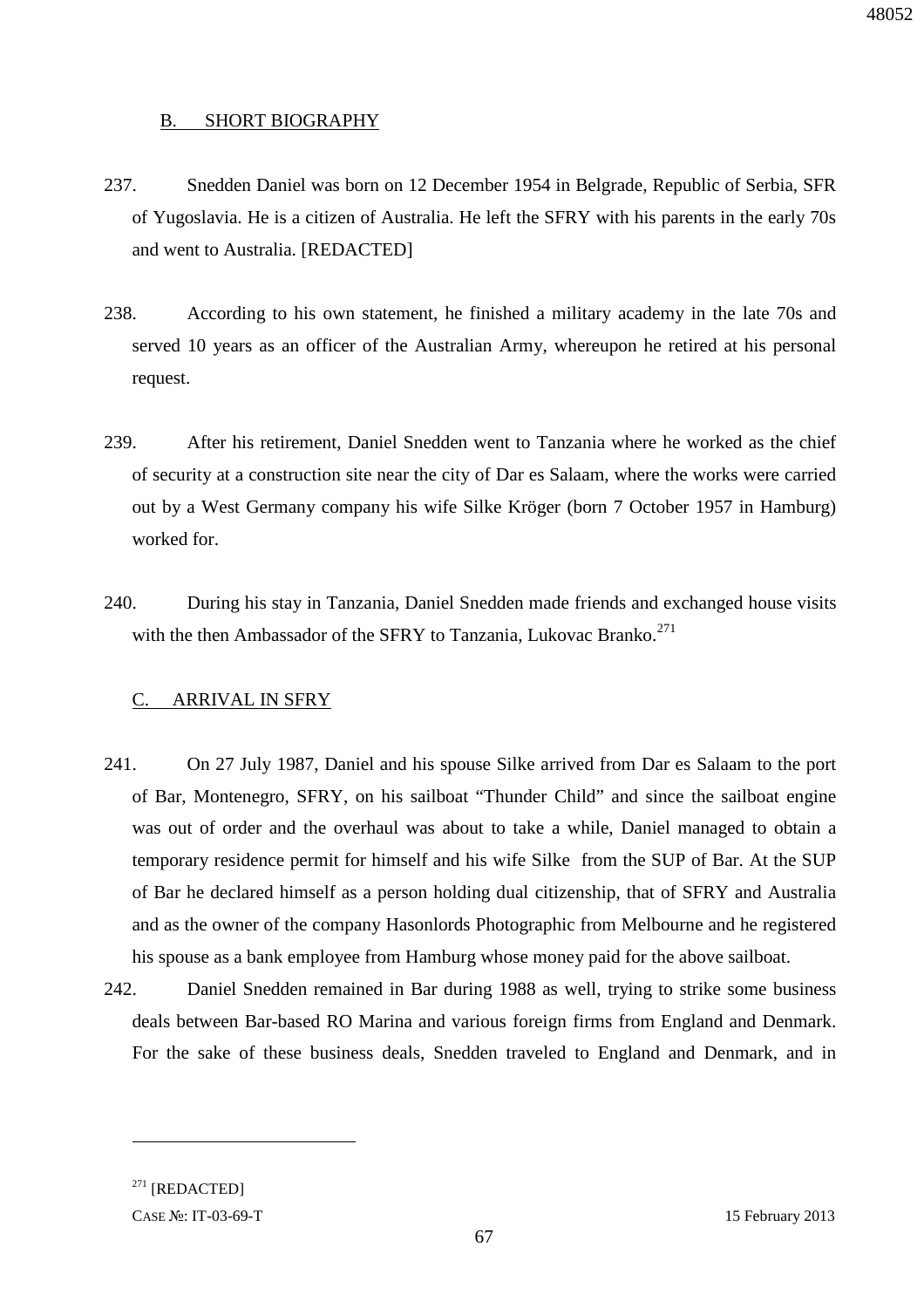48051

February 1989, some Danish and German nationals visited Bar for the purpose of closing the deals.

- 243. On 9 March 1989, Daniel Snedden sold his sailboat to a Norwegian national thus committing a minor offence, i.e., violation of the then effective regulations. For that he was fined and his passport was confiscated. Daniel Snedden threatened to suspend all his business activities he was engaged in, on behalf of the city of Bar and that he would send a letter to the Australian Ambassador to SFRY, from which threat he refrained, to avoid hurting the interests of the SFRY.
- 244.  $[REDACTED]^{272}$
- 245. Thus, the first background check of Daniel Snedden's biography, movements and business activities was carried out only in February 1991.

### D. STAY IN BELGRADE AND POLITICAL ENGAGEMENT

- 246. DB was unable to reconstruct Daniel Snedden's movements during the period from March 1989 when, according to available data he moved from Bar to Belgrade to stay with his distant relatives, up until 12 July 1990.
- 247. Namely, Daniel Snedden became a person of interest in terms of security and intelligence only in December 1990 when he joined the Serbian Renewal Movement (SPO), the largest and most serious party opposing Slobodan Milošević's regime<sup>273</sup> at the time. Then, in December 1990, the first measure introduced was covert monitoring of the phone lines used by Daniel Snedden, and in February 1991, the first background check for this person was requested and obtained (D 573).

## *248.* [REDACTED]*. <sup>274</sup>* [REDACTED]*. 275*

<sup>&</sup>lt;sup>272</sup> [REDACTED]

 $273$  tt.15611-15612

 $^{274}$  [REDACTED]

 $^{275}$  [REDACTED]

CASE №: IT-03-69-T 15 February 2013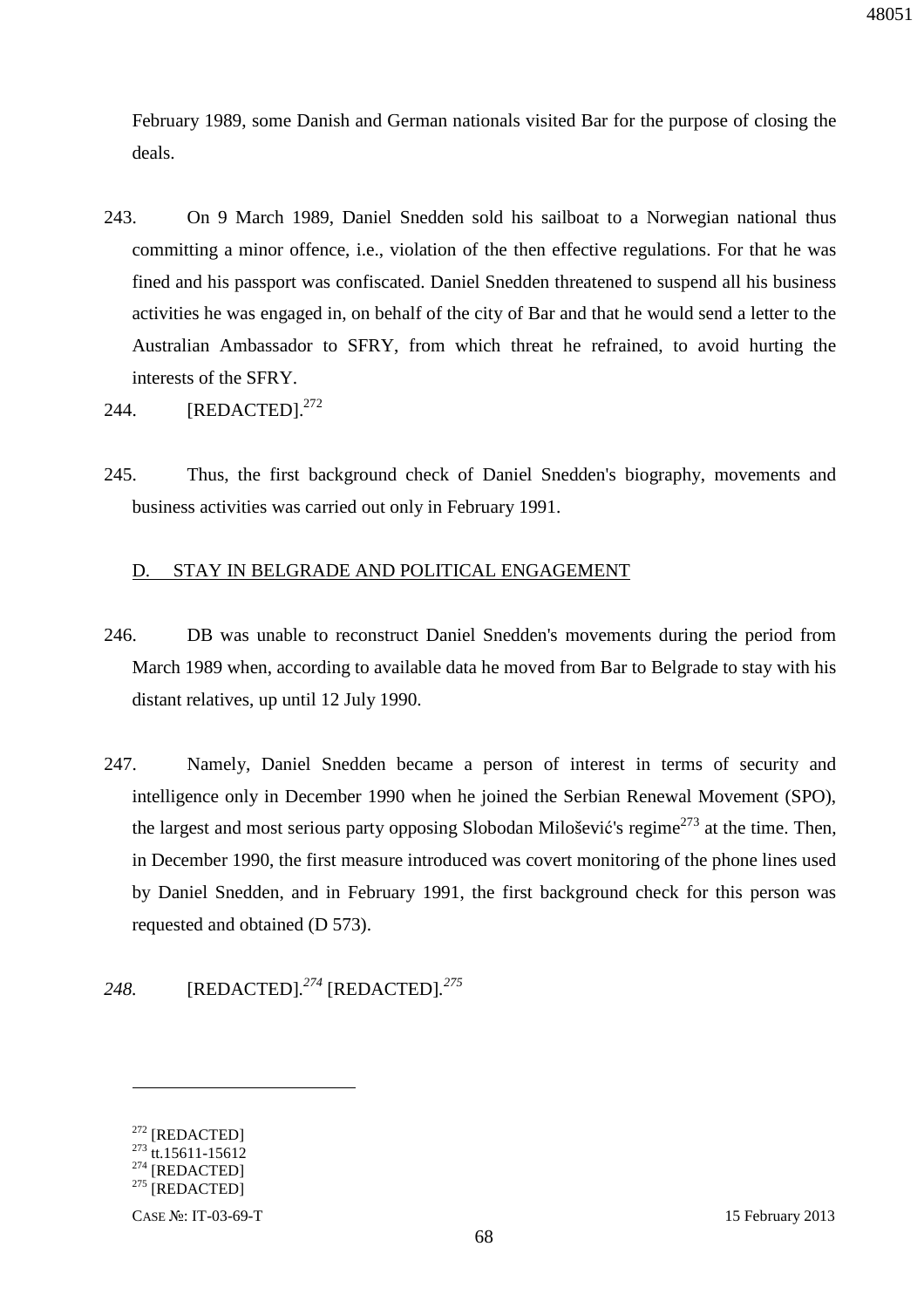### *249.* [REDACTED]*. 276*

### 250. [REDACTED]*. <sup>277</sup>* [REDACTED].<sup>278</sup>

- 251. In addition to his political engagement, according to witness Dejan Lučić, Daniel Snedden also tried to set up his private business operations with his airplane. The witness says that Snedden even had a problem with his airplane, because at one point, the police and the customs searched his plane and prohibited him from flying. The witness says that he referred Snedden to the vice-president of the Belgrade board, Raka Živković, a lawyer by profession, to try to find a solution to this problem. $279$
- 252. Witness Lučić further stated that Daniel Snedden was a person who did not belong to a system, whom it would be hard to fit into a system but, nevertheless, he cooperated with Goran Milić's YU info media. According to this witness, Goran Milić and his YU info channel and TV YUTEL tried to ease war and nationalist tensions in the entire region and were supported by Europe and America. He also stated that Daniel Snedden had business communication with them.<sup>280</sup> That all the foregoing statements are true is corroborated also by Daniel Snedden's recorded telephone conversations that the Defence will elaborate on further in the text.

## E. SDB / RDB MEASURES AND ACTIVITIES TARGETING DANIEL SNEDDEN AND SIMATOVIC'S ROLE IN THE IMPLEMENTATION THEREOF

- *253.* [REDACTED]*<sup>281</sup>*
- *254.* [REDACTED]*. 282*
- 

<u>.</u>

*255.* [REDACTED]*. 283*

- $277$  [REDACTED]
- $278$  [REDACTED]  $279$  tt.15618
- <sup>280</sup> tt.15619-15620
- $281$  [REDACTED]
- $282$  [REDACTED]
- $283$  [REDACTED]

<sup>276</sup> [REDACTED]

CASE №: IT-03-69-T 15 February 2013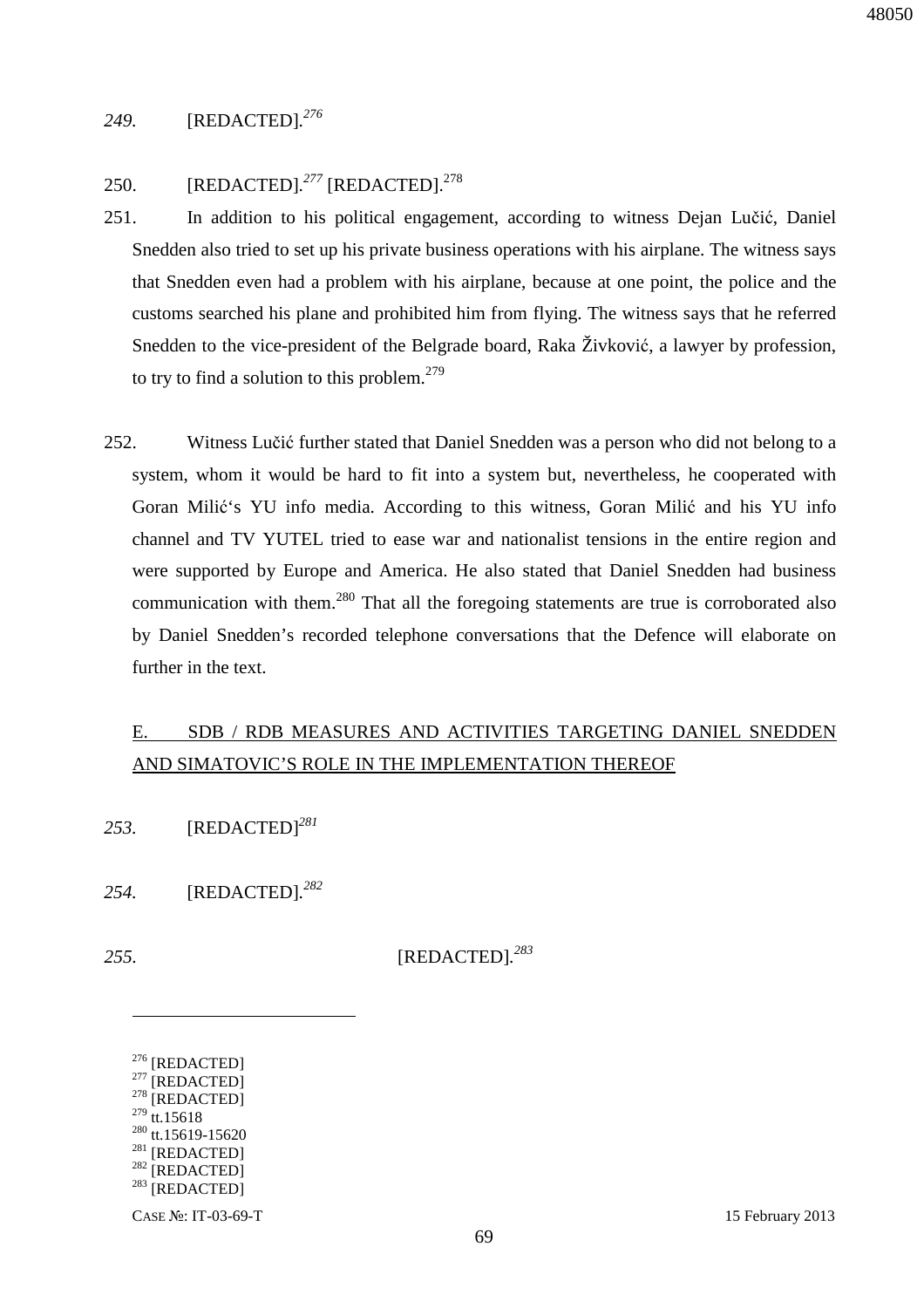- CASE №: IT-03-69-T 15 February 2013
- $^{292}$  [REDACTED]  $^{293}$  [REDACTED]  $^{294}$  [REDACTED]  $^{295}$  [REDACTED]

 $296$  [REDACTED]  $297$  [REDACTED]  $298$  [REDACTED]

- $^{291}$  [REDACTED]
- $290$  [REDACTED]
- <sup>288</sup> [REDACTED]  $289$  [REDACTED]
- $^{287}$  [REDACTED]
- $^{286}$  [REDACTED]
- $285$  [REDACTED]
- <sup>284</sup> [REDACTED]

 $\overline{a}$ 

265.  $[REDACTED]^{299}$ 

*264.* [REDACTED]

- 
- *263.* [REDACTED]*. 298*
- *262.* [REDACTED]*. 297*
- *261.* [REDACTED]*. <sup>295</sup>* [REDACTED]*. 296*
- *260.* [REDACTED]*. 294*
- [REDACTED]*<sup>293</sup>*
- *259.* [REDACTED]*. <sup>289</sup>* [REDACTED]*<sup>290</sup>* [REDACTED]*<sup>291</sup>* [REDACTED]*. 292*

70

- *258.* [REDACTED]
- *257.* [REDACTED]*. <sup>286</sup>* [REDACTED]*. <sup>287</sup>* [REDACTED]*. 288*
- *256.* [REDACTED]*<sup>284</sup>* [REDACTED]*<sup>285</sup>*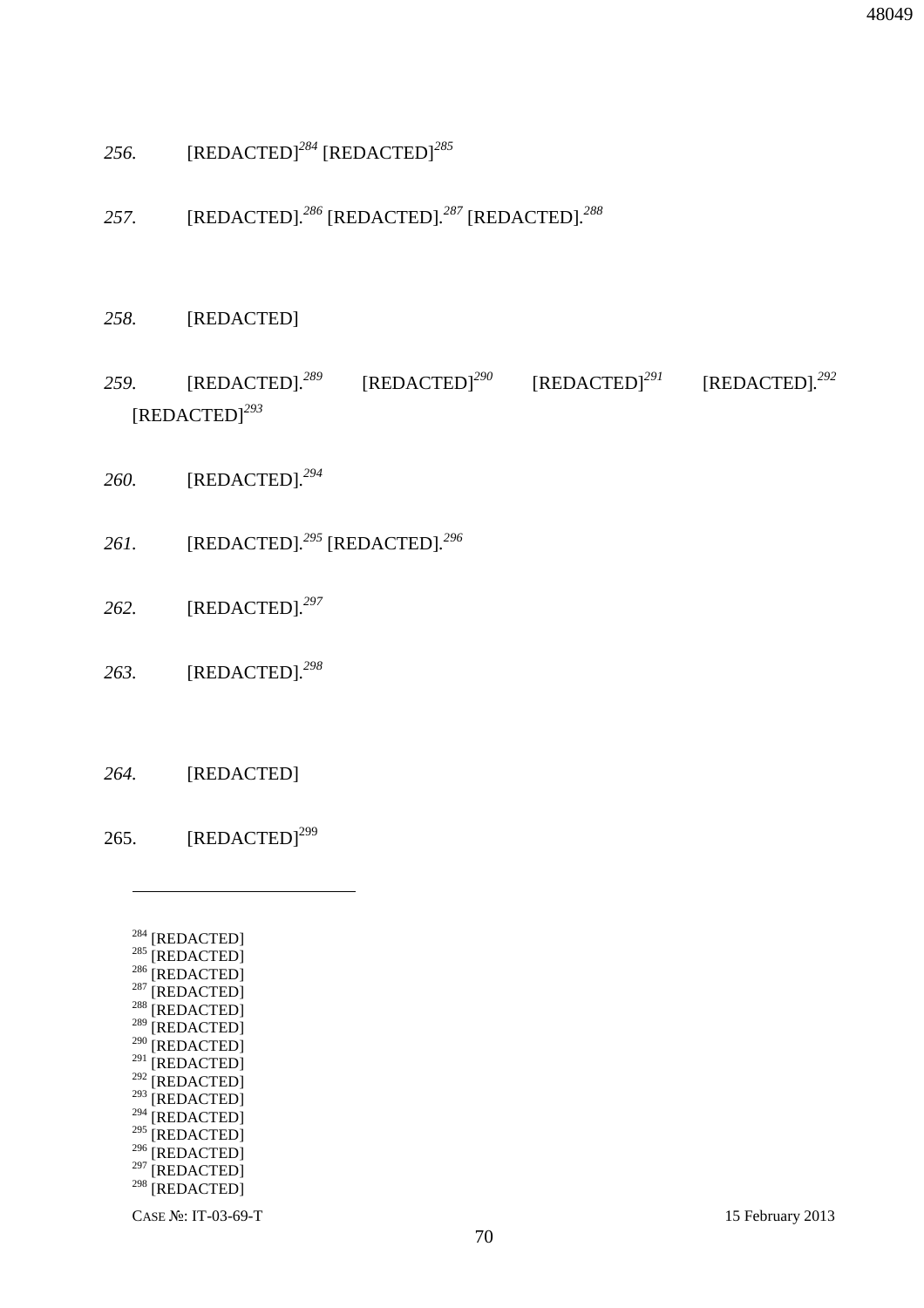266. Before the Trial Chamber, Witness Lučić decidedly states that in early 1991, Snedden went to the U.S. for the purpose of acquiring some aircrafts to start a new airline once JAT airways fell apart.<sup>300</sup> Lučić, however, also decidedly states before the Trial Chamber what the real purpose of that trip was. He explicitly states: "His basic task was to act upon my instructions, and he was supposed to establish more direct communication through his own contacts with those political forces in the United States, primarily in Texas. Actually, this had to do with some congressman. I cannot remember his name right now, but it is mentioned in our documents. This congressman had already taken part in toppling Communist regimes".<sup>301</sup> Lučić further says that he gave Snedden precise instructions before his trip to the USA.<sup>302</sup> Dejan Lučić confirms that while he was in America, Snedden had contacts with the Serbian diaspora especially with the Serbs who had some weight and influence since that was one of the purposes of his trip.  $303$ 

### 267. [REDACTED].<sup>304</sup> [REDACTED].<sup>305</sup> [REDACTED]<sup>306</sup>

- 268. Witness Lučić confirmed the allegations contained in this official note with respect to the relevant facts before the Trial Chamber.<sup>307</sup> He also confirmed that they had tried to make contact with Snedden while he was in the U.S. through his girlfriend.<sup>308</sup>
- 269. Witness Lučić noted, before he was shown a document by the Defence as well, that Daniel Snedden met with a U.S. Senator whose name was, he believed, Wilson.<sup>309</sup>

*270.* [REDACTED]*. <sup>310</sup>* [REDACTED]*<sup>311</sup>*

<sup>299</sup> [REDACTED] <sup>300</sup> tt.15621, line 20-22 <sup>301</sup> tt.15621,line 11-17 <sup>302</sup> tt.15622 <sup>303</sup> tt.15629  $304$  [REDACTED]  $\frac{305}{306}$  [REDACTED]  $^{306}$  [REDACTED] tt.15629-15630 <sup>308</sup> tt.15624  $309$  tt.15631 <sup>310</sup> [REDACTED]  $311$  [REDACTED]

<u>.</u>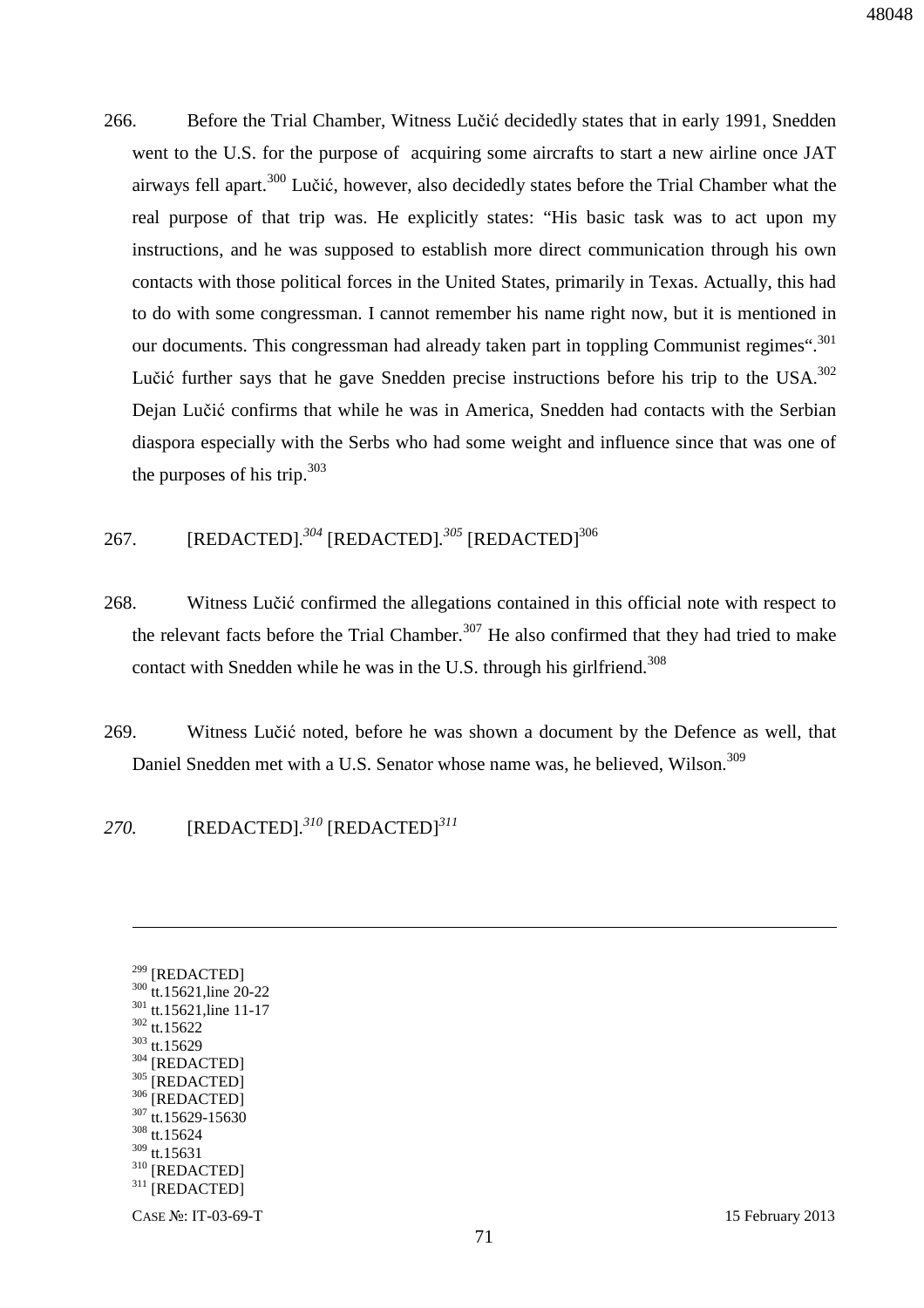## *271.* [REDACTED]*<sup>312</sup>*

- *272.* [REDACTED]
- *273.* [REDACTED]*<sup>313</sup>*
- *274.* [REDACTED]*. 314*

#### 275. [REDACTED]*.*

# F. CAPTAIN DRAGAN'S FIRST VISIT TO KNIN AND THE CONTACTS HE ESTABLISHED THERE

- 276. Extensive written evidence and numerous witness statements presented in this case prove clearly and beyond any doubt that Daniel Snedden made contact with the Kninska Krajina leaders in the late 1990 and early 1991, on his own and through his political partners Lučić and Pavić. His first visit to Kninska Krajina and the contacts and arrangements, mentioned herein, that he made in Knin were made in any case without the mediation of or interference from Serbian DB and in particular Franko Simatović personally. The Defence will at this point call the Trial Chamber's attention to the evidence and testimony that most directly point to this conclusion, as the only possible conclusion.
- 277. [REDACTED]. We also pointed out that he had relatives and friends in Krajina. Witness Dejan Lučić also testified about this as well as about Snedden's and Pavić's contacts with the leadership of Kninska Krajina.
- 278. Witness Lučić stated before the Trial Chamber that he and Pavić had organized their first meeting with Martić acting upon a suggestion made by Serbs from Chicago, and that the meeting between Snedden and Martić had been short and informal and that Snedden offered

<u>.</u>

<sup>312</sup> [REDACTED]

<sup>313</sup> [REDACTED]

<sup>314</sup> [REDACTED]

CASE №: IT-03-69-T 15 February 2013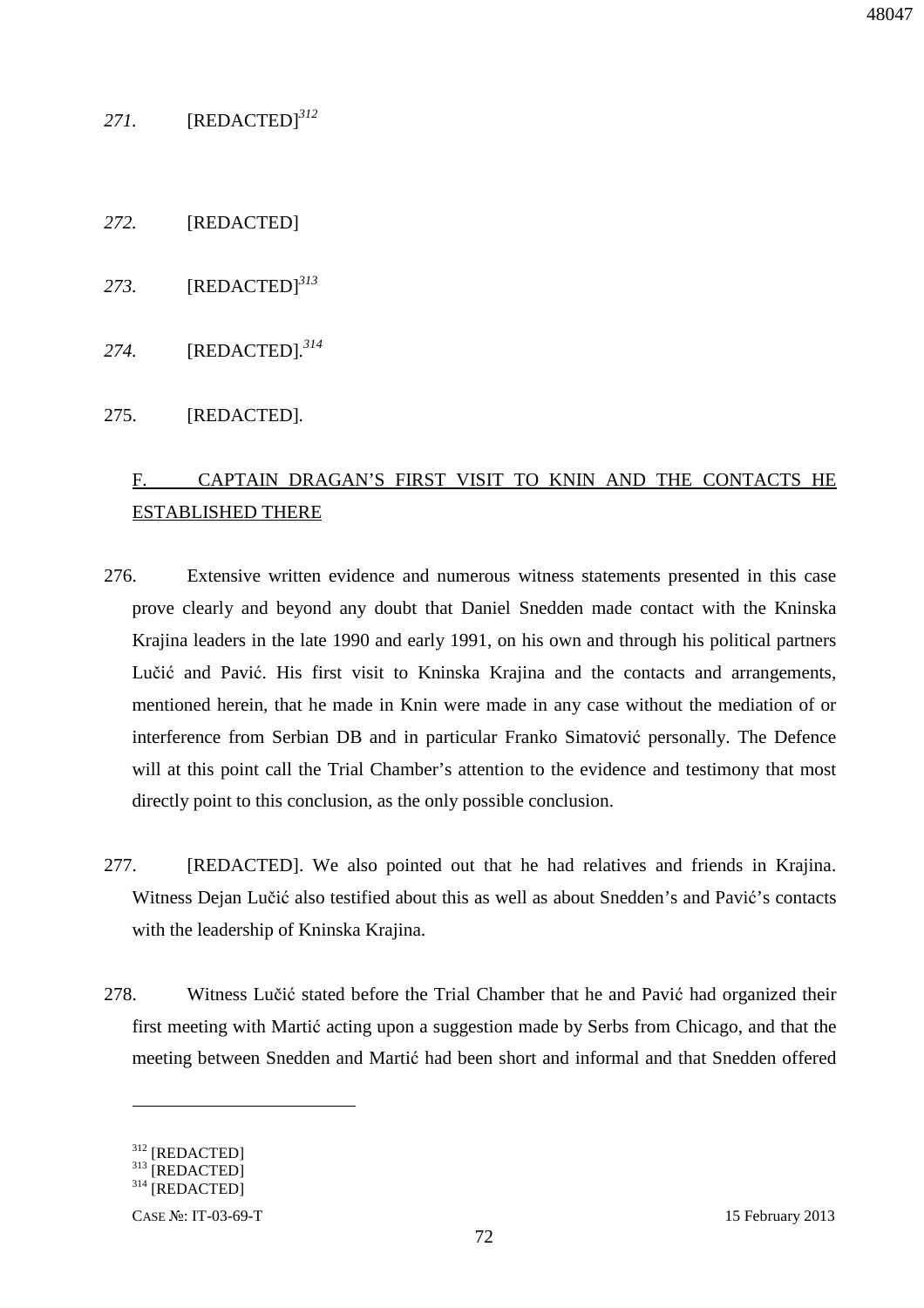Martić to transport casualties with his airplane to Belgrade.<sup>315</sup> From that, it can clearly be deduced that the armed conflict had already started in Croatia and that Martić already had a unit and casualties.

- 279. Lučić further explicitly stated that following Snedden's return from the U.S. he had received an invitation from people from a small town called Gary, near southern Chicago, in which he had held a lecture the year before, in the church of Saint Lucas there, and the people who originally came from Knin were worried that in their native area there would be another genocide.<sup>316</sup> He further testified that those people had asked him to help them out, as a journalist and politician, so that they would not be unprepared for a war that was obviously in the making. He had Daniel Snedden – rather, Captain Dragan, there at the time who had completed some specialist courses in Australia, and this was basically English training characterized by minimum losses in manpower. The witness stated that he said to Captain Dragan that it would be very good if he could teach the Serbs in Krajina how to win without loosing one's life. $317$
- 280. Lučić testified that he took steps after that call, explaining that the telephone contact was made in January 1991, as far as he could remember, and that then he went to Krajina with Pavić and Prica where they met with some people within the political structures there. He further stated that, as far as he could remember, they met with the President of the Municipality of Benkovac, whom they told that they had come at the request of Serbs from Krajina who live in Gary near Chicago. $318$
- 281. Thereafter, according to the account of this Witness, sometime in March, i.e. in the spring of 1991, Pavić and he took Captain Dragan-Snedden to Benkovac and introduced him to the President of the Municipality, Mr. Zečević. They took his private car and he remembers

<sup>315 [</sup>REDACTED]

 $316$  tt.15631-15632

<sup>&</sup>lt;sup>317</sup> tt.15632, line 6-14 <sup>318</sup> tt.15632, line 19-25

CASE №: IT-03-69-T 15 February 2013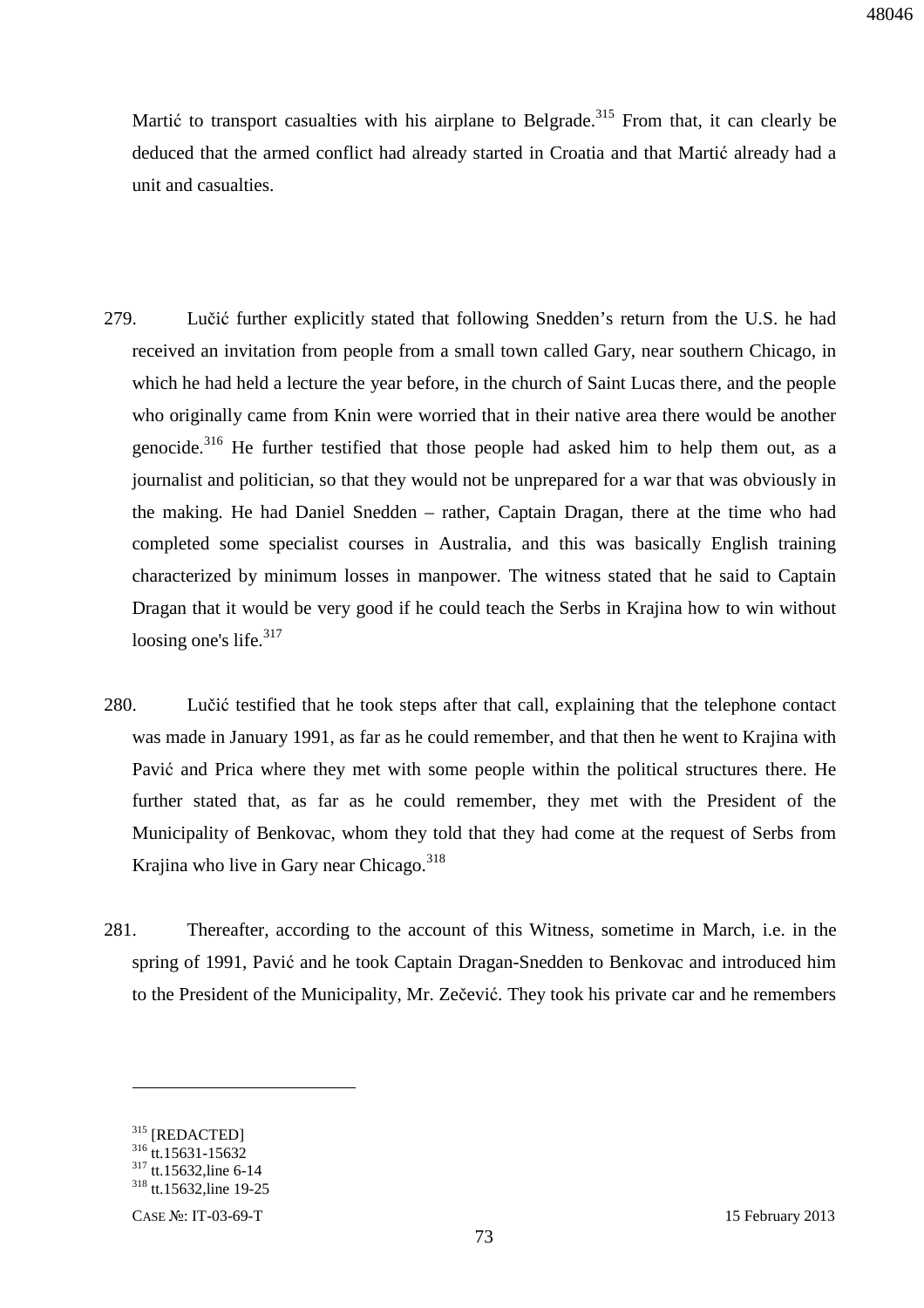that they went to Zečević's house in Benkovac around  $6.30$  a.m.<sup>319</sup> This witness allowed for the possibility that the trip might have occurred in April 1991.<sup>320</sup> However, when he was presented with a document of the Serbian DB, he agreed that the trip had been organized in March 1991 after all, as he initially stated.<sup>321</sup>

- 282. Witness Lučić's testimony corresponds with the statement of DFS-010, who testified about the arrival of Lučić, Pavić and Captain Dragan at Zečević's, who then took them to see Milan Martić.<sup>322</sup>
- *283.* [REDACTED]*. <sup>323</sup>* [REDACTED]*. 324*

*284.* [REDACTED]*. <sup>325</sup>* [REDACTED]*. <sup>326</sup>* [REDACTED]*. <sup>327</sup>* [REDACTED]*<sup>328</sup>*

#### *285.* [REDACTED]*<sup>329</sup>*

## 286. [REDACTED]*<sup>330</sup>* [REDACTED].<sup>331</sup>

287. The ensuing incontestable conclusion based on the aforementioned document and Lučić's witness statement is that Daniel Snedden had established contact with the leadership of Kninska Krajina through his own personal contacts and Lučić and Pavić, and that the Serbian DB, and in particular Franko Simatović had no part in it. Furthermore, it can be deduced without a shadow of a doubt that Daniel Snedden had already made an agreement with the Krajina leadership to assist in the training of the formed forces after his first visit to

 $\overline{a}$ 

- <sup>321</sup> tt.15637 <sup>322</sup> tt.18183
- <sup>323</sup> [REDACTED]
- $324$  [REDACTED]
- [REDACTED]
- $326$  [REDACTED]
- $\frac{327}{328}$  [REDACTED]
- $\frac{328}{329}$  [REDACTED]
- [REDACTED]
- 330 [REDACTED]
- $331$  [REDACTED]

<sup>319</sup> tt.15633

<sup>320</sup> tt.15634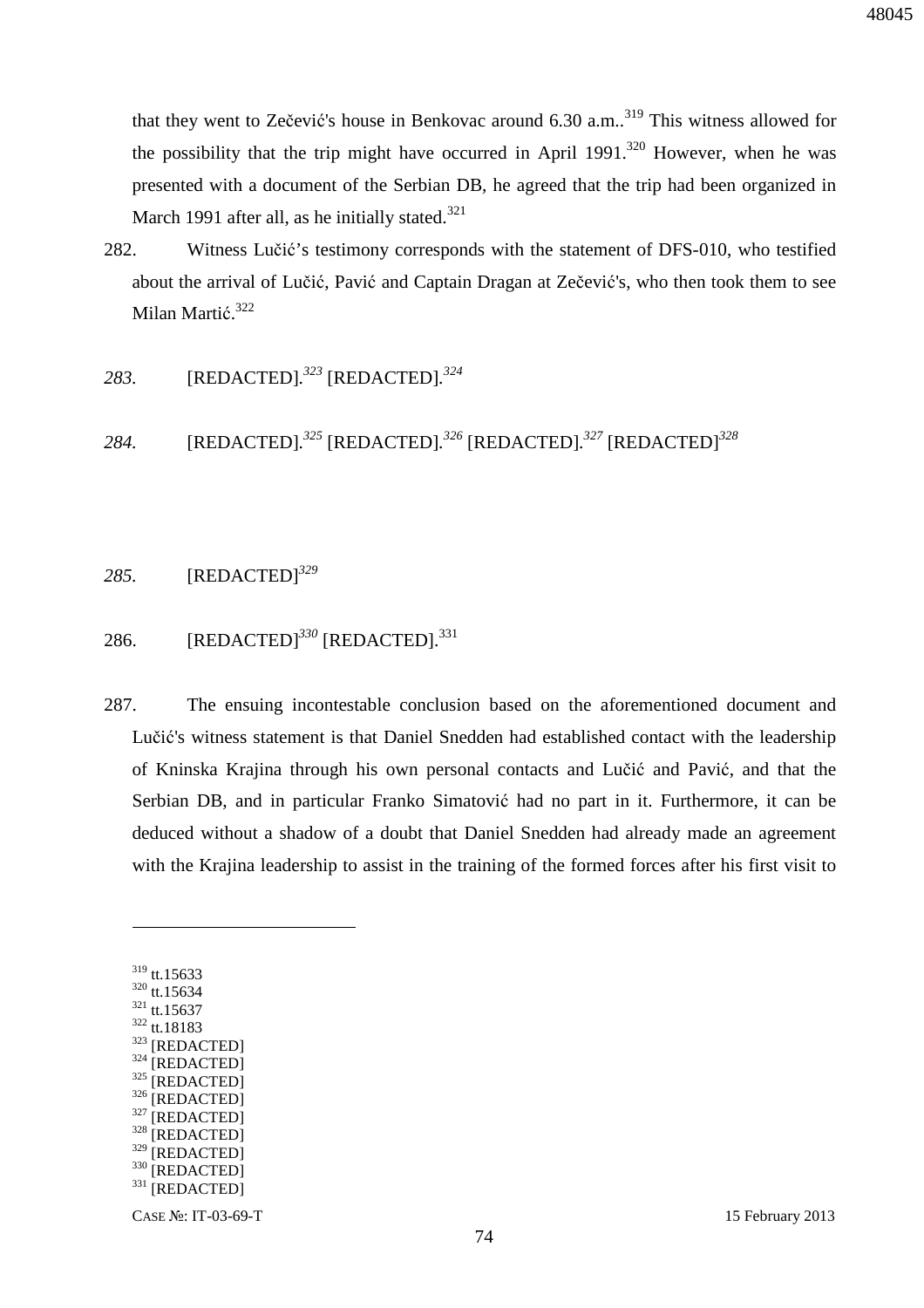Kninska Krajina. He refers to himself as a consultant for the formation of some kind of army and asks Lynch to provide him with an Infantry Training Guide and topographic maps of Kninska Krajina, which indicates unequivocally that he alone, without any mediation and part in it of the SDB and Franko Simatović had made an agreement concerning the training, which he later carried out in Golubić near Knin.

#### 288. [REDACTED]*. <sup>332</sup>* [REDACTED]*. <sup>333</sup>* [REDACTED]*. <sup>334</sup>* [REDACTED]*<sup>335</sup>* [REDACTED]*. <sup>336</sup>* [REDACTED]<sup>337</sup>

289. Otherwise, concerning DB suspicions that Snedden wanted to deliver arms to Krajina, Lučić testified that this was pointless, because it would be tantamount to an attempt "to sell fridges to the Eskimos".<sup>338</sup>

*290.* [REDACTED]*. <sup>339</sup>* [REDACTED]*<sup>340</sup>*

*291.* [REDACTED]*<sup>341</sup>* [REDACTED]

*292.* [REDACTED]*<sup>342</sup>* [REDACTED]*. 343*

*293.* [REDACTED]*<sup>344</sup>* [REDACTED]*. 345*

| 332 | [REDACTED]        |
|-----|-------------------|
| 333 | [REDACTED]        |
| 334 | [REDACTED]        |
| 335 | [REDACTED]        |
| 336 | [REDACTED]        |
| 337 | [REDACTED]        |
| 338 | tt.15641          |
| 339 | [REDACTED]        |
| 340 | <b>[REDACTED]</b> |
| 341 | [REDACTED]        |
| 342 | [REDACTED]        |
| 343 | [REDACTED]        |
| 344 | [REDACTED]        |
| 345 | [REDACTED]        |
|     |                   |
|     |                   |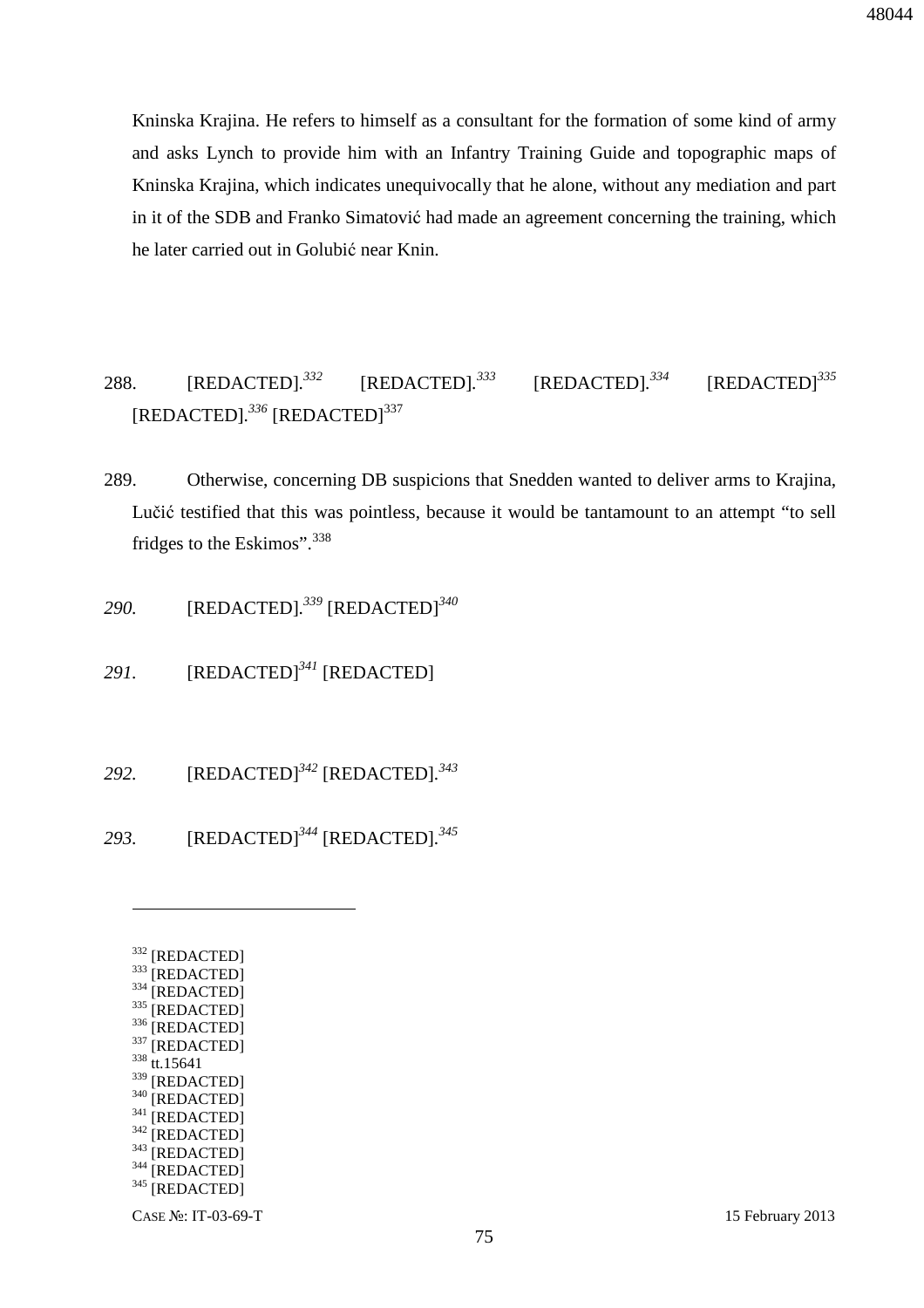### 294. [REDACTED].<sup>346</sup>

295. The foregoing evidence shows clearly and beyond doubt that Daniel Snedden, a.k.a. Captain Dragan had no contacts or connections with Serbian DB, and that in addition to the personal contacts that he had established in Krajina, he had also made contact with JNA high ranking officers. The fact that Captain Dragan had visited Krajina in April and May 1991 and met with Zečević and Martić was also confirmed by witness Aco Drača, a member of the Krajina DB at the time. He testified that Zečević had met with Captain Dragan in April 1991, who told him that he had come upon the recommendation of some people from Belgrade and the diaspora, that he was a high-ranking officer of the Australian army, that he had connections with many security companies in the  $U.S.<sup>347</sup>$  This witness also stated that he subsequently had another meeting in May 1991, when Zečević called him and told him that Captain Dragan was coming again, but this time in the company of Martić. On that occasion Martić told him that they needed someone to make up for the missing Croat staff from the Krajina Police. Martić also said that he could facilitate a course of infantry training and that if any war broke out, this police force would have basic police skills. Then Martić also told him that Captain Dragan would be organizing a course in Golubić.<sup>348</sup>

# G. CAPTAIN DRAGAN'S DEPARTURE TO THE GOLUBIC CAMP AND REASONS FOR THE ARRIVAL OF FILIPOVIC AND SIMATOVIC TO KNIN

296. At this point, the Defence reiterates that the Prosecution upholds the argument proposed in the indictment that in or about April 1991, Franko Simatović helped to establish a training centre in Golubić, near Knin.<sup>349</sup> In addition to the strong evidence listed herein by the Defence, we wish to remind the Trial Chamber of the Prosecution witness' testimony.

<u>.</u>

<sup>346 [</sup>REDACTED]

 $347$  tt.16697-16698

<sup>348</sup> tt.16698

<sup>349</sup> indictment para.3

CASE №: IT-03-69-T 15 February 2013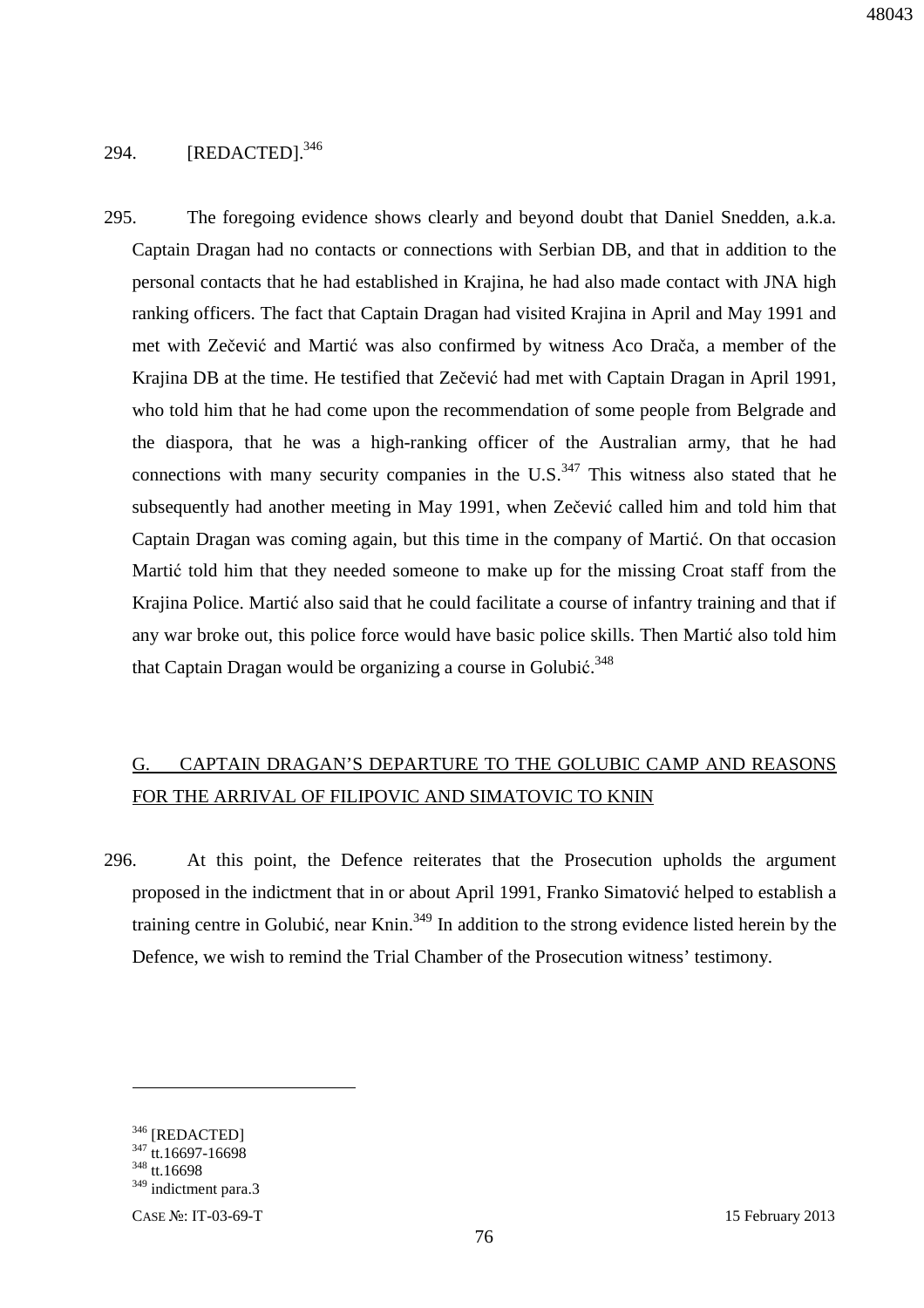- 297. [REDACTED].<sup>350</sup> He further stated that the locals, who got arms from the JNA and TO, were sent to Golubić for training.<sup>351</sup> This Witness also testified that Captain Dragan arrived in Golubić on 15 May 1991 and that the MUP Krajina special unit was sent to Golubić for training before Captain Dragan's arrival.<sup>352</sup>
- 298. Prosecution Witness JF-039 also explicitly testified that the Golubić camp had opened a few months before Captain Dragan's arrival to Knin.<sup>353</sup>
- 299. Prosecution Witness JF-031 further confirmed that a MUP Krajina special unit had been stationed in Golubić even before April 1991, under the command of Karna Dragan. He went on to add that Dragan Karna had also been the commander of the camp.<sup>354</sup> This special unit, under the command of Dragan Karna, stationed in Golubić, was under the direct command of Milan Martić.<sup>355</sup> The Witness confirmed that there was no Republic of Serbia SDB unit in Kninska Krajina from April to September 1991.<sup>356</sup> [REDACTED].<sup>357</sup>
- 300. This allegations were also confirmed by Defence Witness DFS-014, who testified before the Trial Chamber that he had known Dragan Karna for many years and that he was in the special police unit that had the first armed conflict in Plitvice in March 1991, on the Catholic Easter and that participated in the disarmament of paramilitary formations in Potion and Role.<sup>358</sup>
- 301. Thus, it is clear that even the witnesses the Prosecution called to the stand while presenting its case contend the Prosecution's allegations that Franko Simatović helped to establish the training centre in Golubić. The Defence clearly proved that the centre in Golubić and the special unit of the MUP Krajina had existed even before Cpt. Dragan's arrival and that the Serbian DB and Franko Simatović in particular had nothing to do with either the formation of the camp and the unit or the arrival of Cpt. Dragan and his taking over of the

<sup>351</sup> tt.7952

- <sup>352</sup> tt.8004 <sup>353</sup> tt.7339
- $354$  tt.7438
- <sup>355</sup> tt.7440
- <sup>356</sup> tt.7442

<sup>350</sup> [REDACTED]

<sup>&</sup>lt;sup>357</sup> [REDACTED]

<sup>&</sup>lt;sup>358</sup> tt.15788-15789

CASE №: IT-03-69-T 15 February 2013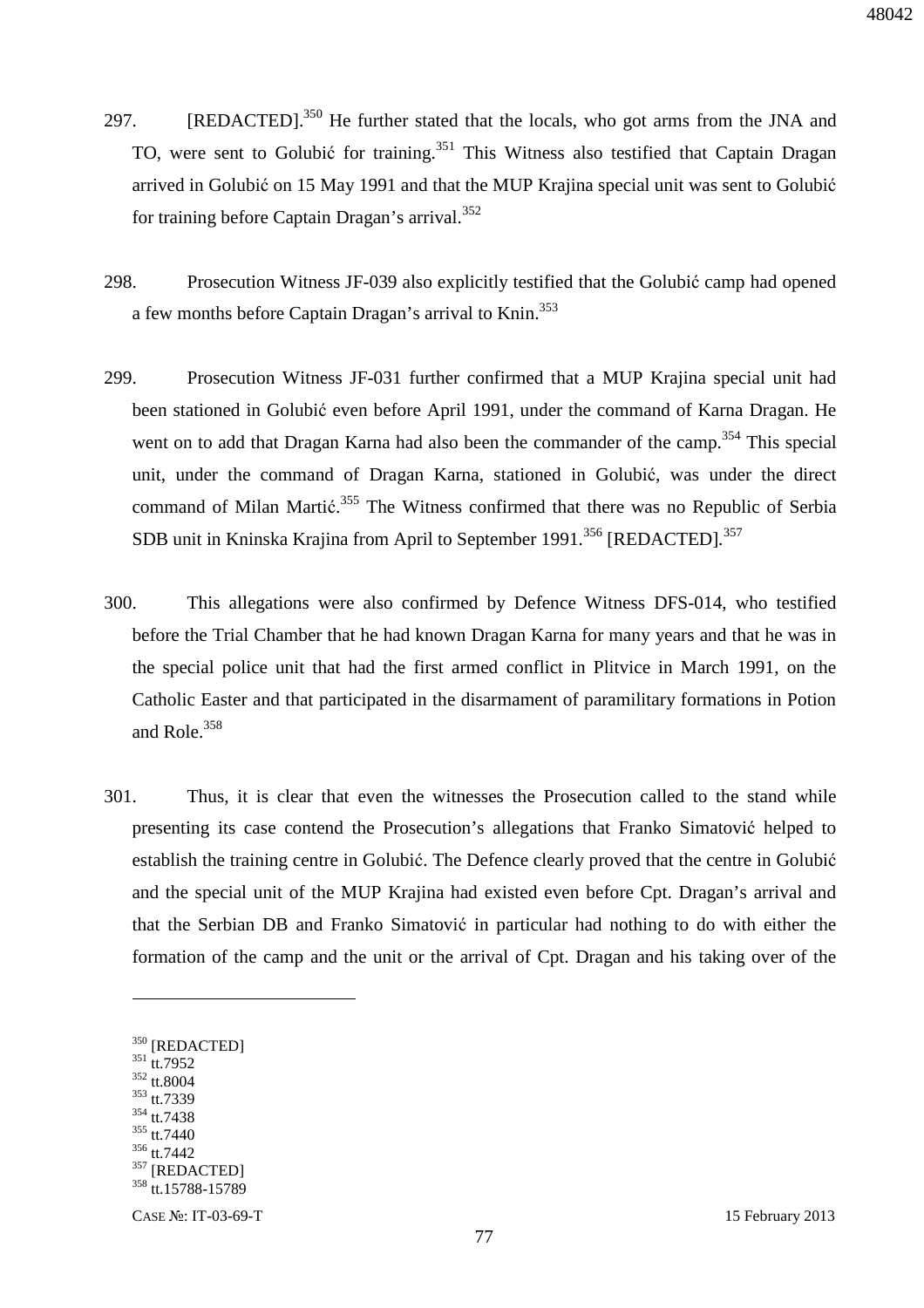training in May 1991. The Defence also points out that witness DST-043, too, explicitly testifies that he knew well Dragan Karna, who used to work in Sinj as an inspector. When the conflict broke out, Karna moved with his family to Knin where he became the commander of a special police unit formed around January-February 1990-1991 (the witness could not be more precise).<sup>359</sup> The special police unit was formed by the best people from the reserve and active police (around 30-60 members), it was placed in Golubić.<sup>360</sup> Through numerous witnesses and written evidence, the Defence has shown that until May 1991, Franko Simatović was engaged in operative work in Belgrade monitoring, inter alia, the activities of Daniel Snedden through employment of OT measures. All of the listed evidence clearly indicates that the training centre in Golubić in which a special unit of the MUP Krajina was formed and trained under the command of Dragan Karna and Milan Martić had existed even before May-June 1991 when Franko Simatović came to Krajina. Not a single piece of evidence presented by the Prosecution proves that Simatović determined the structure of the camp, the time and manner in which the training was to be delivered, the duration thereof, the type and manner of training delivery or the criteria for selection of persons to be trained.

302. The Defence witness Aco Drača stated before the Trial Chamber that at first, his experiences with Cpt. Dragan were very good, that he was an energetic person and that he was not an extremist. He did not express any pro-Chetnik views but as time went by, this witness' opinion changed.<sup>361</sup> The witness, a member of the DB of the Krajina MUP, explicitly states that he was very well acquainted with the events in the region of Benkovac and Knin and that he discovered for sure that Cpt. Dragan came to the area on his own initiative without any agreement made with anyone from the Serbian authorities, the Serbian National Council, police, or the army.<sup>362</sup> This witness also confirmed that Captain Dragan kept pointing out that he was the only person who could save Krajina and he would try to cause a rebellion of the people against the army. The witness also said that Captain Dragan brought a foreigner to Golubić, Mark Lynch who was an Irish national. He also said that he confided his observations in Zečević but Zečević told him it was not clever to criticize this person in public

<sup>359</sup> tt.13014-13015

 $360$  tt.13015

 $361$  tt.16699

<sup>362</sup> tt.16700

CASE №: IT-03-69-T 15 February 2013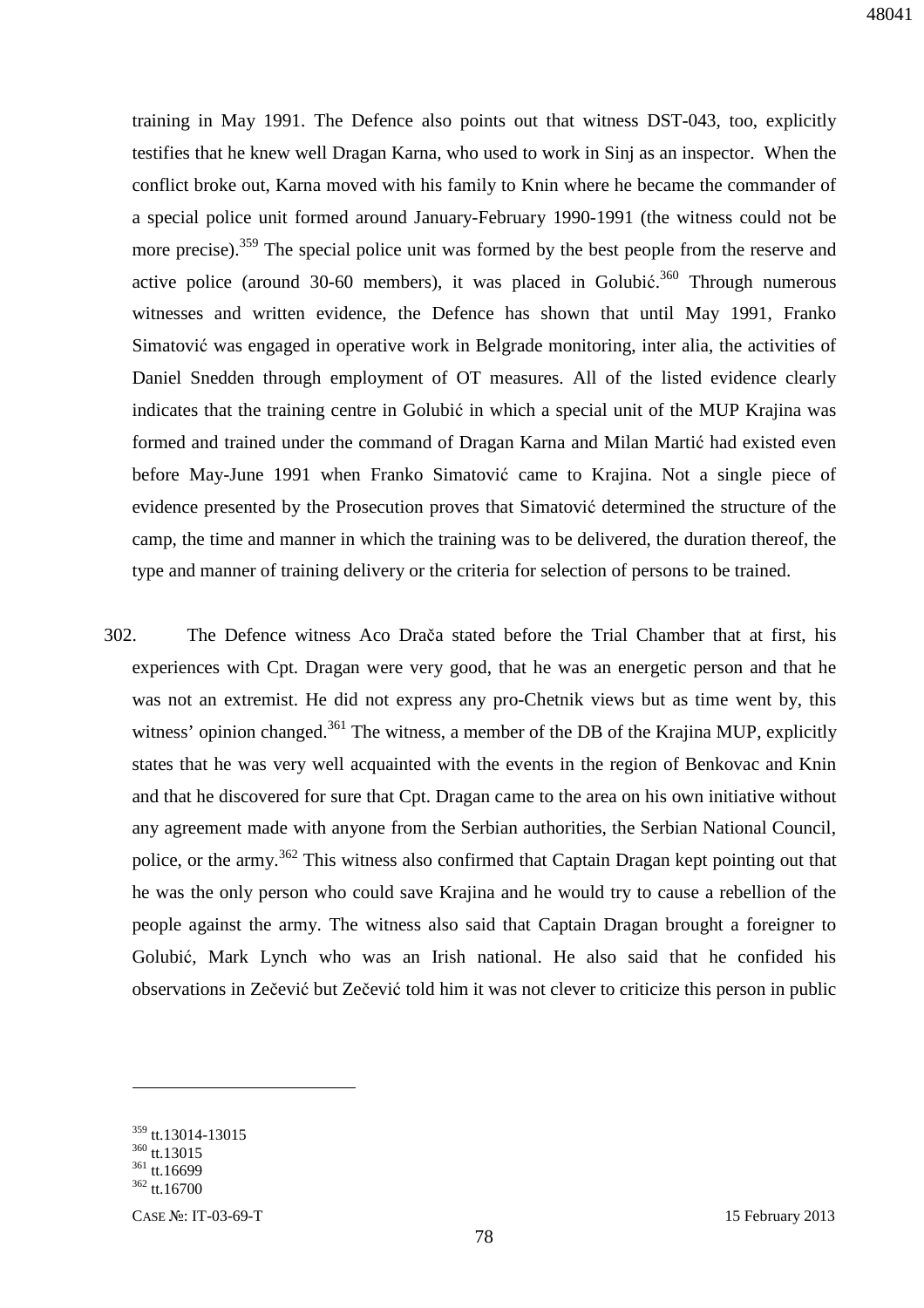since the entire Serbian diaspora saw him as a man who could help Krajina.<sup>363</sup> When prompted by the Presiding Judge this witness clarified that Martić had said that he had proposed to the Serb National Council, which agreed, that Captain Dragan should, with regard to the Golubić Centre which had been working from earlier on, August of 1991, put together a serious infantry course. This witness understood that this was the context of his activities, to organize and deliver the training of police personnel.<sup>364</sup>

- 303. Defence Witness DFS-014, mentioned earlier, stated before the Trial Chamber that a special police unit participated in the action of disarming two villages, Vrpolje and Potkonje at the end of April and the beginning of May 1991 and that he himself also took part in the action.<sup>365</sup> In his answer to the follow-up questions, the witness stated that when he was in Golubić, at the time of the above actions, he did not hear about Captain Dragan and neither did he meet a person of that name. He met Captain Dragan only later and he is sure that he would have noticed him had he been in Golubić during the preparations for the said action.<sup>366</sup>
- 304. In his testimony, Witness DFS-010, who also participated in the disarming operation at the villages of Vrpolje and Potkonje stated that Captain Dragan arrived at Golubić on 15 May 1991.<sup>367</sup>
- 305. As already mentioned by the Defence, the former police officer from Knin and the political official JF-041 also confirms that Captain Dragan came to Golubić on 15 May 1991, $368$  upon the invitation of the Krajina MUP. $369$

*306.* [REDACTED]*.* 

307. [REDACTED].

 tt.16700-16701 tt.16711 tt.15791 tt.15793 tt.18186 <sup>368</sup> tt.8004 <sup>369</sup> tt.8030

 $\overline{a}$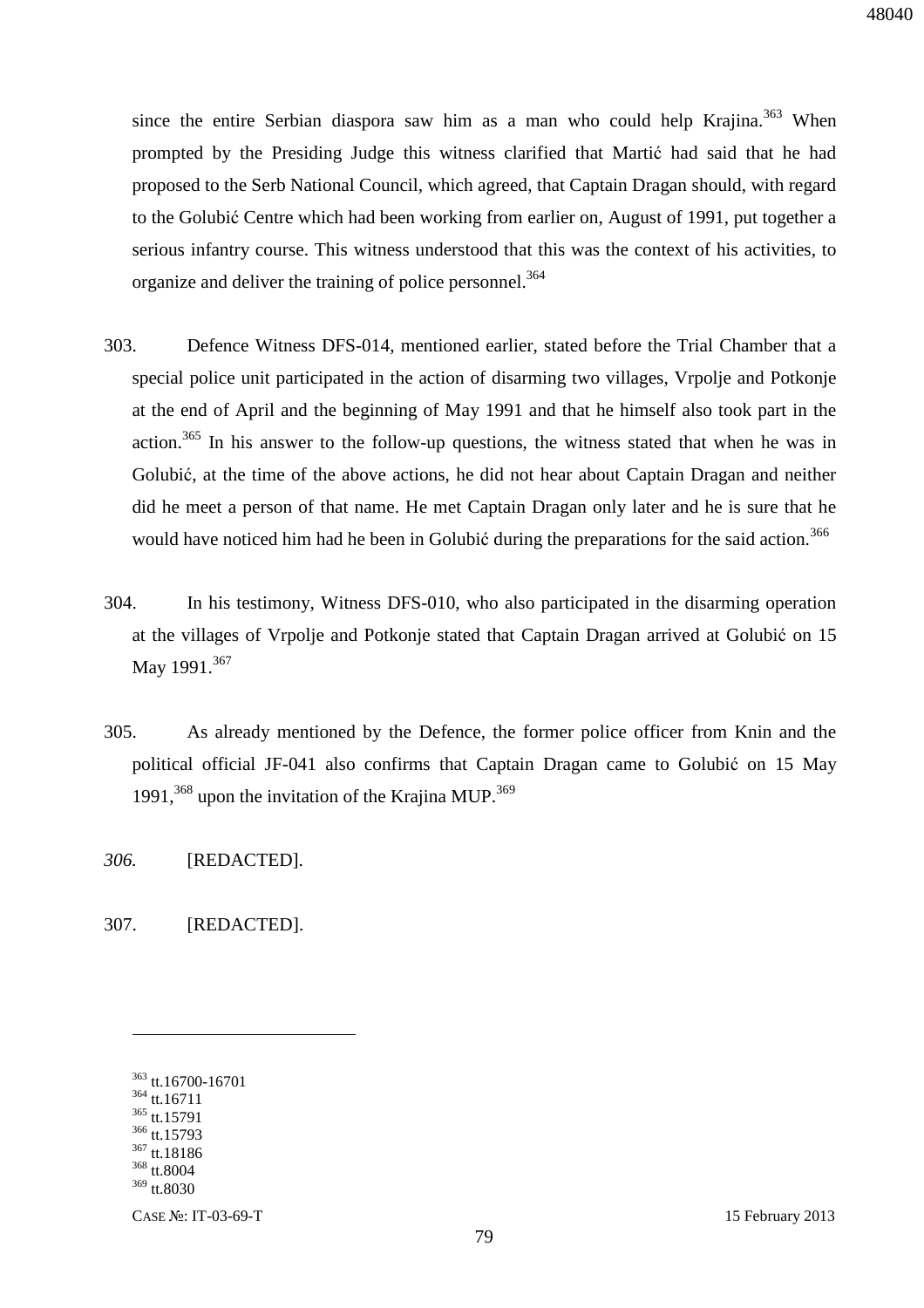- 308. Further to the point, Defence Witness Radivoje Mićić testified before the Trial Chamber that in 1991 he worked with Franko Simatović in the American section (group) of the Second Department of SDB Belgrade, named AOS for short.<sup>370</sup> In his further testimony before the Trial Chamber, witness Radivoje Mićić said that he knew that Franko Simatović had staid in Kosovo for a while and that he had also gone to Knin in connection with the case of an Australian national, Daniel Snedden, a.k.a. Dragan Vasiljković. This witness also testified that the work on that particular case called for activities to be carried out outside of the territory of the Republic of Serbia.<sup>371</sup> [REDACTED]<sup>372</sup> This witness later confirmed that as far as he remembers Simatović had been in Knin during the summer of 1991 and that he cannot be more precise from this distance.  $373$  When asked who authorized that mission, this witness could not be precise, but he did mention that for such an operation the operatives would have to receive money and technical resources necessary for this kind of operative work, from the 8th Administration.<sup>374</sup>
- 309. Further in his testimony, prompted by the Presiding Judge, the witness stated that Frenki was there to obtain information, to interwiew indiviuals, to monitor his subjects – but not just subjects but also collaborators – everything that could be gathered on the activites of Daniel Snedden.<sup>375</sup>
- *310.* [REDACTED]*. 376*
- 311. [REDACTED].<sup>377</sup> [REDACTED].<sup>378</sup> [REDACTED]<sup>379</sup>

<sup>370</sup> [REDACTED] <sup>371</sup> tt.19789-19791 <sup>372</sup> [REDACTED] <sup>373</sup> tt.19875 <sup>374</sup> tt.19876 <sup>375</sup> tt.19790-19791  $376$  [REDACTED]

<sup>[</sup>REDACTED]

 $378$  [REDACTED]  $379$  [REDACTED]

CASE №: IT-03-69-T 15 February 2013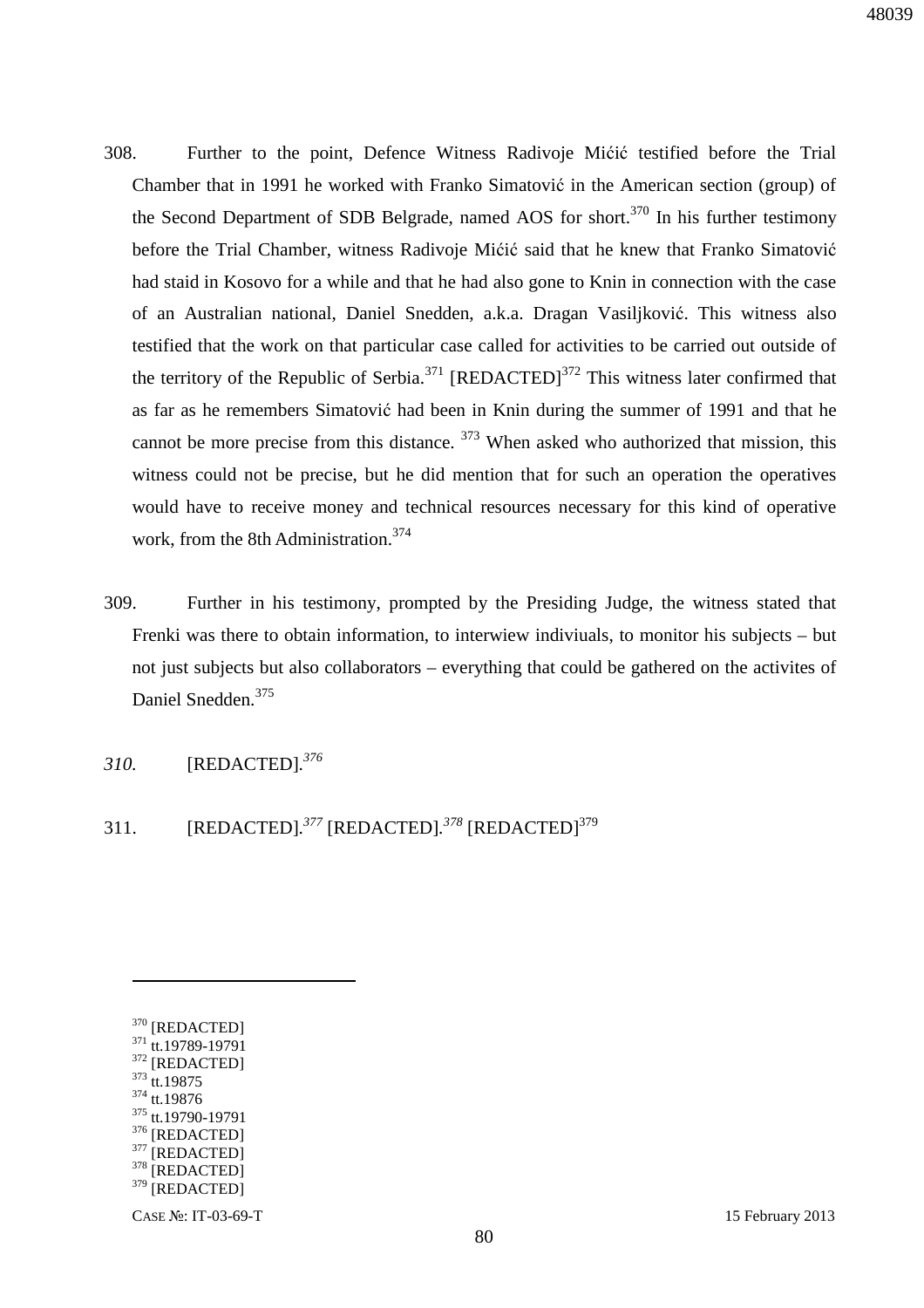- 312. Finally, when prompted by Mr. Jordash, the witness confirmed that he had spoken to Filipović who made the Witness believe that Frenki was in Knin for the purpose of surveilling Captain Dragan.<sup>380</sup>
- 313. Unlike Witness Mićić, Witness Aco Drača, an operative from Knin, was present in the area during Franko Simatović's stay in Knin. In fact, he testified that his colleagues had arrived in Knin from Serbia in 1991, which the Witness learned about from a public statement. Orlović confirmed the news. $381$  One of the people arriving from Serbia was Simatović, who initially posed as a journalist. Simatović was housed in a conspiratorial apartment – (a type of safe house<sup>382</sup>).<sup>383</sup> Such apartments would be rented in order to hold secret meetings and have secret contacts with the sources and agents to provide secret information when they did not want anyone to see that they were meeting these persons.<sup>384</sup>
- 314. The witness first met Frenki in mid-May at a meeting with Orlović in a restaurant in Knin.<sup>385</sup> There, the witness learned the purpose of Frenki's stay in Knin, as Frenki was an active employee of the security service of Serbia, and that he needed intelligence from the Krajina area so that Belgrade could take a proper attitude.<sup>386</sup> The witness stated that Frenki told him he worked for the "American Group". Frenki told the witness that he was primarily interested in the security situation in the area, and also the fact that many members of an extremist Ustasha organization had appeared.<sup>387</sup> The witness and Frenki agreed to share information, especially when it came to possible attacks from Croatian helicopters.<sup>388</sup>

### 315. [REDACTED]*<sup>389</sup>* [REDACTED]<sup>390</sup>

 tt.19931 tt.16703 tt.16705 tt.16704 tt.16705 tt.16705 tt.16706-16707 tt.16706 tt.16707 389 [REDACTED] <sup>390</sup> [REDACTED]

 $\overline{a}$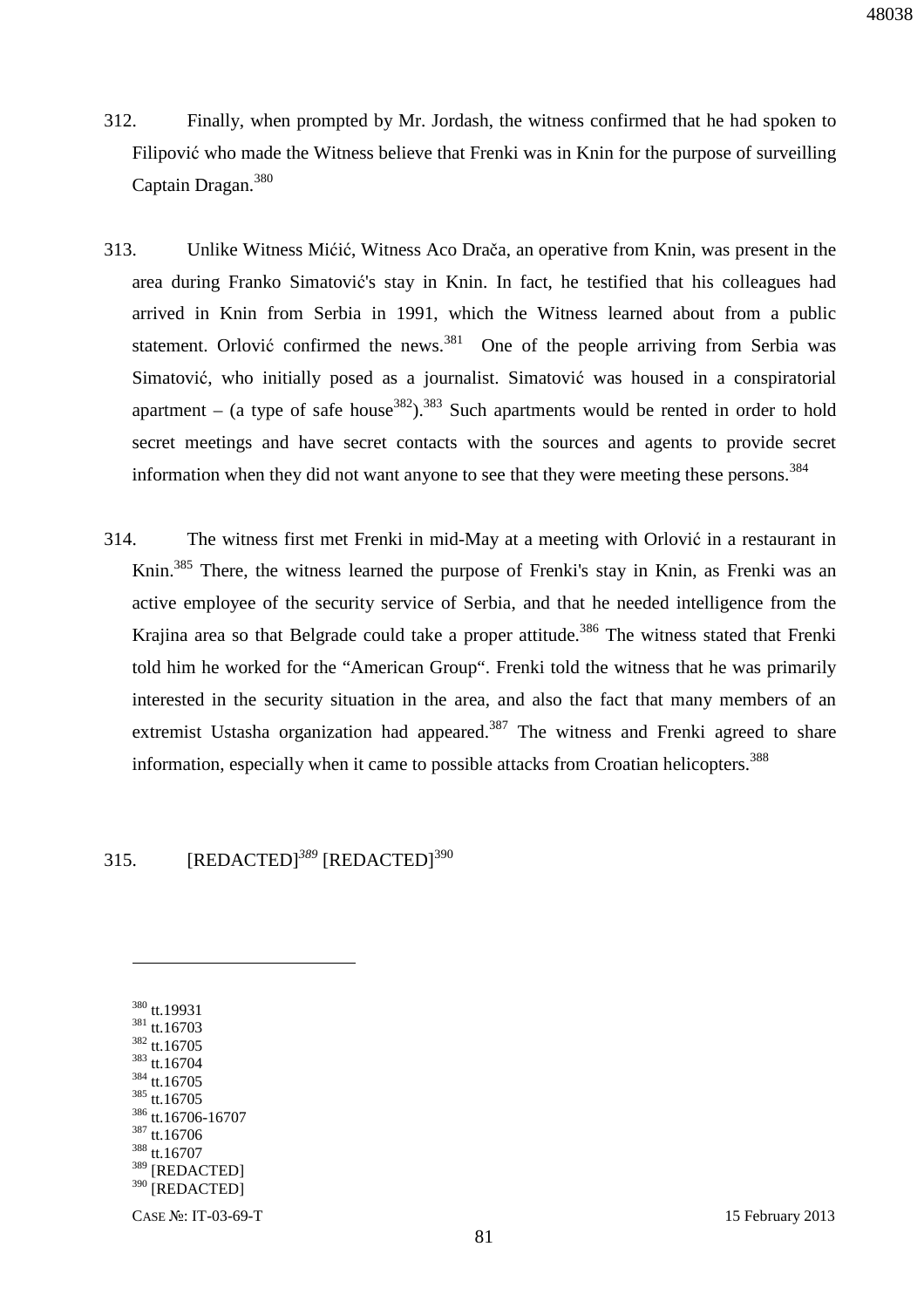- 316. Frenki spoke about Captain Dragan and told the witness that he should pay special care about Captain Dragan and keep an eye on his activities, in terms of him attempting to head the TO and to become politically engaged in Krajina, his frequent tours accompanied by people who came from Serbia whom he knew nothing of.<sup>391</sup> Frenki did not say why the witness should do this.<sup>392</sup> Frenki also mentioned a German named Robert and an Irishman called Mark Lynch who had come along with Dragan, both of whom Frenki did not trust.<sup>393</sup>
- 317. The Defence has already touched upon the testimony of Radivoje Mićić who testified before the Trial Chamber that operatives in such missions received money and technical equipment from the 8th Administration.<sup>394</sup> This testimony coincides with the testimony of the witness Aco Drača who noticed that Simatović had a bag of the same kind he used during his professional carrier, with a camera hidden inside which Frenki used to take pictures of people and/or buildings. This was a way to conduct surveillance and document the surroundings.<sup>395</sup> This witness also says that they all used the same type of bag for such purposes since these bags were manufactured in one place, Belgrade, only for the security services in all the republics.
- 318.  $[REDACTER]^3\%$   $[REDACTER]^3\%$  In addition to the above, numerous other pieces of evidence point to the intelligence and operative background of Franko Simatović's stay in Knin in 1991.

# H. ACTIVITIES UNDERTAKEN BY CAPTAIN DRAGAN IN KNIN FROM 15 MAY 1991 TO AUGUST 1991 – RELATIONS WITH MARTIC AND OTHER KRAJINA **OFFICIALS**

319. [REDACTED].<sup>398</sup>

<u>.</u>

<sup>393</sup> tt.16710 <sup>394</sup> tt.19874

<sup>397</sup> [REDACTED]

<sup>391</sup> tt.16710

<sup>392</sup> tt.16709

<sup>395</sup> tt.16714

<sup>396</sup> [REDACTED]

<sup>398 [</sup>REDACTED]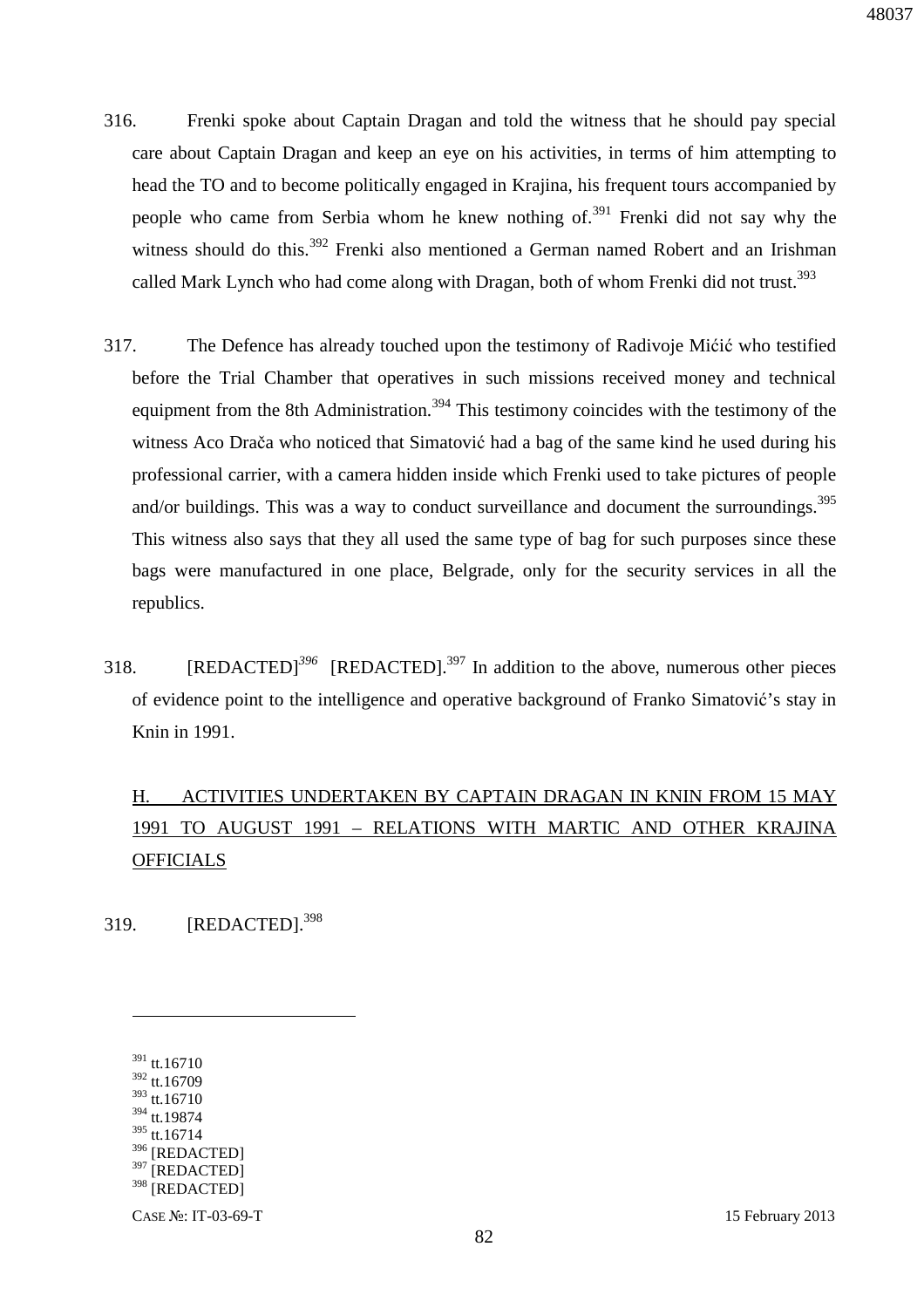- 320. Witness Aco Drača, already referred to herein above, states in his testimony that Milan Martić was very positively inclined towards Captain Dragan and that Martić said that Captain Dragan could facilitate a course of infantry training, and if any war broke out, this police force would have basic police skills.<sup>399</sup>
- 321. Defence witness DSF-014 testified that several persons from Velika Glava received training from Captain Dragan. He also says that those persons did not have any special knowledge or skills and were not assigned special positions within the unit.<sup>400</sup>
- 322. Witness DFS-010 testified that he and other members of Dragan Karna's special police unit thought Captain Dragan was an expert of some kind but actually, as far as infantry training was concerned, he went through that training in the same way that they all did, and that is what he knew. In his testimony he alleges that they trained how to jump from a Land Rover going 30km/h and some trainees complained to Martić that such training was inappropriate. This witness spent 20 days in the training.<sup>401</sup>
- 323. Prosecution witness JF-031, who also passed Captain Dragan's training course in Golubić testified that the training was essentially similar to the regular infantry training course organized by the JNA only with more rifle shooting training. He further states that he had a standard M-70 CZ rifle, regularly used by JNA and police units. $402$
- 324. DFS-010 testified also that the supply of food, necessary equipment, material and assets was secured by the Ministry of Internal Affairs in Knin and the Government of SAO Krajina. There were also donations from private persons and those donations, too, were supplied through the MUP of SAO Krajina. $403$

 tt.16698 tt.15799  $401$  tt.18187 tt.7436-7437 tt.18191

 $\overline{a}$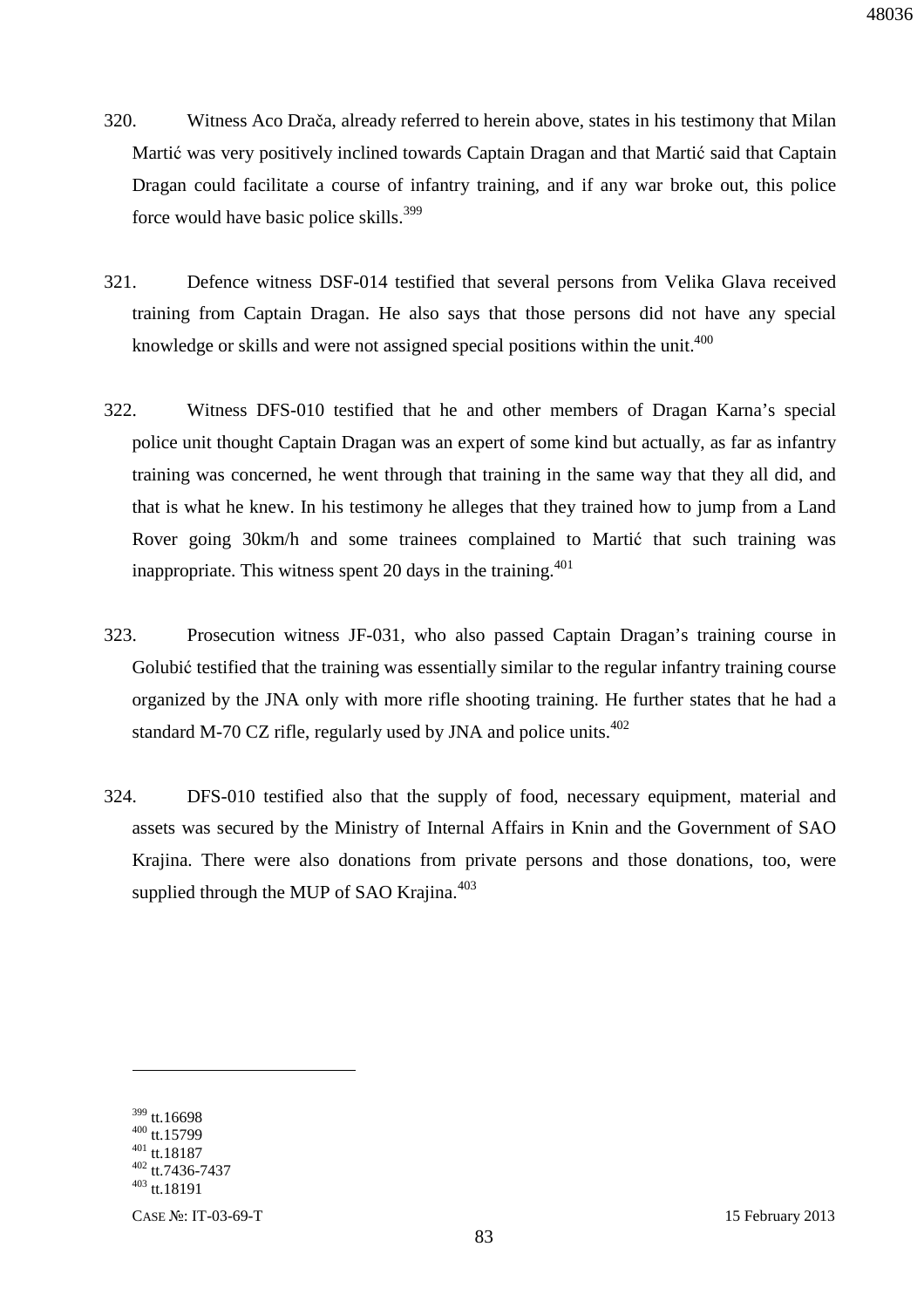- 325. This witness also said that it was Milan Martić who organized the activities at Golubić and that nothing was done without his knowledge. In the organizational sense, according to the witness, nothing changed even when Captain Dragan came to Golubić.<sup>404</sup>
- 326. In addition to the fact that Captain Dragan's basic activity was to carry out the training in Golubić, in the documentary evidence of this case Captain Dragan is also mentioned in the context of actions carried out in the village of Ljubovo and the town of Glina in the summer of 1991.
- 327. When asked if beside these instruction and training related activities, Captain Dragan got engaged in anything else, this witness answered that Captain Dragan had devised the whole action in the village of Ljubovo they later carried out. The witness also says that Captain Dragan went about promoting himself over the media and that he was really engaged in self-promotion.<sup>405</sup>
- 328. The Stanišić Defence witness DST-031 states that in July 1991, Captain Dragan participated in the attack on Glina in coordination with a tank unit of the JNA and that, generally speaking all military actions, including the attack on Glina, were carried out in coordination with and under the command of the JNA. This witness also says that that the action was very widely covered by the media. It was in the lime light. $406$  He confirms that Captain Dragan together with a group known as "Knindže" participated in the Glina operation.<sup>407</sup> This witness also states that the "Knindže" were coordinated with the JNA.<sup>408</sup>
- 329. Prosecution witness JF-040 also testifies that in the operation in Gospić Captain Dragan's units were coordinated with the 9th Corps of the JNA.<sup>409</sup>
- 330. Prosecution witness JF-041, who testified in detail about the camp in Golubić, the training that was carried out there before as well as after the arrival of Captain Dragan and

<sup>404</sup> tt.18191-18192

<sup>405</sup> tt.18192

<sup>406</sup> tt.12766  $407$  tt.12835

<sup>408</sup> tt.12724  $409$  tt.6863

CASE №: IT-03-69-T 15 February 2013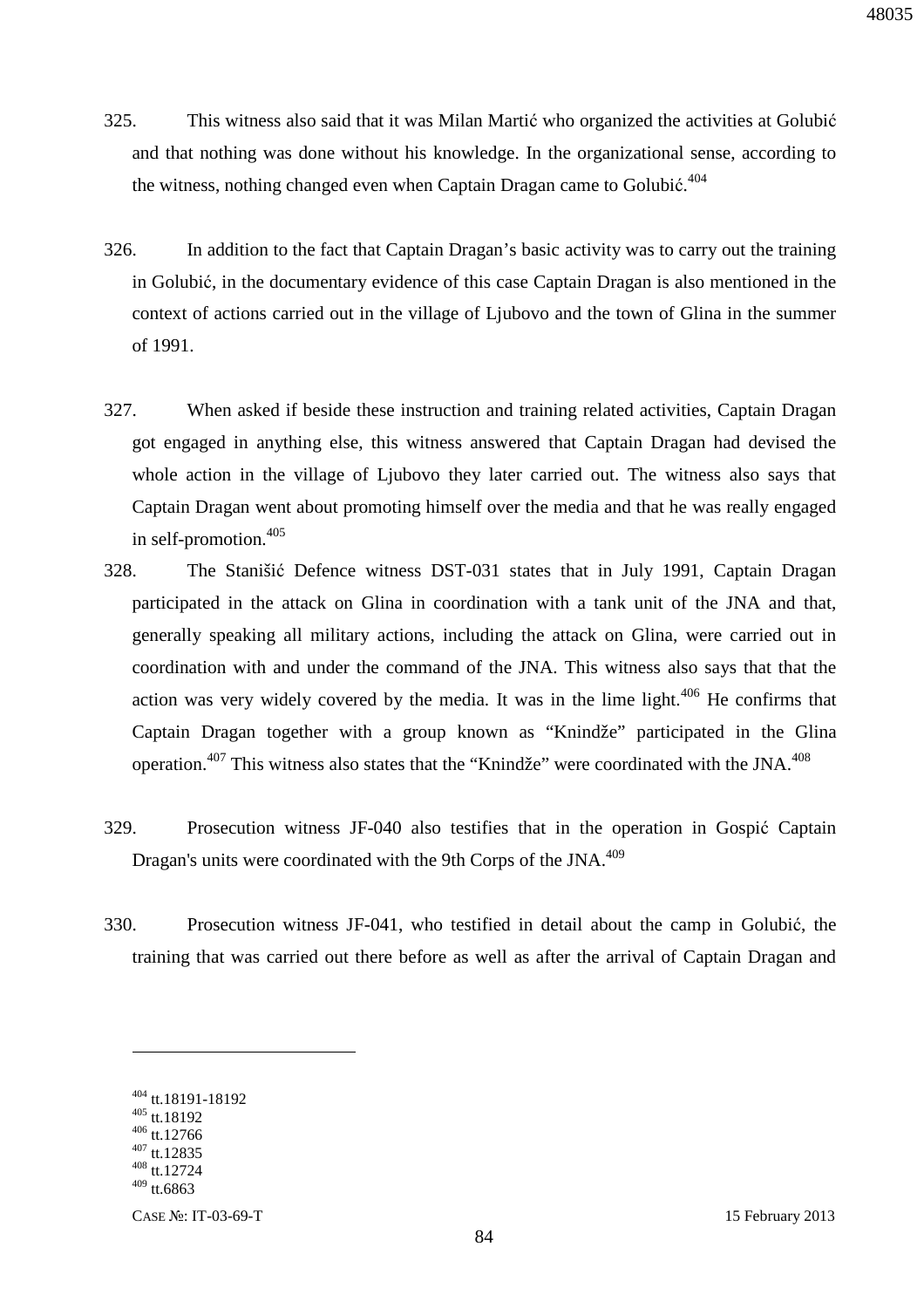who knows for sure that Captain Dragan came to Knin on  $15$  May  $1991<sup>410</sup>$  decidedly states that he never heard about Franko Simatović, that he never saw Franko Simatović in Knin or elsewhere in Kninska Krajina and neither does he know him personally at  $all^{411}$ , and he does testify in detail about the camp in Golubić, the training that was carried out there and the unit that was stationed there.

- 331. The already quoted Prosecution witness JF-031, who underwent Captain Dragan's training and who confirms that even before Captain Dragan's arrival, a special force of the MUP of Krajina was stationed in Golubić under the command of Dragan Karna who was at the same time the commander of the entire camp, testifies that he saw Franko Simatović for the first time in July 1991 and that he had no idea whatsoever what that man was doing there. This means that, prior to July 1991, this witness who had undergone the training and was stationed at Golubić, never saw Franko Simatović there. <sup>412</sup>
- 332. Finally, Defence witness DFS-014 testified that Karna Dragan, at first, and later on also Captain Dragan, were always being referred to as the Golubić camp commanders, and that he, despite being a high-ranking police office, had never heard of Franko Simatović being referred to as the commander of the camp in Golubić.<sup>413</sup>

## 333. [REDACTED].<sup>414</sup>

334. Also, Prosecution Witness JF-040, who held the position of TO Krajina commander confirmed in his statement that MUP Serbia only provided technical support. So, this witness said that it was the Serbian MUP, not the Serbian DB, that provided the Krajina police with only technical and no other kind of support.<sup>415</sup> Furthermore, this witness stated that he knows nothing of the MUP Krajina special unit,<sup>416</sup> and that the unit that called itself "special" was in fact an ordinary unit that had not undergone any special training.<sup>417</sup> Finally, this witness

<sup>410</sup> tt.7951-7952;8004

<sup>411</sup> tt.8005

<sup>412</sup> tt.7441-7442

<sup>413</sup> tt.15822 <sup>414</sup>[REDACTED]

 $415$  tt.6915-6916

<sup>416</sup> tt.6969

<sup>417</sup> tt.6970-6971

CASE №: IT-03-69-T 15 February 2013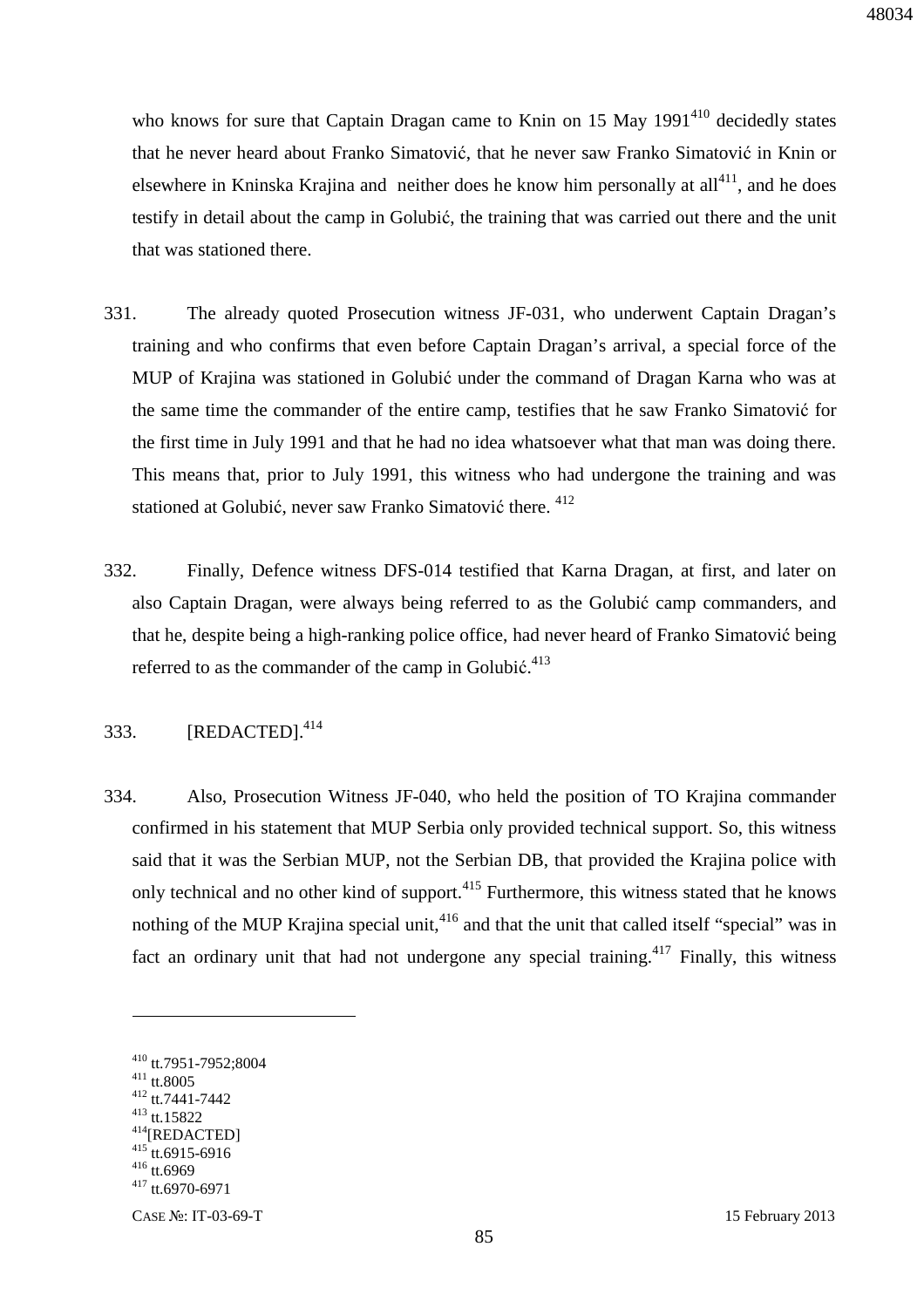concluded that the whole time he had been stationed in Krajina (second half of 1991), JNA was in charge of all military operations while the MUP was only in charge of maintaining public law and order.<sup>418</sup>

- 335. The extensive evidence presented before the Trial Chamber clearly shows that Franko Simatović had no part in this, or in establishing and organizing the camp in Golubić, as we stated earlier, furthermore, he never had any part in organizing the training conducted by Captain Dragan, nor was he in any way connected with the operations in which Captain Dragan and his "Knindže" participated.
- 336. The Defence submitted to the Trial Chamber extensive evidence that proves clearly and beyond any doubt that Franko Simatović was stationed in Knin as an operative – intelligence officer whose tasks are explained in considerable detail herein above. All of this evidence establishes at the very least a reasonable doubt as to the Prosecution's argument that Franko Simatović was organizing the training in Golubić, providing the means for the functioning of the centre and that he was in charge of the Golubić centre. Aside from the sheer speculations and unconvincing statements by a few witnesses lacking credibility, and a couple of documents of small probative value, the Prosecution has no other evidence that proves beyond reasonable doubt that Franko Simatović helped to establish the centre in Golubić in any way, that he organized, supplied, financed and supported the training of police forces in Golubić, and that he planned or took part in any military operations in the territory of SAO Krajina.

#### I. CONFLICT WITH BABIC AND DEPARTURE FROM KNIN

337. Stanišić Defence Witness DST-031 was shown exhibit D298 and specifically, a press interview with Captain Dragan in which the latter says that he came to Krajina on his own initiative and that he previously conveyed his ideas by phone to the people from Krajina, who then supported him. He then spoke about the training that he was conducting and emphasized that he had no interest in politics and that he was there only because he was interested in the

 $418$  tt. 6987

CASE №: IT-03-69-T 15 February 2013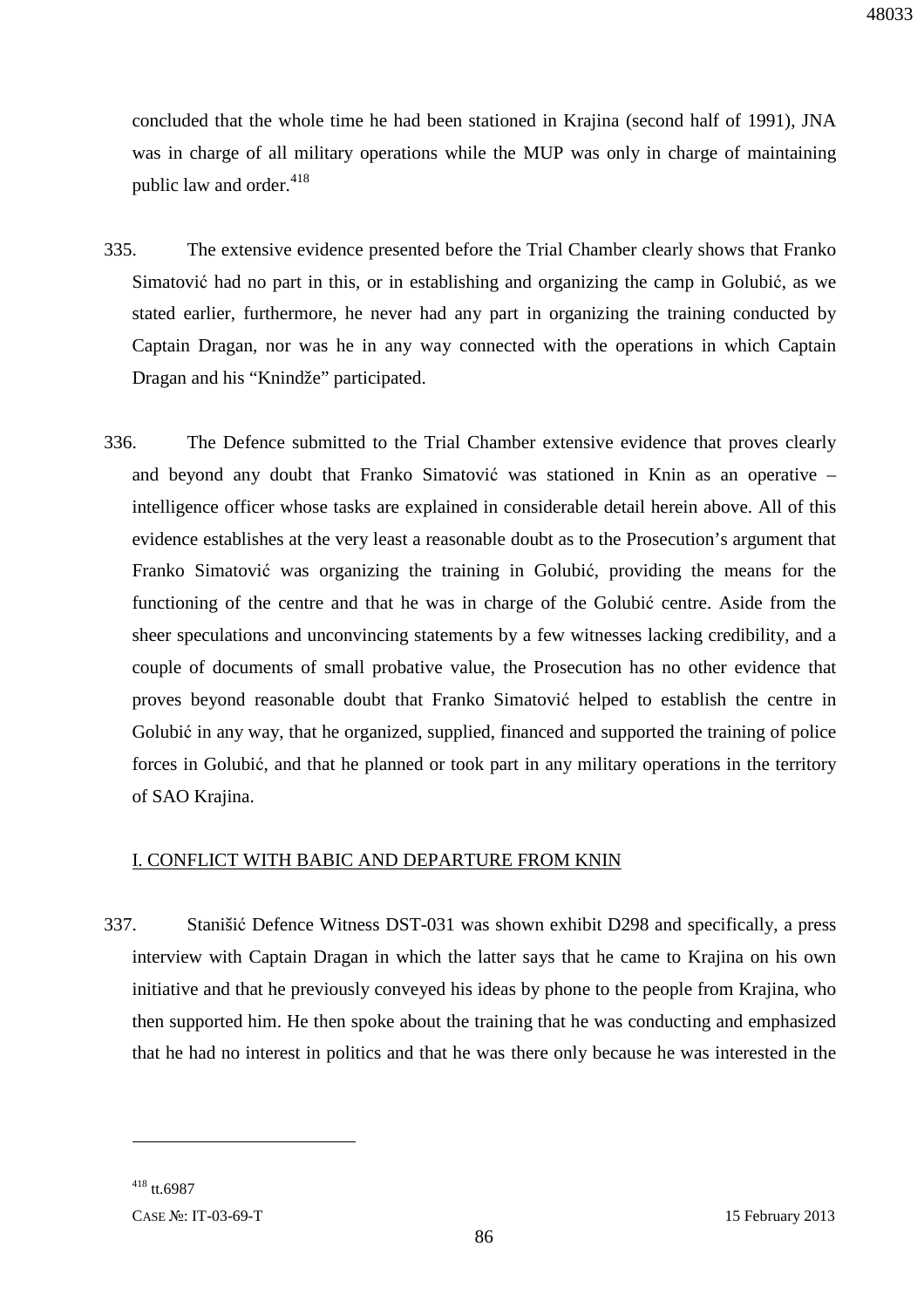protection of Serbian homes and children.<sup>419</sup> The Witness commented that he did not discuss the "Knindže" and Cpt. Dragan with Milan Babić, until Cpt. Dragan started interfering in politics and criticizing the SDS. The Witness stated that Cpt. Dragan began to interfere in politics in the Krajina and that he believed it happened in July 1991 after the Glina operation.<sup>420</sup>

- 338. Further, Stanišić Defence Witness DST-043 inter alia stated that on 2 August 1991, Day of St. Ilija, Babić sent Đoko Majstorović to hoist the TO flag (in place of the Serbian flag) on the Knin fortress but Cpt. Dragan prevented him. A huge quarrel between Cpt. Dragan and Babić followed that probably had its roots in something else, because the hoisting of the flag was just a provocation. After the quarrel, Cpt. Dragan moved to Belgrade. He came back in 1993, after the attack on the Zadar hinterland, and opened a Camp in Bruška.<sup>421</sup>
- 339. Among other things, Defence Witness Aco Drača also stated in his testimony that Cpt. Dragan began to attend meetings of the Serbian National Council, held in the citadel located above Knin<sup>422</sup>, though he was not invited.<sup>423</sup> Tensions between Martić and Cpt. Dragan began to grow as well. Then, Babić prohibited Cpt. Dragan from attending Serbian National Council meetings whithout Cpt. Dragan's knowledge. $424$  Cpt. Dragan arrived to one of the meetings and the security did not let him in, he was sent back and he was greatly disappointed with this. Upon this prohibition, Cpt. Dragan organized public rallies in Knin where he expressed his dissatisfaction.<sup>425</sup> Cpt. Dragan said that he came to Knin to defend, to help and they were chasing him away. The witness said that Cpt. Dragan told him that he was leaving Krajina because of this and that they would see what was going to happen after that. A few days later he heard from Orlović that Cpt. Dragan left Knin and that it had happened around the beginning of August 1991.

340.  $[REDACTED]^{426}$ 

 $\overline{a}$ 

<sup>422</sup> tt.16702-16703  $423$  tt.16701

<sup>419</sup> D298

<sup>420</sup> tt.12727-12728

<sup>421</sup> tt.13016-13017;D322 para.37

<sup>424</sup> tt.16701-16702

<sup>425</sup> tt.16702

<sup>426</sup> [REDACTED]

CASE №: IT-03-69-T 15 February 2013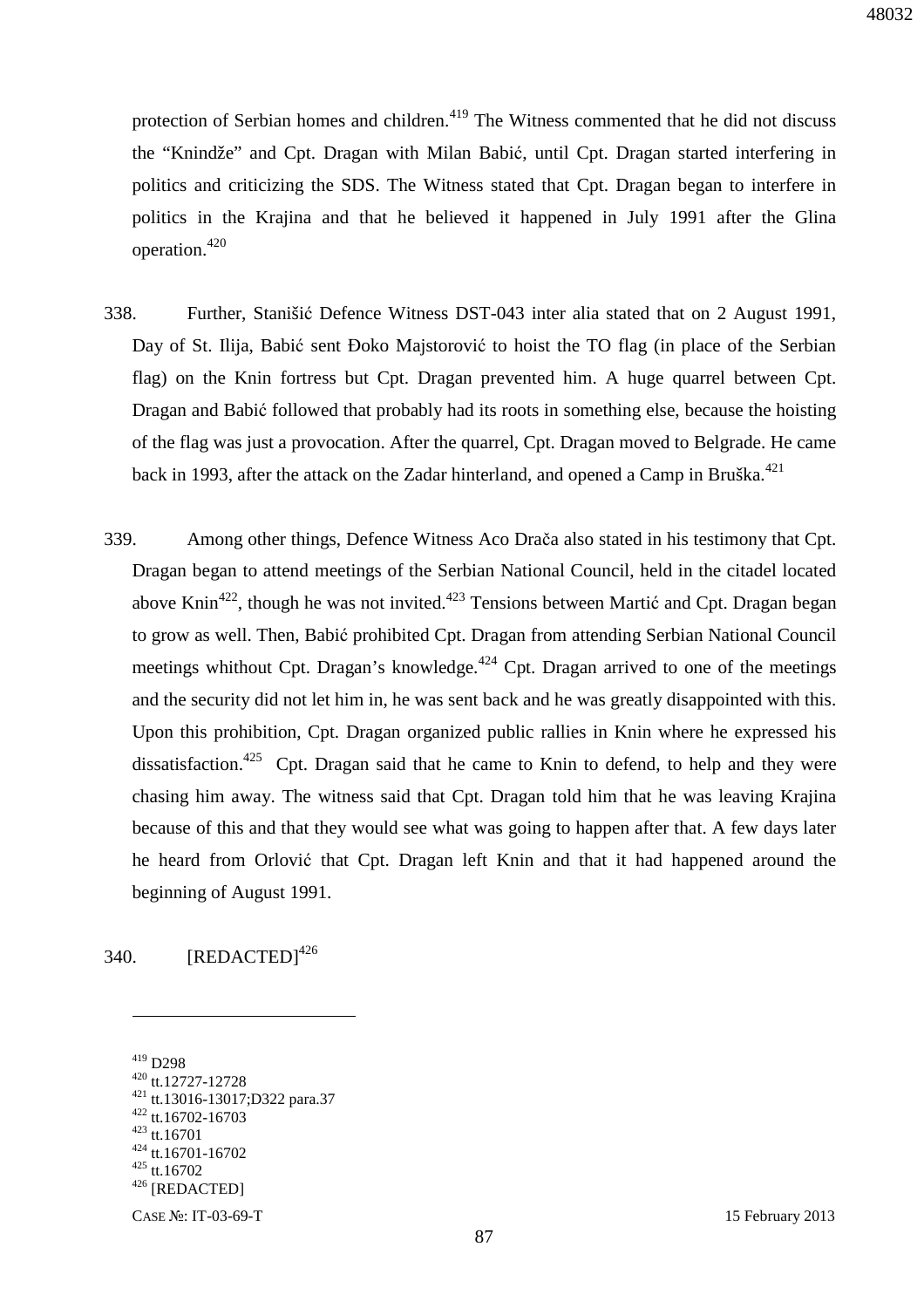- 341. The clear conclusion that can be derived from this piece of evidence as well as other extensive evidence, is that all forces deployed in operations in Kninska Krajina in the second half of 1991 that are listed in the indictment, were under the command of TO Krajina, i.e., JNA.
- 342. Witness Aco Drača also testified that when he was shown the SAO Krajina TO General Staff Report of 19 September 1991, for a month already, Frenki or rather Mr. Simatović, was not in that area any longer. He could not remember the precise date when Simatović had left Knin, but believed that it had been in the first half of August 1991.
- 343. Prosecution Witness JF-039 testified before the Trial Chamber that Frenki, i.e., Franko Simatović, left Knin sometime in late July 1991. $427$
- 344. Hence, it is evident that when Cpt. Dragan had an argument with Milan Babić over his attempt to become involved in politics in SAO Krajina, and when he left Knin and returned to Belgrade as a result of that argument, the operatives who monitored his activities also returned to Belgrade, given the nature of and need for their field work.

# J. ARRIVAL IN BELGRADE AND FURTHER APPLICATION OF OT MEASURES TARGETING CPT. DRAGAN

345. Written evidence, obtained by the Defence from the Serbian state, confirm that the testimonies of the said witnesses with regard to the time of Cpt. Dragan's return, followed by Franko Simatović and other DB operatives, were correct.

346. [REDACTED]

## *347.* [REDACTED]*<sup>428</sup>* [REDACTED]

<u>.</u>

<sup>&</sup>lt;sup>427</sup> tt.7328,7332

<sup>428</sup> [REDACTED]

CASE №: IT-03-69-T 15 February 2013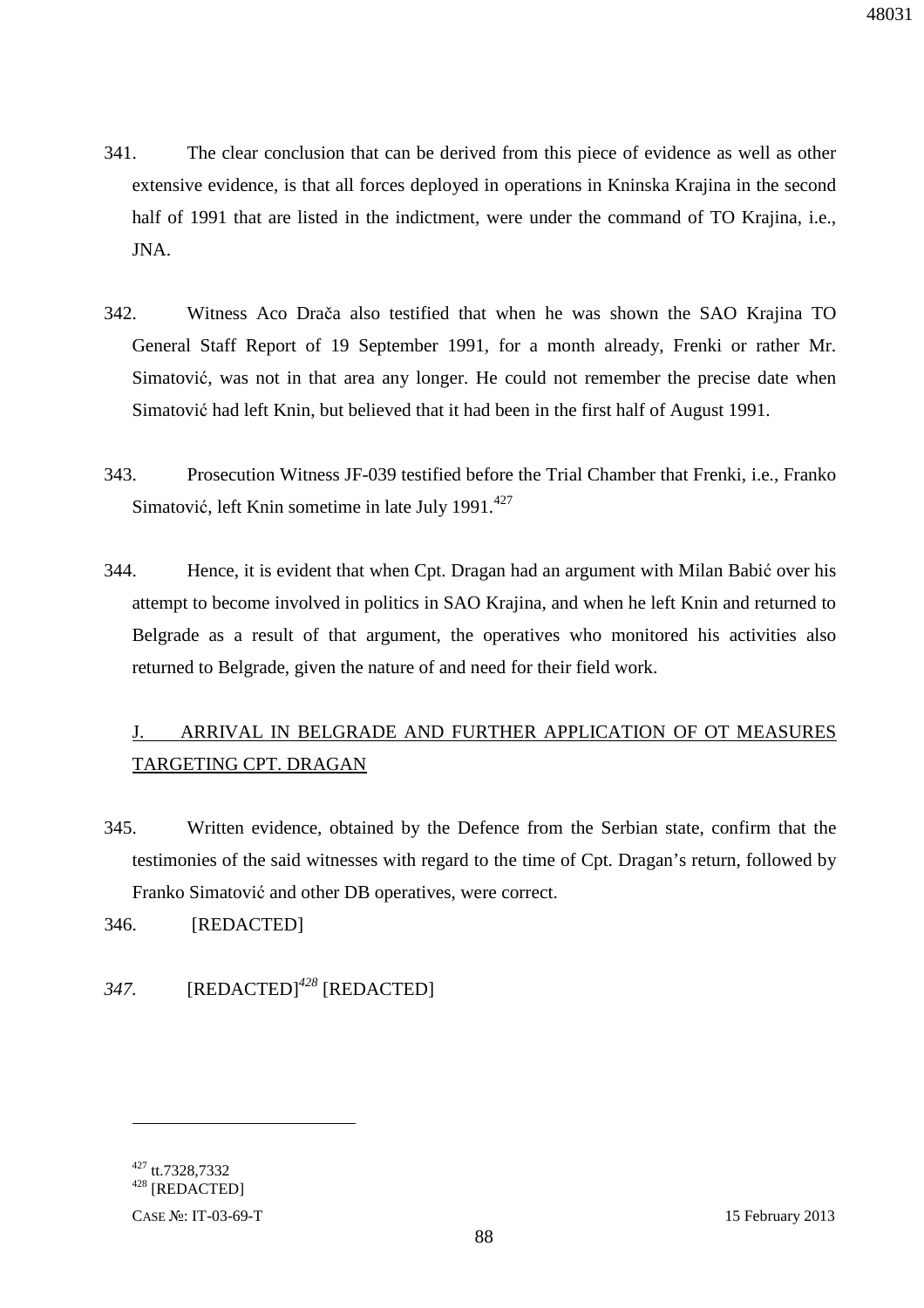### *348.* [REDACTED]*. 429*

## 349. [REDACTED].<sup>430</sup>

- 350. Witness Dejan Lučić testified that, upon his return from Krajina in September 1991, he met with Cpt. Dragan in Belgrade. On that occasion Cpt. Dragan told him that he was dissapointed in, rejected and betrayed by the political structures in Kninska Krajina.<sup>431</sup>
- 351.  $[REDACTED].<sup>432</sup>$
- *352.* [REDACTED]*. 433*
- *353.* [REDACTED]
- *354.* [REDACTED]*<sup>434</sup>*
- *355.* [REDACTED]*. 435*
- *356.* [REDACTED]
- *357.* [REDACTED]*<sup>436</sup>*
- *358.* [REDACTED]
	- <sup>429</sup> [REDACTED]
	- $^{430}$  [REDACTED]
	- $431$  tt.15654

 $\overline{a}$ 

- $432$  [REDACTED]  $^{433}$  [REDACTED]
- $^{434}$  [REDACTED]
- $435$  [REDACTED]
- $436$  [REDACTED]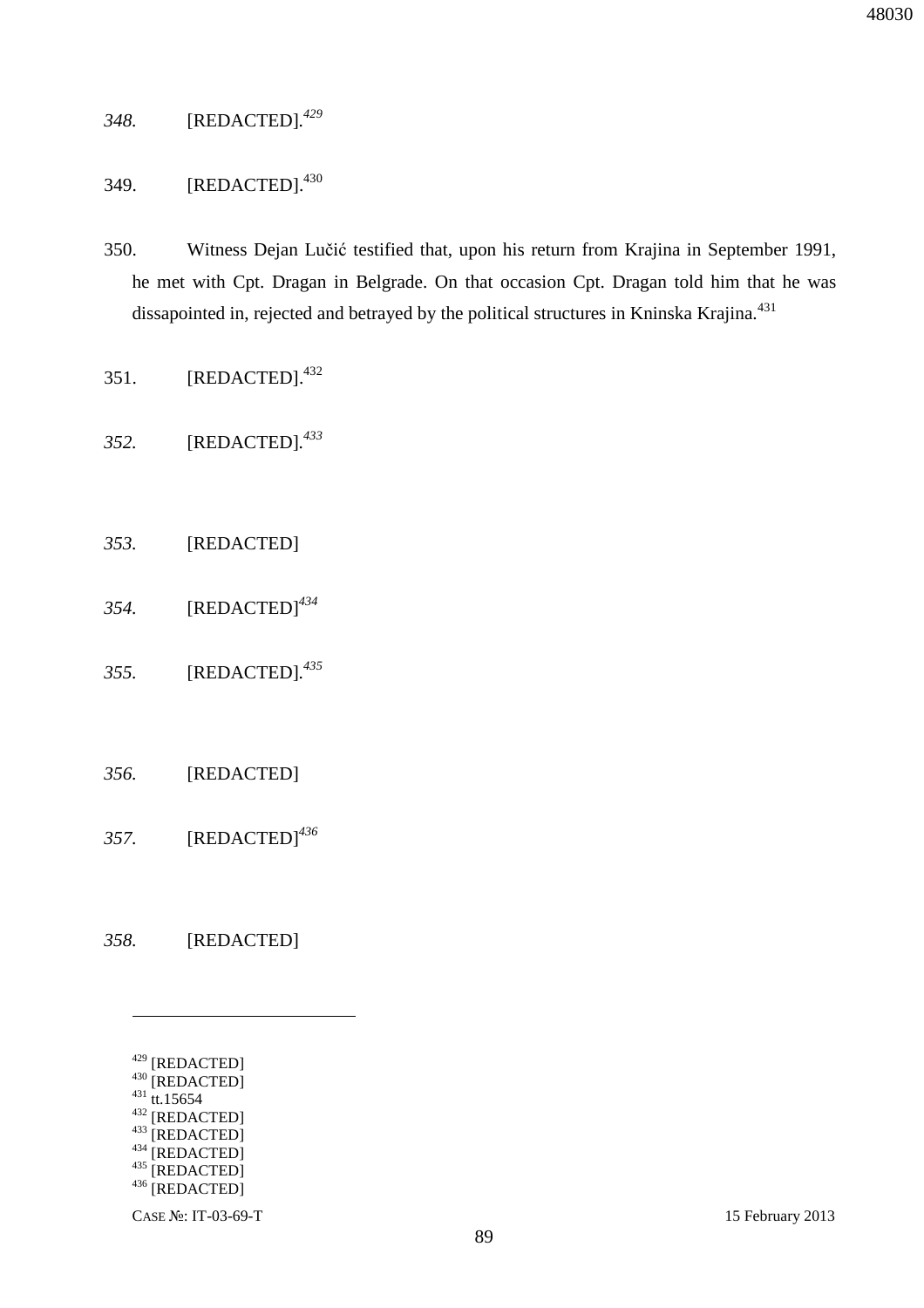*359.* [REDACTED]*<sup>437</sup>*

#### *360.* [REDACTED]

361. When presented the above document, Witness Lučić testified that all the statements therein were absolutely authentic, that Cpt. Dragan had only had that one offer from the army, that he had appreciated the offer, but also complained to Lučić that he was all alone and that it looked as though he was waging his personal war. Witness Lučić added that Cpt. Dragan had refused to accept another offer to become a reserve captain of the Territorial Defence of the Yugoslav Army.

### *362.* [REDACTED]*. 438*

- *363.* [REDACTED]*<sup>439</sup>* [REDACTED]
- *364.* [REDACTED]*. 440*
- *365.* [REDACTED] *<sup>441</sup> ,* [REDACTED]*.*
- 366. [REDACTED]*.*

# K. ESTABLISHMENT OF THE CAPTAIN DRAGAN FUND AND THE TRAINING IN BUBANJ POTOK

<u>.</u>

<sup>437</sup> [REDACTED]

<sup>438 [</sup>REDACTED]

<sup>439 [</sup>REDACTED]

<sup>440 [</sup>REDACTED]

 $^{441}$  [REDACTED]

CASE №: IT-03-69-T 15 February 2013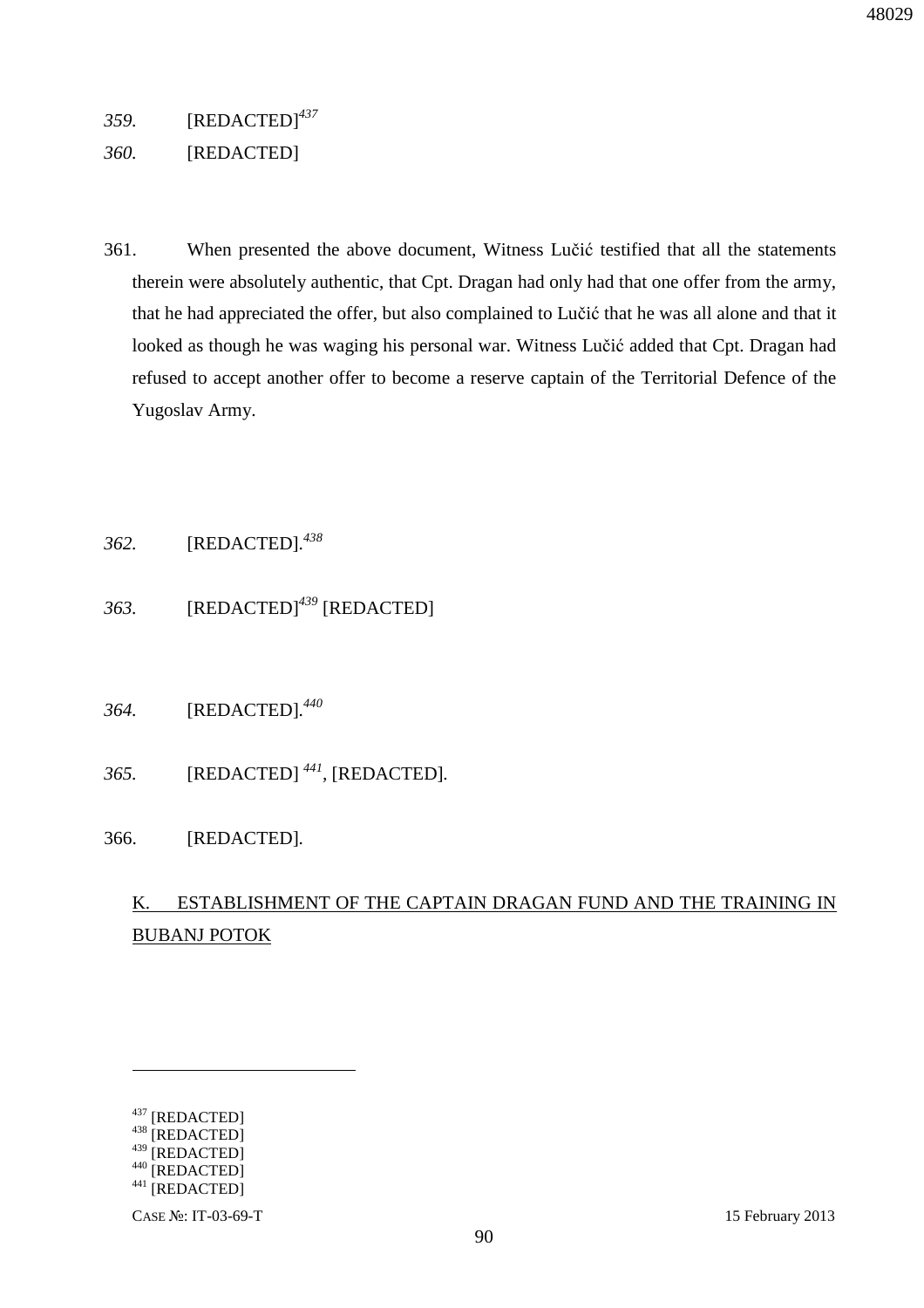- 367. Witness Dejan Lučić testified before the Trial Chamber that in September 1991, when he and Cpt. Dragan met in Belgrade, Cpt. Dragan told him that he had established a Fund to take care of the wounded and the families of those killed, and that the Fund bore his name – Captain Dragan Fund.<sup>442</sup>
- *368.* [REDACTED]*. 443*
- *369.* [REDACTED]*. 444*
- *370.* [REDACTED]*. 445*
- *371.* [REDACTED]*. 446*
- 372. [REDACTED].
- 373. Witness Dejan Lučić testified before the Trial Chamber that in Autumn 1991 Cpt. Dragan held a training camp in Bubanj Potok, where he was visited by this Witness. To the Witness's best recollection, this used to be a youth camp before the war. Later on, it became a military training camp. It was under the umbrella of the Army of Yugoslavia.<sup>447</sup>
- *374.* [REDACTED]*. 448*
- *375.* [REDACTED]*. 449*
- *376.* [REDACTED]
- 377. **[REDACTED].**<sup>450</sup>
	- <sup>442</sup> [REDACTED]

 $\overline{a}$ 

- 443 [REDACTED]
- <sup>444</sup> [REDACTED] 445 [REDACTED]
- 
- $^{446}$  [REDACTED] [REDACTED]
- <sup>448</sup> [REDACTED]
- <sup>449</sup> [REDACTED]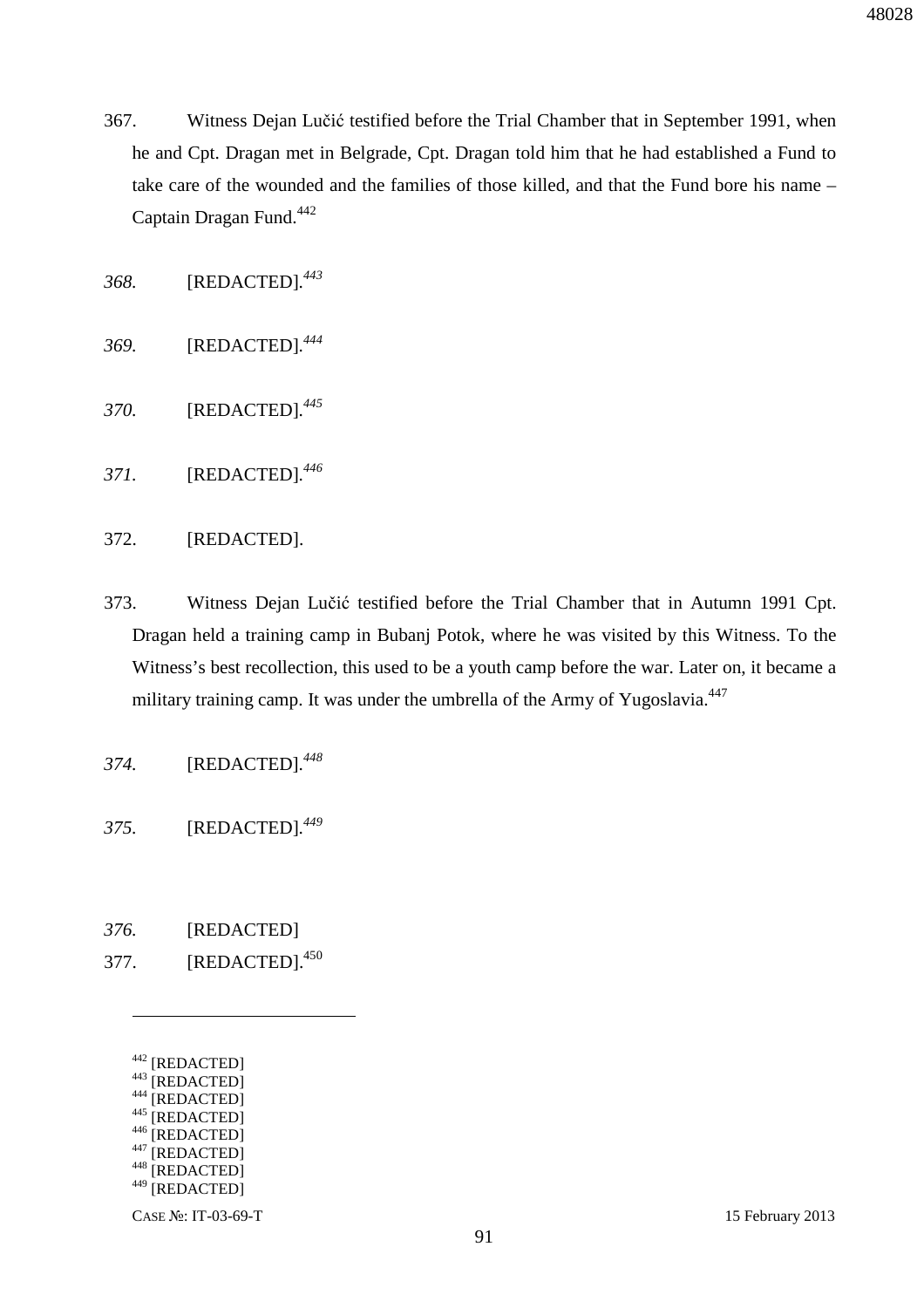378. All of the evidence listed above, which is mutually related and corresponding, unmistakably proves that Cpt. Dragan did not have any position in or connection with the Serbian DB, and that he was only the object of intelligence operations conducted by Franko Simatović, as the chief of the AOS Section, and nothing else. To say the least, all this evidence causes reasonable doubt as to the Prosecution case regarding the relationship between Cpt. Dragan and Franko Simatović.

#### L. DIVIC CAMP IN REPUBLIKA SRPSKA, 1992

- 379. In the exhibits for this case, as well as in the testimonies of some of the witnesses, Cpt. Dragan was also said to be in some sort of connection with the Divič Camp, in the vicinity of Zvornik, notably in 1992.
- 380. At this point, the Defence argues that the Divič training camp near Zvornik was a centre for training of the Serbian army in Bosnia and Herzegovina and that this centre, including Cpt. Dragan's involvement in it, was by no means related to the Serbian DB or Franko Simatović.
- 381. This claim of the Defence is strongly corroborated by the Prosecution document, dated 14 June 1992. Namely, the header of this document reads: Serbian Republic of BiH – Serbian Army Training Centre – Divič – Zvornik. Furthermore, it shows that the commander of the centre, Captain Ljubomir Kitanović, reported to the brigade commander, Lt. Colonel Blagojević. 451

<u>.</u>

<sup>&</sup>lt;sup>450</sup> [REDACTED]

<sup>451</sup> P1407

CASE №: IT-03-69-T 15 February 2013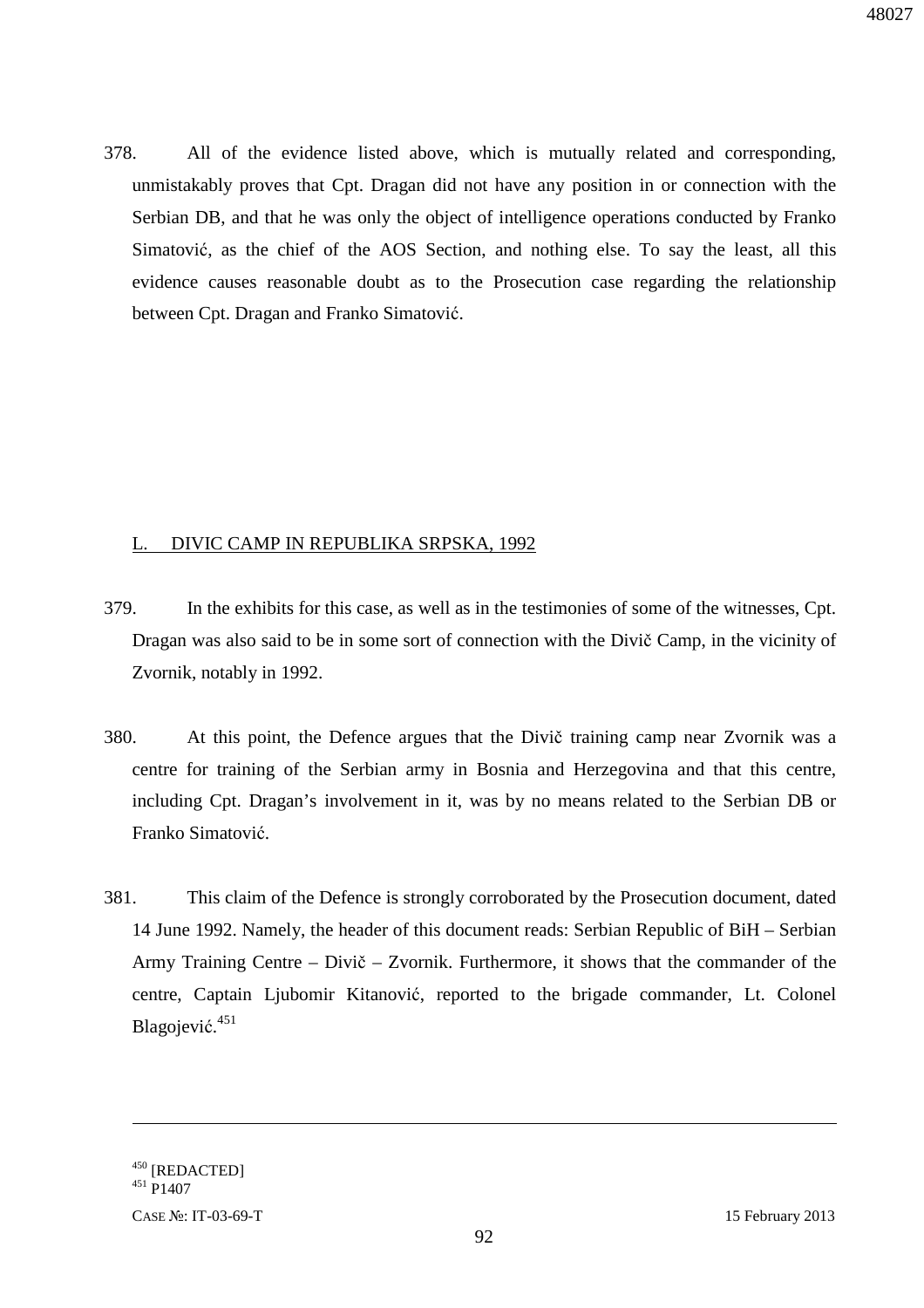- 382. The same fact is demonstrated by the report of 6 June 1992, included by the Prosecution in the exhibits for this case.<sup>452</sup>
- 383. Finally, the Prosecution witness, Manojlo Milovanović, who was the Chief of the Main Staff of Army of the Republic of Srpska, testified with regard to the centre in Divič that in the territory of the Republic of Srpska there was only one trainning centre, Cpt. Dragan's centre in Divič, near Zvornik.<sup>453</sup> This centre was held by Cpt. Dragan, who first operated in the area of Kninska Krajina. When the Vans Plan was signed, Cpt. Dragan left the area, went to Divič and started training some special forces.<sup>454</sup>
- 384. In his diary, in the entry dated 30 June 1992, General Mladić wrote that a police officer from Zvornik was present, who pointed out the problem of the training centre formed by Cpt. Dragan, as the men trained there had broken loose from any command. The witness could not confirm this, but he did say that these men were mostly people who did not want to joint the army and were mostly troubled people.<sup>455</sup> He added that he knew that Denčić had taken Cpt. Dragan under his wing. Denčić was the commander of the Eastern Bosnia Corps.<sup>456</sup> At one point, Mladić ordered the centre to be dismantled, so the witness went to the training centre. The men from Cpt. Dragan's centre were never involved in any form of action.<sup>457</sup>
- 385. It is, therefore, evident that Cpt. Dragan conducted training in a centre that was under the command of the Army of the Republic of Srpska, that Cpt. Dragan was under direct supervision of Denčić, the commander of the Eastern Bosnia Corps, and that the camp was closed down by Mladić, which clearly indicates that this was a military camp.

386. [REDACTED]*. <sup>458</sup>* [REDACTED].

<sup>452</sup> D180

<sup>453</sup> tt.15373 tt..15373-15374

<sup>455</sup> tt.15379

<sup>456</sup> tt.15377-15379

<sup>&</sup>lt;sup>457</sup> tt.15380

<sup>458</sup> [REDACTED]

CASE №: IT-03-69-T 15 February 2013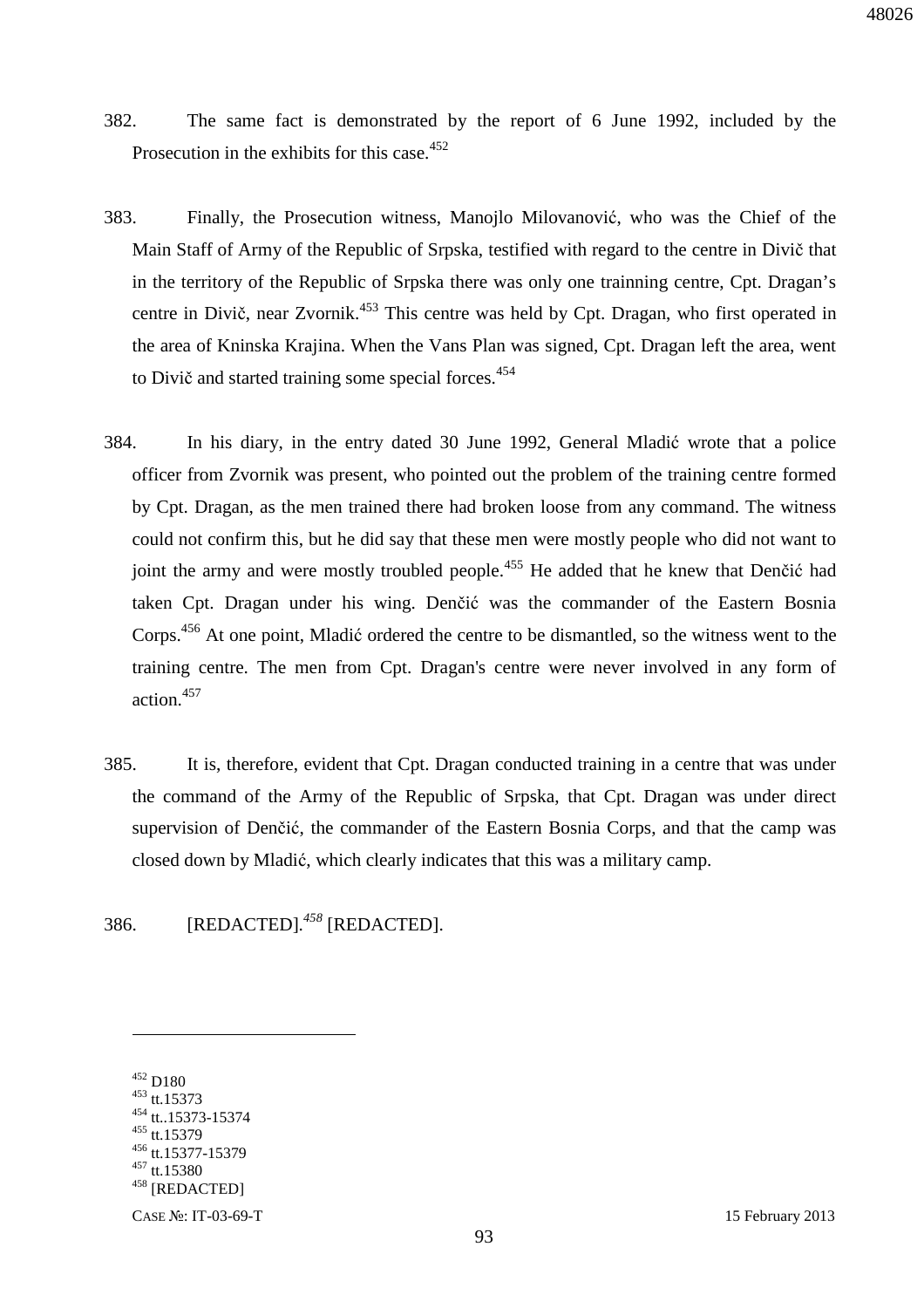# M. CPT.DRAGAN'S RETURN TO KNINSKA KRAJINA IN 1993 AND ESTABLISHMENT OF THE ALFA CENTRE IN BRUSKA

- 387. Giving an account of the attack of the Croatian forces in January 1993, Defence Witness DFS-014 said that after 22 or 23 January 1993 he saw Cpt. Dragan in Benkovac. Of the event, the Witness said that he went to the barracks and met up with him. They went to see the president of the municipality and agreed then that Captain Dragan should take one of his police stations in Bruška. So, on the premises that used to be a knitwear factory, he was supposed to establish his camp.<sup>459</sup> When asked who had accompanied Cpt. Dragan to Benkovac, the witness answered that Cpt. Dragan had come alone, without a driver or any other person accompanying him. The witness took Cpt. Dragan to Bruška and told his men that they should withdraw, until Cpt. Dragan set up his camp. Cpt. Dragan stayed in Bruška and established his camp. The witness further stated that Cpt. Dragan received everything he needed from the army. He was also given weapons and he was preparing a camp that would be used for military purposes. He was preparing the camp with them. Moreover, the witness testified that he had spoken with Cpt. Dragan about those matters. In those conversations, Cpt. Dragan never mentioned the Serbian MUP or DB, or implied any connection with them whatsoever $460$
- 388. Further, the witness confirmed that the name of the camp was Alfa and that the number 100 or something along those lines preceded the name.<sup> $461$ </sup> The witness stated that Cpt. Dragan had stayed for several months, but he did not know the exact time of Cpt. Dragan's departure. All he knew was that Cpt. Dragan was later involved in some kind of humanitarian

<u>.</u>

<sup>&</sup>lt;sup>459</sup> [REDACTED]

<sup>&</sup>lt;sup>460</sup> tt.15817

 $^{461}$  tt.15818

CASE №: IT-03-69-T 15 February 2013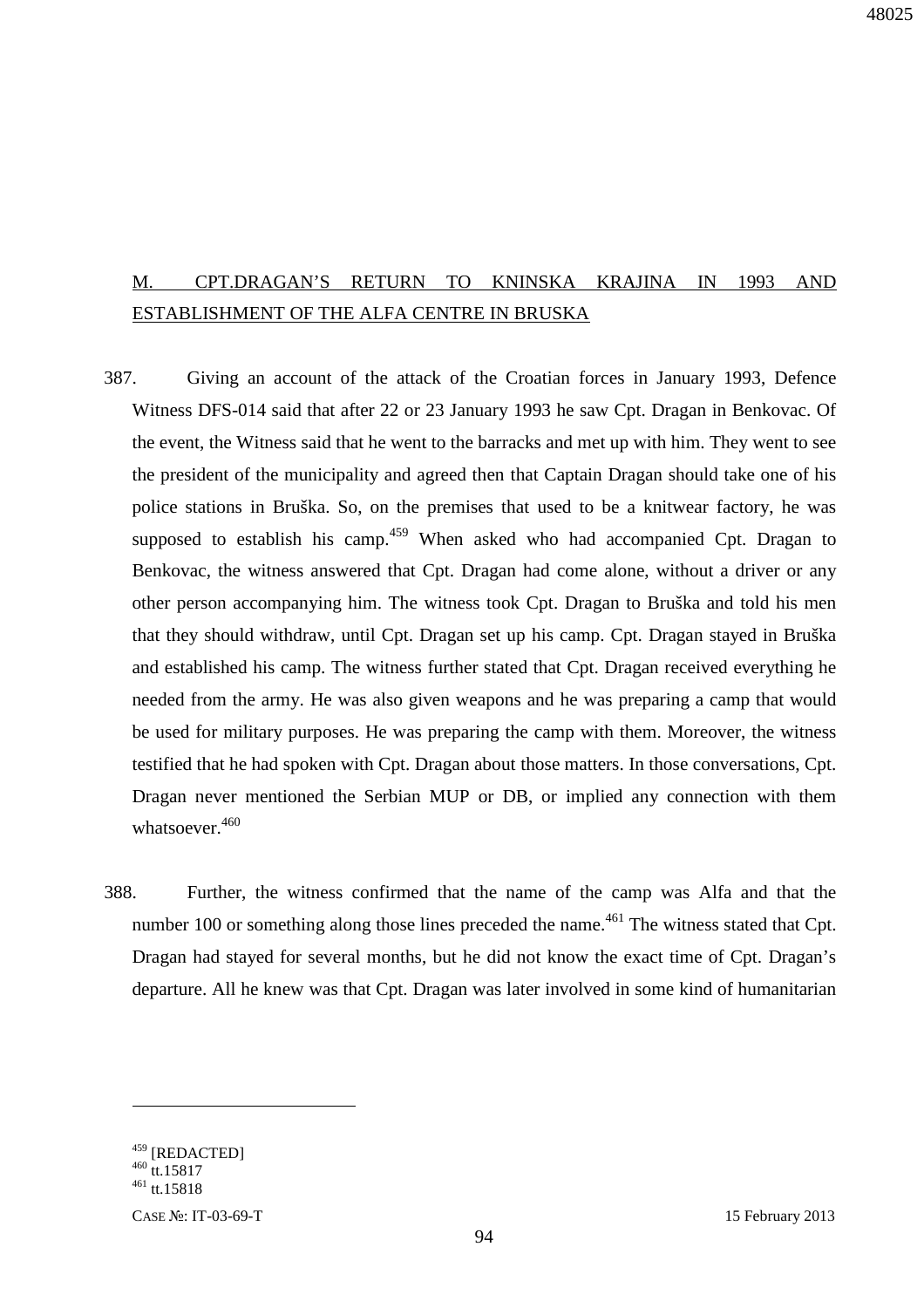work. The camp, which he occasionally visited, remained under control of the Army of the Republic of Serbian Krajina (VRSK) until the fall of Krajina in 1995.<sup>462</sup>

- 389. In the cross-examination, as well, the witness maintained his statement that the SVK command was sending recruits to Cpt. Dragan's camp Alfa and that this was a training centre.<sup>463</sup> The witness further stated that the camp was part of the 7th Corps, under the command of Colonel Đilas.<sup>464</sup> The witness was also presented with the document D 617 and he recognised that Budimir Milosavljević aka Cale, was for a while the commander of the Alfa training centre and maintained that that military document showed that the Alfa centre belonged to the VRSK.<sup>465</sup> The witness also gave his comment on exhibit D172, a document signed by Budimir Milosavljević, stating that he recognised that the document concerned the training centre in Bruška, which was assigned the military post 9050.<sup>466</sup>
- 390. At this point, the Defence wishes to emphasize that the document D 172 reveals that this was  $107<sup>th</sup>$  Training Centre (TC) Alfa and that the inscription on the stamp is: Army of the Republic of Serbian Krajina – Training Centre Alfa.<sup>467</sup> Evidence supporting the statement that  $107<sup>th</sup>$  TC Alfa was a structure within the SVK, military post 9050, is also found in the exhibit D172, since its header and stamp unequivocally lead to that conclusion.
- 391. Finally, the order issued by the commander of  $107<sup>th</sup> TC$  Alfa on 20 July 1995 also indicates that TC Alfa was under the command of the VRS, as the military post  $9050.<sup>468</sup>$
- 392. A document dated 18 February 1994, which is an order issued by the commander of  $107<sup>th</sup>$  TC Alfa, also indicates that the TC operated under the umbrella of the SVK (see the header and stamp).<sup>469</sup>

<sup>462</sup> tt.15819

<sup>463</sup> tt.15969-15970

<sup>464</sup> tt.15816-15818 <sup>465</sup> tt.15820-15821

<sup>466</sup> tt.15821,D171

<sup>467</sup> D172

<sup>468</sup> D173

 $469$  D618

CASE №: IT-03-69-T 15 February 2013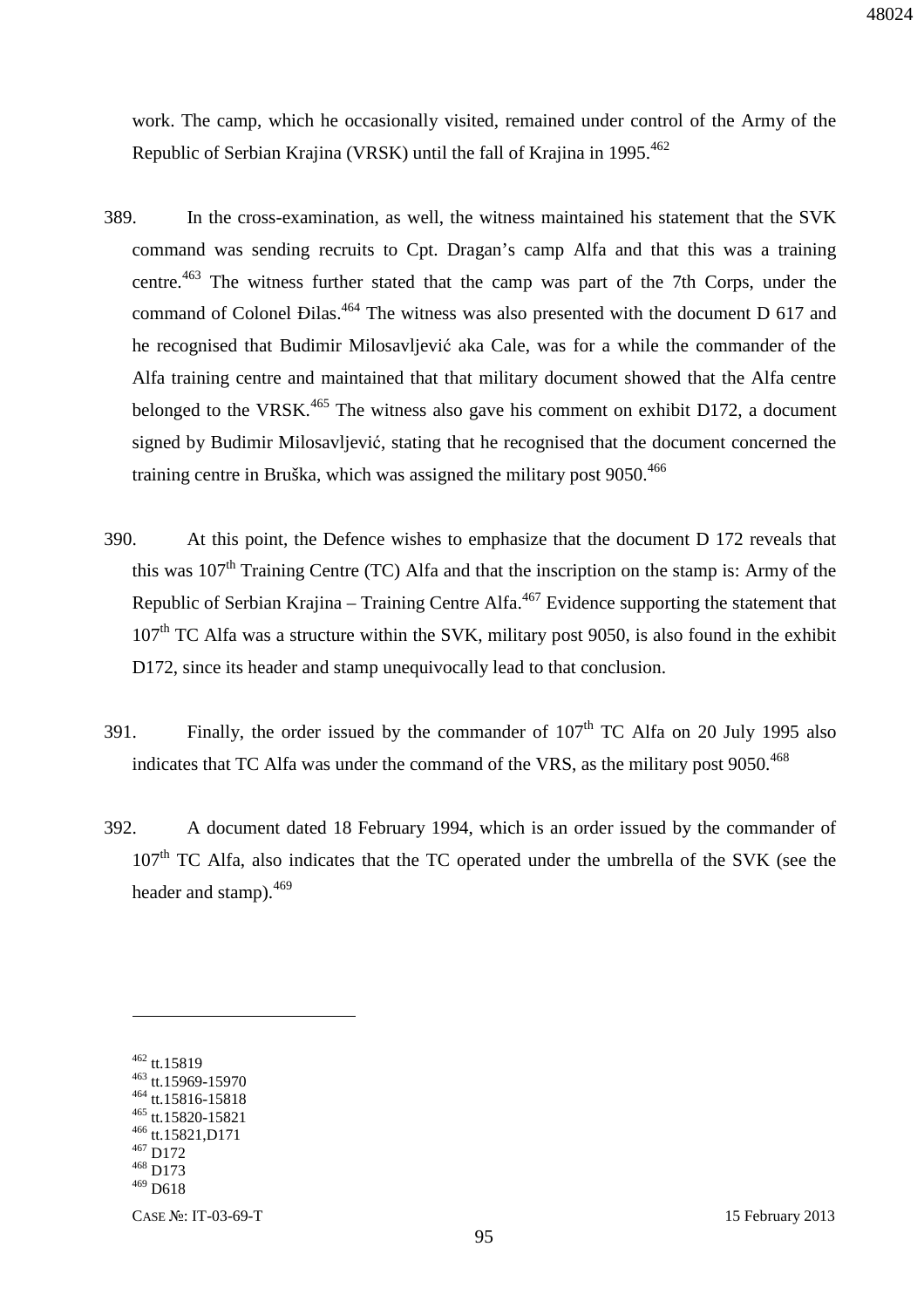- 393. A communication dated 1 October 1994 has the stamp of the military post 9050 Bruška and it was signed by Budimir Milosavljević Cale.<sup>470</sup>
- 394. When presented with exhibit P1569 during cross-examination, the Prosecution witness JF-041 confirmed to the Defence that the soldiers seen in the Alfa Training Centre had worn uniforms with the emblem of the Army of the Republic of Serbian Krajina.<sup>471</sup>
- 395. Defence Witness Aco Drača confirmed the testimony of Witness DFS-014 and stated that Cpt. Dragan was given premises to establish the training centre and that it was Witness DFS-014 who provided the premises. The location was an old factory in the village of Bruška.<sup>472</sup> Training Centre Alfa in Bruška was directly subordinated to the Main Staff in Knin.<sup>473</sup> He further testified that some recruits were sent directly by the brigade command. However, some recruits left their units on their own and came to Cpt. Dragan's centre.<sup>474</sup> At one time, due to the popularity of Cpt. Dragan, all recruits wanted to be trained at his centre, so some of them had to be sent back.<sup>475</sup> Cpt. Dragan's arrival in Benkovac had nothing to do with the state security of the Republic of Serbia. On the contrary, according to this Witness, Cpt. Dragan asked upon his arrival if there was anyone from the Serbian DB present.<sup>476</sup> He said that he was not on good terms with the DB. Why this was the case, the witness did not  $know.<sup>477</sup>$
- 396. It is quite reasonable to assume that Cpt. Dragan arrived to the conclusion that he was the object of Serbian DB operations and that this was the reason why he asked the witness whether anybody from the DB was present there. Thus, when he was told that no DB operatives were there, he told the witness that he was not on good terms with them.

 $470$  D71

<sup>471</sup> tt.8023;P1569

<sup>472</sup> tt.16792

<sup>473</sup> tt.16792 <sup>474</sup> tt.16793

<sup>475</sup> tt.16793

<sup>476</sup> tt.16793

<sup>477</sup> tt.16793

CASE №: IT-03-69-T 15 February 2013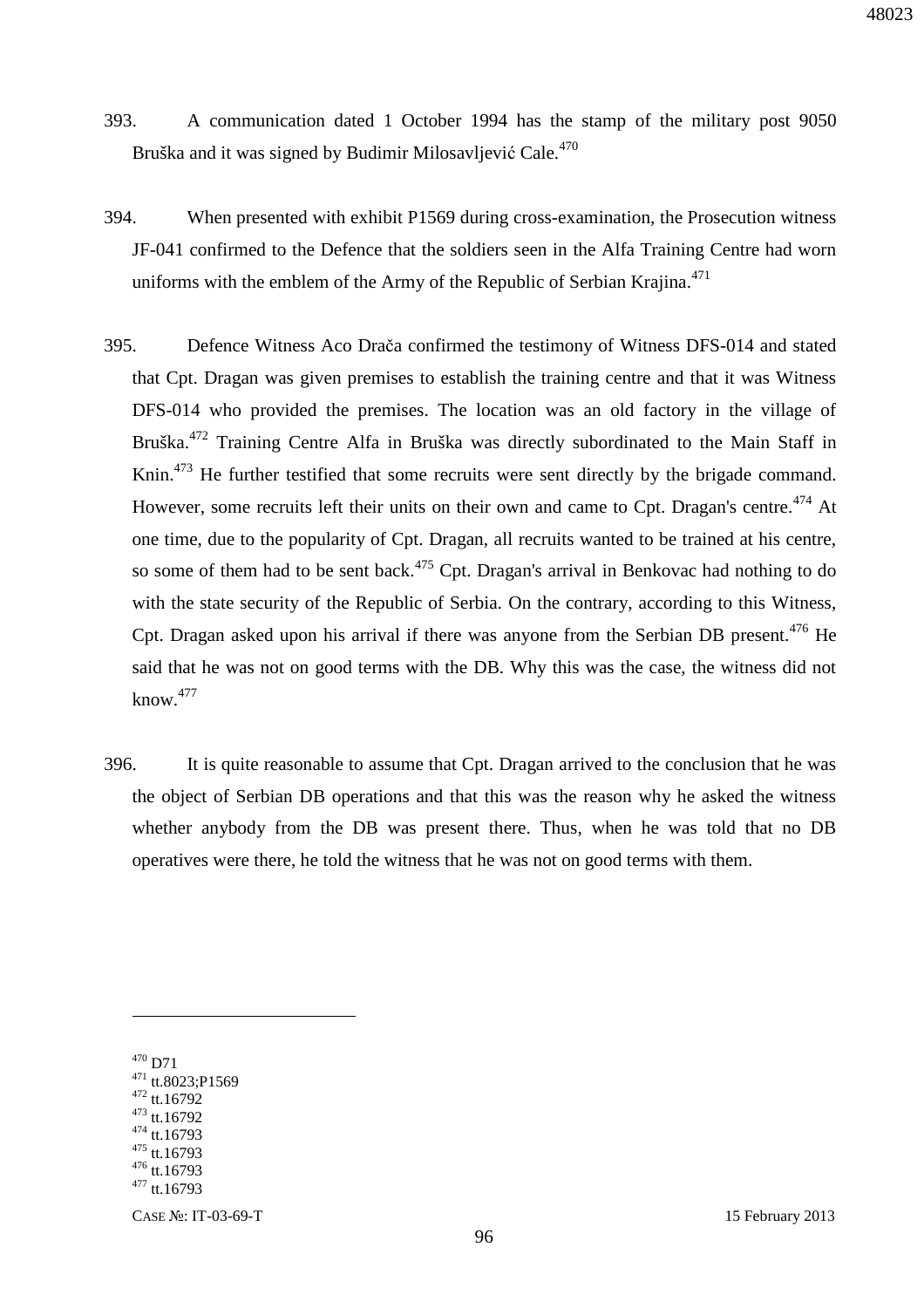397. In the end, this witness was also shown a video still in which he identified Cpt. Dragan wearing the insignia of the Repubic of Serbian Krajina, both on his sleeve and on his cap.<sup>478</sup>

# N. DEPARTURE FROM KRAJINA AND PRESENCE IN OTHER TRAINING **CENTRES**

- 398. The Defence witness DFS-014 testified that after the establishment of Traning Centre Alfa in Bruška in January-February 1993, Cpt. Dragan had staid in the centre for several months, four or five months, and that he later got involved in some kind of humanitarian work, helping the wounded and the families of the killed. The witness stated that Cpt. Dragan's visits to the camp gradually became less frequenst (he came to this area four or five times), but also that this military camp of the Army of the Republic of Serbian Krajina operated until the fall of the Republic of Serbian Krajina in 1995.<sup>479</sup>
- 399. In the cross-examination by the Prosecutor, this witness confirmed that he had had a conversation with Cpt. Dragan and that Cpt. Dragan had confirmed to him his intention to establish other training camps like the Alfa camp in the Republic of Serbian Krajina, but also that this plan was not executed.<sup>480</sup>
- 400. Moreover, the Prosecution has never offered any additional evidence in an attempt to prove that, in addition to Golubić in 1991 and the Alfa centre in Bruška that was established in 1993, there were other training centres in Kninska Krajina.
- 401. Besides, as far as the Republic of Croatia is concerned, in addition to the two training centres, the case also included evidence on the training centre in Erdut, which did not in any way relate to the Serbian DB and Franko Simatović, a fact that will be discussed in more detail later in the final brief.

<u>.</u>

 $478$  tt.16795;D677

<sup>479</sup> tt.15809

 $480$  tt.15967-15968

CASE №: IT-03-69-T 15 February 2013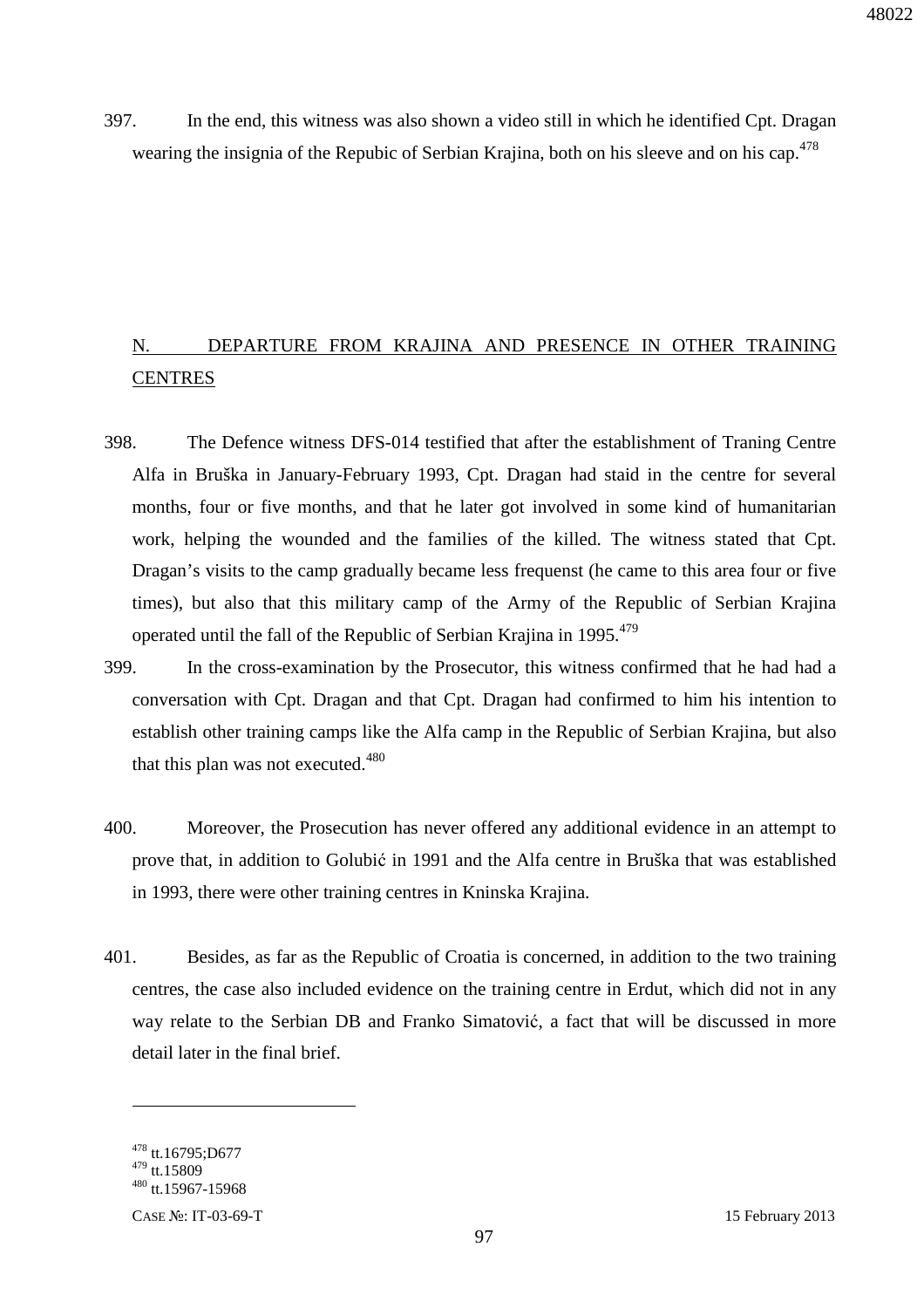## **PART FOUR**

# A. ŽELJKO RAŽNATOVIĆ ARKAN AND SERBIAN VOLUNTEER GUARD (SDG)

- 402. In para. 4 of the Indictment, the Prosecutor alleges that in addition to the Special Purpose Units JATD and JSO, other units such as "Scorpions", "Serbian Volunteer Guard" (SDG), also known as "Arkanovci" (Arkan's Men) and the elite SDG unit known as "Arkan's Tigers" were established by or with the assistance of the Serbian DB.<sup>481</sup>
- 403. However, the entire body of evidence that the Prosecution and Defence entered into the case files makes it clear that there is not a shred of evidence that can lead to the conclusion that the Republic of Serbia DB participated in establishing SDG and/or "Arkan's Tigers" or that at any moment relevant to this Indictment, these units were under the control of the SDB of the Republic of Serbia.
- 404. On the contrary, from the entire body of facts and evidence of this case any reasonable trier of facts could only draw the conclusion that the SDB of Serbia had nothing to do with the establishment of these units and that at no point of their existence were these units under the control of or in connection with the Serbian SDB.

## B. ESTABLISHMENT OF THE SDG

- 405. On 11 October 1990, together with several friends, Željko Ražnatović formed the Serbian Volunteer Guard at the Pokajnica Monastery near the town of Velika Plana, Republic of Serbia.<sup>482</sup>
- 406. This fact, the Prosecutor seems not to have even tried to dispute, was disclosed by the Defence witness Borislav Pelević who at one point became the deputy commander of Arkan's SDG and his best man and who, after joining the SDG, every year in October participated in the celebration to mark the anniversary of the establishment of the Guard. Indeed, on several

<u>.</u>

<sup>&</sup>lt;sup>481</sup> Indictment para.4

 $482$  tt.16516

CASE №: IT-03-69-T 15 February 2013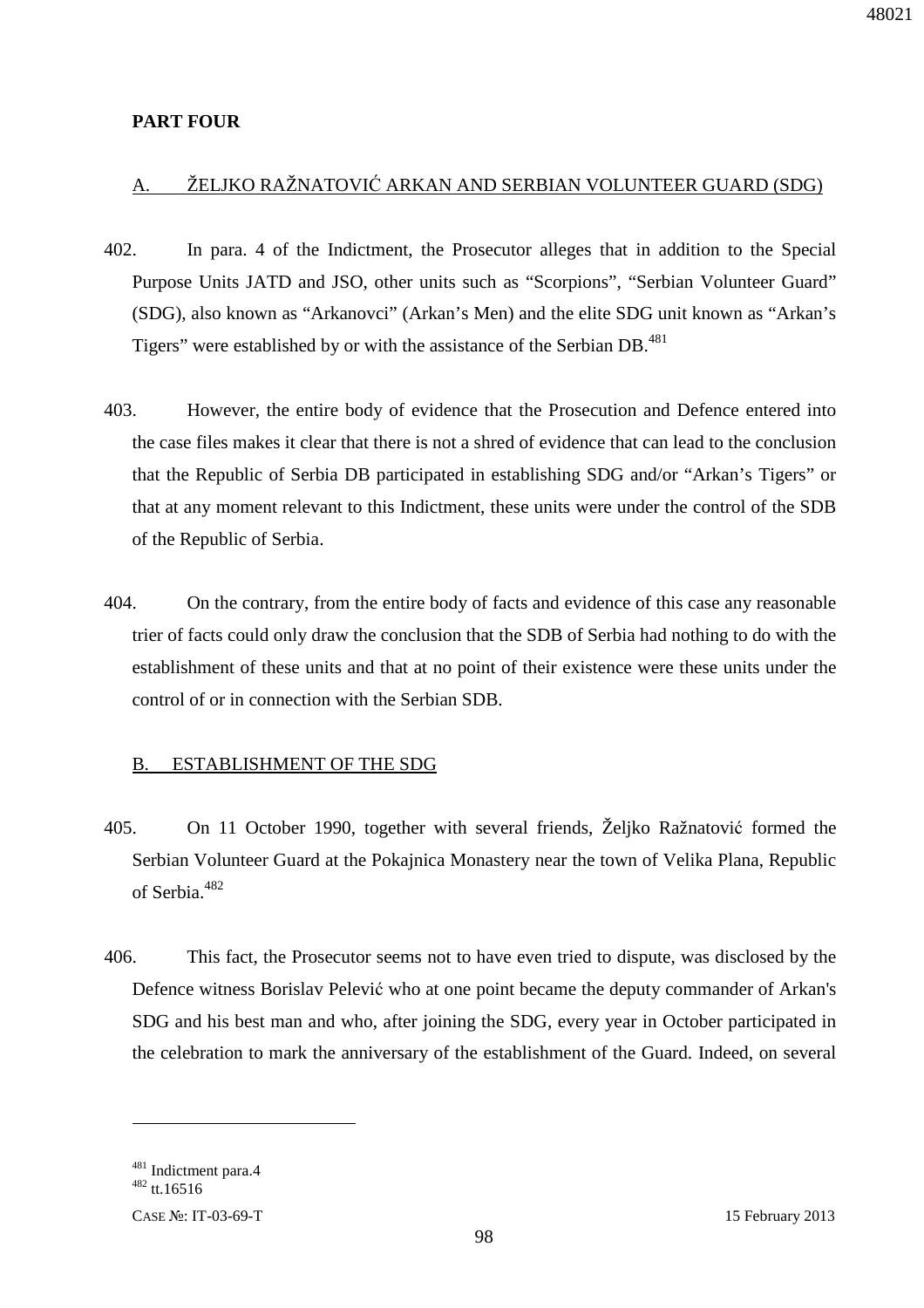occasions before the Trial Chamber, this witness referred to the celebration of the anniversary of the establishment of the SDG.<sup>483</sup>

#### 407. [REDACTED]

#### 408. [REDACTED]<sup>484</sup>

409. Faced with the testimony on the date and place of the establishment of the SDG, the Prosecutor did not oppose this fact with any piece of evidence to support his allegations that the Serbian DB and/or Franko Simatović had anything to do with or any role in the establishment of the Guard.

#### C. TIES WITH FEDERAL DB, BOGDANOVIC AND SIMOVIC

# 410. [REDACTED]*. <sup>485</sup>* [REDACTED]*. <sup>486</sup>* [REDACTED]*. <sup>487</sup>* [REDACTED]

- 411. [REDACTED]*.* 488
- 412. Finally, the Simatović Defence witness, Jovan Dimitrijević, who was one of Željko Ražnatović Arkan's closest associates, stated before the Trial Chamber that the liaison between the Federal MUP headed by Stane Dolanc and Arkan was an urban legend of a sort that could be heard all over the city of Belgrade. He also stated that he had no direct knowledge of this liaison and that Arkan never told him anything about that but that such stories and rumors were being spread around Belgrade. At the end he said that the rumor is still being spread, that the story is still popular among people.<sup>489</sup>

<sup>484</sup> [REDACTED]

<sup>483</sup> tt.16342-16343;16434;16449;16452; 16573

<sup>485 [</sup>REDACTED]

 $^{486}$  [REDACTED] [REDACTED]

<sup>488 [</sup>REDACTED]

 $489$  tt.16090

CASE №: IT-03-69-T 15 February 2013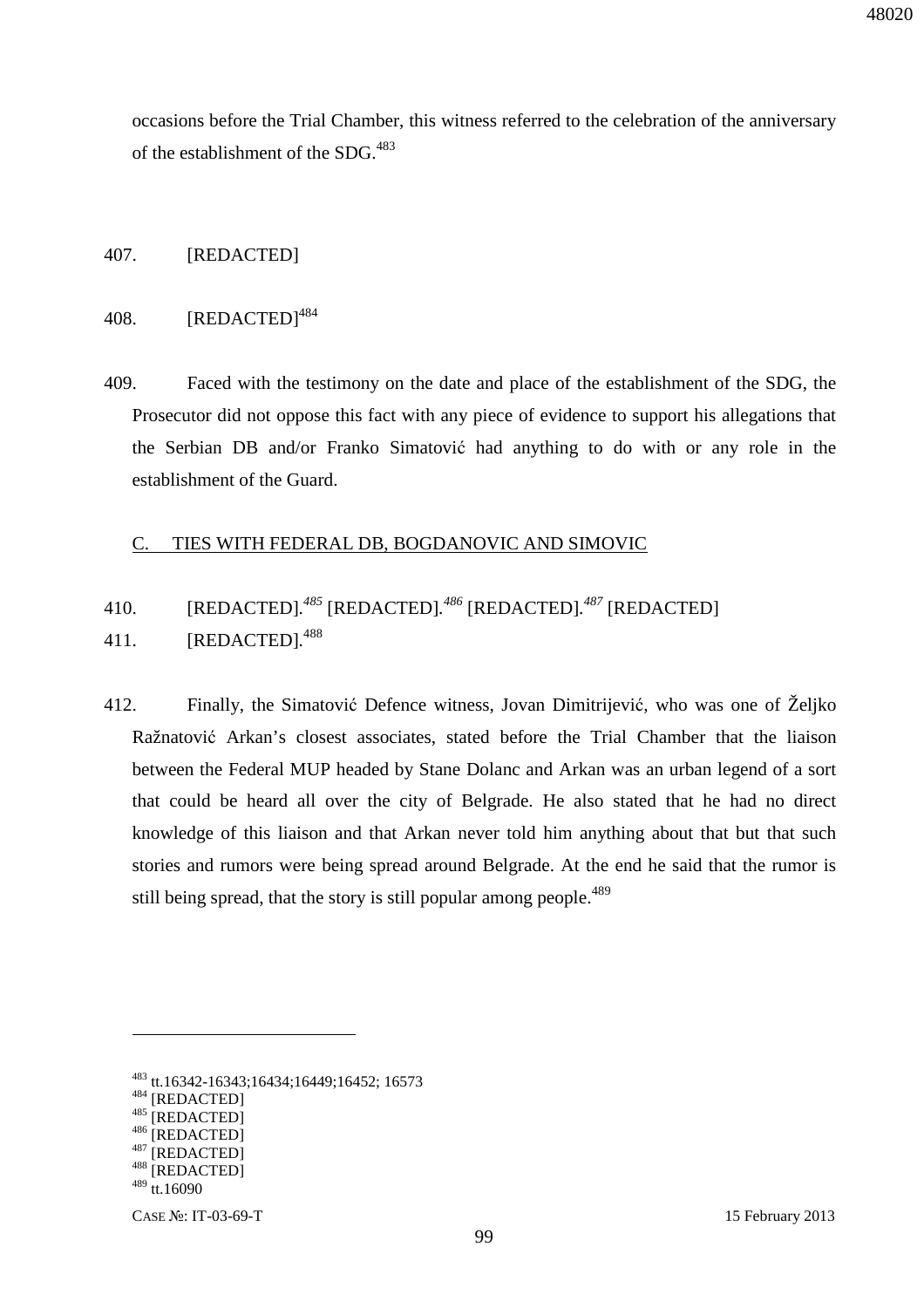- 413. In an article published by the NIN weekly magazine under the title "Black Knight" in the second paragraph of the section subtitled "Zagreb", there is a mention of the fact that sometime between 1981 and 1986, Arkan was arrested by the SUP Chief Branko Đurić and that he was remanded in custody until his judgment became final despite Stane Dolanc's intervention.<sup>490</sup>
- 414. The Defence wishes to point out the fact that the Prosecution called to the stand numerous witnesses who, based precisely on such stories and rumors, i.e., second-hand, hearsay information, brought Željko Ražnatović Arkan in connection with the Serbian DB. Indeed, not a single witness called by the Prosecution could testify, first-hand, about Arkan's alleged membership or association with the SDB of Serbia.
- 415. Notwithstanding the above, in the early 1990s, Arkan established a relationship with Radovan Stojčić Badža, member of the MUP of the Republic of Serbia, but employed in the Public Security Department of the MUP which was not functionally connected with the DB of the Republic of Serbia. Stories and rumors were spread about this friendship between Arkan and Badža as well and the Defence will address this issue more concretely further on in this text.
- 416. 1990. Before the establishment of the SDG, Željko Ražnatović Arkan was the leader of the fans of the Red Star football club. One of the club's top officials was Radmilo Bogdanović, Minister of the Interior of Serbia at the time, later appointed as president of the parliamentary board for relations with Serbs living outside Serbia.
- 417. In an interview given to the Duga, a Belgrade weekly magazine, in 1993, Bogdanović referred also to the demonstrations of 9 March 1991, saying: "...had Arkan been there with his Delije who knows what else would have happened there. "<sup>491</sup> At the time of the demonstrations, Arkan was in prison in Croatia and the Delije were the fans of the Red Star FC. Bogdanović also said in this interview that on numerous occasions in the premises of the Red Star he had warned Arkan that his behavior was not going to be tolerated by the MUP the

 $490$  D<sub>1196</sub>

<sup>491</sup> P00404,page 3.

CASE №: IT-03-69-T 15 February 2013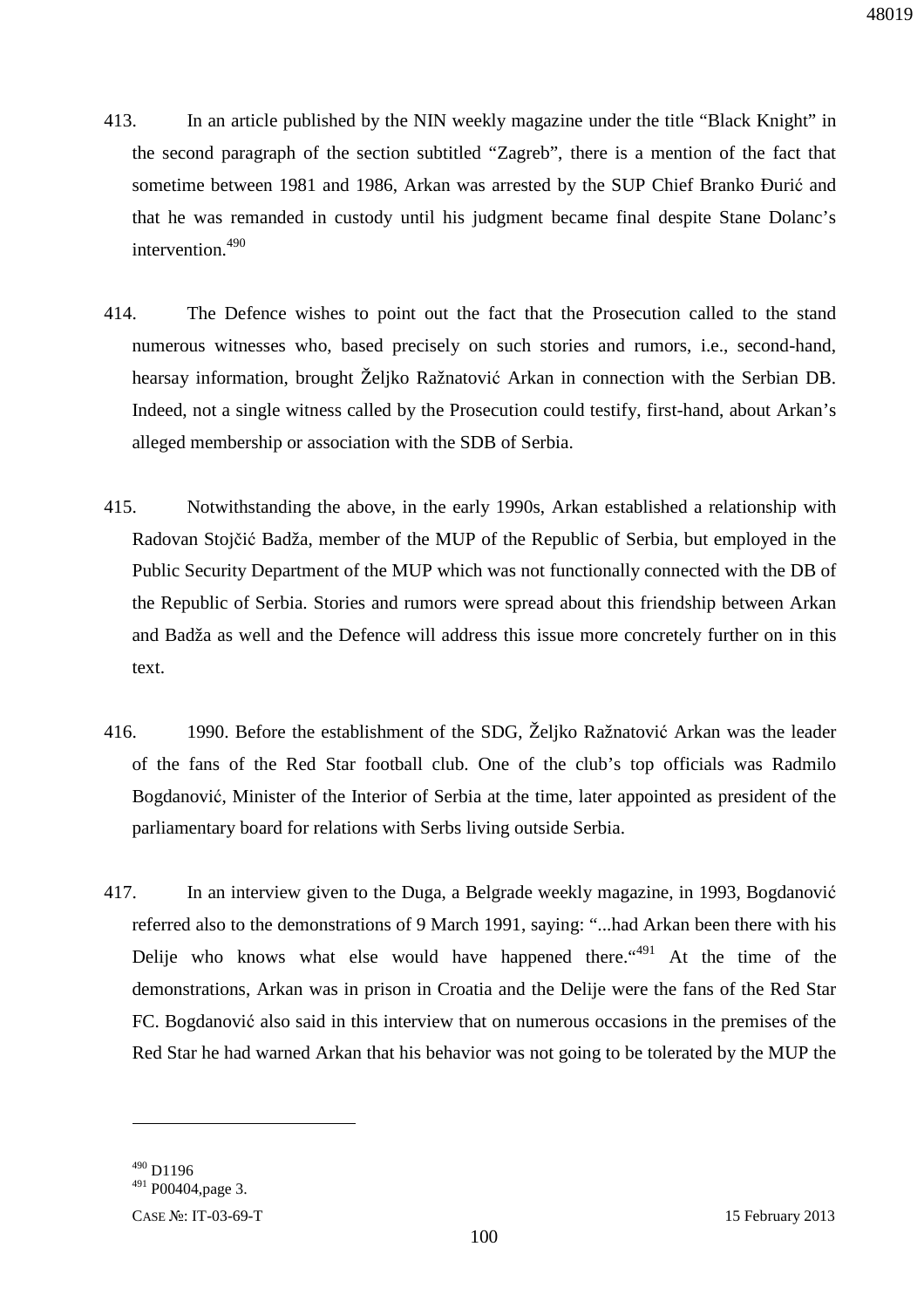way it had been tolerated previously by the Federal SUP which always looked the other way. Bogdanović says that he even read some reports about Arkan wounding some police officers. Bogdanović denied that he ever used Arkan's services.<sup>492</sup>

- 418. Finally, prompted by the journalist to say what Arkan was doing in Erdut, Bogdanović replied that as President of the Parliamentary Board for Serbs living outside Serbia he knew well that Arkan had gathered 250 to 300 volunteers and that he, Bogdanović, sent him to report to general Simović, i.e., to the Ministry of Defence and that Arkan did so and registered them as volunteers there. $493$
- 419. The Stanišić Defence witness DST-043, confirmed before the Trial Chamber that he had heard over the media that Dušan Bandić, Dušan Sarić, a certain Stefanović and Željko Ražnatović Arkan were arrested in Dvor na Uni (Republic of Croatia) in November 1990.<sup>494</sup> This witness also says that Nebojša Mandinić and his brother told him that Milan Babić and Arkan had met in Golubić by the end of 1990.<sup>495</sup>
- 420. The official note of the Knin SUP dated 31 May 1991 precisely establishes the connection between Milan Babić, Arkan and Dušan Bandić who were brought in touch, inter alia, by the aforementioned Mandinić Nebojša. The document also shows that in November 1990 Arkan was in the company of Bandić at Marko Dobrijević's. Dobrijević talked with Babić about the best way to collect material means, i.e., donations for the defence of Krajina. Arkan, who was present at the meeting, explained that he was skillful in certain jobs associated with the DB Service of the Federal Secretariat for Internal Affairs since, as he put it, now he was "retired" but he used to work abroad. During this visit, Arkan insisted that "Delije" "wanted to help to defend Krajina and he suggested that "Delije" should be included in the protection of the Krka Monastery, to which the Prior of the monastery agreed. Finally, the document actually shows that late in November Dušan Bandić and Arkan went to a

 $492$  P00404, page 3.

<sup>493</sup> P00404,page 3.

 $494$  tt.13017

 $495$  tt.13017-13018

CASE №: IT-03-69-T 15 February 2013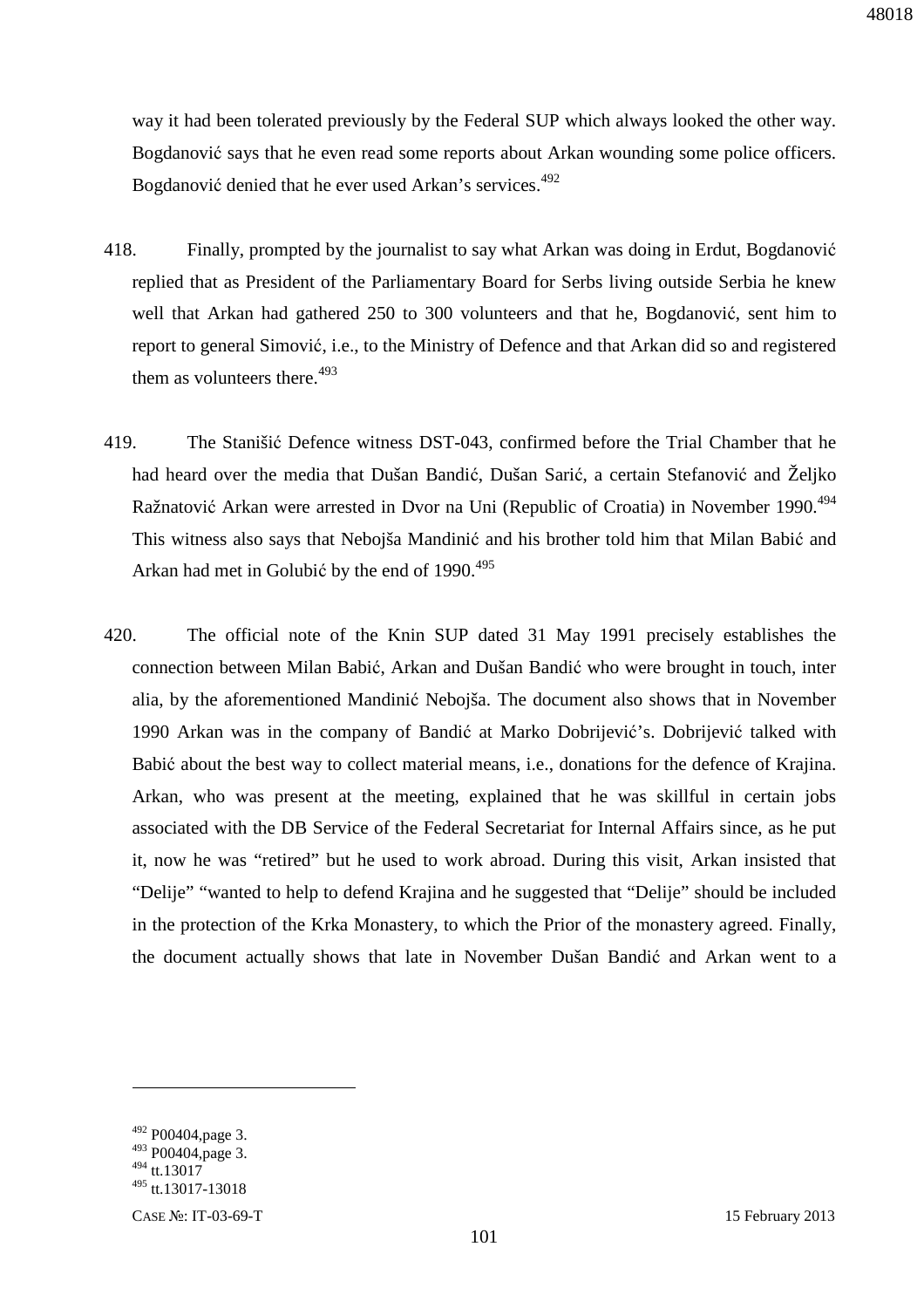meeting with President Babić, whereupon the information about the arrest of Arkan and Bandić by the MUP of Croatia was announced on TV.<sup>496</sup>

421. [REDACTED].<sup>497</sup> [REDACTED]<sup>498</sup> [REDACTED].<sup>499</sup> [REDACTED]<sup>500</sup>

- 422. Finally, the Simatović Defence Witness Jovan Dimitrijević confirmed that in 1991 Radmilo Bogdanović was the honorary president and member of the managing board of the Red Star football club at the same time when Arkan was the leader of Red Star's fans which is why Radmilo Bogdanović and Arkan were in close contact in relation to the Red Star issues.<sup>501</sup> He also pointed out that the control over the football fans was one of the most important Arkan's duties and added that the basic cell the SDG later evolved from actually consisted of fifteen to twenty young men from the north stand of the Red Star Stadium.<sup>502</sup>
- 423. The Defence witness, Borislav Pelević, Arkan's second in command and best man, in his testimony states that Radmilo Bogdanović, when he was the Minister of the Interior in the Federal Republic of Yugoslavia, referred Arkan to General Simović. Arkan asked him for his assistance since they knew each other. And Radmilo Bogdanovic was an official in the Crvena Zvezda football club. Željko Ražnatovic Arkan was the leader for the Crvena Zvezda fans. On that occasion they had to be in contact. He told him that some Crvena Zvezda fans, together with himself, had decided to found the Serbian Volunteer Guards (SDG) and go to the Slavonia battle-field. And he asked for the assistance in the form of weapons and equipment. Radmilo Bogdanović said that this was not possible, and he referred him to the minister of defence, Tomislav Simović. 503

## 424. [REDACTED].<sup>504</sup> [REDACTED]<sup>505</sup>

- <sup>498</sup> [REDACTED]
- [REDACTED] 500 [REDACTED]
- $501$  tt.16167-16168
- <sup>502</sup> tt.16168
- <sup>503</sup> tt.16330
- <sup>504</sup> [REDACTED]
- 505 [REDACTED]
- CASE №: IT-03-69-T 15 February 2013

<sup>496</sup> D00098

<sup>&</sup>lt;sup>497</sup> [REDACTED]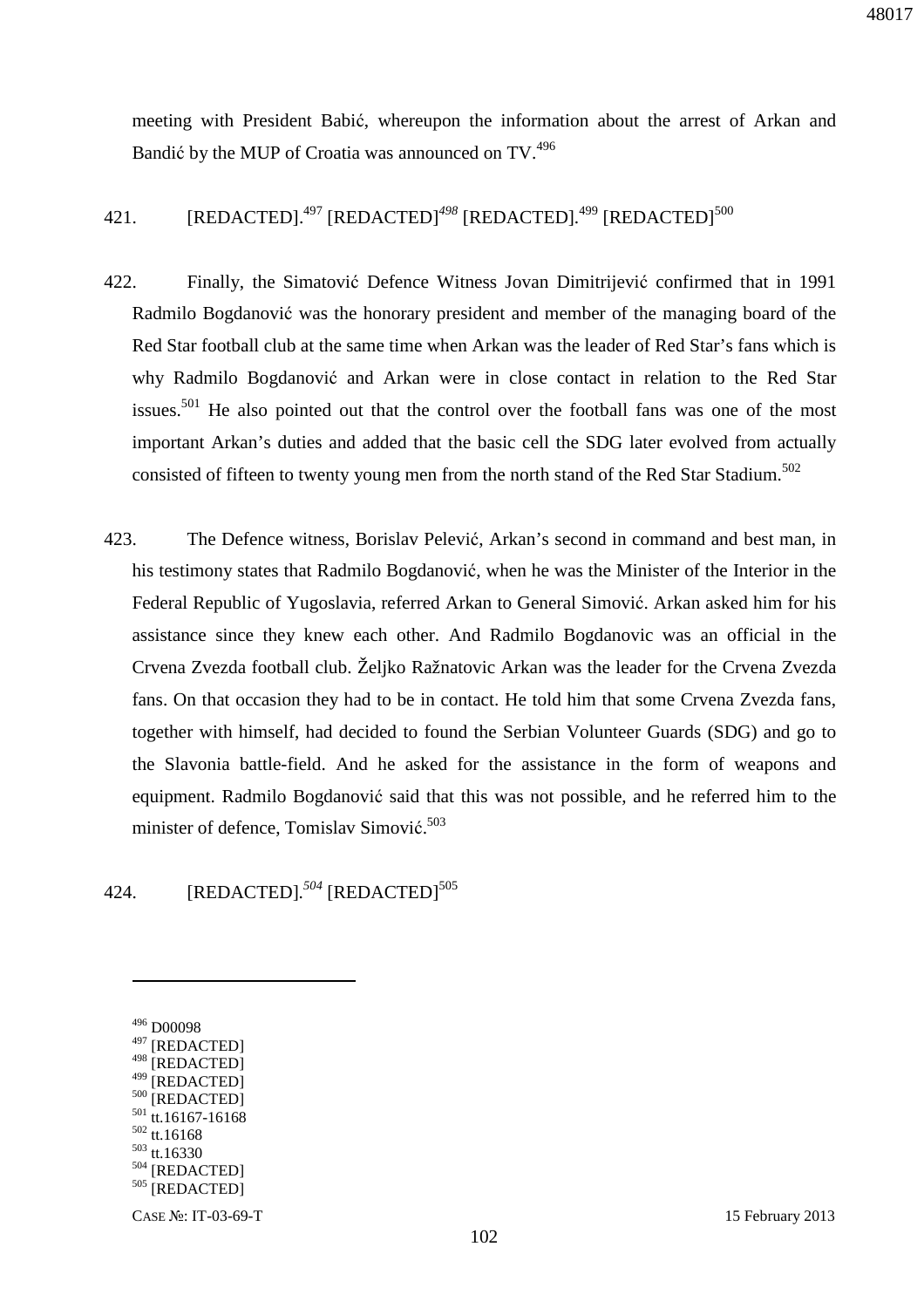- 425. The Defence introduced into the exhibits a letter addressed to the JNA General Staff, dated 26 June 1993. In this document it is stated that Radmilo Bogdanović, member of the Executive Board of the SPS, vice-president of the Chamber of the Republics and president of the Defence and Security Committee of the FRY and Željko Ražnatović Arkan, an independent member of the National Parliament of the Republic of Serbia conducted selective talks with certain officers of the Yugoslav Army serving at the General Staff as well as with some strategic and operational commands for the purpose of winning them over for the Serbian Army. Elsewhere in the document it is also stated that Bogdanović talked to a number of officers ranking from lieutenant colonels to generals and Arkan with the officers up to the rank of major. The contents of the talks were, however, identical.<sup>506</sup>
- 426. It is also pointed out in the document that the main objective of the task was the creation of a "new Serbian army" since this war convinced Arkan that officers of the JNA were totally incompetent, burdened by ideological fallacies and that they could not be relied upon in the creation of the new army. According to the document, Arkan claimed that his proposal was accepted to appoint General Andrija Biorčević as the Chief of the General Staff of the VJ. At the end of the document it is stated that on 19 July 1993, a wedding celebration was organized at the Guard House on Topčider for Ivica Dačić, member of the Main Board of SPS, and that among the guests who showed up were: Slobodan Milošević, Radmilo Bogdanović and Arkan and that Bogdanović and Arkan were seated right next to Milošević. The informant believes that the selection of the wedding venue and the seating plan were meant to convey a special message to the officers.<sup>507</sup>
- 427. It is therefore, obvious that Franko Simatović and the Serbian DB had nothing to do and no part in the establishment of the SDG and its deployment to any of the war-engulfed regions of the former SFRY.
- 428. All the foregoing pieces of evidence indicate, beyond any doubt, that the SDG was formed of the "Red Star" fans from the north bleachers of the stadium, that they were organized by Arkan who was the leader of the fans at the time, and that Radmilo Bogdanović, honorary president and member of the managing board of the Red Star instructed them to

<sup>506</sup> D1213,page 1.

<sup>507</sup> D1213,page 2.

CASE №: IT-03-69-T 15 February 2013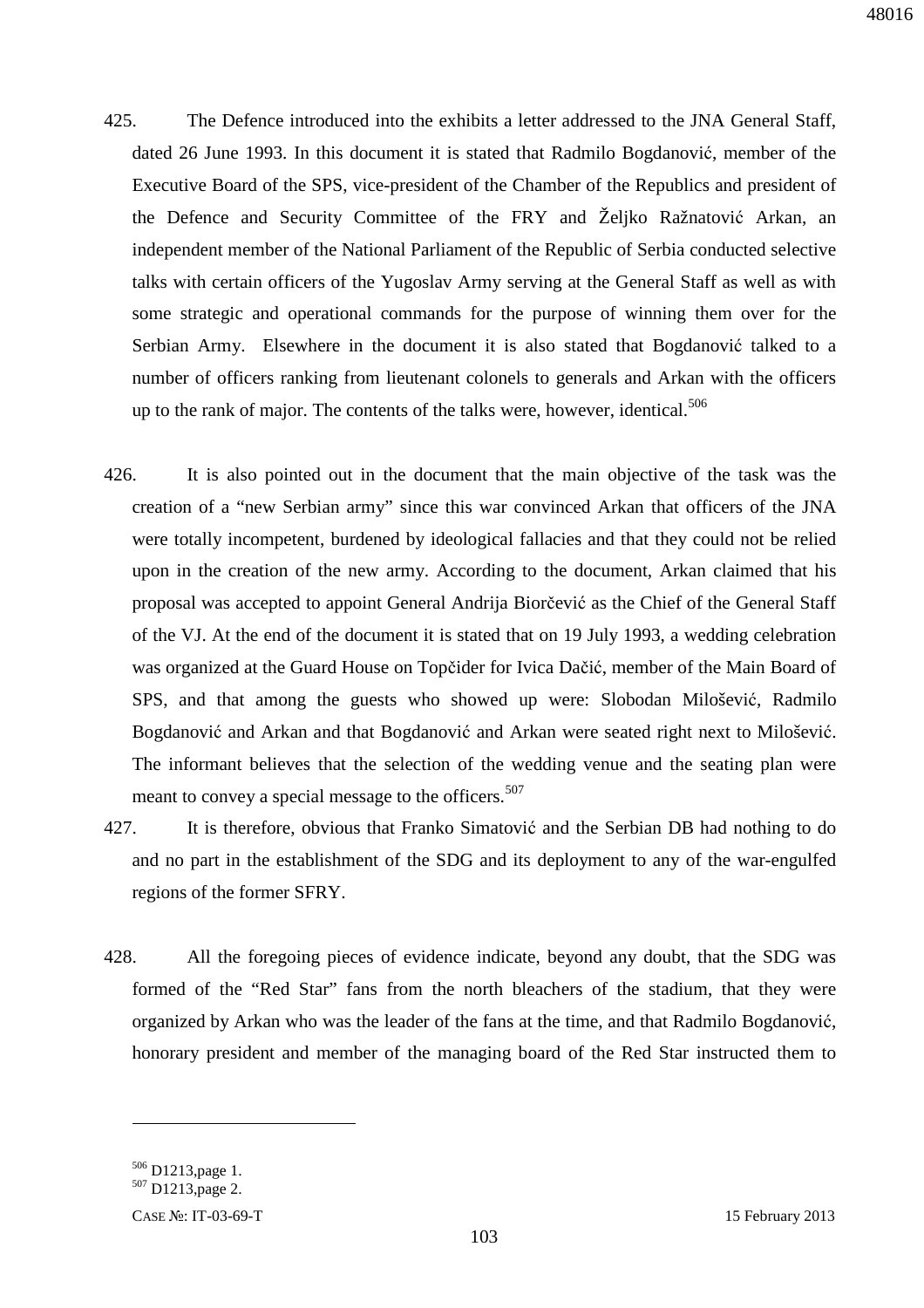report to the Minister of Defence of the Republic of Serbia, General Tomislav Simović as a group of volunteers.

- 429. In the book written by Dobrila Gajić Glišić, introduced into the exhibits by the Prosecution it is possible to clearly and unequivocally recognize the true nature of the relationship between Arkan and General Simović which in turn confirms the proofs we emphasized above.
- 430. In fact, in the period from September 1991 up until January 1992, Dobrila Gajić Glišić was Chief of Cabinet to the Serbian Minister of Defence, General Tomislav Simović. This book represents a special first-hand testimony regarding the relations between the Minister of Defence of the Republic of Serbia, General Simović and Arkan and his SDG.<sup>508</sup>
- 431. On page 57 of her book, and in connection with the fights around Vukovar, General Simović's Chief of Cabinet discloses that Arkan's volunteers acted together with the JNA.<sup>509</sup>
- 432. On the next page, she testifies that Simović was asked to order the air strikes since Arkan and his men were left encircled. She goes on by saying that Simović, visibly upset ordered the air force to fly over but not to open fire to avoid hitting own forces. Later in her book, the Defence Minister's Chief of Cabinet says that in connection with this event, they spent the whole night in Simović's cabinet, keeping the line open with the air force command and following the situation closely until just before dawn when they received the information that Arkan's volunteers broke through the siege but there was no sign of Arkan himself. Later, when, according to the Chief of Cabinet, they already lost all hope, a call came through that Arkan showed up at last and that he was on his way to Simović's office. Indeed, Arkan arrived at General Simović's right after the action, in full combat gear, carrying a sniper rifle over his shoulder with an Ustasha cap soaked in blood hanging from it. He entered the office with his best man and several other friends to give an account of what had happened and to give the seized sniper rifle and the Ustasha cap to General Simović as a present.<sup>510</sup> So, the Chief of Cabinet of the Minister of Defence of the Republic of Serbia describes the event

<sup>508</sup> P1050

<sup>509</sup> P1050,book page 57,last para.( ET page 9)

<sup>510</sup> P1050,book page 58.(ET page:9,10)

CASE №: IT-03-69-T 15 February 2013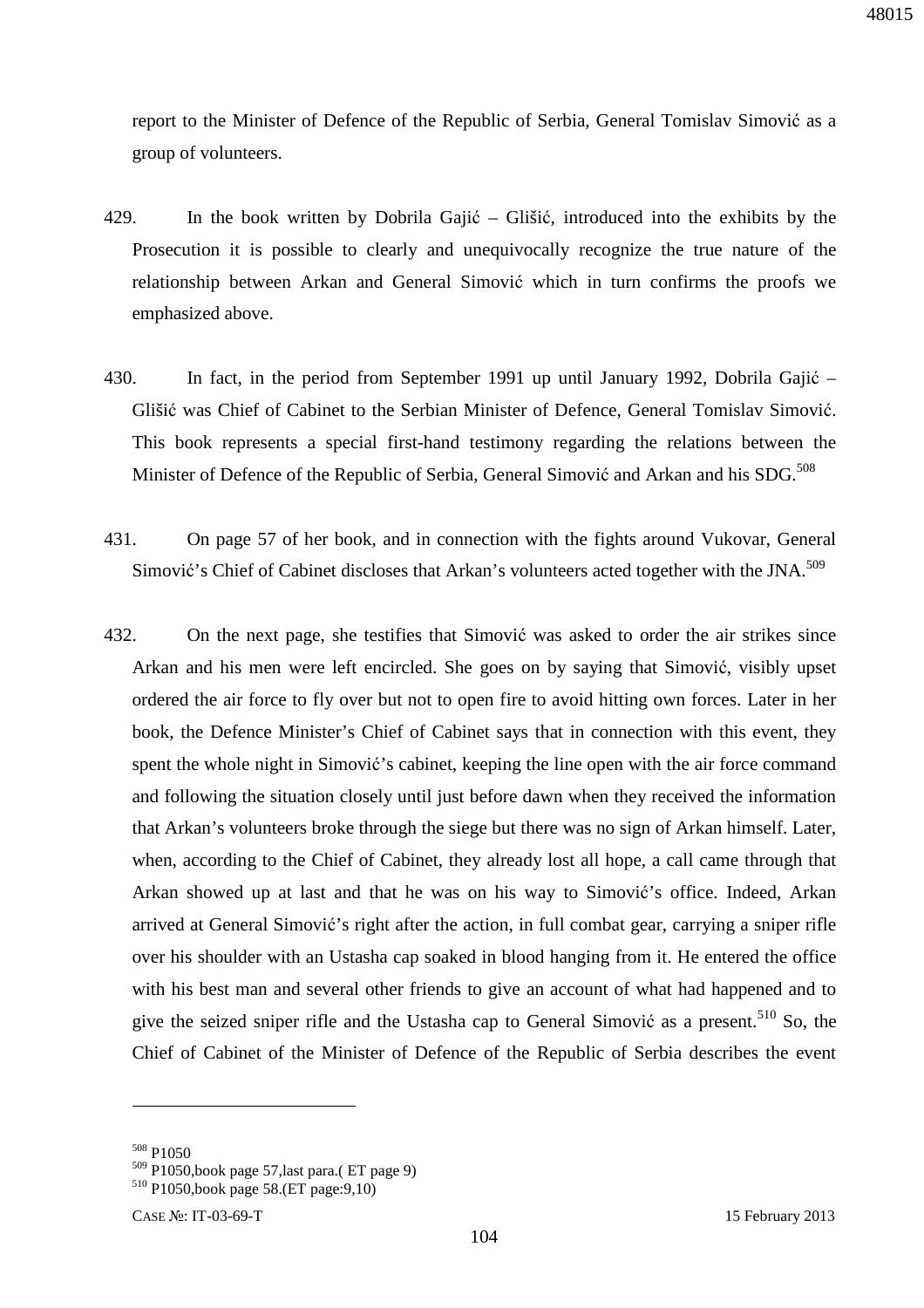from first-hand experience, i.e., the event she personally witnessed and which shows that the actions undertaken in Slavonia, with the participation of Arkan's SDG and JNA were coordinated from the Ministry of Defence, i.e., from General Simović's cabinet. Moreover, immediately after the action, Arkan, together with several of his volunteers in combat uniforms came directly to General Simović's cabinet.

- 433. In her book, Simović's Chief of Cabinet also writes about a talk show on a Belgrade media outlet where the topic of discussion was the establishment of an all-Serbian army. General Simović and volunteers from the frontline were supposed to take part in the talk show. He was to talk about openly on TV, inter alia, about organizing volunteers and about the fact that it was precisely he, the Minister of Defence, who supported them. However, since Simović was "busy elsewhere" his aide appeared on the talk show instead of him. $511$
- 434. In her explanation of the media appearance of Simović's aide, the Chief of Cabinet stated as follows: "While we were watching the show, we got the impression that he (Simović's aide, Mlađa) is on some other side, and that we were not the ones supporting volunteers and all these political party armies which were being resubordinated to JNA and TO in accordance with the law. "<sup>512</sup>
- 435. At the end of the talk show, as Ms Gajić Glišić wrote in her book, the host openly asked Arkan who his supreme commander was. The cabinet room went silent, everyone expected that, after a moment of hesitation, Arkan would state in front of the entire audience – that it was General Simović. However, Arkan said – Patriarch Pavle! Several days later, they received a video tape made by the same TV station showing volunteers saluting Minister Simović and openly proclaiming him their supreme commander. Simović did not hold it against them although some other officials did. $513$
- 436. When prompted to comment on the part of the book where Ms Glišić describes Arkan's appearance in the Belgrade media, TV station Studio B, the Defence witness Dimitrijević said that he did not remember the talk show, but that he believed it had been a

<sup>511</sup> P1050,book page 59.(ET page:10,11)

<sup>512</sup> P1050,book page 60.(ET page:11)

<sup>513</sup> P1050,book page 60.(ET page:11)

CASE №: IT-03-69-T 15 February 2013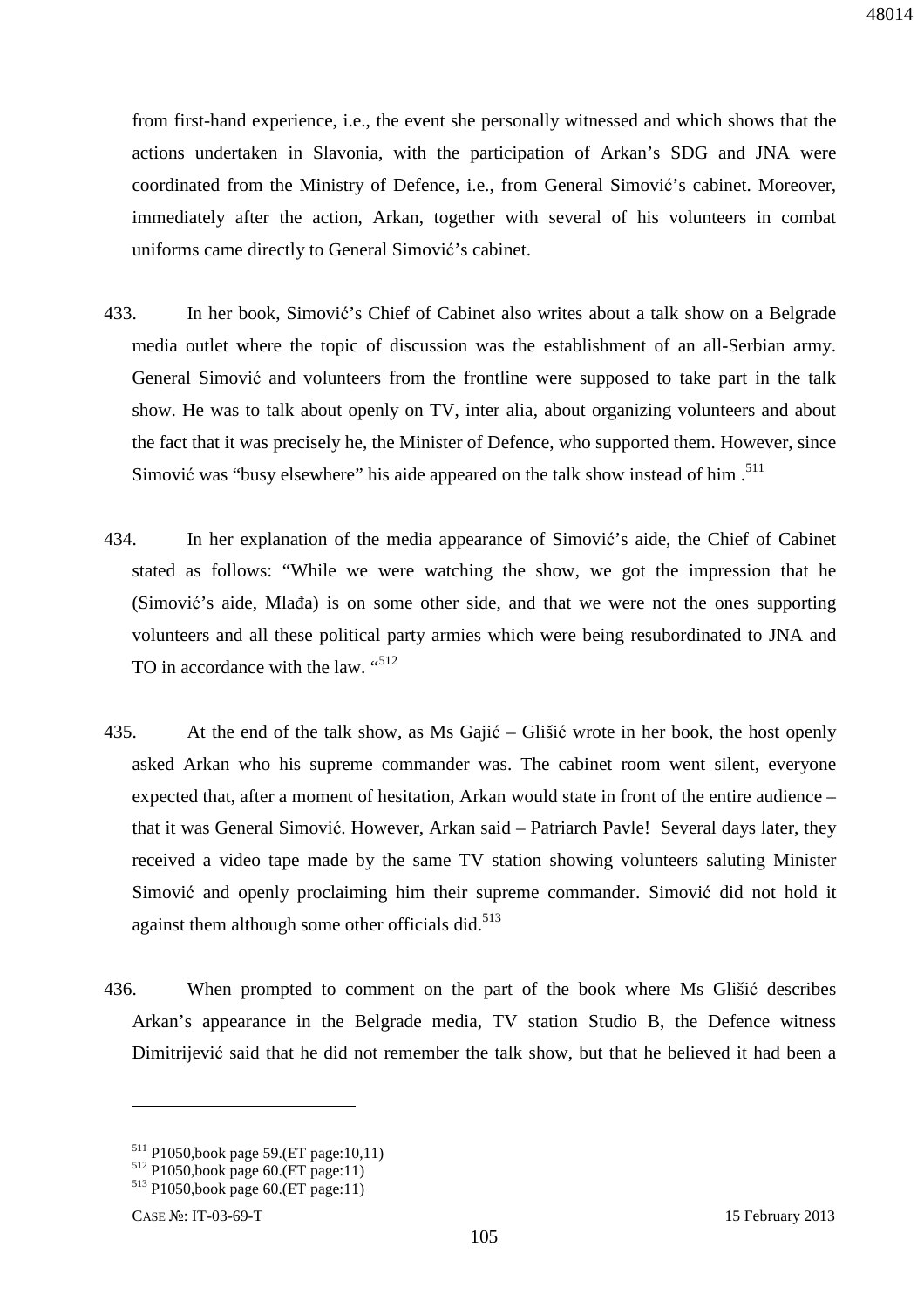good illustration of the relationship between Arkan and General Simović. He said: " ... it was a close relationship, and it was mutually benevolent. "514

- 437. The Simatović Defence witness Borislav Pelević, first testified before the Trial Chamber, that when he came to Erdut as a volunteer at the beginning of 1992, he was given an application form to fill by a clerk, Jovan Dimitrijević. He was instantly given an olive-gray uniform, of the kind previously worn by soldiers of the JNA.<sup>515</sup> He goes on by saying that later he found out that those first uniforms had been supplied by the JNA and that he recognized this same type of uniform on the video clip shown to him, worn by Arkan at the funeral of General Bratić, commander of the Novi Sad Corps in the fall of 1991.<sup>516</sup> Asked further if members of the SDG received any other things, the witness says that apart from the uniforms, they received from the Army of Yugoslavia weapons and relevant equipment: ammunition, Zoljas, bombs and grenades and Osas.<sup>517</sup>
- 438. Although this witness joined the SDG only in the early 1992, he testified that he found out about the foregoing facts from three sources: from the commander Arkan himself, as the first source who personally told him he got the weapons from VJ because that was the deal he had made with the Minister of Defence Tomislav Simović.<sup>518</sup>
- 439. The second source was General Andrija Biorčević with whom the witness became fairly good friends and who confirmed all of this to him.<sup>519</sup>
- 440. The witness claimed that his third source had been Dobrila Gajić who wrote a book on these events. The witness knows she was General Simović's Chief of Cabinet and he knows her because she is friends with his wife's parents. The witness claims that she told him about the meeting between Arkan and General Simović, the Defence Minister.<sup>520</sup>
- 441. This witness proceeds by saying that he knows that Radmilo Bogdanović referred Arkan to General Simović. Namely, since Bogdanović was an official of the Red Star FC and

<sup>514</sup> tt.16186

<sup>515</sup> tt.16323 <sup>516</sup> tt.16328;D789

<sup>517</sup> tt.16328

<sup>518</sup> tt.16329-16330

<sup>519</sup> tt.16330

<sup>520</sup> tt.16330

CASE №: IT-03-69-T 15 February 2013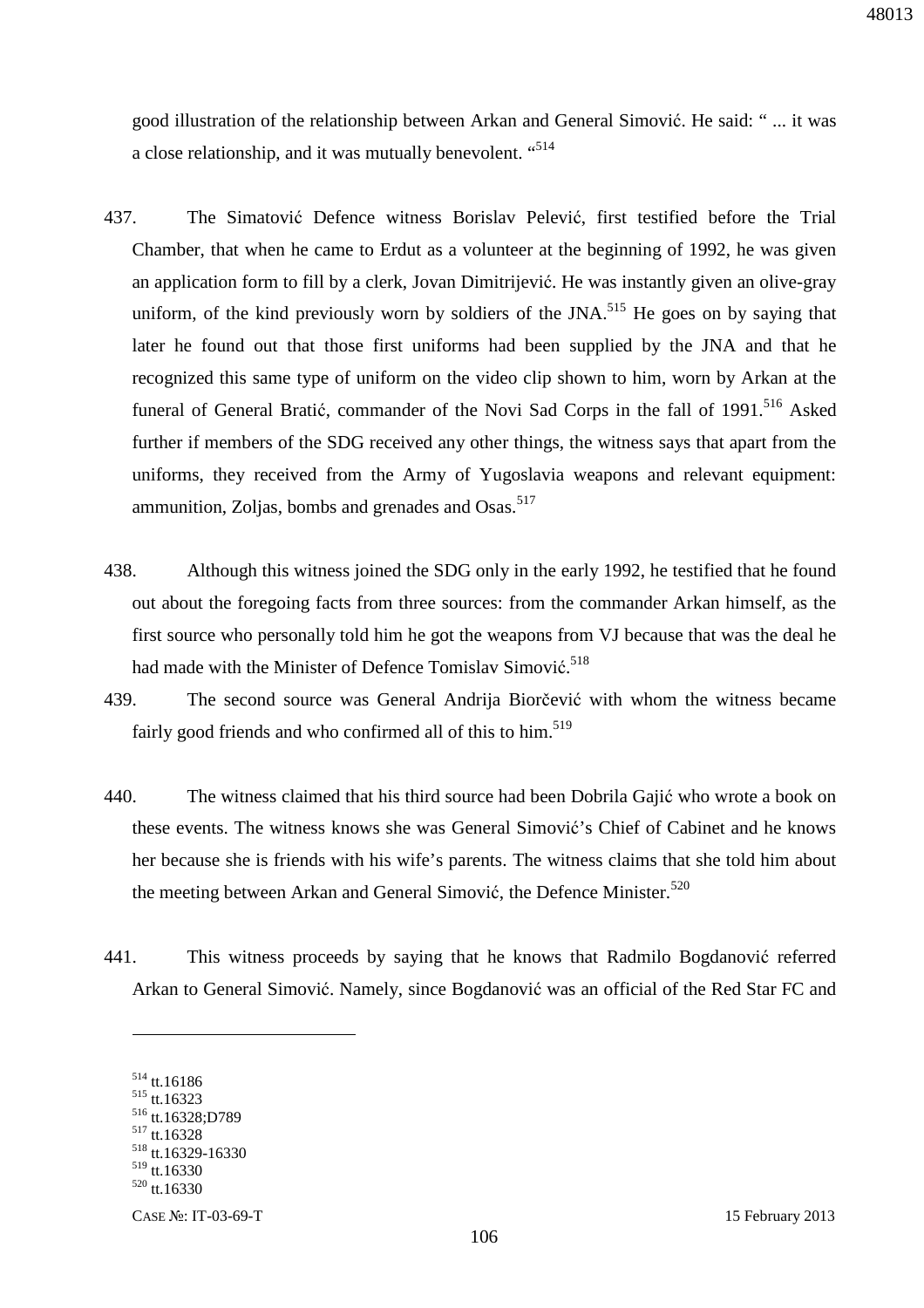Arkan was the leader of the club's fans, they were in touch. Arkan told Bogdanović that he and some fans had decided to form the SDG and go to the Slavonia battle-field. Arkan asked Bogdanović for weapons and equipment. Bogdanović said this was not possible and referred him to the Minister of Defence, Tomislav Simović. And this meeting was held and had the results that the witness has already mentioned.<sup>521</sup>

- 442. Witness Pelević also testified about the ties between Arkan and SDG with the Minister of Defence, General Simović, when he spoke about the agreement the two of them reached regarding the use of military trucks and border crossing. He said: "From before, there was agreement in place between Commander Arkan and Minister of Defence of the Army of the Republic of Serbia, Mr. Tomislav Simovic, according to which they were allowed to use military trucks and according to which they would not be crossing the border at the official border crossing, but, rather, that they would use some military routes. That's how they crossed the border from Slavonia, Baranja, and Western Srem onto the territory of the Republika Srpska and into the Knin-Krajina. "<sup>522</sup>
- 443. Finally, the Defence witness Jovan Dimitrijević, who, according to witness Pelević welcomed him in Erdut in January 1992, and gave him the application form to fill, also testified before the Trial Chamber about the relations between Arkan and his SDG and the Minister of Defence, Simović. Under cross-examination, this witness actually stated that he did not know that Bogdanović had referred Arkan to Simović but that he personally contacted the General Staff and General Simović in order to request assistance that was needed in Erdut.<sup>523</sup>
- 444. To the question whether Arkan visited Simović on a regular basis in 1991 and 1992, the witness replied that it was generally true although he was not sure how regular those visits had been.<sup>524</sup>

<sup>521</sup> tt.16330  $522$  tt.16369

<sup>523</sup> tt.16171

<sup>524</sup> tt.16172

CASE №: IT-03-69-T 15 February 2013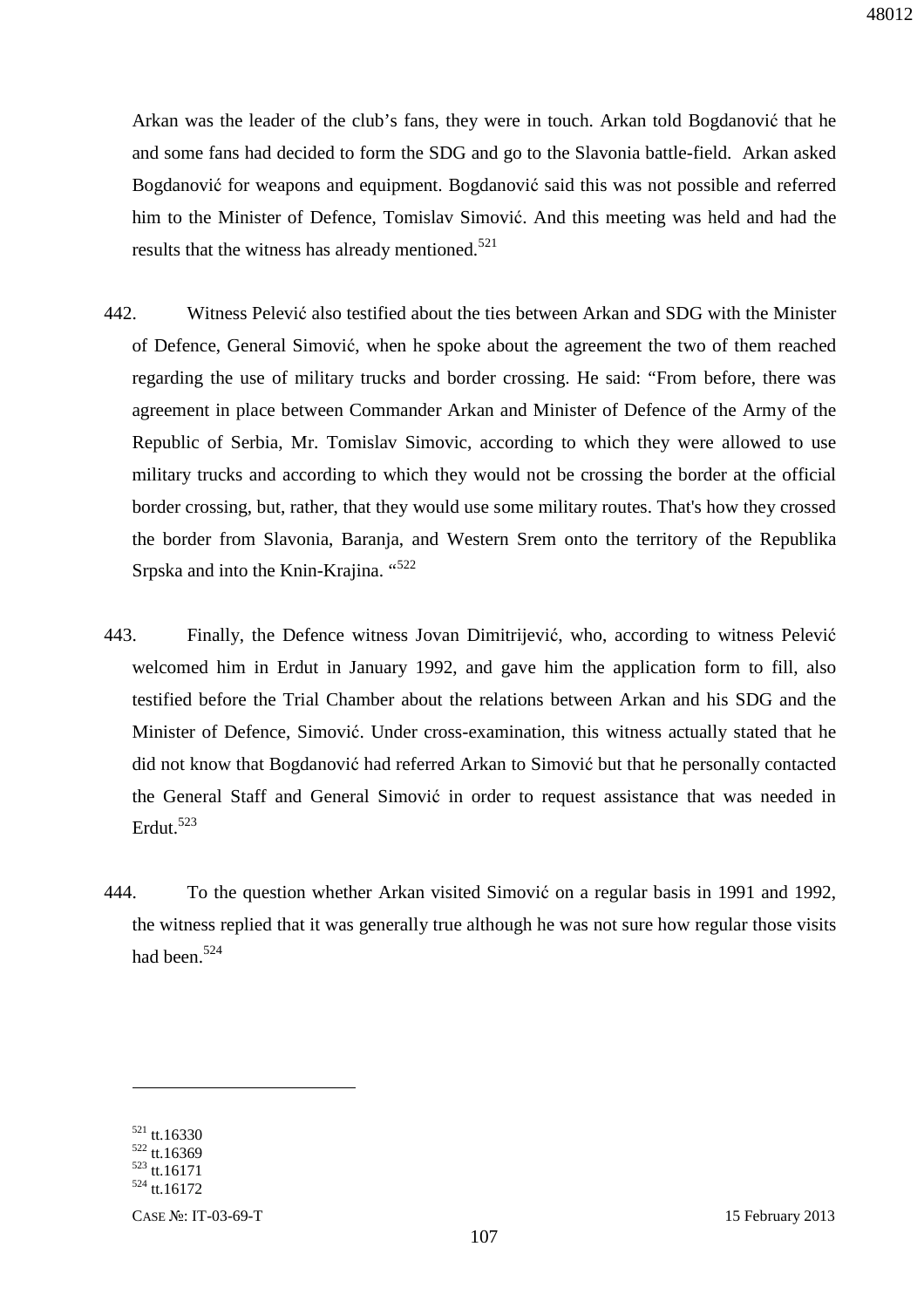- 445. The witness further confirms that Arkan obtained his supplies through his relationship with General Simović and his relationship with the JNA. That was the only way for SDG to have the needs satisfied, the needs for weapons for 250 or 300 volunteers. He also added that Arkan always intentionally increased the numbers so that he could demand from the JNA representatives and General Simović more supplies than he actually needed.<sup>525</sup>
- 446. The witness was present at one of the meetings Arkan had with Simovic, which was held either at the end of February or the beginning of March when the witness had just arrived in Belgrade. Two JNA officers were also present and Marko Pejić, and another member of the Guard.<sup>526</sup> The JNA could not comply with Arkan's requests for vehicles so it was an unsuccessful meeting. But in spite of that fact they were well liked by General Simović and they continued to co-operate with him when it came to receiving weapons and ammunition. The witness further stated that Arkan was in contact with the Novi Sad Corps Commander Biorčević as well.<sup>527</sup>
- 447. The witness states that although General Simović did not have available the number of vehicles demanded by Arkan, the co-operation continued and the co-operation was good. The witness confirmed that he personally co-operated with the Army regarding the issuance of certificates he requested for the members of SDG so that they could resolve their health insurance problems, and regarding their needs when it came to weapons. He also dealt with the platoons that were present at burials. In the conclusion of his testimony the witness said that he had various forms of communication, mainly with the Army. In 1992, he personally saw weapons and supplies coming into Arkan's camp directly from military.<sup>528</sup>
- 448. Finally, the Defence tendered the admission into evidence of the official note dated 10 December 1991 made by the then operative of the SDB Belgrade Center, Franko Simatović – Frenki, in which he stated that according to verified data, the Serbian Volunteer Guard (Arkan), No 3 Ljutice Bogdana Street is connected to the Jugoskandik company. Frenki

<sup>525</sup> tt.16172

 $526$  tt.16174

<sup>527</sup> tt.16174

 $528$  tt.16176

CASE №: IT-03-69-T 15 February 2013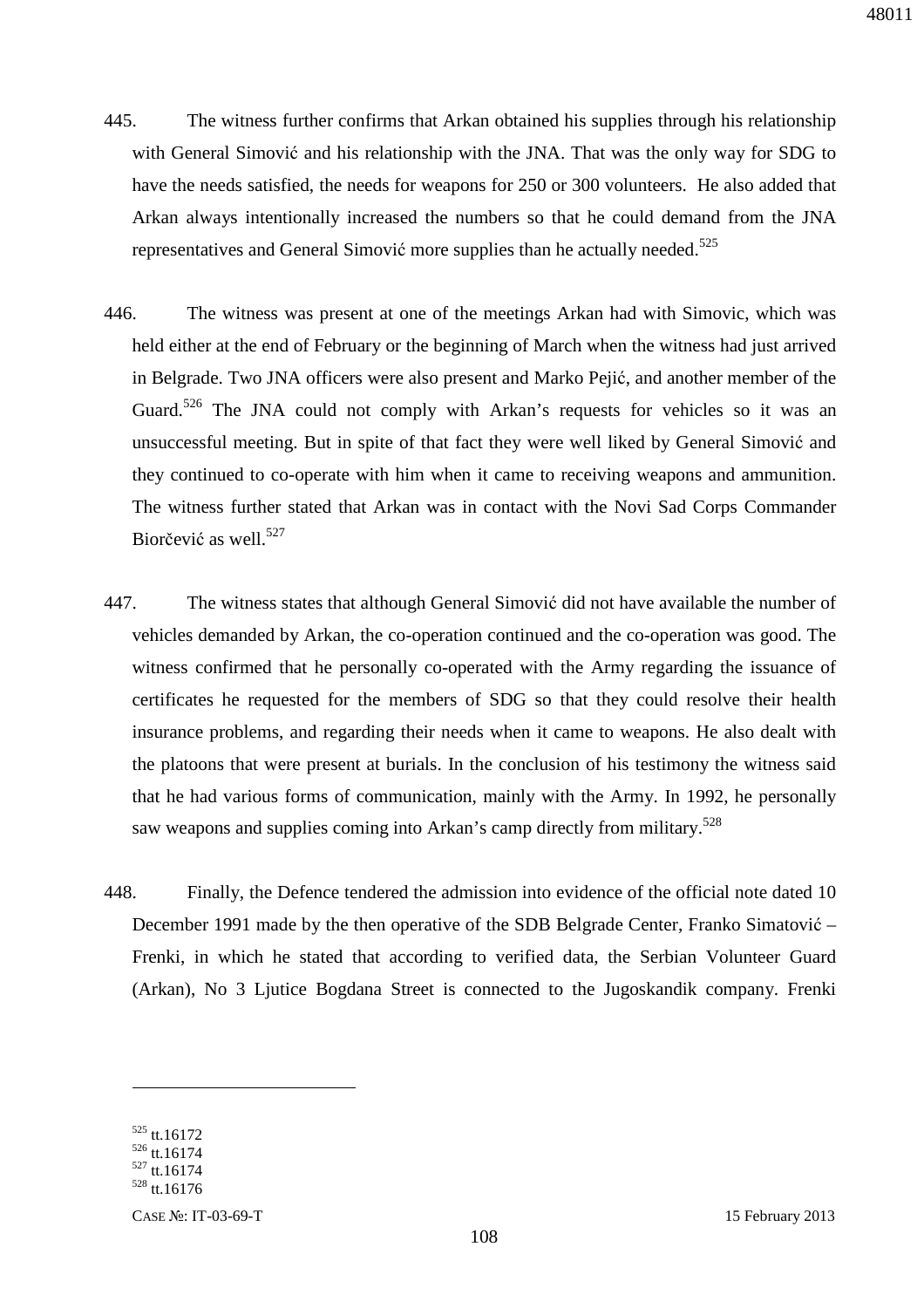claimed that the money was paid regularly, every month with the assistance of the Republic Secretary of National Defence– RSNO (Simović).<sup>529</sup>

#### D. ARKAN AND SBZS (TO, JNA, BADZA AND BIORCEVIC)

- 449. Hereinabove, the Defence offered to the Trial Chamber numerous pieces of evidence clearly showing that Arkan asked Radmilo Bogdanović for assistance so that he and his SDG could go to Slavonia – Erdut to the battle-field. On that issue, Bogdanović referred him to the Minister of Defence Simović who, as we already saw and as described by his Chief of Cabinet, Ms Gajić – Glišić, was responsible for resubordinating volunteers to JNA and TO, which is why the volunteers considered him to be the supreme commander.
- *450.* [REDACTED]*<sup>530</sup>* [REDACTED]*. <sup>531</sup>* [REDACTED]*<sup>532</sup>*
- *451.* [REDACTED]*<sup>533</sup> ,* [REDACTED]*. <sup>534</sup>* [REDACTED]*. 535*
- 452. [REDACTED]*. <sup>536</sup>* [REDACTED]*. <sup>537</sup>* [REDACTED]*<sup>538</sup>* [REDACTED].<sup>539</sup>
- 453. At this point, the Defence would like to draw the Trial Chamber's attention to a Prosecution's exhibit, a certificate to the effect that Stričević Milorad from the Dalj police station on 5 October 1991 took over a number of persons of Croatian ethnicity. Namely, in this certificate, Stričević Milorad states that he took over these persons ON BEHALF OF THE DALJ DEFENCE STAFF.<sup>540</sup>

 $\overline{a}$ 

<sup>529</sup> D407

<sup>530</sup> [REDACTED] 531 [REDACTED] 532 [REDACTED]  $533$  [REDACTED]  $^{534}$  [REDACTED]<br> $^{535}$  [DEDACTED] [REDACTED]  $536$  [REDACTED]  $^{537}$  [REDACTED] [REDACTED] <sup>539</sup> [REDACTED] <sup>540</sup> P315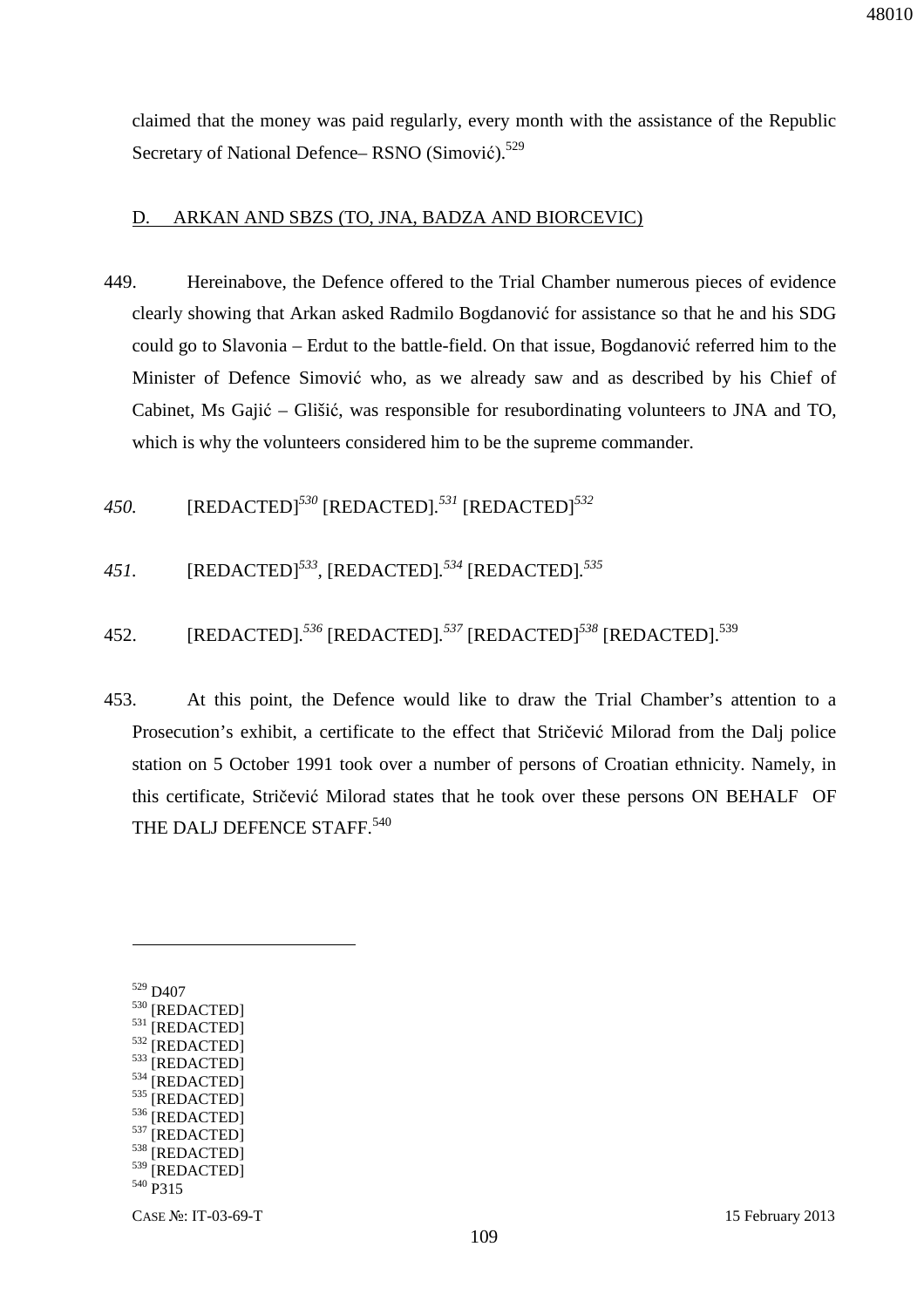## 454. [REDACTED].<sup>541</sup>

- 455. The Prosecution witness JF-018, who joined the police in Dalj sometime between 20 and 25 August 1991, testified that in the afternoon on 1 August 1991, JNA trucks brought weapons and distributed these among Serb villages. Anyone who asked for a weapon had only to sign a document.<sup>542</sup>
- 456. In September 1991, the Government of the Autonomous Region of Slavonia, Baranja and Western Srem (SBZS) had already been established. Goran Hadžić became President of the Government. [REDACTED]*. <sup>543</sup>* [REDACTED]
- *457.* In presenting its case, the Prosecution called only two or three witnesses who could have had some first-hand knowledge regarding the organization, financing and mutual links among different military and police structures in the territory relevant to the Indictment. [REDACTED]*. 544*
- *458.* [REDACTED]*. 545*
- 459. [REDACTED].<sup>546</sup> [REDACTED]<sup>547</sup>
- *460.* [REDACTED]*<sup>548</sup> ,* [REDACTED]*<sup>549</sup>* [REDACTED]*<sup>550</sup>* [REDACTED]*. 551* [REDACTED]*<sup>552</sup>*
- 461. [REDACTED]<sup>553</sup> [REDACTED].<sup>554</sup> [REDACTED]<sup>555</sup>

| 541 | [REDACTED]        |
|-----|-------------------|
| 542 | tt.4163           |
| 543 | [REDACTED]        |
| 544 | [REDACTED]        |
| 545 | [REDACTED]        |
| 546 | [REDACTED]        |
| 547 | [REDACTED]        |
| 548 | [REDACTED]        |
| 549 | [REDACTED]        |
| 550 | [REDACTED]        |
| 551 | [REDACTED]        |
| 552 | [REDACTED]        |
| 553 | [REDACTED]        |
| 554 | [REDACTED]        |
| 555 | <b>[REDACTED]</b> |
|     |                   |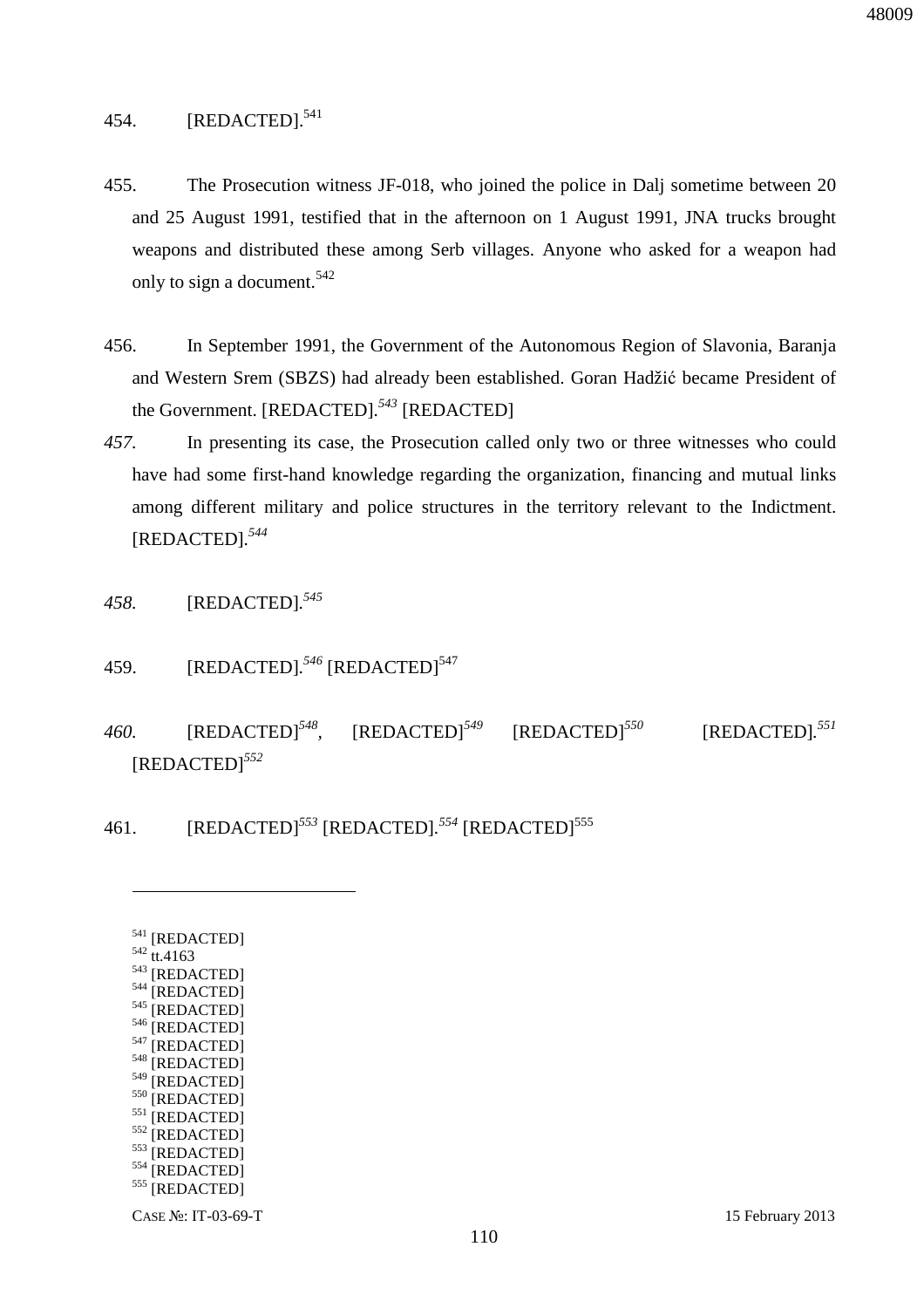462. The Defence would like to draw the Trial Chamber's attention to a certificate jointly issued and signed on 4 December 1991 by commander Enes Taso, a JNA colonel, and Željko Ražnatović Arkan, commander of the TO SBZS center for special training. Namely, this document certifies that a certain person named Marković Nenad participated in the liberation of Tenja as a member of Arkan's unit which acted with the JNA.<sup>556</sup> In fact, Marković Nenad joined the SDG in the first half of 1991 and received medical treatment for his wounds at the Military Medical Academy (VMA). The Belgrade City Administration for war-veteran and disability issues passed a decision granting Marković the status of a  $4<sup>th</sup>$  category war military invalid, and the entitlement to disability pension.<sup>557</sup>

*463.* [REDACTED]*. <sup>558</sup>* [REDACTED]*. 559*

- 464. [REDACTED]*.* 560
- 465. [REDACTED]*.* 561
- 466. Before the Trial Chamber the Defence showed a video clip where Željko Ražnatović Arkan personally emphasizes that he and his SDG are under the TO of the Serbian SBZS district and the Territorial Defence is subordinated to the armed forces of the JNA.<sup>562</sup>

## 467. [REDACTED].<sup>563</sup>

468. That this testimony is absolutely true is corroborated also by a document that was tendered into evidence by the Prosecution itself. Namely on 23 November 1991, Command of the JNA  $12<sup>th</sup>$  Corps (Novi Sad Corps) in Dalj issued a decision to award small arms as the war trophies to the most successful leaders of the TO SO SBZS in recognition of successful

 $\overline{a}$ 

<sup>557</sup> P337

<sup>562</sup> D196

<sup>556</sup> D166

<sup>558</sup> [REDACTED]

<sup>559 [</sup>REDACTED] 560 [REDACTED]

<sup>&</sup>lt;sup>561</sup> [REDACTED]

<sup>563</sup> [REDACTED]

CASE №: IT-03-69-T 15 February 2013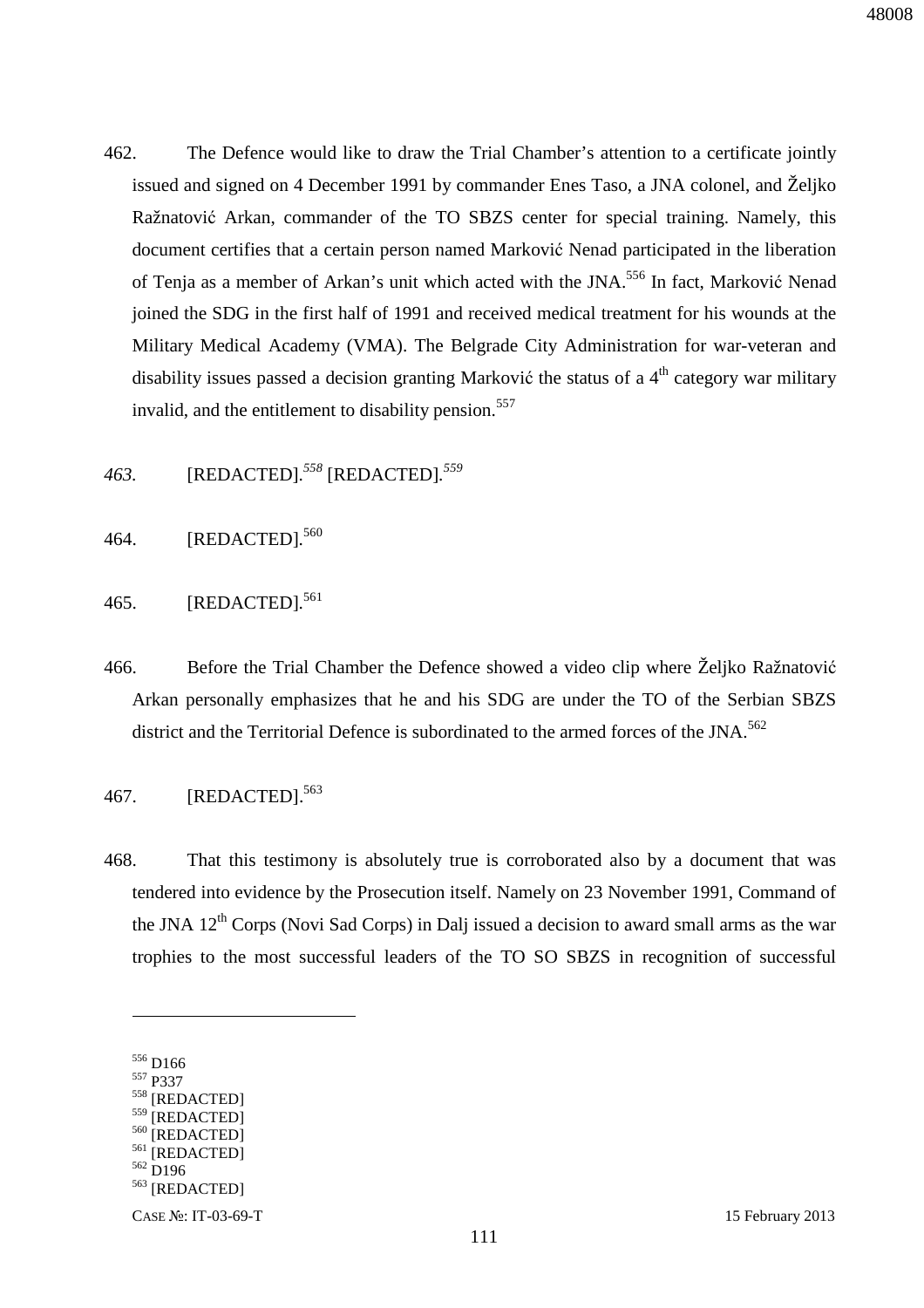cooperation and most direct participation in the combats for the liberation of Borovo. The awards recipients were Stojčić Radovan – Badža, commander of the TO SO SBZS, Trajković Živko, deputy commander of the TO SO SBZS and Ražnatović Željko Arkan, commander of the special volunteer detachment of the TO SO SBZS. This document was signed by General Major Andrija Biorčević commander of the JNA Novi Sad Corps.<sup>564</sup>

#### 469.  $[REDACTED]^{565}$

- 470. The Defence also tendered the admission into evidence of the SAO Krajina document – Municipality of Petrinja dated 25 November 1991 (several days after the fall of Vukovar), signed by president of the SO Petrinja, Dr. Radovan Maljković. This document shows that president of the SO Petrinja gave his consent to the members of the unit under the command of Željko Ražnatović Arkan to participate in the combat activities at the positions of the JNA and TO in the Petrinja municipality. The document also reads that the unit will be led by a superior officer and that it will be within the composition and under the command of the commander of the  $2<sup>nd</sup>$  Motorized Battalion (MTB) of the  $622<sup>nd</sup>$  Motorized Brigade (MTBR), Bogdan Ercegovac. At the end of the document, it is stated that  $2<sup>nd</sup>$  mtb will take over the responsibility to provide arms and food to Arkan's unit.<sup>566</sup>
- 471. That Arkan and his SDG were armed by the JNA through the mediation of generals Simović and Andrija Biorčević is confirmed also by the Defence witness, Mladen Karan, who, in 1988 reassigned to work at the counter – intelligence group of the  $17<sup>th</sup>$  Corps, the Tuzla garrison.<sup>567</sup> Soon after that, from the Tuzla garrison, from the counter-intelligence group of the 17th Corps, he was transferred to the Security Administration of the Federal Secretariat for National Defence. He remained in this position until the moment he received an order to be assigned to the Guards Motorized Brigade, which was on the positions around Vukovar, in September 1991.<sup>568</sup>

<sup>564</sup> P3010

<sup>565</sup> [REDACTED]

 $566$  D<sub>103</sub>

<sup>567</sup> tt.17669 <sup>568</sup> tt.17670

CASE №: IT-03-69-T 15 February 2013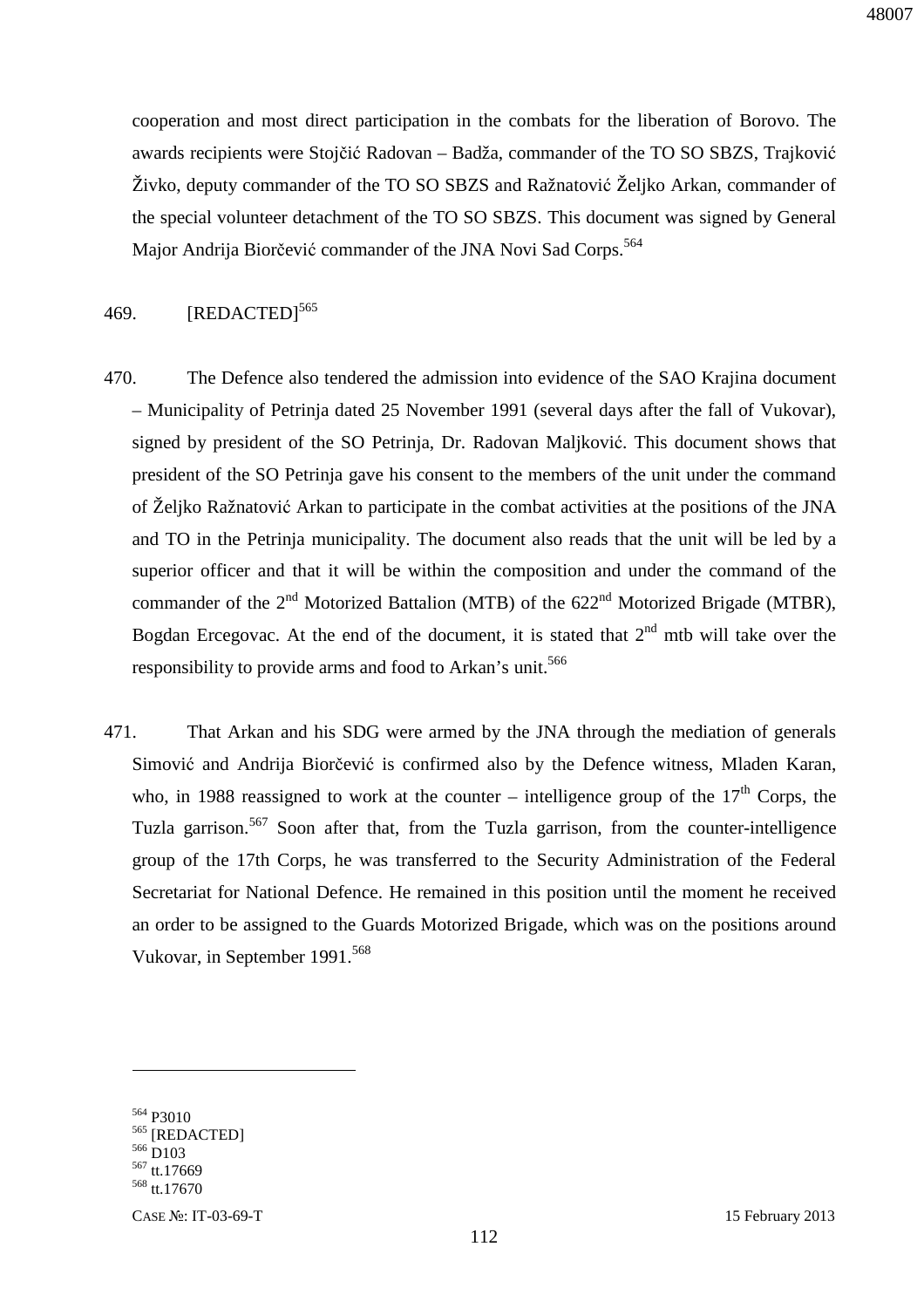- 472. This witness confirmed that TO already existed in Slavonia when he arrived there.<sup>569</sup> He also stated that there was a state of immediate war danger at the time that had been officially declared by the Supreme Command soon after his arrival in Slavonia. Under such circumstances, TO and other structures placed themselves under the command of the JNA.<sup>570</sup> SO SBZS had its own Territorial Defence.<sup>571</sup> The commander of the Territorial Defence was Radovan Stojčić a.k.a. Badža.
- 473. Via meetings within the Security Administration in Belgrade, when he was still member, and where they discussed information about Arkan, the witness knew that Željko Ražnatović Arkan had placed himself under the command of the Territorial Defence, that he had a training camp, and that he had been armed by the JNA from JNA depots, which General Simović, who was appointed Defence Minister of the Republic of Serbia, enabled.<sup>572</sup>
- 474. While the witness was a member of the first section, they knew that certain highranking officers from the Novi Sad Corps maintained close relations with Željko Ražnatović Arkan.<sup>573</sup> Arkan kept close relations with Mladen Bratić, who was commander of the Novi Sad Corps until he got killed, with Boro Ivanović, Chief of Staff, and with a general, who replaced Bratić, named Andrija Biorčević.<sup>574</sup>
- 475. When, under the cross-examination, he commented on exhibit D754, the witness was aware of this order by Major-General Biorčević of 17 November 1991, ordering all forces within the zone to be identified and placed under the command of the JNA. He knows this due to the Guards Motorized Brigade receiving a similar order, of course at a lower level than the corps.<sup>575</sup> In the witness's area it was implemented, which did not relate to Arkan as he was not present there. He was in operation group north. However, it related to the entire JNA and Arkan was, at least following this order, placed under direct subordination to the Novi Sad Corps vis-à-vis this order. There was no improvisation there.<sup>576</sup>

 $\overline{a}$ 

- <sup>570</sup> tt.17672
- <sup>571</sup> tt.17673  $572$  tt.17674
- <sup>573</sup> tt.17675

<sup>575</sup> tt.17760

<sup>569</sup> tt.17671

 $574$  tt.17676

<sup>576</sup> tt.17761-17762

CASE №: IT-03-69-T 15 February 2013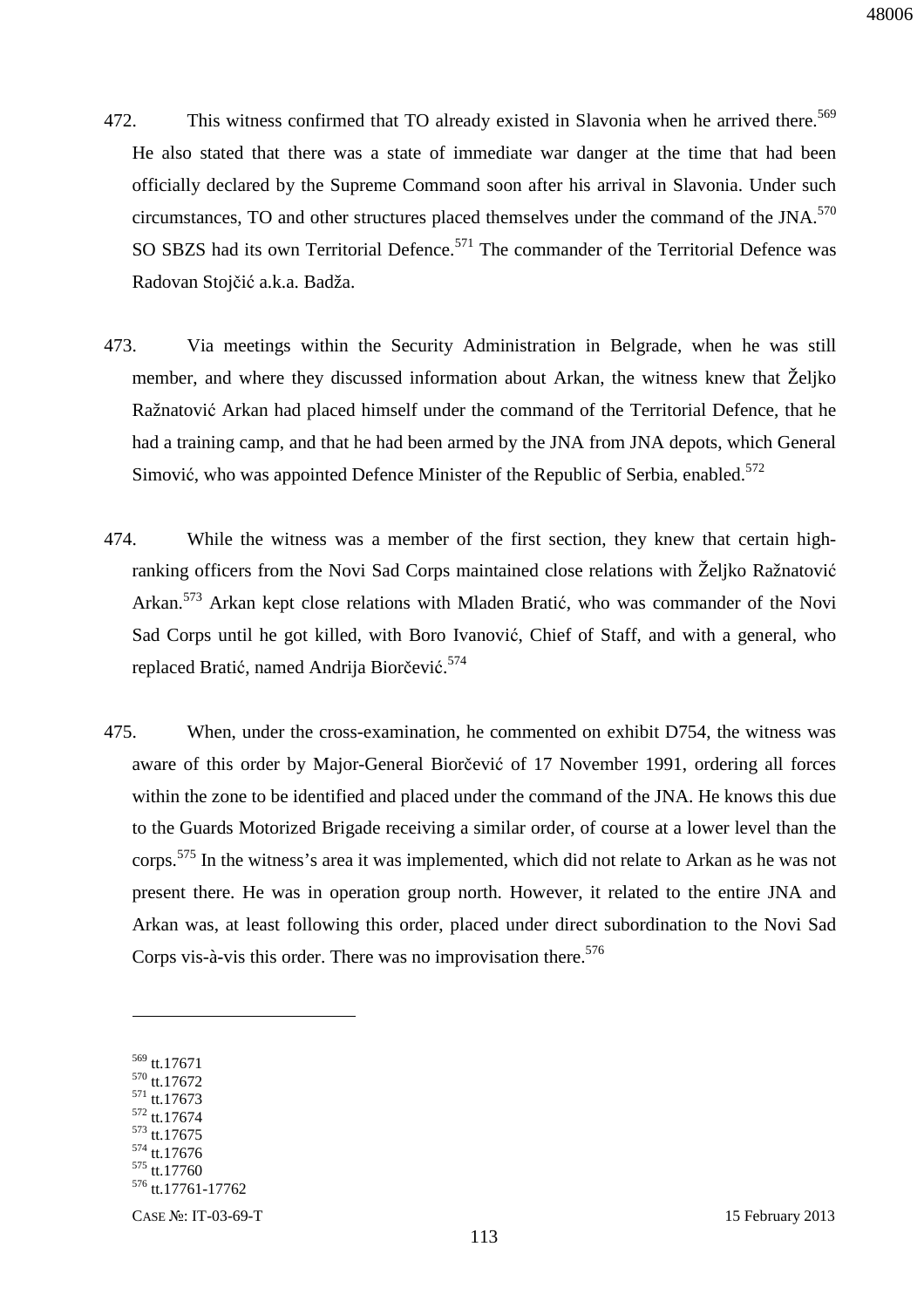- 476. The witness stated that Arkan's unit was a permanent unit on the strength of the Territorial Defence that was resubordinated to the JNA.<sup>577</sup>
- 477. The Defence witness, Gvozden Gagić, who had a rich experience and held high-level positions in the Public Security Sector of the MUP of the Republic of Serbia, testified that close to the end of September 1991, the Public Security Sector of the Serbian MUP formed two volunteer units sending one to Knin and the other to Dalj.<sup>578</sup> People volunteering for the units were mostly compromised policemen who were thrown out of Croatia.<sup>579</sup> The unit that went to Slavonia, which included the witness, left Belgrade in an organized manner, as a group<sup>580</sup> on the 29<sup>th</sup> of September 1991<sup>581</sup> and arrived in Dalj on the same day.<sup>582</sup> It was under the command of Veljko Bogunović<sup>583</sup>, who reported back to Radovan Stojčić Badža.<sup>584</sup>
- 478. The Witness also commented on two video clips shown to him by the Defence and confirmed that Vice-President of the Presidency of the SFRY Branko Kostić visited Borovo Selo in July 1991 after the conflict, on which occasion Kostić stated that the Serbian people in Croatia were at risk and that therefore the JNA should help those Serbs.<sup>585</sup> The witness confirmed that the JNA was already more active in the protection of the civilian population at this time.<sup>586</sup>
- 479. This unit placed itself under the command of the TO staff of the SAO SBZS headed by Radovan Stojčić Badža. However, their immediate superiors were, in fact, the Novi Sad Corps. They were part of the Novi Sad Corps, but locally were under the command of the TO

CASE №: IT-03-69-T 15 February 2013 tt.17798 tt.17121-17125 tt.17121 tt.17124 tt.17125 <sup>582</sup> tt.17128 tt.17129 tt.17230 tt.17113- 17117;D690;D691 tt.17120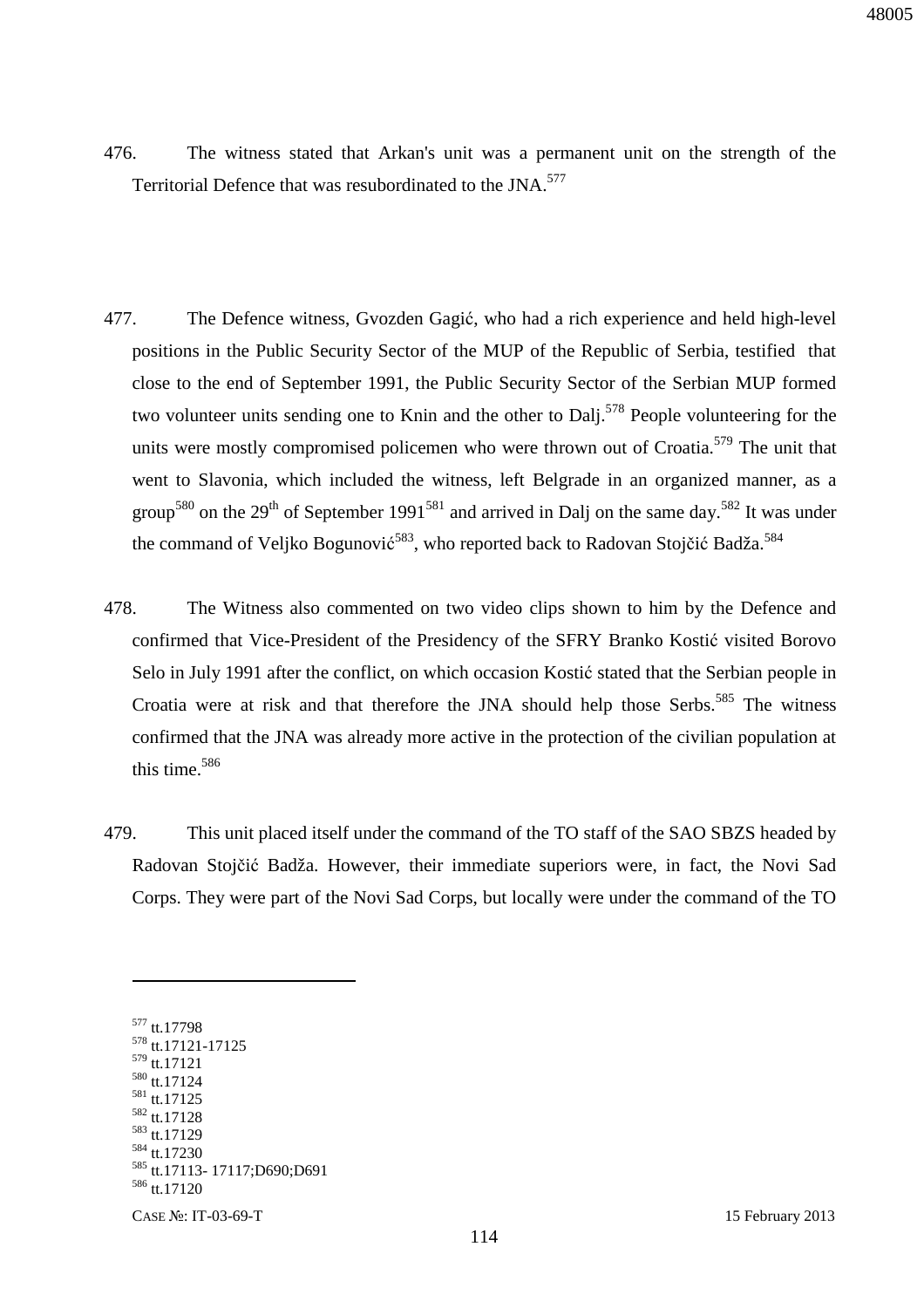staff commander Radovan Stojčić Badža.<sup>587</sup>

- 480. The witness states that joining the volunteer unit was a personal act because the witness was a sympathizer and supporter of the people in Slavonia.<sup>588</sup> Permission for the unit to go to Slavonia was granted by the then-chief of the Secretariat of Interior, Rade Markovic and the then-minister of the interior, Zoran Sokolović.<sup>589</sup>
- 481. The witness testified that they received their supplies from TO Defence arms depot. The witness thinks it was a central depot of the TO staff of the SAO SBZS stationed in Dalj.<sup>590</sup> The witness said that based on the information he had that particular depot received its supplies from other military depots of the JNA.<sup>591</sup>
- 482. The witness's unit was relocated from Dalj to Erdut around 20 October 1991.<sup>592</sup> His tasks were to patrol and secure the facility where it was billeted. While on patrol the witness took with him only a military pass but no other form of  $ID.^{593}$  General Bratić was the head of the Novi Sad Corps. Early in October 1991 General Bratić was killed.<sup>594</sup> He was replaced by General Andrija Biorčević.<sup>595</sup>
- 483. Relocating to Erdut the unit was given another task, that of checking the traffic crossing the Brotherhood and Unity bridge, which was the only road between Vojvodina and Eastern Slavonia although the witness himself was assigned with mostly administrative tasks. The witness was only occasionally present at the bridge.<sup>596</sup>
- 484. His unit was billeted in a part of the "Saponia" company complex.<sup>597</sup> The unit took their meals at the canteen in the  $101<sup>st</sup>$  Recruitment Centre, which was, in fact, the so – called

 tt.17127 tt.17235 tt.17130 tt.17131 tt.17131  $593$  tt.17132 tt.17132 tt.17133 tt.17146 tt.17133

<sup>587</sup> tt.17129-17130

 $\overline{a}$ 

CASE №: IT-03-69-T 15 February 2013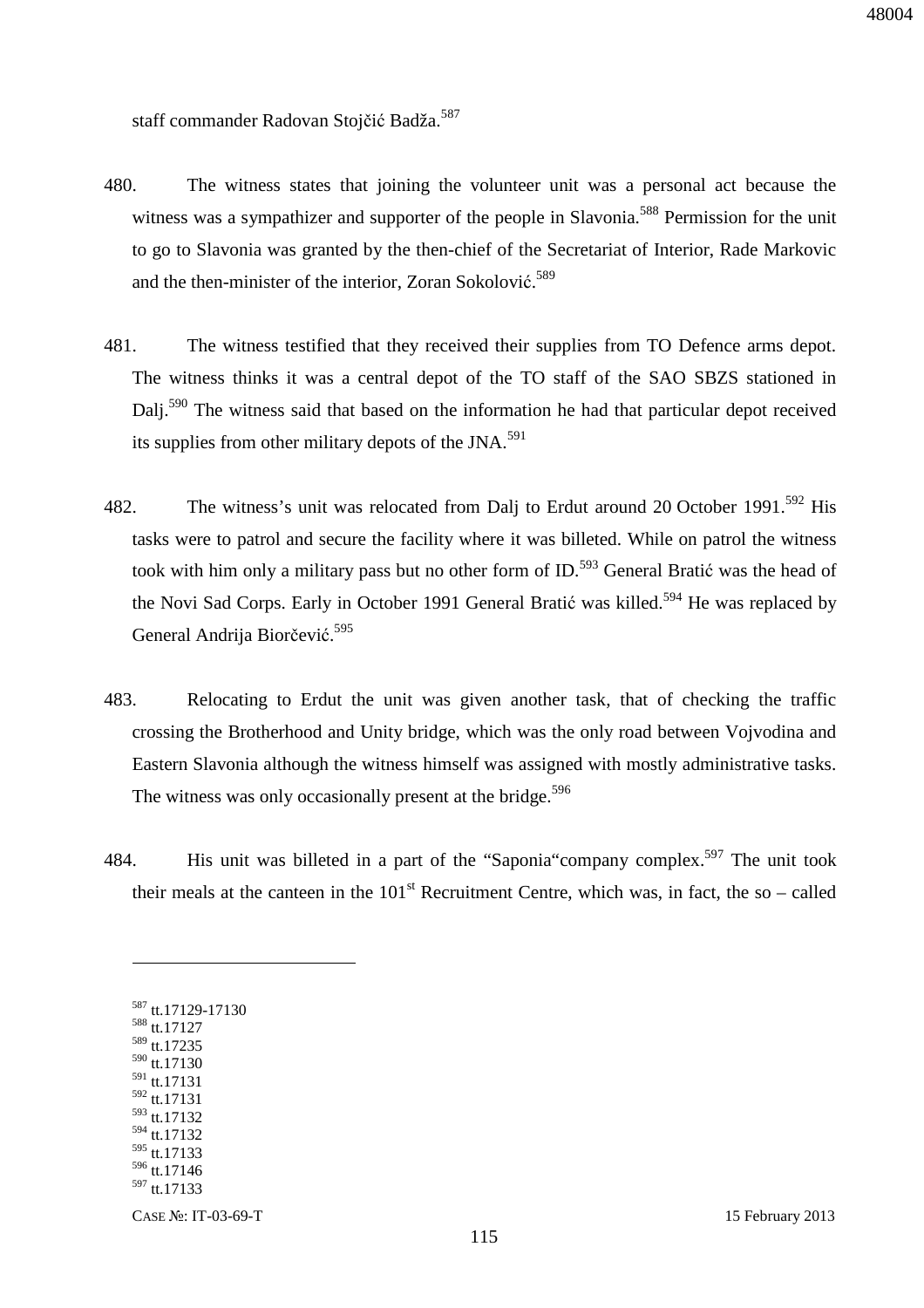48003

Arkan Centre, the TO Centre where he met Arkan and Radovan Stojčić Badža.<sup>598</sup>

- 485. The Prosecution introduced into the evidence of this case a photo of Arkan and Badža standing in front of a board sign at the Erdut Center entrance which reads: Center for special training of volunteers and TO SO SBZS.<sup>599</sup>
- 486. He also saw Hadžić there, and members of Arkan's volunteer squad. This volunteer squad, the Serbian Volunteer Guard subordinated to the TO Staff but were under the direct command of the Novi Sad Corps Command.<sup>600</sup> New arrivals usually wore civilian clothes and arrived in a large van with Belgrade number plates. These arrivals were not armed.<sup>601</sup> Weapons were supplied to the Serbian Volunteer Guard by the TO Staff depot in Dalj.<sup>602</sup> This Guard also trained at the centre; martial arts, target practice, etc. $603$
- 487. When shown a document of the security organ of the  $1<sup>st</sup>$  Military District dated 18 October 1991, representing the information on activities of SDG in the Erdut center, which states, inter alia, that Arkan received weapons, ammunition and MES (mining and explosive devices) from the MUP and the Ministry of Defence of the RS, for further distribution to the Staffs of TO Erdut, Sarvaš and Borovo Selo<sup>604</sup>, the Witness's comment was that the MUP did not have such explosive devices in its arsenal.<sup>605</sup> The witness does not know whether Arkan was distributing weapons to the Erdut, Sarvaš and Borovo Selo TO's.<sup>606</sup> The relations of Željko Ražnatović Arkan with the Novi Sad Corps Command and the lower ranking officers of that corps was professional. Arkan conducted himself as subordinate.<sup>607</sup> Members of the Novi Sad Corps also trained at the centre and he saw generals Biorčević and Ivanović visiting Centre as well as Colonel Košutić security officer of the Novi Sad Corps.<sup>608</sup>

488. The command of the Corps was located on a ship named Kozara, anchored in Erdut.

 tt.17133 <sup>599</sup> P1669 tt.17134  $601$  tt.17135 tt.17135 tt.17136 <sup>604</sup> D31 tt.17140 tt.17140 tt.17141 tt.17141

 $\overline{a}$ 

CASE №: IT-03-69-T 15 February 2013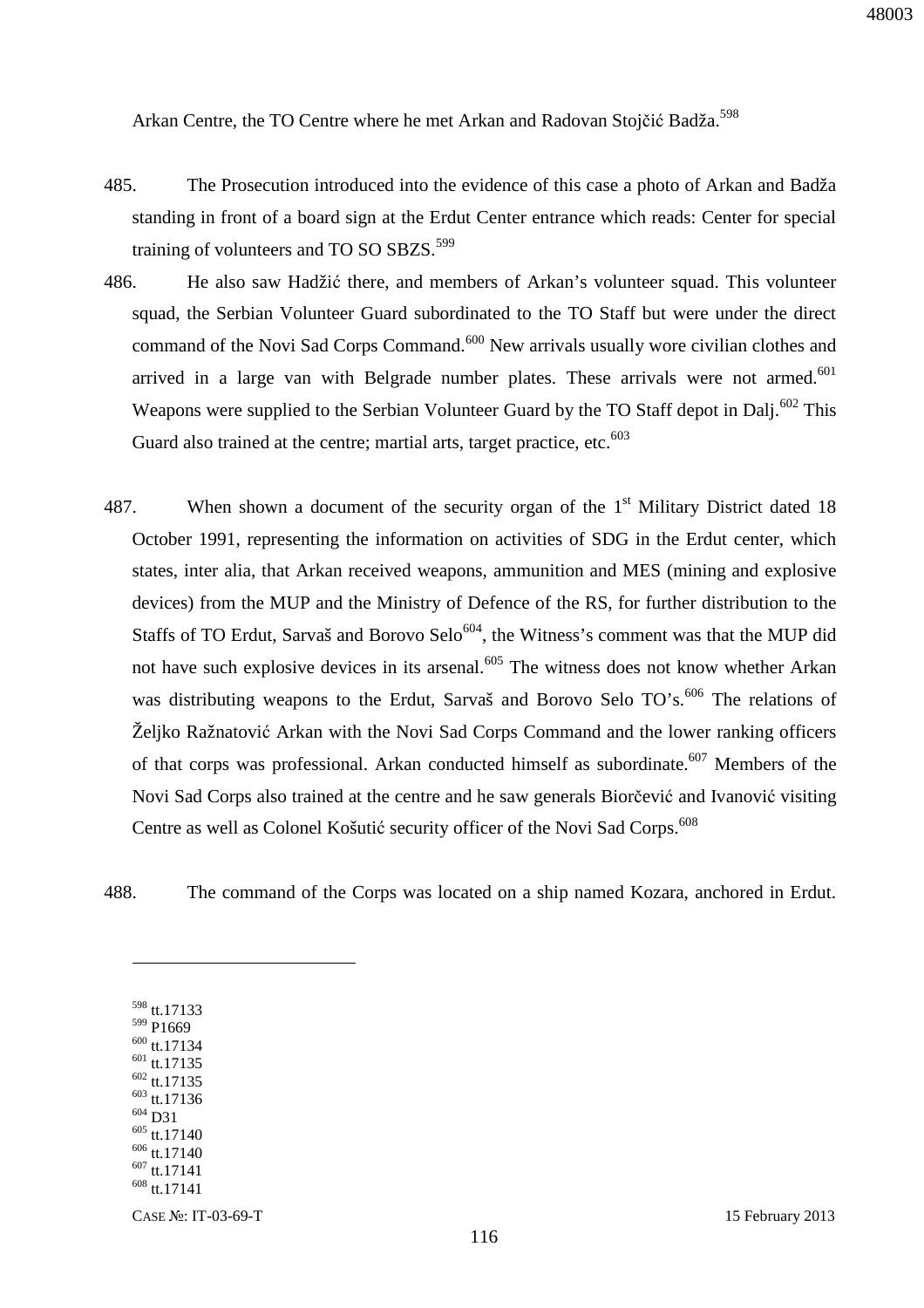The witness visited the ship twice. $609$  The witness also knows, given the fact that he performed patrol duty, hat Arkan together with his officers went aboard the ship serving as the command post of the Novi Sad Corps on numerous occasions. He personally witnessed this on several occasions. $610$ 

- 489. The training centre was the only one in Erdut, according to the witness,  $611$  and it was opened by the Ministry of Police of the Republic of the Serbian Krajina and the Ministry of Defence.<sup>612</sup> Arkan reported directly to Badža. Arkan was charged with the reception and training of volunteers and their deployment to the neuralgic points where there was the greatest risk from the Croatian forces in the area of Slavonia. He took these orders from the TO Staff.<sup>613</sup> Arkan would meet Badža, usually in the morning at the same location as the witness's unit was billeted. Some of these meetings the witness attended.
- 490. Finally, witness Gagić decidedly stated that during his stay in Slavonia he never saw or heard that Franko Simatović attended any dinner or celebration; on the contrary, witness never saw Simatović in the territory of Slavonia at all, and neither did he hear that he had been there at any moment.<sup>614</sup>
- 491. The previously mentioned Defence Witness Jovan Dimitrijević, who had been one of Arkan's closest associates, also testified about the training center in Erdut where he came as a volunteer after the fall of Vukovar, in late November 1991.<sup>615</sup> When he arrived at the camp in Erdut, he told Arkan about his professional background.<sup>616</sup> Arkan announced to the witness he would become a clerk. His immediate superior was Arkan himself. His duties consisted of recording all the names and personal information of the people arriving at the camp. In addition to those administrative tasks that he had at the very beginning, his daily duties were to compose daily orders that would be read out every morning as the flag was raised. Those

- <sup>611</sup> tt.17275
- <sup>612</sup> tt.17278 <sup>613</sup> tt.17276

<sup>609</sup> tt.17141

<sup>610</sup> tt.17141-17142;D698,page12

<sup>614</sup> tt.17147-17148

 $615$  tt.16055

 $616$  tt.16057

CASE №: IT-03-69-T 15 February 2013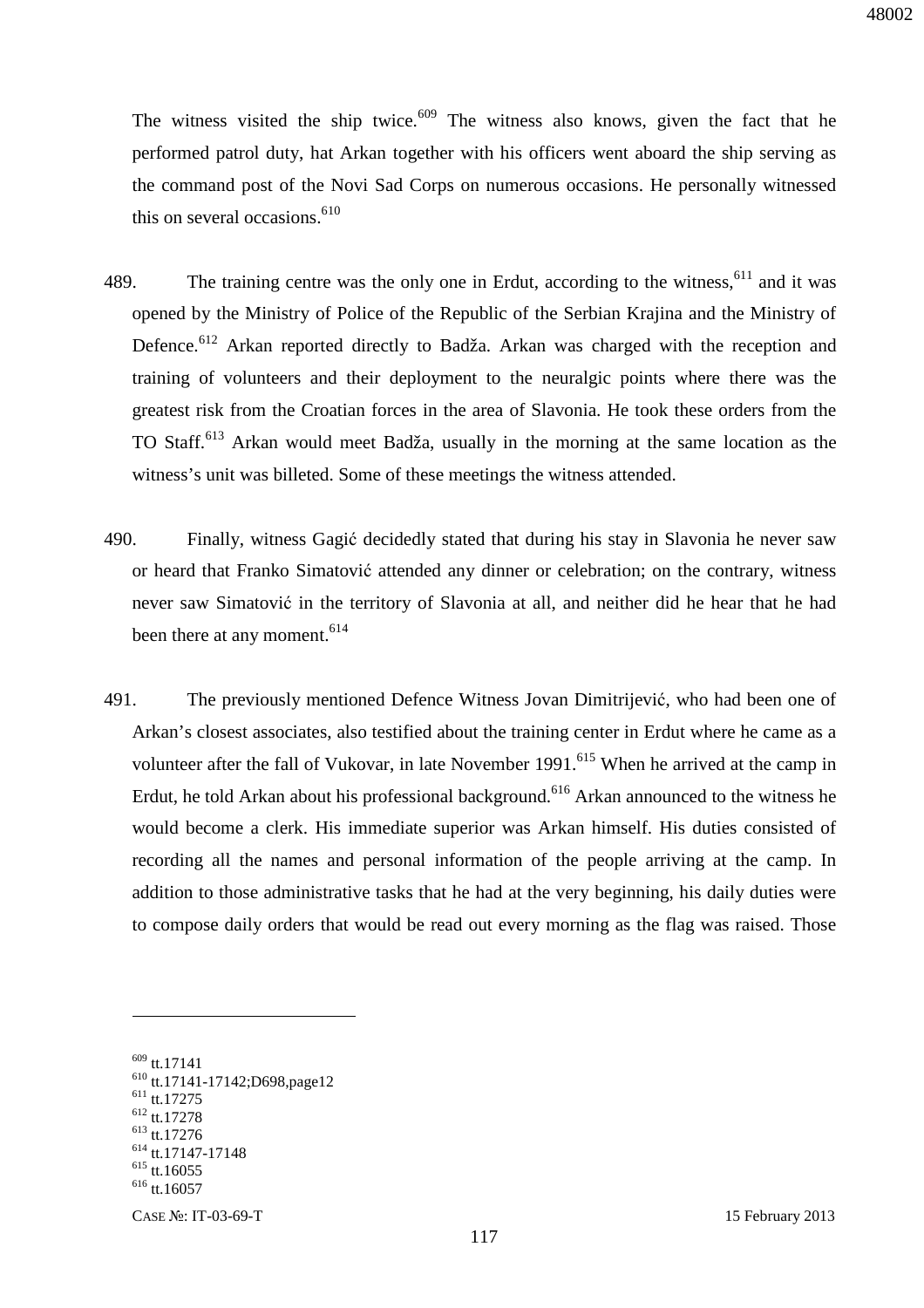daily orders concerned the  $101<sup>st</sup>$  training centre of Slavonia, Baranja, and Western Srem.<sup>617</sup> In addition to that, during the course of a day he would have some other regular duties, inter alia, looking after people who had been wounded in combat and he was in charge of logistics.<sup>618</sup> The witness stated that towards the end of 1991 and the beginning of 1992 the Erdut camp had its own military post stamp. It started with a number 8. And then sometime in 1993 the camp started using this number as seen on the screen. The camp was always a military post.<sup>619</sup>

- 492. According to Dimitrijević's testimony, at first, members of SDG wore the same uniforms as the JNA. However, when members of SDG went on field missions, the Croats wore the same uniforms and it was difficult to tell them apart, owing to the fact that they all got their supplies form the former TO depots.<sup>620</sup> Later on, Arkan bought hunting jackets and camouflage jackets for the officers from a hunting store called Magnum in Belgrade.<sup>621</sup> The camp also received about 20 donated uniforms from Canada.<sup>622</sup> Later on, they found a tailor named Slankamenac in Novi Sad who made uniforms for the volunteers. The witness confirms there was a weapons warehouse present at the Erdut centre. There were automatic rifles, M-70, semi-automatic rifles, hand-grenades, Zoljas, Osas and ammunition.  $623$  The first weapons were obtained, to a certain extent, from the JNA. Some of the weapons that the officers had, but not all of them, the Heckler weapons, for example, were treated as war booty. There was one particular event when there was a dispute with the Croats and some Hecklers were found in a warehouse in Zenga and some of the officers had these weapons on them.<sup>624</sup> The camp had contact in particular with the Territorial Defence command in Western Srem. They would list their needs and the witness personally would take that list to Dalj, which is where he would hand over the list of their needs for that day. The following day he would be provided with a response in Erdut, but in some cases he directly contacted the JNA, and requested their assistance if it was not possible to obtain assistance.<sup>625</sup>
- 493. The commander of the Novi Sad Corps at the end of 1991 and 1992 was General
	- <sup>617</sup> tt.16058

- <sup>618</sup> tt.16059
- $619$  tt.16061
- $620$  tt.16061  $621$  tt.16061
- $622$  tt.16062
- $623$  tt.16065
- $624$  tt.16065
- $625$  tt.16066

CASE №: IT-03-69-T 15 February 2013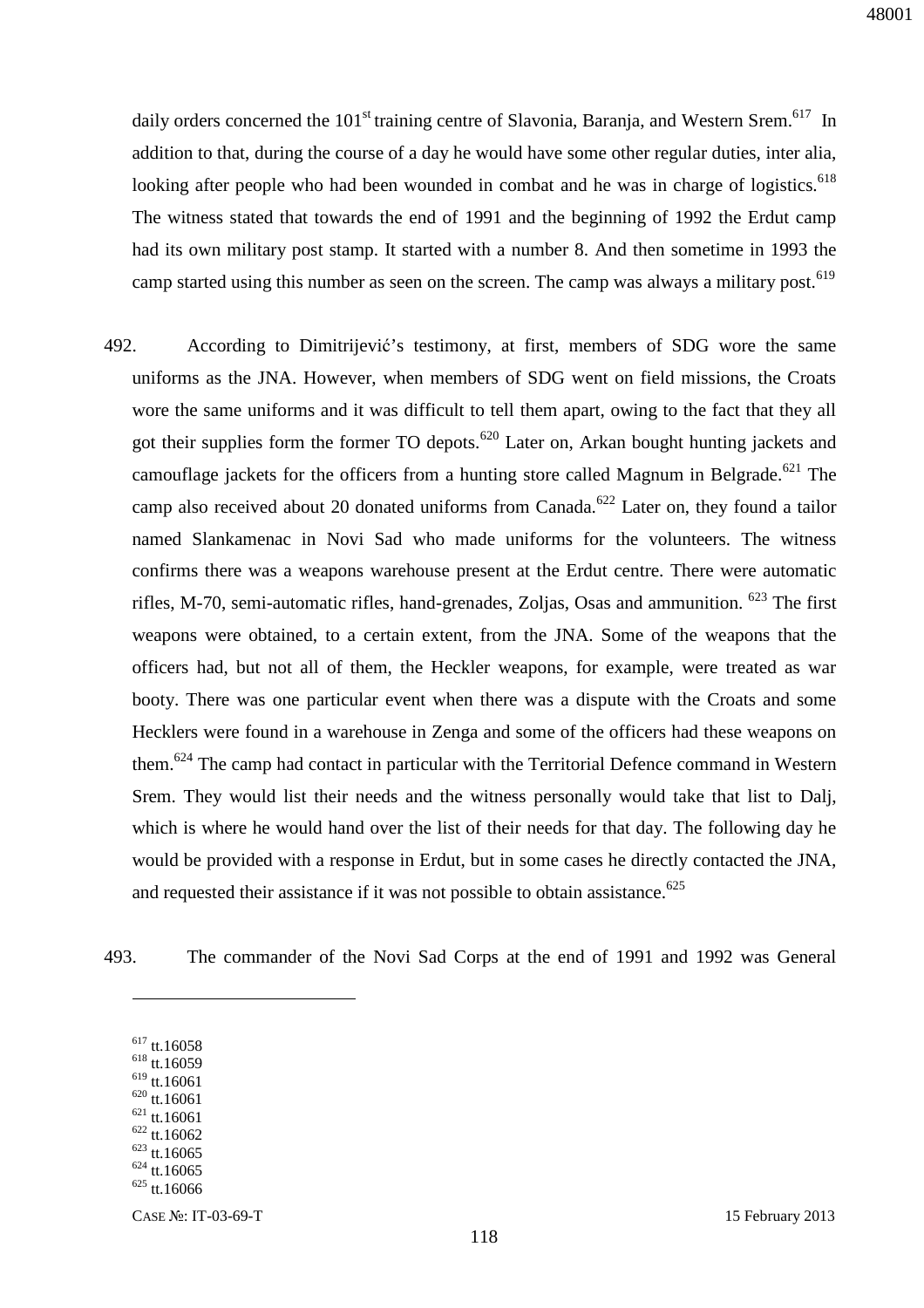Biorcević.<sup>626</sup> When shown the video clip D640, the witness recognized the entrance to the Training Center in Erdut, and the place where the volunteers lined up every morning. He also recognized that the individual who appeared and greeted the troops was General Biorčević, who frequently visited them at the Center, about three to four times a month.<sup>627</sup>

- 494. The witness stated that Arkan and the General frequently met. The witness occasionally went with Arkan to these meetings. When the witness accompanied Arkan he usually went there officially to deal with certain needs that the army would help them with. They'd provide the centre with some rifles and ammunition.<sup>628</sup> The witness does not know what Arkan and the General discussed when he was not present.
- 495. The witness commented on the Defence exhibit D166 to the effect that, while he had been in Erdut, all operations were carried out together with JNA. He also said that there was the command of the TO and of the JNA that acted together with the Serbian Volunteer Guards.<sup>629</sup>
- 496. The witness confirms that Radovan Stojčić aka Badža, visited the camp regularly. His visits were considered very important and because of that, the troops would be lined up every time he'd visit the camp.<sup>630</sup> Radovan Stojčić was replaced in early 1992 by Živorad Trajković aka Žile Trajković. The witness added that Badža was the commander of TO SBZS and that it was normal that his visits received such a level of attention.<sup>631</sup>
- 497. The witness was shown the video clip  $D641$ .<sup>632</sup> The Video clip shows Željko Ražnatović Arkan, providing instructions. It also shows a number of soldiers, some of which the witness recognizes - Ranko Živanović Homa and Nebojša Đorđević.<sup>633</sup> They are wearing green helmets, which the centre received from the JNA, together with some dressings and gas

<sup>&</sup>lt;sup>626</sup> tt.16068

 $627$  tt.16069-16070;D640

 $628$  tt.16070

<sup>629</sup> tt.16071

<sup>630</sup> tt.16075  $631$  tt. 16075

<sup>632</sup> tt D641 <sup>633</sup> tt.16077

CASE №: IT-03-69-T 15 February 2013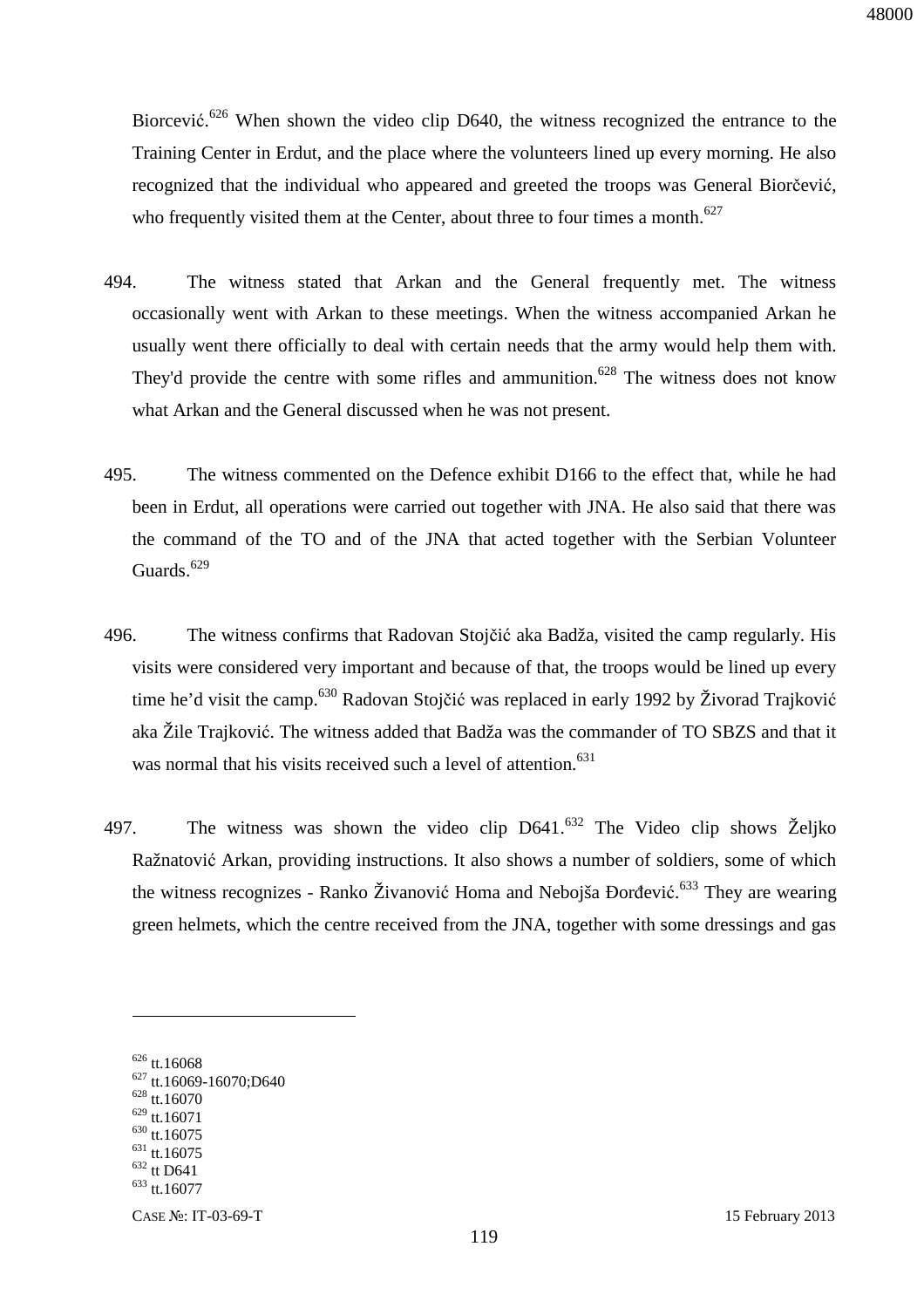masks.<sup>634</sup>

- 498. The witness confirmed that high UN representatives and foreign UN representatives visited the camp on a daily basis.<sup>635</sup> The witness was shown the video clip D643.<sup>636</sup> The video clip shows a news report from Sky News. Three high-ranking officials can be seen in the clip named Owen, Newman and Moody.  $637$  The witness stated that he remembers these visits in November/December 1991 and in January 1992.<sup>638</sup> The witness was not present at the centre when Cyrus Vance visited.<sup>639</sup> The training centre was not walled in, as seen in the video clips. It had a gate, a guard at the gate, but everything else was quite transparent. $640$
- 499. Goran Hadžić would occasionally stay over at the centre. His security was stationed at the centre as well, at some point. $641$
- 500. The witness, who was in charge of logistics<sup> $642$ </sup> at the Erdut camp, states that the supply of weapons was his responsibility once the weapons arrived at the depot in Erdut. He did all the paperwork and he also checked on a daily basis the paperwork versus the actual stock in the depot. Although it was impossible to count every weapon and every piece of ammunition, he assured that there could not have been any discrepancy between the depot and the paperwork.<sup>643</sup> The person in charge of the stock was Mr. Borivoje aka Bore Ackov.<sup>644</sup>
- 501. The Defence witness Borislav Pelević testified that he joined SDG in January 1992 and two days later he was transferred from Belgrade to the training center in Erdut.<sup>645</sup> The witness was issued with a woolen olive-drab uniform that had previously been worn by the soldiers of the JNA. For the first few days, all of the volunteers were issued with that kind of

<sup>634</sup> tt.16077 <sup>635</sup> tt.16083 <sup>636</sup> D643 <sup>637</sup> tt.16086 <sup>638</sup> tt.6084 <sup>639</sup> tt.16087  $640$  tt.16088 <sup>641</sup> tt.16089 <sup>642</sup> tt.16179 <sup>643</sup> tt.16181 <sup>644</sup> tt.16182 <sup>645</sup> tt.16321-16322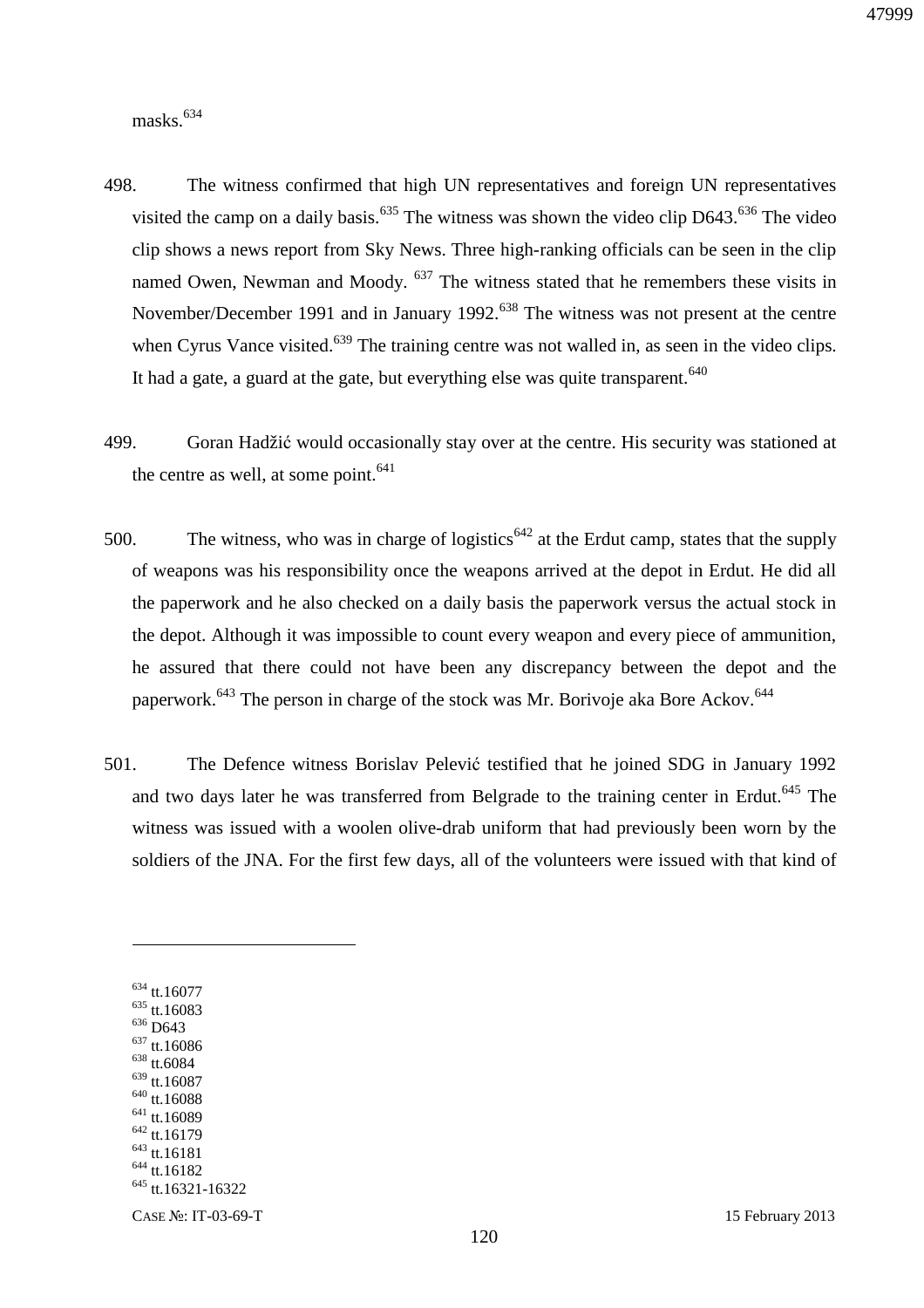uniform.<sup>646</sup> He was not issued any weapons during the first couple of days.

- 502. When the witness was shown the video clip D789.<sup>647</sup> from the funeral of General Bratić who had formally been the commander of the Novi Sad Corps, the Witness recognized Mr. Ražnatović and his uniform. Next to him was the then-president of SO SBZS Goran Hadžić. General Blagoje Adžić is standing behind the flag. Lieutenant-General Života Panić is also in the video.<sup>648</sup>
- 503. After the death of Bratić, Andrija Biorčević, lieutenant-general, became the head of the Novi Sad Corps.<sup>649</sup>
- 504. Witness Pelević also testified that there were various types of weapons at the Centre in Erdut when he came. There were automatic rifles, M-70 automatic rifles, and there were semi - automatic rifles as well.<sup>650</sup> There were also perhaps four or five Hecklers, small automatic weapons, Heckler and Kochs, that commander Arkan had on him, as well as a few other officers. The Hecklers had been seized in an operation in the vicinity of Osijek.<sup>651</sup> These weapons were not really used on the battlefield. It was more the case that special units in towns used these weapons. So the wartime weapons that were used the most in this war were automatic and semi-automatic rifles. Semi-automatic rifles were later excluded when they received other weapons from the JNA.<sup>652</sup>
- 505. Witness Pelević explained that later on, when he became close to Arkan, he found out from three sources that Arkan received the weapons from the JNA. He learned that from Arkan himself, from General Biorčević and from Dobrila Glišić, a family friend.<sup>653</sup>
- 506. Pelević further testified that after a battle in which the Volunteer Unit captured 8 tanks, Arkan gave 6 of them back to the army immediately. Two he kept to trade for

- <sup>647</sup> D789 <sup>648</sup> tt.16327
- <sup>649</sup> tt.16329
- <sup>650</sup> tt.16329
- $651$  tt.16329
- <sup>652</sup> tt.16329
- $653$  tt.16330

<sup>&</sup>lt;sup>646</sup> tt.16323

CASE №: IT-03-69-T 15 February 2013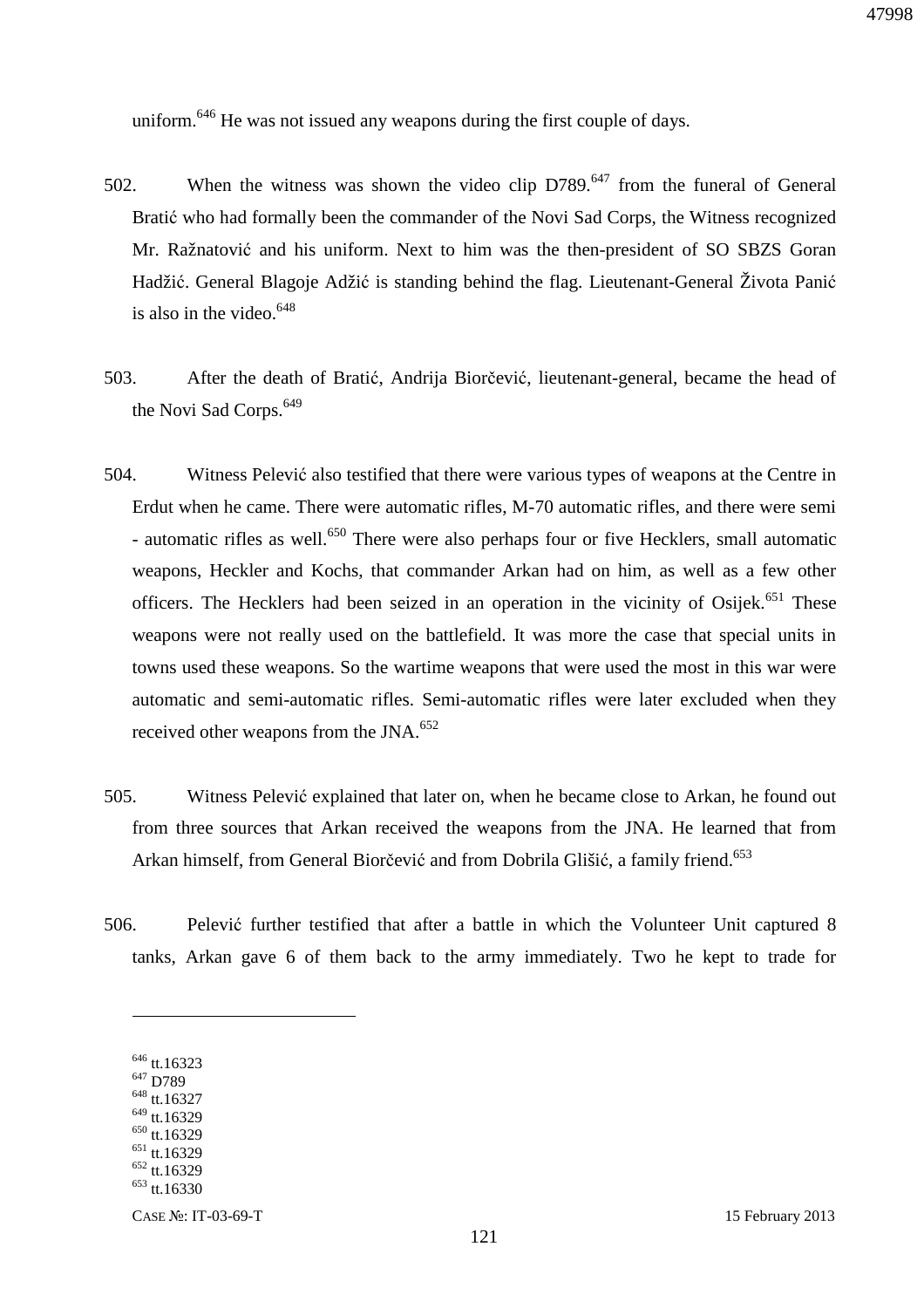automatic rifles. An agreement was reached according to which a large amount of automatic rifles and accompanying equipment would be provided for those two tanks. So the volunteers gave the army the PUP semi-automatic rifles, and in return they received "papovke" automatic rifles.<sup>654</sup>

- 507. As regards the uniforms, Pelević confirmed that part of the uniforms, part of the camouflage uniforms, were received from someone who donated them in Canada. But the quantity was not sufficient for all the guards, so one overall was taken to Novi Sad, to a man called Stankamenac, and he used that uniform to make a certain number of camouflage uniforms. Pelević said he knew that some of those uniforms were also sewn in the "Yumco" factory in Kosovo and Metohija.<sup>655</sup>
- 508. Pelević stated that there was a shop in Belgrade called "Magnum ", which had perhaps been renamed as "Army Shop" later on, where "you can buy equipment and uniforms, but not weapons, you could buy hunting knives, but not other weapons. I know that Commander Arkan bought just for the officers some very nice uniforms in that shop in Belgrade. He bought some knives and officer boots, so that the officers looked quite different from the ordinary soldiers, from us who were the volunteers."<sup>656</sup>
- 509. General Biorčević came several times while the Witness was in Erdut. He paid the 101<sup>st</sup> Centre in Erdut a visit. And whenever he came, Commander Arkan lined up all of the guards. General Biorčević saluted the volunteers as soon as he arrived in the centre.<sup>657</sup>
- 510. The Witness stated that the Serbian Volunteer Guard together with the military carried out actions almost all over Slavonia, Baranja and Western Srem. There was Operation Lužac, where the volunteer guards launched an infantry attack and they were supported by the Army of Yugoslavia artillery and tanks, since they did not have any tanks. These actions were commanded by the corps commander of the Army of Yugoslavia, General Bratić first, and

<sup>&</sup>lt;sup>654</sup> tt.16332

 $655$  tt.16333

<sup>&</sup>lt;sup>656</sup> tt.16333

<sup>&</sup>lt;sup>657</sup> tt.16334

CASE №: IT-03-69-T 15 February 2013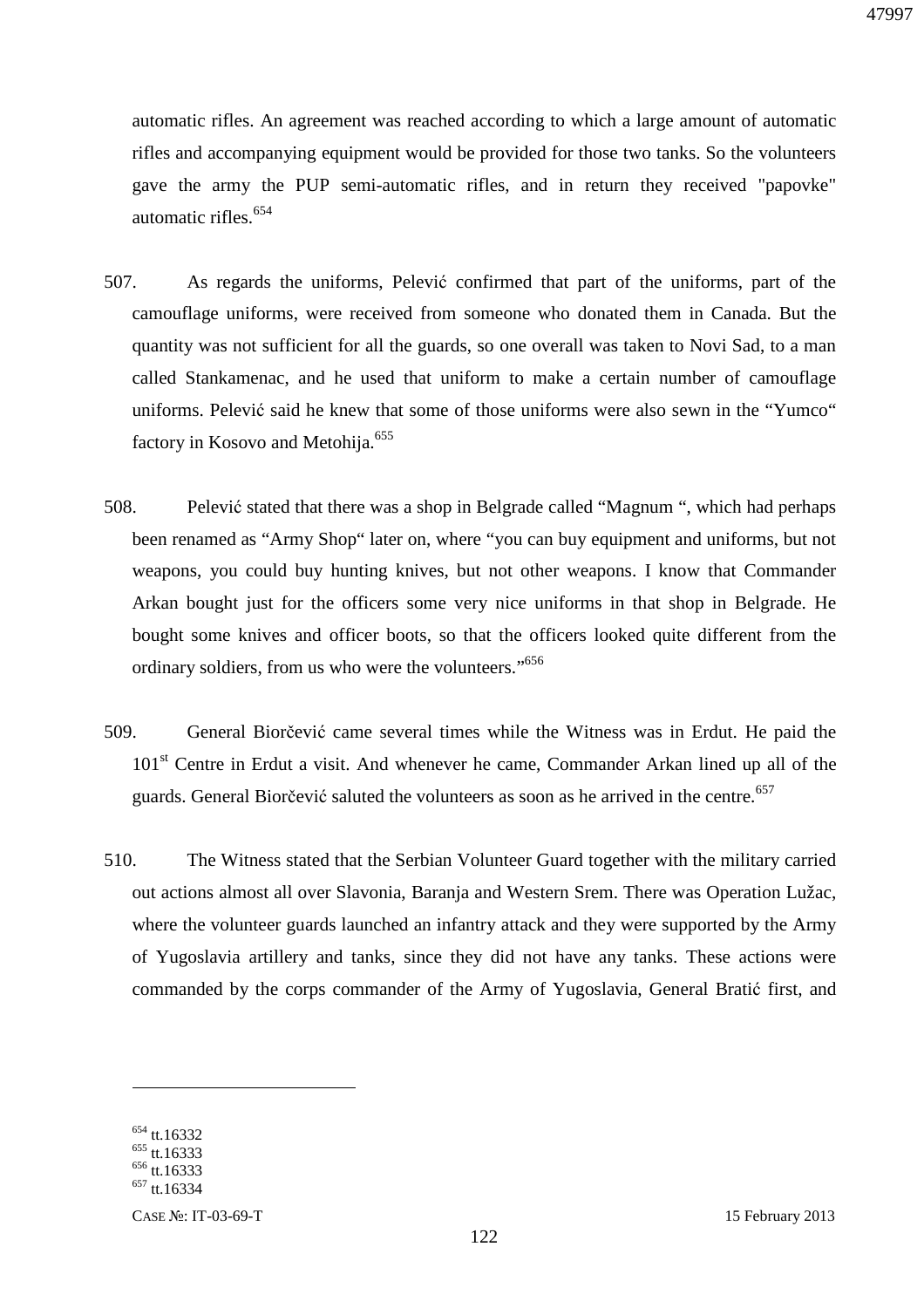later General Biorčević.<sup>658</sup> In 1992, there were just a few smaller-sized operations.<sup>659</sup>

- 511. When he arrived, the witness saw a big billboard at the very entrance into the centre, and the inscription on there was the  $101<sup>st</sup>$  Training Centre of the TO SBZS, which means that it belonged to the TO and its headquarters was in Dalj, a town very close to Erdut.<sup> $660$ </sup>
- 512. Regarding Arkan's relationship with Badža, witness Pelević testifies that Arkan was close to Radovan Stojčić Badža. However, the SDG, all of its members, and Arkan harbored quite a lot of animosity towards the MUP. That animosity was due to the fact that they thought that the DB, i.e., the secret police and the police in general, saw Arkan as a person with a criminal record. Badža was the commander of the TO as well as the commander of the SDG that was part of the TO. So that friendship must not be confused with Arkan's attitude towards the police and the DB. This was a very personal relationship, and that continued to exist all the way up to Badža's death.<sup>661</sup>
- 513. The witness makes a distinction between the personal relation that Badža had with Arkan and the relationship that Arkan had with the Serbian MUP as an institution. Arkan was happy about the relationship between the two co-fighters and two friends, and this continued to be the case up until Badža's death. This has nothing to do with the relationship between the SDG and the Serbian MUP or state security.<sup>662</sup>
- 514. **[REDACTED].**<sup>663</sup>
- 515. [REDACTED].<sup>664</sup>
- 516. Apart from uniforms and weapons, for the normal functioning of the Erdut training center for volunteers and TO it was also necessary to provide food for the men. Before the Trial Chamber, witness Jovan Dimitrijević confirms that it was he who was in charge of

<sup>658</sup> tt.16336

 $659$  tt.16336

<sup>660</sup> tt.16337 <sup>661</sup> tt.16339

<sup>662</sup> tt.16464

<sup>663</sup> [REDACTED]

<sup>&</sup>lt;sup>664</sup> [REDACTED]

CASE №: IT-03-69-T 15 February 2013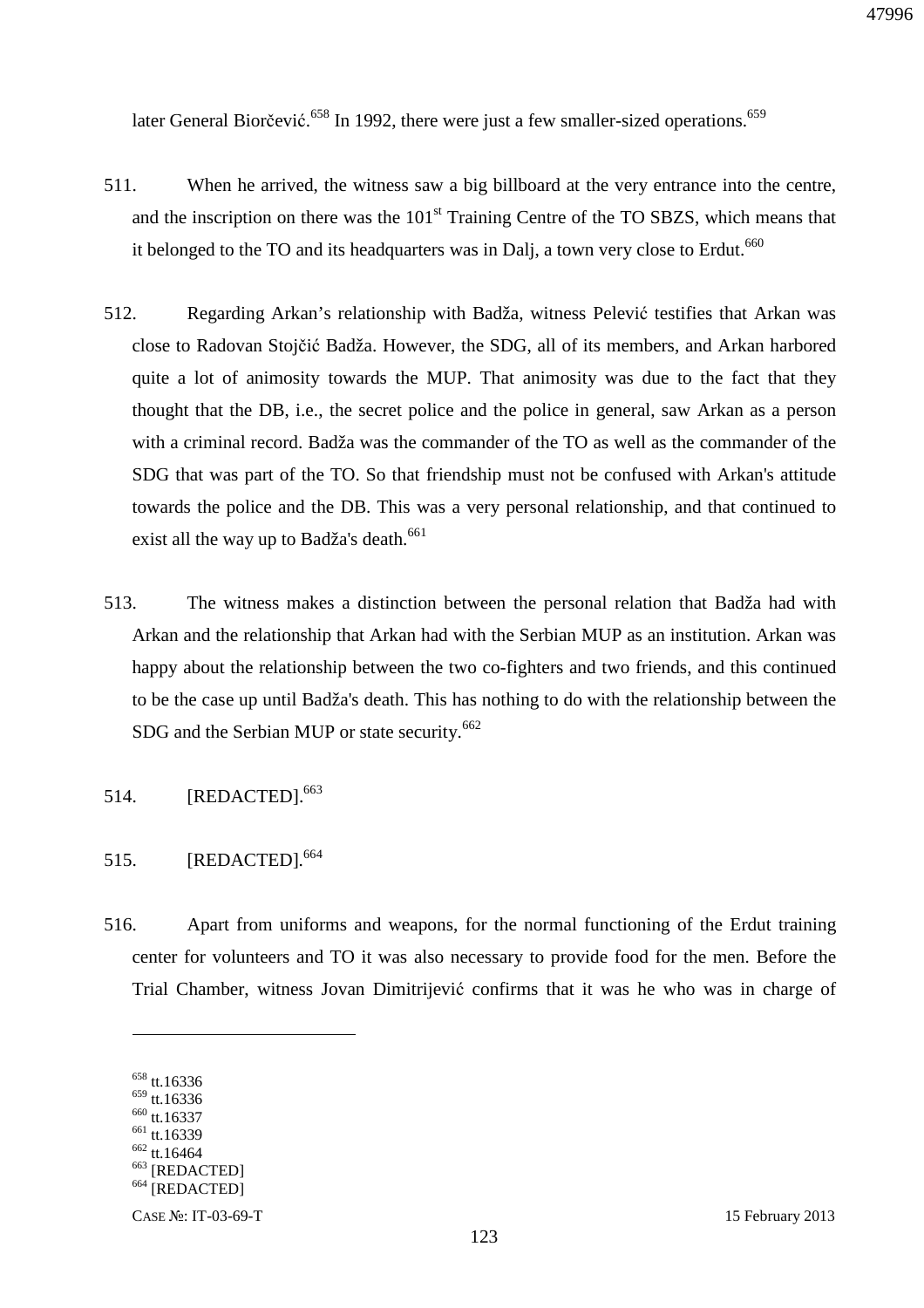logistics in SDG in the Erdut Center as well as later, when he was transferred to Belgrade.

517. This Witness states that regarding the food, he was the one who would take the list of necessities to Dalj to the government offices there. They were the ones who provided them with salt, flour, sugar, oil and such bare necessities.<sup>665</sup>

518. T

The Witness was shown the document of the Defence Ministry of SO SBZS No 01-73/92 (probably from January 1992), in which Milan Milanović – Mrgud approved the refund of expenses of the Erdut TO training center for volunteers also to the Dalj social enterprise which will effect payment within the currency deadline, and take care of the daily business of the Center. (Defence remark: please note that the word "poslovi", meaning business, is evidently a typo and should read "potrebe", i.e. needs).<sup>666</sup>

- 519. Witness Dimitrijević confirmed the accuracy of the above, saying that it referred to their Centre, which was the only one in Erdut, and added that this was the only way in which provisions had been obtained. Further, he stated that Mrgud had been a member of the Government and the one in charge of paying the invoices. He added that, in addition to the basic foodstuffs and meat, the same procedure had applied in the procurement of toiletries.<sup>667</sup> The witness stated that he remembered this document and, furthermore, stated that the company in Dalj was not paid by the Centre directly. Instead, the Ministry would reimburse the company's expenses for supplying the Centre with toiletries.<sup>668</sup>
- 520. Moreover, the witness and his driver often visited companies throughout Slavonia, as well as companies in the border region of Serbia close to Erdut and presented them their needs. The witness visited the companies seeking assistance and the companies were eager to help, despite the difficult situation resulting from the war. In those situations, the SDG did not pay these companies for the provisions; instead, it issued appreciation notes to them. This

<sup>665</sup> tt.16091

<sup>666</sup> P1187

<sup>667</sup> tt.16092

<sup>668</sup> tt.16293

CASE №: IT-03-69-T 15 February 2013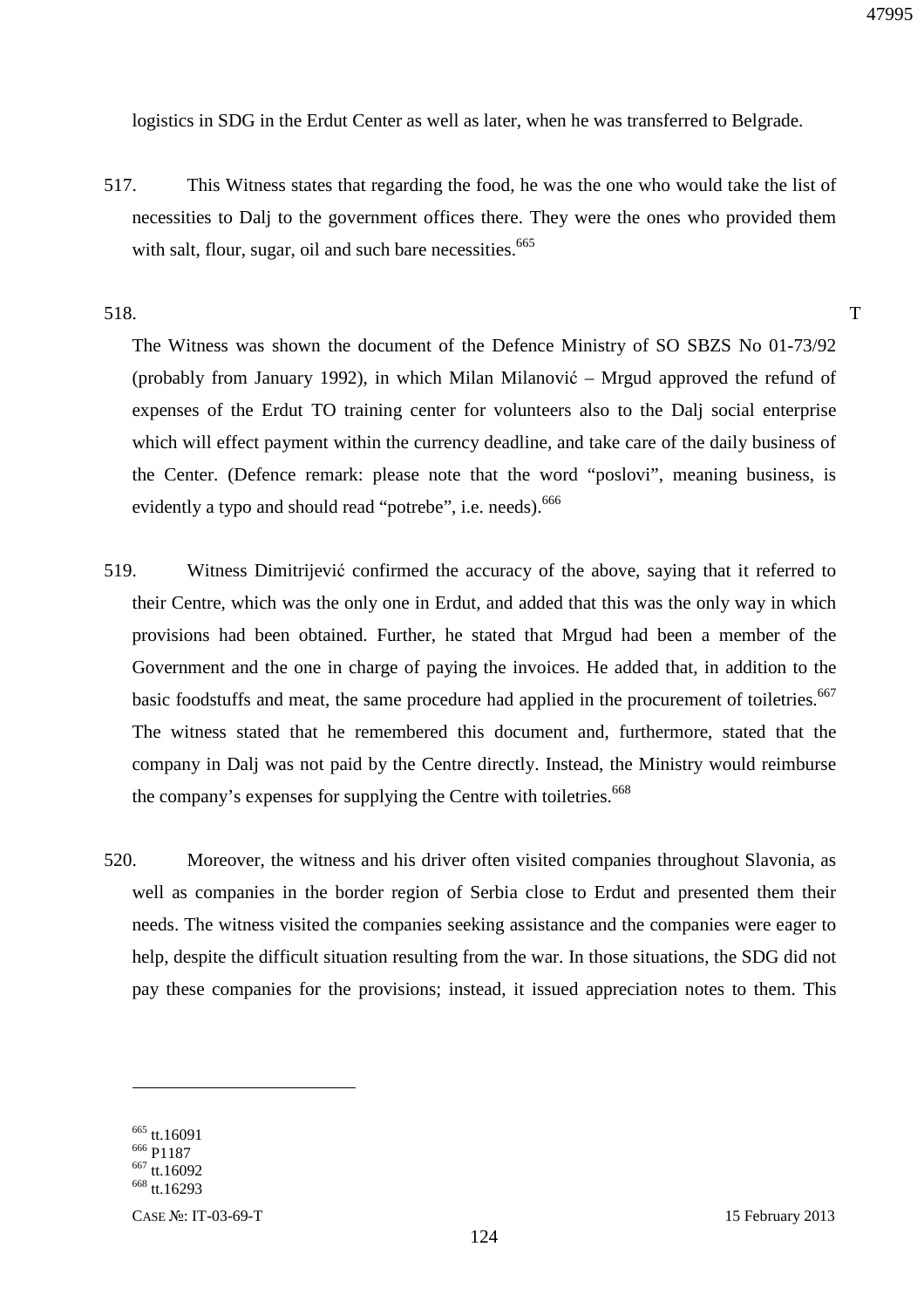referred not only to the companies, but also to the individuals who helped the SDG.<sup>669</sup>

- 521. Another piece of evidence showing that the costs of the Centre for training of volunteers in Erdut was covered by the Ministry of Defence of SO SBZS is the invoice No 29/92, dated 22 January 1992. Namely, on the said date, the company "Dalj" issued an invoice to the Ministry of Defence for the costs of the training centre in Erdut for the year 1991, which amounted to  $1,001,550.70$  dinars.<sup>670</sup>
- 522. On 17 January 1992, Arkan raised an objection with the company "Dalj" regarding the invoice specification, previously issued by the company, which amounted to 3,488,033.40 dinars. Arkan's objection referred to the fact that the invoice specification showed combined costs incurred by both the Government of SO SBZS and the TO Centre for Special Training. Accordingly, he requested the company to issue a separate invoice, showing only the costs of the Centre.<sup>671</sup>
- 523. The Defence witness Gvozden Gagić testified that the members of SDG had conducted training in Erdut even before he arrived there with his unit, as well as after their arrival. Training was a part of the activities conducted in that centre. There was a football pitch, which was used for the training activities. There was also an area which was suitable for target practice, infantry weapons target practice.<sup>672</sup>
- 524. The witness also knew from talking with the members of the SAJ unit that, in the beginning, the members of this unit were the instructors for the Serbian Volunteer Guard. The SAJ members initially trained 50 to 60 men and the most talented members of the Guard were later appointed as instructors. The witness explained that this had been the case in the beginning and that, when the first cycle of training had been completed and the first group of instructors formed from among the SDG members, they had taken over further training activities of the SDG, whereas the SAJ members had no longer participated.<sup>673</sup> Furthermore, the witness explained that only a smaller part of the SAJ unit had been in Slavonia, 15 to 20

<sup>&</sup>lt;sup>669</sup> tt.16092

<sup>670</sup> P331

<sup>671</sup> P332

<sup>672</sup> tt.17136 <sup>673</sup> tt.17136

CASE №: IT-03-69-T 15 February 2013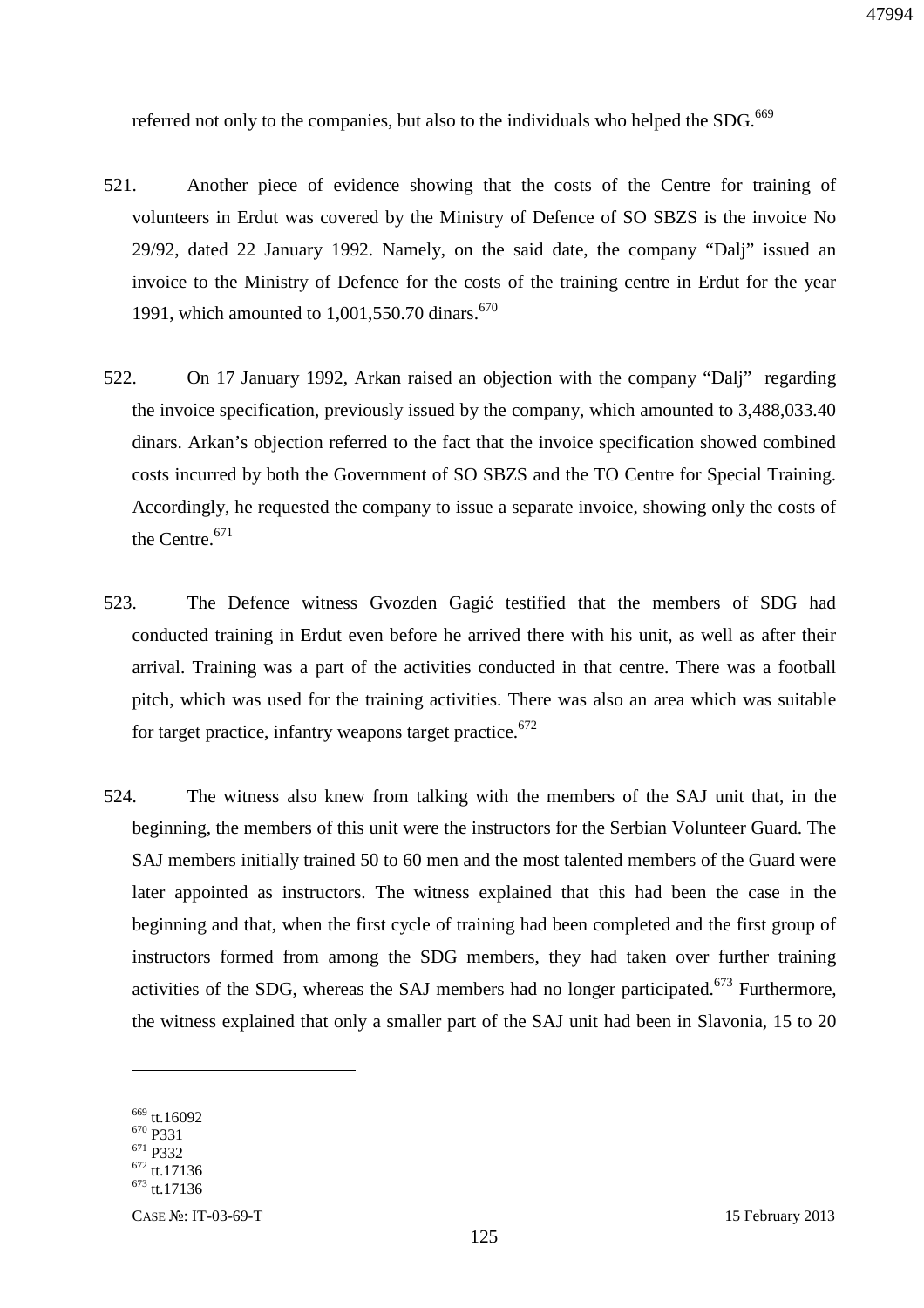of its members, that they had come as volunteers, headed by Radovan Stojčić, and that the SAJ was a part of the Public Security Service.<sup>674</sup>

- 525. The testimony of witness Gagić was practically confirmed by witness Pelević, who had arrived in Erdut in early 1992. He testified that after two or two and a half months of his arrival in the camp in Erdut, he had taken over the training of the SDG members. He added that the training had lasted for 3 months and, once completed, the Guard members had joined combat units. The witness confirmed that the instructors who had trained the recruits were members of the SDG. Further, he stated that, when Legija had arrived in the Guard in April 1992, he had also been appointed as an instructor, since he had a lot of military experience. They had also had a colonel, an army colonel, a colonel from the JNA and, because of his rank, they had called him "Puki", which was short for the Serbian word for "colonel" – "pukovnik".<sup>675</sup> He had worn the uniform of the Army of Yugoslavia.<sup>676</sup> Lastly, the witness stated that none of the Serbian MUP or DB members had conducted training of the SDG members. He added that it would have been quite unnatural for them to do so, since the police and the state security, given the nature of their work, were not military units and knew nothing about warfare.<sup>677</sup>
- 526. Thus, at the time when Arkan established the SDG, when he equipped it and when he and the Guard, being a part of the TO, were stationed in Erdut, SBZS, he closely cooperated with:
- **Radmilo Bogdanović**, who was the Secretary of Internal Affairs of the Republic of Serbia until May 1991, a high official of the SPS and the Chairman of the Committee for Relations with Serbs outside of Serbia;
- **General Tomislav Simović**, Minister of Defence of the Republic of Serbia.
- 527. When Arkan arrived as a volunteer with the SDG in the area of SO SZBS in Erdut, he initiated direct and close cooperation with:

<sup>674</sup> tt.17122-17123;17137

 $675$  tt.16344

 $676$  tt.16345

 $677$  tt.16345

CASE №: IT-03-69-T 15 February 2013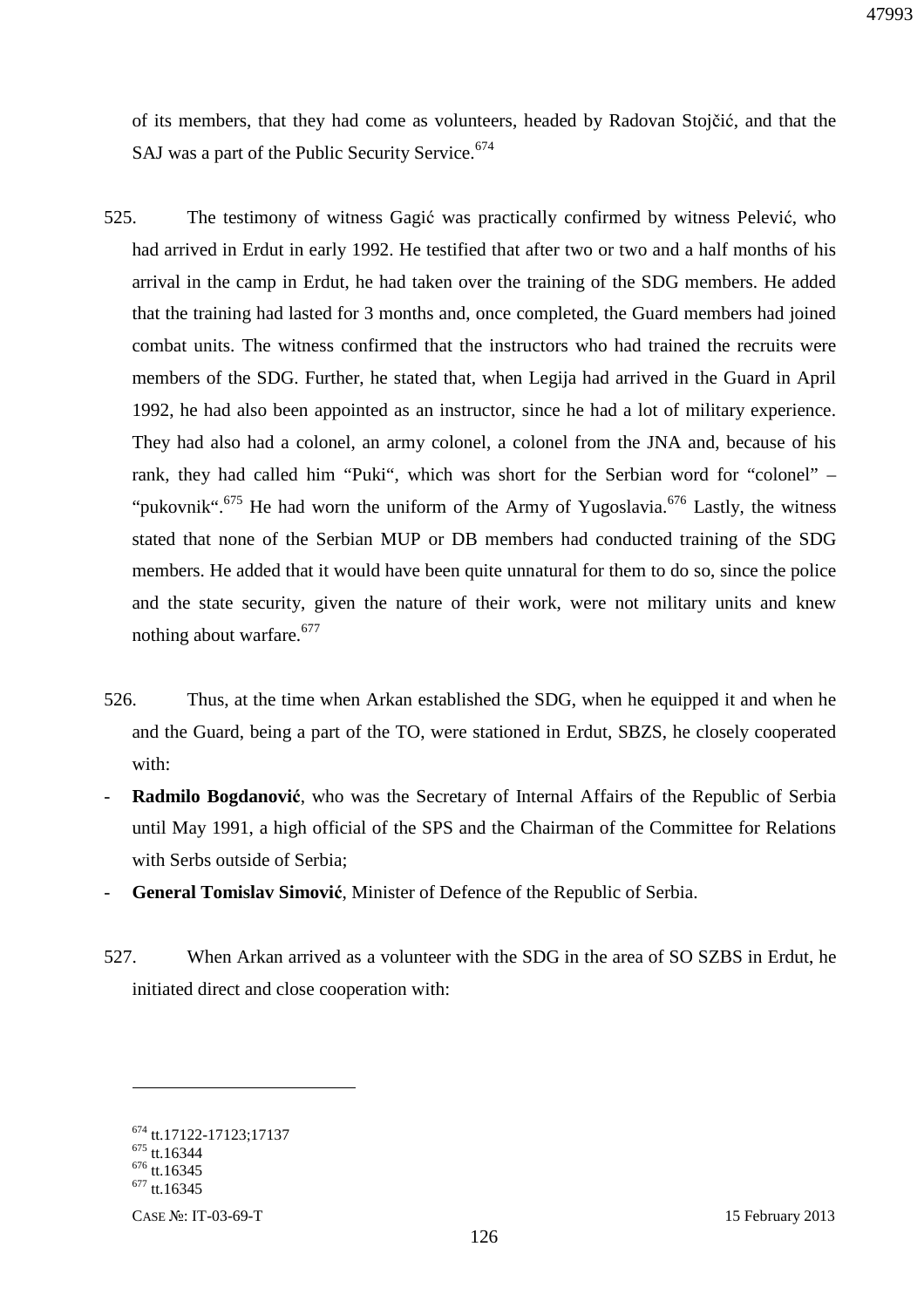- **Radovan Stojčić aka Badža**, the then commander of TO SO SZBS, previously the commander of the SAJ within the Public Security Service of the Serbian SUP. In early 1992, Radovan Stojčić was appointed Assistant Minister of the Interior of the Republic of Serbia and the Head of the Public Security Service;
- **General Bratić,** commander of the Novi Sad Corps of the JNA, until he was killed in November 1991;
- **General Andrija Biorčević**, commander of the Novi Sad Corps as of November 1991;
- **Milan Milanović aka Mrgud,** Assistant Minister responsible for SO SZBS.
- 528. In the considered period, until May 1992, Franko Simatović was a senior inspector operative in a unit of Department II of the Belgrade SDB. In terms of position, importance and influence, all persons listed above were significantly above the position of Franko Simatović. Moreover, the Prosecutor has not even presented any evidence in support of the claim that Franko Simatović and Željko Ražnatović aka Arkan had anything in common during 1991 and 1992.
- 529. Therefore, it is obvious that the Serbian DB, especially Franko Simatović, had no role whatsoever either in establishing Arkan's SDG, or in supplying the latter with weapons, equipment and provisions, or in training any of its members.

#### E. ARKAN AND SDG IN BIJELJINA AND ZVORNIK IN 1992

- 530. The participation of Željko Ražnatović aka Arkan and the SDG in combat activities in Bijeljina and Zvornik in the spring of 1992 has been the subject of many witness testimonies and evidence presentations. At this point, the Defence will try to summarize the testimonies and exhibits, which prove beyond any reasonable doubt that Arkan and his SDG joined the combat activities as volunteers at the invitation of the highest political and military leadership of Republika Srpska, as well as that Franko Simatović was not connected in any way with Arkan's arrival in that territory and the activities he undertook there.
- CASE №: IT-03-69-T 15 February 2013 531. In his testimony, the Defence witness Jovan Dimitrijević stated that the reason for Arkan's departure to the battlefield in Bijeljina was that he was a patriot, he was proud of the fact that the Presidency of Bosnia and Herzegovina had appealed to him to help with the situation in Bijeljina at the time. He had been asked to help the Serbs who were under threat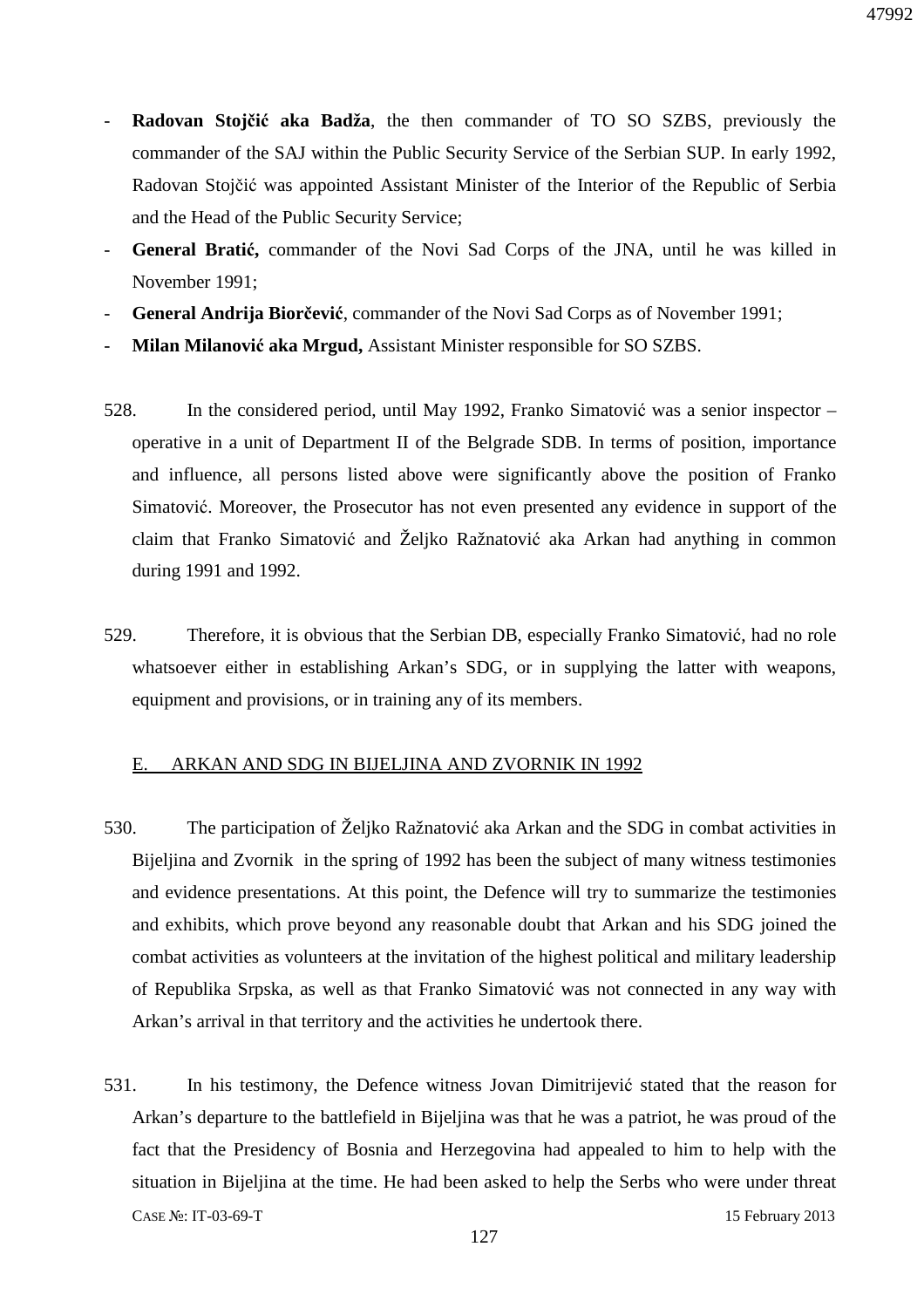there at the time. That request came from Biljana Plavšić, a member of the Presidency of Bosnia and Herzegovina.<sup>678</sup> Arkan took 60 of his men and they went to Bijeljina from Erdut.<sup>679</sup>

- 532. The witness was shown video D644, Arkan's interview, in which he said that the Serbian Democratic Party (SDS) had invited them to Bijeljina and that they had gone to Bijeljina overnight and took the city in just one day. After Bijeljina was taken, Fikret Abdić, Biljana Plavšić and General Praščević were present there.<sup>680</sup> The witness confirmed those facts and explained that he had gone to Bijeljina one day after the operation itself, at Arkan's request to come urgently because a soldier had been wounded, Gojak Kasin, and the witness was instructed to take the wounded soldier to the VMA (Military Medical Academy) in Belgrade.<sup>681</sup> Subsequently, the witness had discovered that in the Bijeljina area and in the town of Bijeljina itself after the operation, Biljana Plavšić had arrived together with Fikret Abdić. General Praščević was also present, and he had welcomed the entire operation. There was Major Gavrilović; Arkan had mentioned him in the video. The troops had not gone out into the streets at that point in time to avoid more intense conflicts. The impressions one had of the entire operation were extremely positive.<sup>682</sup> The witness stated that Major Gavrilović had been in charge of the JNA barracks in Bijeljina and that the SDG members had stayed in the barracks 7 or 8 days after the operation.<sup>683</sup>
- 533. The witness stated that he had stayed in Bijeljina for a very short time. He had asked Arkan how long he and the troops would stay in the area and Arkan had answered that he had wanted to proceed in the direction of Tuzla. However, that being out the question, he had said that he would stay in Bijeljina for a while. Tuzla was no longer on the table because Biljana Plavšić, Vladika Kačavenda and General Praščević convinced him and told him that Tuzla was safe and that there was no need for the troops to go there.<sup>684</sup>

<sup>678</sup> tt.16099

 $679$  tt.16100 <sup>680</sup> tt D644

<sup>681</sup> tt.16103

<sup>682</sup> tt.16104

<sup>&</sup>lt;sup>683</sup> tt.16107

<sup>684</sup> tt.16108

CASE №: IT-03-69-T 15 February 2013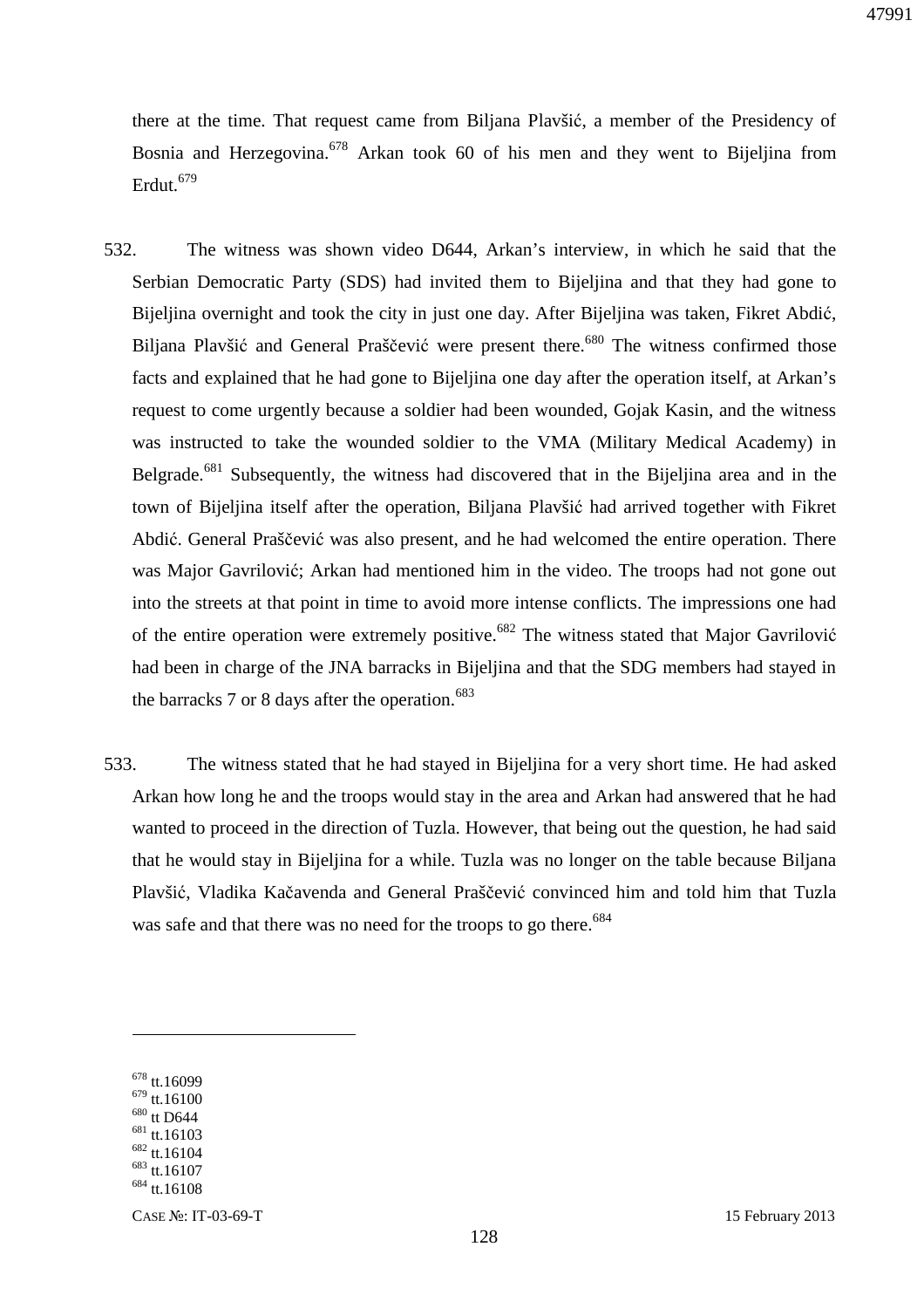- 534. In the beginning of April, the Serbian Volunteer Guard participated in the liberation of Bijeljina and Zvornik.<sup>685</sup> Biljana Plavšić asked the commander to act in such a way in order to defend prominent individuals from Bijeljina.<sup>686</sup> The guards had two forms of support. They were supported by the SDG members led by Mauzer. The main support was in the form of logistics, and it was provided by an army garrison in Bijeljina. Major Gavrilović commanded that garrison and he later became the commander of the  $2<sup>nd</sup>$  Semberija Brigade.<sup>687</sup> When Major Gavrilović became the commander of the  $2<sup>nd</sup>$  Brigade, he and the witness met and they became good friends.<sup>688</sup>
- 535. All logistical support was provided by the army garrison in Bijeljina under the command of Major Gavrilović. The volunteers slept there and received food, so it wasn't necessary to have any other form of combat support, since the operation only lasted one day. Therefore, the army did not get involved. However, an agreement had been reached previously, according to which the army would provide artillery support and all other forms of support for the guards. In the end, none of that was necessary, as the operation was rapidly completed.<sup>689</sup> Thus, the army provided the volunteer guard with logistical support in the form described above.<sup>690</sup>

## 536. [REDACTED]*. <sup>691</sup>* [REDACTED].<sup>692</sup>

- 537. The Defence also refers the Trial Chamber to the video showing that Arkan had a meeting in Bijeljina with Biljana Plavšić, Fikret Abdić and Generals Dobrašin Praščević and Savo Janković.<sup>693</sup>
- 538. The Defence witness Jovan Dimitrijević also testified before the Trial Chamber about Arkan and the SDG members going to Zvornik, several days after the operation in Bijeljina. The witness knew that after Bijeljina, seven or eight days later, the volunteers had gone to

 $\overline{a}$ 

<sup>688</sup> tt.16349 <sup>689</sup> tt.16478

<sup>685</sup> tt.16346

<sup>&</sup>lt;sup>686</sup> tt.16347

<sup>687</sup> tt.16348

<sup>690</sup> tt.16479

<sup>&</sup>lt;sup>691</sup> [REDACTED]

<sup>692</sup> [REDACTED]

<sup>693</sup> D84;P1621

CASE №: IT-03-69-T 15 February 2013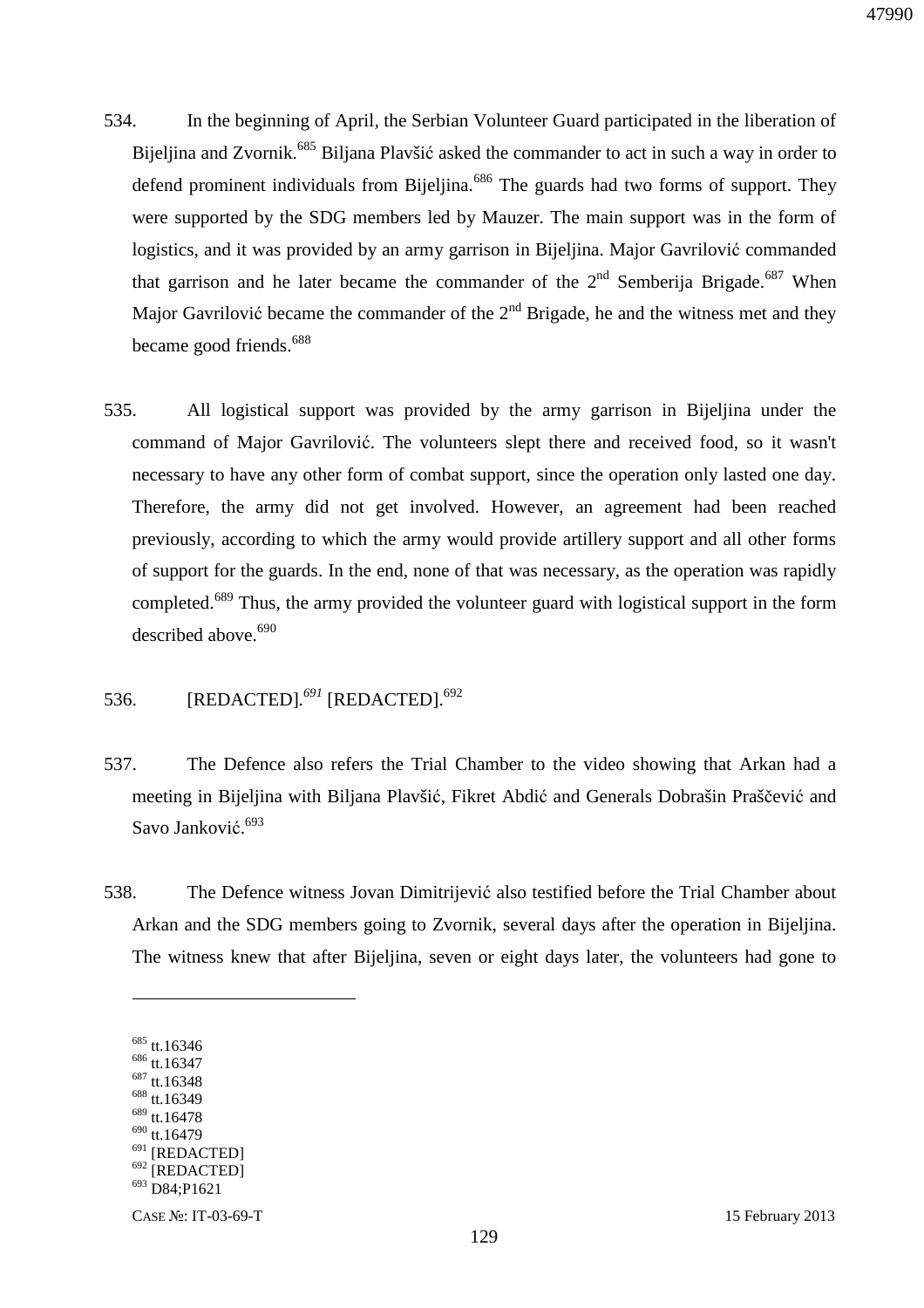Zvornik, following Biljana Plavšić's instructions and based on the information received from the field, and they had participated in fighting, in liberating Zvornik. They had acted in concert with the JNA. $^{694}$ 

- 539. The witness had obtained this information when Arkan called him again to come to Zvornik urgently. The reason was the killing of two of their combatants - Ivan Okiljević and Branko Živanović. The witness had been instructed to take over their bodies and transport them to Belgrade according to the established procedure.<sup>695</sup>
- 540. The witness was shown a video of Arkan's interview about his travel to Zvornik and the participation in the town's liberation.<sup>696</sup> Among other things, Arkan said that he had ordered artillery fire during the operation in Zvornik. The witness stated that the volunteers had not had artillery pieces.<sup>697</sup> Arkan then stated that they had taken Zvornik with the help of others and the witness stated those others had been the JNA.<sup>698</sup> Witness Dimitrijević further confirmed what Arkan had said in the interview – that they had taken many prisoners and that it was common practice to hand over all the prisoners to the army.<sup>699</sup>
- 541. The witness was then shown a document in which the commander of the  $17<sup>th</sup>$  Corps. General Savo Janković, requested on 10 April 1992 from the command of the  $2<sup>nd</sup>$  Military District to open artillery fire on Kula in Zvornik on 11 April 1992 at 09.00 hours. He added that artillery fire had been requested in order to neutralize the forces firing "at our units".<sup>700</sup>
- 542. The witness did not know General Savo Janković personally. The witness had communicated with him about the two dead volunteers, whose bodies the witness had been instructed by Arkan to take over. The paperwork involved was to come from General Janković.<sup>701</sup> Having received the paperwork, the witness transported the bodies back to

 $694$  tt.16109

<sup>695</sup> tt.16110

<sup>696</sup> P1601 <sup>697</sup> tt.16112

<sup>698</sup> tt.16112

 $699$  tt.16113

<sup>700</sup> D177

<sup>701</sup> tt.16113- 16114

CASE №: IT-03-69-T 15 February 2013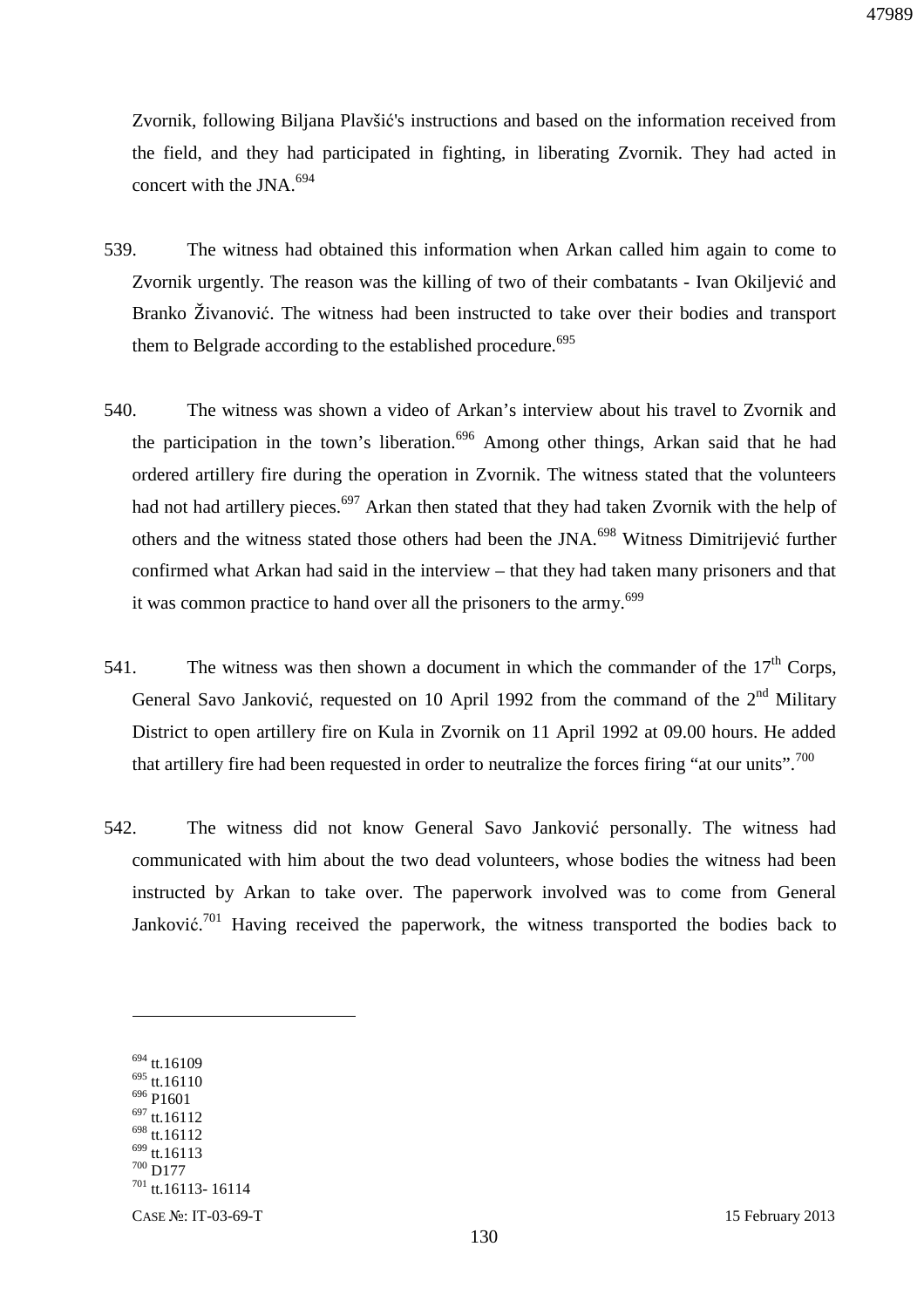Belgrade.<sup>702</sup>

- 543. The Defence indicates to the Trial Chamber that the meeting held in Bijeljina several days before the operation in Zvornik, in addition to Fikret Abdić, Biljana Plavšić and General Praščević, was also attended by General Savo Janković.<sup>703</sup> It is only reasonable and logical to conclude that the operation for the liberation of Zvornik, in which Arkan and the SDG and the  $17<sup>th</sup>$  Corps led by General Janković participated, was agreed at that meeting.
- 544. Finally, such a conclusion is also substantiated by the daily report of the General Staff of the Yugoslav Armed Forces –  $1<sup>st</sup>$  Administration – Operational Centre, dated 12 April 1992. In item I – "Combat Activities", the report shows that the casualties in the Zvornik region were three members of "Arkan's group".<sup>704</sup> This daily military report indicates, firstly, that the JNA participated in the operation in Zvornik, that it engaged in a skirmish with the "green berets" and that its losses were three members of "Arkan's group" and one member of the TO. The military combat reports specify the losses of the army forces and the units resubordinated to the army. This fact was also confirmed by witness Dimitrijević, since he had been in the army and was familiar with the reporting procedure as described.<sup>705</sup> The witness stated that approximately 60 of Arkan's men had participated in the Zvornik operation.<sup>706</sup>
- 545. The Defence witness Borislav Pelević also testified that Arkan and the SDG had participated in the Zvornik operation at the invitation of Biljana Plavšić.<sup>707</sup> He added that Biljana Plavšić had insisted that Arkan and the SDG proceed towards Zvornik, where the Serbs had come under the threat.<sup>708</sup> It was thus decided to proceed towards Zvornik.
- 546. The witness was shown a number of photographs related to that operation and he was

<sup>702</sup> tt.16114 <sup>703</sup> D84;P1621 <sup>704</sup> D158 <sup>705</sup> tt.16116-16117  $706$  tt. 16287  $707$  tt.16347  $^{708}$  tt.16351

CASE №: IT-03-69-T 15 February 2013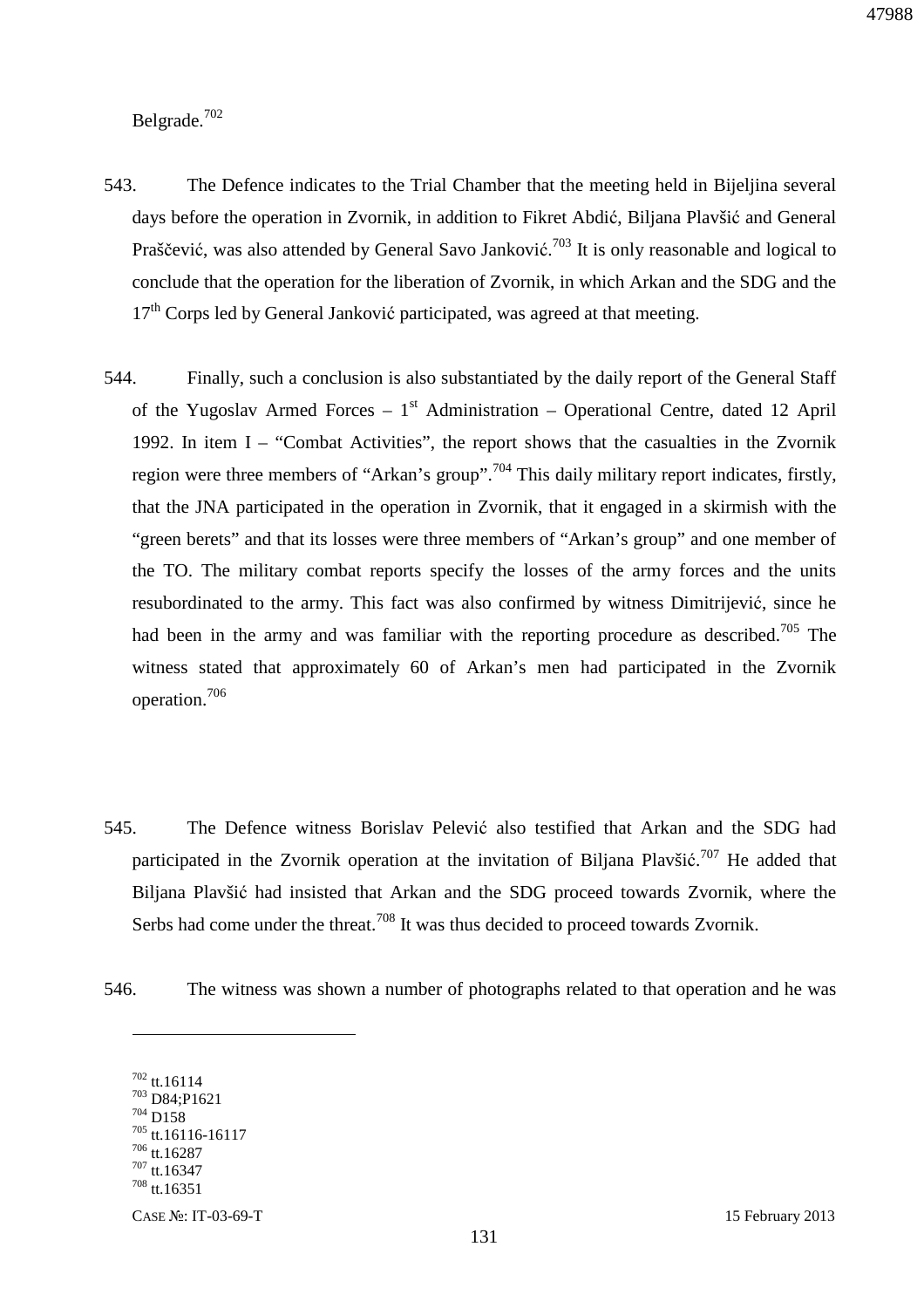able to comment on them. The photograph D655 was shown and the witness commented that the photograph had been taken shortly after the operations in Bijeljina and Zvornik. The witness believed it was in May, but he was not certain. It had been taken in the headquarters of the Serbian Volunteer Guard in Erdut, in Commander Arkan's office. The witness did not recognize the first gentleman to the left. Ms Biljana Plavšić was sitting next to him. Princess Linda Karađorđević, the wife of Prince Tomislav Karađorđević, was sitting next to Ms Plavšić. The gentleman to her left was someone the witness could not recognize and the person in the uniform was Commander Arkan. The gentleman with the beard, to the extreme right, was someone he could recognize but he could not remember his name. He knew it was a politician from SZBS, but he did not know exactly what his name was.<sup>709</sup>

547. The witness was also shown the following photographs:

- Photograph  $D652^{710}$ : The photograph was taken in 1995, on the anniversary of the MUP of Republika Srpska in Zvornik, on Archangel Michael's Feast Day, and the person at the roster ( Defence remark: please note that the word " roster " is evidently a typo and should read "" rostrum ") was Radovan Karadzić, the then-president of Republika Srpska.<sup>711</sup>
- Photograph  $D654^{712}$ : The event was the same, the anniversary of the MUP of Republika Srpska in 1995. The first person on the right was the Minister of the Police of Republika Srpska, Mr. Tomislav Kovač. Radovan Karadžić, the President of Republika Srpska was the second. The third individual was Vladika Vasilije Kačavenda and the fourth person was Commander Arkan.<sup>713</sup>
- Photograph D653<sup>714</sup>: The photograph was taken in Zvornik on the same day, on the same occasion. There was Commander Arkan and the other person was an official of the MUP. Arkan was presented with a gift. The witness did not know who the official was. However, he knew that the gift was a pistol with an engraving, a dedication to Arkan as the liberator of Zvornik.<sup>715</sup>
- 548. The above testimonies, evidence and photographs, presented by the Defence to the

<sup>709</sup> tt.16358;D655  $710$  D652  $^{711}$  tt.16351 <sup>712</sup> D654 <sup>713</sup> tt.16353 <sup>714</sup> D653

<sup>715</sup> tt.16352

CASE №: IT-03-69-T 15 February 2013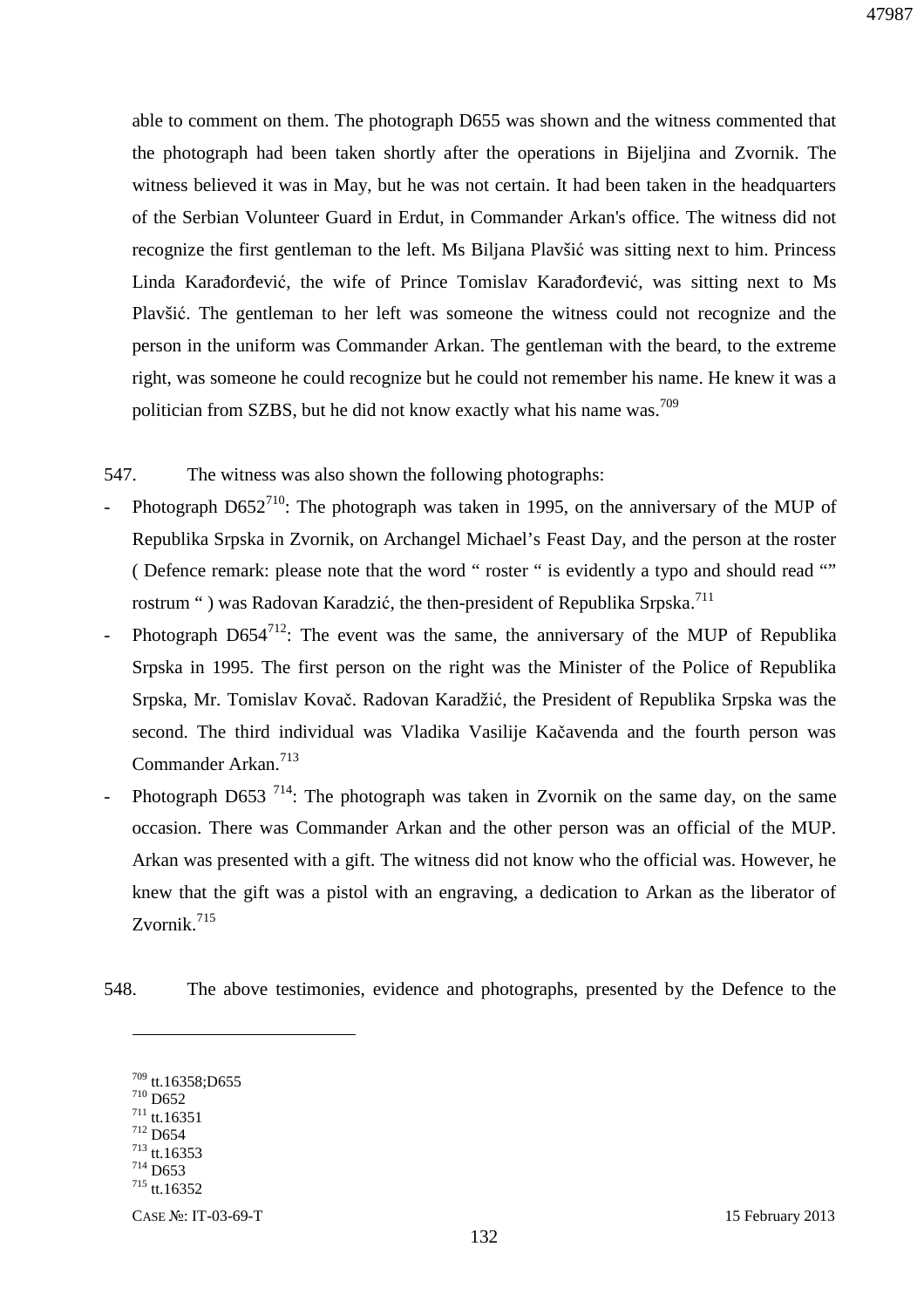Trial Chamber, clearly and unambiguously indicate that Arkan and his SDG arrived in Bijeljina and Zvornik at the invitation of the political leadership of Republika Srpska and the SDS party. For his credits in the liberation of Zvornik, he was presented with a pistol. The photographs show him sitting in the first row with President Karadžić and the Minister of Interior of Republika Srpska, Tomislav Kovač. The photograph does not show any representatives of the JNA, under whose command Arkan participated in the liberation of Zvornik, since the JNA withdrew from Bosnia and Herzegovina after that operation and the Army of Republika Srpska (VRS) was established. None of the photographs show either Franko Simatović or any other individual from the Serbian DB.

- 549. An additional piece of evidence supporting the case that Arkan operated under the command of the JNA General Savo Janković is a dispatch sent by Izet Mehinagić to General Savo Janković, referring to the failed negotiations in Zvornik, where the negotiators on the Serbian side were Arkan, Cpt. Obrenović from the JNA and Jovo Mijatović. The dispatch was also delivered to General Kukanjac, the commander of the  $2<sup>nd</sup>$  Military District.<sup>716</sup>
- 550. The events that had taken place in Zvornik in 1992 were also a part of the testimony given by the Prosecution witness JF-026, who had been a member of the Crisis Staff in Zvornik and a member of the SDS. The witness unambiguously confirmed before the Trial Chamber that Biljana Plavšić had been in Zvornik a day or two before the conflict at the meeting of the Crisis Staff, which he had also attended. The witness had heard Plavšić request at that meeting to have Arkan called to Zvornik. The meeting had also been attended by "Peja".<sup>717</sup> The witness had heard, a day or two before the conflict in Zvornik, that Arkan was in Bijeljina.<sup>718</sup> The witness further confirmed that the JNA had participated in the Zvornik operation, as well as that Arkan and his unit had participated in that operation under the JNA command.<sup>719</sup> The witness added that Arkan had left Zvornik after Colonel Tačić had ordered him to leave the area.<sup>720</sup>
- 551. The same Prosecution witness, who had been at a high position in Zvornik and who

<sup>716</sup> P1380 <sup>717</sup> tt.9744

 $718$  tt.9745

<sup>719</sup> tt.9751-9752

 $720$  tt.9833

CASE №: IT-03-69-T 15 February 2013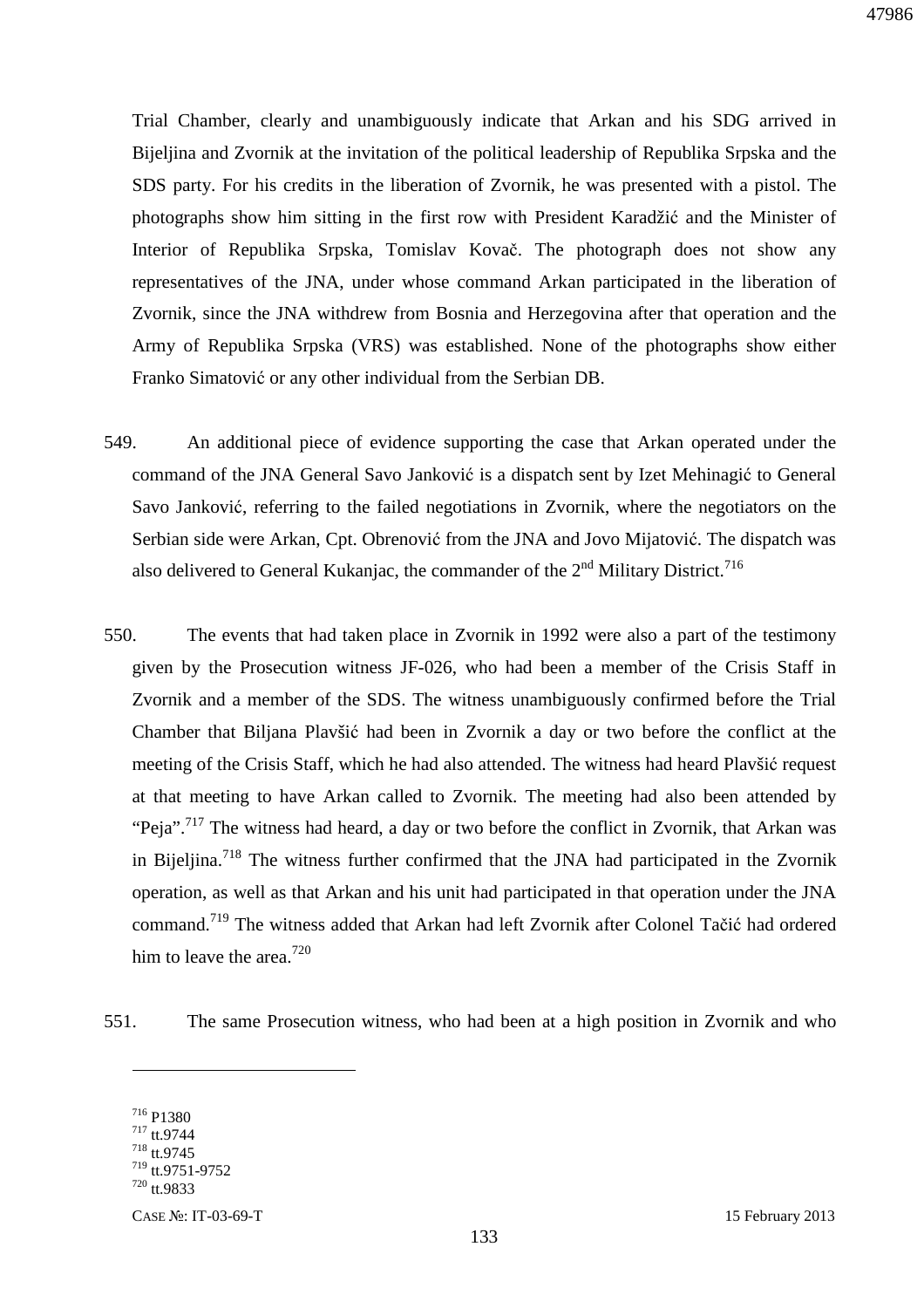had participated in bringing Arkan and the SDG to Zvornik, testified before the Trial Chamber that he had never seen Franko Simatović and that the latter had not been connected to the developments in Zvornik in any way.<sup>721</sup> The first time the witness had heard about Franko Simatović was when he was indicted by the Tribunal.<sup>722</sup>

#### F. MILORAD ULEMEK LEGIJA

- 552. [REDACTED]*.* 723
- 553.  $[REDACTED]^{724}$
- 554. [REDACTED]*.* 725
- 555.  $[REDACTED]^{726}$

## 556. [REDACTED]*.* 727

557. Witness Dimitrijević stated that, while he had been waiting in Zvornik to pick up the bodies, he had seen something that had been strictly forbidden; the receipt of volunteers in a combat area. A person had appeared as a volunteer on that very day when the witness was there, and he had conveyed some information to him to the effect that his name was Milorad Ulemek. He had come to volunteer as a Serb volunteer guard. He had been captured a day or a couple of days by the Muslims, and then the military leaders from Belgrade had intervened and he had been released. He had come to the JNA. He had wanted to join the JNA, but he had not liked it there.<sup>728</sup> The witness added that this had happened after the end of the combat in Zvornik. At that time, Ulemek had not been issued any weapons, he had stayed there until

 $\overline{a}$ 

- <sup>722</sup> tt.9757
- <sup>723</sup> [REDACTED]
- $724$  [REDACTED] [REDACTED]

47985

<sup>721</sup> tt.9756

<sup>726 [</sup>REDACTED]

<sup>727</sup> [REDACTED]

 $728$  tt.16134

CASE №: IT-03-69-T 15 February 2013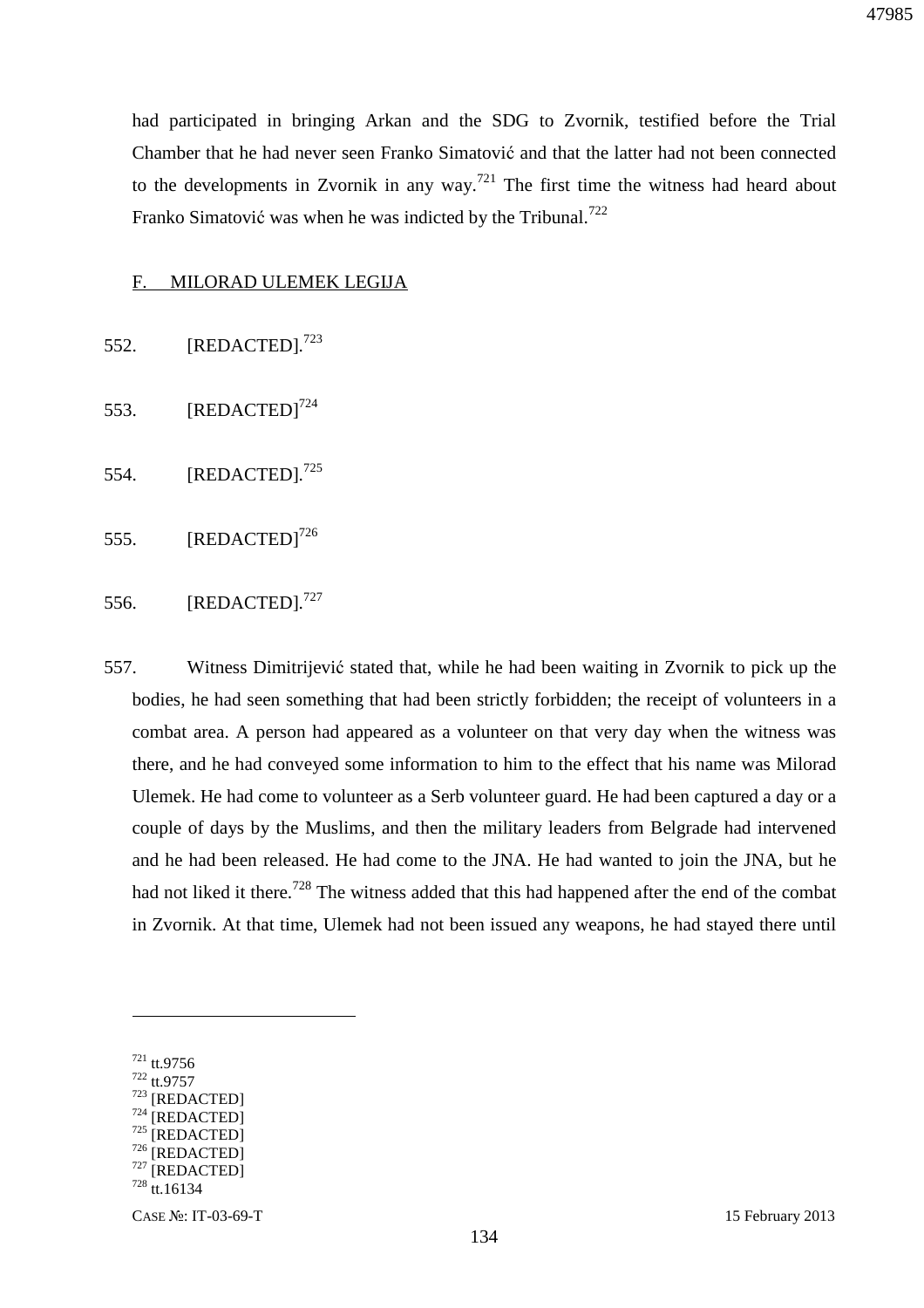they decided what to do with him.<sup>729</sup> After returning to Belgrade, the witness had gone to Ulemek's address to check the data the latter had given, and had met his parents, who had confirmed those data.<sup>730</sup> Dimitrijević had informed Arkan of this and Arkan approved Ulemek's admission into the SDG. Soon afterwards, Ulemek had become an instructor, in view of his experience in the Foreign Legion. $^{731}$ 

- 558. The witness had subsequently become Ulemek's friend and business partner, as they jointly owned the disco club "Zombie" in Belgrade.<sup>732</sup>
- *559.* The Defence witness Pelević stated that when Legija had arrived in the guards, in April 1992, he had been appointed as an instructor since he had a lot of military experience. He had been a sergeant in the Foreign Legion for four years, so he had had such experience.<sup>733</sup> [REDACTED]*. 734*

#### *560.* [REDACTED]

## 561. [REDACTED]*<sup>735</sup>* [REDACTED]*. <sup>736</sup>* [REDACTED]*. <sup>737</sup>* [REDACTED]

562. **[REDACTED].**<sup>738</sup>

<sup>729</sup> tt.16135 <sup>730</sup> tt.16136 <sup>731</sup> tt.16136-16137 <sup>732</sup> tt.16183; 16161 <sup>733</sup> tt.16344 <sup>734</sup> tt.16529-16530 <sup>735</sup> [REDACTED] 736 [REDACTED]  $737$  [REDACTED] <sup>738</sup> [REDACTED]

CASE №: IT-03-69-T 15 February 2013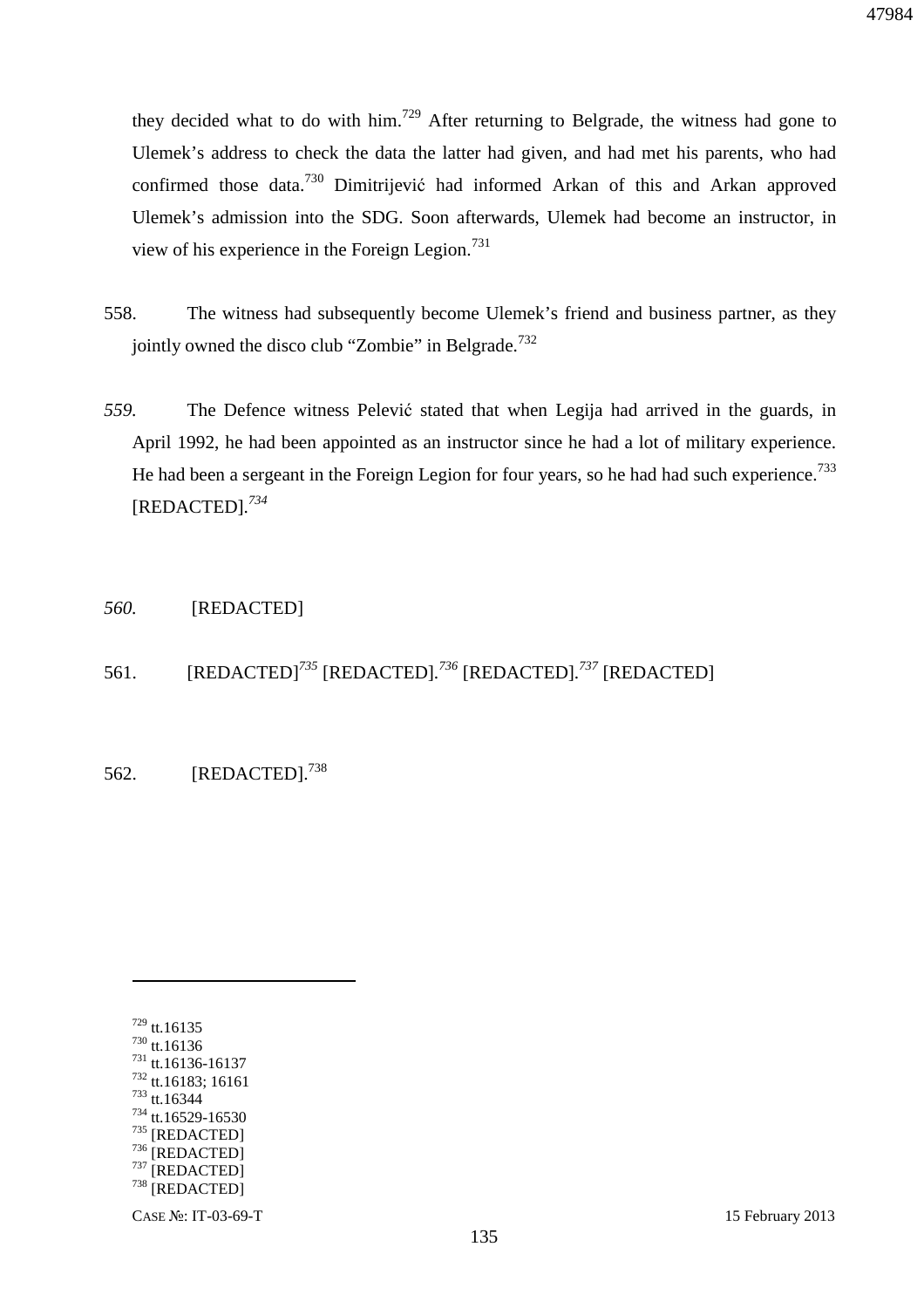### G. TRANSFORMATION OF THE SDG

*563.* [REDACTED]*. 739*

- 564. [REDACTED].<sup>740</sup>
- *565.* [REDACTED]*<sup>741</sup>*
- 566. [REDACTED]*.* 742
- 567. The Defence witness Jovan Dimitrijević was shown the video clip a part of an interview with Arkan showing that Arkan said that after Bijeljina they had returned to Erdut, and immediately after the Vance-Owen Plan had come in, they had become the Krajina Police.<sup>743</sup> Witness Dimitrijević confirmed that in mid-1992 the Vance Plan had entered into force and, after that international document had been adopted, all SDG members had become the Krajina Police. They had received Krajina Police number plates and SDG members had received blue uniforms, which had not been identical with, but similar to the Serbian police uniforms. The witness was not sure about the pattern, but the color had been the same.<sup>744</sup>
- 568. In the cross-examination by the Stanišić Defence, witness Pelević mentioned that, in view of the fact that the Serbian Volunteer Guard, after the Vance Plan had been implemented, had had to be transformed into the police of the Republic of Serbian Krajina, in that sense, Arkan had been subordinated to Kojić.<sup>745</sup>
- 569. Witness Pelević explained that the SDG had initially had green berets, and then black berets. And then, after the Vance Plan had put a ban on the RSK Army, the SDG had had blue

 $\overline{a}$ 

<sup>744</sup> tt.16133

<sup>739</sup> [REDACTED]

<sup>740 [</sup>REDACTED] 741 [REDACTED]

 $742$  [REDACTED]

<sup>743</sup> P1601 p.4

<sup>745</sup> tt.16488-16489

CASE №: IT-03-69-T 15 February 2013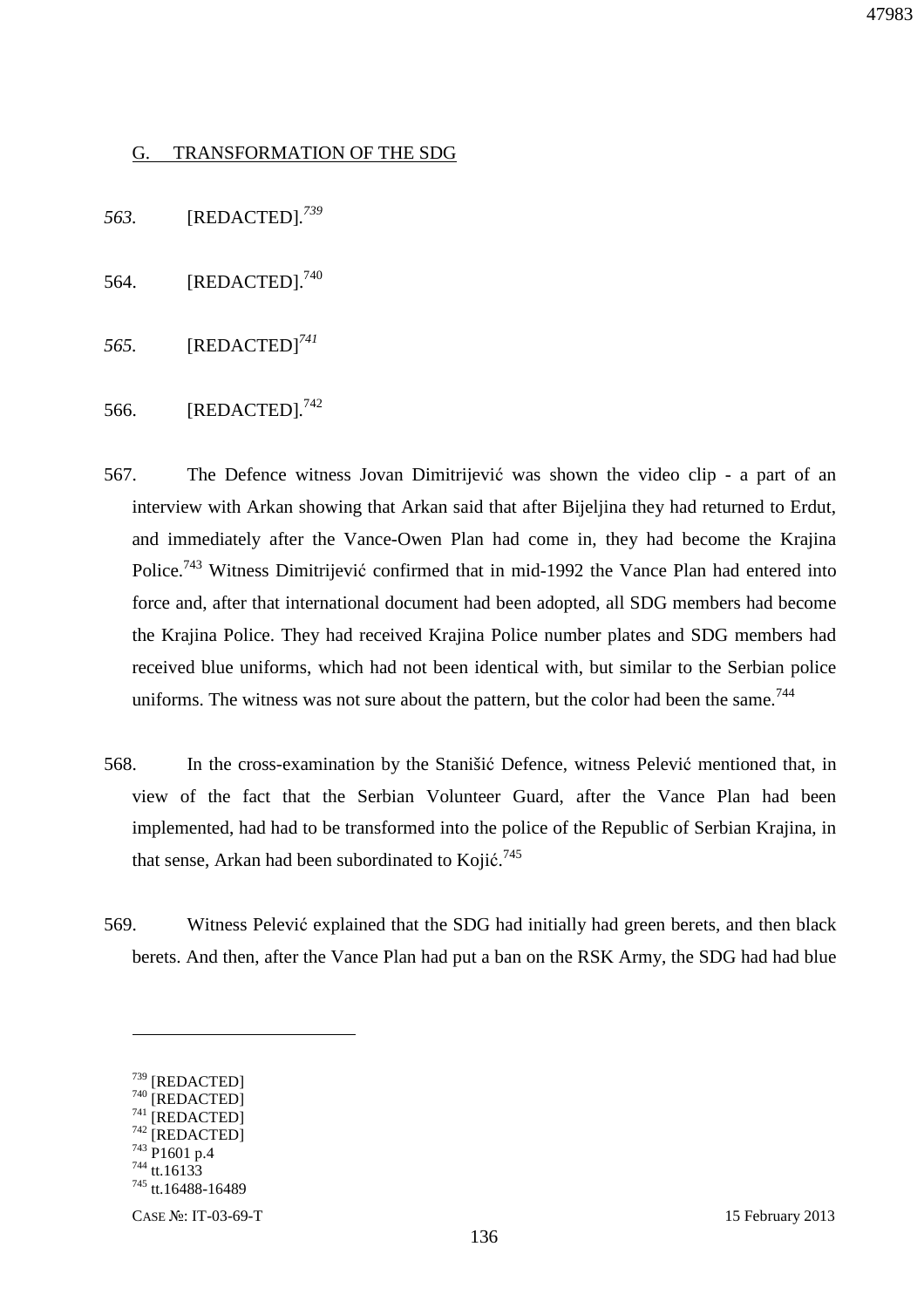47982

berets. Finally, they had ended up with dark red berets.<sup>746</sup>

# H. ARKAN AS A MEMBER OF THE PARLIAMENT AND DEPARTURE FOR KNIN KRAJINA IN 1993

- 570. In addition to being the SDG commander, in November 1992 Arkan obtained 20,000 signatures of Serbs from Kosovo in support of his candidacy to represent them in the Serbian Parliament.<sup>747</sup> Arkan requested witness Pelević to be the second on his list of candidates. Pelević declined it; however, despite this, Arkan included him on the list of a group of citizens from Kosovo to be represented in the Parliament by Arkan.<sup>748</sup> From that moment, Arkan and Pelević started an election campaign in Kosovo and Metohija. As a result of this campaign, Arkan won many votes, which earned him 5 seats in the Serbian Parliament.<sup>749</sup> In December 1992, Arkan and Pelević became members of the Serbian Parliament, Arkan became the president of the parliamentary group, and witness Pelević – his deputy.<sup>750</sup>
- 571. Witness Pelević commented on and viewed a video clip showing a speech given by Mr. Ražnatović.<sup>751</sup> Mr. Ražnatović mentioned a discord among the Serbs. At one point he said they wanted to sell Serbian Krajina and Serbian Kosovo. According to the witness, he referred to the politicians in power, because there was nobody else who was in a position to trade in Serbian Krajina and Serbian Kosovo and Metohija but the powers that be. It was a direct attack on Slobodan Milošević and his policies.<sup>752</sup> The gathering as seen in the video was part of the election campaign. It was in the Sava conference hall, possibly November, perhaps December 1992. The witness was there as the only one representing the party, and both he and the witness spoke at that rally.<sup>753</sup>
- 572. The Serbian Volunteer Guard was never disbanded. However, Arkan and witness Pelević started dedicating their time to the political world. Towards the end of January 1993,

<u>.</u>

<sup>746</sup> tt.16441

<sup>747</sup> tt.16360,

<sup>748</sup> tt.16361 <sup>749</sup> tt.16362,P3073

<sup>750</sup> tt.16362

<sup>751</sup> P3073

<sup>752</sup> tt.16366

 $753$  tt. 16367

CASE №: IT-03-69-T 15 February 2013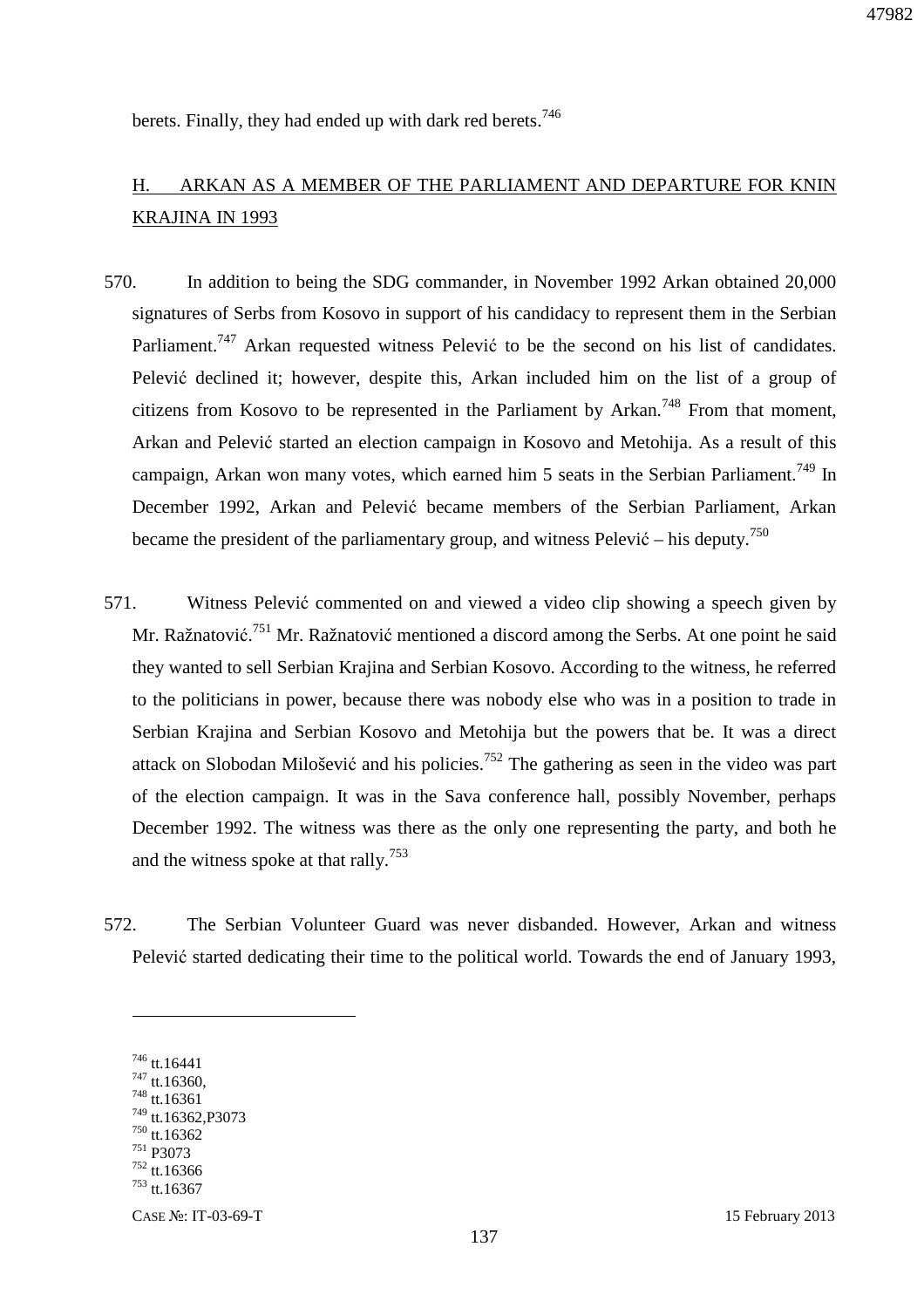the Croatian forces started attacking Maslenica and numerous crimes were committed against innocent population. Unfortunately, this was happening in front of the peacekeeping forces of the United Nations.<sup>754</sup> Arkan and witness Pelević went to Erdut. They put on their uniforms once again and joined the SDG on a campaign towards the Knin-Krajina.<sup>755</sup>

- 573. They were billeted in Benkovac, in the Aseria hotel, which had been completely empty. There was a problem with food supplies. They participated in some operations around Benkovac, on the Paljuv plateau, where there were several Serbian villages that had been plundered and torched. Islam Grčki and Islam Latinski and some other villages where the population had suffered terribly, and there is UN documentation to prove that. Later on there was struggle to liberate Maslenica and the Serbian volunteers actively participated in that fighting.<sup>756</sup>
- 574. The volunteers were under the command of the commander of the Army of the Republic of Serbian Krajina, that was Mile Novaković, and they did that when they fought in the Knin and Benkovac theatre of war.<sup>757</sup> There was a change in 1992 after the adoption of Cyrus Vance's peace plan according to which both warring parties should be without militaries. Pursuant to an order that the volunteer unit received from the Army of the Republic of Serbian Krajina, they were transformed into the police of the Republic of Serbian Krajina, and they operated in that way until the attack on Maslenica in late January 1993.<sup>758</sup>
- 575. Witness Pelević also commented on a document, produced by the staff of the Army of Serbian Krajina, dated 28 January 1993.<sup>759</sup> The document shows that the assistant commander of the General Staff of the Army of Serbian Krajina informed the subordinate commands on the situation in the north-Dalmatian theatre of war in the RSK and stated that the fighters' morale had been raised considerably by the arrival of Arkan and his SDG, and that, with skilful tactical moves, he had made combat operations useful and the situation in Obrovac had

<sup>754</sup> tt.16369

<sup>755</sup> tt.16369 <sup>756</sup> tt.16373

 $757$  tt.16374

<sup>758</sup> tt.16374 <sup>759</sup> D69

CASE №: IT-03-69-T 15 February 2013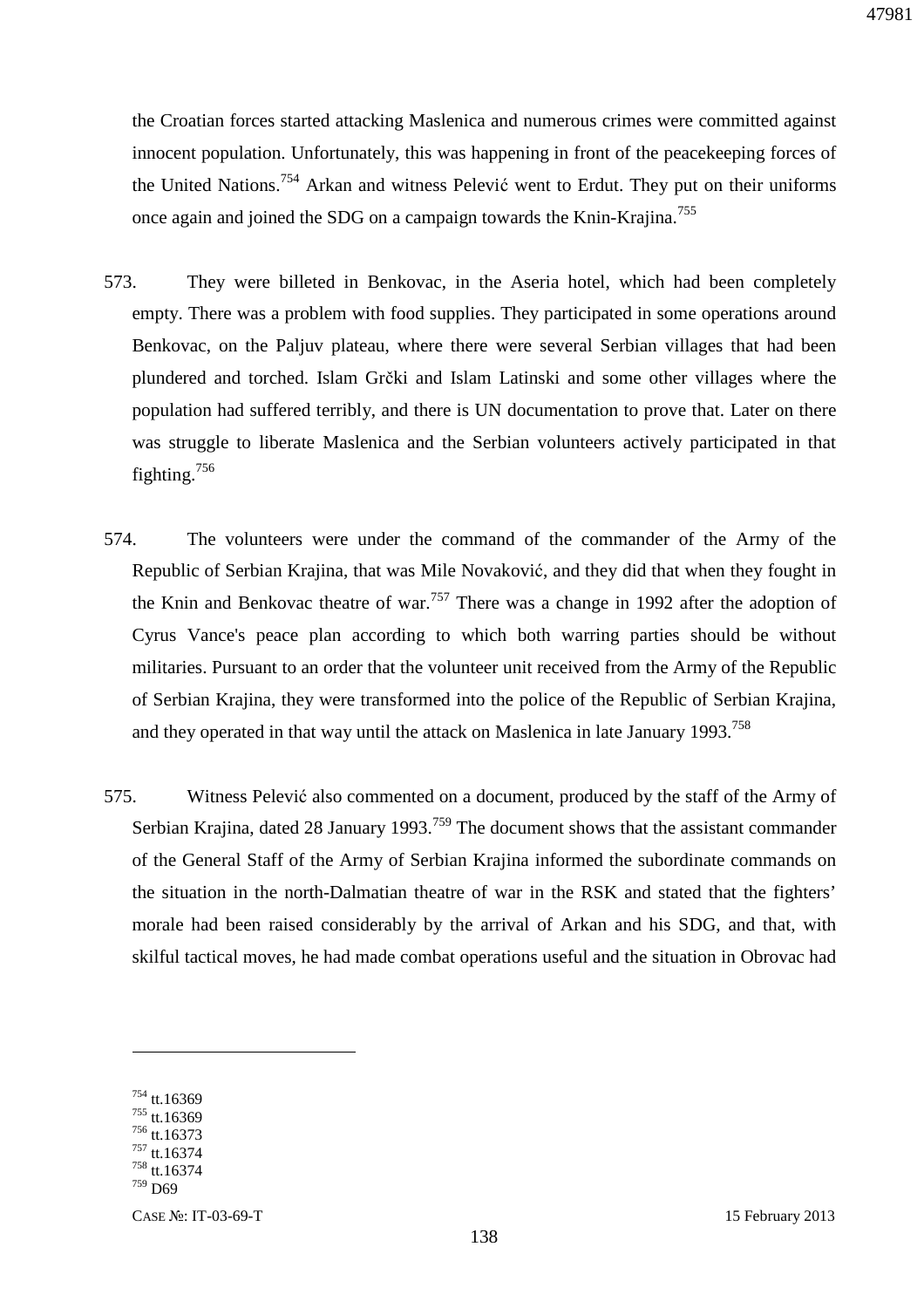been fully consolidated.<sup>760</sup> Witness Pelević stated that, because this report was from the General Staff of the Serbian army and had been sent to all the corps of the Army of the RSK and all the press centers in Knin, Topusko and Vukovar, this was an accurate description of the situation.<sup>761</sup>

- 576. That these statements of witness Pelević are true and that Arkan and the SDG were under the command of the General Staff of the Army of the RSK and Major-General Mile Novaković, is also witnessed by the order issued by Novaković personally to Arkan, as the commander of the SDG.<sup>762</sup>
- 577. [REDACTED]*. <sup>763</sup>* [REDACTED]*. <sup>764</sup>* [REDACTED]*<sup>765</sup>* [REDACTED]*<sup>766</sup>* [REDACTED]*<sup>767</sup>* [REDACTED]*<sup>768</sup>* [REDACTED]<sup>769</sup>

## 578. [REDACTED]<sup>770</sup> [REDACTED]*.* 771

- 579. Witness Aco Drača, in his testimony on the 1993 attack of the Croatian army on Maslenica, which was a UN protected area, stated that during these times, in the first days of the attack, Arkan had arrived in the Benkovac area.<sup>772</sup> Arkan had come as a result of Martić's discussion with his deputy minister Milan Milanović aka Mrgud, due to his (Martić's) concern about Eastern Slavonia and Baranja not sending units to help.<sup>773</sup> Mrgud had then contacted Arkan and, two days later, Arkan had arrived.<sup>774</sup> Once there, Martić had taken him to see General Mile Novaković, the then commander of the Army of the Republic of Serbian
	- <sup>760</sup> D69,page 2 <sup>761</sup> tt.16615 <sup>762</sup> D1137 <sup>763</sup> [REDACTED]  $^{764}$  [REDACTED]  $^{765}$  [REDACTED]  $^{766}$  [REDACTED]<br> $^{767}$  [BEDACTED]  $^{767}$  [REDACTED] [REDACTED] 769 [REDACTED]  $770$ [REDACTED] [REDACTED] <sup>772</sup> tt.16788 <sup>773</sup> tt.16789 <sup>774</sup> tt.16789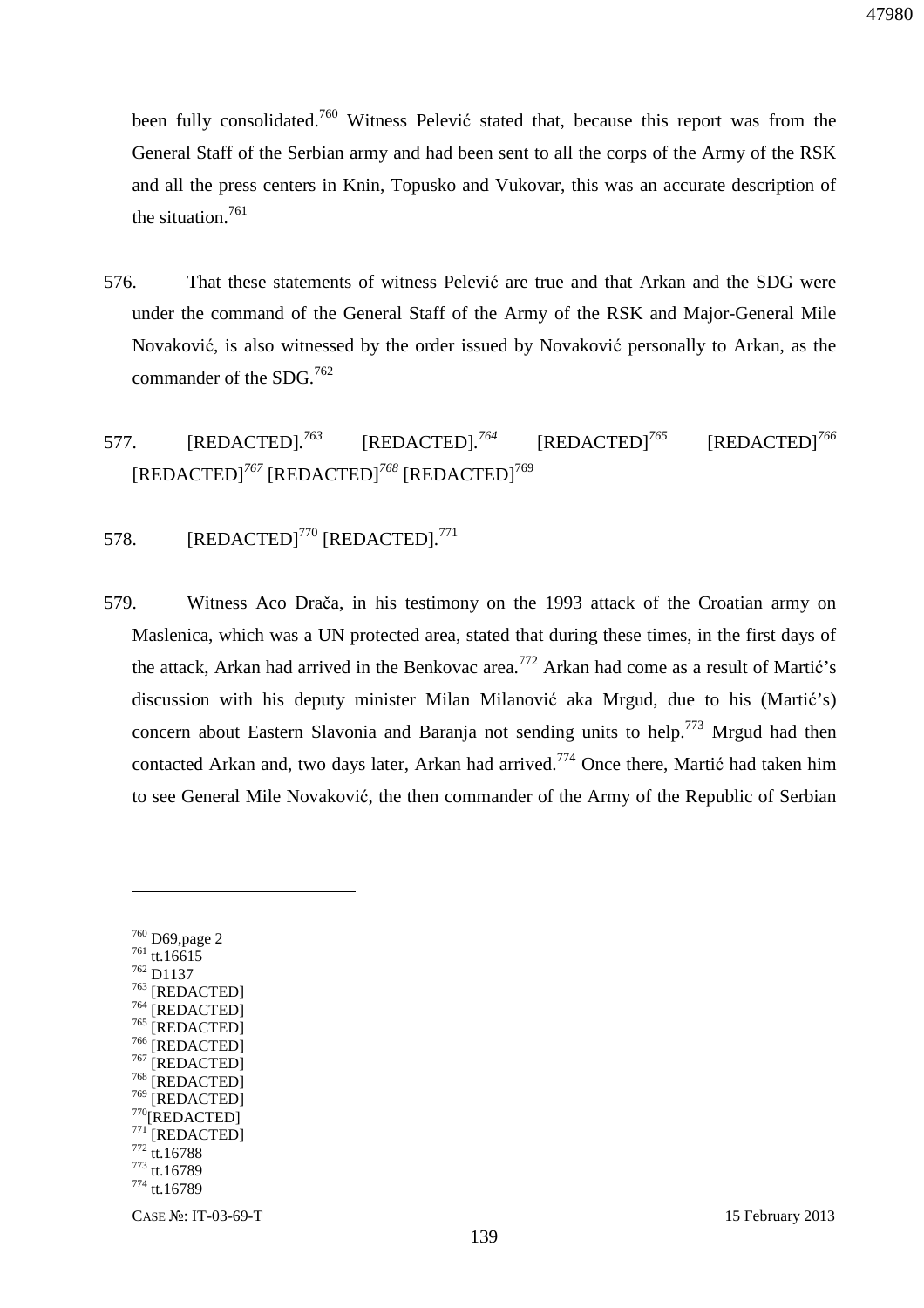Krajina.<sup>775</sup> The following day he had continued to Benkovac. He had refused to be stationed in the Benkovac barracks because the conditions were not good as there had been too many men and volunteers quartered there already.<sup>776</sup> Therefore, the Benkovac municipality had billeted him in the Aseria hotel in Benkovac.<sup>777</sup> Arkan's unit had subordinated itself to the brigade command from Benkovac and was engaged in combat operations under their command.<sup>778</sup> During a meeting, which Arkan's unit had attended, the witness stated that he had learned that Colonel Momčilo Bogunović had issued orders to the units, which had been deployed in the area of Benkovac and Ravni Kotari.<sup>779</sup>

- 580. Due to the lack of combat activity in the months of July, August until November 1992, witness Dimitrijević was not present at the training centre.<sup>780</sup> He returned in November because Arkan asked him to come back due to an agreement that he reached with the people surrounding him; he should participate in the elections for the republican parliament. He was supposed to be an independent candidate for the Željko Ražnatović Arkan Group. He needed witness Dimitrijević present in order to organize things.<sup>781</sup>
- 581. Towards the end of 1992 and in early 1993, Arkan became a member of the Parliament of the Republic of Serbia and the president of a parliamentary group. At the time, Franko Simatović was deputy head of the 2<sup>nd</sup> Administration of the Serbian RDB.
- 582. Witness Pelević was shown the video clip D656.<sup>782</sup> The witness identified persons as follows: To the left, he recognized the late president of Serbia Slobodan Milošević. In the middle, the then-president of Montenegro Momir Bulatović, to the right, the president of Yugoslavia Dobrica Ćosić, and in the background, the witness recognized himself.<sup>783</sup> The meeting was held in the spring of 1993. The witness still had a bandage on as he was still being treated for his shoulder wounds. The gathering was on the occasion of opening the Sava Centre in Belgrade. The meeting gathered officials from all the Serbian territories from

<sup>775</sup> tt.16789

- <sup>776</sup> tt.16789
- <sup>777</sup> tt.16790 <sup>778</sup> tt.16790
- $^{779}$  tt.16790
- <sup>780</sup> tt.16140
- $781$  tt.16140
- <sup>782</sup> D656
- <sup>783</sup> tt.16396

CASE №: IT-03-69-T 15 February 2013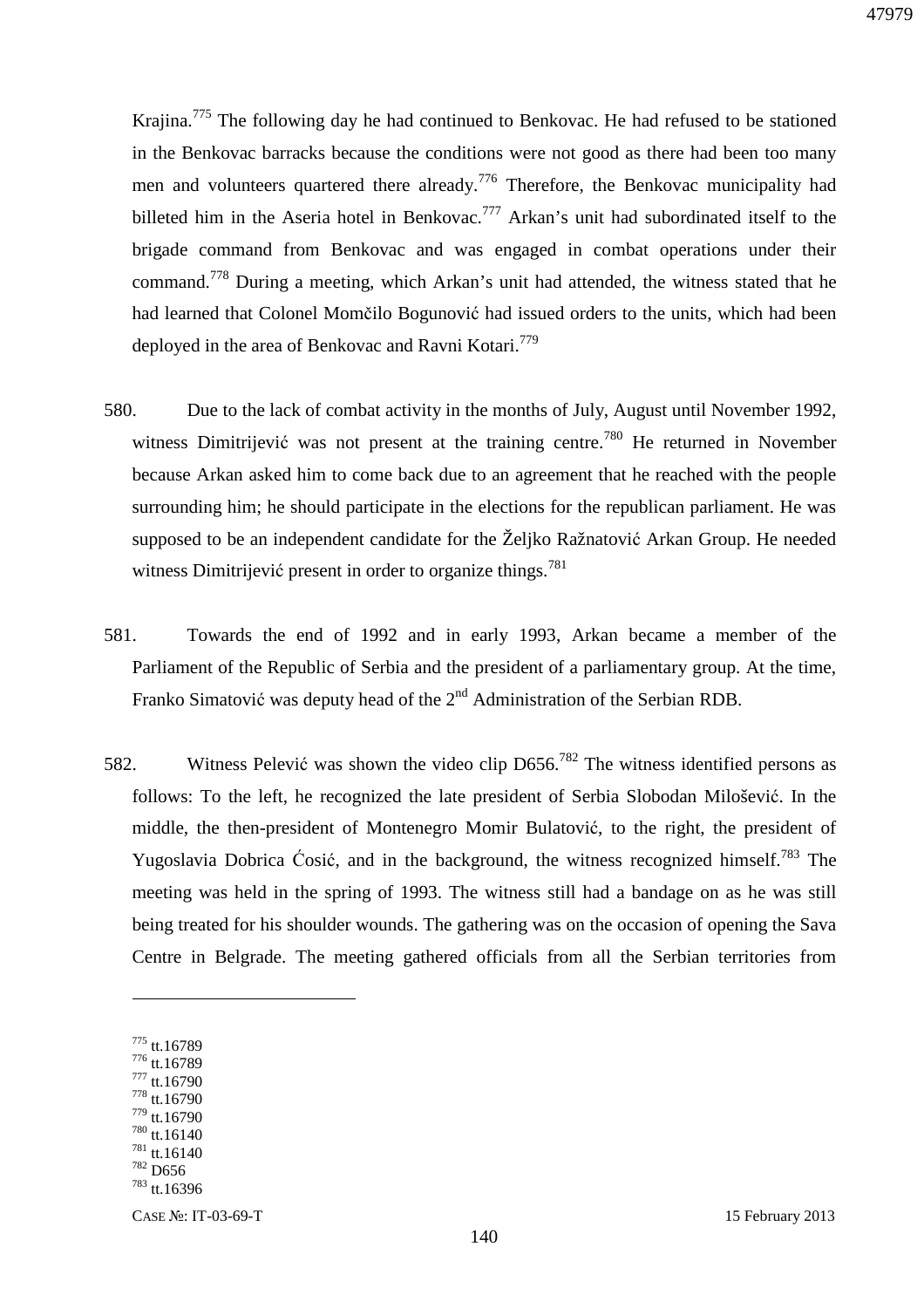Serbia, Montenegro, Republika Srpska and the Republic of Serbian Krajina, and the members of parliament from those areas, those countries, participated at the meeting.<sup>784</sup>

583. Arkan's position at the time and his political influence were considerably above the position and title held by Franko Simatović. In the above text, the Defence has also offered to the Trial Chamber plenty of evidence of the manner in which Arkan and his SDG went to Knin Krajina in 1993, the aims with which they went and who commanded their activities in the field. In this case too, the Prosecution has provided no evidence whatsoever tying Franko Simatović to Arkan and the SDG in the said period.

#### I. SDG ON TRESKAVICA IN 1995

- 584. In the summer of 1995, a part of the SDG participated in operations on Mount Treskavica in Republika Srpska. This operation has been the subject of many testimonies, and one of the witnesses who has first-hand knowledge of this operation is witness Pelević.
- 585. Before the Defence presents a part of his testimony on this operation, we wish to bring two exhibits to the attention of the Trial Chamber.
- 586. On 16 April 1994, Željko Ražnatović aka Arkan, in his own name and on behalf of the SDG, sent a letter to the President of Republika Srpska, Mr. Radovan Karadžić, in which he supported the defence of Republika Srpska and emphasized that he and the SDG would put all available forces to the defence of the Serbian people. He added that he expected a invitation from Mr. Karadžić for him and the SDG to join the RS armed forces to defend Serbdom and Orthodoxy.<sup>785</sup>
- 587. In a televised interview, presented before the Trial Chamber, Arkan confirmed that he had personally sent the letter to President Karadžić and expressed his willingness to put the SDG under the command of Republika Srpska.<sup>786</sup>

<sup>784</sup> tt.16396 <sup>785</sup> D29

<sup>786</sup> D657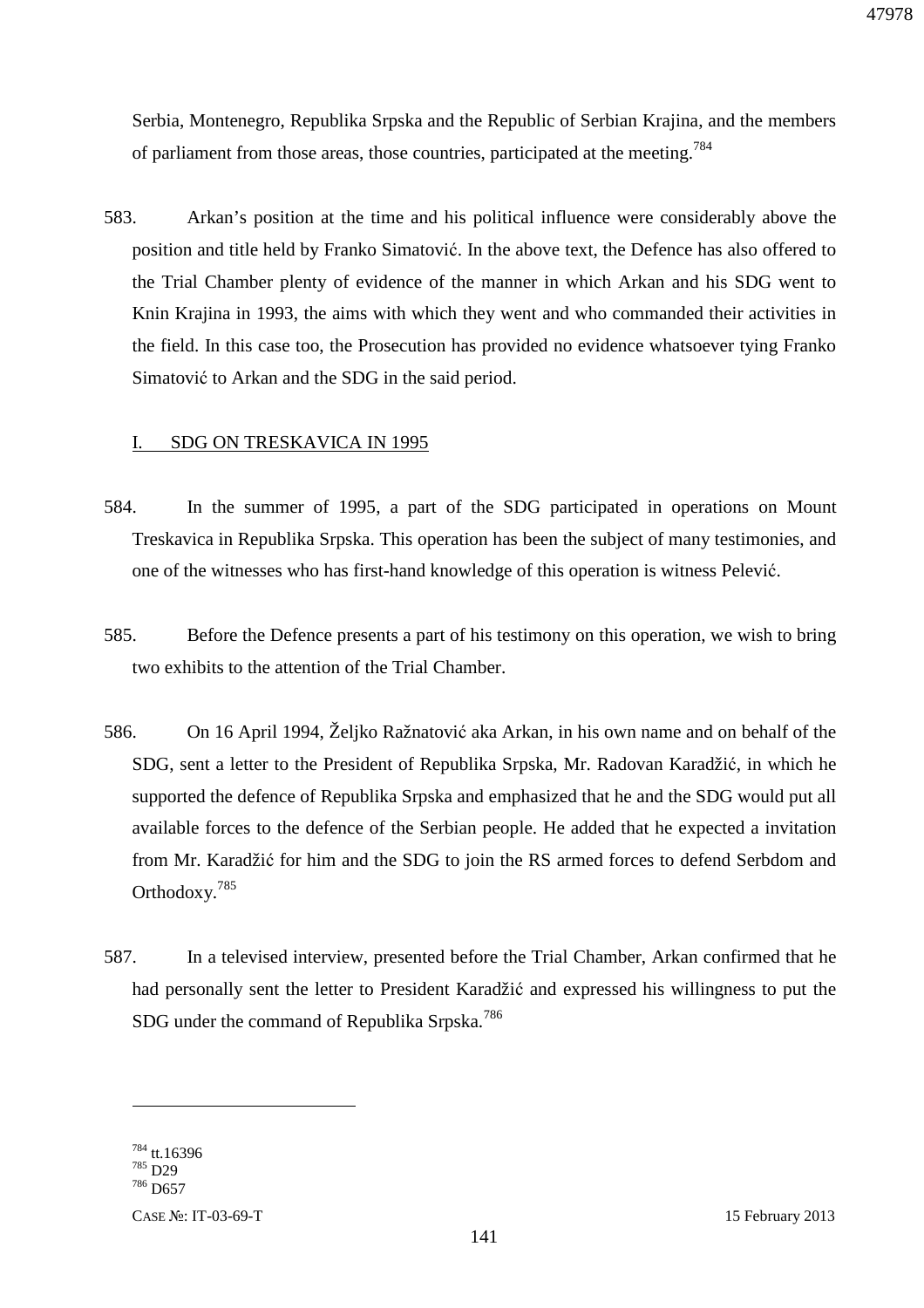- 588. As stated above, the witness Pelević has first-hand knowledge of the key facts of the participation of SDG members. Witness Pelević confirmed that SDG members participated in combats on Mount Treskavica in the Trnovo theatre of war. A small detachment of the SDG under the command of Lieutenant Dragan Petrović aka Kajman, who died in 1998.<sup>787</sup>
- 589. Arkan had met with Milan Milanović aka Mrgud and Radovan Stojčić Badža. At that time Badža was already an assistant minister of the MUP in charge of public security. Badža told him that he had been asked for assistance by Radovan Karadžić in the Trnovo theatre of war. Since the Dayton peace negotiations were coming up, he said that Serbia could not do much about that. And then Arkan came with Milan Milanović into his office. Arkan invited the witness to join them. The witness was present when Milan Milanović asked Arkan to help him out. That same afternoon, Radovan Karadžić called. Pelević was in Arkan's office when that telephone rang, and he asked him to send some of his guards to Trnovo and to place them under the command of Dragomir Milošević, the commander of the Sarajevo-Romanija Corps. That was the breaking point, and it was then that Arkan decided that the SDG unit should go to Trnovo.<sup>788</sup>
- 590. The witness provided the photograph  $D661$ .<sup>789</sup> Pelević stated he had taken the photograph in Erdut. On the left-hand side was Commander Arkan, who was inspecting the lineup. In the centre was Milan Milanović aka Mrgud, the assistant minister of the MUP. On the right-hand side was Dragan Petrović aka Kajman, who was in command of that unit and that was why he attended the unit lineup. General Marko Pejić aka Peja can be seen in the background. He was responsible for what was going on in Republika Srpska.<sup>790</sup>
- 591. The witness had no knowledge whatsoever of Franko Simatović having any role in sending the SDG members to Treskavica and the Trnovo theatre of war.<sup>791</sup>
- 592. After the death of three volunteers, Arkan ordered the witness to go to Trnovo to see what had happened and to visit the volunteers. Pelević was accommodated at the Jahorina

 $787$  tt.16423

 $788$  tt.16423  $789$  D661

<sup>790</sup> tt.16424  $^{791}$  tt.16425

CASE №: IT-03-69-T 15 February 2013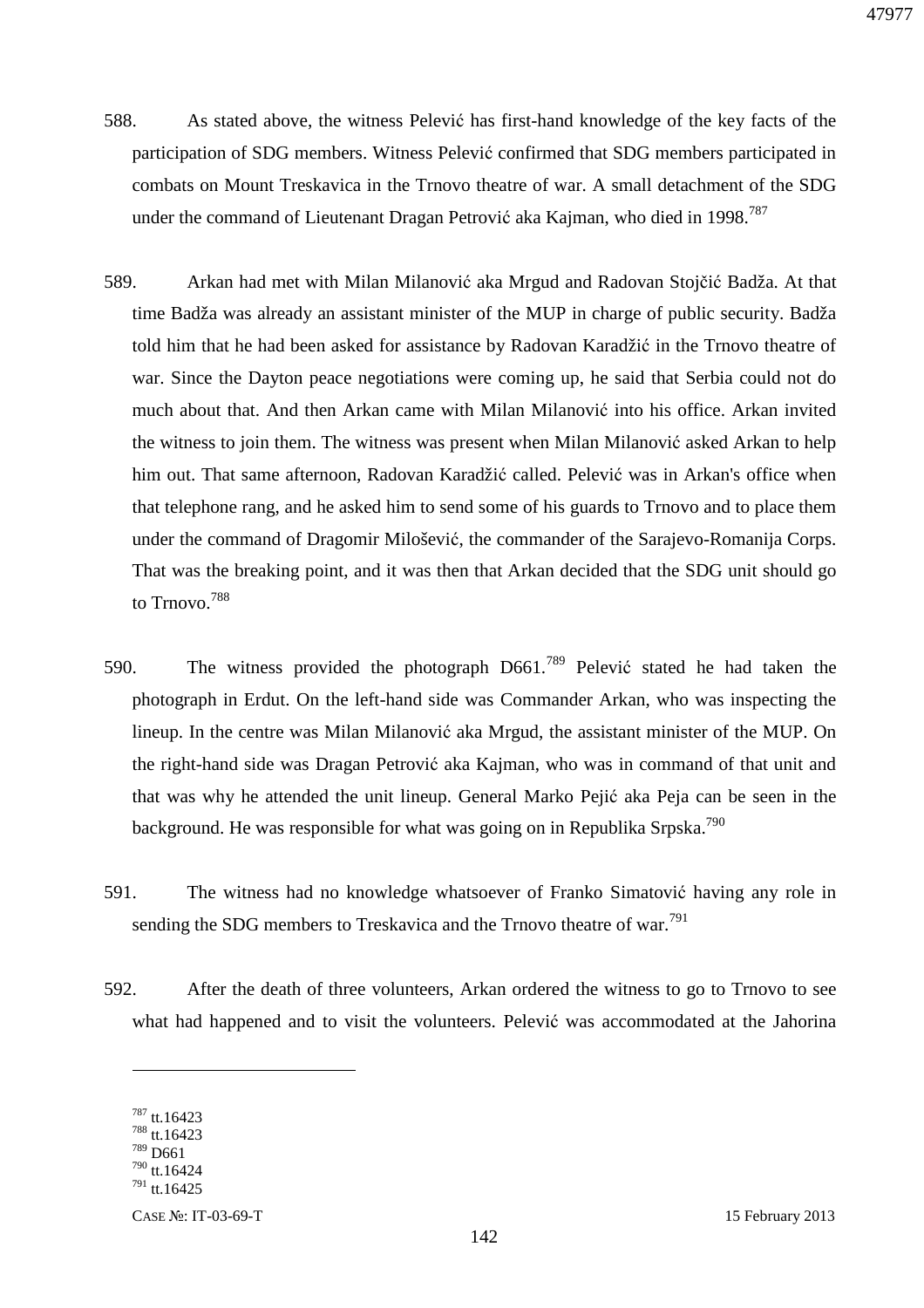hotel. There were no headquarters or staff at the Jahorina hotel. The staff was in Pale. As soon as he arrived, he went to Trnovo and talked to Lieutenant-Colonel Kajman. Arkan's son Mihajlo was also there. He had already been wounded. The witness learned that they were wounded by the artillery fire of the Muslim army.<sup>792</sup> There were two staffs present in Pale; one belonged to the Army of the Republic of Serbian Krajina under the command of General Dragomir Milošević, and the staff of Republika Srpska MUP under the command of the Defence Minister Tomislav Kovač. <sup>793</sup>

- 593. Witness Pelević was shown a telegram issued by the chief of the Security Services Centre in Srbinje Rade Radović, describing the events that had happened on 5 July 1995.<sup>794</sup> Pelević recognized the name Miroslav Radišić. The witness also stated that the document was full of errors and misinformation. He drew attention to number 1. The name was not Milorad Ristović, but rather Milovan Ristić, who had succumbed to his wounds. Further, under number 4, it was not Miroslav Radišić, but Radošić. Also, a journalist, an RTV journalist, embedded in the Serbian MUP forces had also apparently been seriously wounded. This was not true, this was nonsense, according to the witness.<sup>795</sup>
- 594. The witness provided document  $D662^{796}$  to the Defence. It was a statement by Professor Borislav Pelević, dated 10 February 2011. It concerned the circumstances under which Miroslav Radušić had been killed in Trnovo. The statement had been sent to the Ministry of Labour and Welfare Issues of the Government of Republika Srpska. The witness co-operated with them in order to take care of the families of the killed SDG members, SDG members who had been killed in the territory of Republika Srpska.<sup>797</sup> Based on this statement, the mother of a combatant killed in action received a pension from the Government of Republika Srpska, the Ministry for Labour and Combatants Welfare.<sup>798</sup>
- 595. Witness Pelević explained that the Republic of Serbia did not recognize any pension entitlements or any other form of assistance to these SDG volunteers and that these family

 $\overline{a}$ 

<sup>797</sup> tt.16429

<sup>792</sup> tt.16425

 $793$  tt.16426

<sup>794</sup> P1457 <sup>795</sup> tt.16427

<sup>796</sup> D662

<sup>798</sup> tt.16429-16430

CASE №: IT-03-69-T 15 February 2013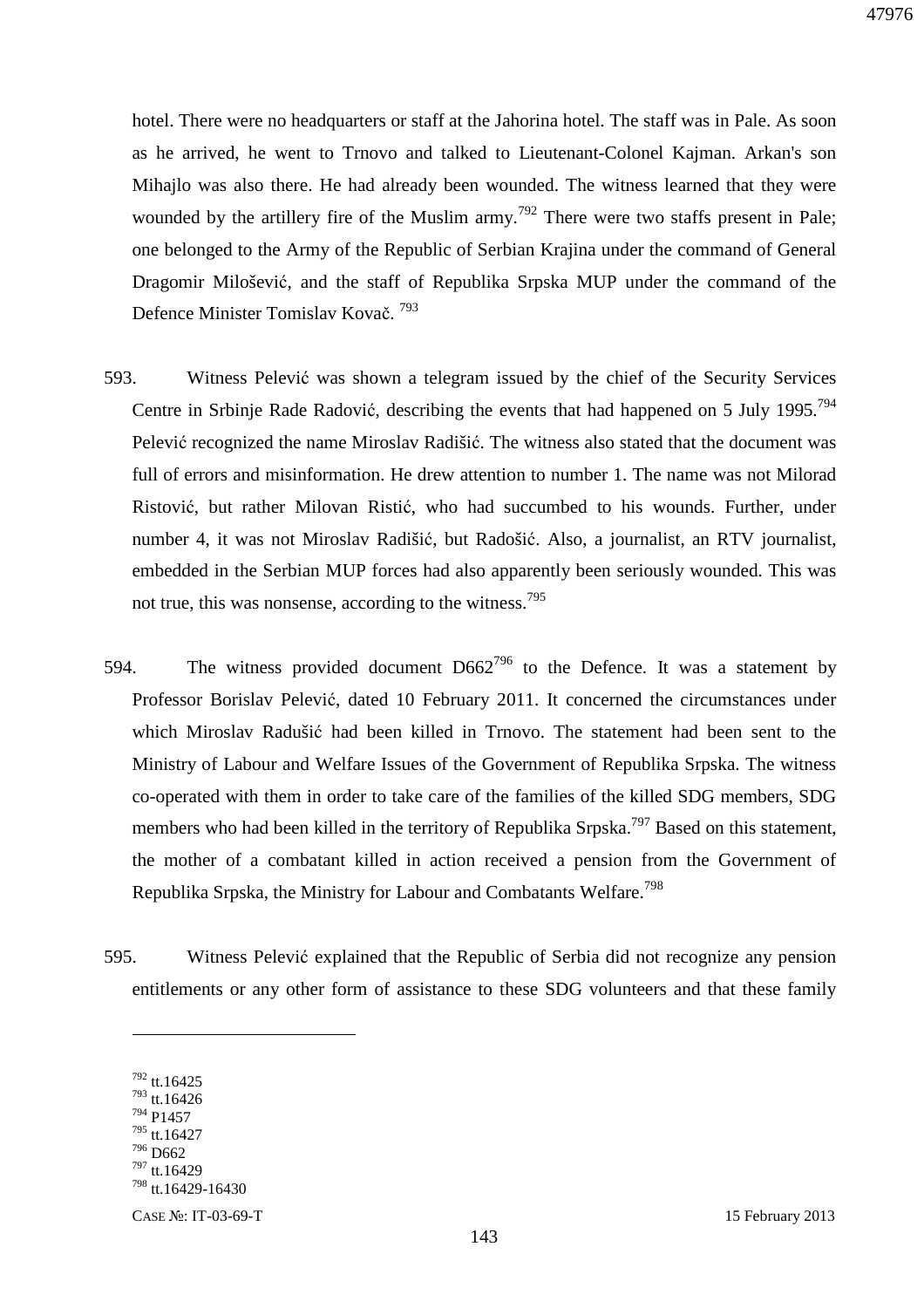members and wounded individuals would claim their rights through the Government of the RS.<sup>799</sup>

- 596. Document  $D663^{800}$  shows that it is an exchange between Republika Srpska and the Ministry for the Welfare of Veterans, on the one hand, and Borislav Pelević, on the other.
- 597. Witness Pelević was also shown a report from General-Major Dragomir Milošević, dated 23 July 1995, item number  $6^{801}$ . The witness confirmed he was aware of two volunteers from the Republic of Serbian Krajina being killed at a somewhat later date. There had been a third individual, Radošić, who had been wounded and later died in Belgrade. Pelević confirmed that these volunteers, referred to by General Milošević, had been volunteers from the RSK, that they had been SDG members<sup>802</sup> This corroborates Pelević's testimony that SDG members went to Trnovo from Erdut, i.e. from the RSK.
- 598. The Defence points to the Trial Chamber that, by the application for assistance, it is ascertained that all persons killed and wounded in the Trnovo operation, referred to as members of the Serbian MUP, were never employees of the Serbian MUP.<sup>803</sup>
- 599. In the cross-examination, witness Dimitrijević stated that he had not been present during preparatory meetings for the Trnovo operation. He stated that the preparatory operations had mostly taken place in Erdut. All the movements and all the details had been prepared in Erdut. Therefore, his presence had not been necessary there, because there was another man in Erdut.<sup>804</sup>

600. [REDACTED].<sup>805</sup>

601. [REDACTED].<sup>806</sup>

<sup>799</sup> tt.16428 <sup>800</sup> D663 <sup>801</sup> P1470  $802$  tt.16432-16433 <sup>803</sup> D207 <sup>804</sup> tt.16216-16217;P1466;D207 <sup>805</sup> [REDACTED] 806 [REDACTED]

CASE №: IT-03-69-T 15 February 2013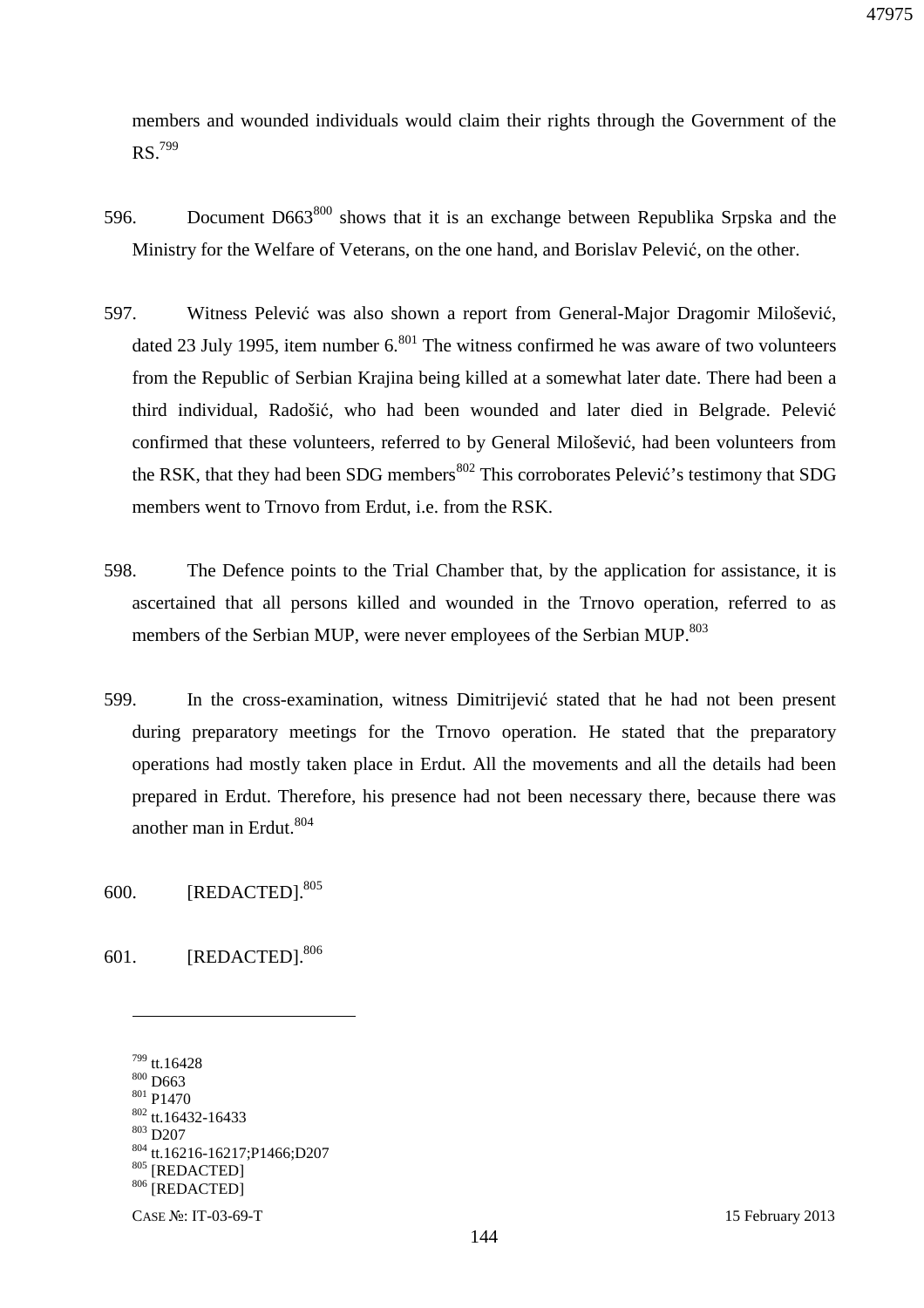## *602.* [REDACTED]*<sup>807</sup>* [REDACTED]*. 808*

# 603.  $[REDACTED]^{809}$

604. Franko Simatović had no connection whatsoever with the sending of the SDG to Trnovo, nor did he stay in Trnovo at the time of the operation. Franko Simatović was in Greece in July 1995. The Defence will indicate evidence of these facts later in this brief.

### J. SDG IN BANJA LUKA KRAJINA IN 1995

# 605. [REDACTED] *"<sup>810</sup>*[REDACTED]

606. Witness Pelević also confirmed that the SDG was a battalion within the RSK Army also in 1995. He was shown the video  $\text{clip}^{811}$  – a celebration of the anniversary of the SDG. The date is 10 October 1995, in Erdut. Because the SDG belonged to the Army of the Republic of Serbian Krajina, the vehicles used by the Guard were given by the Army to the  $SDG.$ <sup>812</sup>

# 607. [REDACTED]*<sup>813</sup>* [REDACTED]

608. That the SDG was part of the RSK Army also in 1995 is also shown by the certificate issued by the Chief of Staff, Major Mladen Šarac, concerning the manner and circumstances of the death of Aleksandar Dražović. This certificate shows, firstly, that the SDG in Erdut still represented military post 9189 of the RSK Army. Further, the certificate shows that the said individual was killed while executing a combat assignment in Mrkonjić Grad on 1 October 1995, where he was doing military service.  $814$ 

 $811$  D666

<sup>[</sup>REDACTED]

<sup>808 [</sup>REDACTED]

<sup>809 [</sup>REDACTED] 810 [REDACTED]

<sup>812</sup> tt.16449

<sup>813</sup> [REDACTED]

<sup>814 [</sup>REDACTED]

CASE №: IT-03-69-T 15 February 2013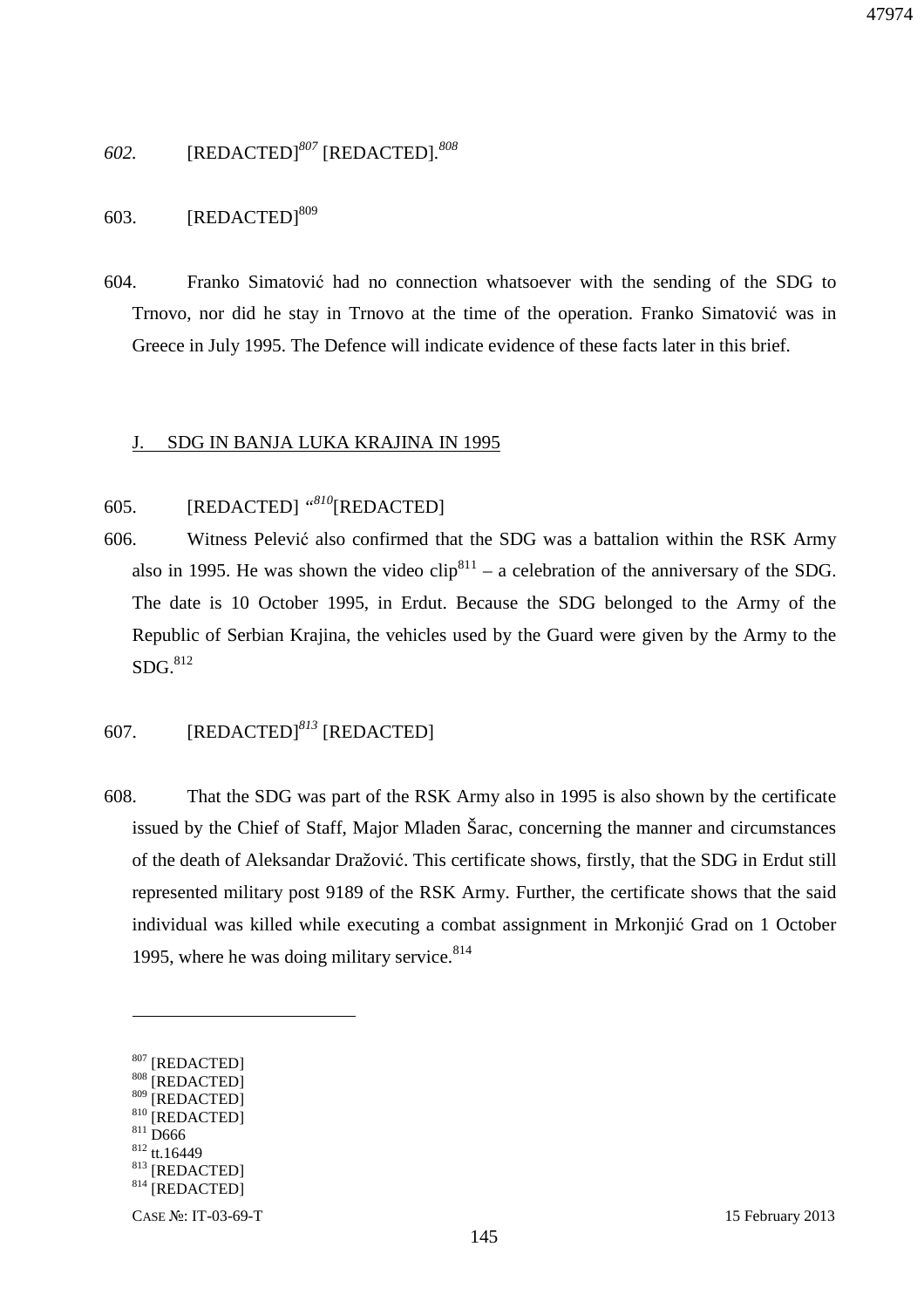- 609. Witness Pelević confirms that the SDG was in Erdut, military post, in November 1995.<sup>815</sup> He also states that Major Mladen Šarac was at the time the Chief of Staff of the Serbian Volunteer Guard.<sup>816</sup>
- 610. The fact that Mladen Šarac was the Chief of Staff in Erdut was also confirmed by the Defence witness Jovan Dimitrijević, who also confirmed that the SDG had had the military post 9189 in Erdut within the Army of the Republic of Serbian Krajina.<sup>817</sup> Moreover, in the cross-examination, witness Dimitrijević appears to have confirmed that the preparatory meetings for the Sanski Most operation were held in Erdut.<sup>818</sup>
- 611.  $[REDACTED]$ <sup>819</sup>
- 612. Witness Pelević confirmed that the SDG had participated in combat in Banja Luka Krajina in September and October 1995. There had been about 200 seasoned volunteers from the SDG. They had been under the command of Željko Ražnatović aka Arkan.<sup>820</sup>
- 613. The witness stated that he had visited the battlefield after 10 October 1995, when he visited the guards and the guards' commander, when the Muslim and Croat forces acted together with the NATO support and attacked Čađevica, which was the first line in the direction of the Muslim army in the direction of the  $5<sup>th</sup>$  Corps. The witness had spent five or six days there. $821$
- 614. Witness Pelević commented on a telegram from the deputy minister Tomislav Kovač.<sup>822</sup> It states that Arkan was part of a Joint Staff, which consisted of the representatives of the VRS,  $1<sup>st</sup>$  Krajina Corps, the  $2<sup>nd</sup>$  Krajina Corps and the MUP. The witness was aware Arkan was part of such a Joint Staff. He also states that this was an order from the president

<sup>815</sup> tt.16453

<sup>816</sup> tt.16453-16454

<sup>817</sup> tt.16152;tt.16283

<sup>818</sup> tt.16217-16224 819 [REDACTED]

 $820$  tt.16433

 $821$  tt.16434

 $822 \frac{\mu}{10140}$ 

CASE №: IT-03-69-T 15 February 2013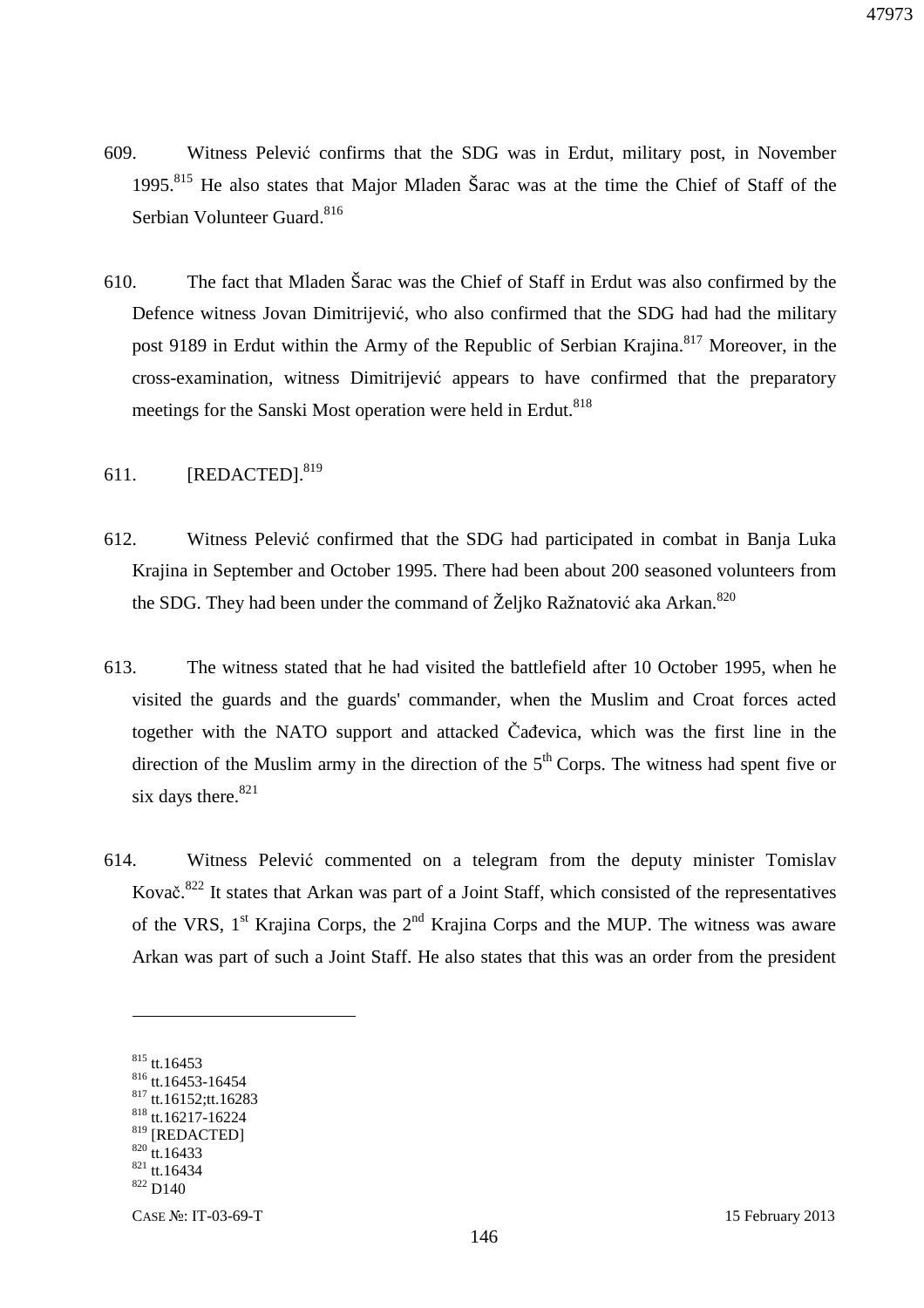of Republika Srpska Radovan Karadžić, according to which all forces should join and should resist the enemy. All the units in the battlefield were under a Joint Command. One of the members of the Staff was Arkan.<sup>823</sup> Arkan received orders from Momir Talić, the commander of the  $1<sup>st</sup>$  Krajina Corps, who was in charge of defence and also from the minister of the interior of Republika Srpska, Tomislav Kovač, since he closely co-operated with the command of the special police brigade in Republika Srpska Ljubomir or Ljubiša Borovčanin.<sup>824</sup>

- 615. The witness was also given the opportunity to comment on a combat order from General Talić the commander of the 1<sup>st</sup> Krajina Corps of the Army of Republika Srpska dated  $13<sup>th</sup>$  of October 1995.<sup>825</sup> The witness states that when Muslim and Croatian forces attacked, he and Arkan went to Čađevica, which was the front line and there he also met General Talić. The above document is a combat order issued by General Talić and directed to the command of SDG. Under point 5. "TASKS OF THE UNITS (5.4.)", Talić issues the attack order to the SDG unit ordering the unit to take control over the outer edge of Sanski Most (Mahala) $826$
- 616. The witness Pelević provided to the Defence a photograph  $D664$ <sup>827</sup> The photograph was taken by the witness in Manjača. Manjača is a hilltop between the front line in Čađevica and Banja Luka. On the left-hand side the witness recognized the minister of the police of Republika Srpska Tomislav Kovač and Arkan is on the right-hand side.<sup>828</sup>
- 617. The witness was shown a video clip  $D665^{829}$  and the he stated that this footage was taken in the Banja Luka theatre of war. On Arkan's left is Ljubiša Borovčanin, who was either the commander or the deputy commander in charge of the special brigade of the Republika  $S$ rpska MUP. $^{830}$

<sup>825</sup> D146

- $826$  tt.16436 <sup>827</sup> D664
- <sup>828</sup> tt.16437
- <sup>829</sup> D665
- <sup>830</sup> tt.16441

<sup>823</sup> tt.16434- 16435

<sup>824</sup> tt.16435;D28;D82 para 3;P2948

CASE №: IT-03-69-T 15 February 2013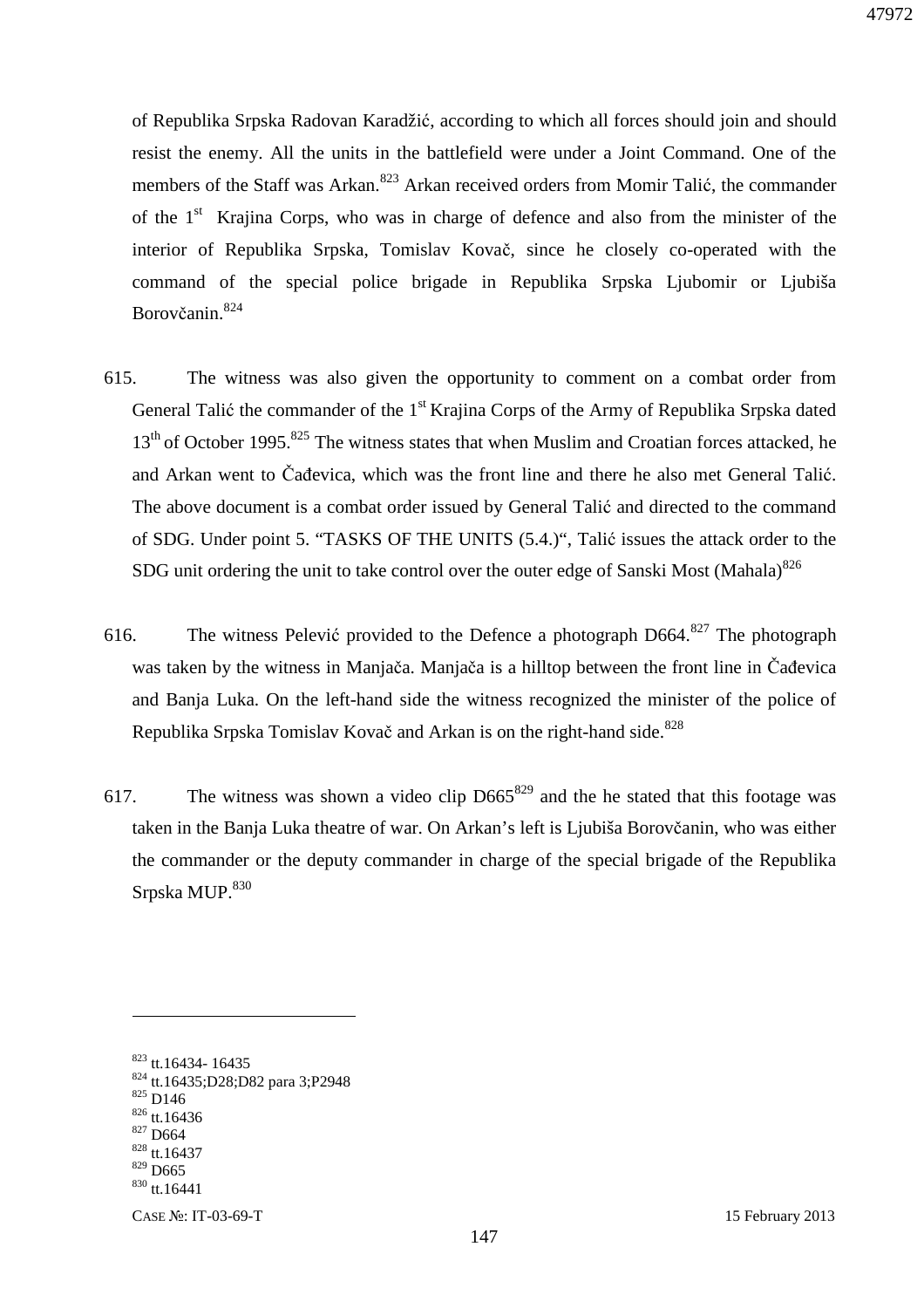- 618. The witness identified the following persons in the same video clip<sup>831</sup>: The person on the left-hand side is Tomislav Kovač, the minister of the police of Republika Srpska and in the middle the witness recognized Radovan Karadžić the then-president of the Republika Srpska. On the right-hand side the witness recognized Marko Pejić a general in the Serb Volunteer Guard. The person Arkan is kissing is General Subotić a general in the RSK. $832$
- 619. At this point the Defence refers to the authorization Radovan Karadžić sent to the MUP of the Republika Srpska on 12 October 1995.<sup>833</sup> By this document President Karadžić authorizes, among other military police and police of the MUP forces, the Special force of the MUP of RS, "Tigers" to arrest all deserters and escapees from the armed forces of the Republika Srpska.
- 620. Finally, in his testimony Pelević states that Arkan returned from the Banja Luka theatre of war with his unit in late October 1995, when the situation on the ground was finally stabilized.<sup>834</sup>
- 621. The SDG, after the events in Banja Luka Krajina, received a thank-you note which was signed by the president of Republika Srpska Dr Radovan Karadžić. The thank-you note was bestowed on the SDG by Dr Radovan Karadžić on the 22<sup>nd</sup> of October 1995.<sup>835</sup> Also, Arkan received another thank-you note on the same occasion also from Radovan Karadžić, the president of Republika Srpska. <sup>836</sup> Both thank-you notes are now in the witness Pelević's house, in the memorial room of the SDG that the witness founded. The witness took photographs of the note and sent them to the Defence.
- 622. The following year, in 1996, Arkan was decorated by the highest decoration of Republika Srpska and the Serbian people in general. He received the Medal of Karađorđe's Star by Radovan Karadžić.<sup>837</sup>

<sup>832</sup> tt.16443

 $\overline{a}$ 

<sup>833</sup> D190

<sup>831</sup> D665;02h03min-02h50min

<sup>834</sup> tt.16440

 $835$  tt.16456;D668 836 tt.16456

<sup>837</sup> tt.16457;D669

CASE №: IT-03-69-T 15 February 2013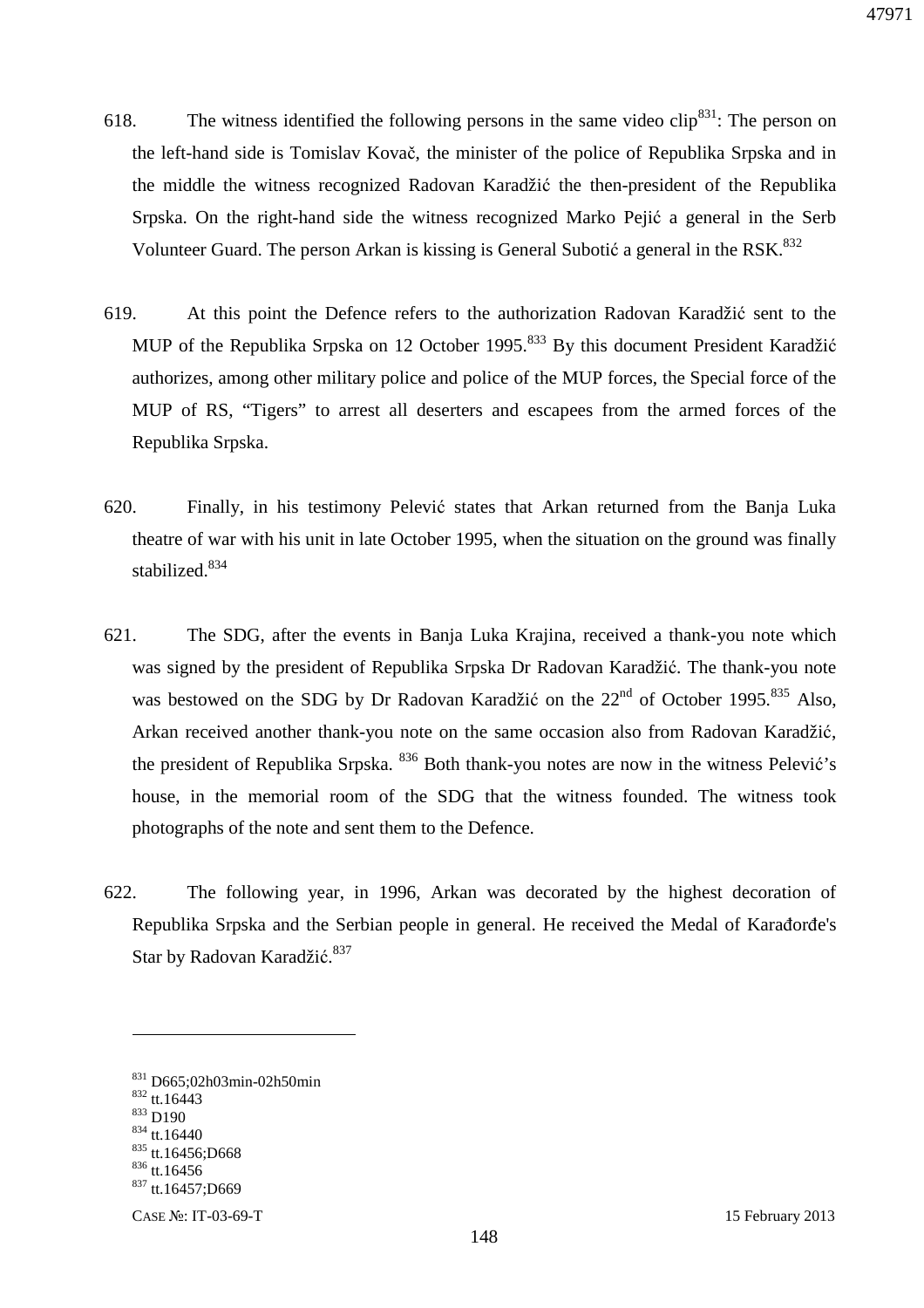623. Extensive evidence clearly shows that Franko Simatović had nothing to do with organizing and sending Arkan and his SDG to Banja Luka Krajina and their engagement there in September and October 1995. To oppose the extensive evidence corroborating the above, the Prosecution presented very little evidence of low probative value and several second-hand testimonies given by non-credible witnesses in an attempt to show Simatović's alleged connection with the said operation.

### K. ARKAN'S CROSSING FROM ERDUT TO RSK AND RS

## 624. [REDACTED].<sup>838</sup>

- 625. Further to the point, the deputy commander of SDG, Witness Pelević, testified that, from before, there was agreement in place between Commander Arkan and Minister of Defence of the Army of the Republic of Serbia Mr. Tomislav Simović, according to which they were allowed to use military trucks and according to which they would not be crossing the border at the official border crossing, but, rather, that they would use some military routes. That's how they crossed the border from SBZS onto the territory of the Republika Srpska and into the Knin-Krajina.<sup>839</sup>
- 626. By this "military roads" he meant that the SDG used improvised roads that were also used by the military. In peacetime there are no such routes, because they passed through police check-points controlled by the police.<sup>840</sup>

# 627. [REDACTED] L. ARKAN AS AN OBJECT OF SDB/RDB OPERATIONS

628. The Defence asserts, based on numerous existing evidence, that Arkan an object of Serbian DB operations and that no relationship, cooperation or coordination existed between

<u>.</u>

<sup>838</sup> [REDACTED]

 $839$  tt.16369  $840$  tt.16466

CASE №: IT-03-69-T 15 February 2013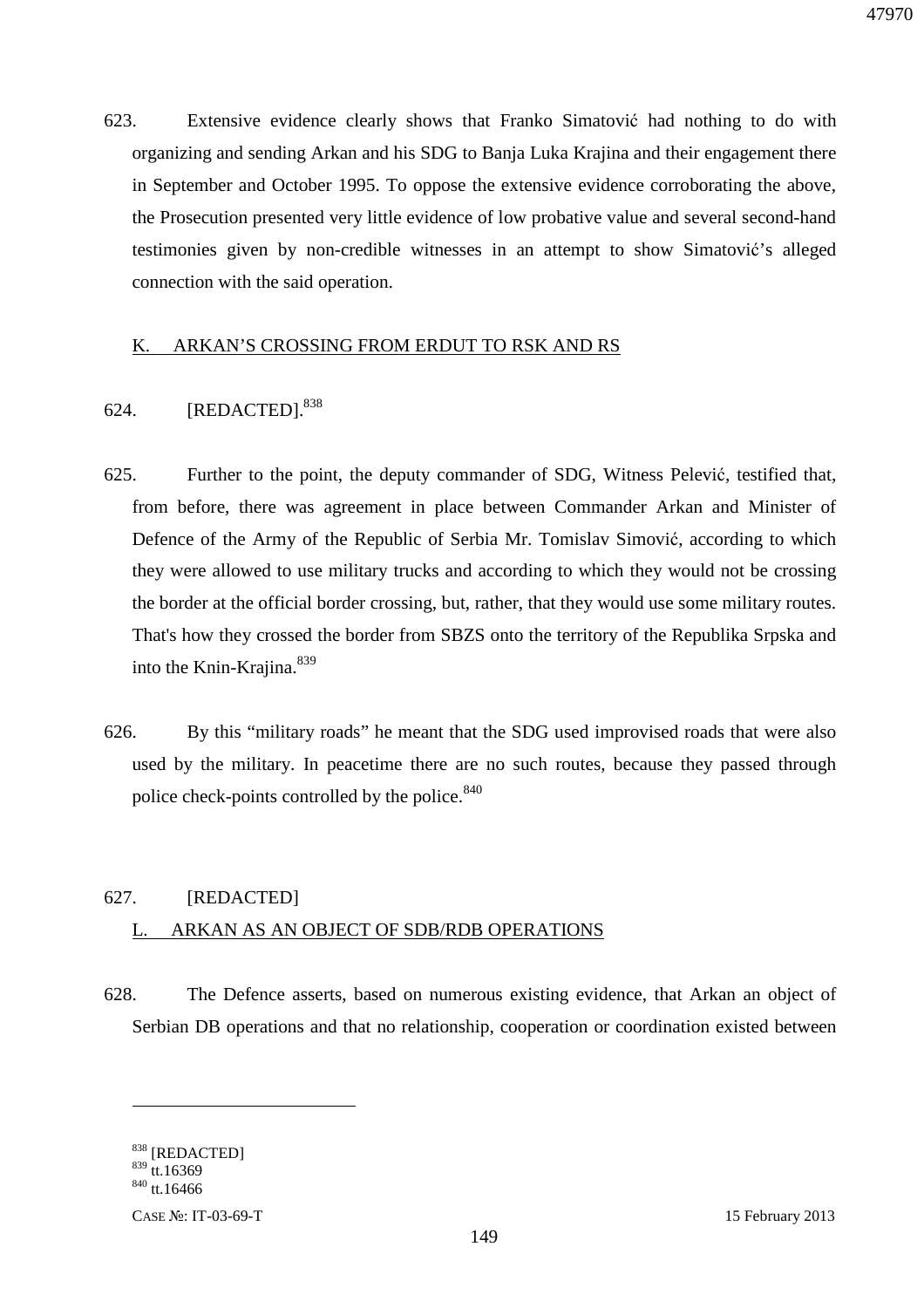Arkan and his SDG and the DB of the Republic of Serbia, whether institutional or noninstitutional, i.e., covert or secret.

- *629.* [REDACTED]*. <sup>841</sup>* [REDACTED]*. 842*
- *630.* [REDACTED]*. <sup>843</sup>* [REDACTED]*<sup>844</sup>* [REDACTED]*<sup>845</sup> .* [REDACTED]*. 846* [REDACTED]*. 847*
- *631.* [REDACTED]*. 848*
- *632.* [REDACTED]*. <sup>849</sup>* [REDACTED]*<sup>850</sup>*
- 633. [REDACTED]*. <sup>851</sup>* [REDACTED].<sup>852</sup>
- *634.* [REDACTED]*. <sup>853</sup>* [REDACTED]*. 854*
- 635. [REDACTED]*. <sup>855</sup>* [REDACTED].<sup>856</sup>
- 636. [REDACTED]*<sup>857</sup> ,* [REDACTED]*. <sup>858</sup>* [REDACTED].<sup>859</sup>

<sup>841 [</sup>REDACTED]  $842$  [REDACTED]  $843$  [REDACTED]  $844$  [REDACTED]  $845$  [REDACTED] 846 [REDACTED]  $847$  [REDACTED] 848 [REDACTED] 849 [REDACTED] 850 [REDACTED]  $851$  [REDACTED] 852 [REDACTED] 853 [REDACTED] 854 [REDACTED] 855 [REDACTED] 856 [REDACTED] 857 [REDACTED] 858 [REDACTED] 859 [REDACTED]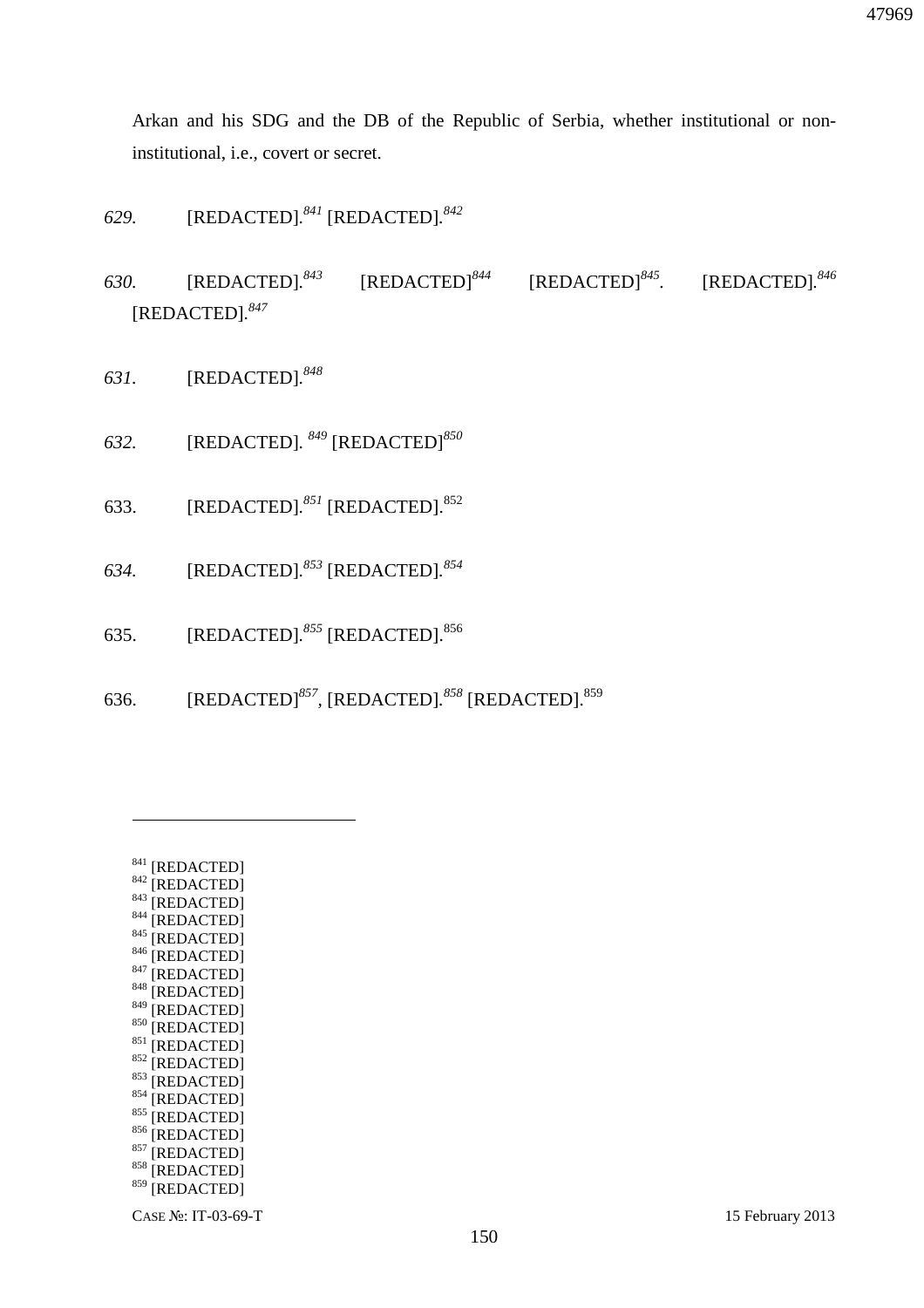*637.* [REDACTED]*. <sup>860</sup>* [REDACTED]*<sup>861</sup>* [REDACTED]*. <sup>862</sup>* [REDACTED]*<sup>863</sup>* [REDACTED]*. 864*

*638.* [REDACTED]*. 865* 

*639.* [REDACTED]*<sup>866</sup>* [REDACTED]*. <sup>867</sup>* [REDACTED]*<sup>868</sup>*

*640.* [REDACTED]*. 869* 

# 641. [REDACTED]<sup>870</sup> [REDACTED].<sup>871</sup>

642. The Defence reminds the Trial Chamber that the RDB center – Novi Sad kept the activities of Arkan and SDG under surveillance even in 1994, as seen from the information dated 11 May 1994 also directly forwarded to the head of the DB Sector of Serbia.<sup>872</sup>

643. [REDACTED].<sup>873</sup>

644. [REDACTED]

M. JF-057

 $\overline{a}$ 

| 860 | [REDACTED] |
|-----|------------|
| 861 | [REDACTED] |
| 862 | [REDACTED] |
| 863 | [REDACTED] |
| 864 | [REDACTED] |
| 865 | [REDACTED] |
| 866 | [REDACTED] |
| 867 | [REDACTED] |
| 868 | [REDACTED] |
| 869 | [REDACTED] |
| 870 | [REDACTED] |
| 871 | [REDACTED] |
| 872 | D400       |
| 873 | [REDACTED] |
|     |            |

CASE №: IT-03-69-T 15 February 2013

47968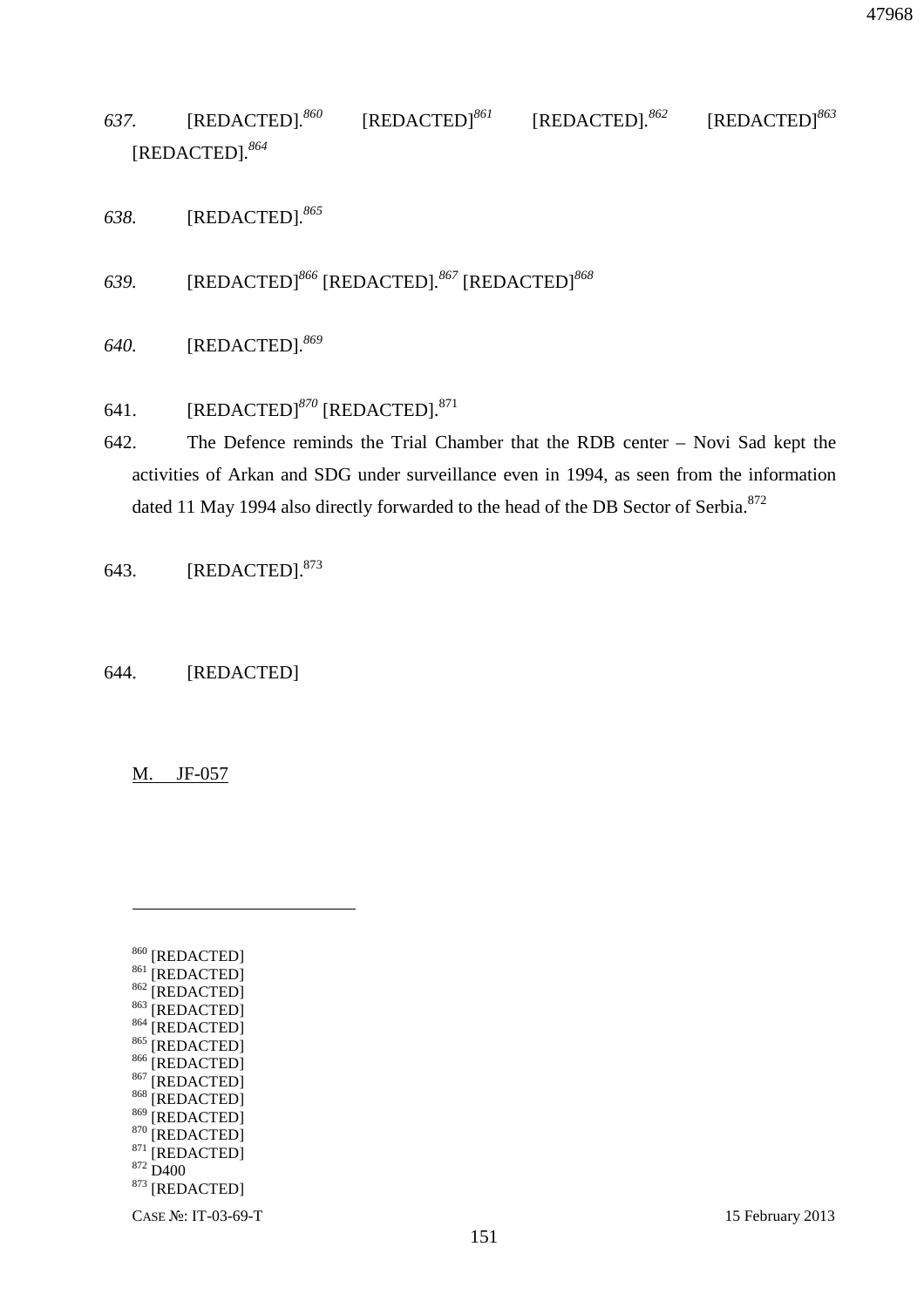- <sup>879</sup> [REDACTED] 880 [REDACTED]  $881$  [REDACTED] 882 [REDACTED] 883 [REDACTED] 884 [REDACTED] 885 [REDACTED] 886 [REDACTED]
- <sup>878</sup> [REDACTED]
- $877$  [REDACTED]
- $876$  [REDACTED]
- $875$  [REDACTED]
- <sup>874</sup> [REDACTED]
- 
- 
- $\overline{a}$
- *659.* [REDACTED]*. 886*

*658.* [REDACTED]

- *657.* [REDACTED]*. 885*
- *656.* [REDACTED]*. 884*
- *655.* [REDACTED]*. 883*
- *654.* [REDACTED]*<sup>882</sup>*
- *653.* [REDACTED]*. <sup>880</sup>* [REDACTED]*. 881*
- *652.* [REDACTED]*. 879*
- *651.* [REDACTED]*<sup>877</sup>* [REDACTED]*<sup>878</sup>*
- *650.* [REDACTED]*. 876*
- *649.* [REDACTED]
- *648.* [REDACTED]
- *647.* [REDACTED] *<sup>875</sup>* [REDACTED]
- *646.* [REDACTED]*. 874*
- 645. [REDACTED]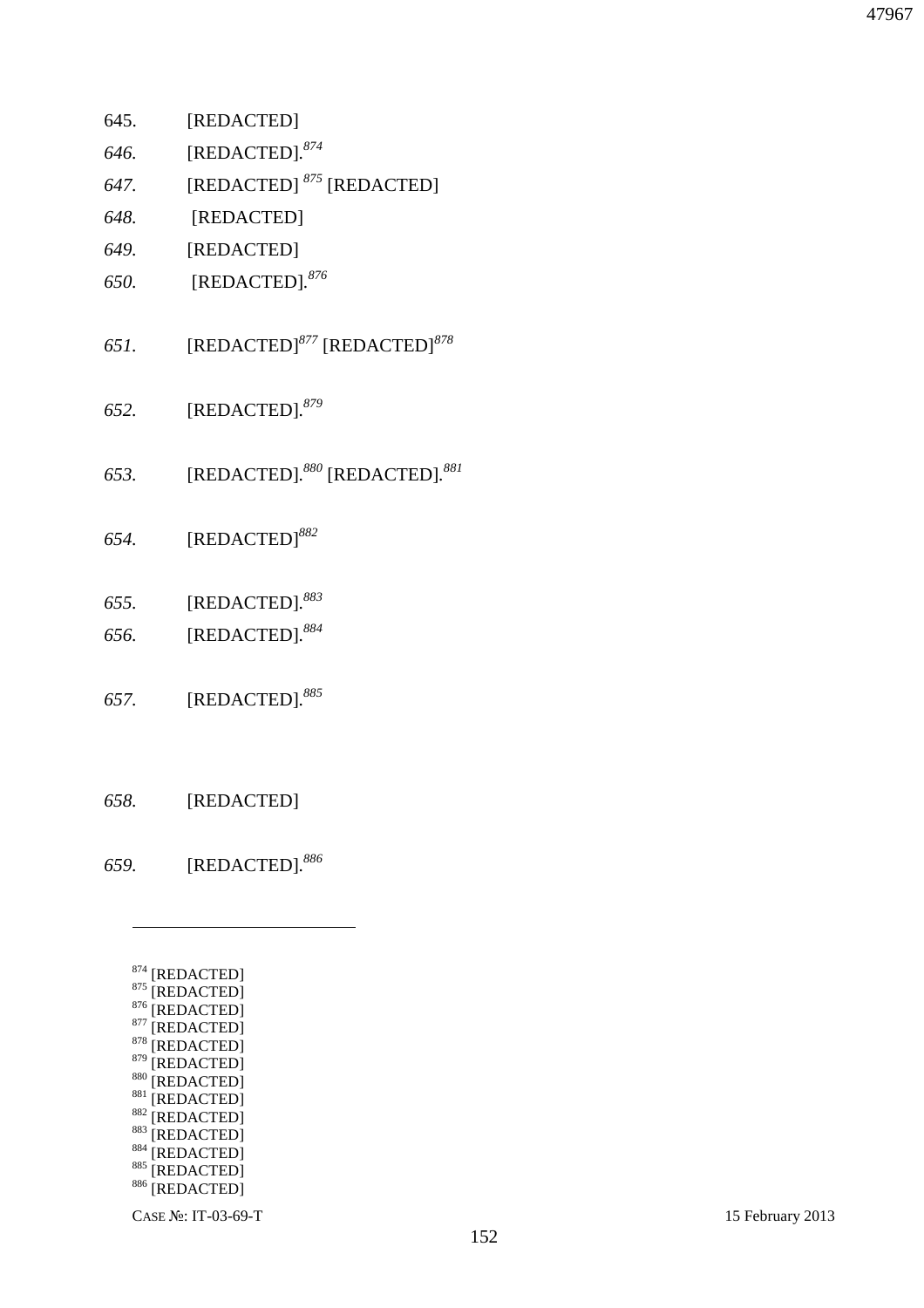898 [REDACTED] 899 [REDACTED] 900 [REDACTED]

<sup>901</sup> [REDACTED]

- 897 [REDACTED]
- 895 [REDACTED]  $896$  [REDACTED]
- 894 [REDACTED]
- <sup>892</sup> [REDACTED] 893 [REDACTED]
- $891$  [REDACTED]
- $890$  [REDACTED]
- 888 [REDACTED] 889 [REDACTED]
- <sup>887</sup> [REDACTED]

 $\overline{a}$ 

- *668.* [REDACTED]*. <sup>902</sup>* [REDACTED]
- *667.* [REDACTED]
- *666.* [REDACTED]*. 901*
- *665.* [REDACTED]*. <sup>899</sup>* [REDACTED]*. <sup>900</sup>* [REDACTED]
- *664.* [REDACTED]*<sup>897</sup>* [REDACTED]*. 898*
- *663.* [REDACTED]*<sup>896</sup>* [REDACTED]
- *662.* [REDACTED]*<sup>894</sup>* [REDACTED]*. 895*

# [REDACTED]

- *661.* [REDACTED]*.*  $[REDACTED]$ .  $891$  $[REDACTED]$ <sup>892</sup> *893*
- *660.* [REDACTED]*. <sup>887</sup>* [REDACTED]*<sup>888</sup>* [REDACTED]*<sup>889</sup>*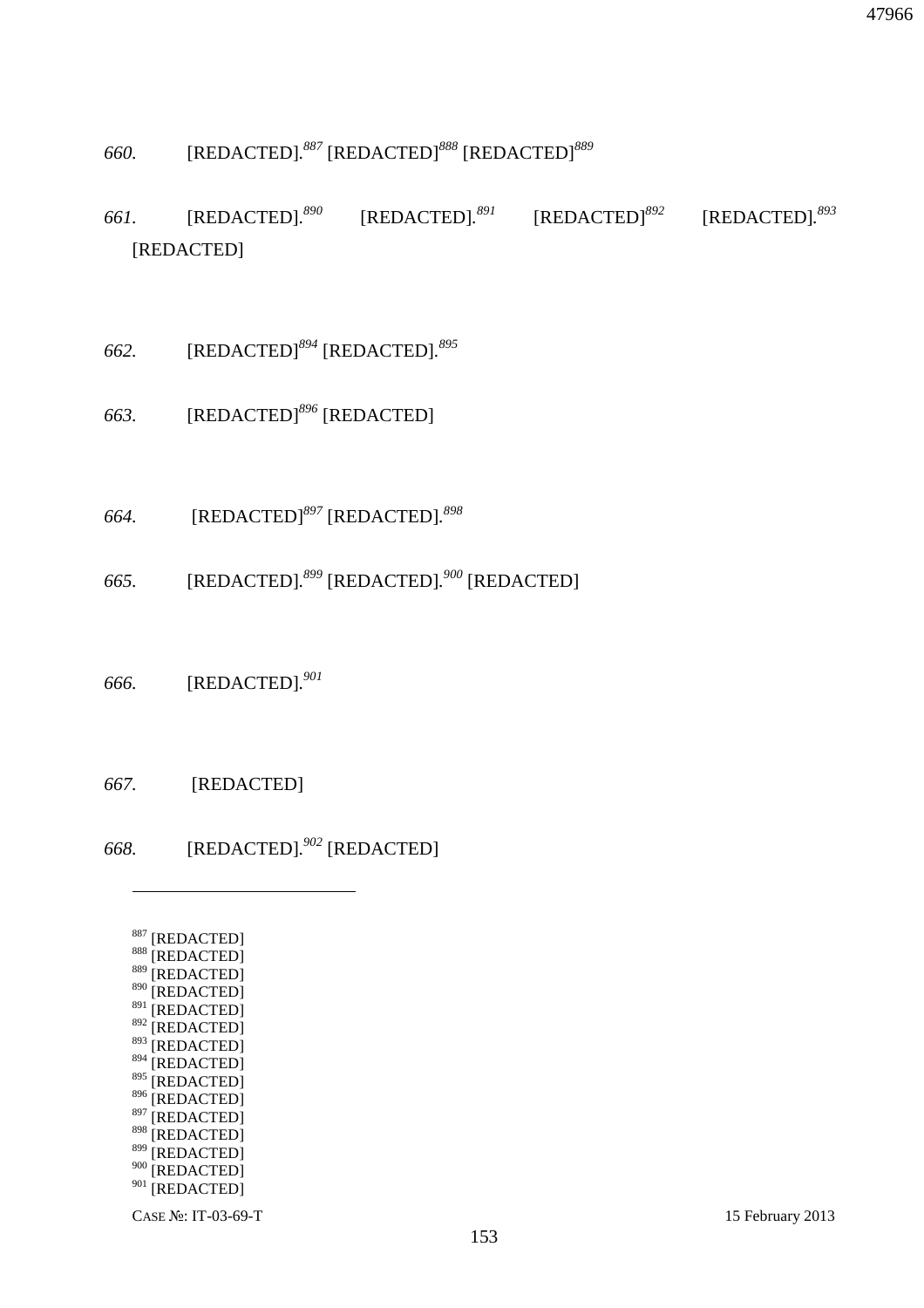- CASE №: IT-03-69-T 15 February 2013
- 908 [REDACTED]  $909$  [REDACTED] 910 [REDACTED] <sup>911</sup> [REDACTED] <sup>912</sup> [REDACTED]

<sup>913</sup> [REDACTED] <sup>914</sup> [REDACTED] <sup>915</sup> [REDACTED]

- <sup>907</sup> [REDACTED]
- 906 [REDACTED]
- 905 [REDACTED]
- $904$  [REDACTED]
- $903$  [REDACTED]
- <sup>902</sup> [REDACTED]

<u>.</u>

- *680.* [REDACTED]*.*
- *679.* [REDACTED]
- 
- 
- *678.* [REDACTED]*. 915*
- *677.* [REDACTED]*. 914*
- *676.* [REDACTED]*. 913*
- *675.* [REDACTED]*<sup>910</sup> ,* [REDACTED]*<sup>911</sup>* [REDACTED]*. 912*

154

- *674.* [REDACTED]*. 909*
- *673.* [REDACTED]*. <sup>907</sup>* [REDACTED]*. 908*
- *672.* [REDACTED]*<sup>906</sup>*
- *671.* [REDACTED]*. 905*
- *670.* [REDACTED]*. 904*
- *669.* [REDACTED]*. 903*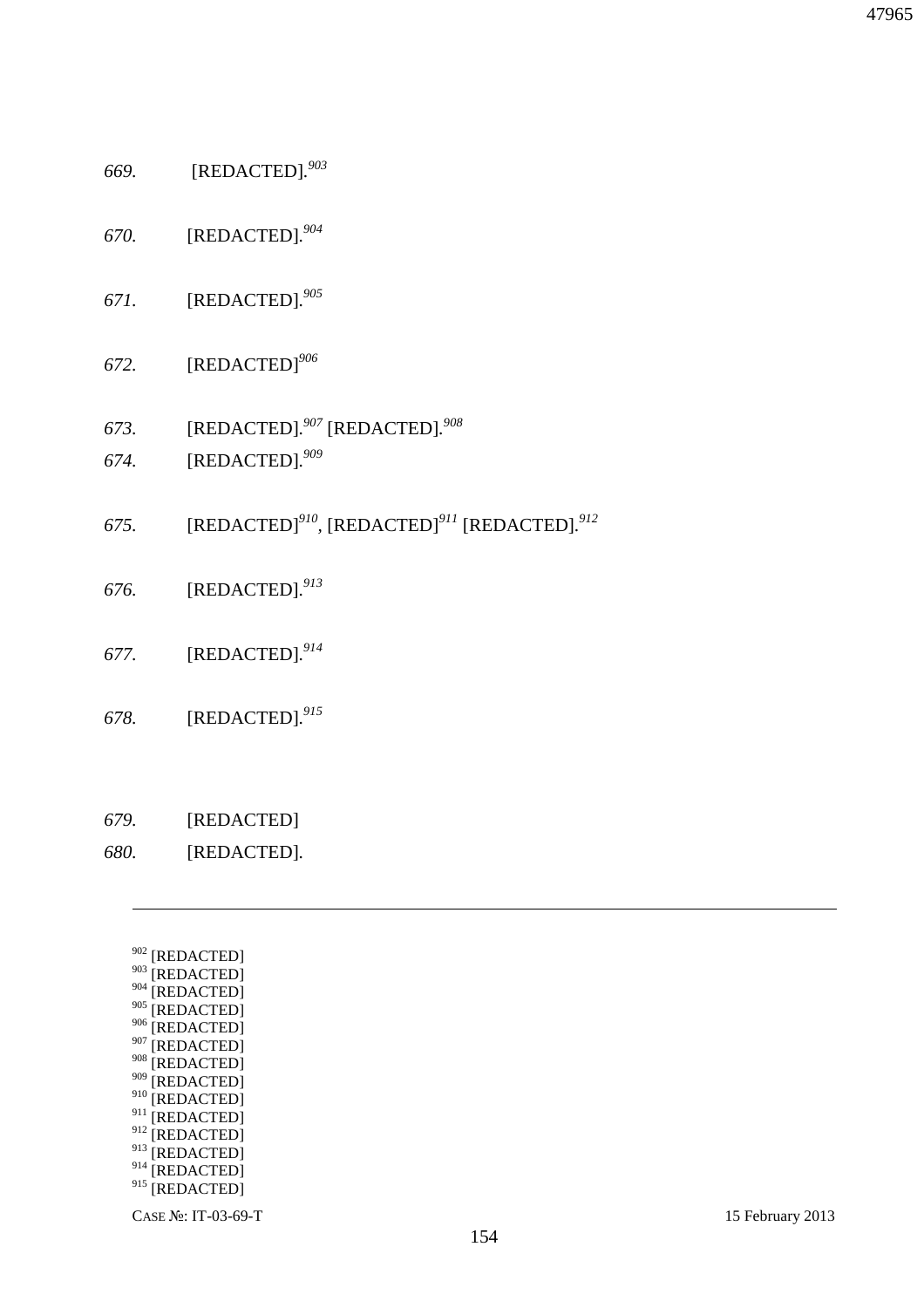- $927$  [REDACTED] 928 [REDACTED]  $929$  [REDACTED] 930 [REDACTED]  $931$ <sup>[REDACTED]</sup>  $932$  [REDACTED]
- $918$  [REDACTED]  $919$  tt.16141 920 [REDACTED]  $921$  [REDACTED] 922 [REDACTED] 923 [REDACTED]  $924$  [REDACTED]  $925$  [REDACTED]  $926$  [REDACTED]

<sup>916</sup> [REDACTED]  $917$  [REDACTED]

 $\overline{a}$ 

*691.* [REDACTED]*. 932* 

- *690.* [REDACTED]*. 931*
- *689.* [REDACTED]*. 930*
- 

*688.* [REDACTED]*. 929*

- *687.* [REDACTED]*. 928*
- *686.* [REDACTED]*. 927*
- *685.* [REDACTED]*. 926*

*683.* [REDACTED]*.* 

- *684.* [REDACTED]*. <sup>919</sup>* [REDACTED]*.*  $[REDACTED]$ <sup>921</sup> *<sup>921</sup>* [REDACTED]*<sup>922</sup>* [REDACTED]*<sup>923</sup>* [REDACTED]*. <sup>924</sup>* [REDACTED]*. 925*
- 
- *681.* [REDACTED]*<sup>916</sup>* [REDACTED]*.*

*682.* [REDACTED]*."<sup>917</sup>* [REDACTED]*." <sup>918</sup>*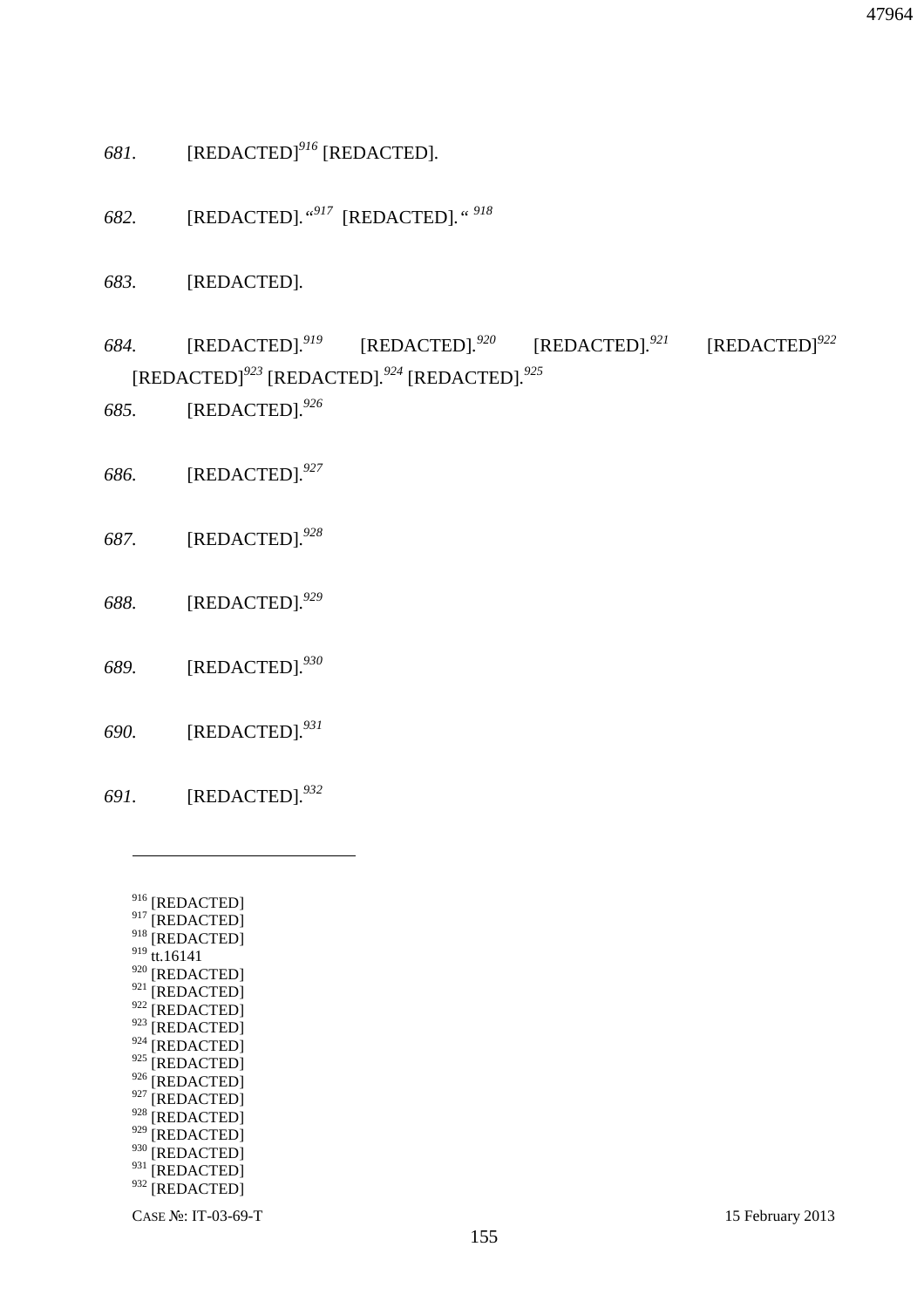$938$  [REDACTED] 939 [REDACTED] 940 [REDACTED]  $941$  [REDACTED]  $942$  [REDACTED]  $943$  [REDACTED]  $944$  [REDACTED]  $945$ <sup>[REDACTED]</sup>  $^{946}$  [REDACTED] [REDACTED] 948 [REDACTED]  $949$  [REDACTED]

<sup>933</sup> [REDACTED]  $934$  [REDACTED]  $^{935}$  [REDACTED] 936 [REDACTED]  $937$  [REDACTED]

- *702.* [REDACTED]*<sup>950</sup>* [REDACTED]
- *701.* [REDACTED]*. 949*
- *700.* [REDACTED]*. 948*
- 699. [REDACTED]*.* 947
- *698.* [REDACTED]*. 946*
- *697.* [REDACTED]*. 945*
- *696.* [REDACTED]*. <sup>942</sup>* [REDACTED]*. <sup>943</sup>* [REDACTED]*. 944*
- *695.* [REDACTED]*. <sup>939</sup>* [REDACTED]*. <sup>940</sup>* [REDACTED]*. 941*
- *694.* [REDACTED]*. <sup>937</sup>* [REDACTED]*. 938*
- *693.* [REDACTED]*. <sup>934</sup>* [REDACTED]*. <sup>935</sup>* [REDACTED]*. 936*
- *692.* [REDACTED]*. 933*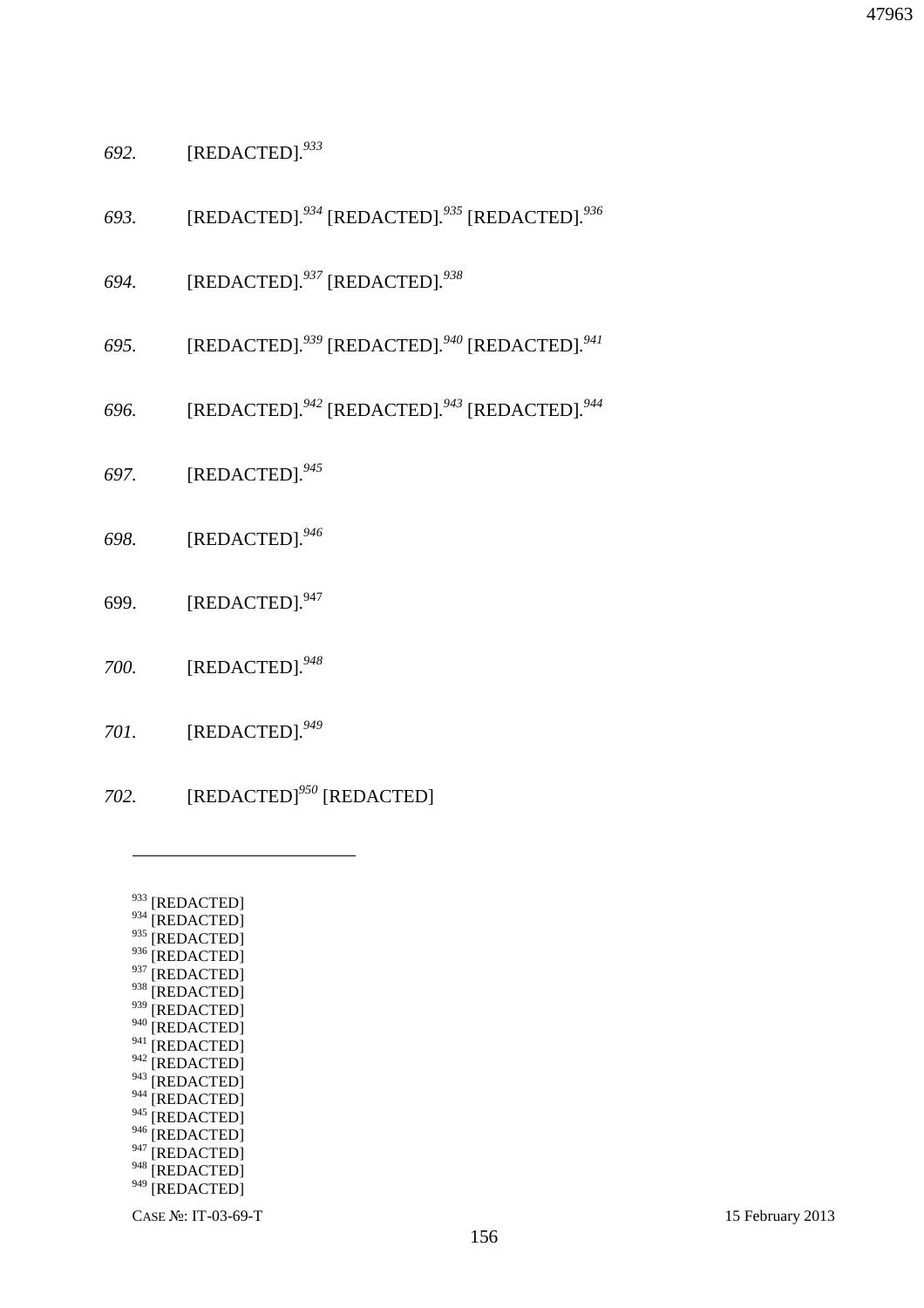### *703.* [REDACTED]

#### N. JF-050

704. [REDACTED]*.* 951

705. [REDACTED].<sup>952</sup> 706. [REDACTED].<sup>953</sup>

# O. RADOVAN STOJČIĆ BADŽA AND ENGAGEMENT OF POLICE FORCES FROM RSK IN EARLY 1992

- 707. Extensive evidence, already noted by the Defence, shows that Badža was the commander of the TO SBZS all the way up to 31 December 1991, when he was appointed Deputy Minister of the Republic of Serbia by decision of the Government of the Republic of Serbia.<sup>954</sup> On that same day, the Government of the Republic of Serbia also issued a decision appointing Nikola Ćurčić as the Secretary of the Ministry of Interior.<sup>955</sup>
- 708. In his testimony, Defence Witness Gvozden Gagić confirmed that Badža was the commander of the TO SBZS until the end of 1991, when he was appointed Deputy Minister of Interior of the Republic of Serbia and he then became the chief of the State Security Sector, also.<sup>956</sup> The Witness further stated that Badža continued to visit the Eastern Slavonia area and that he personally saw him there on several occasions. Badža went on visiting the area for the purpose of surrendering his duty to the new commander of the TO SBZS, Živko Trajković.<sup>957</sup>

<sup>950 [</sup>REDACTED]

 $951$  tt.6183

<sup>952 [</sup>REDACTED]

 $953$ <sup>[REDACTED]</sup>

 $954$  P1055, page 5

<sup>955</sup> P1055, page 6

<sup>956</sup> tt.17159

<sup>&</sup>lt;sup>957</sup> tt.17160

CASE №: IT-03-69-T 15 February 2013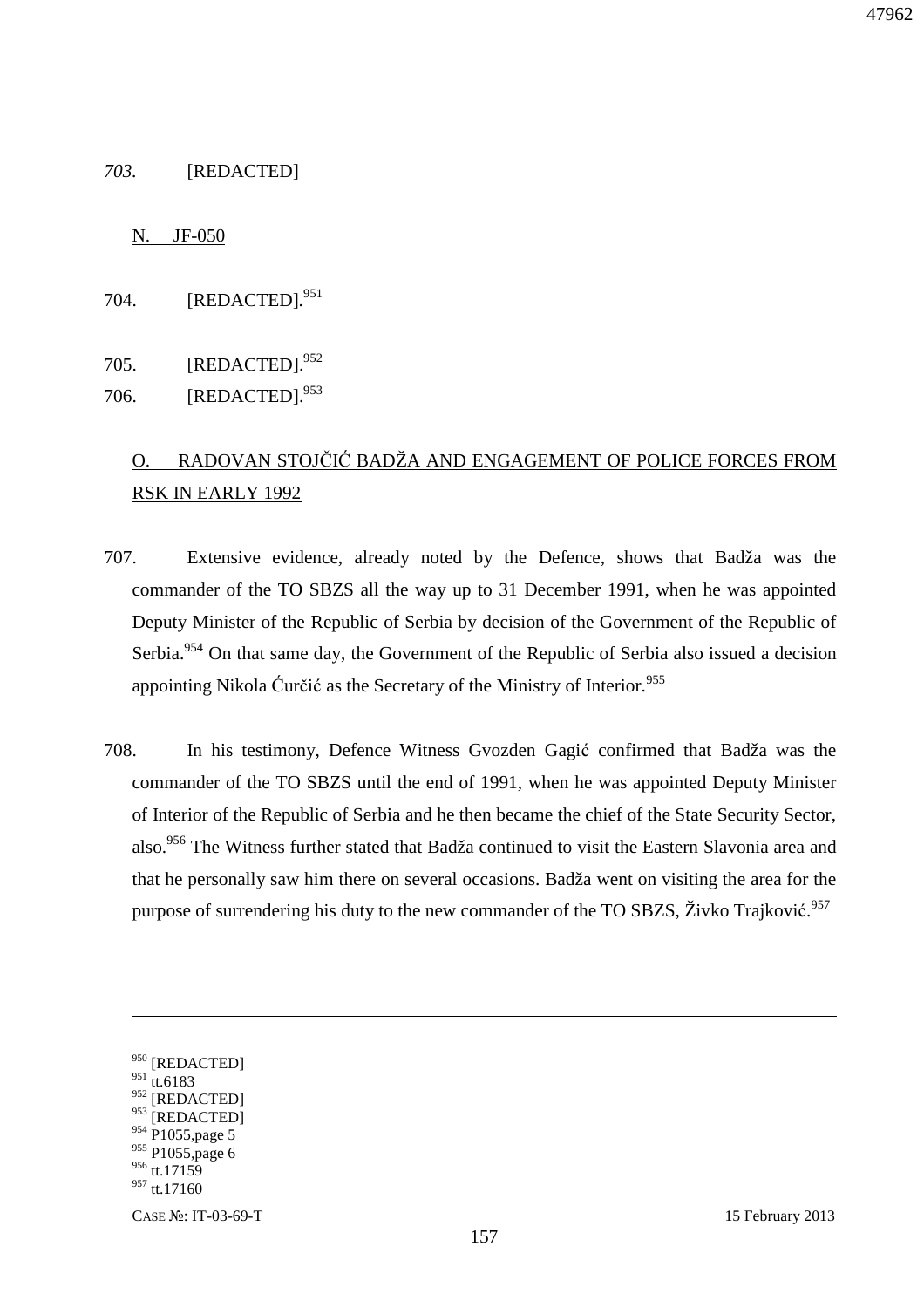- 709. Further on in his testimony, the Witness insisted that he remembers well that in early 1992, the territory of the Republic of Serbia was violated by the incursion carried out by a terrorist group from the Republic of Croatia. The group penetrated the territory of the Republic of Serbia, in the area of Sombor and Apatin, using a vehicle that could travel on land and water. For that reason, the action on neutralizing the group was named "Amfibija". The aim of this terrorist group was to destroy the bridge near Erdut where the Witness's unit was deployed.<sup>958</sup>
- 710. The Witness knew that the operation was personally commanded by Badža who, at the time, was already Deputy Minister and Head of the Public Security Department of the Republic of Serbia. The action was carried out by members of the special anti-terrorist unit, the SAJ, the local police and a certain number of police members and volunteers from the Krajina.<sup>959</sup>
- 711. Witness Gagić heard from Badža personally that he, Badža, engaged volunteers and policemen from the Krajina because he didn't want to weaken the set-up in Slavonia.<sup>960</sup>
- 712. That the statements of this Witness are true is also confirmed by a judgment of the District court in Sombor, dated 3 July 1992, finding the group of Croatian terrorists guilty of the criminal act of terrorism. It was established that in early February 1992, this group, disguised in the uniforms of JNA had tried to destroy the bridge on the Danube between Bezdan and Batina. The group was arrested with a large quantity of ammunition and various weapons. A large quantity of explosives was also found in their personnel carrier – the amphibious vehicle. $961$
- 713. Witness Gagić also has personal knowledge that in early 1992, Badža engaged a large number of policemen, members of the MUP of the Republic of Serbian Krajina, to prevent riots expected during the opposition rally scheduled for 9 March 1992, to commemorate the

<sup>958</sup> tt.17160;17169 959 tt.17161

<sup>&</sup>lt;sup>960</sup> tt.17162-17163;17255

<sup>&</sup>lt;sup>961</sup> D695

CASE №: IT-03-69-T 15 February 2013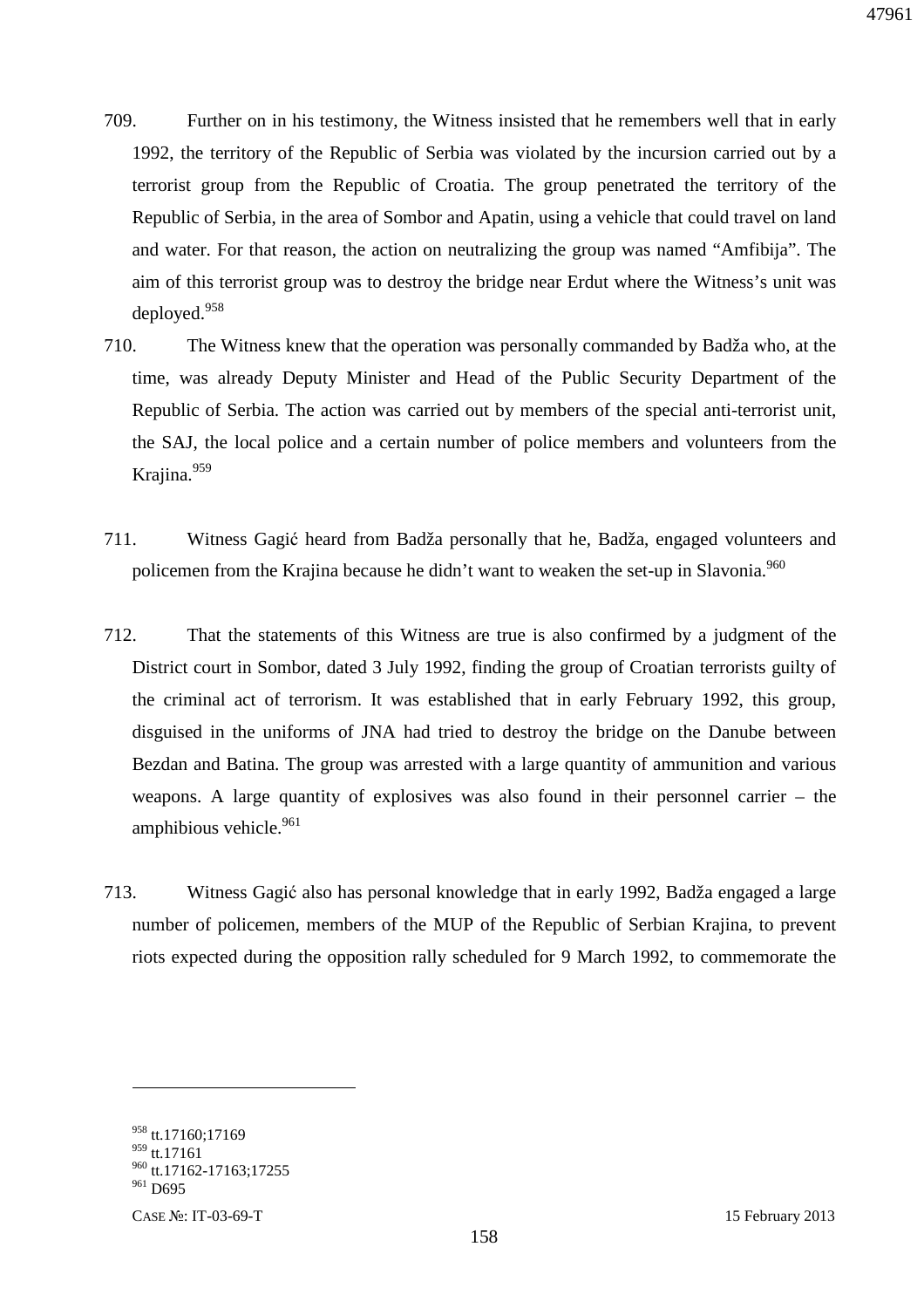victims of the meeting of 9 March 1991. The security situation was very precarious and for that reason, around a thousand policemen from the MUP of the RSK were engaged.<sup>962</sup>

*714.* [REDACTED]*<sup>963</sup>*

715. [REDACTED].<sup>964</sup> [REDACTED].<sup>965</sup> [REDACTED]<sup>966</sup>

716. [REDACTED].<sup>967</sup>

- 717. [REDACTED].<sup>968</sup> [REDACTED].<sup>969</sup>
- 718. [REDACTED]. $^{970}$  [REDACTED]. $^{971}$
- 719. That Dušan Momčilović had been a member of the MUP of the RSK at first before he was assigned to the JATD of Serbia was also corroborated by Witness Dejan Plahuta who stated that he met Mićo Petraković, Zoran Gulić and Dušan Momčilović for the first time on Petrova Gora ("PAUK") in 1994 while they were still members of the police of the RSK from Glina. They were later transferred to the JATD of the MUP of Serbia.<sup>972</sup>
- 720. The Prosecution also admitted the application Dušan Momčilović sent to the "Captain Dragan Foundation" on 26 June 1992 into the case evidence. Along with the application, later, on 17 July 1992, Momčilović also submitted his statement verified by two witnesses to the effect that as a member of the special police force of the Krajina he had participated in clearing the terrain near Derventa with the Army of the Republika Srpska and that he was wounded on 14 June 1992. On 3 August 1992, he submitted as an attachment to his application for assistance, a certificate issued by the SUP of Glina-MUP Knin, confirming

- $^{966}$  [REDACTED]
- $\frac{967}{968}$  [REDACTED]
- $\frac{968}{969}$  [REDACTED]
- <sup>969</sup> [REDACTED]<br><sup>970</sup> [PEDACTED]
- [REDACTED]  $971$  [REDACTED]

<sup>962</sup> tt.17163;17255

<sup>963 [</sup>REDACTED]

<sup>964 [</sup>REDACTED] 965 [REDACTED]

<sup>972</sup> tt.19362-19363;19515-19516

CASE №: IT-03-69-T 15 February 2013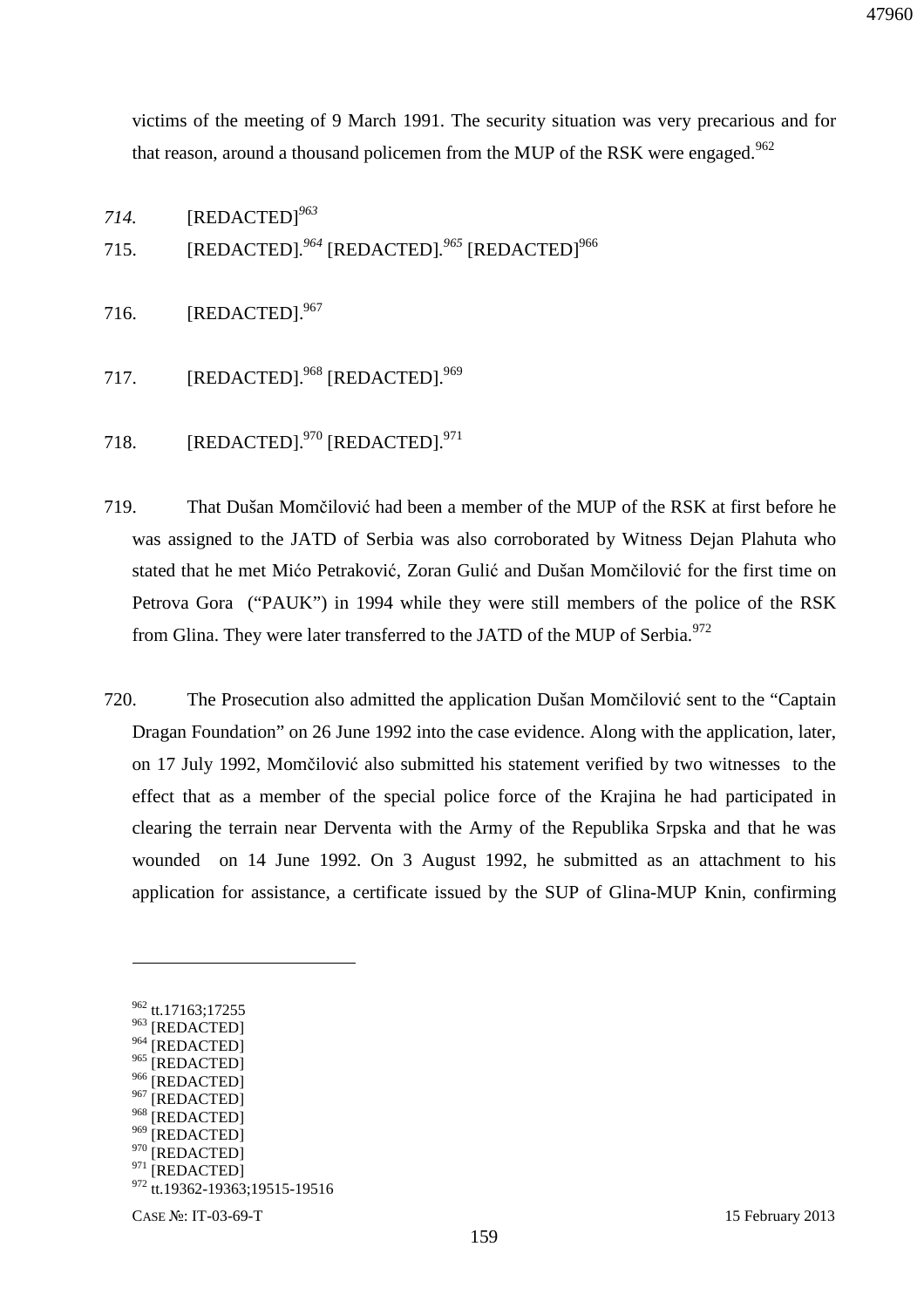that Momčilović Dušan from Glina, as an active officer of the SUP of Glina, at the time subordinated to the MUP of Knin, was wounded on 14 June 1992 while executing combat activities – Operation KORIDOR. $973$ 

- 721. This document was also shown to the Witness DST-031 who pointed out that this document shows that Momčilović Dušan was a member of the MUP of the Krajina and that persons wounded in Krajina normally filed applications for financial assistance with the Captain Dragan Foundation. He also says that, had Momčilović been a member of the MUP of the Republic of Serbia, he would have naturally received financial aid from the state of Serbia and not from a private Foundation.<sup>974</sup>
- 722. Witness Plahuta was shown a document from Dušan Momčilović's personnel file signed personally by Momčilović in the presence of two witnesses, representing a statement by which he confirms that in the period between 26 June 1991 and 5 August 1995 he was employed full-time in the SUP of Glina-MUP of the RSK. Plahuta testified that his superior officer on Petrova Gora confirmed to him that Momčilović was from the SUP of Glina when the Witness met him for the first time in  $1995.^{975}$

723. [REDACTED]*.* 976

<sup>973</sup> P<sub>2996</sub>

<sup>974</sup> tt.12883-12884

 $975$  tt.19543-19544 976 [REDACTED]

CASE №: IT-03-69-T 15 February 2013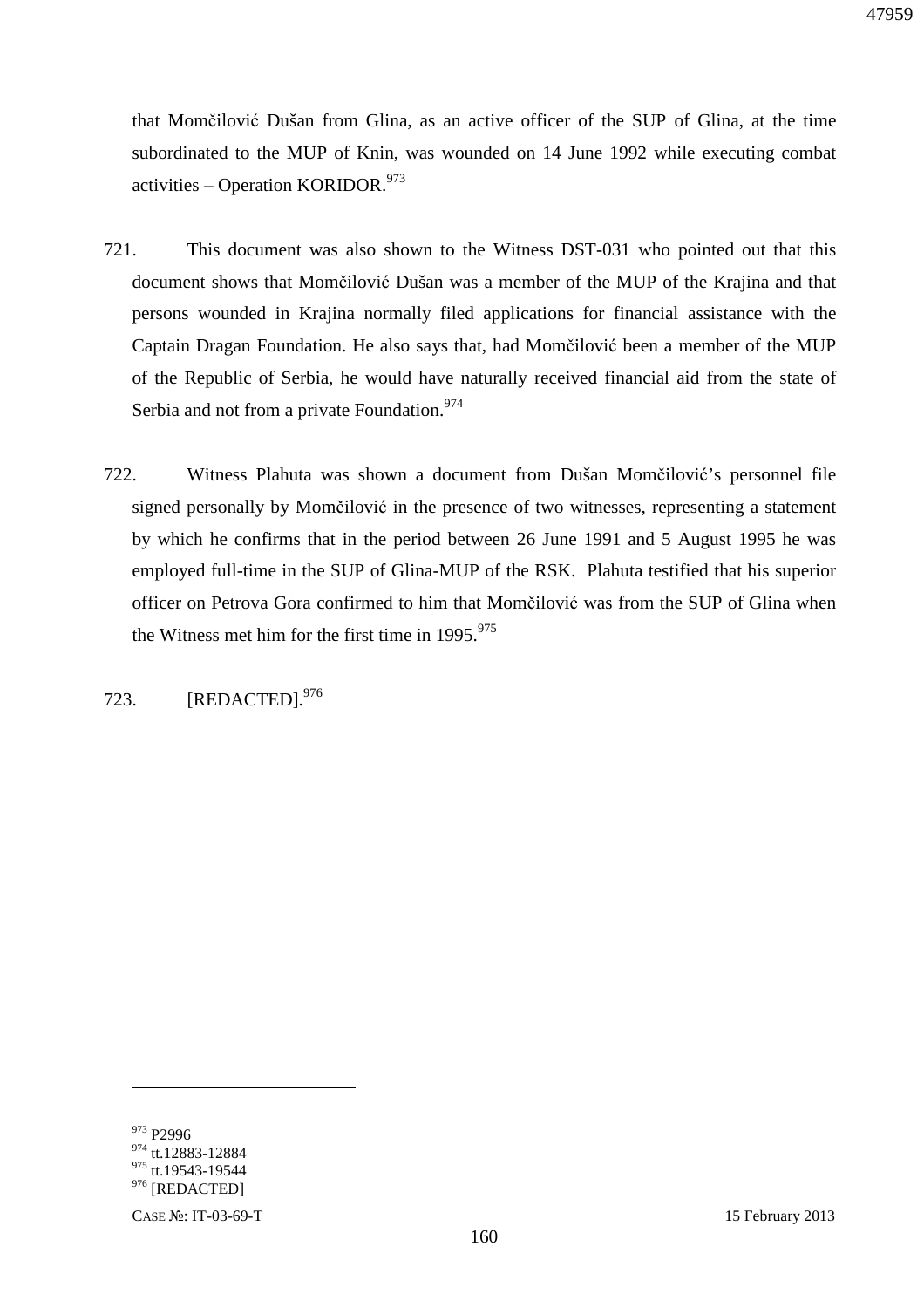### **PART FIVE**

#### A. OPERATION PAUK 1994-1995

- 724. Throughout this whole trial, the Prosecution has tried to persuade the Trial Chamber that Operation Pauk was launched in October 1994, and that, along with other forces, members of the SDG, Scorpions and JATD forces also took part in this operation, and that these forces were under the command of Franko Simatović.
- 725. Here, the Defence will tender evidence that clearly and unambiguously proves that Operation Pauk was launched well before October 1994, and that it had been agreed at the highest state level, specifically between President Milošević, President Martić, President Karadžić and Fikret Abdić.
- 726. Furthermore, the Defence will adduce ample evidence to show that Franko Simatović took no part in, and had no role in preparing and planning this operation. There is also extensive evidence showing that Franko Simatović, as an experienced intelligence officer, had been deployed to Operation Pauk by the Head of RDB to organize and set up a system of radio-electronic surveillance. Aside from the aforesaid intelligence field assignments, Franko Simatović had no role in planning the actions or commanding the forces on the ground. Among other, this is also corroborated by the fact that Franko Simatović resided in that area temporarily, i.e. that he visited the area several times for several days at a time between October 1994 and August 1995. A reasonable trier of facts would clearly understand that a person responsible for planning actions and commanding the forces on the ground would have to be a steady presence in the area.
- 727. In several sections of its brief, the Defence proved that parts of the Scorpions unit and parts of the SDG unit were deployed to the ground as members of the RSK armed forces, and that they were subordinated to the command of Mile Novaković, as the commander of the Pauk staff and Čedo Bulat as the head of that staff. Both were first and foremost members of the JNA forces and only thereafter members of the RSK armed forces, according to the agreement made between the highest military authorities of the Republic of Serbia and Republic of Serbian Krajina.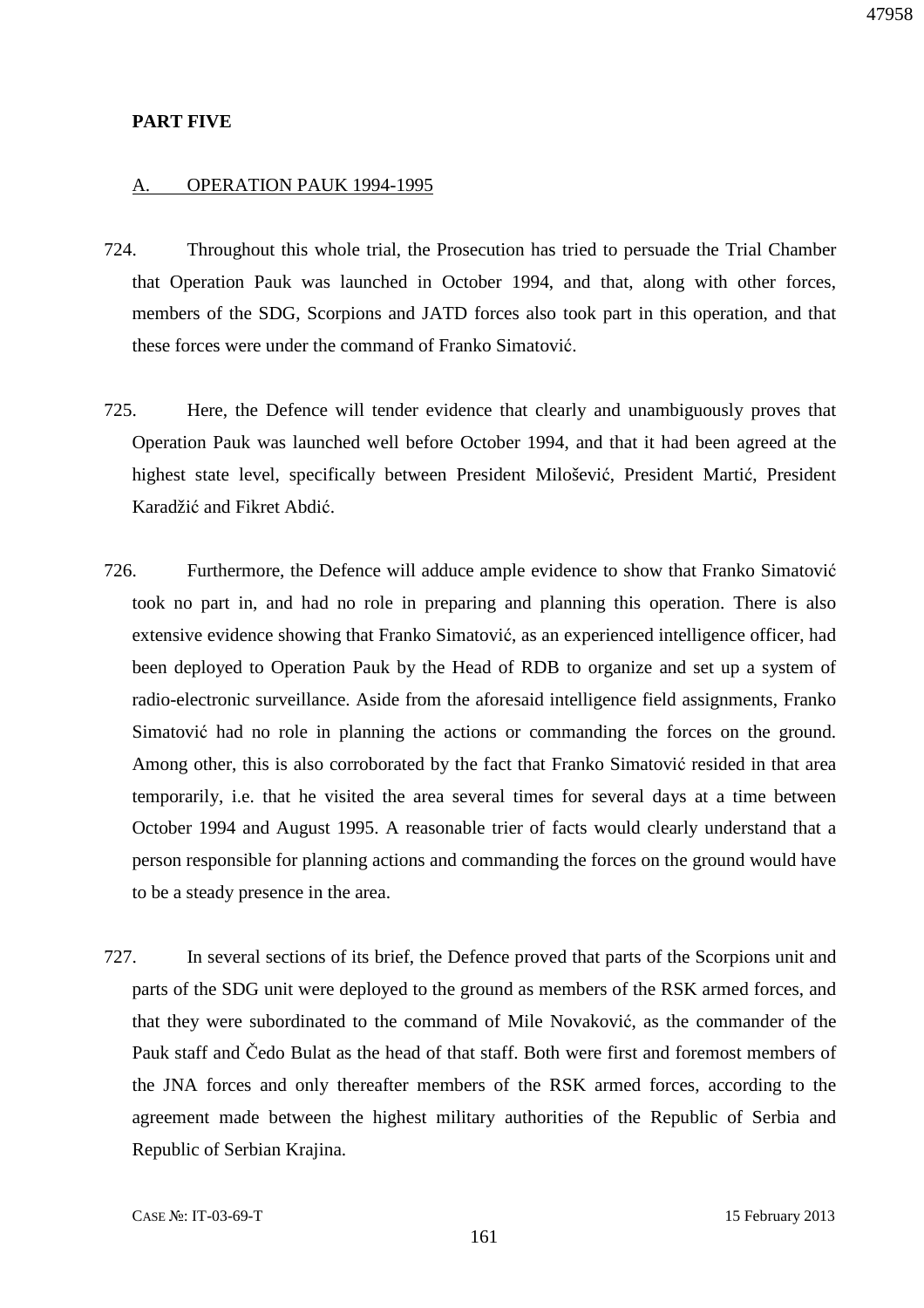728. Here, the Defence will also prove that a few of the JATD members were deployed to Operation Pauk to protect the personnel and equipment as well as the facilities where the complex radio-surveillance system had been set up.

### B. THE DISPATCH OF VJ OFFICERS TO RSK AND RS ARMED FORCES

- 729. Witness Mladen Karan, former VJ officer testified that on  $15<sup>th</sup>$  of October 1993, he was sent to the Serbian Army of Krajina.<sup>977</sup> The Witness stated that he was supposed to be at the Main Staff in Knin on the  $8<sup>th</sup>$  of October, but he was invited to a meeting organized between General Perišić and General Novaković with officers who were natives of Croatia and Bosnia and Herzegovina, and it was decided at that meeting that two buses of such officers would go to Knin. The Witness was told by his superior that if he failed to report to Knin, that will be treated as his application to terminate military service.<sup>978</sup>
- 730. The Witness was shown an entry from Mladić's diary in which the latter mentions the meeting in Dobanovci, in October 1993, where General Perišić stated that all officers born in BiH and Croatia will be sent to the RS and RSK, while those who refuse to go will be thrown out of the  $VI.^{979}$
- 731. The Witness confirmed the authenticity of this entry by saying that sometime around the  $10<sup>th</sup>$  of October 1993, a meeting took place at the military school centre. There were some 200 or 300 officers there who were born in the territory of the former BiH or Croatia. General Perišić showered the officers with insults because of their origin, and as a result two buses were hired to take people to the RSK. On the  $15<sup>th</sup>$ , about 80 officers were dispatched to Knin.<sup>980</sup>
- 732. When the Witness arrived in Knin with 15 other officers they were received by General Novaković, the commander of the Main Staff. The Witness was sent to the 21st Corps of the Serbian Army of Krajina, the Kordun Corps as the chief of security of the 21st

<sup>977</sup> tt.17680

<sup>978</sup> tt.17680-17681

<sup>&</sup>lt;sup>979</sup> D1482 page 39

<sup>980</sup> tt.17682

CASE №: IT-03-69-T 15 February 2013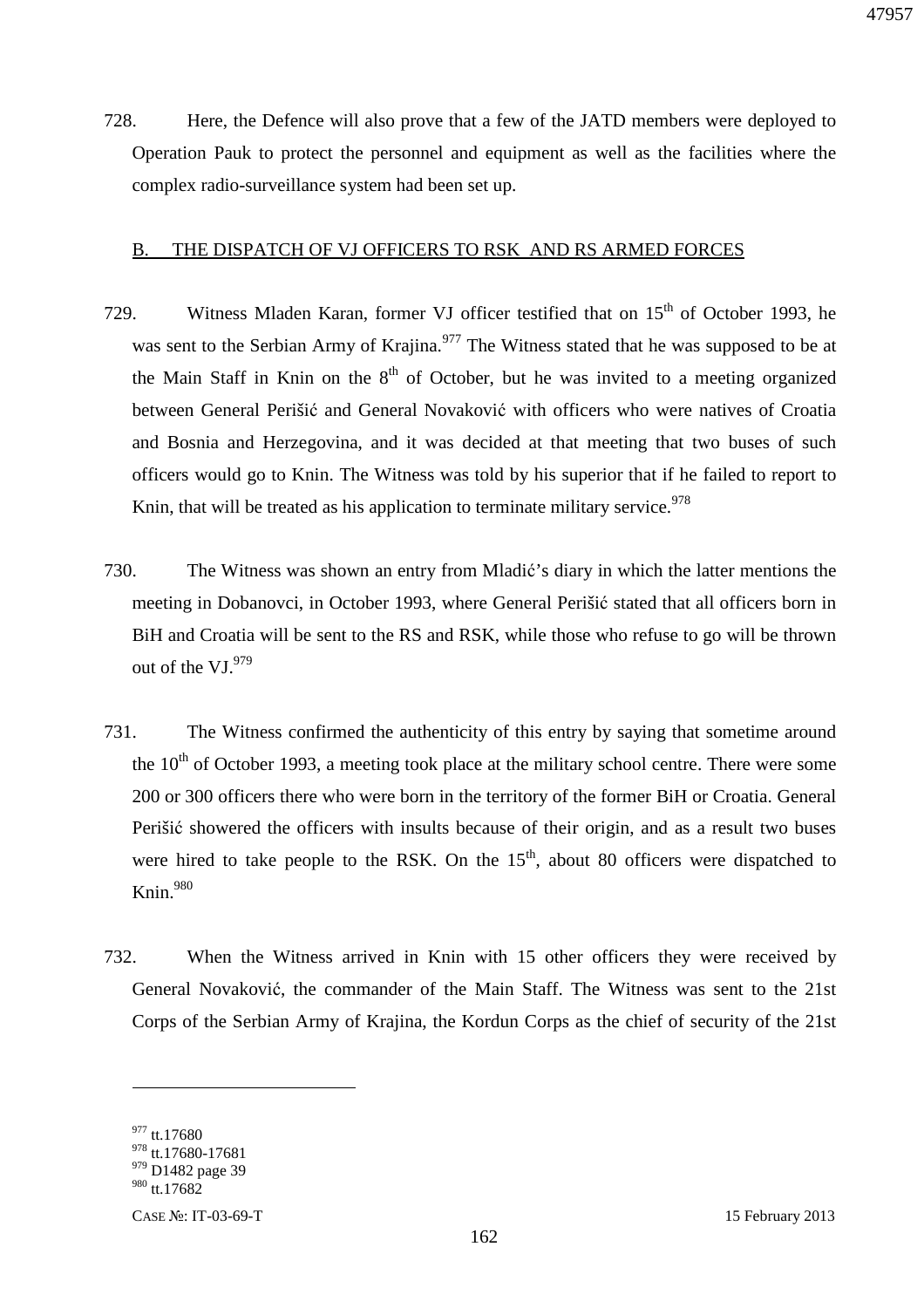Corps.<sup>981</sup> Its area of responsibility covered the municipalities of Slunj, Vojnic, and Vrgin Most. Which means, on the western side, on the right bank of the Korana river, the Kupa River; and on the eastern side, along the Glina river or, rather, along Velika Kladuša. That would be the territory of Western Bosnia National Defence.<sup>982</sup> The area included Petrova Gora.

#### C. THE BEGINNINGS OF RSK COOPERATION WITH ABDIC

- 733. At that time when the Witness Karan arrived in RSK, in October 1993 civilian, military, and police authorities already existed in the Autonomous Region of Western Bosnia and they were already in direct combat contact with the forces of the 5th Corps. The Autonomous Region of Western Bosnia, which had a Supreme Command, was headed by their president who was the supreme commander, Fikret Abdić. The majority population was Muslim and they made up his forces.<sup>983</sup> They had units of brigade strength, and companies.<sup>984</sup> The forces of Fikret Abdić were in constant combat contact with the forces of the  $5<sup>th</sup>$  Corps  $985$ belonged to the Government of BiH 986, but not the VRS.<sup>987</sup>
- 734. A rapprochement occurred between Fikret Abdić and the Witness' side. Communication began and conditions were put in place for the staff of the Army of the Republic of Serbian Krajina to meet with him. Within 20 to 30 days of his arrival, the Witness attended the first meeting between Fikret Abdić and the prime minister and the chief of the Main Staff and some other officers.<sup>988</sup> This meeting took place in Maljevac village, two kilometers away from Velika Kladuša. That meeting was attended by the prime minister of the Republic of Serbian Krajina, Borislav Mikelić; the commander of the Main Staff of the RSK, Major-General Mile Novaković; the corps commander, commander of the  $21<sup>st</sup>$  Corps, Čedomir Bulat. The Witness was there. Also Irfan Saračević, the army and police minister with Fikret Abdić. And a person called Čelebić who was in charge of the police. And

 $\overline{a}$ 

 $984$  tt.17686

<sup>981</sup> tt.17682

<sup>982</sup> tt.17682

<sup>983</sup> tt.17685-17686

<sup>985</sup> tt.17687

<sup>986</sup> tt.17689

<sup>987</sup> tt.17687

<sup>988</sup> tt.17689

CASE №: IT-03-69-T 15 February 2013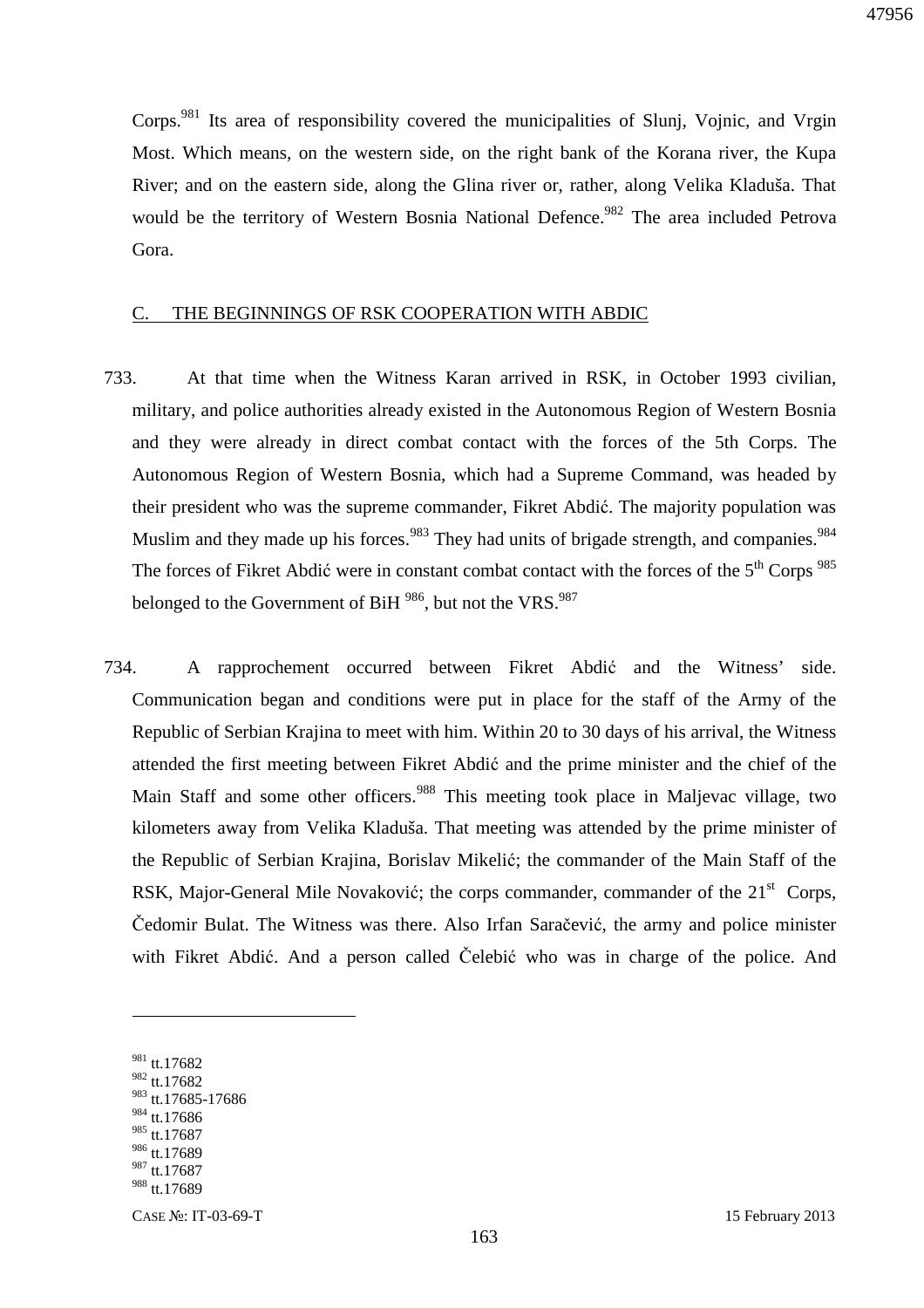someone from the defence ministry, Hasan Hasib Hodžić was also present.<sup>989</sup>

- 735. The main topic was to show that they were not hostile to each other, economic and military rapprochement, and mutual, economic and other assistance. Fikret Abdić wanted a telephone line to be laid between Kladuša and the corps command, and that was done very soon afterwards. And during one break, Fikret Abdić told the Witness that he did not choose them because he liked them more or less than the Croats, that it was the circumstances and the territory and the military situation that brought these two parties together and in a position where they should help each other. $990$
- 736. The Witness Karan was shown an entry from Mladić's diary of 19<sup>th</sup> January 1994<sup>991</sup> ("BK of ABH has formed a TG"). The Witness understood this as the Bihać Corps of the BiH army has formed tactical groups.<sup>992</sup> "And there were another four company-strong brigades. Fikret has lost Skokovi village and part of Pecigrad. Smuggling channels from Banija to the AP Western Bosnia are strong." The Witness stated that this is an accurate description of the situation at the time. The 1<sup>st</sup> Brigade should be the  $4<sup>th</sup>$  Brigade.<sup>993</sup>
- 737. The Witness confirmed that Fikret Abdić sought help from the Government and the RSK armed forces, and that the meetings with the representatives of the Government and the RSK armed forces began as early as mid-November 1993 and continued in the spring of 1994.<sup>994</sup> And it was then agreed that Fikret Abdic's forces should receive aid in material, ammunition, weapons, and other types of equipment.<sup>995</sup> The Witness said that the RSK Main Staff determined how the equipment was to be delivered and at what price it was to be sold. The representatives of Fikret Abdić would bring the money to the  $21<sup>st</sup>$  Corps command where a three-member committee would collect the money for the equipment delivered, and take orders for new shipments.<sup>996</sup>

 $\overline{a}$ 

 $992$  tt.17690 <sup>993</sup> tt.17690

<sup>989</sup> tt.17688

<sup>990</sup> tt.17689

<sup>&</sup>lt;sup>991</sup> D1483 page 1 ET

<sup>994</sup> tt.17688;17691

<sup>&</sup>lt;sup>995</sup> tt.17691

<sup>996</sup> tt.17691-17692

CASE №: IT-03-69-T 15 February 2013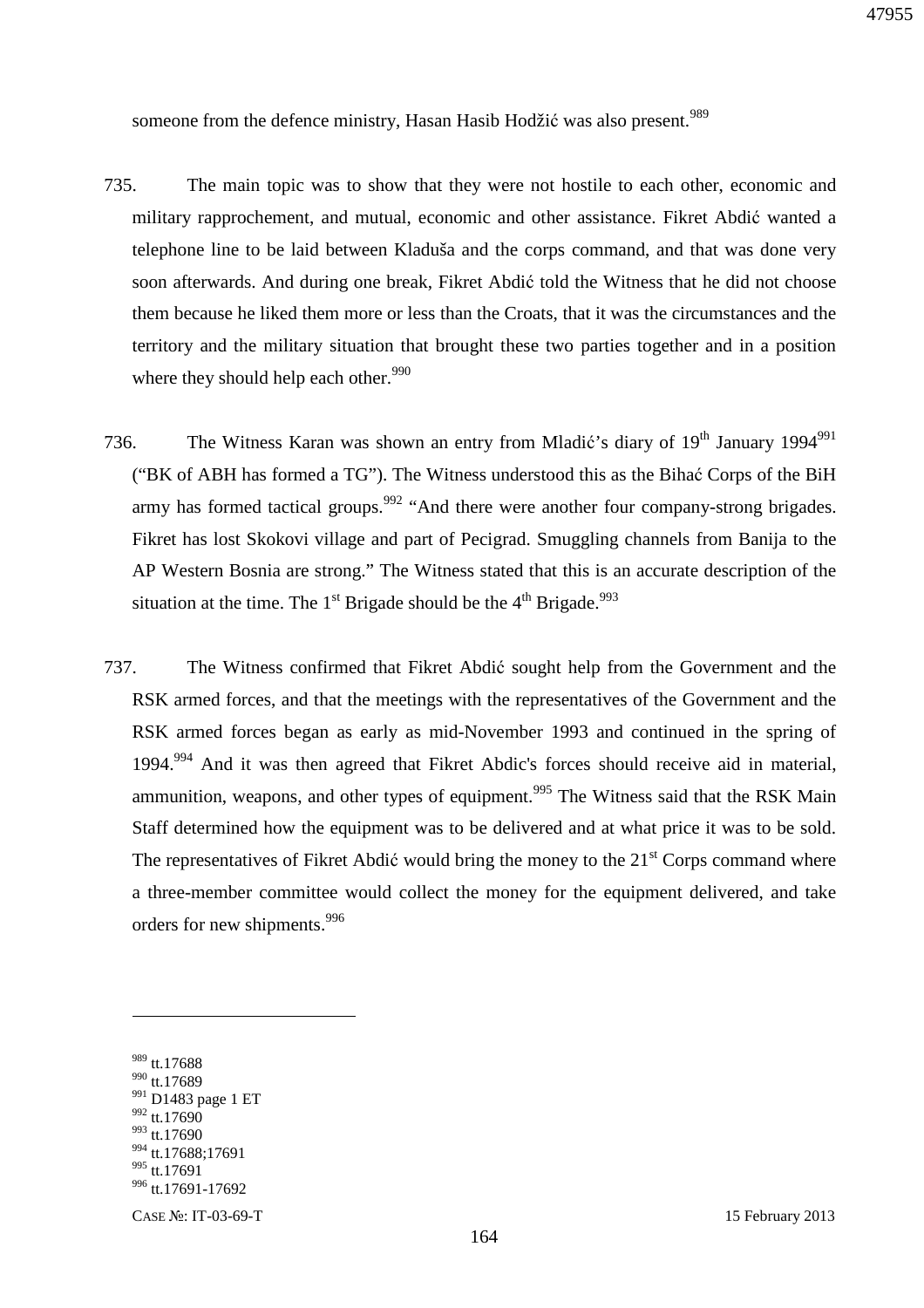- 738. Defence Witness Aco Drača testified that the political situation in the part of the Republic of Bosnia and Herzegovina in the Bihać and Kladuša area in 1993 were seriously divided which started in the summer of 1993 between the forces of the  $5<sup>th</sup>$  Corps led by Colonel Atif Dudaković and the political part of the region of Bihać which was called Western Bosnia and which was led by Fikret Abdić.<sup>997</sup> Abdić wanted to contact and negotiate with the leadership of the Republic of the Serbian Krajina about pacification of the situation and cease-fires.<sup>998</sup> In relation to this, the witness received assignments to start negotiations with Abdić.<sup>999</sup> Abdić and the Witness met in mid-September 1993 on the very boundary of the area referred to as Kordun and the area referred to as western Bosnia in an abandoned house.<sup>1000</sup> At this meeting, Abdić stated he wanted truce. However, the issue of a part of the 5<sup>th</sup> Corps did not want truce.<sup>1001</sup> At one point Abdić spoke with President Milošević who asked Abdić to visit him in Belgrade.<sup>1002</sup>
- 739. The meeting between Abdić and Milosević took place, the Witness stated, as he knew this as he organized Abdić's trip to Belgrade and was a part of the traveling company to Belgrade.<sup>1003</sup> The meeting took place in Botićeva Street at the Presidency villa. The Witness did not attend the meeting itself but on the way back to Benkovac Abdić told the Witness that he was very impressed by Milosević, who accepted and supported his plan on peace.<sup>1004</sup> Milosević told him it was time for peace and brought up the possibility of a peace agreement with Republika Srpska.<sup>1005</sup>

 $\overline{a}$ 

CASE №: IT-03-69-T 15 February 2013

<sup>997</sup> tt.16797 <sup>998</sup>tt.16797-16798 999<sub>tt.16798</sub>  $1000$ tt.16798  $1001$ <sub>tt.16799</sub>  $1002$ tt.16799  $1003$ <sub>tt.16800</sub>  $1004$ tt.16801  $1005$ tt.16801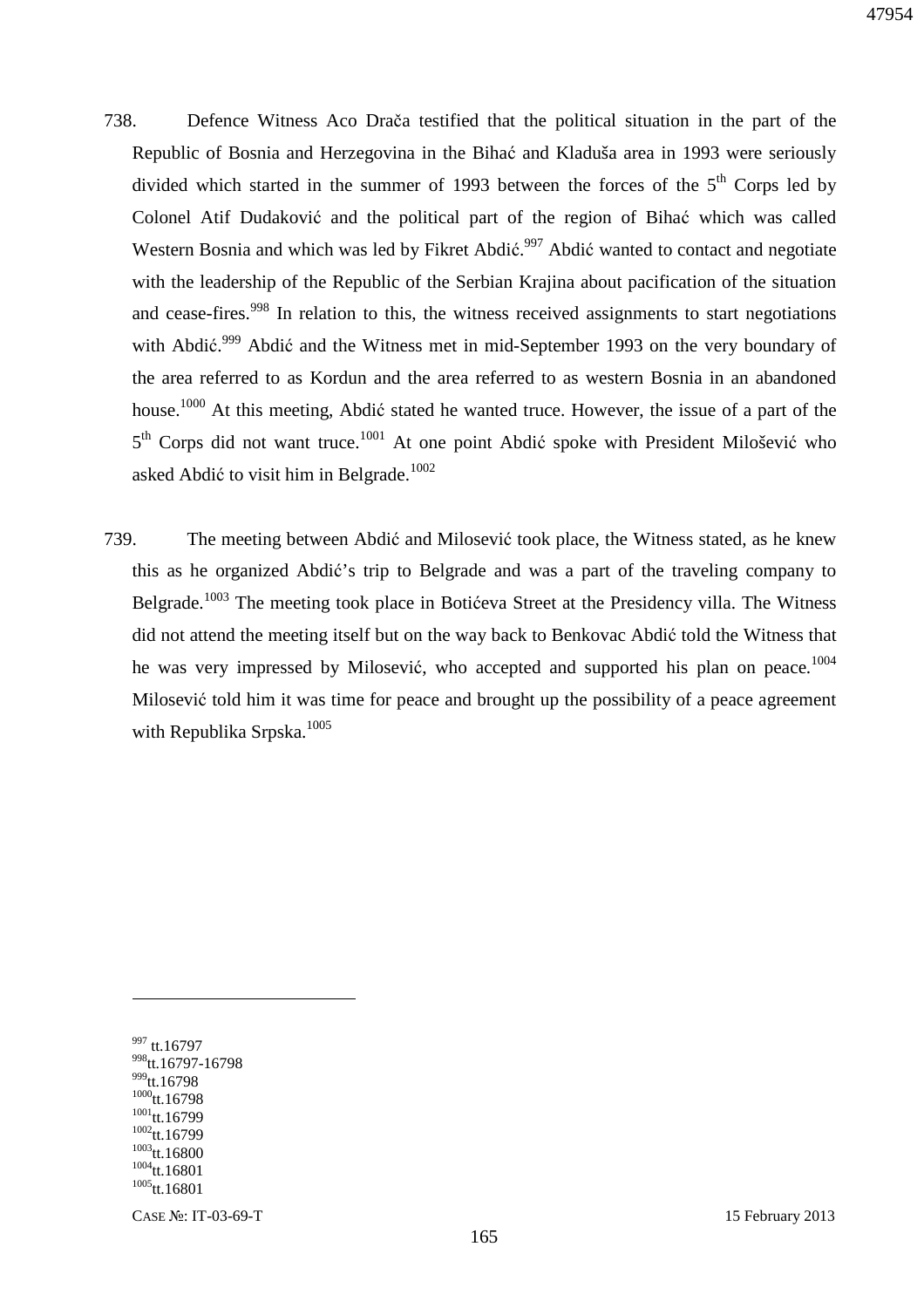### D. THE PREPARATION AND LAUNCHING OF OPERATION PAUK

- 740. Witness Karan was shown an exhibit consisting of a note on the application of work methods on the 30<sup>th</sup> of June 1994, drafted by OB GŠ SVK, Major Đuro Čelić. In this note, Čelić lists numerous meetings that VRSK representatives had with the representatives the National Defence of the Autonomous Province of Western Bosnia (NO AP ZB). Furthermore, Čelić states herein that the VRSK and VJ representatives held three meetings with the AP ZB president Fikret Abdić in Velika Kladuša, to prepare offensive action and reclaim the occupied territories and liberating new ones in Cazinska Krajina. At these meetings, Abdić approved the draft decision on the offensive operations that were to be launched on 28 June 1994 at 03:00 hours. Abdić stated that he had had a meeting with Serbian President Milošević on 21 June 1994, also attended by Borislav Mikelić (RSK Prime Minister), Major General Milan Čeleketić, Lieutenant General Ratko Mladić, Lieutenant General Momčilo Perišić and Jovica Stanišić. Abdić said that Milošević gave orders that "Fikret must win", and that the soldiers should see to it that this is done. For the needs of NO AP ZB Milošević approved weaponry and ammunition worth around USD 9 mln. Borislav Mikelić, RSK Prime Minister, was tasked with overseeing the delivery of weaponry and ammunition to AP  $ZB$ .<sup>1006</sup>
- 741. Witness Karan commented on the document and said that Čelić was the security organ in the Main Staff of the Army of the Republic of Serbian Krajina, and later on he was the commander of the police battalion in the Knin Corps.<sup>1007</sup> The Witness stated that Abdić would send a request every 10 to 15 days with what he required in terms of weaponry and ammunition.<sup>1008</sup>
- 742. About the information concerning the period between the  $14<sup>th</sup>$  and the  $29<sup>th</sup>$  of June 1994, the Witness stated he was familiar with the persons who participated in the meetings with representatives of the Army of the Republic of Serbian Krajina.<sup>1009</sup>
- 743. General Borislav Djukić was the Chief of Staff of the Main Staff of the Army of the

<sup>1006</sup>P1285 <sup>1007</sup> tt.17693 <sup>1008</sup> tt.17692-17693 <sup>1009</sup> tt.17693; P1285,page 3

CASE №: IT-03-69-T 15 February 2013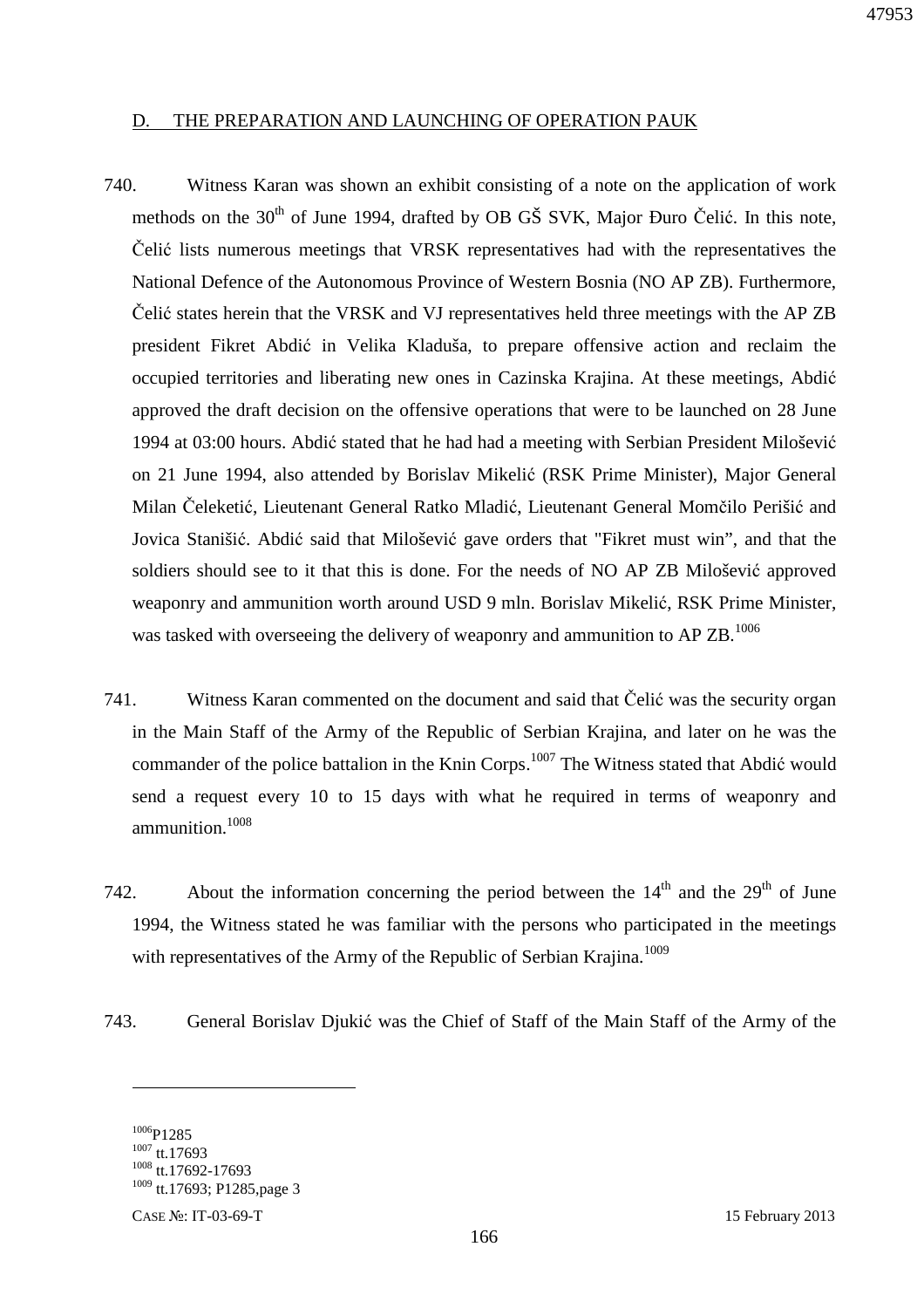Republic of Serbian Krajina in Knin.<sup>1010</sup> General Mile Mrkšić was assistant minister in the Army of Yugoslavia at the time. And General Novaković was still the commander of the Main Staff.<sup>1011</sup>

- 744. The Witness stated that he believed that Abdić had contact with President Milosević in Belgrade before June of 1994.<sup>1012</sup> In fact, the Witness knew that Fikret Abdić met with President Milošević even before June 1994, because he was granted police escort and an ID so that he could transit through Republika Srpska on the way to Belgrade, where he would meet with President Milošević. The Witness believed that the meeting of the  $21<sup>st</sup>$  of June 1994 mentioned in the note had been the last meeting, where a definitive decision was taken to support him.<sup>1013</sup>
- 745. A list of material that arrived: "In the command of the  $22<sup>nd</sup>$  Corps there was a dilemma as to whether everything should be handed over to the AP ZB or just a part of the weapons, as they never asked for more than 40 pieces of weapons. However, having consulted with the Main Staff of the Serbian army of Krajina, the president of the Government of the Serbian Krajina and Lieutenant-General Mrkšić and especially after the Autonomous Province representatives said that that was their weapons, that they would take everything or nothing and intervene with Milošević, everything was given to them, all the weapons and ammunition." The Witness stated he knew about this discussion and several officers from the Witness' unit were against giving Abdić weapons and ammunition.<sup>1014</sup>
- 746. The Witness Karan was shown an entry from Mladić's diary from the meeting of  $9<sup>th</sup>$  of June 1994.<sup>1015</sup> The Witness knew that Colonel Mihajlo Knežević was the chief of the security organ of the Main Staff of the Serbian Army of Krajina in Knin. The following quote was read to the Witness: "F.A. is now weak enough. He should be supported so that he can prevail. They want to present their weaknesses as our betrayal or insufficient artillery support". The Witness was aware of this situation and the army provided Abdić with support

<sup>1010</sup> tt.17694 <sup>1011</sup> tt.17694 <sup>1012</sup> tt.17694 <sup>1013</sup> tt.17694-17695; P1285 page 4  $1014$  tt.17695 <sup>1015</sup> D1484, page 8

CASE №: IT-03-69-T 15 February 2013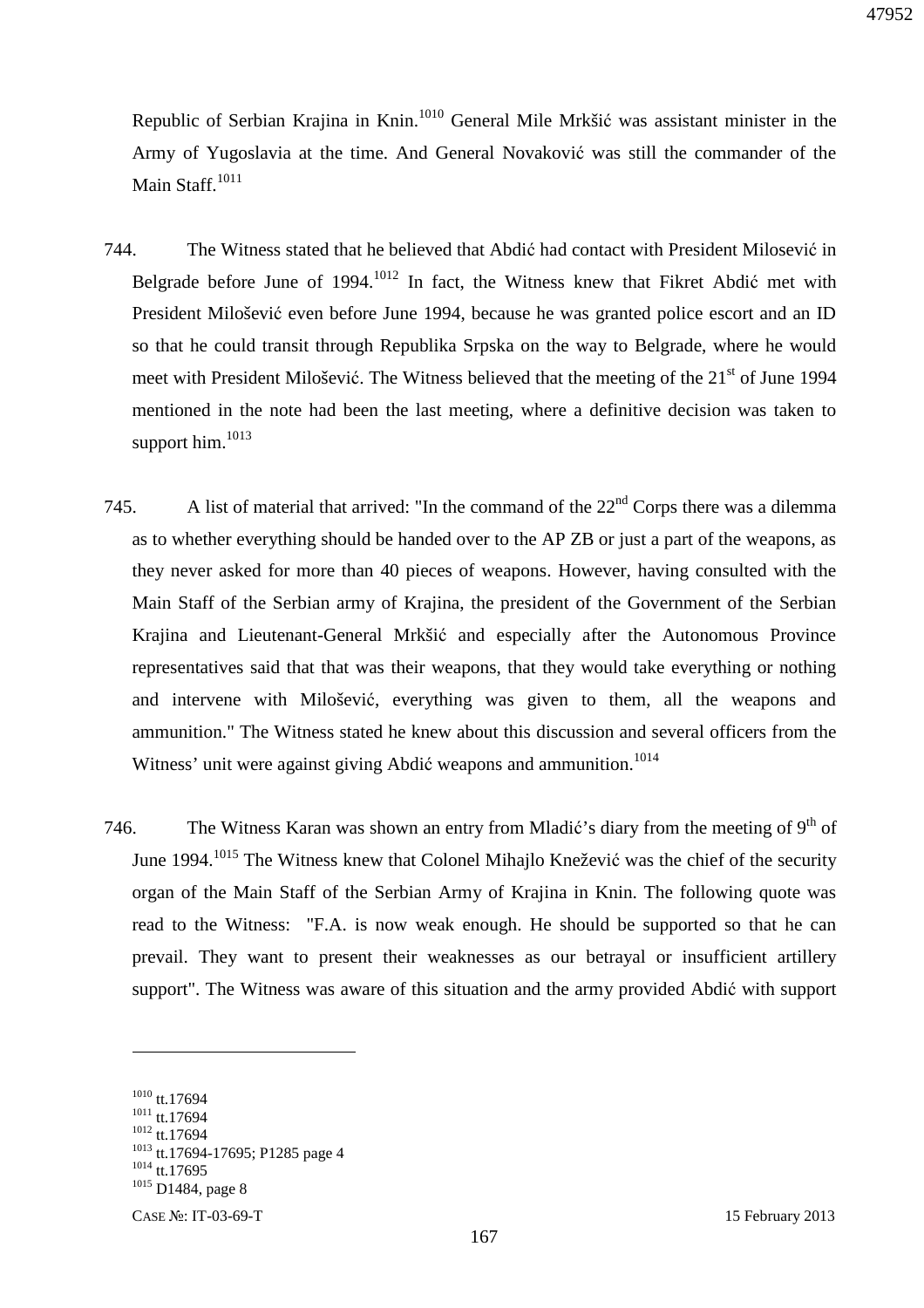from early spring 1994 and then later in April and in May, in keeping with the requests he made to the command. He would plan an operation, and before his forces attacked, artillery support was provided by VRSK forces using T-130 cannons, which have a long range.<sup>1016</sup>

- 747. The Witness was shown a letter of  $2<sup>nd</sup>$  of June 1994.<sup>1017</sup> Letter head: Main Staff of the VRS. There's a reference to some directive dating back to 11 November 1993 pursuant to an agreement between the Army of Yugoslavia, the Army of Republika Srpska, and the Army of the Republic of Serbian Krajina, and the forces of AP Western Bosnia. The Witness stated that he knew of the directive but he had never read the whole text. It was about coordinated action between these forces. It was issued by the supreme commander of the Army of Republika Srpska, President Karadžić. This was a political decision.<sup>1018</sup>
- 748. The Witness was aware of the plans that Republika Srpska should, beginning with 10 July 1994, start an offensive towards the Una river, tie-up as many forces of the BH army as it can, reach the other bank of the Una river, and thus realize the plans of the forces of AP Western Bosnia to capture the entire area of Cazin Krajina.<sup>1019</sup> This was supposed to be implemented by the  $1<sup>st</sup>$  Corps of the VRS; the  $15<sup>th</sup>$  the  $21<sup>st</sup>$  and the 39<sup>th</sup> Corps of the Serbian army of Krajina and the National Defence forces of Western Bosnia. The plan was not fully materialized.<sup>1020</sup>
- 749. The Witness was shown an entry from Mladić's diary from July 1994.<sup>1021</sup> The readiness of the fighters of the Witness' corps and the  $39<sup>th</sup>$  Corps for participating in these combat operations was poor. Members of the  $21<sup>st</sup>$  Corps, especially the military complement, were reluctant to accept participation in these tasks.<sup>1022</sup>
- 750. The Witness also commented the entry made on the same page about a meeting with

 $\overline{a}$ 

<sup>1018</sup> tt.17698 <sup>1019</sup>tt.17698-17699  $1020$ <sub>tt.17699</sub> <sup>1021</sup>D1484,page 21  $1022$ tt.17699

CASE №: IT-03-69-T 15 February 2013

<sup>1016</sup> tt.17697

<sup>&</sup>lt;sup>1017</sup> D747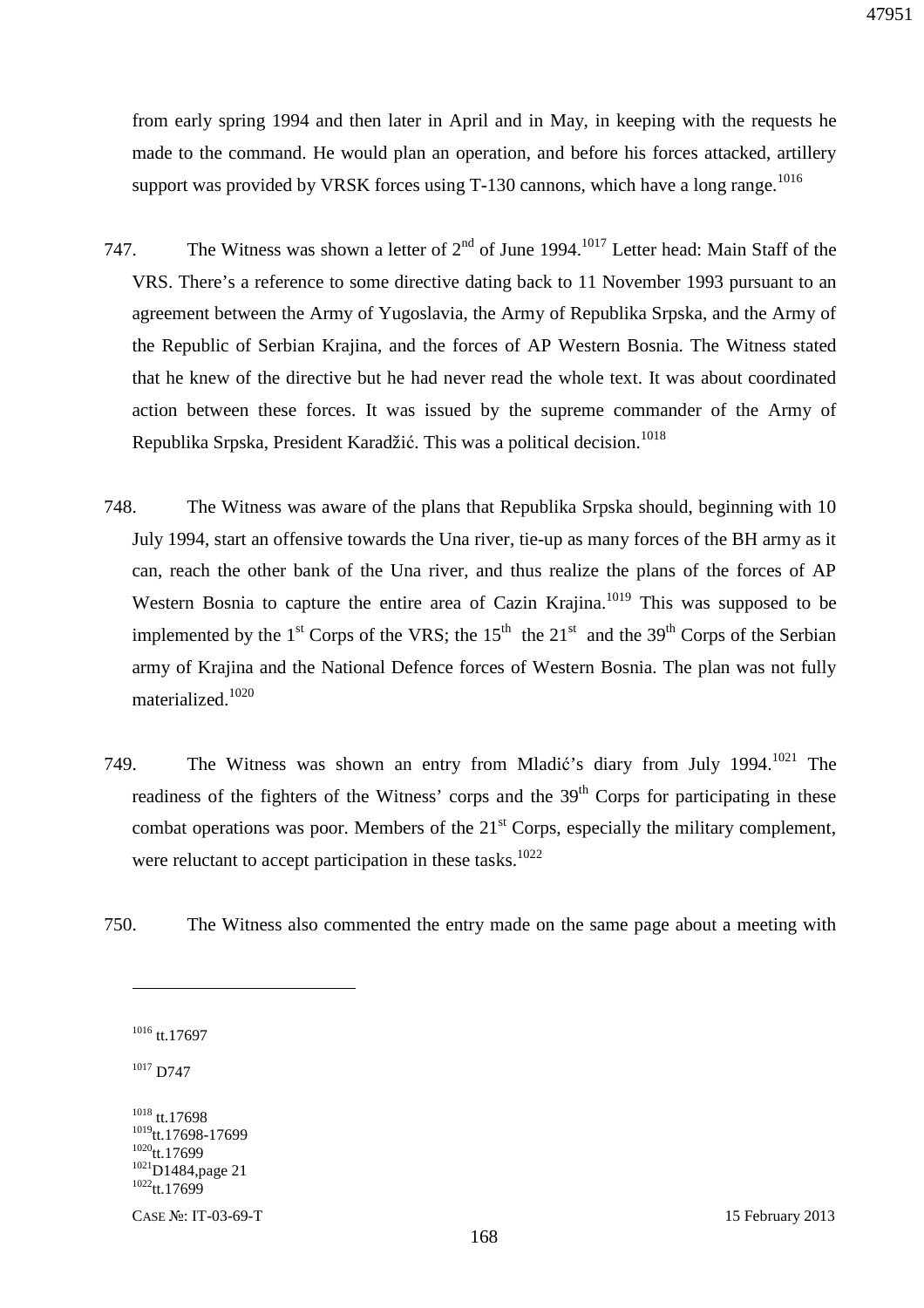President Milošević. Those present were Milošević, Perišić, Stanišić, Martić, Mikelić, Đukić and General Mladić. The entry reads: "Soldiers of the 39th and 21st Corps are not ready to carry out combat operations except two groups of 20 to 40 soldiers, and they only want to do it for money." The Witness stated that this was true.<sup>1023</sup>

- 751. The Witness further stated that after all these activities that were marked by a significant lack of co-ordination and this Serbian offensive against the  $5<sup>th</sup>$  Corps, the  $5<sup>th</sup>$  Corps launched a counter-offensive and defeated the forces of Fikret Abdić. And then, together with the civilian population, his forces moved to the Witness's area, the area of Kordun.<sup>1024</sup> In August 1994, all of Fikret Abdić's units moved to the RSK's side together with the civilians. And Fikret Abdić also managed the transport of large amounts of material by truck, carrying goods from his "Agrokomerc" company and trailer-trucks carrying fuel, so he left nothing to the forces of the  $5<sup>th</sup>$  Corps except the bare town. There were between 15- and 16.000 refugees together with the units of Fikret Abdić's army.<sup>1025</sup> Fikret started making plans to return almost immediately. He came to see the Witness many times, asking to enable him not only to assure free movement of some members of the Supreme Command and to help him organize the work in the refugee camp. Abdić talked a lot with the Witness and he wanted – he was dead set on going back to Velika Kladuša, and he also traveled to Belgrade to see Milošević and discuss this.<sup>1026</sup>
- 752. The refugees in the area posed a huge problem; due to their presence it was not possible for the army to maintain their strategic combat position.<sup>1027</sup>
- 753. The Witness was shown an entry in Mladić's diary on a meeting in Karađorđevo on 20 September 1994 attended by President Milošević, Lilić, Bulatović, and General Perišić.<sup>1028</sup> The entry reads as follows: "Concerning CK (Cazin Krajina) Abdić pulled out with all his weapons, enough to make two good camps in RSK, and his men are sufficient to set up two good brigades to be equipped. And with your help and Čeleketić's help he could recover this territory". The Witness stated he didn't know about this particular meeting but Abdić told him

<sup>1023</sup>tt.17700 <sup>1024</sup>tt.17700 <sup>1025</sup>tt.17701  $1026$ tt.17702  $1027$ tt.17702 1028<sub>D1468</sub>, page 8

CASE №: IT-03-69-T 15 February 2013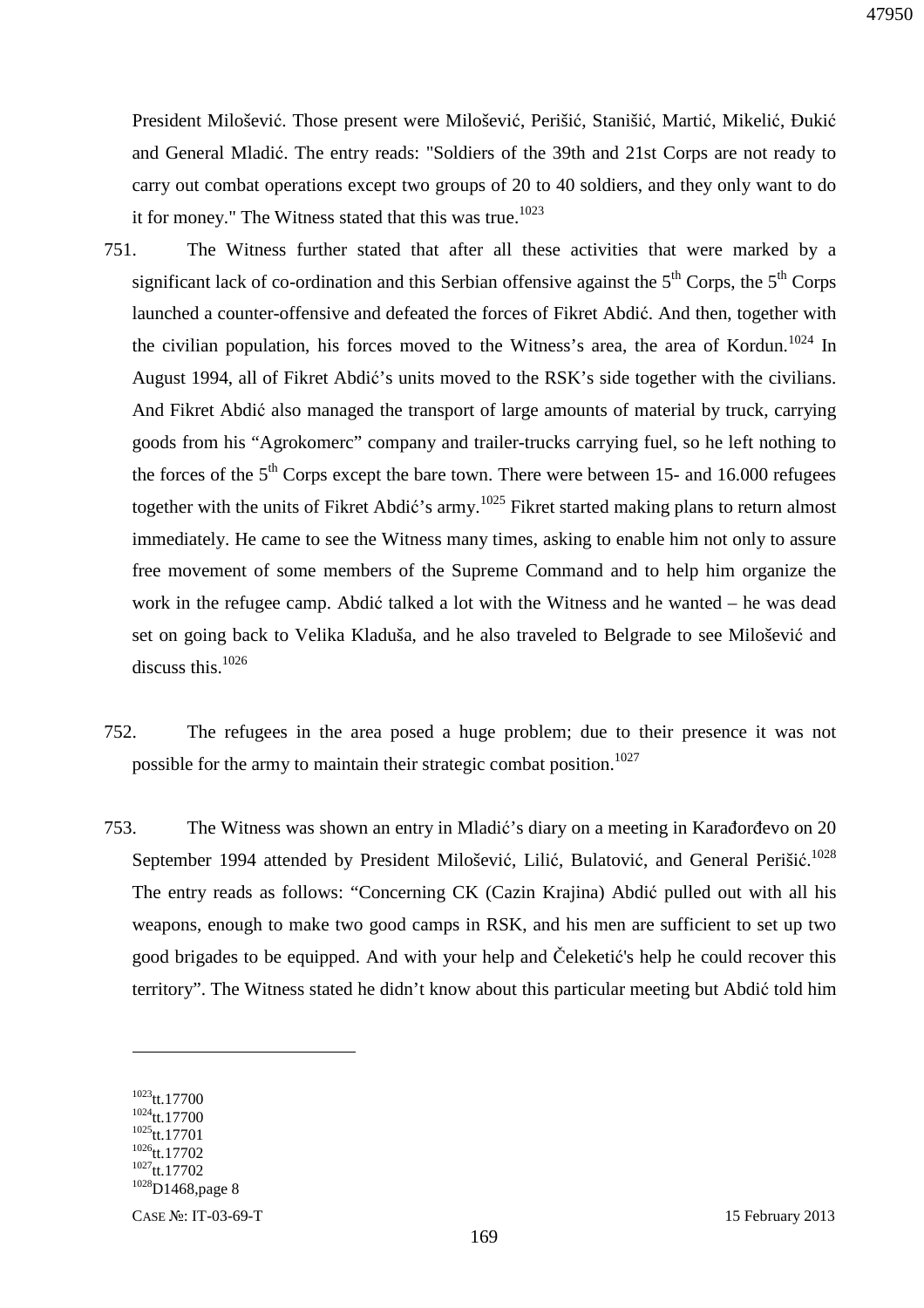that he went to see Milošević and that they agreed Abdić's return to Kladuša and that the army was to help him return.<sup>1029</sup>

- 754. The Witness was shown an entry from Mladić's diary on Martić's and Mikelić's meeting with President Milošević, where they also talked about the agreement between Martić and Karadžić. 1030
- 755. The Witness testified that the agreement between Milošević, Karadžić and Martić was about an absolute support of Fikret Abdić in every term, especially in military terms, to help him to return to the territory of Western Bosnia. This is a political framework for something that the army would have to do. $1031$
- 756. The Witness' command, the  $21<sup>st</sup>$  Corps command, was located in a hunting lodge known as Muljeva which was at the foot of Petrova Gora hill. The Witness' security section was in Vojnić in the culture hall, a building adjacent to the police station in Vojnić.<sup>1032</sup>
- 757. The Witness Aco Drača testified that the population of Velika Kladuša and the members of the Army fled to the territory of Republic of the Serbian Krajina in August 1994.  $1033$  The weapons of the Army were laid down voluntarily.<sup>1034</sup> The refugees were placed in the open in two camps named Slunj and Turanj.<sup>1035</sup> Help was asked for to the international community and they sent food however it was not enough. An alarming situation, since people did not have anything on them and could therefore not fend for themselves.<sup>1036</sup> The Witness kept Martić informed on the situation in the camps.<sup>1037</sup> Martić did ask the UNPROFOR for help on this situation and also because of the security situation.<sup>1038</sup> The UNPROFOR did not permit the move of the refugees out of concern they would ask for

<sup>1029</sup> tt.17703 <sup>1030</sup>D1485,pages 26-28 <sup>1031</sup>tt.17704 <sup>1032</sup>tt.17703  $1033$ tt.16802 <sup>1034</sup>tt.16803  $1035$ tt.16803  $1036$ tt.16803 <sup>1037</sup>tt.16803 <sup>1038</sup>tt.16803

 $\overline{a}$ 

CASE №: IT-03-69-T 15 February 2013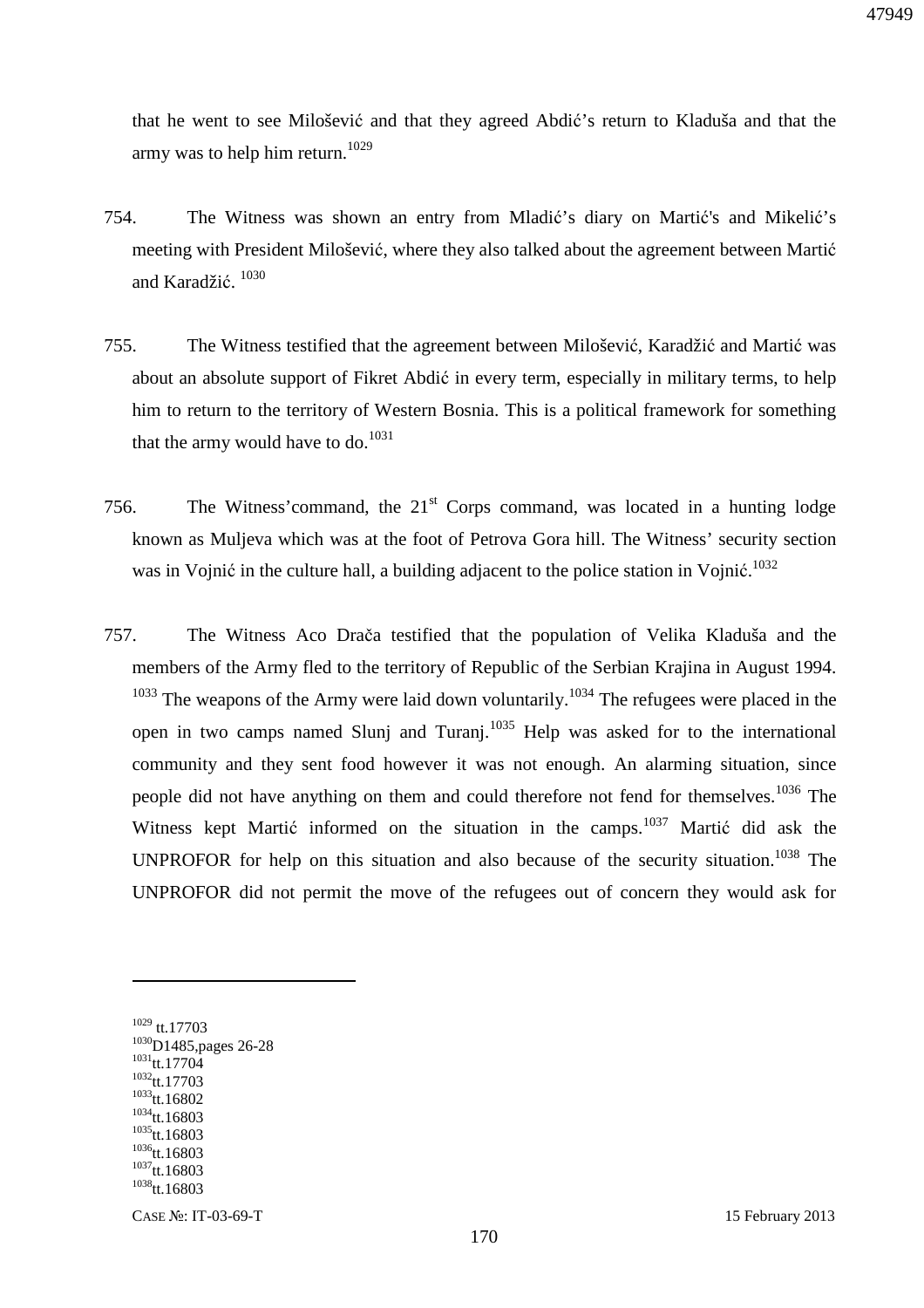asylum in western countries.<sup>1039</sup> The Witness was shown a report from the RSK Army titled: "National Defence of the Autonomous Province of Western Bosnia Forces of 18 August 1994".<sup>1040</sup> Abdić stated that he wants to proclaim this area (Autonomous Province of Western Bosnia) a protected area or make this area an UN protectorate with the help from UNPROFOR, but this was not accepted.<sup>1041</sup> The Witness was also shown a letter from Abdić to the then-UN Secretary General Boutros-Ghali of 7 October 1994.<sup>1042</sup> The Witness confirmed that Abdić's view was that he was desperate for the UN to come in or the international community to provide assistance to his people in the Bihać region.<sup>1043</sup> The Witness confirms that the absence of any action by the international community and the UN meant for Abdić that he had to seek help from Serbia and the RSK.<sup>1044</sup>

- 758. The 5<sup>th</sup> Corps and the government of Sarajevo also did not agree to any kind of return so Martić asked Milošević as well as Karadžić for help to resolve these problems. However, first he asked Abdić what he thought was best to be done.<sup>1045</sup> In early September of 1994, he told the witness and Martić that he had 4,000-5,000 soldiers that he could organize into a combat force to try to make sure that the refugees return.<sup>1046</sup> Martic then launched an initiative for them to be returned by force, by use of weapons.<sup>1047</sup>
- 759. As far as Witness Drača can remember, a second meeting between Abdić and Milošević took place in Belgrade. Before this meeting Matić and General Čeleketić went to speak to Milošević. Abdić told the witness about his meeting and said that Milošević agreed to help him to ensure the return of the people and specifically by providing him the needed logistic such as uniforms and various other equipment.<sup>1048</sup> Martić and general Mile Novaković informed the Witness that a staff had been set up to bring this plan into action.<sup>1049</sup>

 $1039$ tt.16804  $1040$ tt.16866;P1289  $1041$ tt.16867  $1042$ D687  $1043$ tt.16867-16868  $1044$ tt.16869 <sup>1045</sup>tt.16809-16810  $1046$ tt.16810  $1047$ tt.16804 <sup>1048</sup>tt.16810-16811  $^{1049}$ tt.16811

 $\overline{a}$ 

CASE №: IT-03-69-T 15 February 2013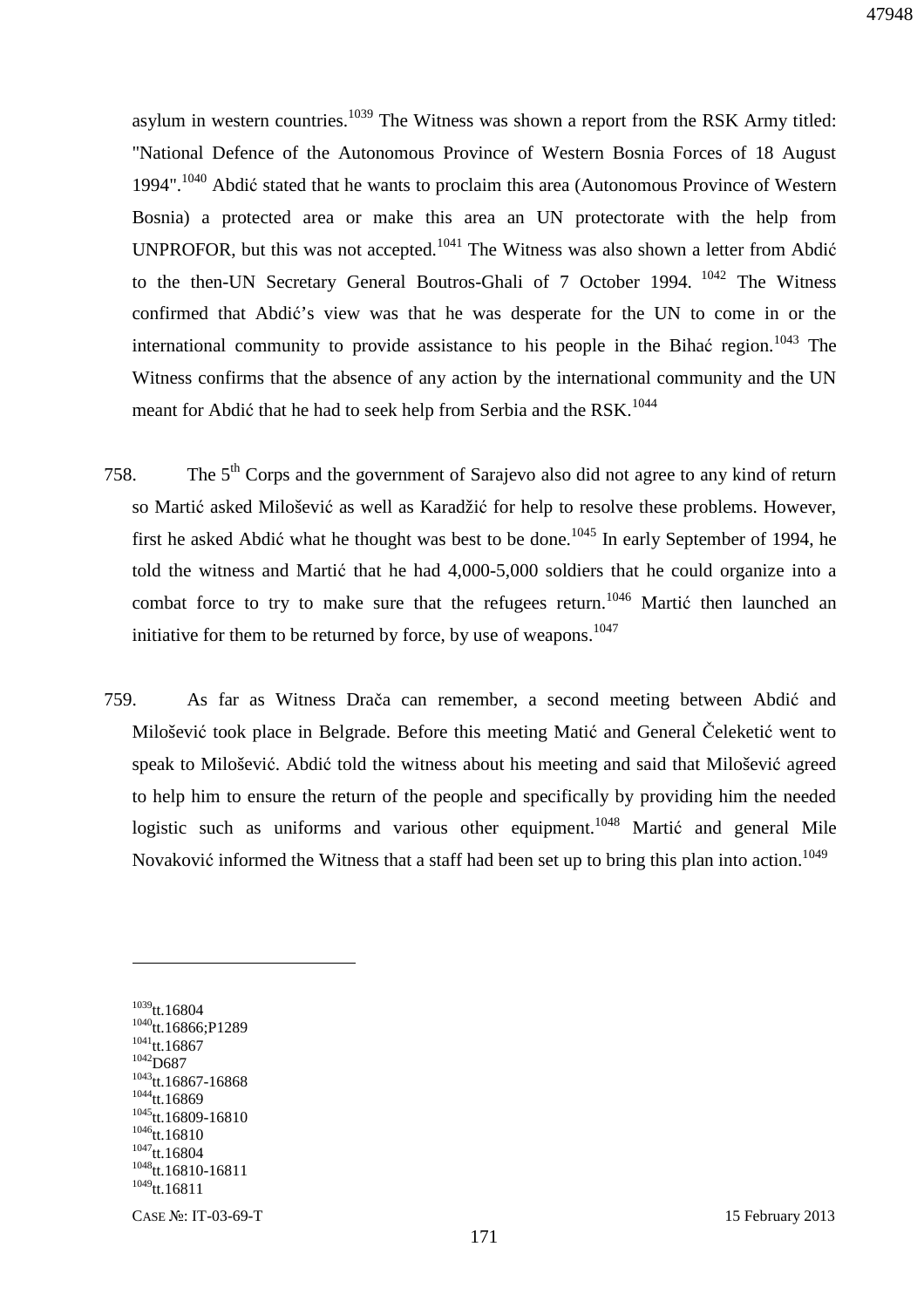#### E. THE PAUK COMMAND

- 760. Witness Karan testified before the Trial Chamber that in the autumn of 1994, as he said, in military terms, a special command was set up code named Pauk. People who were appointed to that command, besides the Commander, General Novaković, and the Chief of Staff, Čedo Bulat, who had already been removed from their respective positions, and they became the commanders of the Pauk command, a lot of other high-ranking officers from the corps command as well as some of the most capable officers from the brigade commands. The Chief of Staff of the Witness' corps joined the Pauk command, Colonel Petar Trkulja, as well as Colonel Popac Branko, who was later replaced by one of his deputies, a captain. Lieutenant-Colonel Tomasevic also joined. He was the chief of the artillery and rocket units from the corps command. Also the commander of the  $19<sup>th</sup>$  Brigade, Major Ćurčija. The commander of a battalion from the  $11<sup>th</sup>$  Brigade, Officer Basara. The Witness gave the chief of security of one of his detachments to Pauk, Captain First Class Nikola Vuletić. The chief of armoured units, Colonel Bobić.<sup>1050</sup> The Pauk command was based at the top of Petrova Gora called Magarčevac.<sup>1051</sup>
- 761. Witness Drača also testified that a staff was set up headed by General Novaković and the Chief of the Staff was Colonel Čedo Bulat. The staff was code named Pauk.<sup>1052</sup>
- 762. Forces of Western Bosnia were to be engaged in this combat. Some 4,000 to 4,500 people wanted to return to their home village.<sup>1053</sup> The same number of able-bodied men who stepped forward stating their willingness to fight their way back.<sup>1054</sup>It was arranged that some instructors were to arrive in the camps to assess these men and to train them for some infantry action.<sup>1055</sup> Instructor Žika Ivanović (nicknamed 'the Montenegrin') arrived with the convoy. <sup>1056</sup> It was Martić himself who called him by phone in Novi Sad where he resided. He trusted him. Later, he was replaced by Rajo Božović.<sup>1057</sup> Also an instructor but arriving later

<sup>1050</sup>tt.17705-17706  $1051$ tt.17709  $1052$ tt.16811 <sup>1053</sup>tt.16813  $1054$ tt.16813  $1055$ <sub>tt.16814</sub>  $1056$ tt.16814

 $1057$ tt.16817

CASE №: IT-03-69-T 15 February 2013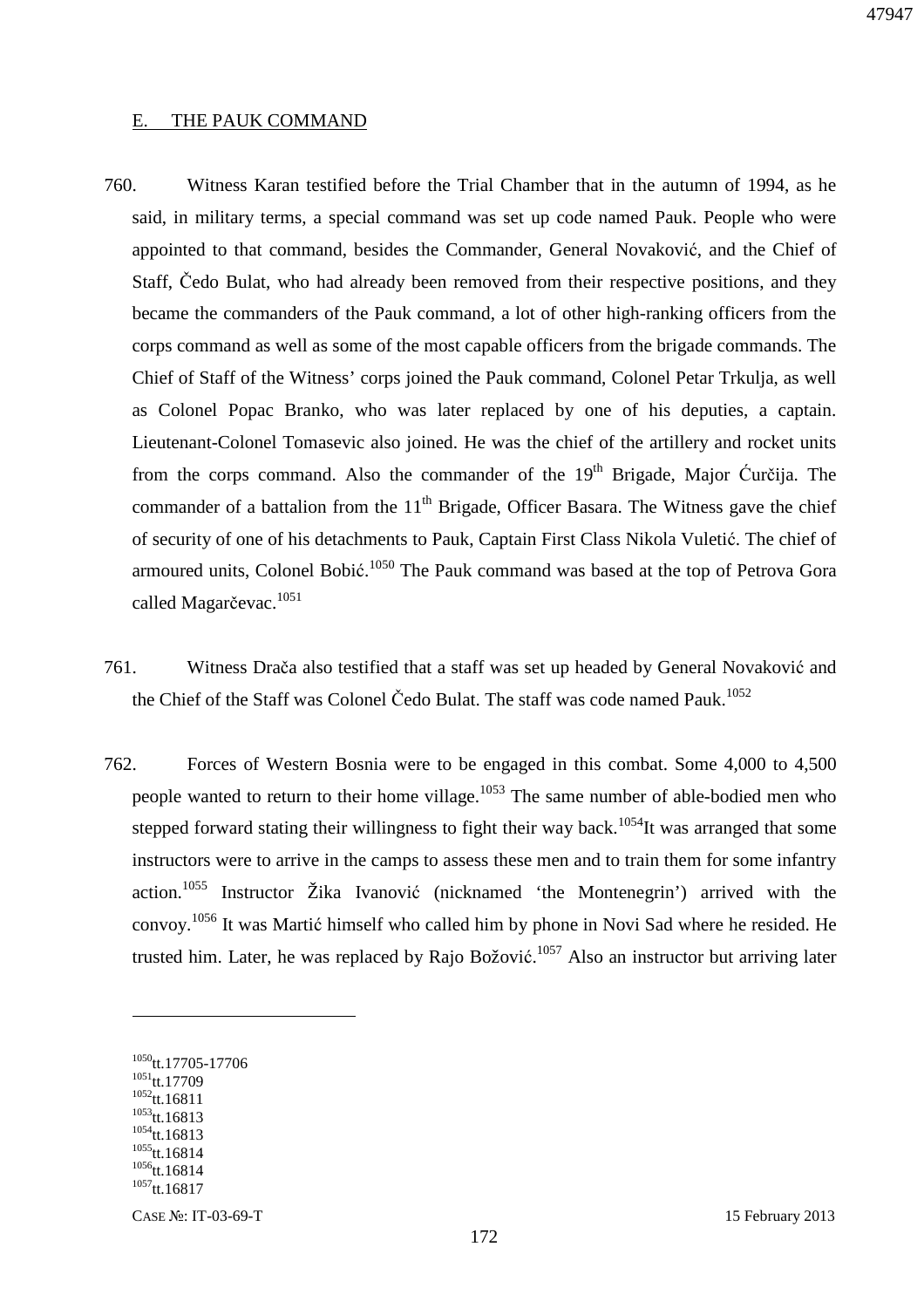than Ivanović, some 15 to 20 days after the arrival of the convoy, was Milorad Ulemek aka Legija, along with him some men. The Witness does not know exactly how many of Arkan's men had come with Legija. The Witness knows that Martić called RSK Assistant Minister of Defence in Eastern Slavonia, requesting the latter to dispatch these instructors over to him.<sup>1058</sup>

- 763. The operation to return began after some twenty days of training on the  $17<sup>th</sup>$  of November 1993, commanded by Mile Novaković.<sup>1059</sup> Also, Abdić's units were formed and he appointed Šerif Mustedanagić to command the units.<sup>1060</sup> Abdić's units were indicated as Tactical Group 1, 2, and  $3^{1061}$
- 764. The instructors were together in combat with the Muslim units because it was found to be good for morale and then there was some sort of control of the units from within.<sup>1062</sup> Also, the instructors handled the units' communication.<sup>1063</sup>
- 765. The document of 15 December 1994 also corroborates that Mile Novaković was the Commander of the Pauk Command. In fact, this order was signed by Mile Novaković in person, in his capacity as Major General, on behalf of the Pauk Command which was a part of the RSK armed forces. Furthermore, the document shows that both Tactical Group 2 (TG-2) and Tactical Group 3 (TG-3) were part of the Pauk Command and that they received orders from Commander Mile Novaković. In addition, this document shows that the organizationalformational units of the  $21<sup>st</sup>$  and  $39<sup>th</sup>$  Corps were also sent to the Pauk Command, as well as two RSK police troops, one from the Vojnić SUP and the other one from the Glina SUP.<sup>1064</sup>
- 766. The Prosecution's exhibit dated 17 January 1995 shows that the Chief of Staff of the Pauk Command was precisely Colonel Čedomir Bulat, as Witness Karan testified. Both this document and the previous one show that TG-2 (Legija) and TG-3 (Kobac-Božović), and the MUP units listed above were also under the Pauk command. Finally, this document proves

<sup>1058</sup>tt.16814-16815  $1059$ tt.16816  $1060$ tt.16816  $1061$ tt.16816  $1062$ <sub>tt.</sub> 16817  $1063$ tt.16817  $1064$ D139

CASE №: IT-03-69-T 15 February 2013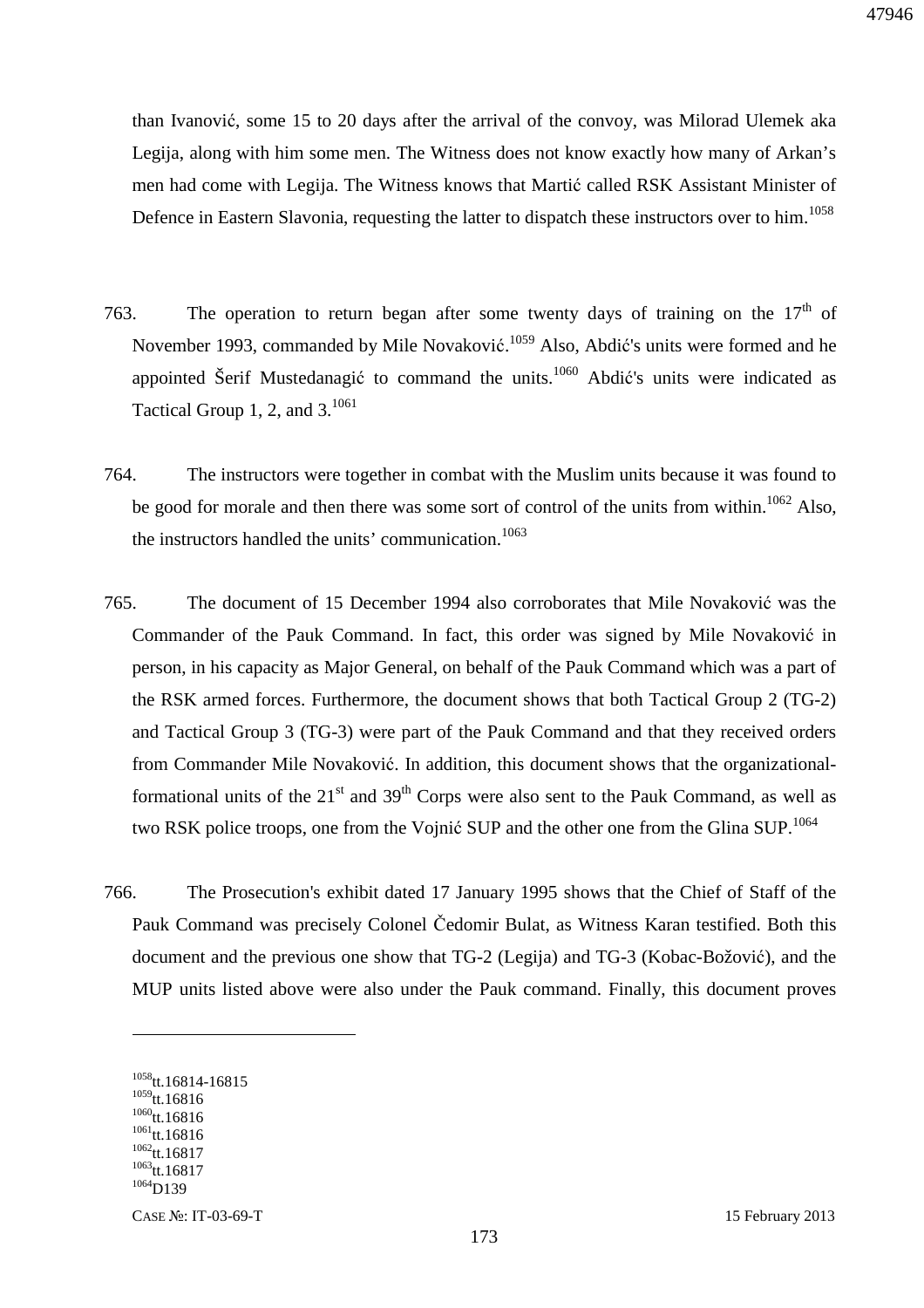that the weaponry and ammunition were supplied through the Pauk command, and that this Command was keeping an inventory log to record the supplies on hand.<sup>1065</sup>

- 767. Finally, the list of military staff scheduled to meet with the President of Western Bosnia Fikret Abdić, of 3 March 1995 shows exactly the kind of command structure that the Pauk Command had, indicating that Mile Novaković was the commander of Pauk, Čeda Bulat the chief of staff of the Pauk Command, Legija the commander of TG-2 and Kobac the commander of TG-3. $^{1066}$
- 768. The Witness Karan confirmed the accuracy of this list, on which n addition to Novaković, and Bulat - he also identified Stanko Ćurćija, a Major from his Corps, as well as Dušan Basara, commander of the battalion, both from his Corps. Both of them were listed as members of the TG-2 unit. $1067$
- 769. Witness Karan was also shown an entry from Mladić's diary concerning the meeting of 13 October 1994 where General Čeleketić said: "Since the MUP of Serbia will not arrive, they're not sending MTS. I will help in the direction of Kladuša."<sup>1068</sup> The Witness stated that General Čeleketić was at the time replacing VRSK commander Mile Novaković. He added that the abbreviation MTS stood for material and technical supplies, in military terminology this referred to weaponry, ammunition, guns, tanks, trucks, logistic support, etc. In reality it was the VRSK that provided this kind of support to Operation Pauk, not the Serbian MUP. The Witness explained the difference between MTS and the electronic surveillance equipment which really did come from Serbia.<sup>1069</sup>
- 770. The Witness Drača confirms that Čeleketić was supposed to be providing supplies but no supplies were coming form the Serbian MUP.<sup>1070</sup> The Witness knew of this due to his position as the chief of the state security department and his subsequent position as a member

<sup>1065</sup>P236  $1066$ D47 tt.17727-17728 D1485,pages 47-48 tt.17706-17707 tt.16872-16873

CASE №: IT-03-69-T 15 February 2013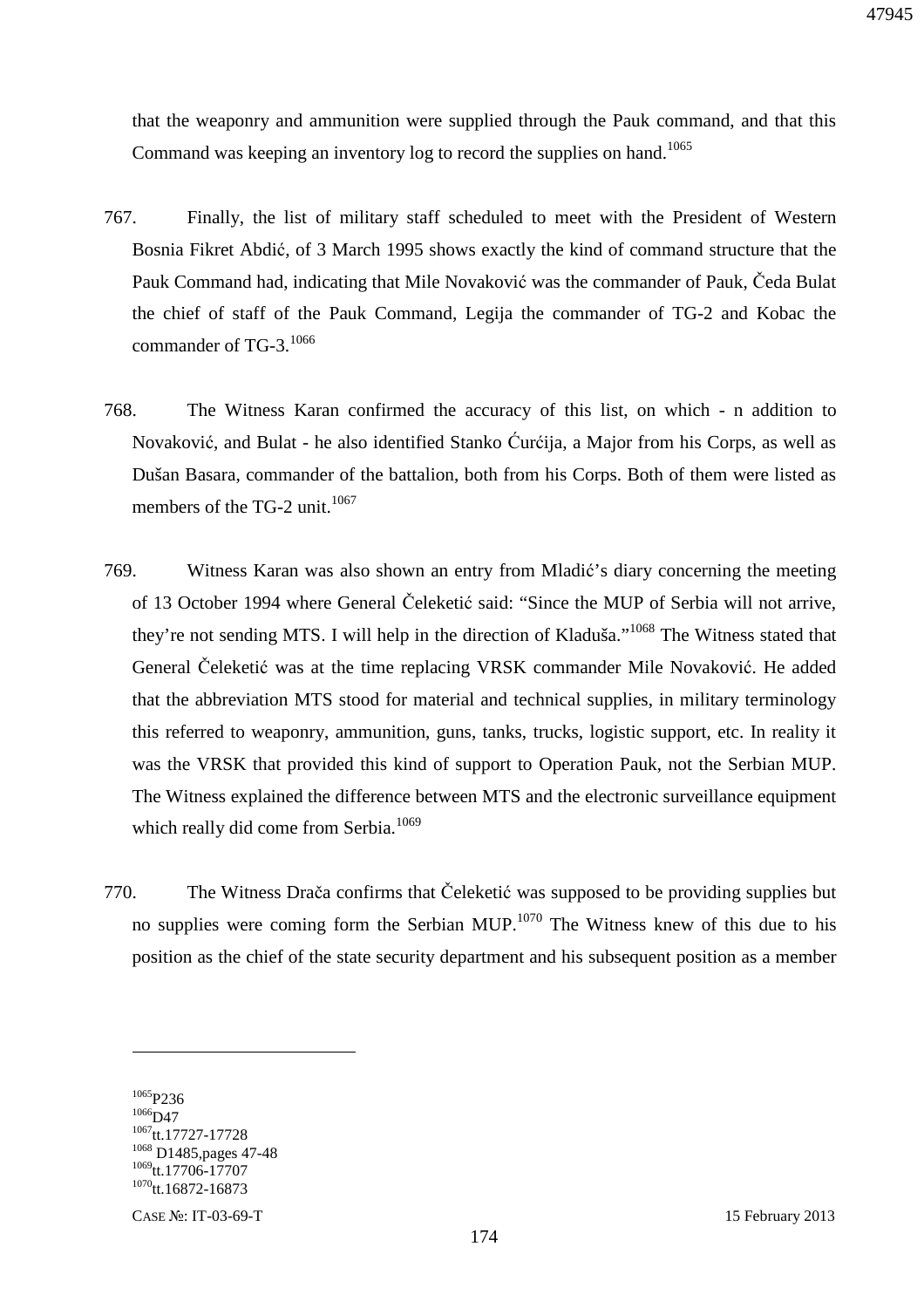of the Supreme Defence Council of the RSK.<sup>1071</sup> The issue was not a shortage in weapons but in ammunition and artillery shells.<sup>1072</sup> Čeleketić was complaining to Mladić about this.<sup>1073</sup>

771. The Witness Karan was also shown a video clip recorded on 6 April 1995,  $^{1074}$  and the Witness recognized the person in the foreground as Milorad Ulemek aka Legija. The bareheaded man was Colonel Nikola Bobić, head of the armored mechanized units who transferred to the Pauk command. Major-General Mile Novaković, commander of the Pauk command was the man without headgear on.<sup>1075</sup> Thus, this video clip shows Legija (TG-2) in a command position with general Novaković and artillery commander Nikola Bobić.

*772.* [REDACTED]*. 1076*

- *773.* [REDACTED]*. <sup>1077</sup>* [REDACTED]
- 774. [REDACTED]*.* 1078
- 775. [REDACTED].<sup>1079</sup>
- 776. The Witness Plahuta was aware of the fact that in the Pauk operation there were also two tactical groups, Tactical Group 2 (TG-2) and Tactical Group 3 (TG-3). Legija was in command of Tactical Group 2 and Rajo Bozović was in command of Tactical Group 3. During his stay at Petrova Gora, the Witness met both commanders. The commander of Tactical Group 2, which was under Legija's command, was located in a school in the town of Velika Kladuša. They had a training centre there for members of Babo's troops, Babo's Youth. Babo was Fikret Abdić's nickname. They were called the Cherokees.<sup>1080</sup> As for Tactical Group 3, its command was in the town, and it was located in two or three houses in Velika

<sup>1071</sup>tt.16873 <sup>1072</sup>tt.16873 <sup>1073</sup>tt.16873 <sup>1074</sup>P2160,tt.17712-17714  $1075$ tt.17714 <sup>1076</sup>[REDACTED] <sup>1077</sup>[REDACTED] <sup>1078</sup>[REDACTED] <sup>1079</sup>[REDACTED]  $1080$ tt.19354

 $\overline{a}$ 

CASE №: IT-03-69-T 15 February 2013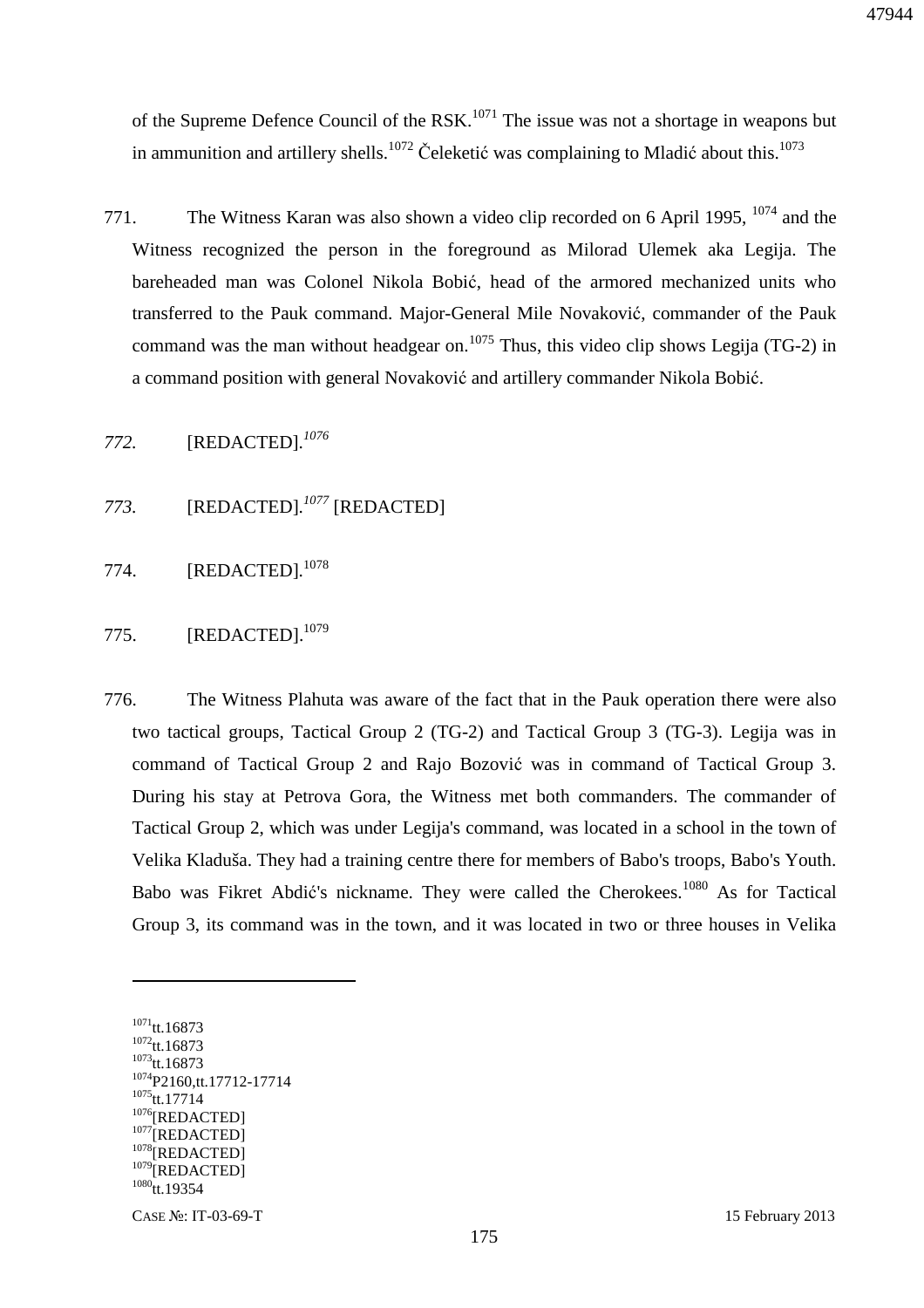Kladuša.<sup>1081</sup> Witness Plahuta mentioned that nobody from TG-2 and TG-3 which were under the command of Legija and Božović, not even themselves, were members of JATD or the Serbian MU. Both Legija and Božović with their TG-2 and TG-3 were subordinated to the Pauk command, whose Commander was Mile Novaković, and Chief of Staff Čedo Bulat.<sup>1082</sup> Under cross-examination, witness Plahuta repeated that Legija and Božović were under the direct command of the Pauk command.<sup>1083</sup>

- 777. The Witness was shown document: "National Defence of Western Bosnia Supreme Command - Report on the Visit to the Surovi RNC" dated 11 March 1995.<sup>1084</sup> When the Witness arrived there in April, there really was a training center for Babo's soldiers known as Surovi. There were around 158 soldiers under Legija's command.<sup>1085</sup>
- 778. Defence Witness Karan also testified that President Martić sought help from the VRSK  $11<sup>th</sup>$  Corps commander. Legija had been sent from the training base to help train the forces of Fikret Abdić for the upcoming operation.<sup>1086</sup> Legija was a member of the RSK armed forces and specifically the Vukovar Corps under the command of general Dušan Lončar who had deployed him to Operation Pauk. This information was conveyed to the Witness by his superiors. $1087$
- 779. In addition to the documents mentioned hereinabove, the following documents also prove that Franko Simatović had nothing to do with the Pauk command and the aforementioned tactical groups. Thus, the documents admitted to the case files by the Prosecution, specifically the progress report on strengthening combat readiness measures of 30 December 1994 clearly shows that this document was jointly signed by the commander of TG-3 Radojica Božović and commander of 1<sup>st</sup> Brigade Izet Latić. The report was dispatched to the Pauk command, the staff of the ZBR National Defence Supreme Command Staff, one copy for the archives, and one copy each for the commanders. Hence, this document too, like the previous ones, were not sent to Franko Simatović, nor was he designated in any of them as

 $1081$ tt.19355 <sup>1082</sup>tt.19357 <sup>1083</sup>tt.19514-19515 <sup>1084</sup>tt.19355;D863 <sup>1085</sup>tt.19356-19357 <sup>1086</sup>tt.17812 <sup>1087</sup>tt.17813

CASE №: IT-03-69-T 15 February 2013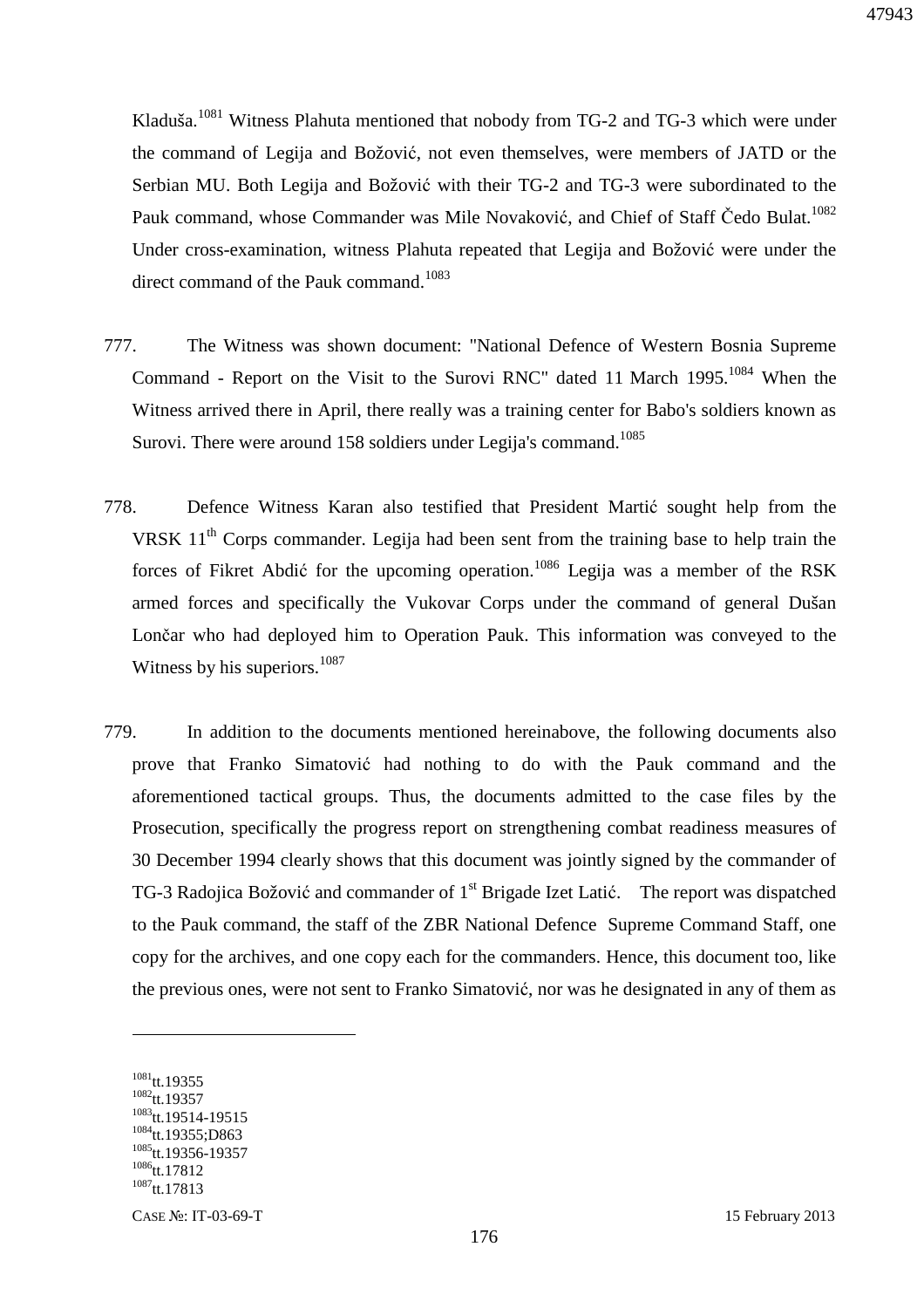a person who holds any kind of position or who has any kind of connections with the Pauk command.<sup>1088</sup> Here, the Defence kindly refers the Trial Chamber to the list of staff scheduled to meet NO ZB President Fikret Abdić dated March 1995, featuring all of the members of the Pauk command and the commanders of the Tactical Groups, that makes no mention of Franko Simatović.<sup>1089</sup>

780. Other documents related to this Operation that have been admitted into case evidence also corroborated this.<sup>1090</sup>

### F. SIMATOVIC'S PARTICIPATION AND ROLE IN OPERATION PAUK

781. The notes Ratko Mladić took at the meeting held on 7 October 1994 in Dobanovci attended by President Milošević, General Perišić, General Čeleketić, General Mladić and Jovica Stanišić, clearly show that Jovica Stanišić proposed to support Fikret Abdić among other through **"radio surveillance"**. <sup>1091</sup> In fact Jovica Stanišić first uses the first-person-plural voice:

<u>.</u>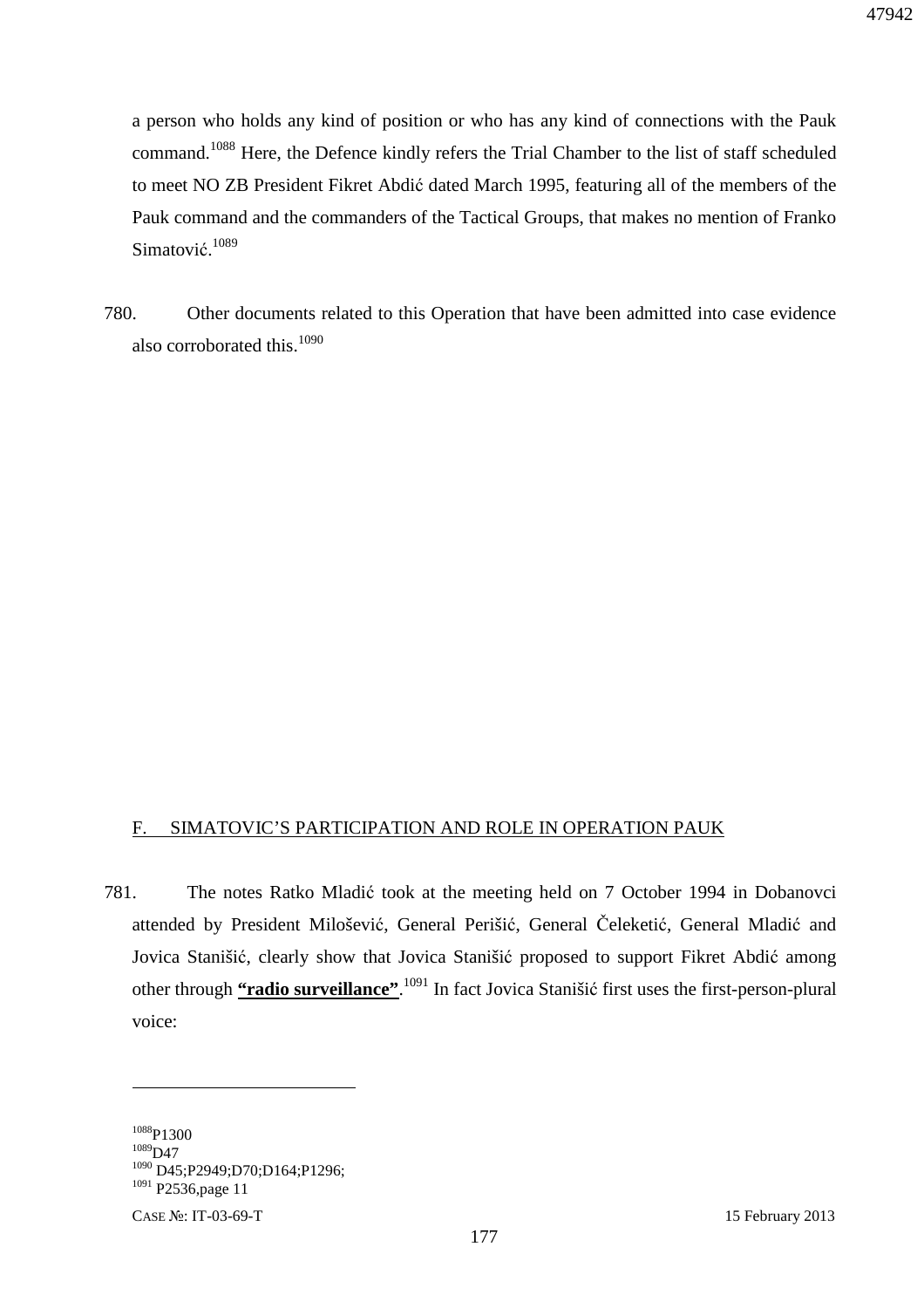47941

- 782. " Our idea is to consolidate FA and his army.
- We cannot do that without the help of the Yugoslav Army.
- We can organize a battalion-sized unit, help with artillery, radio surveillance..."
- 783. Hence, it is evident that in saying "WE", Jovica Stanišić refers to the Republic of Serbia and the Yugoslav Army, and he even explicitly mentions the Yugoslav Army. This becomes even more evident further on when he says, again in the plural voice, that they can help with artillery. Any reasonable trier of facts would know that the Serbian DB had no artillery units. Finally, radio surveillance is something the DB could have provided and that Stanišić did provide, according to the extensive evidence in this case.
- 784. At the same meeting, according to Mladić's notes, Jovica Stanišić first spoke about organizing some command, after which he drew a line, and then mentioned the proposal that Simatović from the DB should go to Petrova Gora. Mladić's notes read: "JS: Organizing a command – our Simatović should go..."<sup>1092</sup> Given the manner in which Stanišić spoke previously and the manner in which Mladić took notes of the meetings, it is evident that Jovica Stanišić first spoke about organizing the command and then, as the following topic (considering that Mladić drew a line below the note concerning the need to organize a command), he proposes to send his operative Simatović to Petrova Gora to set up a radio surveillance system, and this fact was confirmed by numerous witnesses.
- 785. The Witness Karan testified before the Trial Chamber that he heard from Veljko Bosanac, the commander of his Corps that some electronic surveillance equipment will be sent from Serbia and that this equipment will be installed on Petrova Gora in the facilities of the radio relay hub on the very top of Petrova Gora. And the name on that radio relay was Magarčevac.<sup>1093</sup>
- 786. Before Operation Pauk, the Witness did not know Frenki personally. He knew of him

<sup>&</sup>lt;sup>1092</sup> P2536, page 15 <sup>1093</sup>tt.17704-17705

CASE №: IT-03-69-T 15 February 2013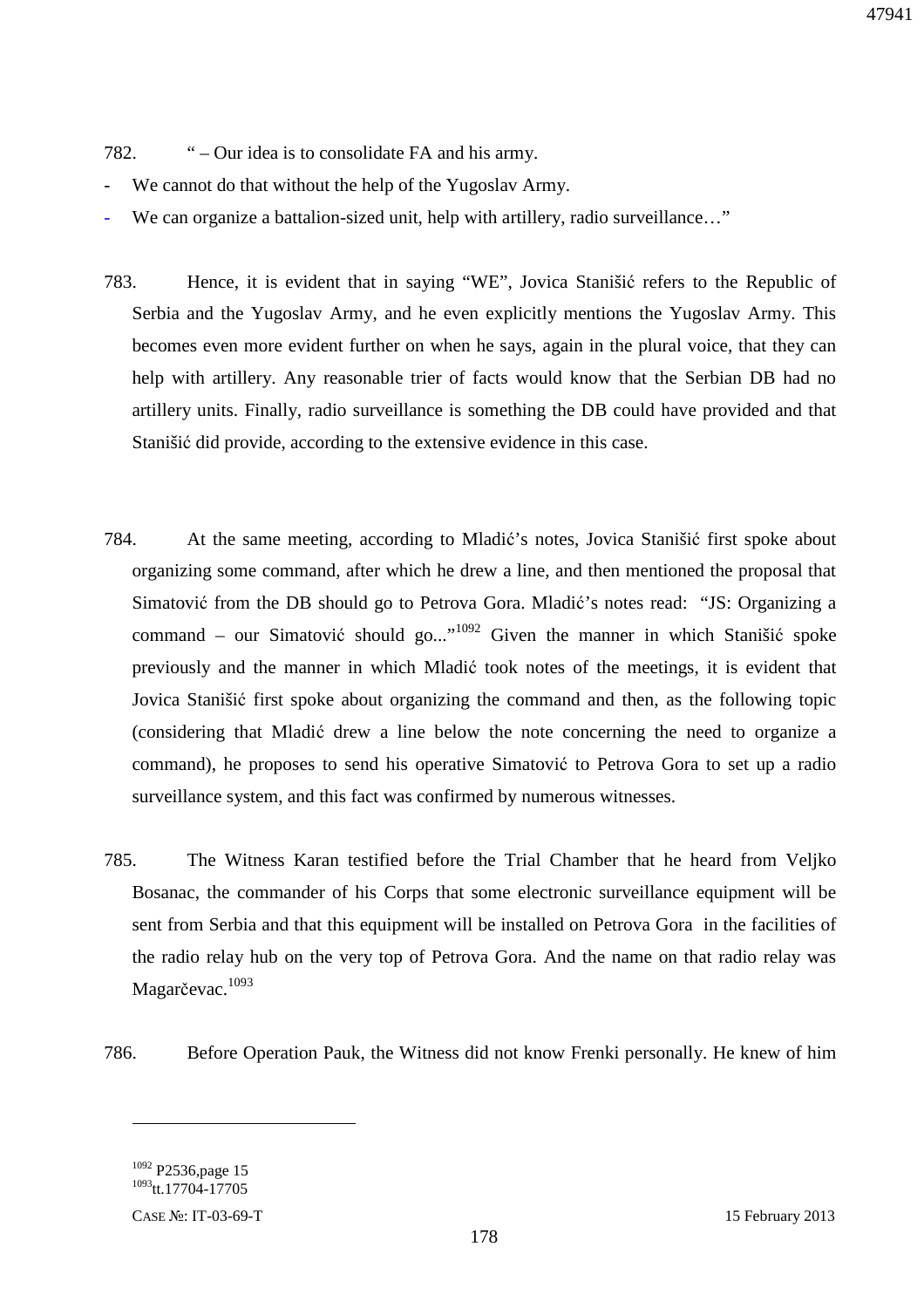and where Frenki was employed. He saw Frenki when he went to the base near the Petrova Gora monument to fetch some uniforms, and that base is very close to the headquarters of the Pauk command, the Witness visited a friend, Major Korkut, which is when he spotted Frenki in the centre.<sup>1094</sup> The Witness knows that Frenki had gathered a group of engineers and technicians that were involved in electronic surveillance and that he was the head of that group. 1095

- 787. There was another radio relay hub on Plješevica on a hilltop called Ćelavac. That was the elevation where that facility was located. There is optical visibility between Ćelavac and Magarčevac and Ćelavac was a former JNA radio relay hub. The Witness knew that Simatović established the electronic surveillance system on this location as well.<sup>1096</sup>
- 788. The Witness Mladen Karan was shown a document dated 17 February 1995.<sup>1097</sup> This material was obtained through a complicated process of decrypting, which means decoding. Conversations between the Supreme Command or the Main Staff of the General Staff of the BH army and the corps were encrypted. This was intercepted trough electronic surveillance and decrypted on a special machine and the name on that machine is visible in the lower corner ("Pacts"). The Witness Karan testified that when he visited that electronic surveillance centre on Petrova Gora he saw how this type of work was being conducted. That centre was really impressive.<sup>1098</sup>
- 789. As a result of the electronic surveillance system that was set up on Petrova Gora, an enemy drone was located and shot down. The Witness Karan also gave an account of an example of the activities of this centre. He said that a drone was in their territory. None of the people from the 21<sup>st</sup> Corps saw it. It was grounded in the general sector of Glina. The chief of security of the  $39<sup>th</sup>Corps$ , Lieutenant-Colonel Gledić, together with his military policemen secured the location, collected the remains of the drone, and, after having received an order of the commander of the 39<sup>th</sup> Corps, Colonel Stanko Letić was supposed to hand over the remains of the drone to the Pauk command. However, the Witness later learned that

 $1094$ tt.17715 <sup>1095</sup>tt.17716 <sup>1096</sup>tt.17716-17717  $1097$ D749 <sup>1098</sup>tt.17724

 $\overline{a}$ 

CASE №: IT-03-69-T 15 February 2013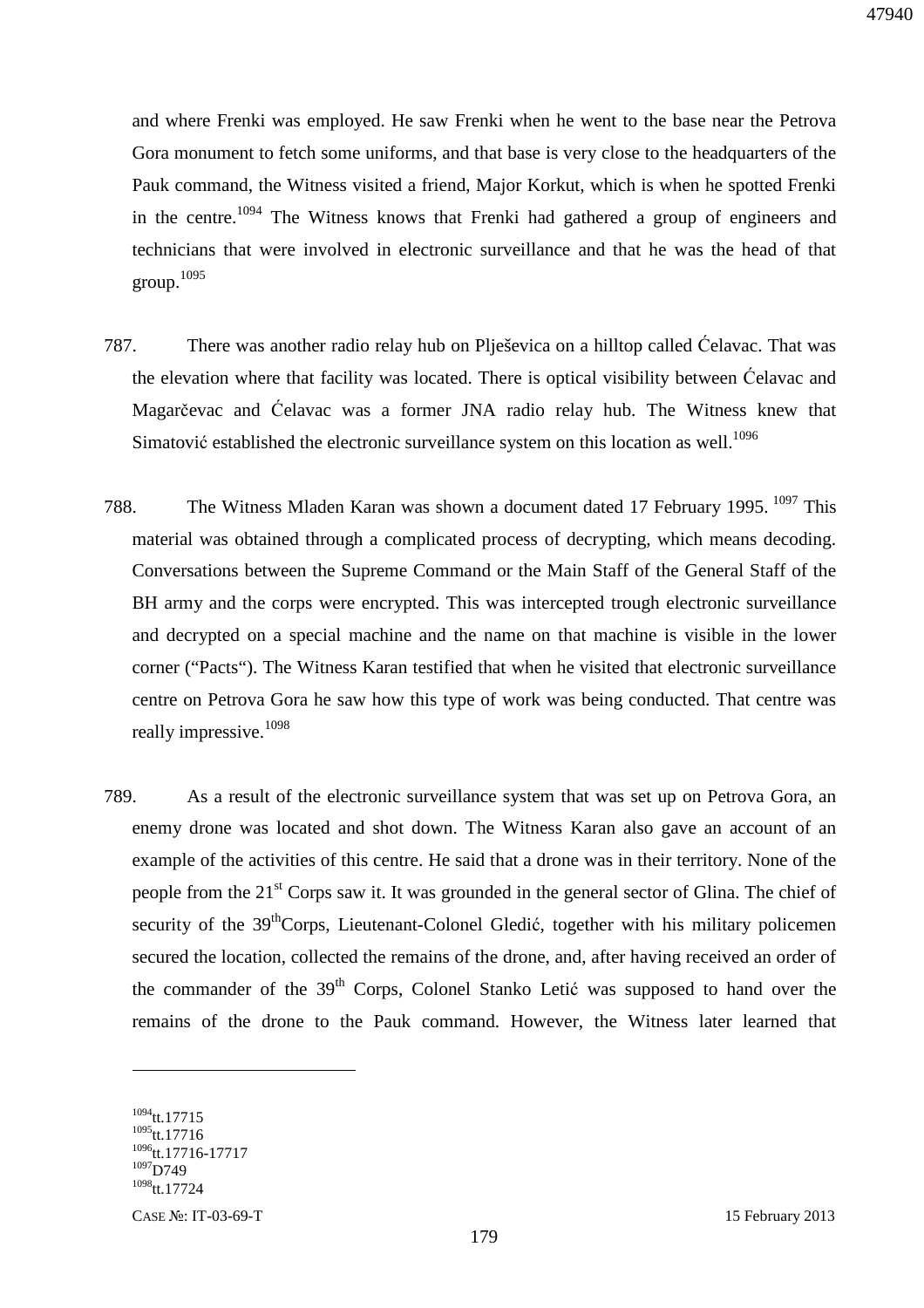Lieutenant-Colonel Gledić did not hand over the most important part of the drone, and that was the photo and optical surveillance equipment. The most essential part of the drone was not handed over to the Pauk command. They got only the tin and metal parts. He did not hand over those things that showed what the drone had documented and recorded up to then.<sup>1099</sup> In connection with this event, the Witness Karan contested the entirety of the Prosecution Witness Slobodan Lazarević's statement as false. Karan stated that Petar Ajdinović had nothing to do with this event, that he had not been in the RSK army ever since  $1992$ .<sup>1100</sup> Karan also contested Lazarević's allegation that Franko Simatović had had an office in Topusko.<sup>1101</sup> Karan also contested other allegations made by Witness Lazarević, which will be addressed in more detail in other sections of this brief.

- 790. [REDACTED]<sup>1102</sup> [REDACTED].<sup>1103</sup> The Witness furthermore knew that towards the end of that year from time to time Frenki went to Petrova Gora. At first it was from time to time and for longer stints several times at a weekly level. However, from 1995 it got shorter. It was only a few days and he went less and less often. That is to say, he left the premises of the  $2<sup>nd</sup>$ Administration less and less often. Later on, the Witness saw the results of this involvement. There was a great deal of radio reconnaissance. In the administration they obtained the results of this work.<sup>1104</sup>
- 791. [REDACTED]*. <sup>1105</sup>* [REDACTED]*. <sup>1106</sup>* [REDACTED]*. <sup>1107</sup>* [REDACTED]<sup>1108</sup>
- 792.  $[REDACTED]^{1109}$
- 793. The Witness Aco Drača testified before the Trial Chamber that some form of aid had

 $1099$ tt.17718  $1100$ tt.17757  $1101$ <sub>tt.17758</sub>  $1102$ [REDACTED] <sup>1103</sup>[REDACTED]  $1104$ tt.19838  $1105$ [REDACTED]  $1106$ [REDACTED]  $1107$ [REDACTED] <sup>1108</sup>[REDACTED] <sup>1109</sup>[REDACTED]

 $\overline{a}$ 

CASE №: IT-03-69-T 15 February 2013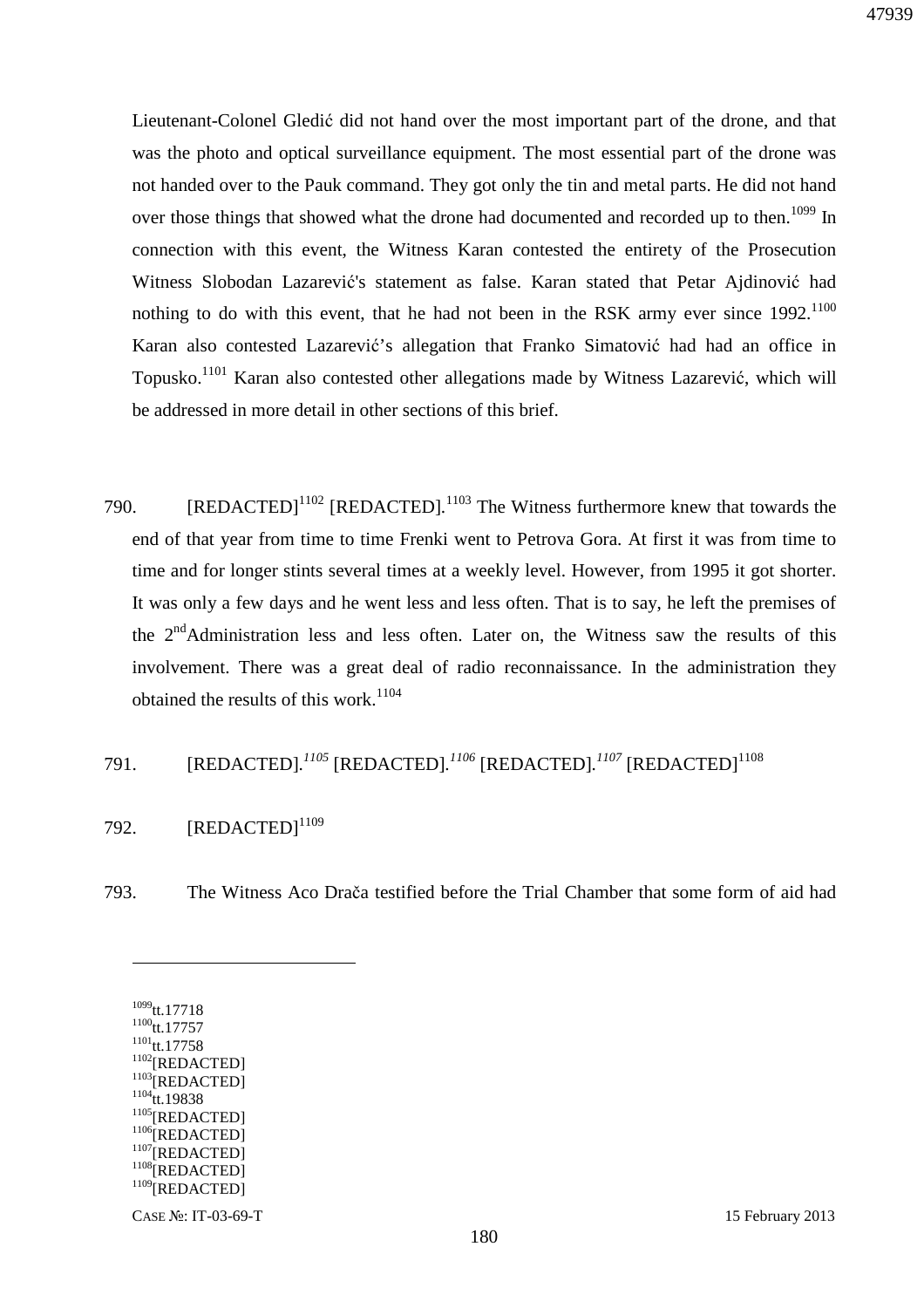arrived from the Federal Republic of Yugoslavia in mid-October 1994, after the Pauk command had already been established. He had already been posted there by decision of the RSK government, and his operative duties included spending time in the Pauk Staff so that he could report on the activities of the Croat armed forces to the President and the RSK Government. He was also personally present when a convoy of 20 vehicles arrived from the FRY with old JNA uniforms, fuel and supplies, as well as part of the technical equipment. The Witness confirmed there were no weapons on board of the convoy.<sup>1110</sup>

- 794. Franko Simatović came to that area of Petrova Gora two days after the convoy. He was there to bring technical equipment to upgrade the old equipment on the Ćelavac-Plješevica and Magarčevac-Petrova Gora observation points. Simatović stayed in the camp for one day. On the next day, he went to the Plješevica mountain, 100 kilometers from the camp. $1111$
- 795. The Witness met with Simatović occasionally, discussing the Pauk Operation and the Witness requested Simatović to keep him informed about possible threats to the Operation, such as any movements by Croatian, Muslim troops, helicopter, transports of ammunition to the 5<sup>th</sup> Corps. Simatović said that he could provide such information and he did so, to the Witness and to Pauk HQ. The Witness provided Simatović with information on important troop movements as well, including international forces. All this information was provided through radio reconnaissance.<sup>1112</sup> Gathering information on international forces was important because it was found to be important to know what the international community was planning and what its intention were. $1113$

796. [REDACTED].<sup>1114</sup>

*797.* [REDACTED]*<sup>1115</sup>*

<sup>1110</sup>tt.16812-16813  $1111$ tt.16818  $1112$ tt.16819  $1113$ <sub>tt.16820</sub>  $\,$ <sup>1114</sup>[REDACTED] <sup>1115</sup>[REDACTED]

 $\overline{a}$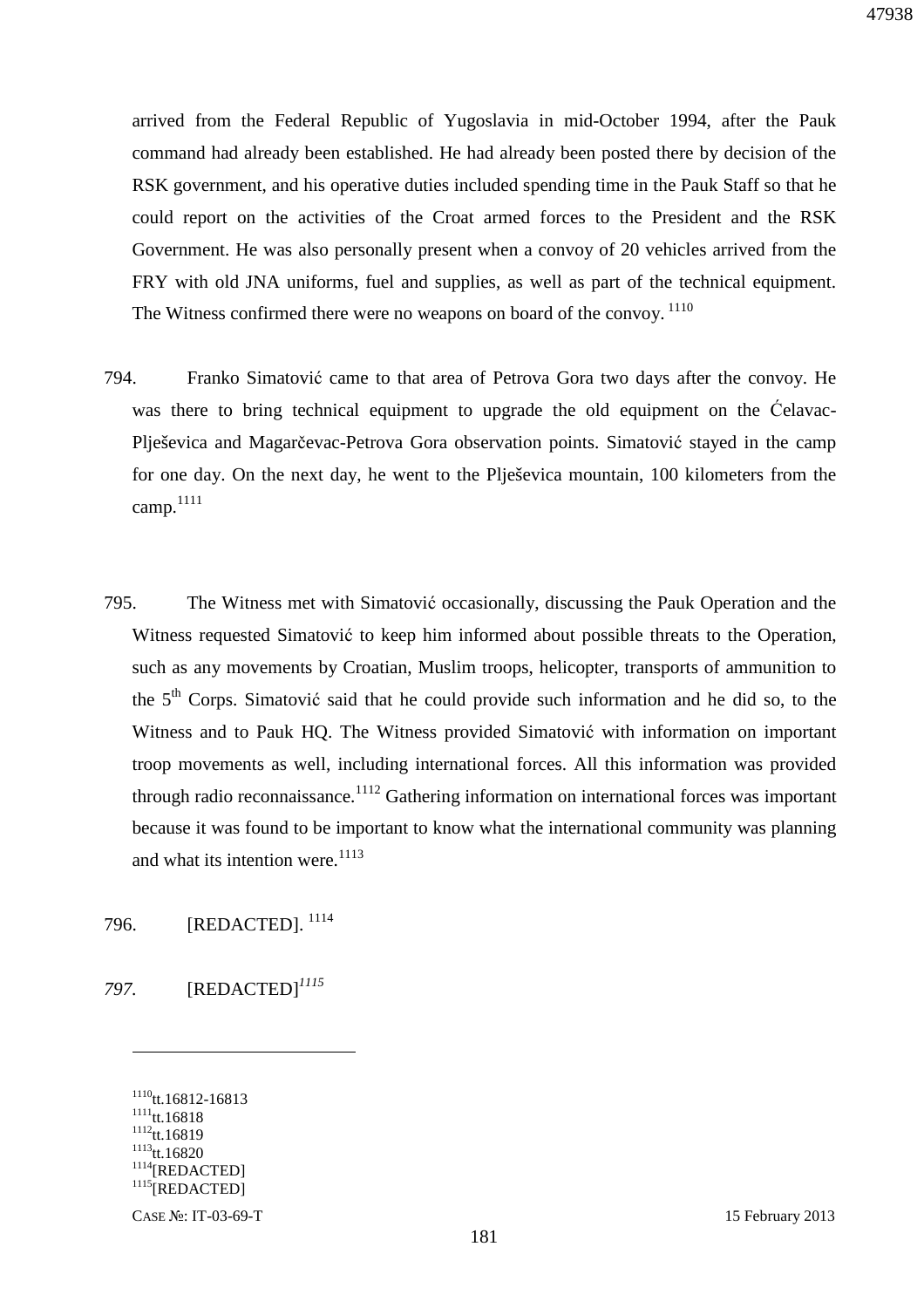### *798.* [REDACTED]*. 1116*

799. [REDACTED].<sup>1117</sup> [REDACTED].<sup>1118</sup> [REDACTED].<sup>1119</sup>

- 800. The decision to establish these listening posts outside of Serbia that would have had to be approved by the chief of the Serbian DB. Some individuals on their own initiative began listening and then were eventually incorporated and paid by the 8th Administration. That decision would have also had to be approved by the chief of the service.<sup>1120</sup> The 7th Administration posts weren't always able to communicate with each other directly. Communication between that point in Plješevica and the other one in Petrova Gora. The Witness did not know what the specific solutions found were, but he did not think that it was the same all the time. It depended on the conditions involved. In the winter, they would have one set of conditions; in the summertime, another set of conditions. So it depended on the way information was sent from the point to Petrova Gora. There were different ways involved.<sup>1121</sup>
- 801. The Witness explained that Plješevica is a mountain top and the intelligence post was on top of that mountain. And Ličko Petrovo Selo was there to receive information from the mountain in order to forward the information to Petrova Gora. This was a very specific situation which explains the closeness of the three points. When you monitor a radio spectrum you don't have to be that close. If the range of radio waves is short, then the reception abilities are much more comfortable. And you can be quite further away from the target area. So, for example, you could monitor some of the communications on ultrashort waves even from Belgrade, and that was done.<sup>1122</sup> If you wanted to listen in to communications of the other party, communications with a limited range due to the low power used by the sending equipment, then you would need more listening – in posts in order not to miss part of those short-range communications.<sup>1123</sup>

<sup>1116</sup>[REDACTED]  $1117$ [REDACTED] <sup>1118</sup>[REDACTED] <sup>1119</sup>[REDACTED]  $1120$ <sub>tt.19691</sub> <sup>1121</sup>tt.19691-19692  $1122_{tt.19758}$ <sup>1123</sup>tt.19759

CASE №: IT-03-69-T 15 February 2013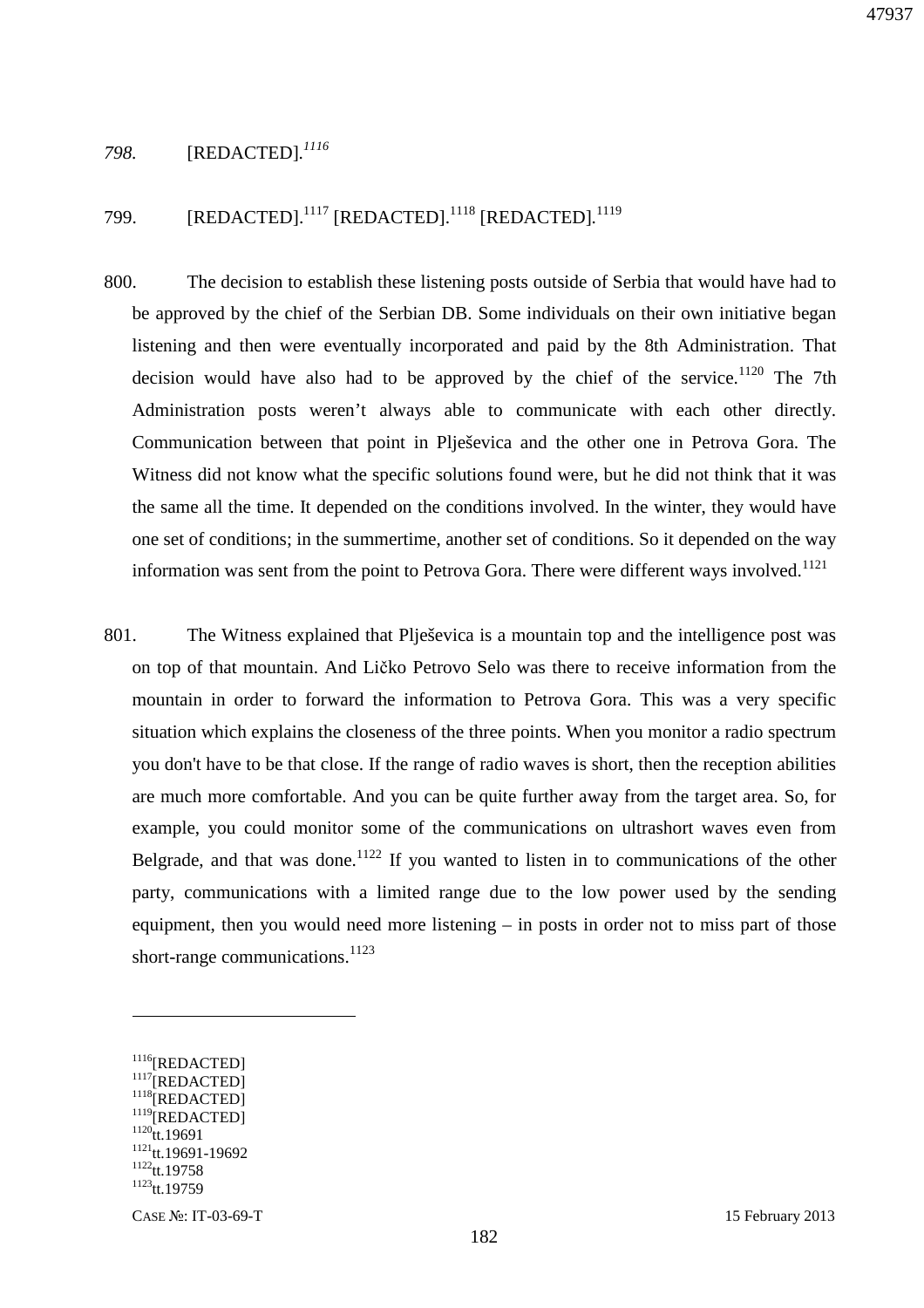## 802. [REDACTED].<sup>1124</sup> [REDACTED].<sup>1125</sup> [REDACTED]<sup>1126</sup>

803. Witness Dejan Plahuta testified that in the period between end of April 1995 and end of July 1995, during his stay there, he saw Franko Simatović at Petrova Gora two or three times.<sup>1127</sup> When he arrived with Milan Karapandža, they came to the Petrova Gora facility. The Witness and his men were introduced there, and Mr. Karapandža told the Witness that Simatović was an operative who was sent to unify the work of people working at the communications systems and technicians, and he was supposed to unify their work. The Witness supplied Frenki with fuel. He wanted to go to the repeater station at Pljesevica. Before that, the Witness testified that JATD members were tasked with securing the compounds at Petrova Gora, Magarčevac and the transmitter at Plieševica.<sup>1128</sup>

#### G. JATD AND OPERATION PAUK

- 804. The Stanišić Defence witness, a highly ranked member of JATD, testified that the JATD was a special organizational unit within the Serbian DB, i.e. the Serbian MUP. He added that the JATD had a separate administrative office for the unit. Milenko Milovanović was the main clerk the main administrator, for the unit who was in charge of the administrative office of the JATD. Milovanović sent all requests by the unit to the  $8<sup>th</sup>$ Administration regarding equipment and other supplies.<sup>1129</sup> This Witness further stated that in November 1994 he personally heard from Milan Radonjić, who was his superior, about Operation Pauk.<sup>1130</sup>
- 805. Between November 1994 and March 1995, the Witness staid several times at Petrova Gora. He knew that in Petrova Gora there was a radio reconnaissance or surveillance centre. The Witness saw Franko Simatović at Petrova Gora and believed that he was there for some

<sup>1124</sup>[REDACTED] <sup>1125</sup>[REDACTED] <sup>1126</sup>[REDACTED]  $1127$ tt.19352  $1128$ tt.19353  $1129$ tt.14522 <sup>1130</sup>tt.14522-14523

CASE №: IT-03-69-T 15 February 2013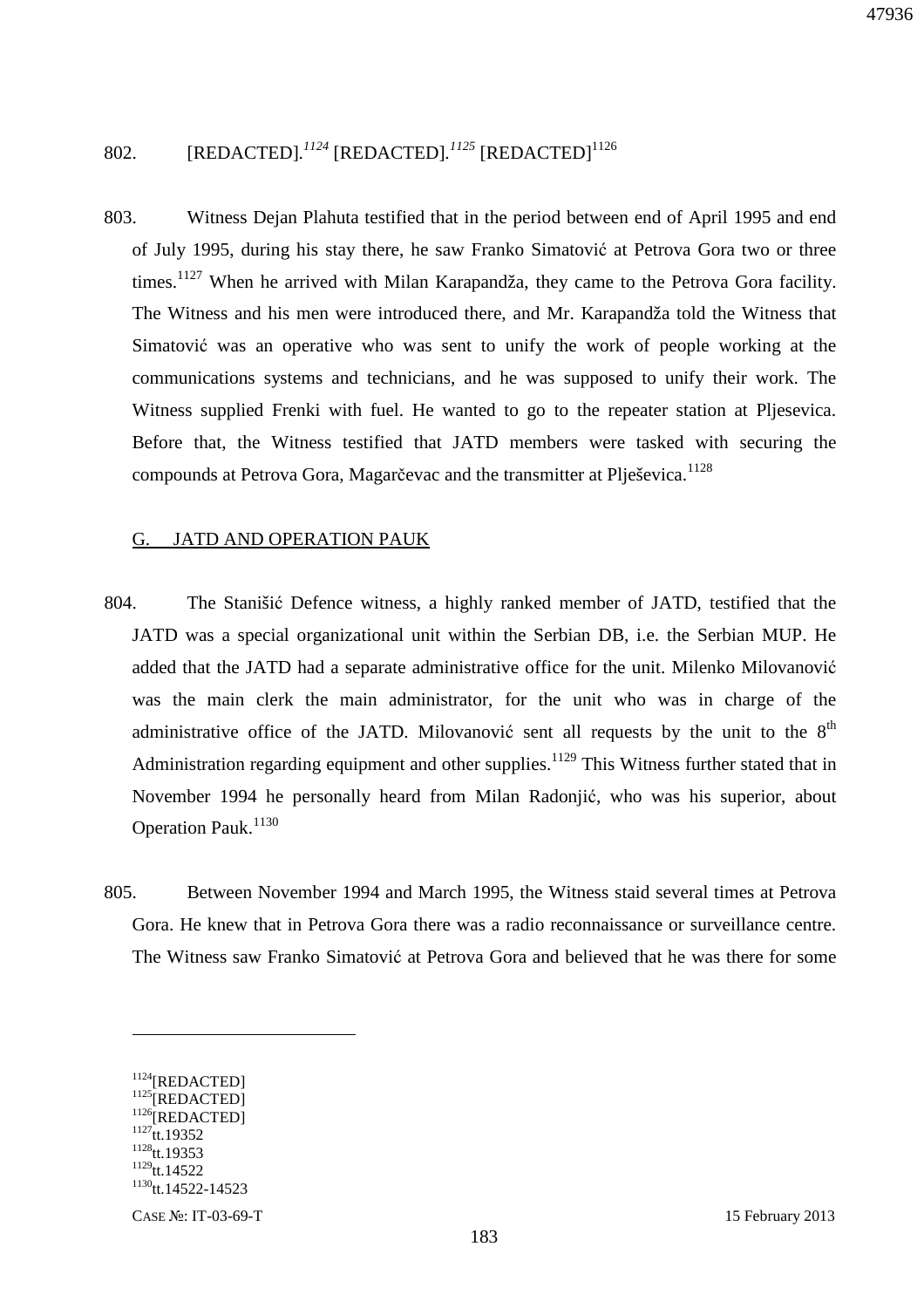operational reasons that had to do with the work of the centre.<sup>1131</sup> The Witness staid at Petrova Gora several times between November 1994 and March 1995. He knew that there was a radio reconnaissance or surveillance centre there. The Witness saw Franko Simatović at Petrova Gora and believed that he was there for some operational reasons that had to do with the work of the centre.<sup>1132</sup>

- 806. The Witness knew that the JATD unit provided security for the facilities at Petrova Gora and Plješevica. Another part of RDB men who were attached worked on radio reconnaissance. It was a different, another group of people. They were technicians.<sup>1133</sup> This Witness made a clear distinction between the JATD members who provided security and the operatives and technicians led by Franko Simatović that were involved in operative work. The Witness repeated and confirmed these facts when cross-examined by the Prosecution.<sup>1134</sup>
- 807. The witness Plahuta, who was also a member of JATD testified before the Trial Chamber that in late April 1995 he and one more member of JATD, went to Petrova Gora. It was on orders of the then-base commander, Dragoslav Krsmanović. At Petrova Gora, they were received by Milan Karapandža. He awaited them and he was their superior there throughout their stay at Petrova Gora. They were busy with logistics, because there were warehouses there. They also had to provide security or stand guard at the Petrova Gora facility.<sup>1135</sup>
- 808. In the period between end of April 1995 and end of July 1995, during his stay there, the Witness saw Franko Simatović at Petrova Gora two or three times.<sup>1136</sup> When he arrived with Milan Karapandža, they came to the Petrova Gora facility. The Witness and his men were introduced there, and Mr. Karapandža told the Witness that he was an operative who was sent to unify the work of people working at the communications systems and technicians,

 $1131$ <sub>tt.14524</sub> <sup>1132</sup>tt.14524 <sup>1133</sup>tt.14525-14526  $1134$ tt.14633  $1135$ <sub>tt.19350</sub>  $1136$ tt.19352

CASE №: IT-03-69-T 15 February 2013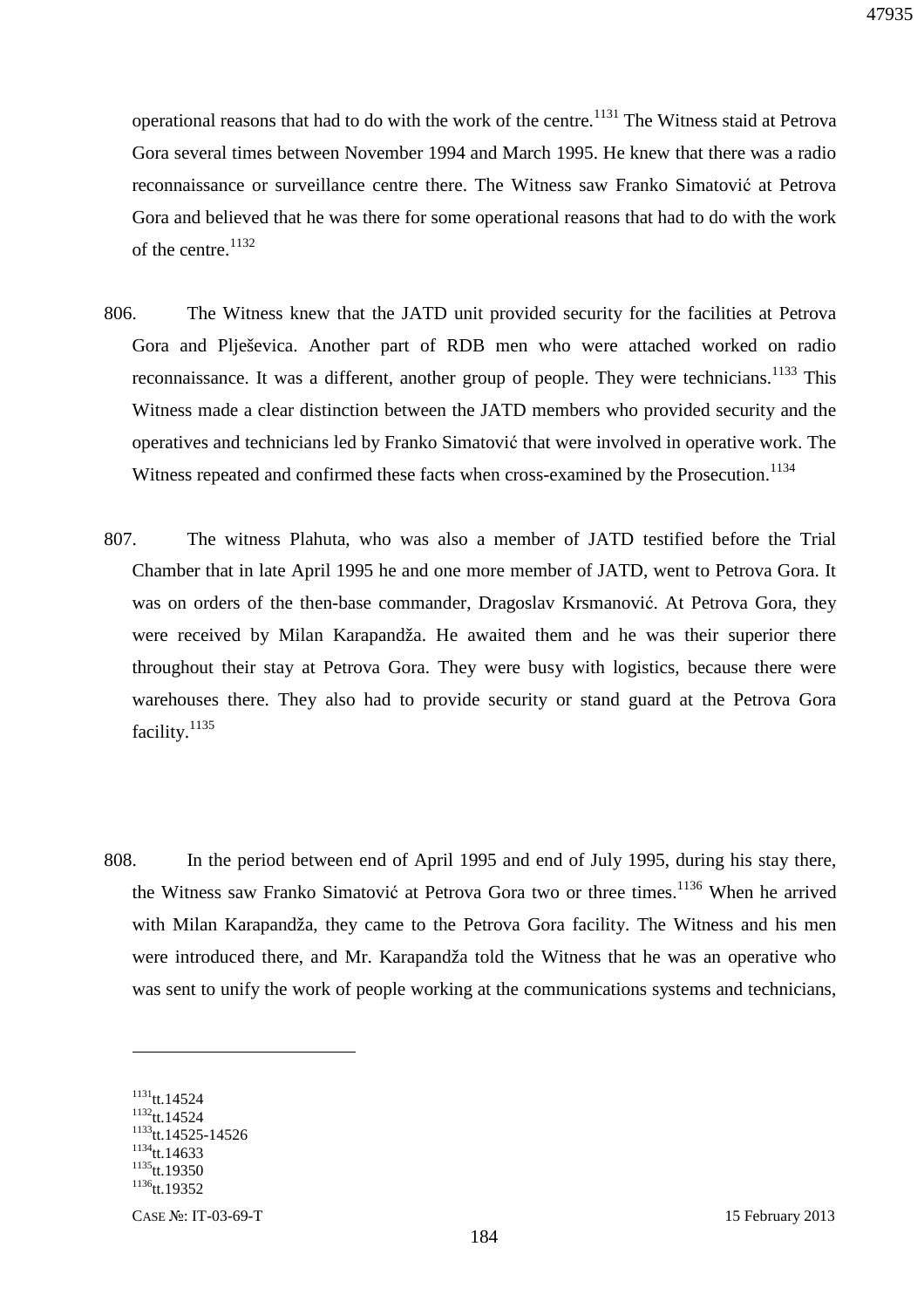and he was supposed to unify their work. The Witness supplied Frenki with fuel. He wanted to go to the repeater station at Plješevica. $1137$ 

- 809. The Witness stated that the JATD's task was to guard the three facilities, the complex of buildings at Petrova Gora, Magarčevac and the monument at Petrova Gora. They also had to provide security for the repeater at Plješevica. The facilities housed communications equipment for electronics reconnaissance and the scrambling of signals at all three locations.<sup>1138</sup>
- *810.* [REDACTED]*.*
- *811.* [REDACTED]
- *812.* [REDACTED]*. <sup>1139</sup>* [REDACTED]
- *813.* [REDACTED]*. 1140*
- 814. [REDACTED].<sup>1141</sup> [REDACTED]<sup>1142</sup> [REDACTED]<sup>1143</sup> [REDACTED]<sup>1144</sup>
- *815.* [REDACTED]*.*
- 816. Thus, Witness Aco Drača testified that he was paid a regular income for his work from the budget of the RSK government.<sup>1145</sup> Fighters were also paid a daily allowance by Abdić himself.<sup>1146</sup>

<sup>1137</sup>tt.19353 <sup>1138</sup>tt.19352  $^{1139}[\bf{REDACTED}]$ <sup>1140</sup>[REDACTED] <sup>1141</sup>[REDACTED] <sup>1142</sup>[REDACTED] <sup>1143</sup>[REDACTED] <sup>1144</sup>[REDACTED] <sup>1145</sup>[REDACTED]  $1146$ tt.16826

 $\overline{a}$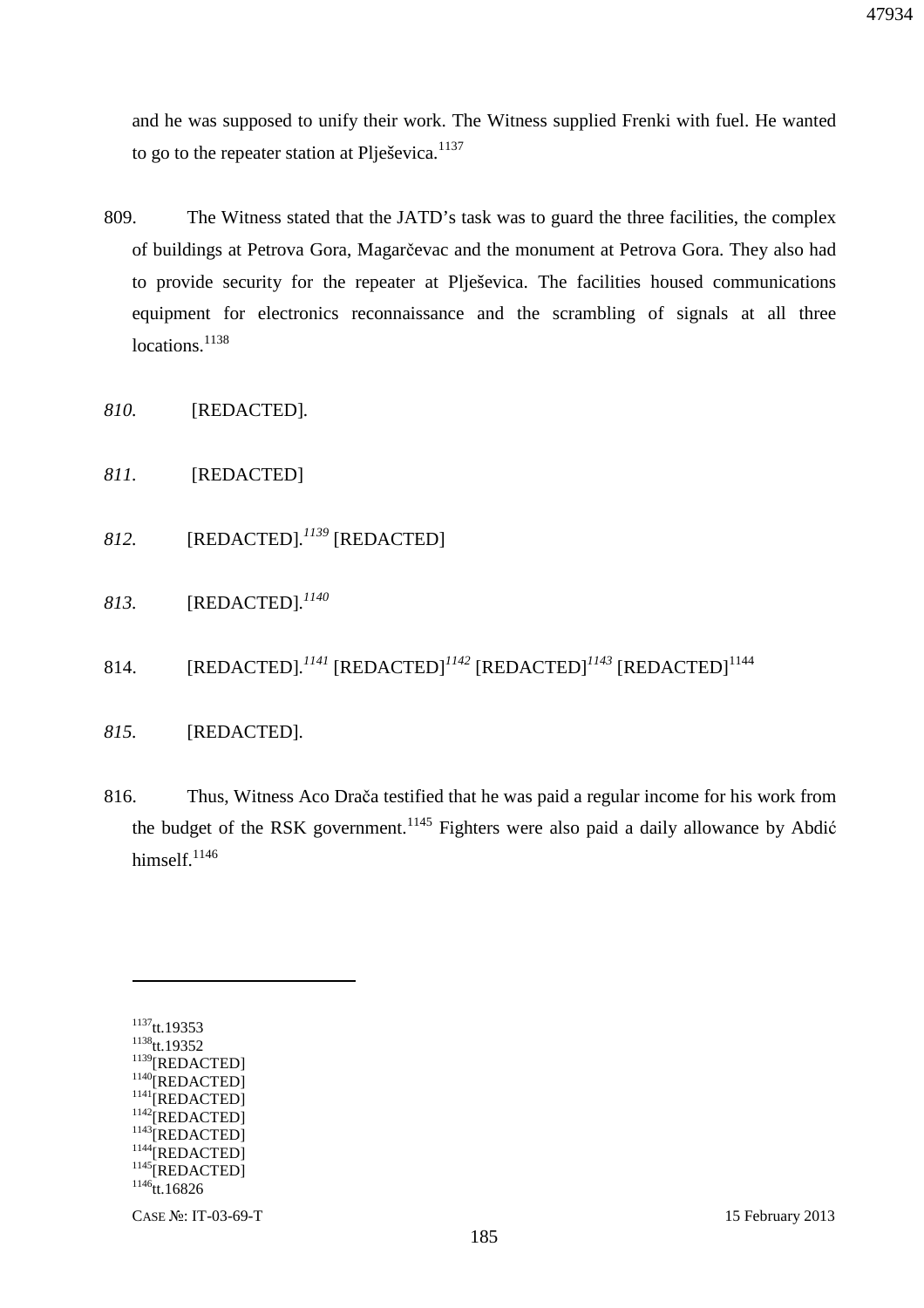- 817. The Witness Pelević confirmed that finances were coming from Abdić to Arkan's men who were taking part in Pauk. The Witness knew that because the paper administration recording that payment came through him.<sup>1147</sup>
- 818. Finally, in the entry made in Mladić's diary at the Dobanovci meeting of 7 October 1994, there is a remark concerning the fact that Jovica Stanišić agreed with Fikret Abdić that the latter should pay the people for this operation, and the latter agreed to do so.<sup>1148</sup>

## 819. [REDACTED]*<sup>1149</sup>* [REDACTED]

- 820. It is therefore evident that Franko Simatović went to Petrova Gora on the order of the head of the service on an operative assignment. An agreement with regard to this Operation was made at the highest level, in which Franko Simatović had no part whatsoever. The order that he got from the head of service fell within the scope of the tasks, obligations and authorities that he, as an operative, had, which is why he could not refuse to obey these orders.
- 821. Within Operation Pauk, Simatović managed a group of operatives and technicians, who, as we examined hereinabove, had nothing to do with the JATD, which was the unit providing security for equipment and buildings, or with the tactical groups, as the training and combat groups.
- 822. In conclusion, the Defence proved that Franko Simatović played no role in and had no influence on the disbursement of wages to the persons who took part in this Operation. The financial arrangement had been made by Jovica Stanišić, while the head of the 8th Administration, who actually made these disbursements, was on the ground during Operation Pauk.

 $1147$ tt.16648 <sup>1148</sup>P2536,page 16  $^{12227}$ <sub>T</sub>

CASE №: IT-03-69-T 15 February 2013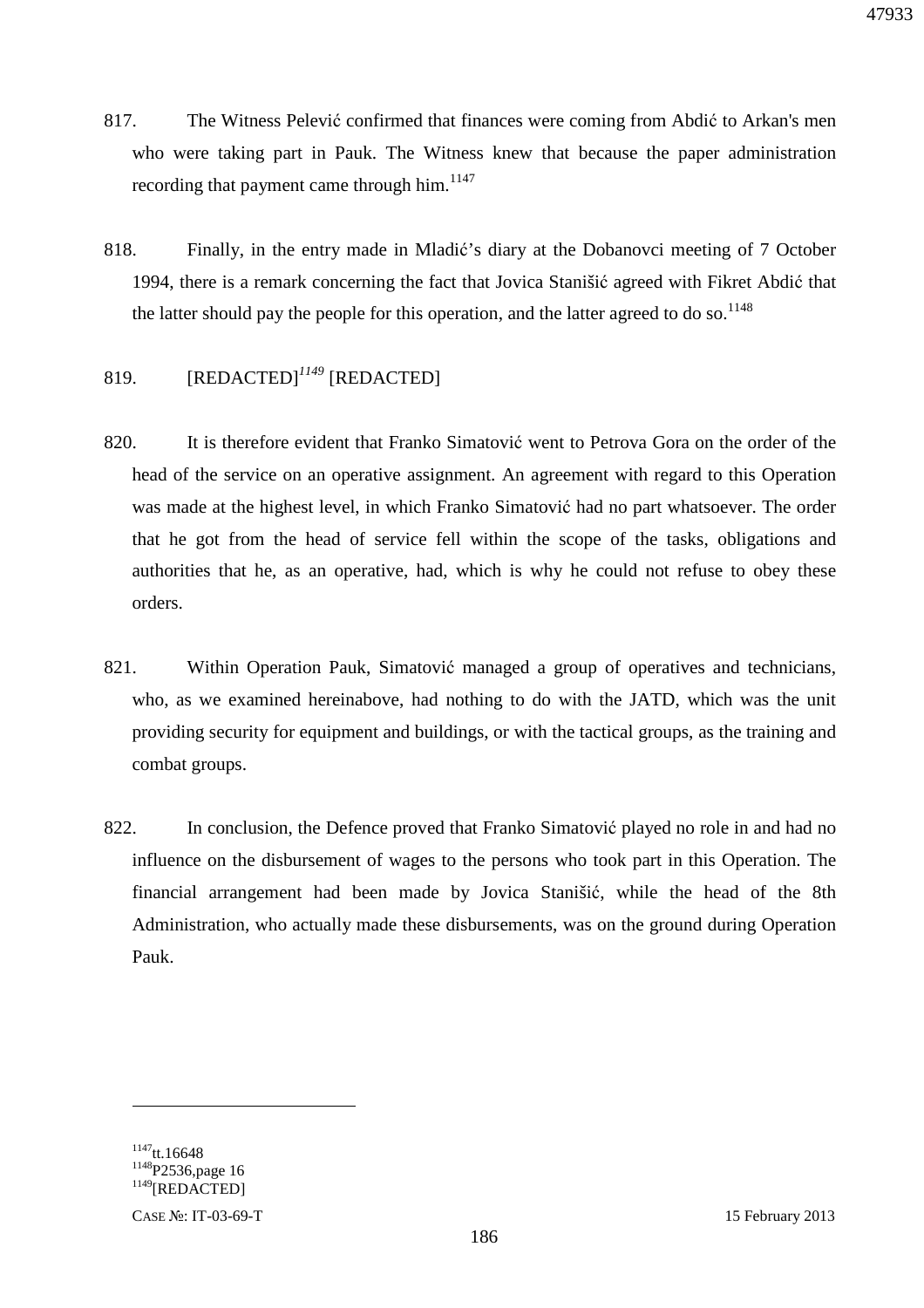#### **PART SIX**

#### A. THE SCORPIONS

- 823. In para. 4 of the Indictment, the Prosecution listed all the groups and units which were included in the so-called special units of the Republic of Serbia DB. The Prosecution contends that the Scorpions, under the command of Slobodan Medić Boca, were also part of those special units of the Republic of Serbia DB.
- 824. Furthermore, in para. 15 (c) of the Indictment, the Prosecution alleges that Jovica Stanišić and Franko Simatović directed and organized the financing, training, logistical support and other substantial assistance or support to special units of the Republic of Serbia DB, part of which, according to the Prosecution were the Scorpions.
- 825. Finally, in para. 60 of the Indictment, the Prosecution alleges that Jovica Stanišić and Franko Simatović ordered the Scorpions, a special unit of the Republic of Serbia DB to travel from their base in Đeletovci in the RSK (SBWS) to the village of Trnovo where they arrived in early July 1995.
- 826. In an effort to corroborate these arguments, the Prosecution heard several of its own witnesses, who were either members of the Scorpions or closely connected with this unit.
- 827. These witnesses proved to be unreliable and inconsistent, and even mutually contradictory concerning the issue of this unit's connection with the DB of the Republic of Serbia, and Franko Simatović in particular. Hereinafter, the Defence will draw the Trail Chamber's attention to the indisputable facts these witnesses were simply unable to deny as well as to the completely unconvincing and implausible parts of their testimonies in which they tried to establish a link between this unit and the Republic of Serbia DB and Franko Simatović personally.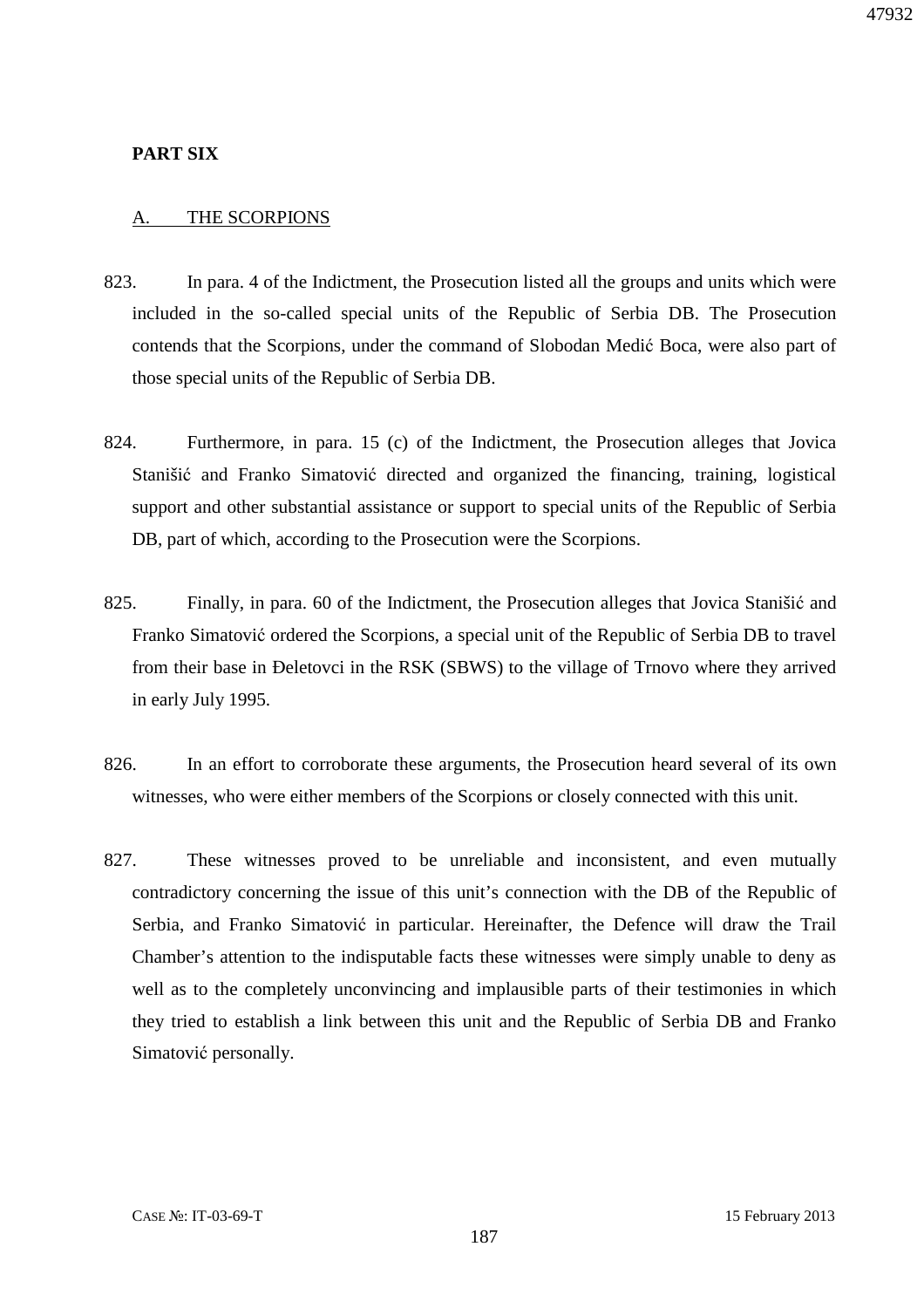#### B. ESTABLISHMENT OF SCORPIONS

## 828. [REDACTED].<sup>1150</sup>

829. [REDACTED]*. <sup>1151</sup>* [REDACTED]

### 830. [REDACTED].<sup>1152</sup> [REDACTED].<sup>1153</sup>

831. All of the foregoing evidence clearly and unequivocally prove that the Serbian DB, and Franko Simatović in particular, had nothing to do with and no part or role in the establishment of Boca's detachment, i.e., the Scorpions. Further to the point, it is evident that this unit was formed for the purpose of guarding the oil plants at Đeletovci and not for the purpose of undertaking special military actions. The Defence wishes to remind the Trial Chamber that at the time of the establishment of this unit, Franko Simatović was just an ordinary operative with the Belgrade center of SDB.

## C. TRANSFORMATION AND BASIC TASKS OF THE SCORPIONS IN SBWS IN 1992 UNTIL 1996

832. The Defence will draw the Trial Chamber's attention to the extensive evidence indicating that the basic duties of the Scorpions, i.e. guarding the oil plants in Đeletovci and protecting the demarcation line with Croatian forces did not change in the period between 1992 and 1996, although, during that period, the unit underwent changes regarding its institutional affiliation and subordination.

### 833. [REDACTED]*.* 1154

*834.* [REDACTED]*<sup>1155</sup>* [REDACTED]*<sup>1156</sup>* [REDACTED]*<sup>1157</sup>* [REDACTED]*<sup>1158</sup>* [REDACTED]*. 1159* 

<sup>1150</sup> [REDACTED] <sup>1151</sup> [REDACTED]  $^{1152}$  [REDACTED]  $1153$  [REDACTED] <sup>1154</sup> [REDACTED]

<u>.</u>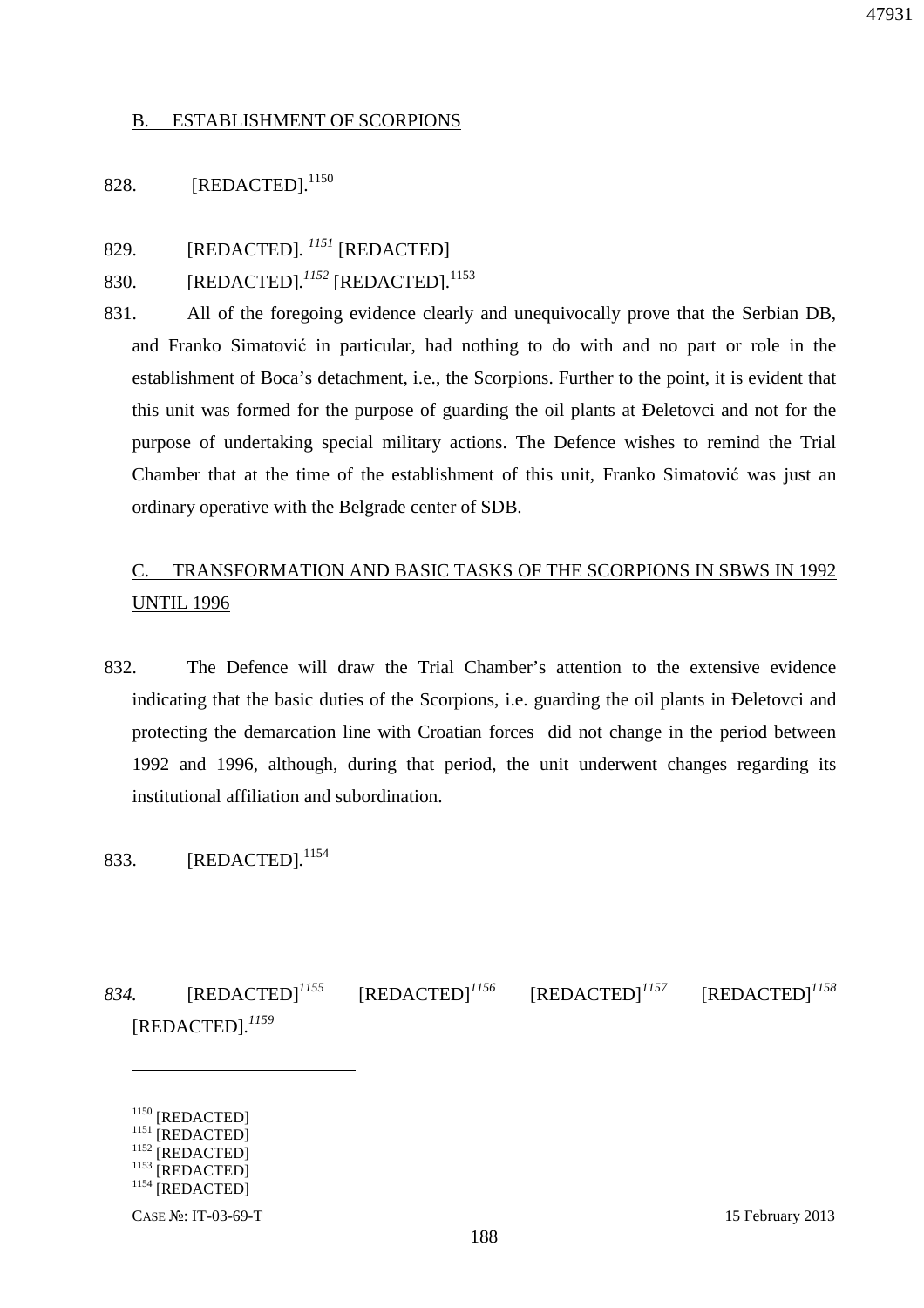# 835. [REDACTED]*. <sup>1160</sup>* [REDACTED]*. <sup>1161</sup>* [REDACTED] 836. **[REDACTED].**<sup>1162</sup>

## 837. [REDACTED]*. <sup>1163</sup>* [REDACTED]*.* 1164

- 838. Thus, it is clear that the tank trucks were legally dispatched to Pančevo for processing purposes, that the refined oil was transported back to RSK and that DB of the Republic of Serbia had nothing to do with that.
- 839. Even Witness Goran Stoparić, regardless of the fact that his testimony is malicious and biased, could not deny the fact that the main task of the Scorpions was to guard the oil fields and the 40 km long demarcation line running along the Bosut River between RSK and Croatia. He also confirms that the commander of the unit was Slobodan Medić Boca.<sup>1165</sup>
- 840. Defence Witness, Petar Đukić, testified before the Trial Chamber that in March 1993 he was appointed chief inspector of the RSK police in SBWS. In January and February 1994, he carried out an inspection of the business activities of NIK and there he found Boca Medić and his Scorpions guarding NIK. At first, Boca refused to allow the inspection, but then Witness Đukić went to Đeletovci and resolved the situation with Medić.<sup>1166</sup> Witness Đukić, also confirms that Boca Medić and his Scorpions were a special battalion within the composition of the  $11<sup>th</sup>$  – Slavonia Baranja Corps of the Army of RSK in charge of guarding the oil fields at Deletovci.<sup>1167</sup>

<sup>1155</sup> [REDACTED] <sup>1156</sup> [REDACTED] <sup>1157</sup> [REDACTED] <sup>1158</sup> [REDACTED] <sup>1159</sup> [REDACTED] <sup>1160</sup> [REDACTED] <sup>1161</sup> [REDACTED] <sup>1162</sup> [REDACTED] <sup>1163</sup> [REDACTED] <sup>1164</sup> [REDACTED] 1165 tt.10333 <sup>1166</sup> tt.17989-17993 <sup>1167</sup> tt.11978

<u>.</u>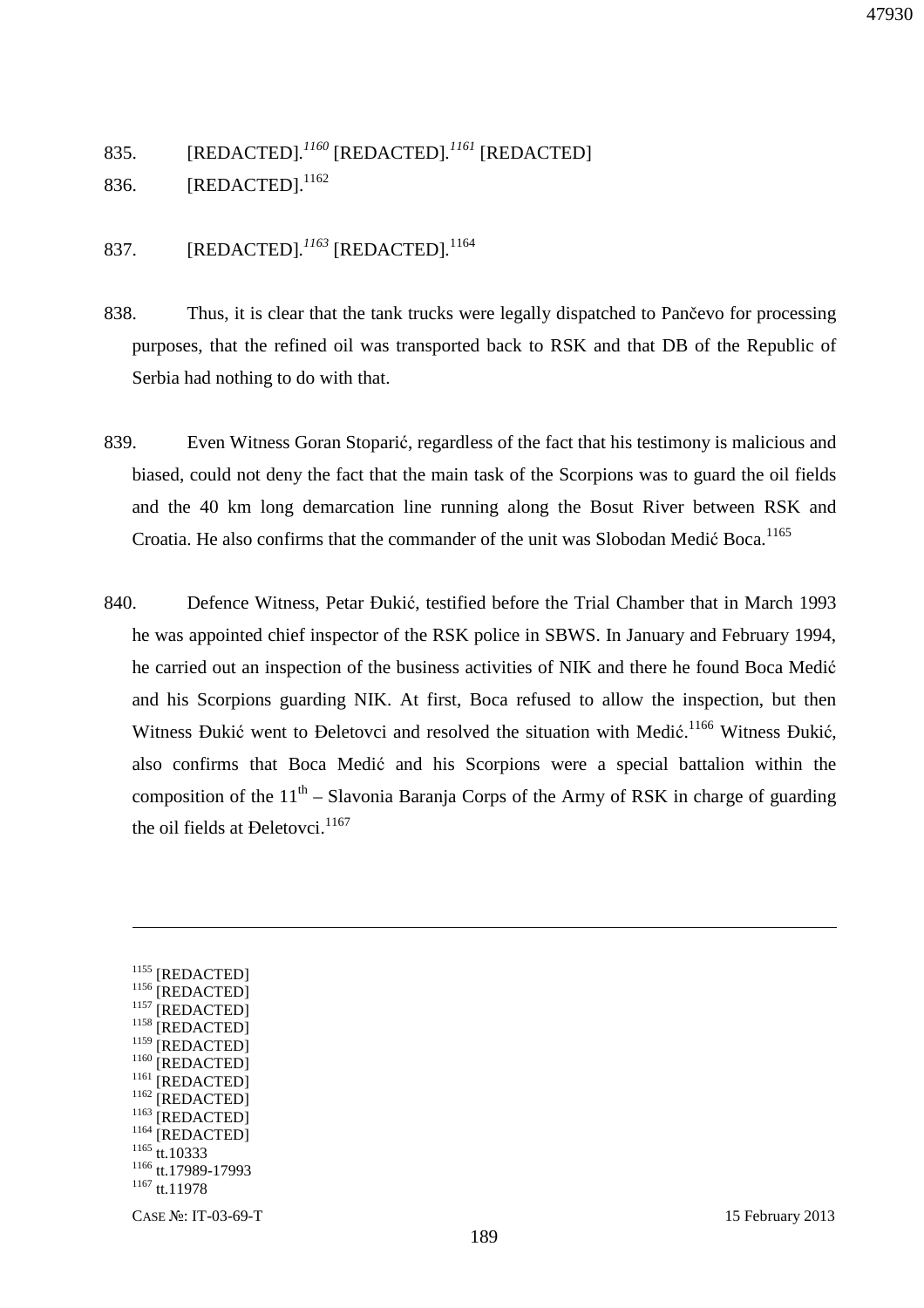841. Thus, it is clear that the Scorpions were not established for the purpose of undertaking special military operations and that the Serbian DB had nothing to do with the establishment of this unit and neither did it have any connection with the basic tasks assigned to this unit.

### D. DIRECTING, FINANCING, TRAINING AND LOGISTICAL SUPPORT

## *842.* [REDACTED]*. <sup>1168</sup>* [REDACTED]

- 843. [REDACTED]
- 844. [REDACTED].<sup>1169</sup> [REDACTED].<sup>1170</sup>
- *845.* [REDACTED]*. <sup>1171</sup>* [REDACTED]*.*  $[REDACTED]$ <sup> $1173$ </sup> *1174* [REDACTED]*. 1175*
- *846.* [REDACTED]*. 1176*
- 847. [REDACTED].<sup>1177</sup> [REDACTED]<sup>1178</sup>
- 848. [REDACTED]. <sup>1179</sup> [REDACTED]<sup>1180</sup>
- 849. [REDACTED].<sup>1181</sup>
- 850. [REDACTED]*<sup>1182</sup>* [REDACTED]

| 1168 | [REDACTED]        |
|------|-------------------|
| 1169 | [REDACTED]        |
| 1170 | [REDACTED]        |
| 1171 | [REDACTED]        |
| 1172 | [REDACTED]        |
| 1173 | [REDACTED]        |
| 1174 | [REDACTED]        |
| 1175 | [REDACTED]        |
| 1176 | [REDACTED];       |
| 1177 | [REDACTED]        |
| 1178 | <b>[REDACTED]</b> |
| 1179 | <b>[REDACTED]</b> |
| 1180 | [REDACTED]        |
| 1181 | [REDACTED]        |
|      |                   |

 $\overline{a}$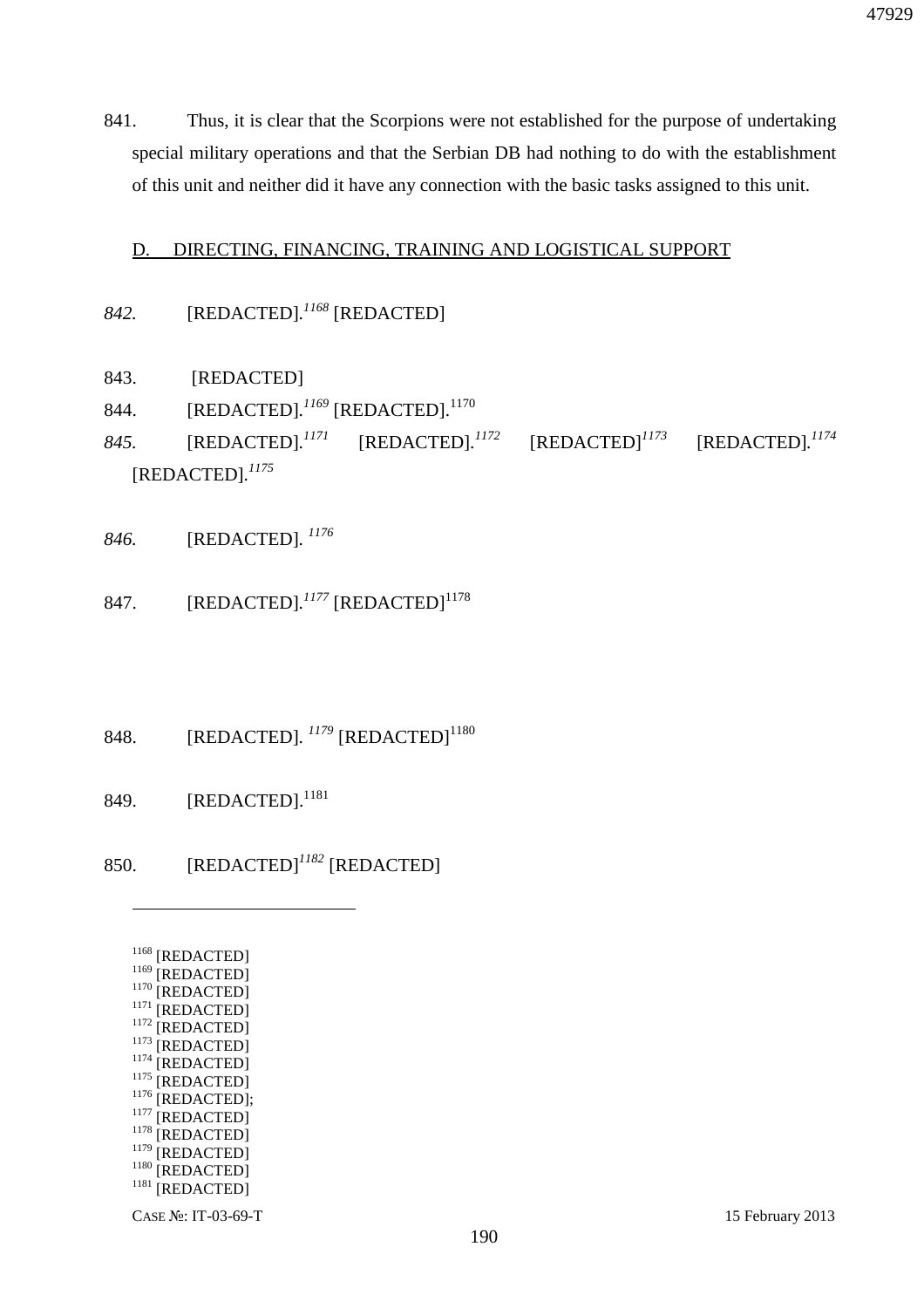### 851. [REDACTED].<sup>1183</sup>

- 852. [REDACTED]*.* 1184
- *853.* [REDACTED]*. 1185*
- 854. [REDACTED]*. <sup>1186</sup>* [REDACTED]*.* 1187
- *855.* [REDACTED]*. 1188*
- 856. [REDACTED].<sup>1189</sup>
- 857. Under cross-examination, Witness Stoparić admitted that the ID cards members of the Scorpions had on them were printed in Vukovar. $1190$
- 858. Hence, it is clear that Witness Stoparić, through the ID's, tried to falsely bring the Scorpions in connection with the Serbian DB. After all, under cross-examination, Witness Stoparić admitted that there always were numerous rumors and speculations associated with the DB of the Republic of Serbia. Besides, the Witness admitted that a representative of the Prosecution had showed him a video clip of the ceremony in Kula before he had had a chance to give his statement.<sup>1191</sup>

#### E. THE SCORPIONS AND OPERATION PAUK

859. [REDACTED]*. <sup>1192</sup>* [REDACTED]

| 1182<br>[REDACTED]     |
|------------------------|
| 1183<br>[REDACTED]     |
| 1184<br>[REDACTED]     |
| 1185<br>[REDACTED]     |
| 1186<br>[REDACTED]     |
| 1187<br>[REDACTED]     |
| 1188<br>[REDACTED]     |
| 1189<br>[REDACTED]     |
| 1190<br>tt.10448       |
| 1191<br>tt.10452-10462 |
| 1192<br>[REDACTED]     |
| ı<br>тг<br>.<br>⌒      |

<u>.</u>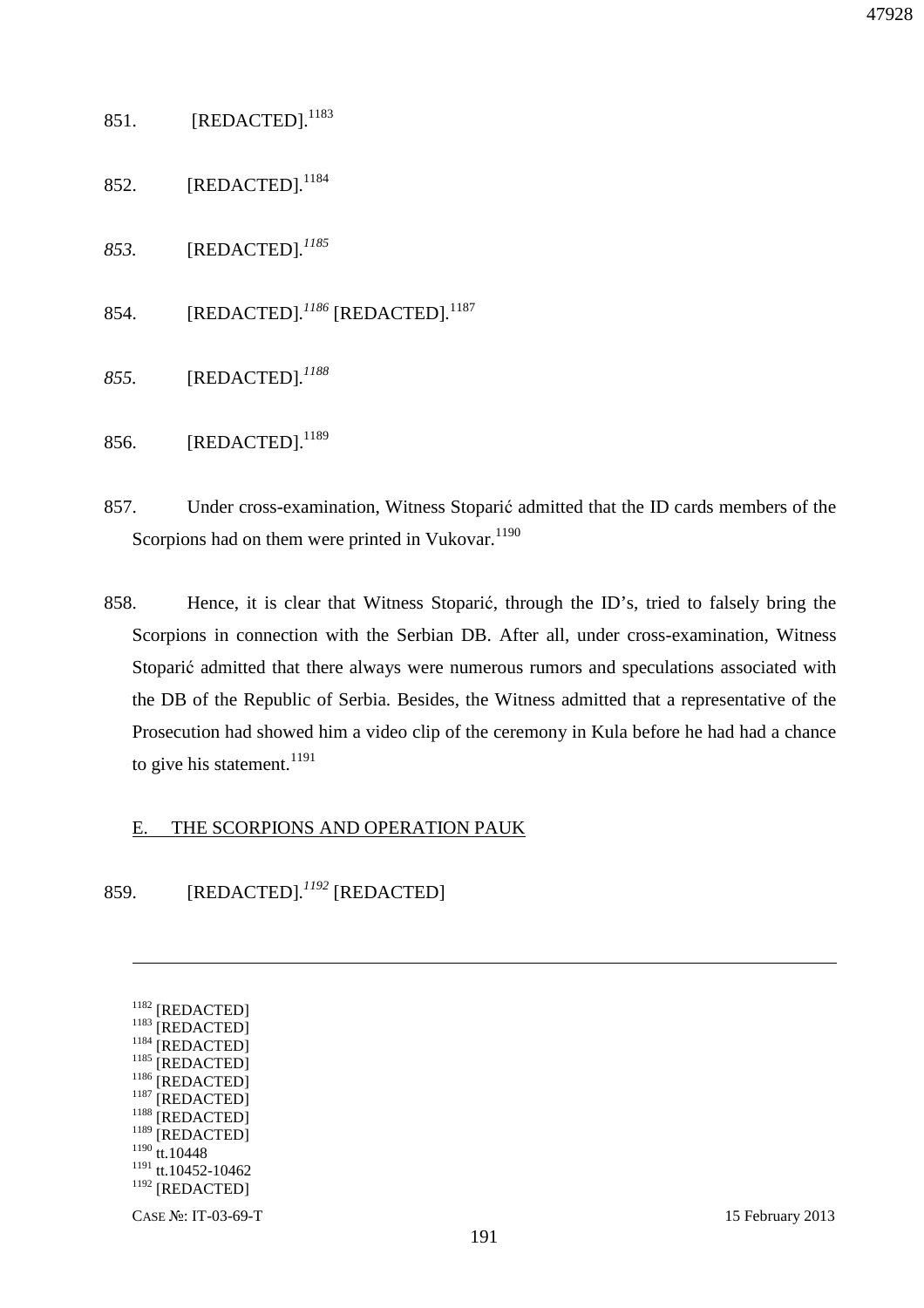- *860.* [REDACTED]*. <sup>1193</sup>* [REDACTED]*. 1194*
- *861.* [REDACTED]*. <sup>1195</sup>* [REDACTED]*. 1196*
- *862.* [REDACTED]*. 1197*
- 863. [REDACTED]*. <sup>1198</sup>* [REDACTED].<sup>1199</sup>
- 864. Witness Goran Stoparić, under cross-examination undertaken by the Defence, confirmed that the Scorpions had gone to the Bihać war theatre (Operation Pauk) but he cannot recall when exactly this happened. The Witness, however, does know that Medić had issued the order for the deployment to that operation and he thinks that Medić had received an order to that effect from the command of the Army of  $RSK<sup>1200</sup>$  The Witness has no knowledge that any special unit of the Serbian MUP participated in this operation. He did not see Franko Simatović in Operation Pauk and he does not know if he had any role in the operation at all.<sup>1201</sup>

# F. OPERATION TRESKAVICA – DECISION ON DISPATCHING THE SCORPIONS TO TRNOVO

865. [REDACTED]*<sup>1202</sup>* [REDACTED]*.* 1203

866. [REDACTED].<sup>1204</sup> [REDACTED]<sup>1205</sup>

| 1193<br>[REDACTED]        |
|---------------------------|
| 1194<br>[REDACTED]        |
| 1195<br>[REDACTED]        |
| 1196<br>[REDACTED]        |
| 1197<br>[REDACTED]        |
| 1198<br>[REDACTED]        |
| 1199<br><b>[REDACTED]</b> |
| 1200<br>tt.10503          |
| 1201<br>tt.10504          |
| 1202<br>[REDACTED]        |
| 1203<br>[REDACTED]        |
| 1204<br>[REDACTED]        |
| 1205                      |
| <b>IREDACTEDI</b>         |
|                           |

<u>.</u>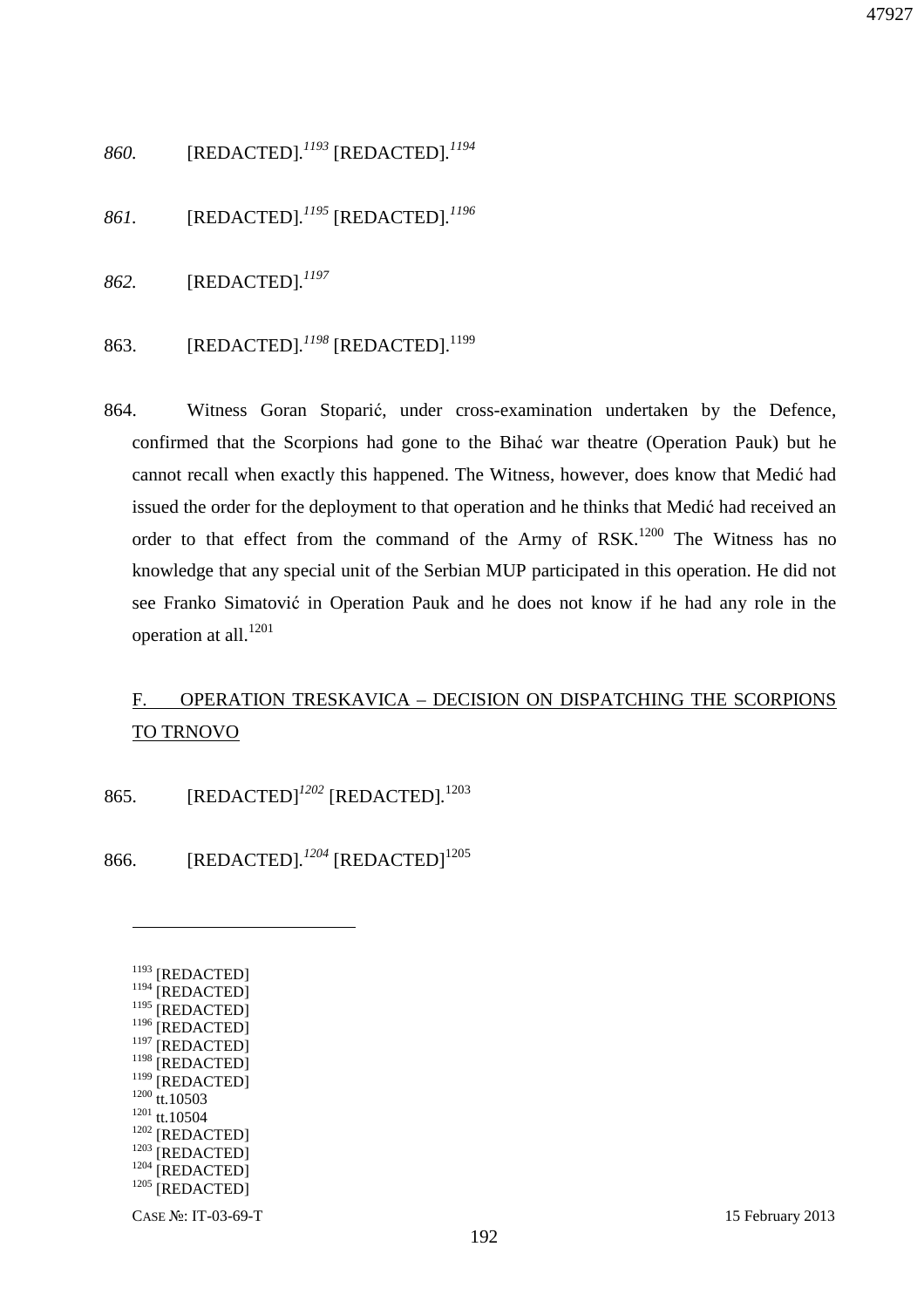867. [REDACTED].<sup>1206</sup> [REDACTED].<sup>1207</sup>

868. [REDACTED].<sup>1208</sup>

869. [REDACTED].<sup>1209</sup> [REDACTED].<sup>1210</sup> [REDACTED]<sup>1211</sup>

- 870. At this point, the Defence would like to draw the Trial Chamber's attention to the testimony of Witness Pelević in connection with Operation Trnovo and the circumstances under which SDG went there as well as to the photograph Pelević took himself at the send-off party staged for the SDG company leaving for Trnovo. In the photograph, Arkan, Kajman and Mrgud are standing in front of the lined up SDG company in Erdut. The Defence wrote about this in more detail in the previous chapter of this Brief titled "Arkan and SDG".
- 871. Finally, Witness Stoparić, too, could not deny that the Scorpions were sent to Trnovo by Dušan Lončar, general of the Army of RSK. Namely, as far as he recalls, Medić's aide, Srđan Manojlović, brought Lončar's order on the unit's departure to Trnovo from the Main Staff billeted in Vukovar or Beli Manastir.<sup>1212</sup>

872. [REDACTED].

### G. CHAIN OF COMMAND IN OPERATION TRESKAVICA

- 873. [REDACTED].<sup>1213</sup>
- *874.* [REDACTED]*.*

 $\overline{a}$ 

<sup>1206</sup> [REDACTED] <sup>1207</sup> [REDACTED] <sup>1208</sup> [REDACTED] <sup>1209</sup> [REDACTED] <sup>1210</sup> [REDACTED] <sup>1211</sup> [REDACTED] <sup>1212</sup> tt.10508-10509 <sup>1213</sup> [REDACTED]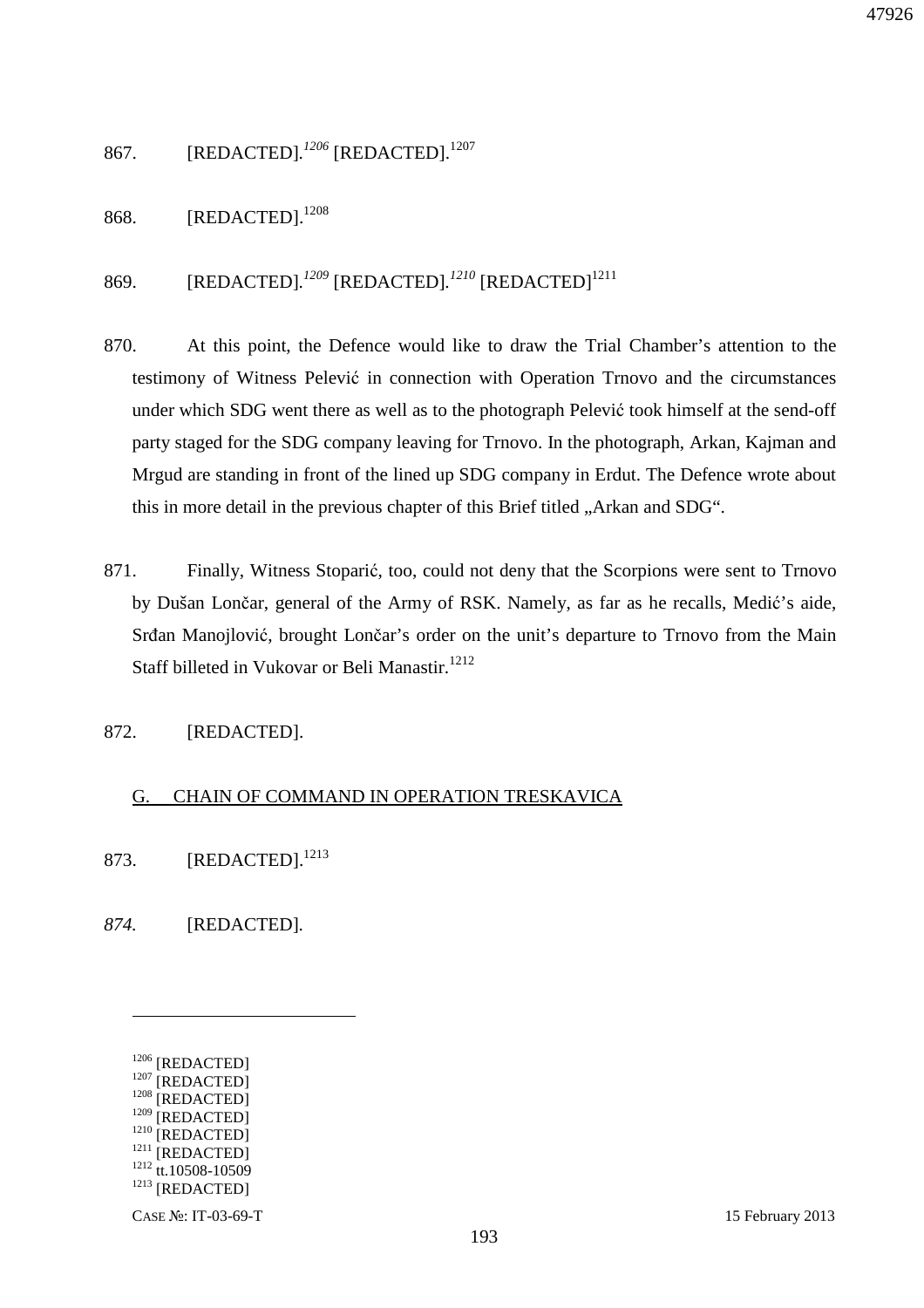*875.* [REDACTED]*. <sup>1214</sup>* [REDACTED]*. <sup>1215</sup>* [REDACTED]*<sup>1216</sup>* [REDACTED]*. 1217* [REDACTED]*. 1218*

*876.* [REDACTED]*. <sup>1219</sup>* [REDACTED]*. <sup>1220</sup>* [REDACTED]*. 1221*

877. **[REDACTED].**<sup>1222</sup> [REDACTED].<sup>1223</sup>

878. [REDACTED].

879. **[REDACTED]**<sup>1224</sup> [REDACTED].<sup>1225</sup>

880. Prosecution Witness Goran Stoparić, despite his best efforts to be of assistance to the Prosecution, admitted before the Trial Chamber that he did not know Vaso Mijović personally but that his name sounded familiar to him. The Witness thought that he had been in Trnovo as well, but he was not sure about it.  $1226$  He went on by saying that the name sounded familiar but that he did not know which unit he had belonged to, where he had served, the Zvornik or the Bratunac Brigade. In any case, he did not know how Mijović looked like and he had never heard that he had been Medić's commander although he knew that Medić had not been the top superior. He allowed the possibility that General Milošević was the top superior. He heard that but he is not sure.<sup>1227</sup>

### 881. [REDACTED]*.* 1228

#### H. MUP OF THE REPUBLIC OF SERBIA AND OPERATION TRESKAVICA

<sup>1214</sup> [REDACTED]  $1215$  [REDACTED]  $1216$  [REDACTED]  $1217$  [REDACTED] <sup>1218</sup> [REDACTED] <sup>1219</sup> [REDACTED] <sup>1220</sup> [REDACTED] <sup>1221</sup> [REDACTED] <sup>1222</sup> [REDACTED] <sup>1223</sup> [REDACTED] <sup>1224</sup> [REDACTED] <sup>1225</sup> [REDACTED] 1226 tt.10515 <sup>1227</sup> tt.10516 <sup>1228</sup> [REDACTED]

 $\overline{a}$ 

47925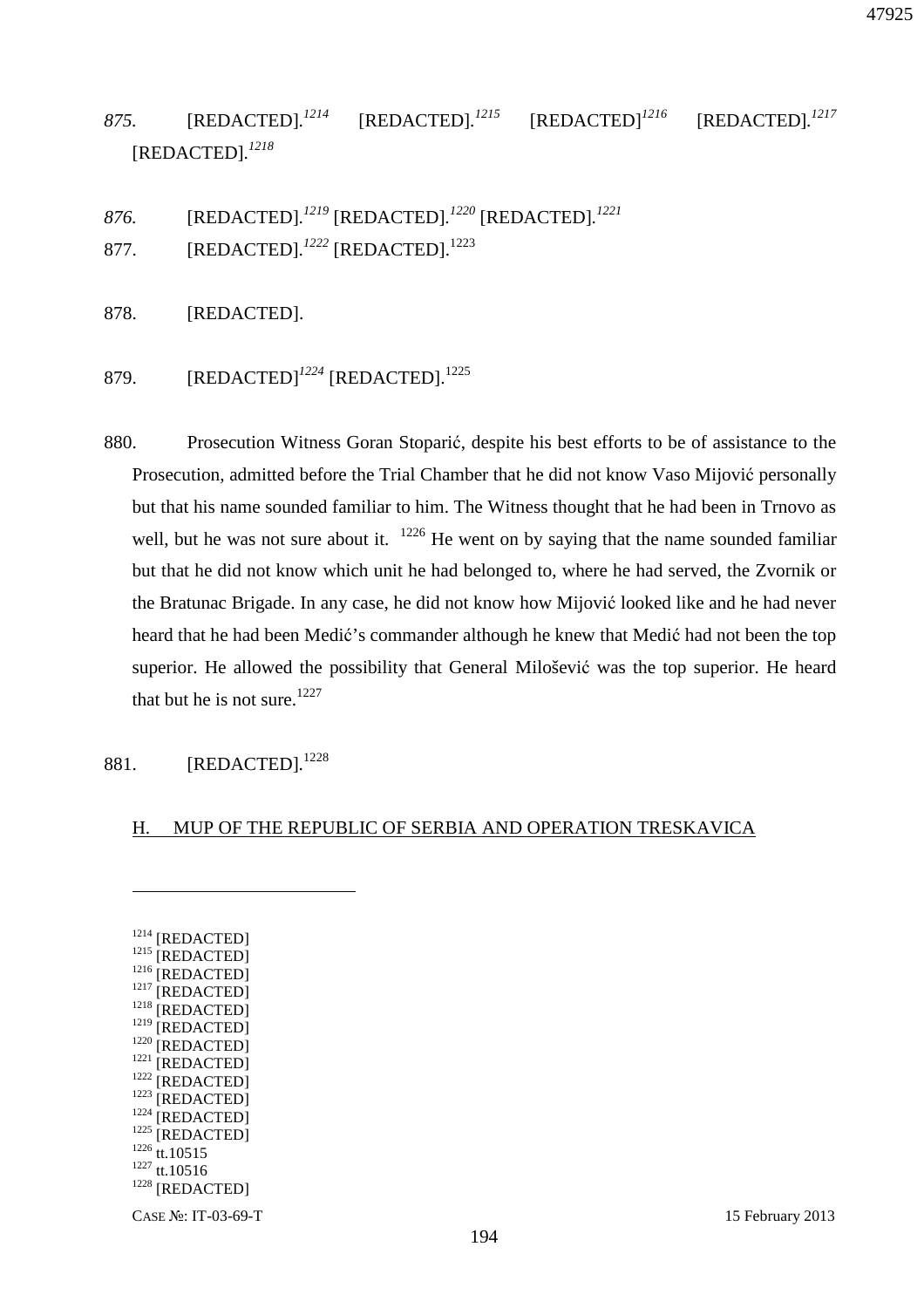882. [REDACTED]*. <sup>1229</sup>* [REDACTED]*. <sup>1230</sup>* [REDACTED].<sup>1231</sup>

883. [REDACTED].<sup>1232</sup> [REDACTED]<sup>1233</sup>

884. It is, therefore, evident that neither MUP nor DB of the Republic of Serbia had anything to do with Operation Treskavica and the activities of the Scorpions, SDG and Plavi in Trnovo.

### I. SIMATOVIC AND OPERATION TRESKAVICA IN 1995

- *885.* [REDACTED]*.*
- *886.* [REDACTED]*. 1234*
- 887. [REDACTED].<sup>1235</sup>

#### *888.* [REDACTED]*.*

- *889.* [REDACTED]*. 1236*
- 890. [REDACTED].
- 891. Finally, Prosecution Witness, Goran Stoparić testified to the effect that he, personally, did not see Franko Simatović in Trnovo but that he heard that he was staying at the Jahorina

<sup>1229</sup> [REDACTED]

<sup>1230</sup> [REDACTED]  $1231$  [REDACTED]

<sup>&</sup>lt;sup>1232</sup> [REDACTED]

<sup>&</sup>lt;sup>1233</sup> [REDACTED]

 $1234$  [REDACTED]

<sup>&</sup>lt;sup>1235</sup> [REDACTED]

<sup>&</sup>lt;sup>1236</sup> [REDACTED]

CASE №: IT-03-69-T 15 February 2013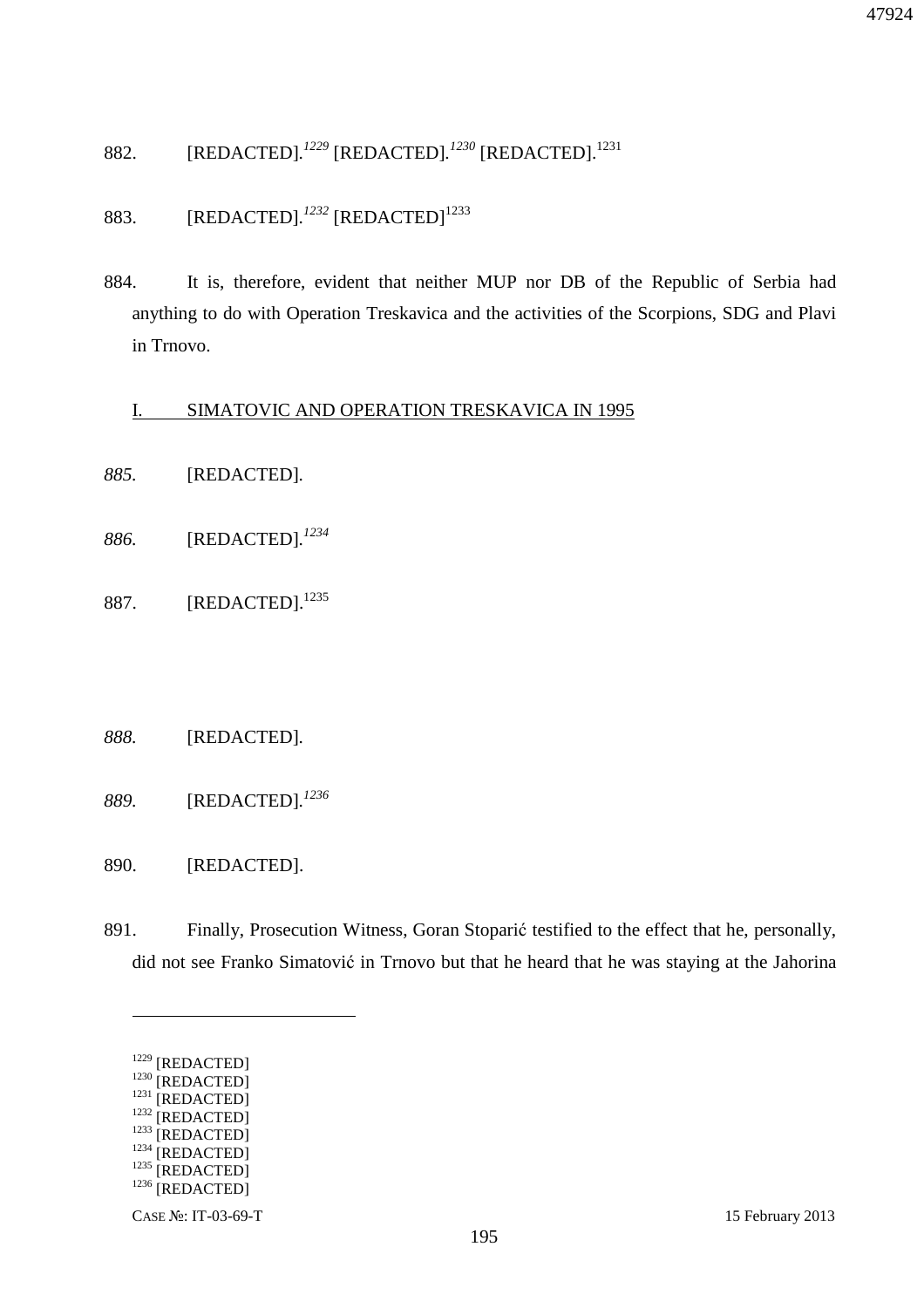Hotel. When prompted by the Defence and subsequently by the Trial Chamber as well, to say who he had heard about Simatović's presence from, the Witness came up with some contradictory and absurd explanations. It was unclear whether the Witness had heard that from Medić at all or not. At first, the Witness stated that Medić did not tell him that only to change his mind later by saying that it was Medić who told him that after an alleged meeting.<sup>1237</sup> He then said that he also heard that from the Zengas, offering a completely contradictory explanation regarding an alleged cut-off head, brought and placed on Frenki's desk. In fact, it remains unclear from his testimony whether the head was really placed on Frenki's desk or those were only stories, rumors spread among them. He was not able to explain to the Trial Chamber and the Defence whether this really happened or not.<sup>1238</sup>

- 892. The Witness was reminded that what he said before the Trial Chamber was not consistent with the statement he had given to the Prosecution (P-1702), where he admitted that he actually had not seen Frenki.<sup>1239</sup> During further rounds of cross-examination the Defence demonstrated the lack of credibility of this Witness who disclosed, inter alia, that he had testified in Serbia twice before, once before a court of law in Prokuplje and then again before a court of law in Belgrade. He confessed to the Defence that in Belgrade he changed the statement he had previously given in Prokuplje because his lawyer talked him into it, admitting that he had lied at the Prokuplje trial. $1240$
- 893. Clearly, Witness Goran Stoparić is an absolutely untrustworthy witness who, before the Trial Chamber, kept changing his original statements and giving absurd and illogical explanations and who even openly admitted that he was prone to lying. This Witness cannot be trusted.
- *894.* [REDACTED]*<sup>1241</sup>* [REDACTED] 895. [REDACTED]*. <sup>1242</sup>* [REDACTED]

<sup>1237</sup> [REDACTED] <sup>1238</sup> tt.10512-10514;10516-10517 <sup>1239</sup> tt.10514-10515  $1240$  tt. 10540-10541 <sup>1241</sup> [REDACTED]  $1242$  [REDACTED]

CASE №: IT-03-69-T 15 February 2013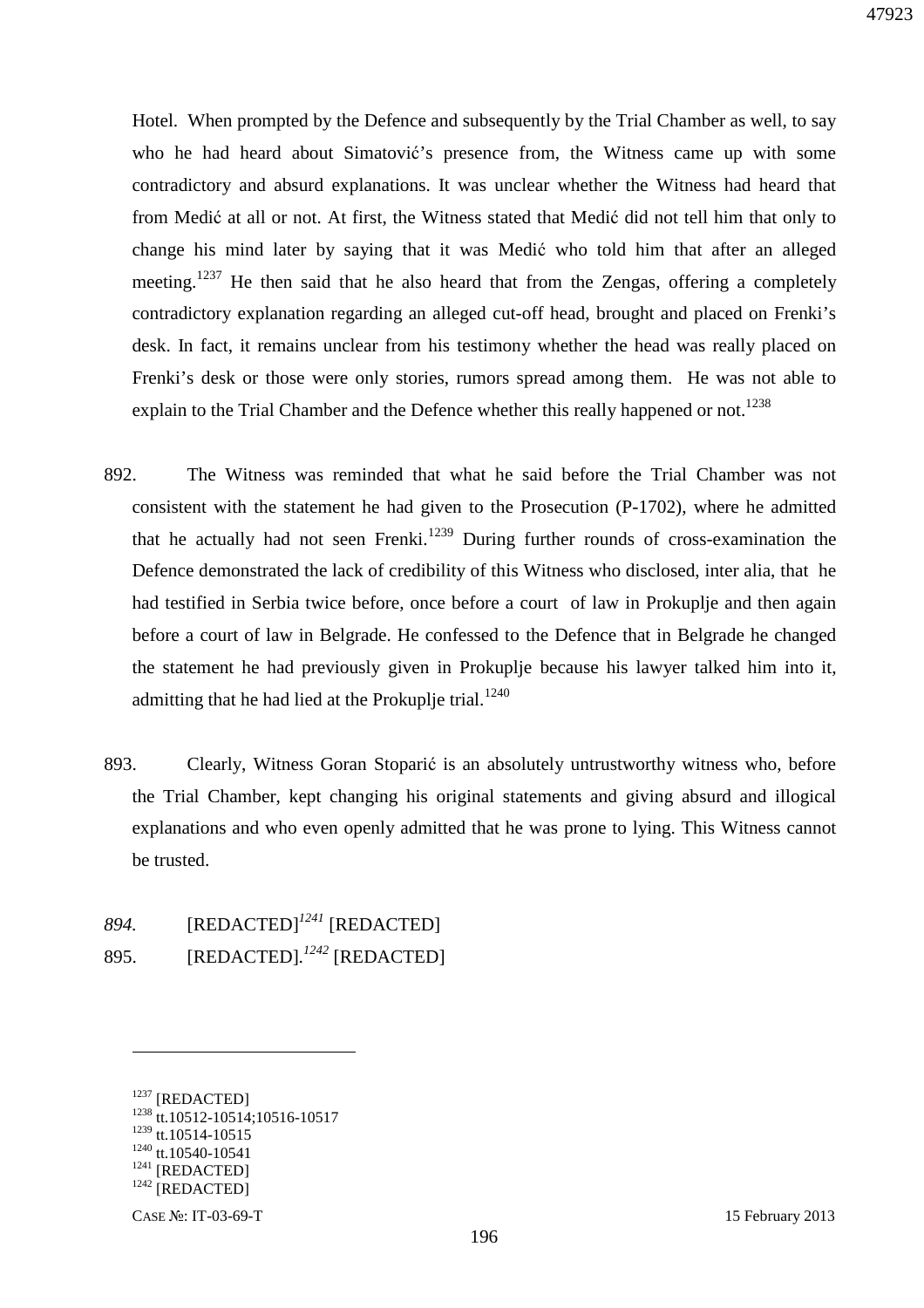- 896. The Defence has already presented to the Chamber numerous pieces of evidence corroborating the fact that the Scorpions, SDG and Plavi were sent to Trnovo in late June 1995 and that they stayed there until the end of July 1995.
- 897. The Defence tendered two exhibits for admission into evidence that could clearly point to the activities and movements of Franko Simatović precisely in July 1995. Namely, from the arguments set forth the Judgment divorcing the marriage concluded between Simatović Franko and Simatović Sanja, maiden name Bugarski, it is evident that their marriage was concluded in SO Zvezdara on 9 July 1995.<sup>1243</sup>
- 898. From the copy of Franko Simatović's passport it is evident that he went to Greece via Athens Airport on 14 July 1995 and that he staid in Greece until 2 August 1995 when he left Greece also via the Athens airport.<sup>1244</sup>
- 899. The above evidence very clearly evidences that in July 1995, Franko Simatović did not work at all. The marriage was concluded on 9 July 1995 and such an act implies the need for several days of preparations prior to the ceremony. It is also obvious that immediately after the wedding, Franko Simatović went to Greece on vacation and honeymoon and that he staid there up until 2 August 1995.
- 900. All of the above evidence clearly and unequivocally shows that the Prosecution failed to prove beyond reasonable doubt the existence of any ties between Franko Simatović and the Scorpions and Franko Simatović's alleged involvement in Operation Treskavica and the events in Trnovo in July 1995.

<sup>1243</sup> [REDACTED] <sup>1244</sup> D1358

CASE №: IT-03-69-T 15 February 2013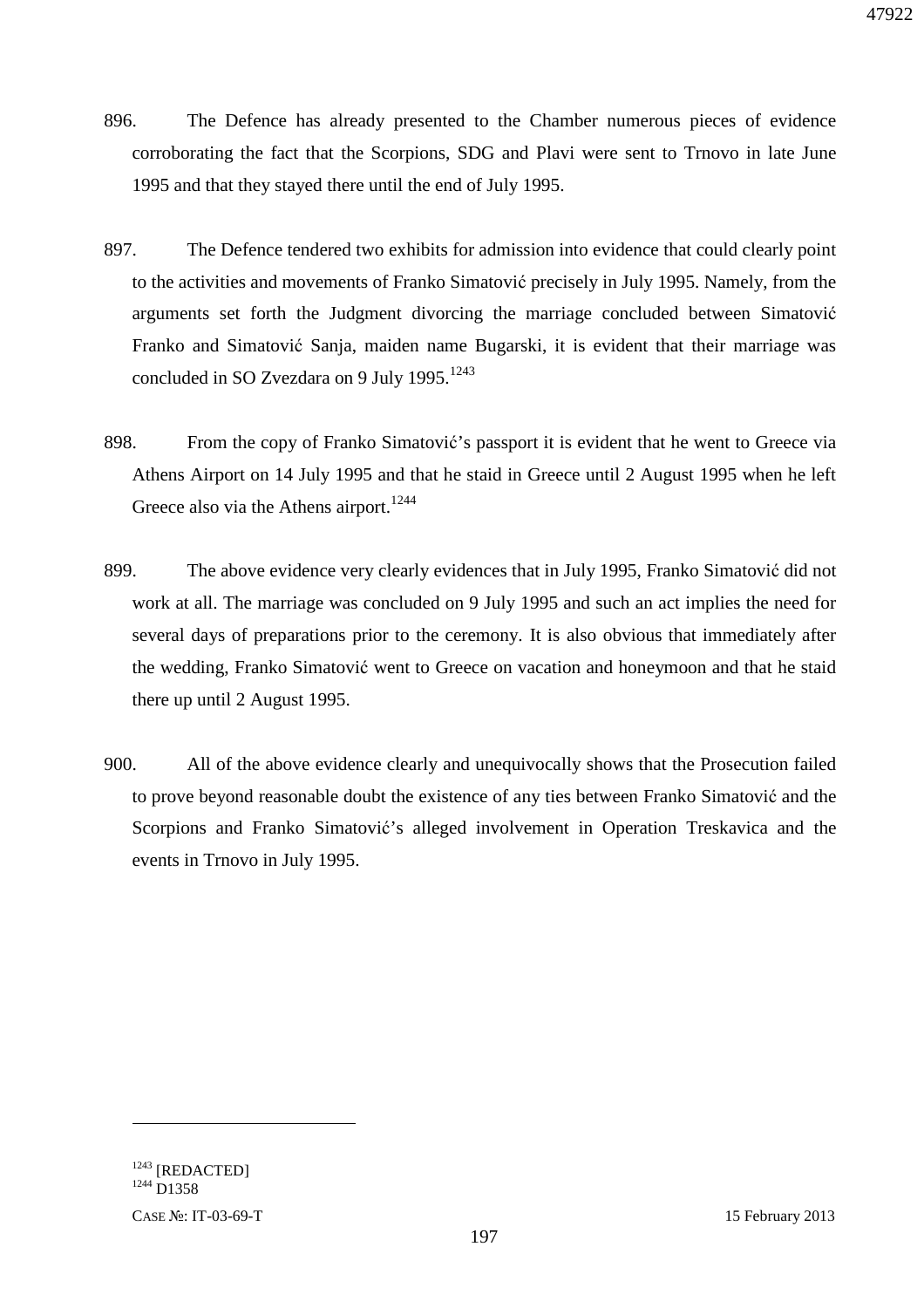#### **PART SEVEN**

# A. RADIO MONITORING AND ITS RELEVANCE TO INTELLIGENCE **ACTIVITIES**

- 901. Radio monitoring is the surveillance of the radio spectrum and all radio communication, and it is of special interest to the intelligence service. Radio monitoring is a very complex activity, which also entails seeking certain channels, certain frequencies of interest to the service. The physical terrain features are particularly significant for the successful surveillance of the radio spectrum. Most radio monitoring activities require approaching the target as much as possible, from an adequate geographic location, to be able to monitor the spectrum of interest. $1245$
- 902. The proximity of the monitoring point to the target spectrum is significant because certain radio communications cannot be detected from a distance. Also, links stretch across a certain axis and you have to be right on that axis.<sup>1246</sup>
- 903. [REDACTED]*.* 1247
- 904. [REDACTED].<sup>1248</sup>
- 905. [REDACTED].<sup>1249</sup> [REDACTED].<sup>1250</sup> [REDACTED]<sup>1251</sup>
- 906. The Pajzos site was important because large parts of Eastern Slavonia could be covered from there. Pajzos was particularly interesting for monitoring link communications.<sup>1252</sup>

<u>.</u>

<sup>1245</sup> tt.19591-19592 <sup>1246</sup> tt.19594 <sup>1247</sup> [REDACTED] <sup>1248</sup> [REDACTED]  $1249$  [REDACTED]  $1250$  [REDACTED] <sup>1251</sup> [REDACTED] <sup>1252</sup> tt.19598

CASE №: IT-03-69-T 15 February 2013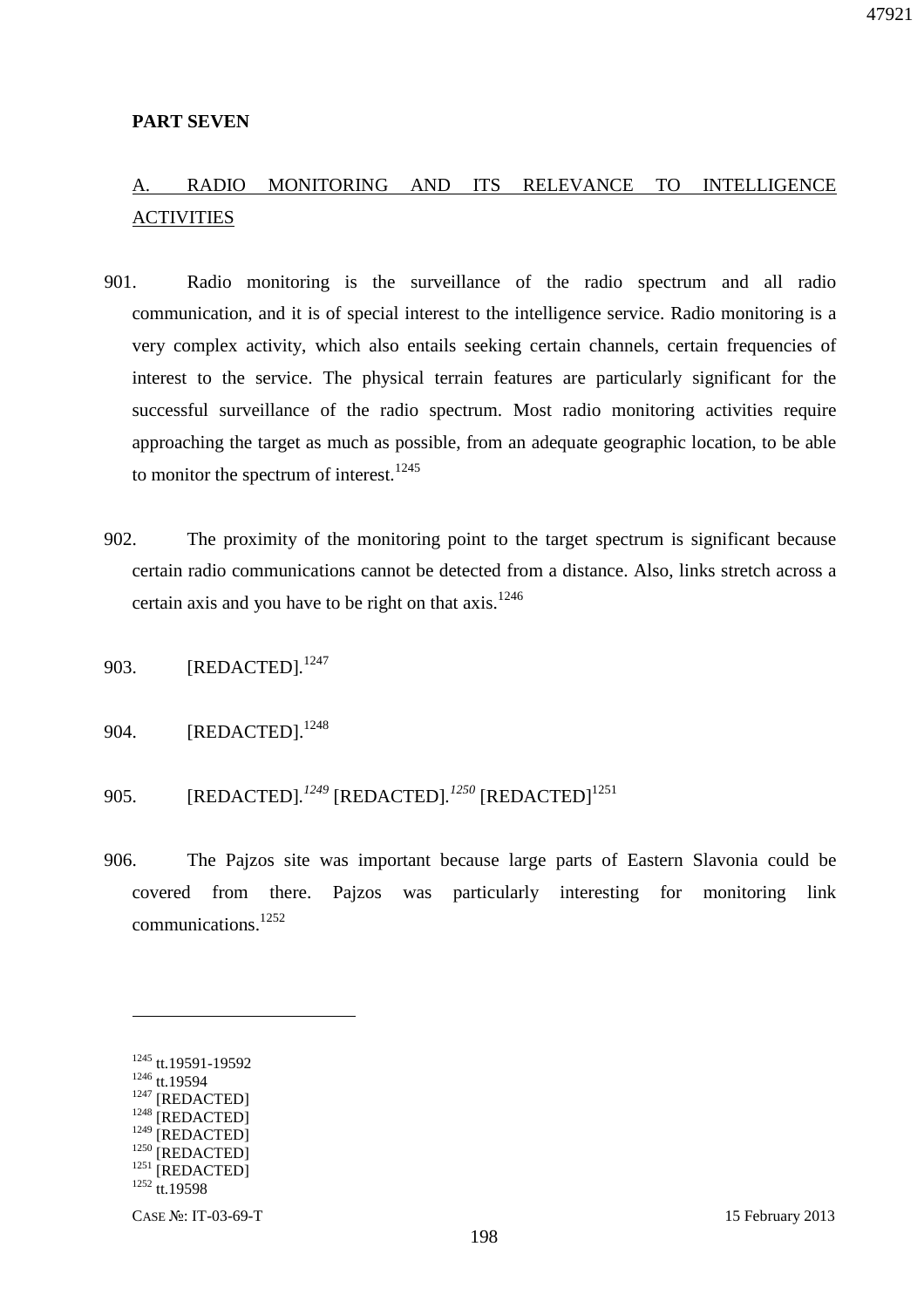- 907. Witness Rade Vujović, as the chief of the  $7<sup>th</sup>$  Administration used to go to Pajzos in person, in 1994 and 1995. The  $7<sup>th</sup>$  Administration technicians and translators would also go to Pajzos. Pajzos was a very good monitoring point, and the staff of the  $2<sup>nd</sup>$  Administration had been deployed there as well. An intelligence point was established at Pajzos. The staff of the  $7<sup>th</sup>$  and  $2<sup>nd</sup>$  Administration cooperated at this intelligence point. The materials acquired by means of radio monitoring were immediately forwarded to intelligence operatives. <sup>1253</sup> [REDACTED]<sup>1254</sup> [REDACTED]*.*
- 908.  $[REDACTED]^{1255}$
- 909. [REDACTED].<sup>1256</sup>
- 910. [REDACTED].<sup>1257</sup>
- 911.  $[REDACTER]$ .<sup>1258</sup>  $[REDACTER]$ <sup>1259</sup>
- 912. [REDACTED].<sup>1260</sup>
- 913. Witness Dejan Plahuta, as a JATD member, was deployed to Pajzos in the August of 1995, by order of Dragoslav Krsmanović. Krsmanović went to Pajzos with Plahuta and a dozen of other JATD members. Plahuta also engaged in the protection of the Pajzos compound. The special focus of the security was Tito's villa, because the wire tapping, surveillance and coding equipment was in there. This is where the technical equipment operators were, and the translators. <sup>1261</sup>

 $\overline{a}$ 

- $1256$  [REDACTED]  $1257$  [REDACTED]
- $1258$  [REDACTED]

 $1259$  [REDACTED]

47920

<sup>1253</sup> tt.19599

<sup>1254</sup> [REDACTED]

<sup>&</sup>lt;sup>1255</sup> [REDACTED]

<sup>&</sup>lt;sup>1260</sup> [REDACTED]

 $1261$  tt.19364-19365

CASE №: IT-03-69-T 15 February 2013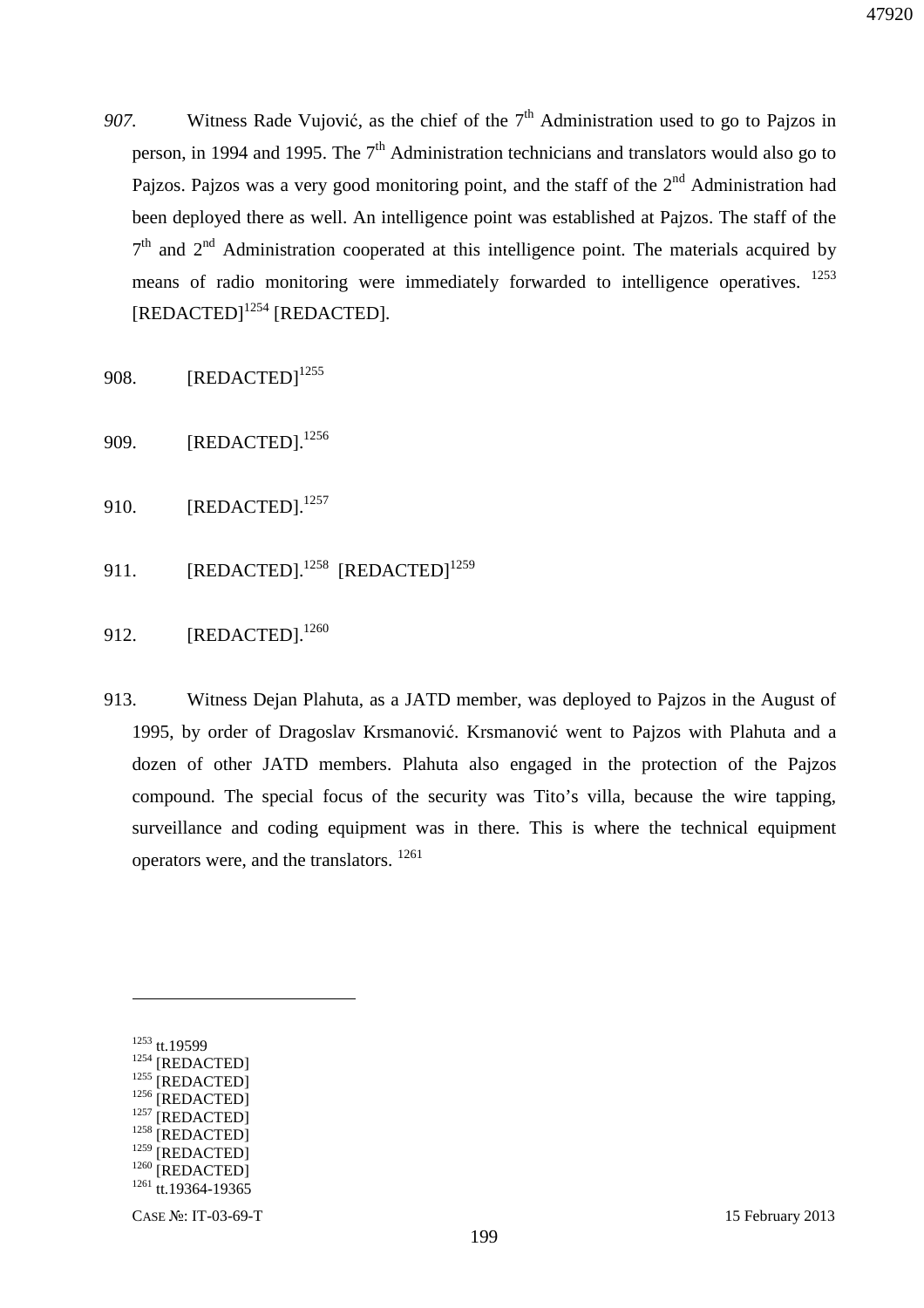- 914. The training in Ilok was not feasible because of the topography of the terrain.<sup>1262</sup> [REDACTED]<sup>1263</sup> [REDACTED]<sup>1264</sup>
- 915. [REDACTED].<sup>1265</sup>
- 916. Plahuta saw Simatović several times at Pajzos. Simatović would go to straight to the villa from the main gate, and he would remain there for an extended period of time. Plahuta testified that Simatović did not have any contacts with the JATD members.<sup>1266</sup>
- 917. [REDACTED].<sup>1267</sup>
- 918. Plahuta denied the possibility that Slobodan Medić Boca ever came to Pajzos, and he in particular denied that Boca could have come for ammunition supplies. Plahuta testified that there was no ammunition and no equipment that could have been supplied to other units.<sup>1268</sup> [REDACTED].<sup>1269</sup>
- 919. The Defence concludes that the Pajzos facility was being used as an intelligence point for the purpose of gathering intelligence by electronic means. Pajzos, which is situated near Ilok, very close to the Serbian and Croat border, is exceptionally well positioned geographically for these tasks. A mound that dominates the surroundings is located in the immediate vicinity of the communication lines that are vital for gathering intelligence.
- 920. The advantages that the site offers were used for gathering intelligence by means of radio monitoring. Initially, these tasks were performed by a group of amateurs who used their own equipment to attempt to collect useful information. The intelligence administration of the Republic of Serbia MUP RDB tried to assess the potential value and usability of the intelligence that this group of amateurs succeeded in collecting. This context provides the

<sup>1262</sup> tt.13415 <sup>1263</sup> [REDACTED]  $1264$  [REDACTED] <sup>1265</sup> [REDACTED] <sup>1266</sup> tt.19369-19370  $1267$  [REDACTED] 1268 tt.19382 <sup>1269</sup> [REDACTED]

CASE №: IT-03-69-T 15 February 2013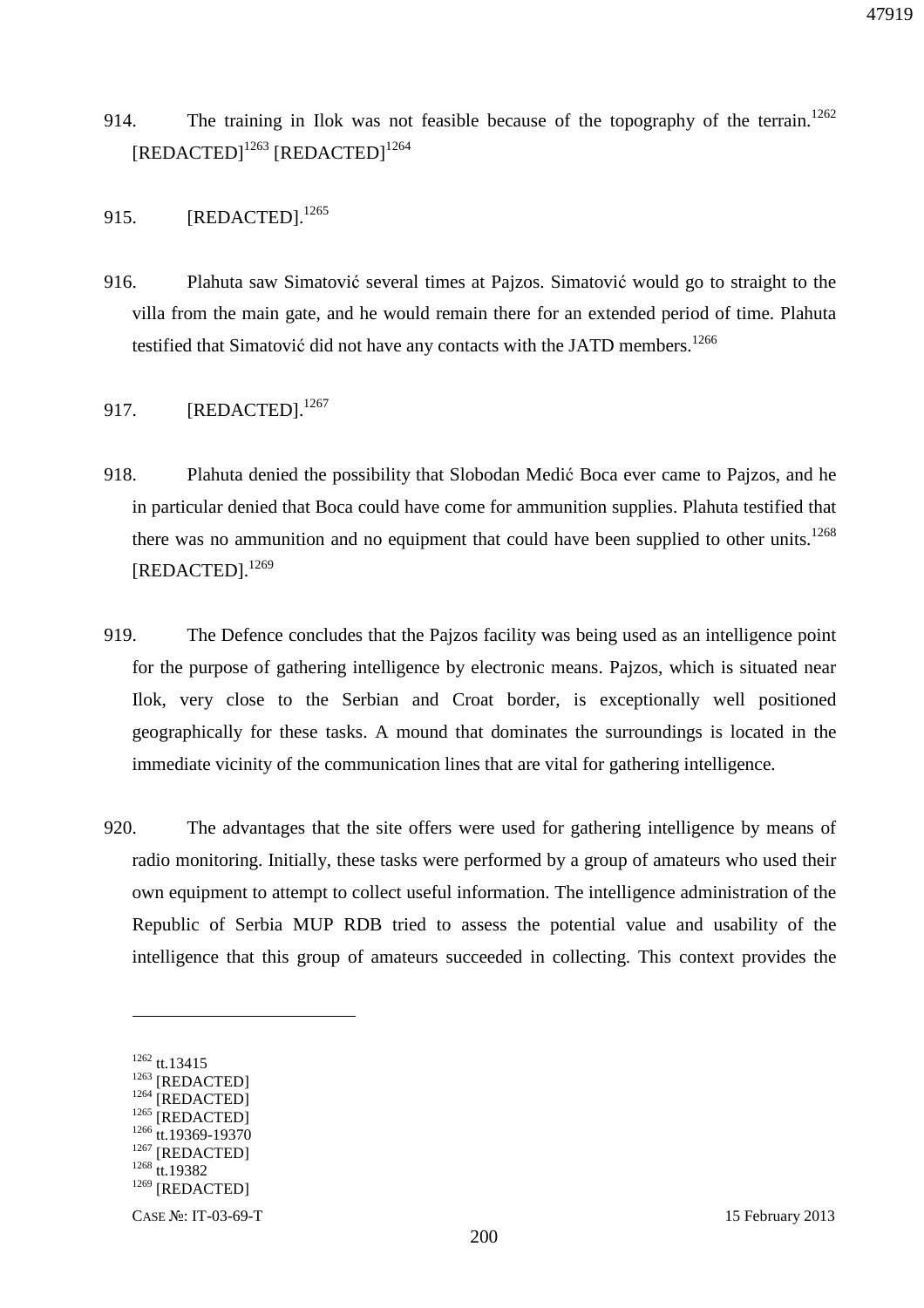only possible explanation for Simatović's presence at Pajzos, on several occasions before these tasks were officially delegated to the  $7<sup>th</sup>$  Administration.

- 921. This activity gained added value when the  $7<sup>th</sup>$  Administration took over these activities in 1993. Due to the reasons mentioned herein, this intelligence point required the cooperation of the staff of the  $2<sup>nd</sup>$  and  $7<sup>th</sup>$  Administration. Simatović, as an employee of the  $2<sup>nd</sup>$ Administration came to Pajzos several times in that period. These visits to Pajzos were entirely legitimate in the context of the  $2<sup>nd</sup>$  Administration's terms of reference, and of Simatović's job description.
- 922. Combat training was not practicable at Pajzos. The topography of the terrain was a limiting factor in this regard. Both the topography of the terrain, and consistent statements made by the witnesses mentioned herein successfully disprove all allegations that there was a camp for combat training at Pajzos.
- 923. Simatović's visits to Pajzos could not have been, and in fact were not, in any way connected to a training camp. This is corroborated by evidence proving that Pajzos was a radio monitoring centre, and by evidence proving that combat training was impracticable there. The armed men who guarded the facility were few and had a special assignment, they did not participate in combat, there is not a single shred of evidence of any kind of involvement of these men in any of the crimes mentioned in the indictments against Franko Simatović.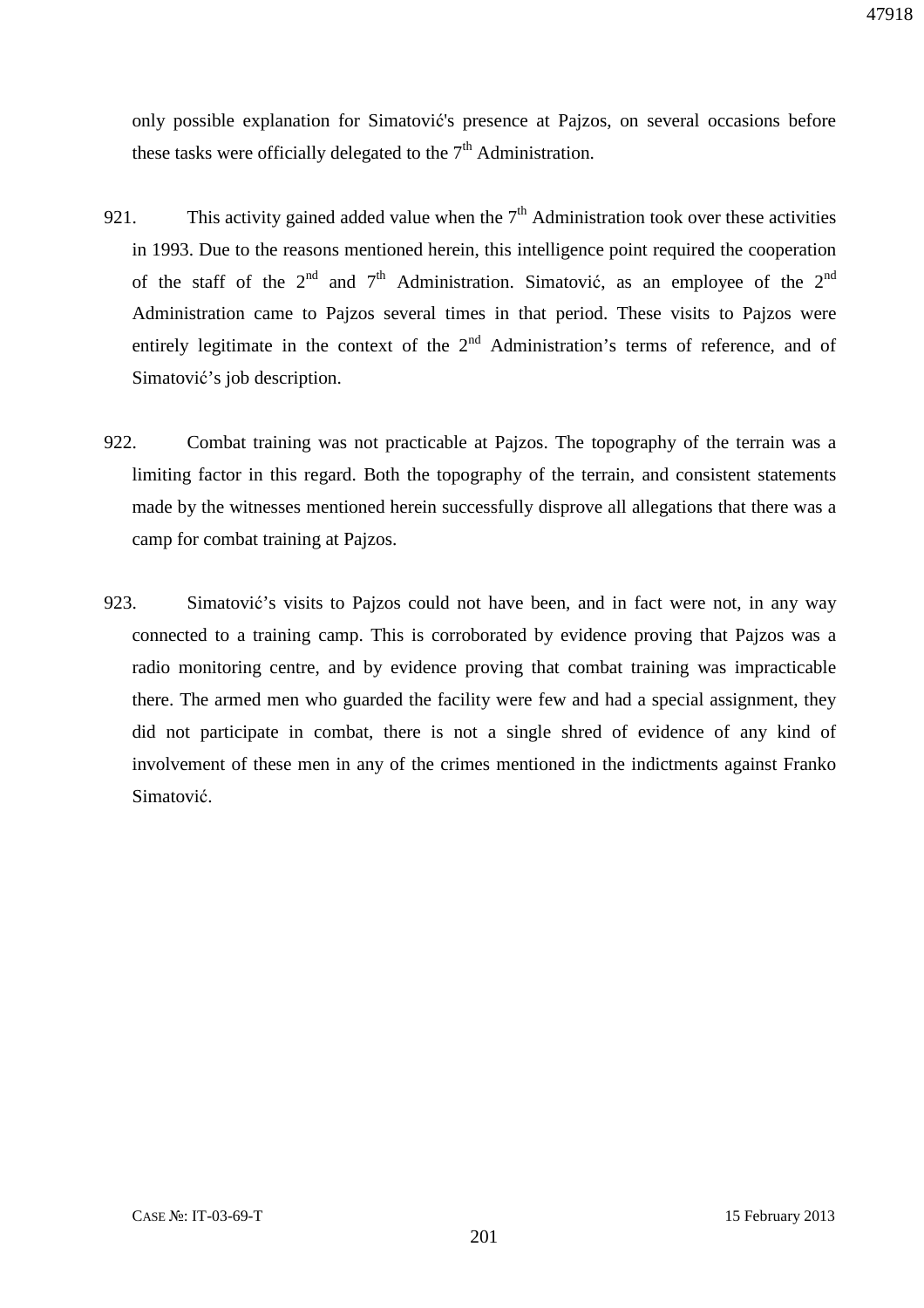### B. UNITS ON THE TERRITORY OF PAJZOS AND ILOK

- 924. Several units of different affiliation were on the territory of Ilok and Pajzos at various time intervals in the period from 1991 to 1995. As indicated by evidence, there were some Serbian MUP units in this area in the initial period that were directly linked with the public security department.
- 925. [REDACTED] <sup>1270</sup> [REDACTED]. <sup>1271</sup> [REDACTED].<sup>1272</sup>
- 926. [REDACTED].<sup>1273</sup>
- 927. **[REDACTED].**<sup>1274</sup>
- 928. [REDACTED].<sup>1275</sup> In the case files there is a set of documents concerning the MUP Krajina Special Unit in that period. Thus, in exhibit D68, this unit is being informed about the checks and patrol activities in Šarengrad. Exhibit P3007 reveals that the commander of this unit was Ilija Vučković. As these people belonged to the Krajina MUP unit, they were issued IDs by Republic of Srpska Krajina.<sup>1276</sup>
- *929.* [REDACTED]*.*
- 930. [REDACTED]<sup>1277</sup> [REDACTED].
- 931. [REDACTED]. <sup>1278</sup>
	- <sup>1270</sup> [REDACTED] <sup>1271</sup> [REDACTED] <sup>1272</sup> [REDACTED]  $1273$  [REDACTED]  $1274$  [REDACTED] <sup>1275</sup> [REDACTED] <sup>1276</sup> P3007 <sup>1277</sup> [REDACTED] <sup>1278</sup> [REDACTED]

 $\overline{a}$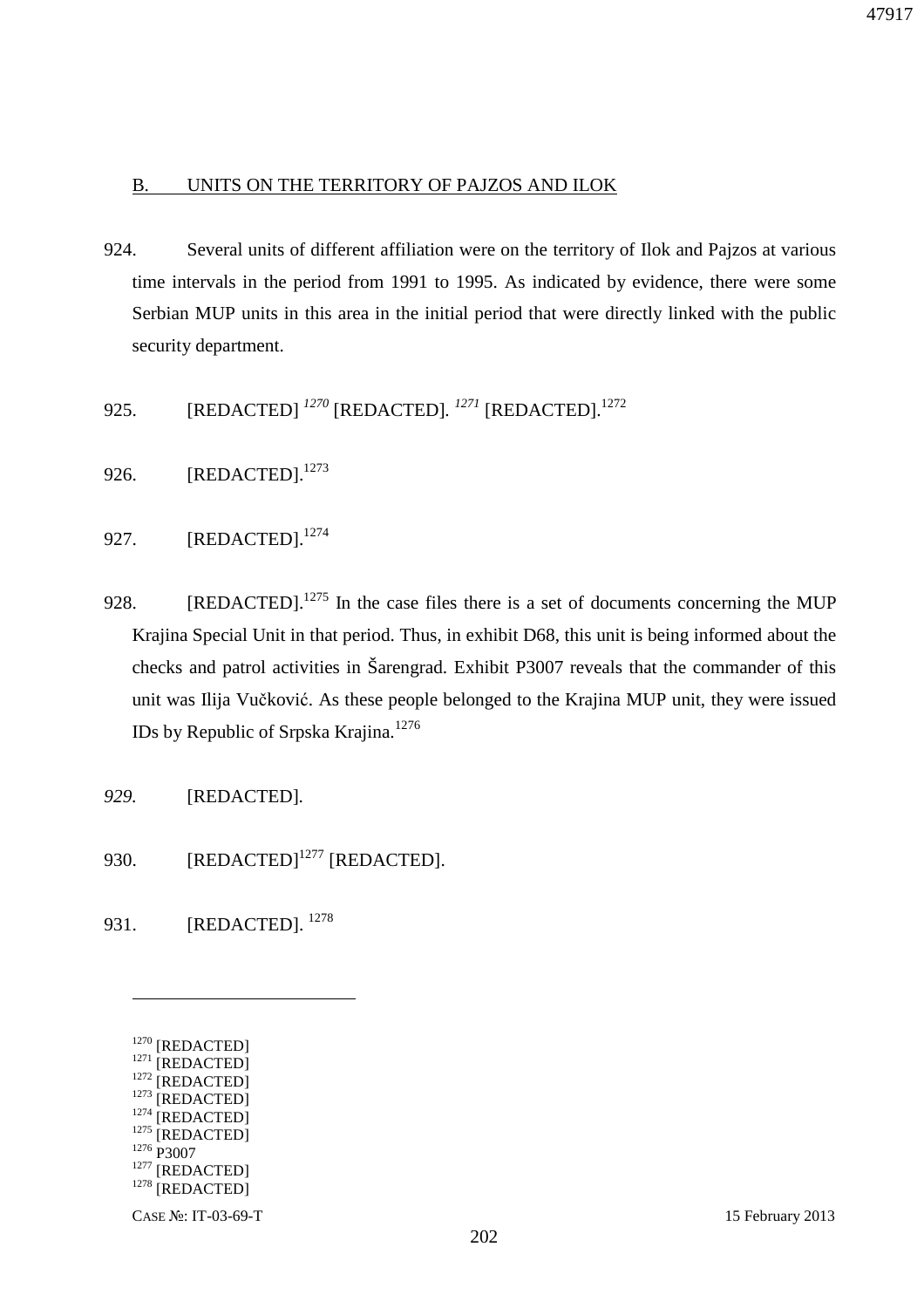## 932. [REDACTED].<sup>1279</sup>

## 933. [REDACTED].<sup>1280</sup>

## 934. [REDACTED].<sup>1281</sup> [REDACTED]<sup>1282</sup>

- 935. The Defence concludes that various different units or groups were stationed in the Ilok and Pajzos area, at different time intervals. Some of these units or groups were sometimes attached to a structure, sometimes they received orders from two different commands, while sometimes they received orders from nobody and acted independently and for their own account.
- 936. In the initial period, a Special Unit of the Serbian MUP had been stationed in this area. This unit relied on the logistic support of the Serbian MUP Police Administration. These Serbian MUP units were concurrently a part of the Krajina MUP.
- 937. At the same time, a Special Purpose Unit of the Krajina MUP was stationed in that area. This unit underwent various transformations. [REDACTED]*.* Often they used the name "Red Berets" to facilitate the achievement of their purposes in the overall confusion.
- 938. The Defence contends that there is no evidence that could link the units from the area of Ilok and Pajzos with Franko Simatović, beyond any reasonable doubt. Simatović's link with Pajzos is explained in further detail in other sections of this brief. Here the Defence would like to emphasize that the military and police structures in this area were intertwined, that there was no organized and regulated state authority, and that there were constant political conflicts and uncertainty. Under these circumstances it is impossible to identify the various units, the affiliation of the various individuals, and who was responsible for whom, and in what way. These circumstances make it impossible to determine any kind of link,

<sup>&</sup>lt;sup>1279</sup> [REDACTED]

<sup>&</sup>lt;sup>1280</sup> [REDACTED]

 $1281$  [REDACTED]  $1282$  [REDACTED]

CASE №: IT-03-69-T 15 February 2013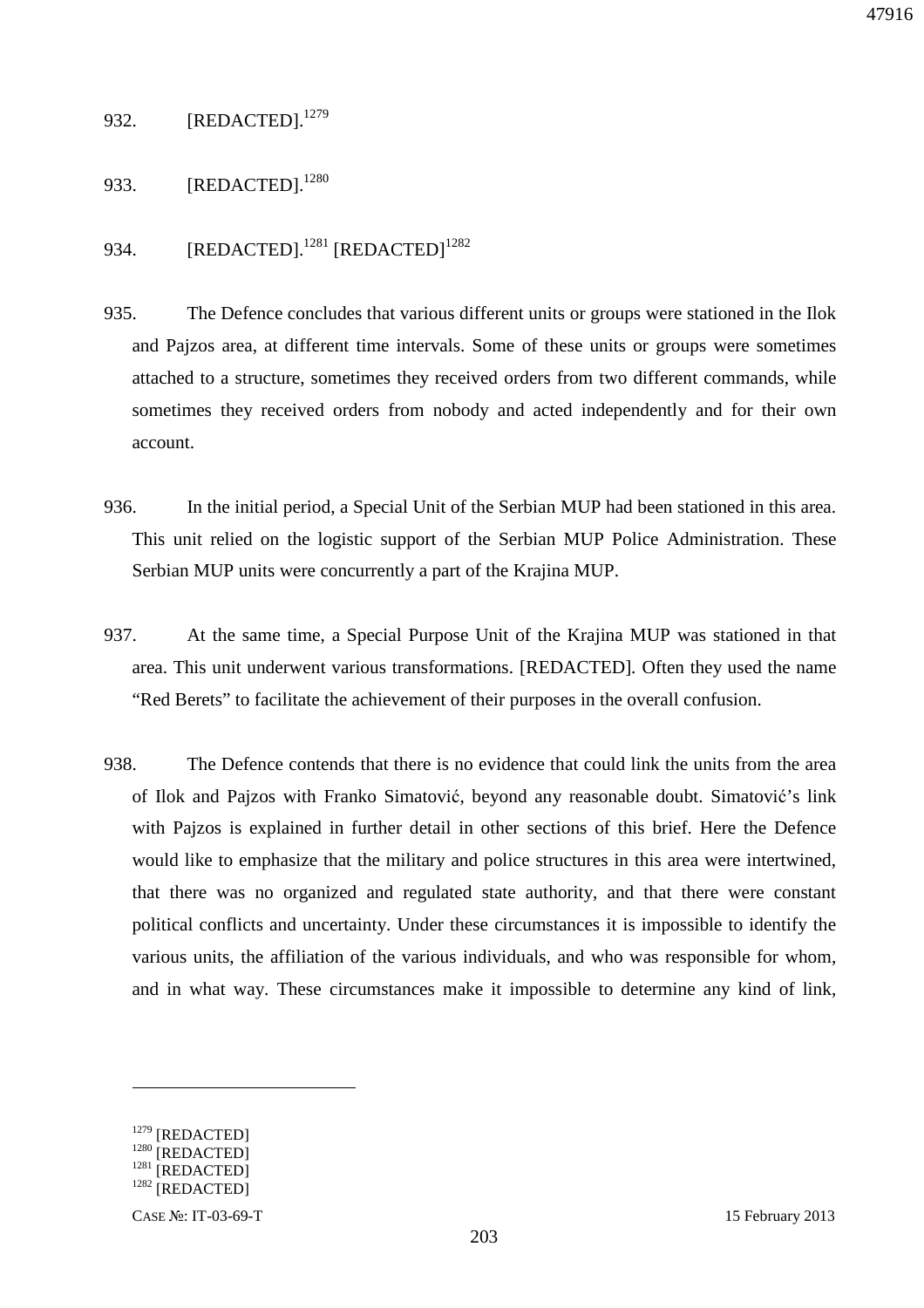influence or contribution on the part of Simatović in the context presented herein by the Defence.

### C. ARKAN'S ATTEMPT TO ENTER PAJZOS

### 939. **[REDACTED].**<sup>1283</sup>

- 940. At the beginning of August 1995, Arkan arrived at Pajzos with his escort, consisting of seven or eight individuals. Arkan came up to the main gate and wanted to enter the compound. There were two members of JATD at the gate and soon several more arrived. They stopped Arkan, did not allow him to come in and informed the officer on duty. The officer on duty banned Arkan from entering the compound and said that there was nothing for him to do there.<sup>1284</sup> The officer on duty informed Dragoslav Krsmanović about the event, who was also at the Villa at the time.<sup>1285</sup>
- 941. Arkan was very angry, his security stepped out of the vehicle, Arkan shouted, swore and demanded to go in. The JATD members were armed with automatic rifles and were ready

<sup>1283</sup> [REDACTED] <sup>1284</sup> tt.19367-19368  $1285$  tt.19369

 $\overline{a}$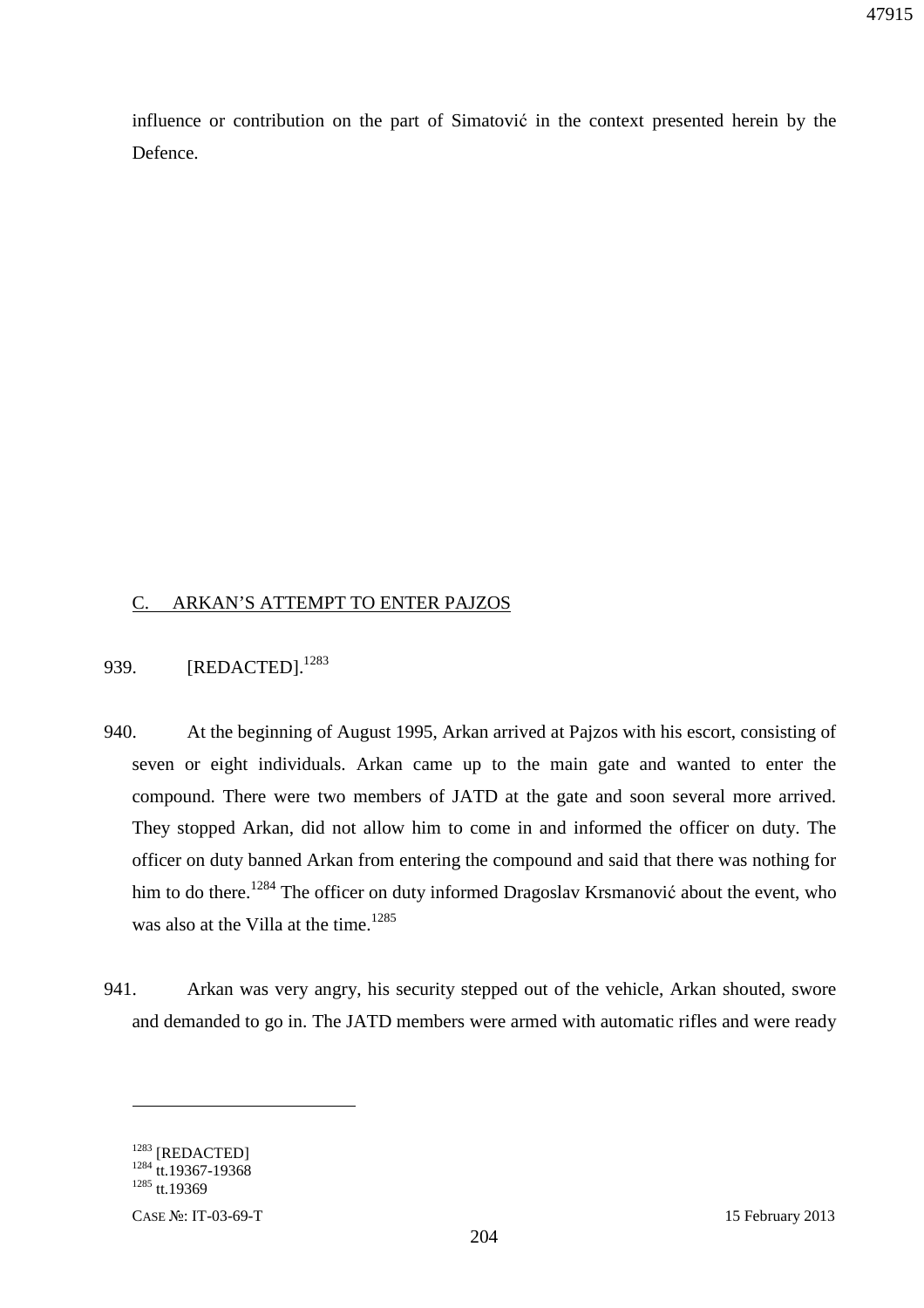to use them. Arkan saw that, he interpreted it as a serious threat and ten minutes later he  $left.1286$ 

942. Plahuta believes that the reason for Arkan's arrival was that he wanted to go into the winery.<sup>1287</sup>

## 943. [REDACTED].<sup>1288</sup>

944. The reaction of the security of the Pajzos facility to Arkan's arrival is a clear illustration of the relation between Arkan and the Republic of Serbia RDB JATD. Arkan and his unit were treated just as anyone else who would have attempted to trespass into a secured facility. Arkan did not have a special status, Arkan did not have special rights. This event is one of a whole set of evidence that Arkan and his unit were not a part of RDB, that the RDB neither controlled nor influenced Arkan and his activities in the region.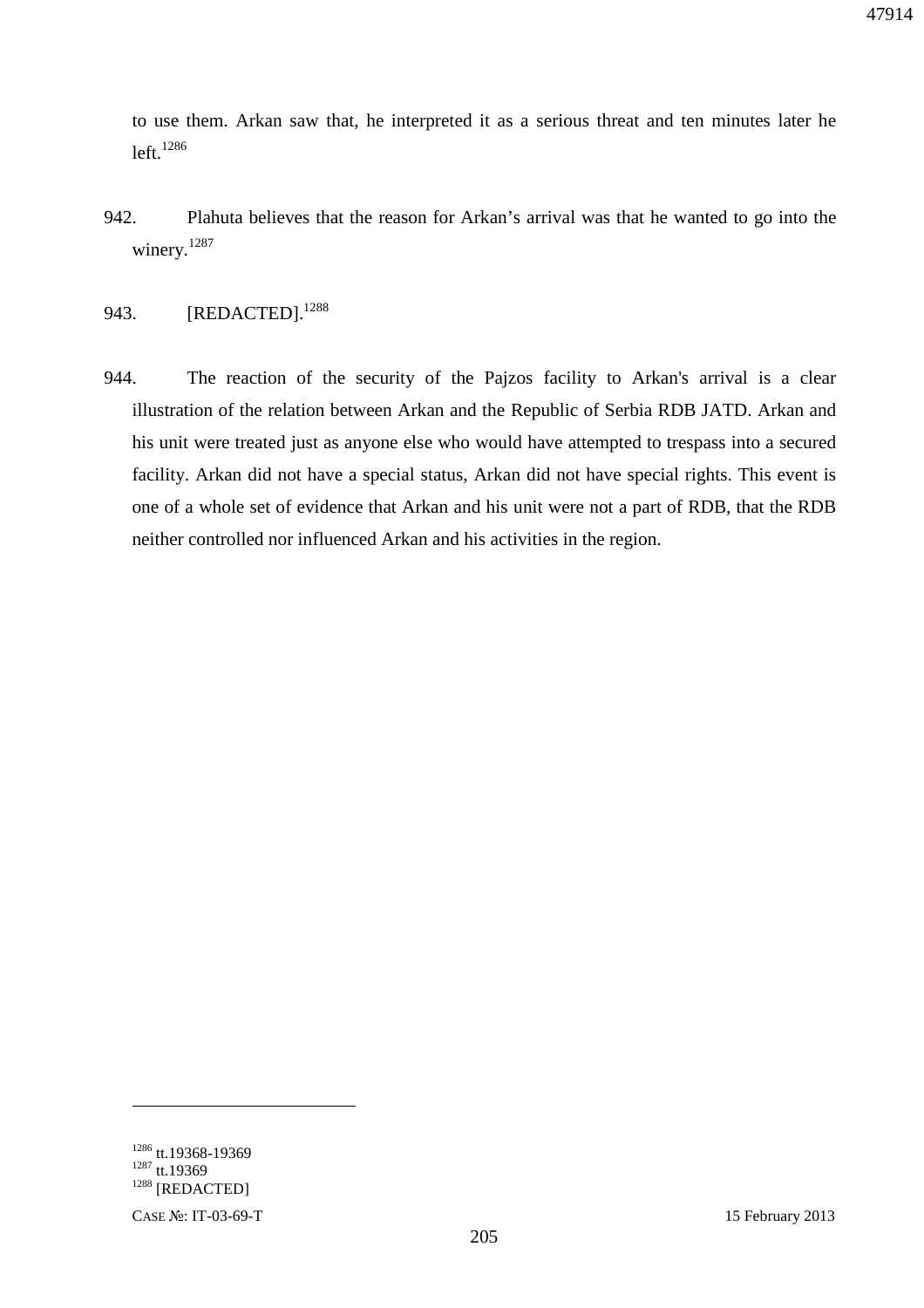### **PART EIGHT**

## A. THE POSITION OF FRANKO SIMATOVIĆ IN THE REPUBLIC OF SERBIA MUP SDB/RDB

- 945. Franko Simatović's position within the Republic of Serbia SDB/RDB MUP is highly important for determining Simatović's level, role and authorities at the time relevant for the indictment.
- 946. Simatović had been an SDB employee from 1978. As soon as he began working with the SDB, Simatović was assigned to duty in the SDB Administration for the City of Belgrade. Within the City of Belgrade SDB Administration he discharged the duty of operative officer in the  $2<sup>nd</sup>$  Sector. In 1986, he was transferred to the position of Chief of the US group within the  $2<sup>nd</sup>$  Sector of the SDB Administration for the City of Belgrade.<sup>1289</sup>

### B. SIMATOVIĆ AS CHIEF OF SECTION

- 947. From 15 December 1990, Simatović held the position of chief of section for the USA in the  $2<sup>nd</sup>$  Branch of the SDB Administration in Belgrade.<sup>1290</sup> At the time relevant for the indictment Simatović figures as a staff member appointed to the position of chief of section.
- 948. The tasks of a chief of group and chief of section in the 2nd Branch of the SDB Administration in Belgrade are identical. The only difference is in the slightly higher wage coefficient. This difference appeared with the introduction of new SDB staffing and job grading regulation. $1291$
- 949. The position of chief of section, which Simatović had been appointed to in December 1990, was the lowest-ranked management position.<sup>1292</sup>

<u>.</u>

<sup>1289</sup> D795 paras.331-333

<sup>1290</sup> D795 para.335

<sup>1291</sup> D795 para.364

<sup>1292</sup> D795 paras.363-364

CASE №: IT-03-69-T 15 February 2013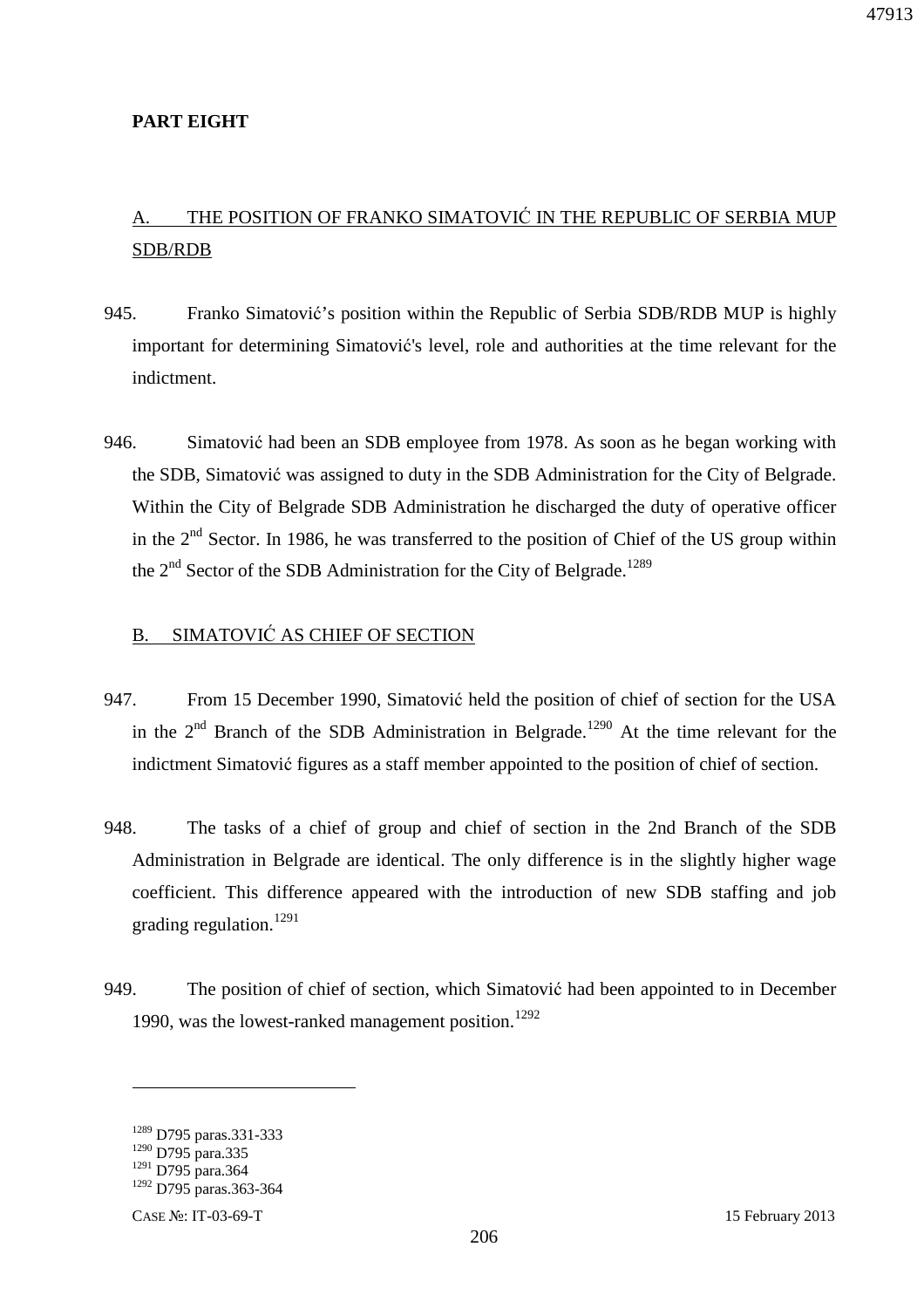- 950. Simatović's authorities as a manager were exclusively restricted to tasks related to the section he headed. In this role, Simatović was responsible for the management of the section, for the coordination as well as participation in or direct execution of tasks and assignments. In this role, Simatović was responsible for the detection, surveillance, investigation, documentation and prevention of the activities of the US intelligence service, police security and other institutions.<sup>1293</sup> [REDACTED]<sup>1294</sup> [REDACTED].
- 951. The Defence also emphasizes that Simatović has no managerial authority with respect to the Service itself. He has no influence on managing the service, on making strategic and tactical decisions at the level of the Service. He did not have any contacts with the political leadership of the country. He did not submit reports or participate in meetings.
- 952. Simatović's position from December 1990 to May 1992 is at the very bottom of the hierarchical ladder of the Republic of Serbia SDB MUP at the time. As a chief of section, Simatović was subordinated to the assistant chief of department, chief of department, chief of the SDB for Belgrade, assistant chief of the SDB, deputy chief of the SDB, and finally chief of the RDB of the MUP of the Republic of Serbia.<sup>1295</sup> Simatović was six levels below the level of the chief of the Service, and seven levels below the position of the interior minister of the Republic of Serbia. The Defence contends that Simatović's job and working engagement were restricted by seven management levels in the MUP. Simatović's position in the hierarchy of the SDB and MUP is a measure of his influence on the Service's activities both in the country and abroad.
- 953. The title Simatović had in the period from December 1990 to May 1992 is another important fact. In December 1990, Simatović was given the title of senior inspector, which means that there were five titles above him.<sup>1296</sup> The Defence reiterates that the title indicates the rank of an employee. $1297$

<sup>1293</sup> D795 para.351  $1294$  [REDACTED] <sup>1295</sup> [REDACTED] <sup>1296</sup> D795 paras.362-363,P2398  $1297$  tt.18936

CASE №: IT-03-69-T 15 February 2013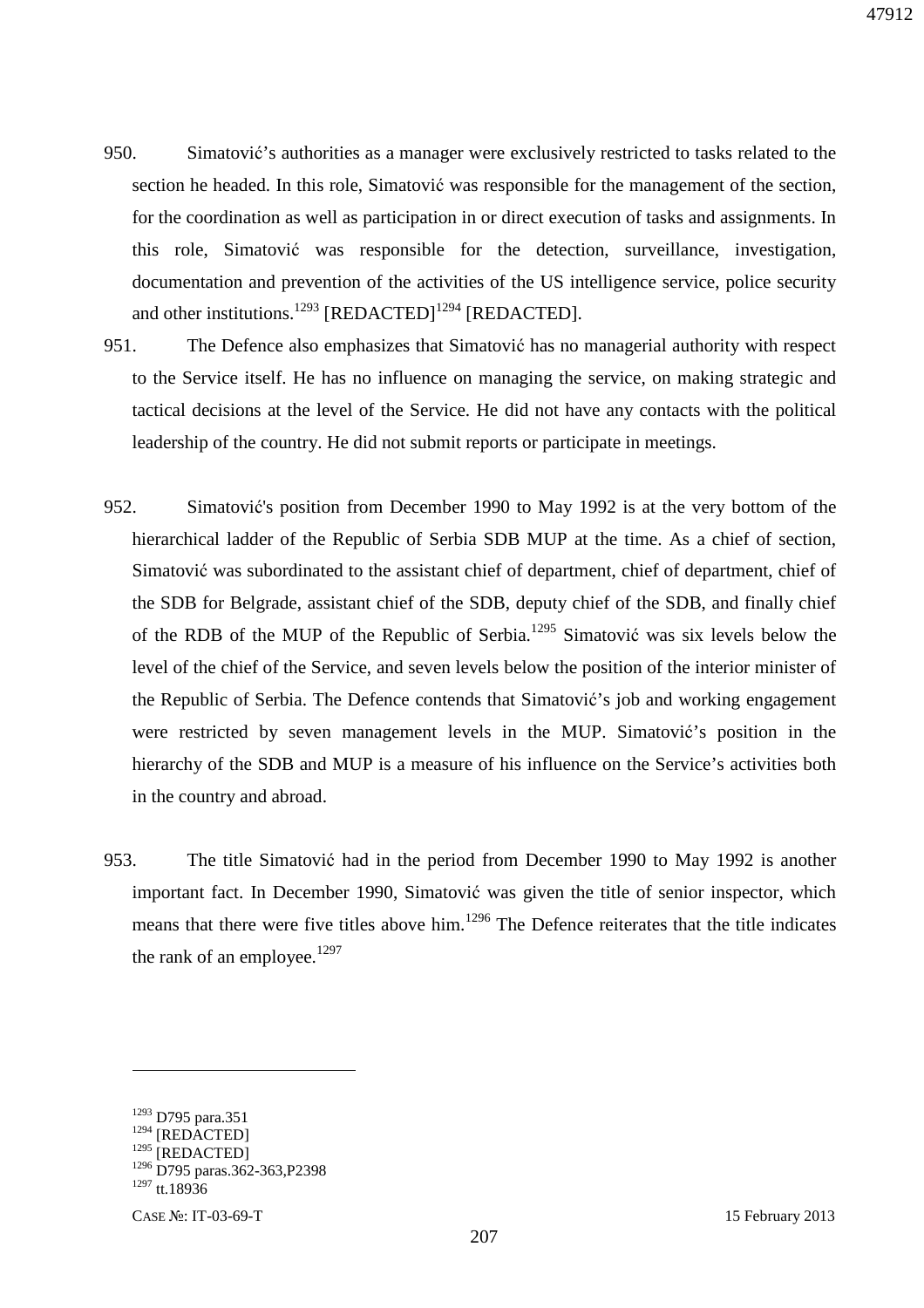954. It is important to note that Simatović's position is a professional position he was appointed to by decision of the line manager in the Service. Simatović was not appointed by, nor was he accountable for his work to the Government of the Republic of Serbia. Simatović's title was also low. These facts indicate the very limited weight of his position within the structure of the Service, MUP and the state administration as a whole.

# C. SIMATOVIĆ'S APPOINTMENT TO DEPUTY CHIEF OF SECOND ADMINISTRATION

- 955. By Decision of the Chief of the RDB of the MUP of the Republic of Serbia, on 1 May 1992, Simatović was appointed to the position of Deputy Chief of Second Administration. Although he was appointed to this position, Simatović still had the same title – senior inspector.<sup>1298</sup> Simatović performed these tasks until his appointment to the position of special advisor that followed on 1 May 1993.<sup>1299</sup>
- 956. The position of deputy chief to which Simatović had been appointed meant that Simatović prepared and proposed the operative program of work to the Administration and took care of its implementation, that he was directly responsible for gathering intelligence and data, that he was directly responsible for organizing and executing assignments and tasks related to gathering information, data and knowledge about all kinds of threats to the national, cultural and historical identity of the Serbs living outside of Serbia, as well as for other tasks. $1300$
- 957. The position of deputy chief that Simatović held from May 1992 to May 1993 was a mid-level management position at RDB. It is of notable significance that a deputy chief of administration does not manage the administration directly and independently. The deputy chief performs the tasks assigned to him by the chief of administration. The deputy chief is not a member of the Collegium of SDB Chiefs.<sup>1301</sup>

<u>.</u>

<sup>1298</sup> D795 para.337

<sup>1299</sup> D795 para.337

<sup>&</sup>lt;sup>1300</sup> D795 para.352,D115 <sup>1301</sup> D795 para.365

CASE №: IT-03-69-T 15 February 2013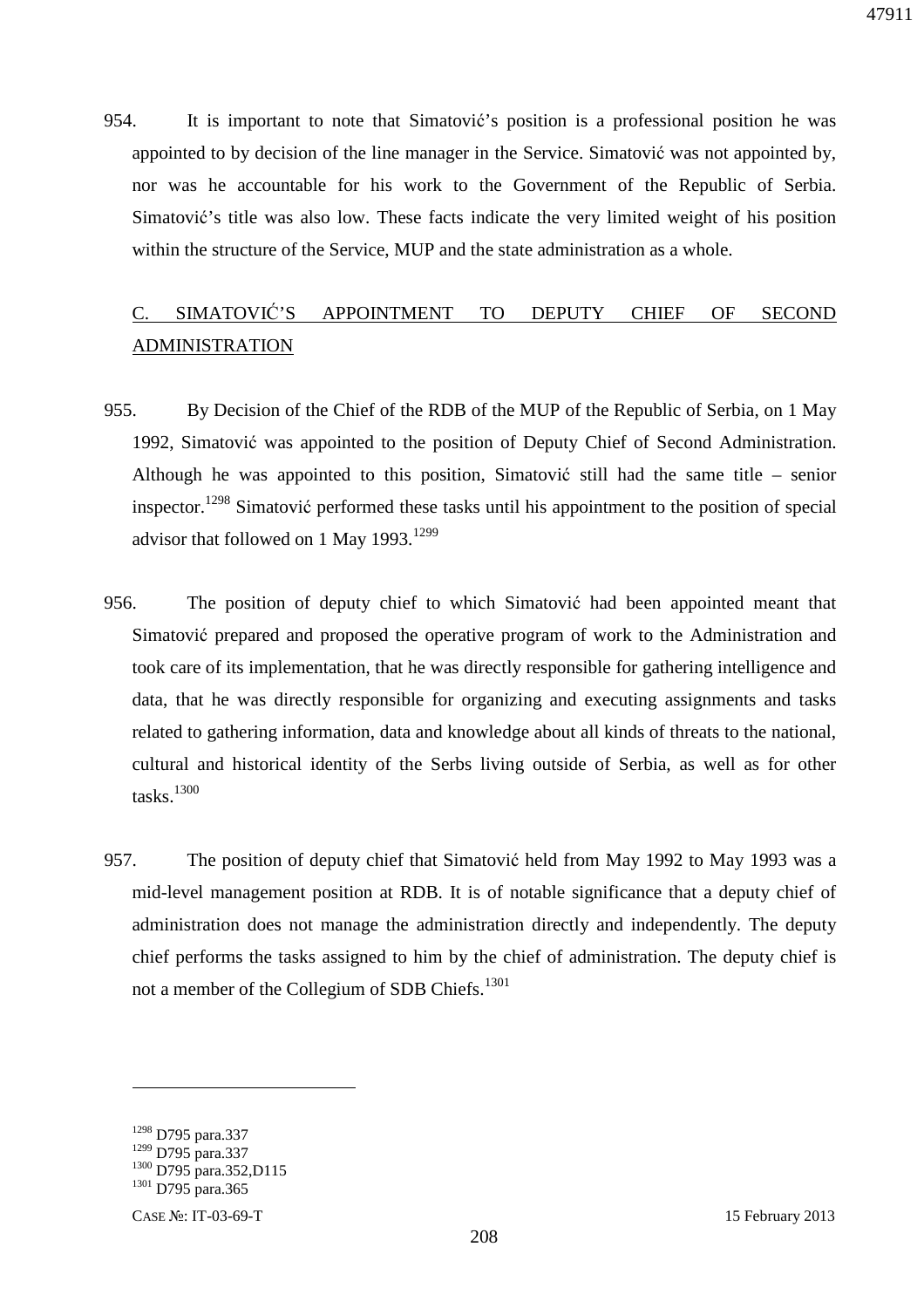- 958. In the hierarchical structure, the deputy chief is subordinated to the chief of administration, assistant chief of RDB for intelligence operations, deputy chief of RDB, chief of RDB and finally the interior minister. <sup>1302</sup> Even at the level of deputy chief of RDB, there was a whole range of top-ranking officials in the Service who were superior to Simatović in the decision making process.
- 959. As the chief of section and deputy chief of  $2<sup>nd</sup>$  Administration, Simatović could directly engage in intelligence gathering, documenting, investigation, surveillance, all in line with the job description of the position to which he had been appointed. He could travel outside of Belgrade, and he could also travel abroad in case of operative need.<sup>1303</sup>
- 960. Simatović's authorities as deputy chief were restricted by the fact that at the time when he was a deputy, the  $2<sup>nd</sup>$  Administration had its chiefs. Marko Lazović was the chief of the  $2<sup>nd</sup>$ Administration in the period from 15 April 1992 until the appointment of Zoran Mijatović. Lazović held the title of senior advisor,  $1304$  Zoran Mijatović was appointed chief of  $2<sup>nd</sup>$ Administration in 1 February 1993, and remained on this position until 10 October 1993. Mijatović also held the title of senior advisor. $1305$
- 961. After Mijatović left the position of chief, the position of deputy chief of 2nd Administration was filled by Dragan Filipović, who was appointed to that position by decision of the chief of  $8<sup>th</sup>$  Administration Milan Prodanić. While discharging this function, Filipović held the title of senior inspector.<sup>1306</sup> [REDACTED].<sup>1307</sup> [REDACTED]<sup>1308</sup> A new chief of  $2<sup>nd</sup>$  Administration had not been appointed immediately after Mijatović's departure, but this does not mean that the  $2^{nd}$  Administration was left without a manager. The  $2^{nd}$ Administration was managed by deputy chief Filipović<sup>1309</sup>, and this situation lasted until the appointment of a successor to the position of chief of Administration. The Defence reiterates

<sup>&</sup>lt;sup>1302</sup> D795 para.366 <sup>1303</sup> tt.18938-18939 <sup>1304</sup> D852 <sup>1305</sup> P2486 pages:2,3 <sup>1306</sup> P474 p.16 (ENG)  $1307$  [REDACTED] <sup>1308</sup> [REDACTED]  $1309$  tt.19634

CASE №: IT-03-69-T 15 February 2013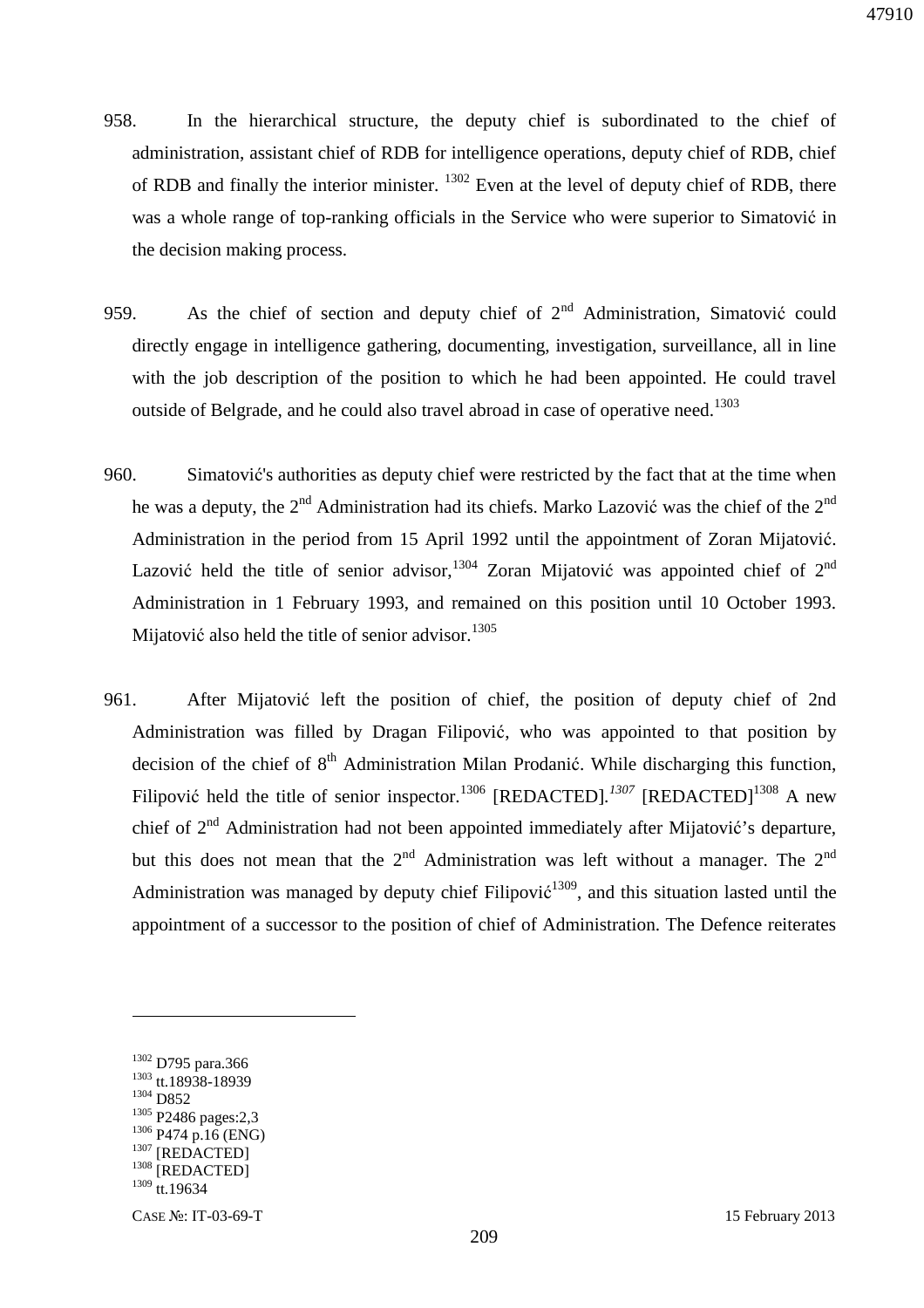that Simatović had never at any time been chief of  $2<sup>nd</sup>$  Administration or acting chief of Administration in the capacity of deputy chief.

962. The Defence concludes that Simatović, in his capacity as deputy chief of Second Administration, had always been limited in his work by the decisions of the chief of Administration. The level of his autonomy and responsibility in dealing with his working assignments did not extend beyond mid-level management, which distances Simatović from every strategic decision concerning program orientation and operational use of the State Security Department and the resources it had at its disposal. In his workplace, Simatović was also far-flung from any communication with top state officials. All communication, reporting, planning happened at a decision-making and responsibility level far beyond that of Simatović.

### D. SIMATOVIĆ AS SPECIAL ADVISOR

#### 963. **[REDACTED**].<sup>1310</sup>

- 964. [REDACTED].<sup>1311</sup> There were six special advisor positions, and three advisor positions within the RDB, according to the staffing and job classification.<sup>1312</sup>
- 965. The terms of reference of a special advisor are formulated in a very vague manner, and cover all RDB activity areas. The reason for the generality of the formulation of the terms of reference of the special advisor lies in the fact that this are the terms of reference that apply collectively to all advisors appointed by the chief of RDB. The chief of RDB appointed advisors, and the chief of RDB determined their terms of reference.<sup>1313</sup>
- 966. Of particular significance is the fact that, in terms of hierarchy, special advisors were not superior to the chief of the various administrations within the RDB, nor could he interfere

<sup>&</sup>lt;sup>1310</sup> [REDACTED] <sup>1311</sup> [REDACTED] <sup>1312</sup> D833 <sup>1313</sup> D795 para.354

CASE №: IT-03-69-T 15 February 2013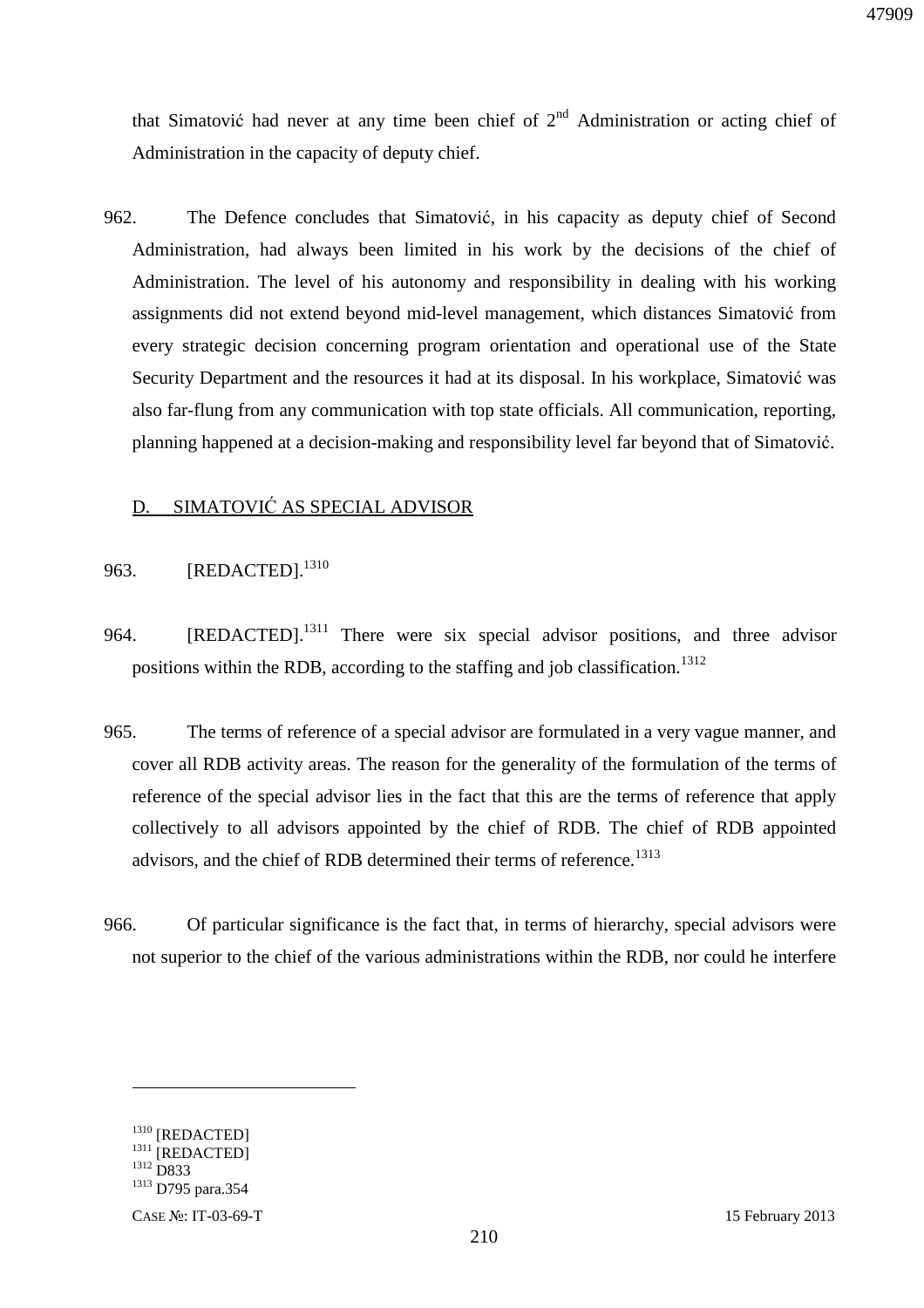with their responsibilities. When he was appointed special advisor, Simatović ceased to be the deputy chief of the RDB  $2<sup>nd</sup>$  Administration.<sup>1314</sup>

- 967. As a special advisor, Simatović had no independent decision making authority. Because subordination is one of the fundamental principles of work in the State Security Department, <sup>1315</sup> Simatović's work as special advisor was determined by the decisions and positions of the chief of RDB.<sup>1316</sup>
- 968. As a special advisor, Simatović dealt with the coordination of intelligence gathering, the use of new technologies, and the introduction of new systems in this field.<sup>1317</sup> Simatović dealt with the development and use of technical means in the department, especially in the analytical domain.<sup>1318</sup>
- 969. Simatović, as a special advisor, did not have the authority to make any independent decisions within the Department. A special advisor provides advice but does not make the decisions.<sup>1319</sup>
- 970. Each of the special advisors had their respective tasks, and was not allowed to get directly involved in the work of the chief of the administrations within the RDB.<sup>1320</sup>
- 971. A special advisor reports exclusively to the chief of RDB. The chief of RDB is the one who decides whether any of the intelligence or reports will be forwarded to the political leadership.<sup>1321</sup>
- 972. A special advisor, just as a deputy chief of administration or chief of department, is required to execute all orders and assignments issued by his line manager, or other manager who is superior to him in the hierarchy. The only restriction is the lawfulness of the order or

<sup>1314</sup> D795 paras.354,356 <sup>1315</sup> D817 art.2 <sup>1316</sup> D795 paras.56,368,369 <sup>1317</sup> tt.19634-19635 <sup>1318</sup> tt.19826,19871 1319 tt.18940 <sup>1320</sup> tt.14790-14791  $1321$  tt.14812-14813

CASE №: IT-03-69-T 15 February 2013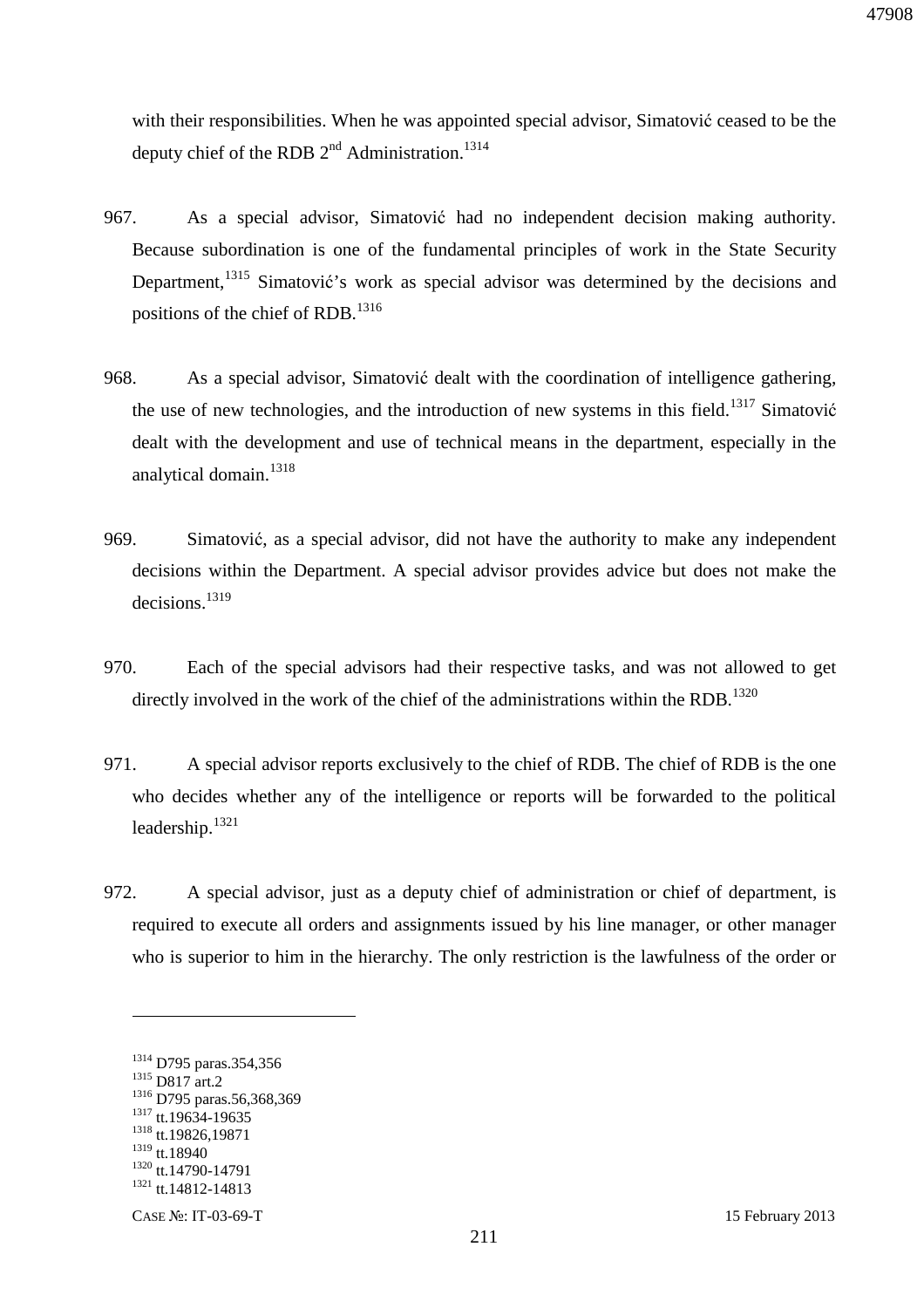task. An RDB employee is even obliged to execute any instructions that he might deem unlawful. An employee may only refuse to execute an order if the execution of that order would constitute a criminal offense<sup>1322</sup>

- 973. The Defence concludes that Simatović, as a special advisor, was outside the lines of subordination of the State Security Department (RDB). Simatović had no jurisdiction in relation to the administrations, and Simatović had no independent decision-making authority. The work of a special advisor is restricted to the assignments and instructions imparted by the chief of RDB. The ultimate and maximum output of the work of a special advisor is to provide advice or recommendations to the chief of department, the latter being the one to ultimately decide on the matter of concern, in line with the principle of subordination.
- 974. The defense emphasizes that even in his role of special advisor, Simatović did not come into contact with the state leadership. Simatović's role within the RDB was heavily overshadowed by the rights and responsibilities of the chief of RDB, the deputy chief of RDB as well as the assistant and chief of the administrations. Simatović did not make independent decisions, Simatović did not convey information to the state leadership, Simatović did not receive orders from the state leadership. Simatović's accountability can only be discussed within the context of the limited rights and duties that he had in the positions to which he had been assigned.
- 975. Simatović gained to a certain extent some independent decision-making authority when he was subsequently appointed to the position of assistant chief of the RDB, on 4 April  $1996$ ,  $1323$  at a time of no relevance to the indictment in this case.

<sup>&</sup>lt;sup>1322</sup> D795 para.367 <sup>1323</sup> D795 para.369

CASE №: IT-03-69-T 15 February 2013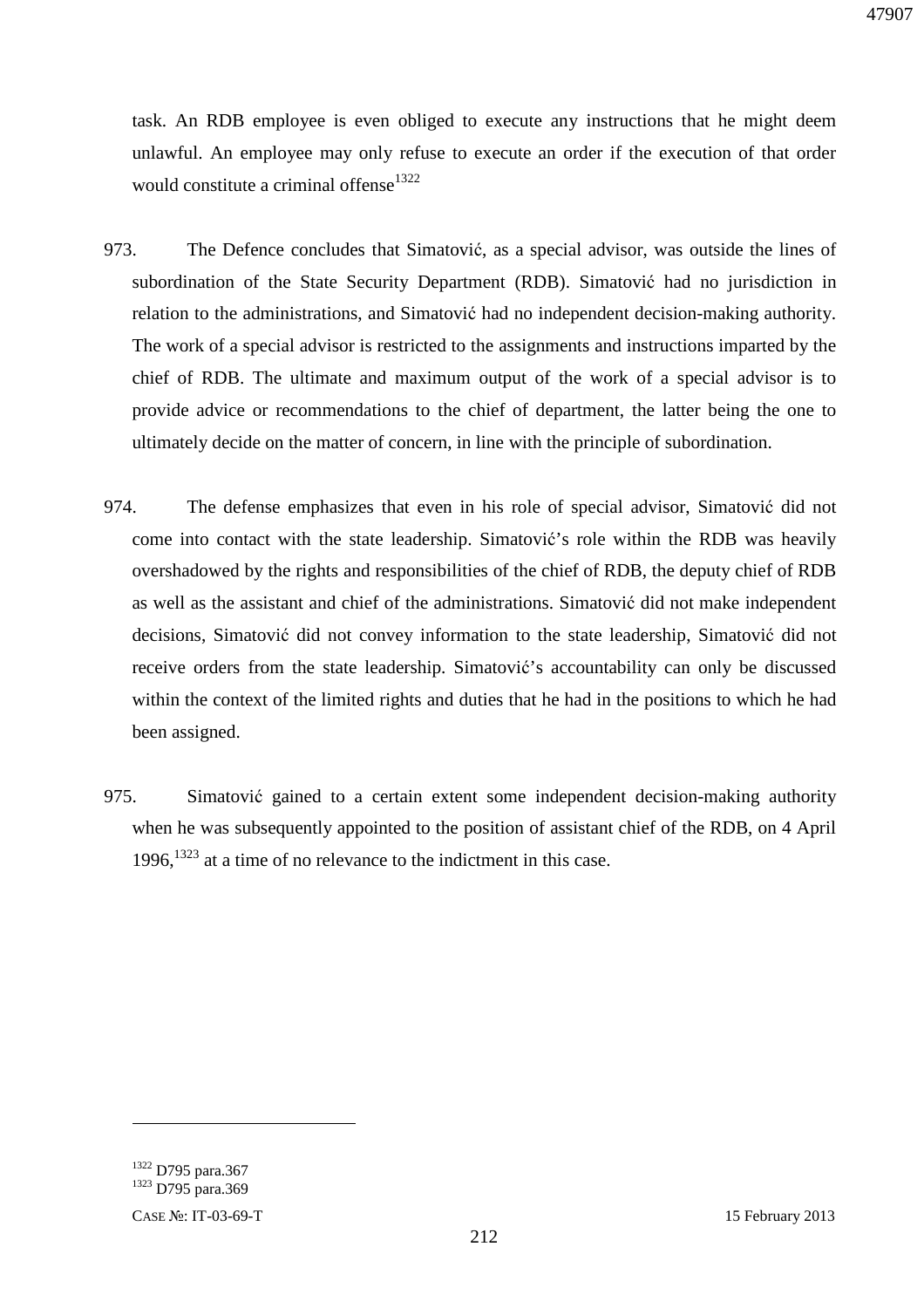#### **PART NINE**

#### A. THE POSITION OF JATD WITHIN THE RDB

- 976. The way in which the Anti-Terrorist Operations Unit (JATD) was established, its status and type of management are a highly contentious issue between the parties to this trial. Here, the Defence would like to present evidence and arguments that unequivocally shows the genesis and position of the JATD within the Republic of RDB of the MUP of the Republic of Serbia.
- 977. The issue of the decision establishing the JATD was the object of an extended debate in this case. The Defence notes that there is no such decision in the case files, so the Defence contends that all circumstances of relevance for the formation of the JATD can and should be determined indirectly.
- 978. The authority to establish an organizational unit within the Republic of Serbia MUP was vested in the minister. The minister of interior determined its terms of reference and structure.<sup>1324</sup> Minister Sokolović availed himself of his authority to establish Special Police Units (PJM). Sokolović issued a decision based on the Law on Internal Affairs of the Republic of Serbia. In this decision he prescribed the strength of the unit, its specific scope of activity and the manner in which these units would be utilized.<sup>1325</sup> Alertness measures, the grouping and deployment of the PJM were executed by order of the minister, by the authority of the minister and by order of the chief of the public security department.<sup>1326</sup> This decision was issued by the minister on 1 August 1993, merely a couple of days before the decision that concerns the JATD.
- 979. The Defence contends that all provisions of the decision on the establishment of the PJM apply mutatis mutandis to the JATD as well. The legal grounds are identical, the scope of work is similar, as well as the requirements and scope of organization. These similarities are not just implicit, they have been established based on available evidence in this case.

<sup>1324</sup> P1044 Art.6 <sup>1325</sup> D87 <sup>1326</sup> D87 item 2

CASE №: IT-03-69-T 15 February 2013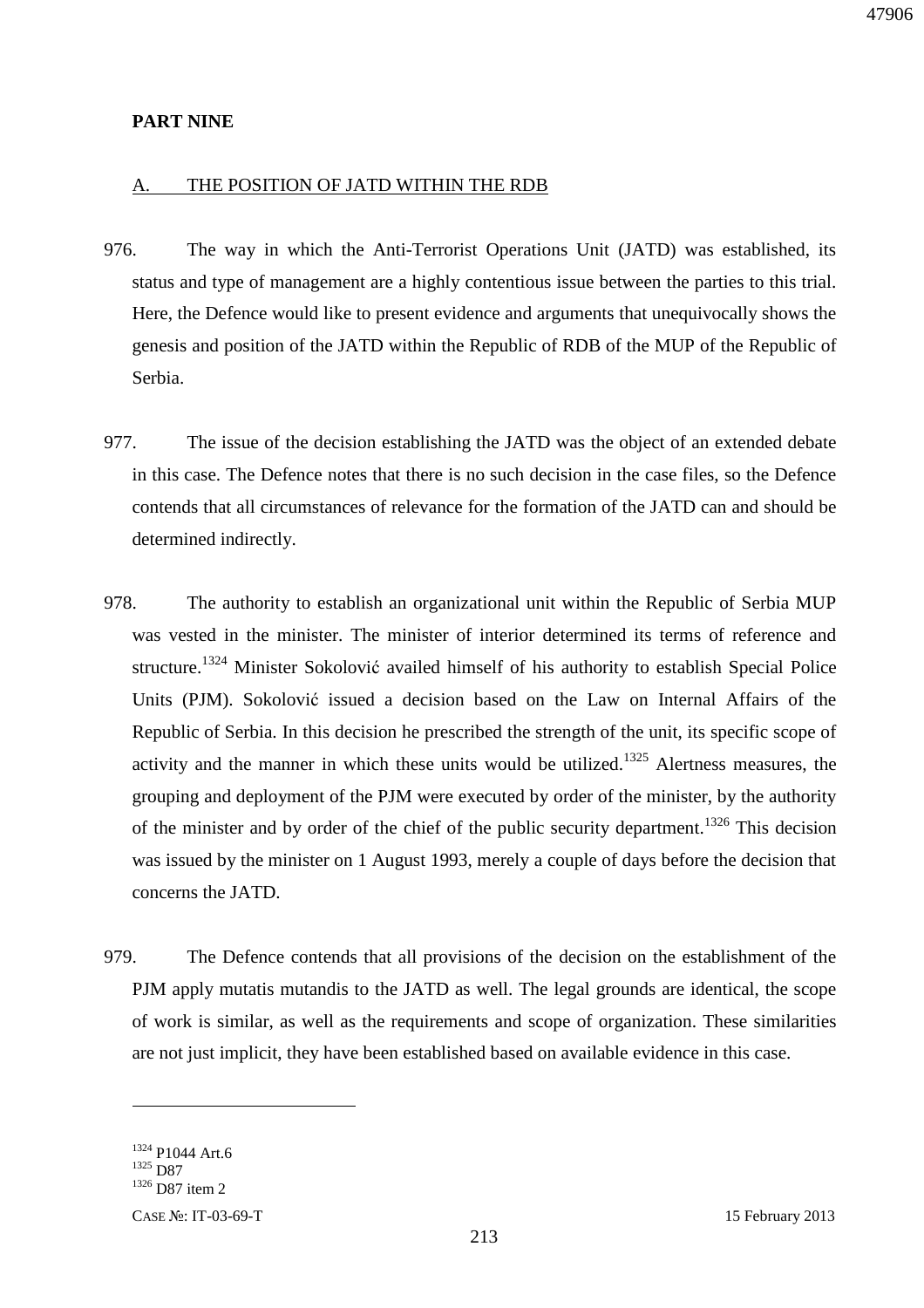- 980. [REDACTED].<sup>1327</sup> Such a decision was taken by the minister of interior in accordance with the authority stipulated in the Law on Internal Affairs.<sup>1328</sup> [REDACTED].<sup>1329</sup>
- 981. [REDACTED].<sup>1330</sup> [REDACTED].<sup>1331</sup>
- 982. [REDACTED].<sup>1332</sup>
- 983. [REDACTED].<sup>1333</sup> [REDACTED].<sup>1334</sup>
- 984. **[REDACTED**].<sup>1335</sup>
- 985. [REDACTED].<sup>1336</sup> [REDACTED].<sup>1337</sup>
- 986. JATD was a special organizational unit within the State Security Department.<sup>1338</sup> This is evident based on the manner in which the unit was formed and the way in which the unit functioned.
- 987. [REDACTED].<sup>1339</sup> [REDACTED].<sup>1340</sup>
- 988. The unit was led by Milan Radonjić, in his capacity as deputy commander, until the formation of the Special Operations Unit of the State Security Department (JSO) in 1996. The

<sup>1327</sup> [REDACTED] <sup>1328</sup> tt.14098,D795 para.373,P972 p.24 <sup>1329</sup> [REDACTED] <sup>1330</sup> [REDACTED] <sup>1331</sup> [REDACTED] <sup>1332</sup> [REDACTED] 1333 [REDACTED]; <sup>1334</sup> [REDACTED]  $1335$  [REDACTED] <sup>1336</sup> [REDACTED] <sup>1337</sup> [REDACTED]  $1338$  tt.18950,19618,19619 <sup>1339</sup> [REDACTED] <sup>1340</sup> [REDACTED]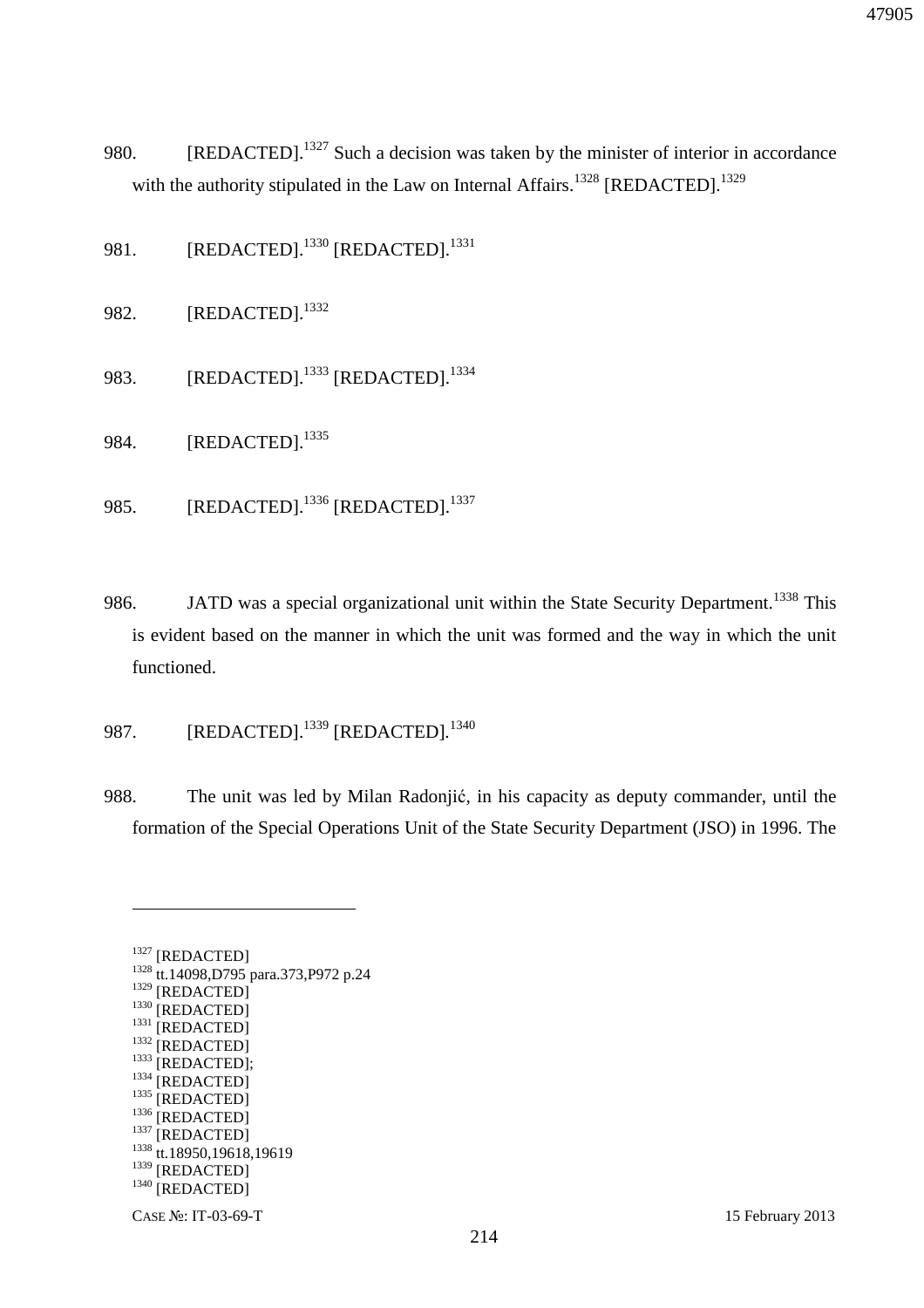JATD commander position was never filled because it required a higher-ranking officer with a military academy degree.<sup>1341</sup>

989. [REDACTED]*.* 1342

990. [REDACTED].<sup>1343</sup>

991. [REDACTED].<sup>1344</sup> [REDACTED].<sup>1345</sup>

992. [REDACTED].<sup>1346</sup> [REDACTED].<sup>1347</sup>

- 993. The status and position that the JATD had within the RDB is further corroborated by the analogy with the JSO, which was established in 1996. The JSO was also a special organizational unit within the Department. The Staffing and Job Classification Rules of 6 April 1996, categorized the JSO under "Special Organizational Units" within the Department.<sup>1348</sup>
- 994. The Defence concludes that JATD was established by decision of the minister who was also the one to adopt key decisions concerning the unit. The JATD was formed as a special organizational unit, which means that the unit was not attached to any particular administration or individual. The formation and the activities of this unit were fully legal and legitimate. The unit was formed based on the statutory authority of the minister, it was formed and it existed just as any other organizational unit within the MUP, i.e. the RDB. The formation and the work of the JATD correspond to a similar organizational form that already existed within the public security department.

<sup>1341</sup> tt.19348,19620 <sup>1342</sup> [REDACTED]

 $1343$  [REDACTED] <sup>1344</sup> [REDACTED]

<sup>&</sup>lt;sup>1345</sup> [REDACTED]

<sup>&</sup>lt;sup>1346</sup> [REDACTED]

 $1347$  [REDACTED]

<sup>1348</sup> D847 p.55

CASE №: IT-03-69-T 15 February 2013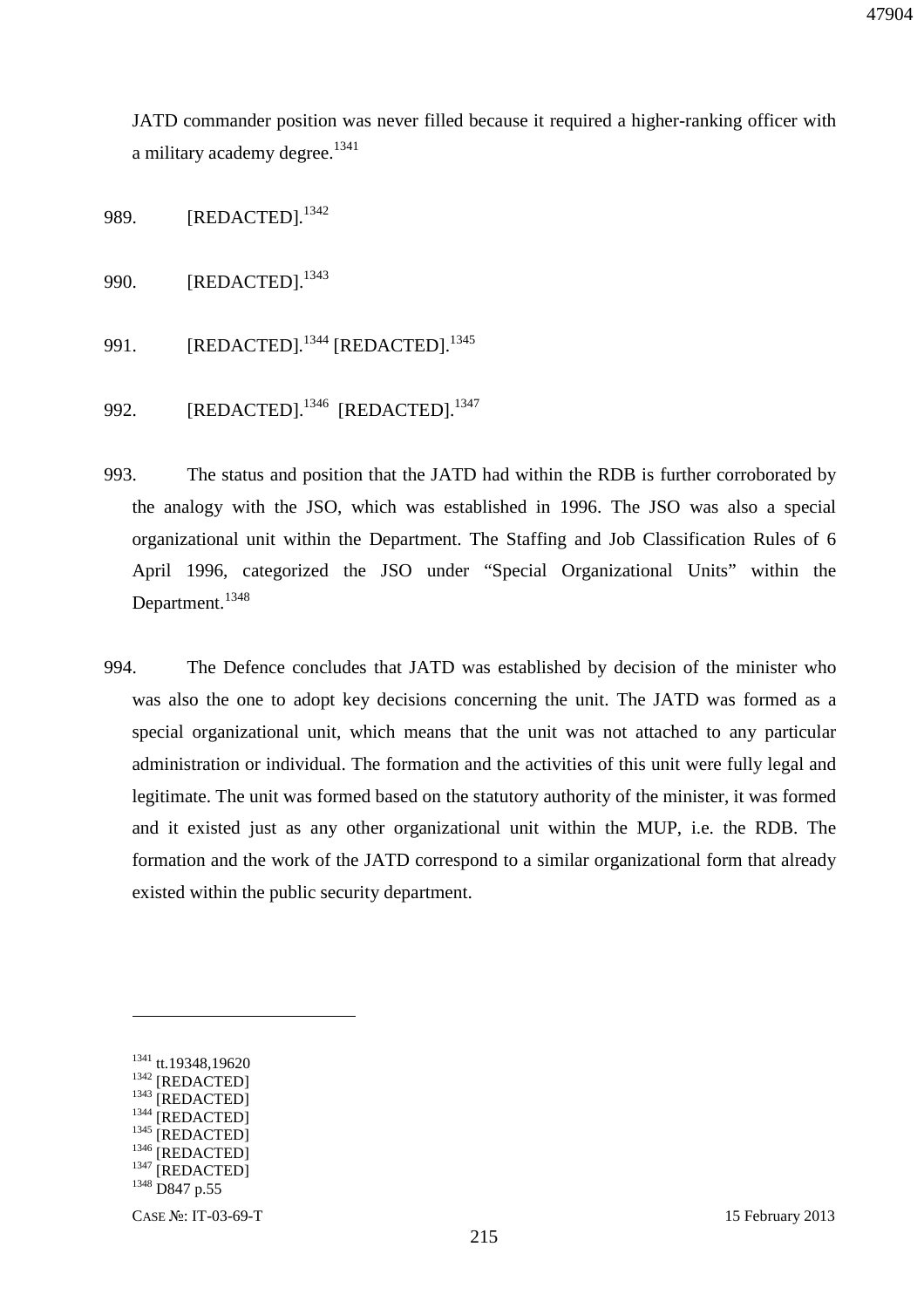- 995. The JATD had its internal acts, and the JATD members' employment and legal status were regulated. The JATD was not some kind of secret enterprise of a few individuals, but a well-regulated and legitimate sub-system within the RDB.
- 996. JATD operations had the support of all the structures within the RDB, each structure was operating within the scope of its authorities. The RDB administrations all cooperated with the JATD, within their respective obligations and responsibilities. In this context, it is important to emphasize that the  $2<sup>nd</sup>$  Administration did not have any special relation with or responsibility in relation to the JATD. The  $2<sup>nd</sup>$  Administration is one of the several administrations that, within its specific scope of work, provided intelligence that could be of interest to the JATD command unit, in executing its envisaged tasks.

### B. PER DIEM LISTS AND SIMATOVIĆ

- 997. [REDACTED]<sup>1349</sup> [REDACTED]*"*. 1350
- 998. [REDACTED].<sup>1351</sup>
- 999. [REDACTED].

### C. KULA

1000. The celebration in Kula took place in 1997 and the speech that Simatović read on that occasion is being used by the Prosecution as important evidence in support of the allegations

<u>.</u>

<sup>1349 [</sup>REDACTED]  $^{1350}$  [REDACTED]  $^{1351}$  [REDACTED]

CASE №: IT-03-69-T 15 February 2013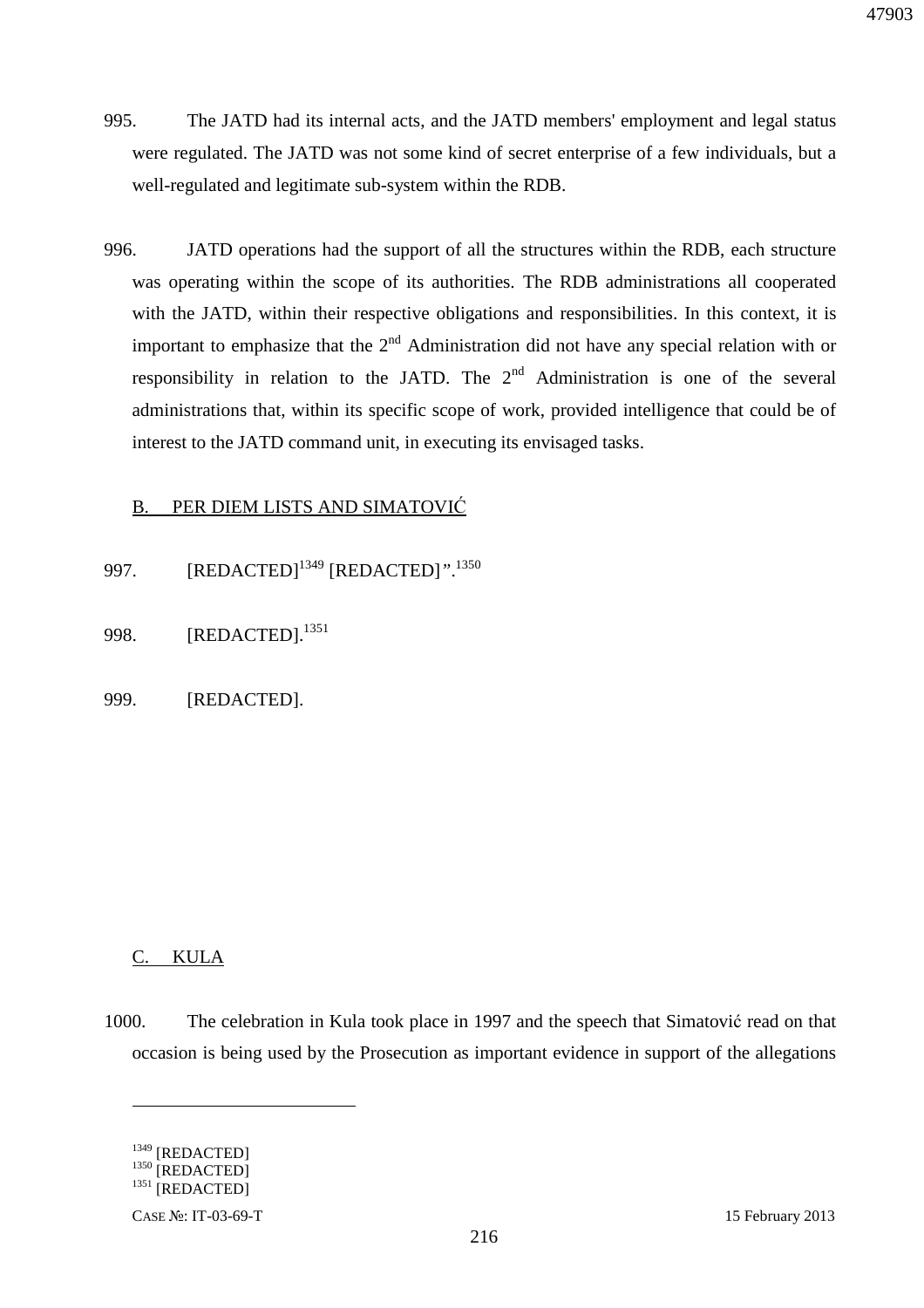made in the Indictment. The Defence contends that the celebration in Kula and the speech that was read there cannot be interpreted outside the specific context in which this celebration took place.

- 1001. Vlado Dragičević testified that Milošević gave credit to Stanišić for his work as head of Department.<sup>1352</sup> [REDACTED].<sup>1353</sup> [REDACTED].<sup>1354</sup>
- 1002. **[REDACTED].**<sup>1355</sup>
- 1003. [REDACTED].<sup>1356</sup> [REDACTED]<sup>1357</sup> [REDACTED].<sup>1358</sup>
- 1004. The Defence contends that the contents of the speech that was read in Kula can be understood only in the context of the reasons for which this celebration was organized.
- 1005. In the speech it is stated that the Special Operations Unit was formed on 4 May 1991.<sup>1359</sup> None of the other evidence admitted into the case files corroborates this allegation. The JATD was established in August 1993, and the JSO was established only in 1996, as mentioned in other sections of this brief. Here, the Defence wishes to emphasize that the involvement in armed conflict of any individual that was at some later stage with the JATD or the JSO does not affect the facts determined with regard to the existence of these two units. In various periods of time, various people participated in various activities. The fact that some individuals were associated with JATD in 1994 or 1995 does not prove in any way that the JATD existed in 1991.
- 1006. It is stated in the speech that 5,000 soldiers were involved in the theatres of operation of Benkovac, Stari Gospić, Plitvice, Glina, Kostajnica and elsewhere since 12 October 1991, and that their actions were coordinated by the unit command and intelligence team of the  $2<sup>nd</sup>$

<sup>1352</sup> [REDACTED]

 $\frac{1353}{1354}$  [REDACTED] [REDACTED]

 $^{1355}$  [REDACTED]

<sup>[</sup>REDACTED] <sup>1357</sup> [REDACTED]

<sup>&</sup>lt;sup>1358</sup> [REDACTED]

 $1359$  P61 p.9

CASE №: IT-03-69-T 15 February 2013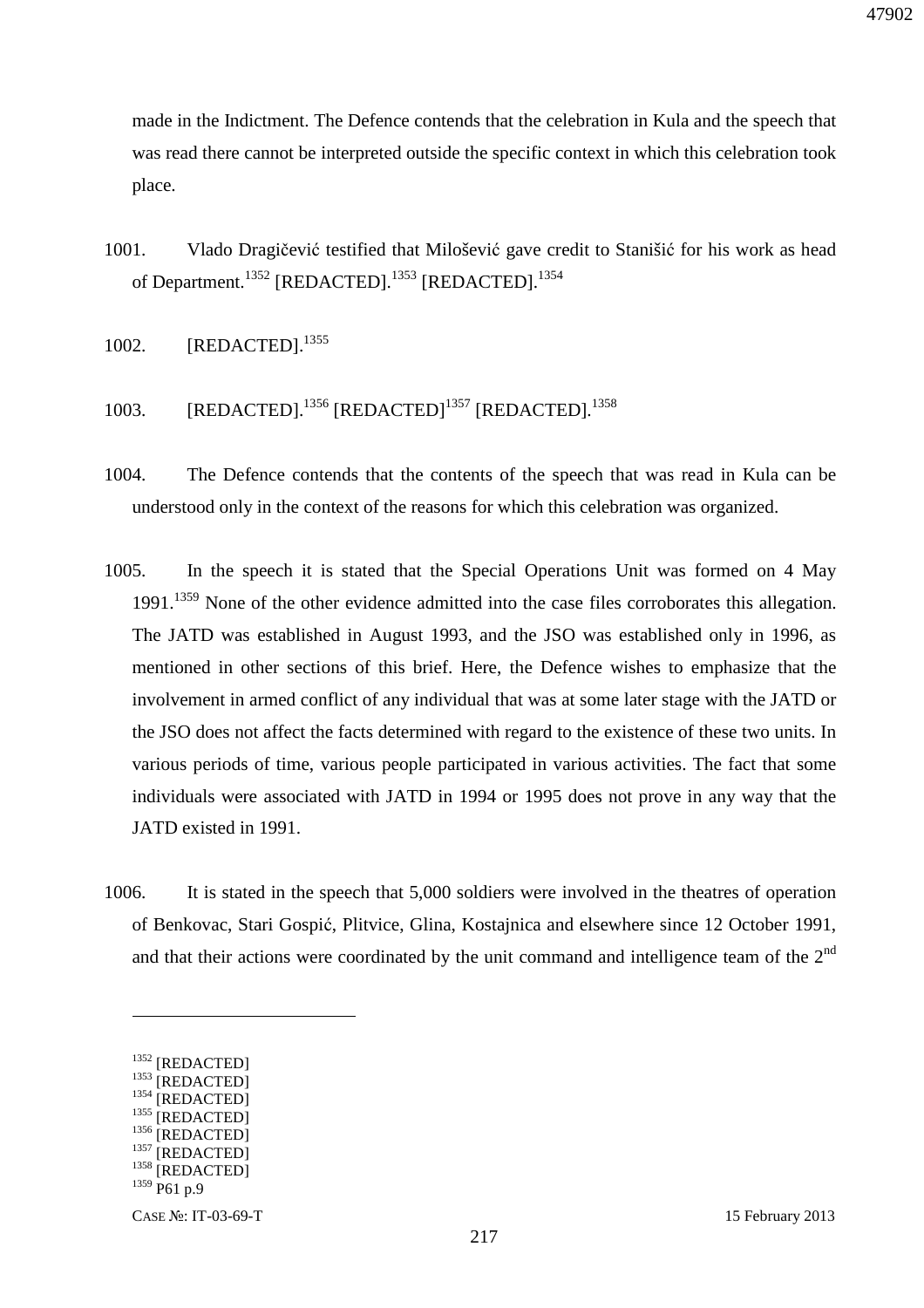Administration. It is said that a helicopter escadrille had been established in May  $1991$ .<sup>1360</sup> It is said that there were 26 training camps and that there were airports in Bratunac, Skelani, Sokolac, Rogatica, and that thousands of flights were made from those airports. It is also stated that the unit participated in six large joint operations in Eastern Slavonia, Brčko, on the Drina, in Sarajevo, and in Maglaj.<sup>1361</sup> All of these statements, read by Simatović, are incorrect.

- 1007. **[REDACTED].**<sup>1362</sup>
- 1008. [REDACTED].<sup>1363</sup>
- 1009. Manojlo Milovanović testified about the airports that were used in Bosnia and Herzegovina between 1992 and 1995. Milovanović had been tasked by the VRS commander to deal with air force related issues.<sup>1364</sup> Concerning the Bratunac airport, he said that this was a sports airport, which could only have been used in the first couple of months in 1992 for propeller planes.<sup>1365</sup> With regard to the Rogatica airport he said that there had been a proposal to set up an airport between Rogatica and Sokolac, but that this airport had never been made or used. <sup>1366</sup> Milovanović, who was responsible for aviation-related issues does not mention that there was an airport in Skelani.
- 1010. Risto Seovac who was in Bajina Bašta, in the immediate vicinity of Skelani, had never heard of any airport in Skelani, nor had he ever seen any aircrafts take off or land in Skelani.<sup>1367</sup>
- 1011. Manojlo Milovanović testified that he never received any information, either from international organizations, or from VRS units, that the Republic of Serbia DB was flying over Bosnia and Herzegovina. Milovanović stated that the VRS air force commander would

<sup>1360</sup> P61 p.10 <sup>1361</sup> P61 p.11 <sup>1362</sup> [REDACTED] <sup>1363</sup> [REDACTED] 1364 tt.15339 <sup>1365</sup> tt.15336,15337 <sup>1366</sup> tt.14339 1367 tt.17559

CASE №: IT-03-69-T 15 February 2013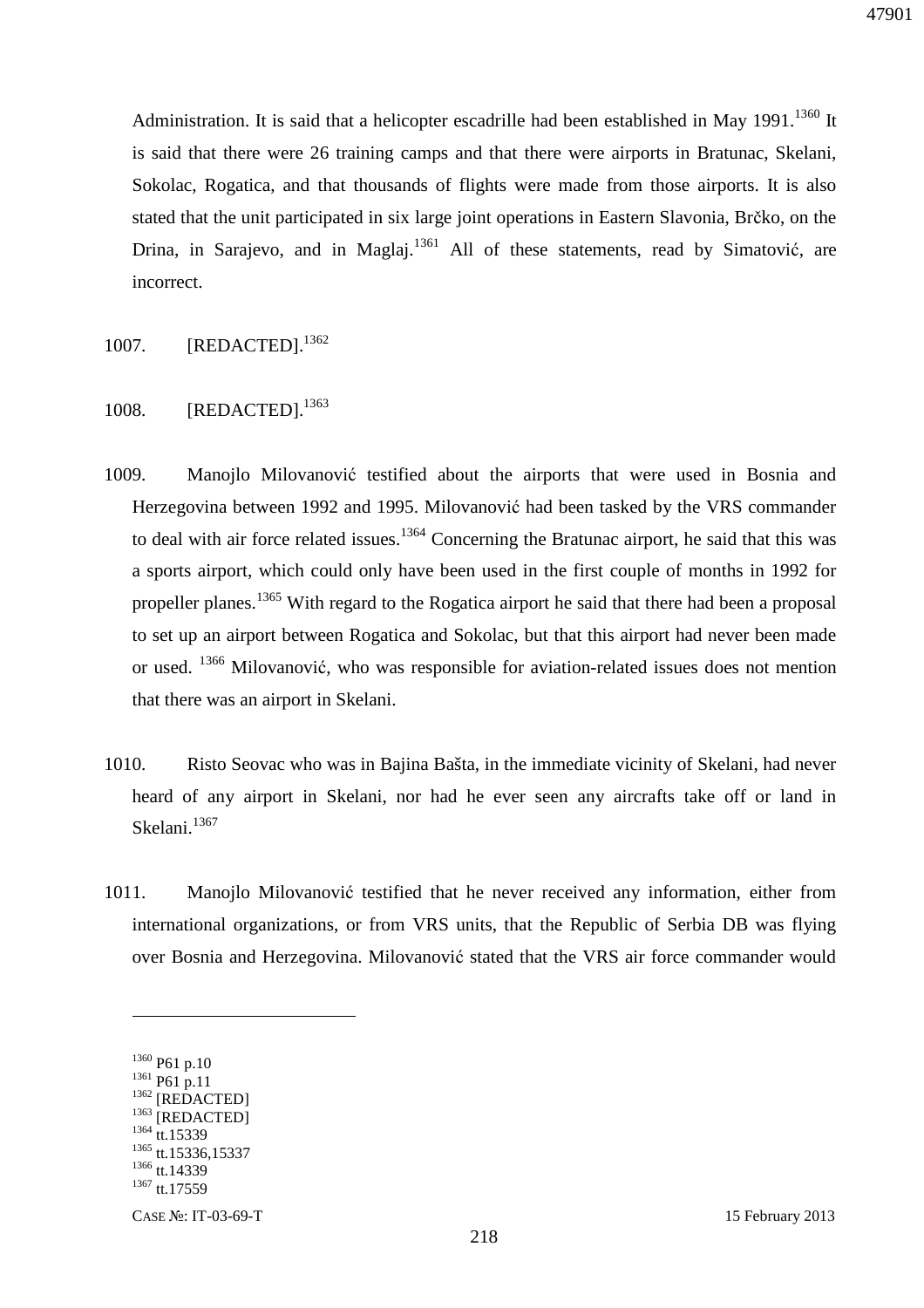have informed him if there had been hundreds of flights over Bosnia and Herzegovina, as mentioned in the speech that Simatović read. Milovanović was informed in detail about all flights of every type of aircraft over Bosnia and Herzegovina. <sup>1368</sup>

- 1012. Manojlo Milovanović, who was the VRS chief of staff from 1992 to 1995, had never heard that the Serbian DB run any training camps in Banja Luka, Šamac, Brčko, Bijeljina, Trebinje, Višegrad, Ozren, and Mrkonjić grad. Milovanović heard someone testify about a camp in Doboj, but he had no first hand knowledge of that camp.<sup>1369</sup> Milovanović also does not know that any resources or supplies were being provided, or that there were any movements of personnel connected to any training camps.<sup>1370</sup>
- 1013. [REDACTED].<sup>1371</sup> [REDACTED]<sup>1372</sup>
- 1014. **[REDACTED].**<sup>1373</sup>
- 1015. [REDACTED].<sup>1374</sup>
- 1016. [REDACTED].<sup>1375</sup>
- 1017. [REDACTED].<sup>1376</sup> [REDACTED].<sup>1377</sup> [REDACTED]<sup>1378</sup>
- 1018. Furthermore, the SDB  $2<sup>nd</sup>$  Administration of the Republic of Serbia MUP did not even exist in 1991.<sup>1379</sup> Finally, Žika Ivanović, Radojica Božović, Dušan Orlović, Vasilije Mijović,

| 1368 | tt.15570-15571     |
|------|--------------------|
| 1369 | tt.15571-15572     |
| 1370 | tt.15572           |
| 1371 | [REDACTED]         |
| 1372 | [REDACTED]         |
| 1373 | [REDACTED]         |
| 1374 | [REDACTED]         |
| 1375 | [REDACTED]         |
| 1376 | [REDACTED]         |
| 1377 | [REDACTED]         |
| 1378 | [REDACTED]         |
| 1379 | tt.14914, P61 p.10 |
|      |                    |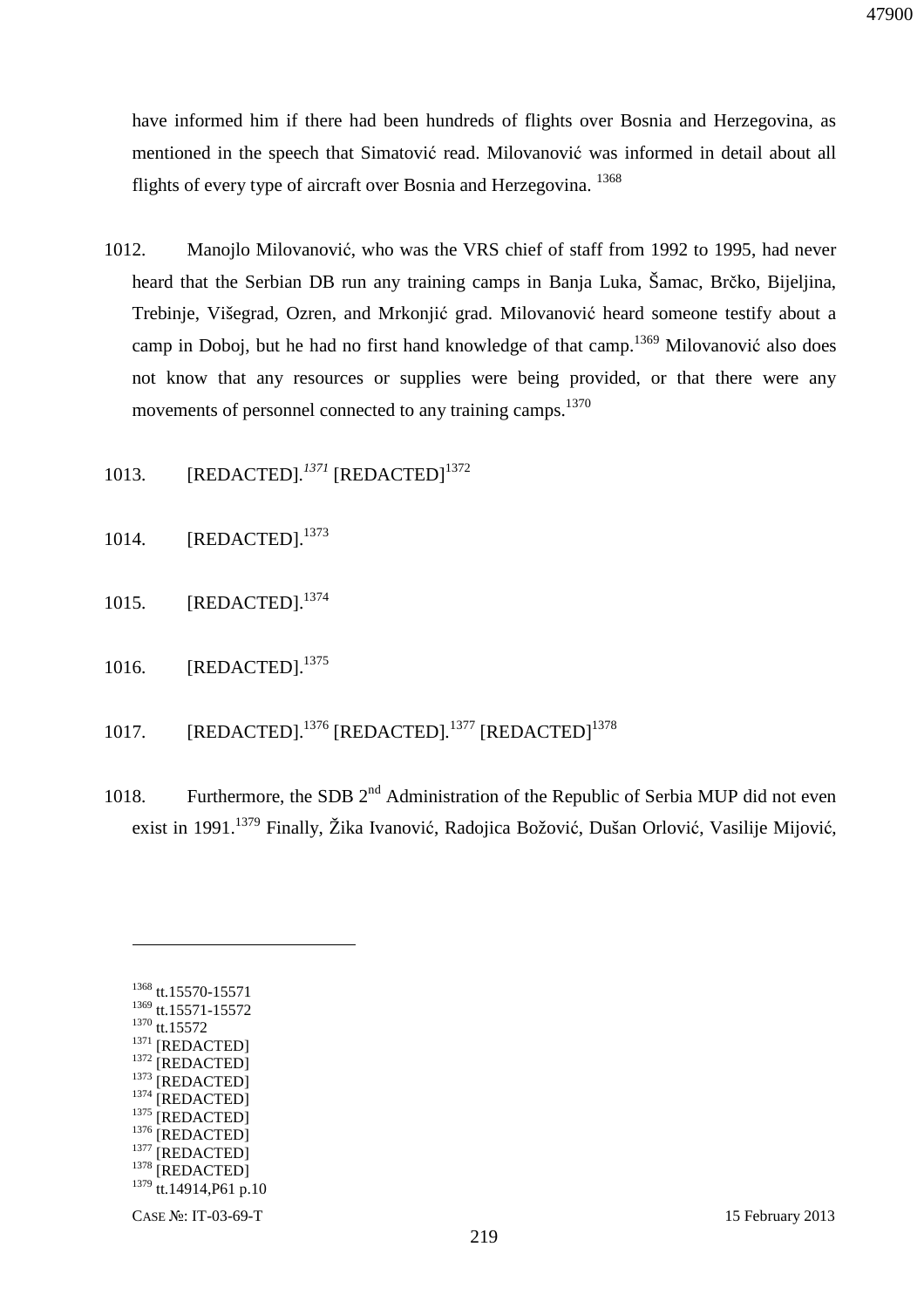Goran Opačić, Predrag Prica, were introduced to Milošević as colonels, along with a bunch of lieutenant colonels.<sup>1380</sup>

- 1019. Firstly, the Defence concludes that there is no evidence to prove that the speech read by Franko Simatović was actually written by him. There is evidence indicating that Simatović came to the celebration sick. The Defence emphasizes that it cannot be established beyond reasonable doubt that the speech had been written by Simatović. The celebration in Kula was organized at the level of the RDB, the celebration in Kula had its protocol regulating all its details, including where each of the invitees would be standing during the celebration. The celebration had its scene setting that also entailed the preparation of uniforms for the people attending who were not part of the unit, either at that point of time or earlier, which is discussed in the appropriate sections of this brief. Even ranks were handed out just in order to stage a theatrical and pompous celebration. Therefore, the celebration in Kula had been planned at the level of the RDB leadership, and it is unimaginable that Simatović would have composed the speech that he read there himself, of his own initiative. The speech was a part of the event scenario and cannot be attributed to Simatović.
- 1020. The speech that was read there was in the service of the reasons for which this celebration had been organized. The witnesses stated that the relationship between Milošević and the RDB leadership had deteriorated. The reason for the deterioration of those relations is Milošević's mistrust after Stanišić's visit to CIA head office in Washington D.C. The RDB leadership wanted to impress Milošević, and this is why everything that took place or that was heard at the celebration in Kula was excessive and exaggerated.
- 1021. Much of what was heard in Kula, in the service of the goal the RDB set out to achieve, is also not true. There is no proof that 5,000 soldiers participated in the battles, and there is no proof that some DB team coordinated or managed their activities. There are simply no witness statements, no documentary evidence in the case files to corroborate this.
- 1022. There is no evidence that there was some "Second War Service Intelligence Administration", which apparently existed already 1991, according to the speech that was

<sup>1380</sup> P61 p.4,5

CASE №: IT-03-69-T 15 February 2013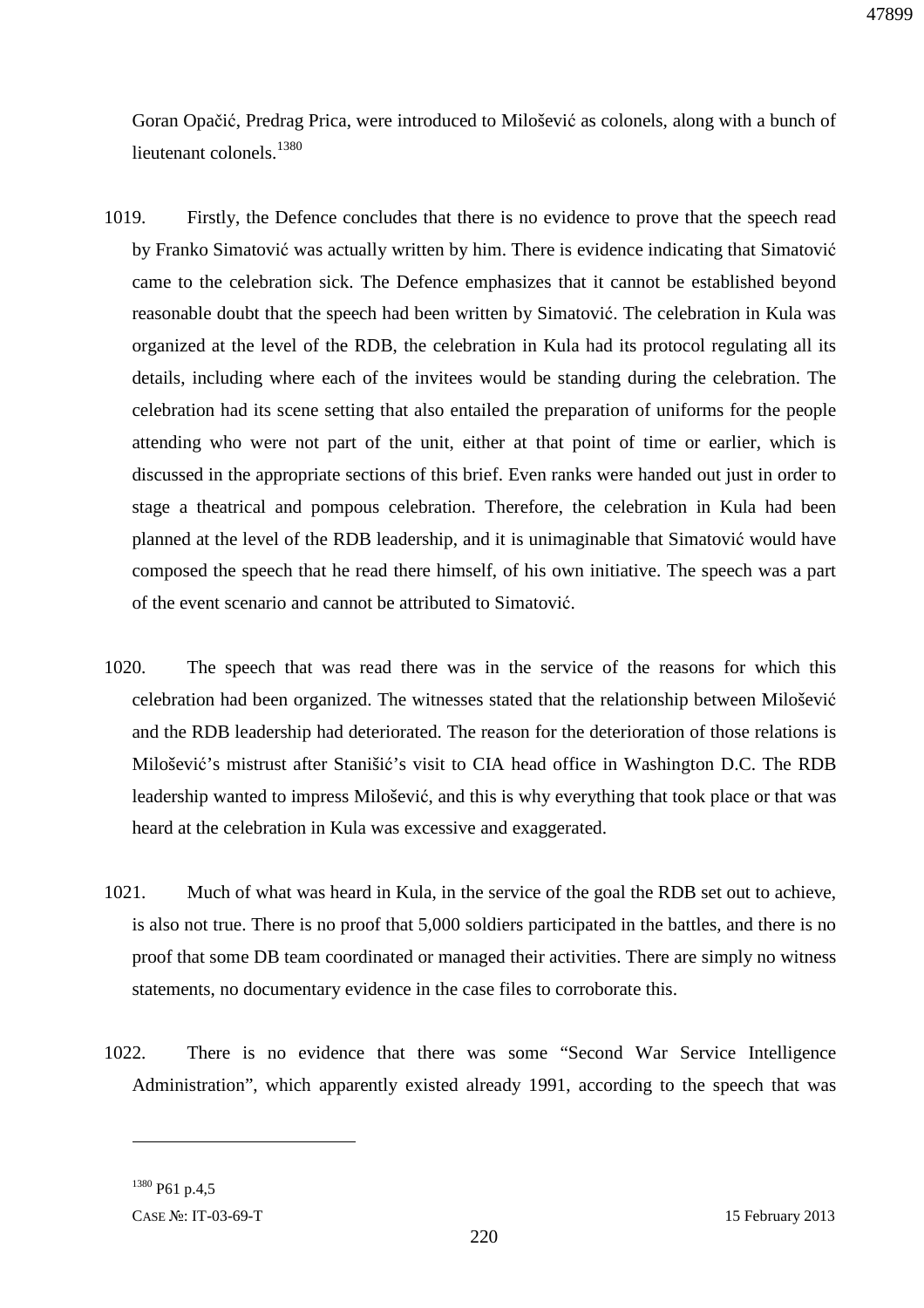read there. In particular, the story that the RDB Second Administration existed in 1991 is sheer nonsense. The Second Intelligence Administration was set up only in January 1992, which is corroborated by incontrovertible evidence.<sup>1381</sup> Intelligence work had nothing to do with the Second Administration that existed until  $1992$ <sup>1382</sup>

- 1023. Of all the training centers mentioned in the speech, no proof has been found on any camps in Dinara, Obrovac, Gračac, Plitvice, Šumarice, Lički Osik, Benkovac, Vukovar, Šamac, Brčko, Bijeljina, Trebinje, Višegrad, Mrkonjić Grad. Simply said, none of the witnesses ever mentioned any of these camps, nor is there any trace of these camps in the documentary evidence admitted into the case files. Other sites mentioned in the speech were not training camps and this is explained in the appropriate sections of this brief.
- 1024. Airports are also mentioned in the speech. Evidence shows that either there were no airports on these sites or they were not being used, in any case they had nothing to do with the SDB/RDB of the MUP of the Republic of Serbia. The thousands of flights also mentioned in the speech, of which there are no records, is another entirely inconceivable fact.
- 1025. The evidence presented in the case disproves the content of the speech read in Kula. The purpose of the speech that was read was to serve a specific goal, this is why the speech abounds in statements that have nothing to do with the truth, but that the authors believe had everything to do with the purpose for which the celebration was organized.
- 1026. The Defence concludes that Simatović cannot be judged based on a speech that he read. The speech is not corroborated by any other evidence, the speech contradicts all other evidence, and as such it is worthless in the process of determining the facts that are relevant for this case.
- 1027. The Defence wants to emphasize in particular that the celebration in Kula is uniquely significant from the point of view of Franko Simatović's relationship with Slobodan Milošević, the latter being the key actor of the joint criminal enterprise that Simatović is being

<sup>&</sup>lt;sup>1381</sup> D795 para.314,D817

<sup>1382</sup> D795 para.311

CASE №: IT-03-69-T 15 February 2013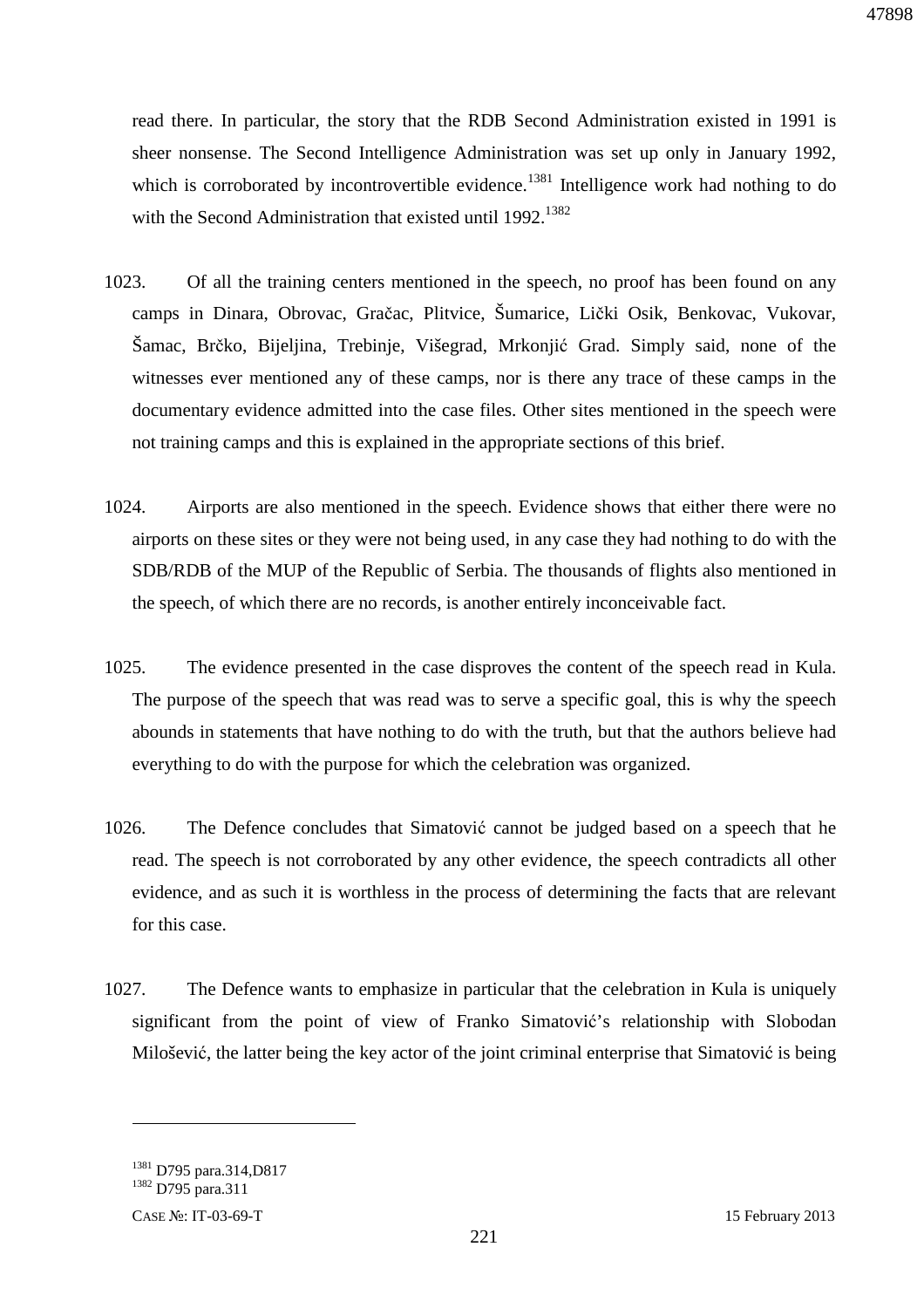charged with. The one and only meeting between Simatović and Milošević took place in 1997, at the JSO celebration in Kula. The meeting took place two years after the end of the time relevant for the indictment. The Defence notes that this was a meeting attended by dozens of other people, at which Simatović and Milošević did not actually talk. The one and only meeting between these two individuals boils down to the courteous exchange of greetings and a few appropriate phrases.

1028. There is no evidence in the case files of any talks between Simatović and Milošević, that Simatović briefed Milošević, that he defined policies and strategies with him, that he received orders or instructions from him. Simatović's importance was simply minor from Milošević's point of view; to Milošević, Simatović was just one of the thousands public officials, a man of no influence and of no weight for the state policy.

### D. PARTICIPANTS IN THE CELEBRATION IN KULA

- 1029. The Defence believes that the manner in which people had been invited to attend the celebration in Kula is a fact of particular interest.
- *1030.* [REDACTED].<sup>1383</sup> [REDACTED]<sup>1384</sup> [REDACTED].

<sup>1383</sup> [REDACTED] <sup>1384</sup> [REDACTED]

CASE №: IT-03-69-T 15 February 2013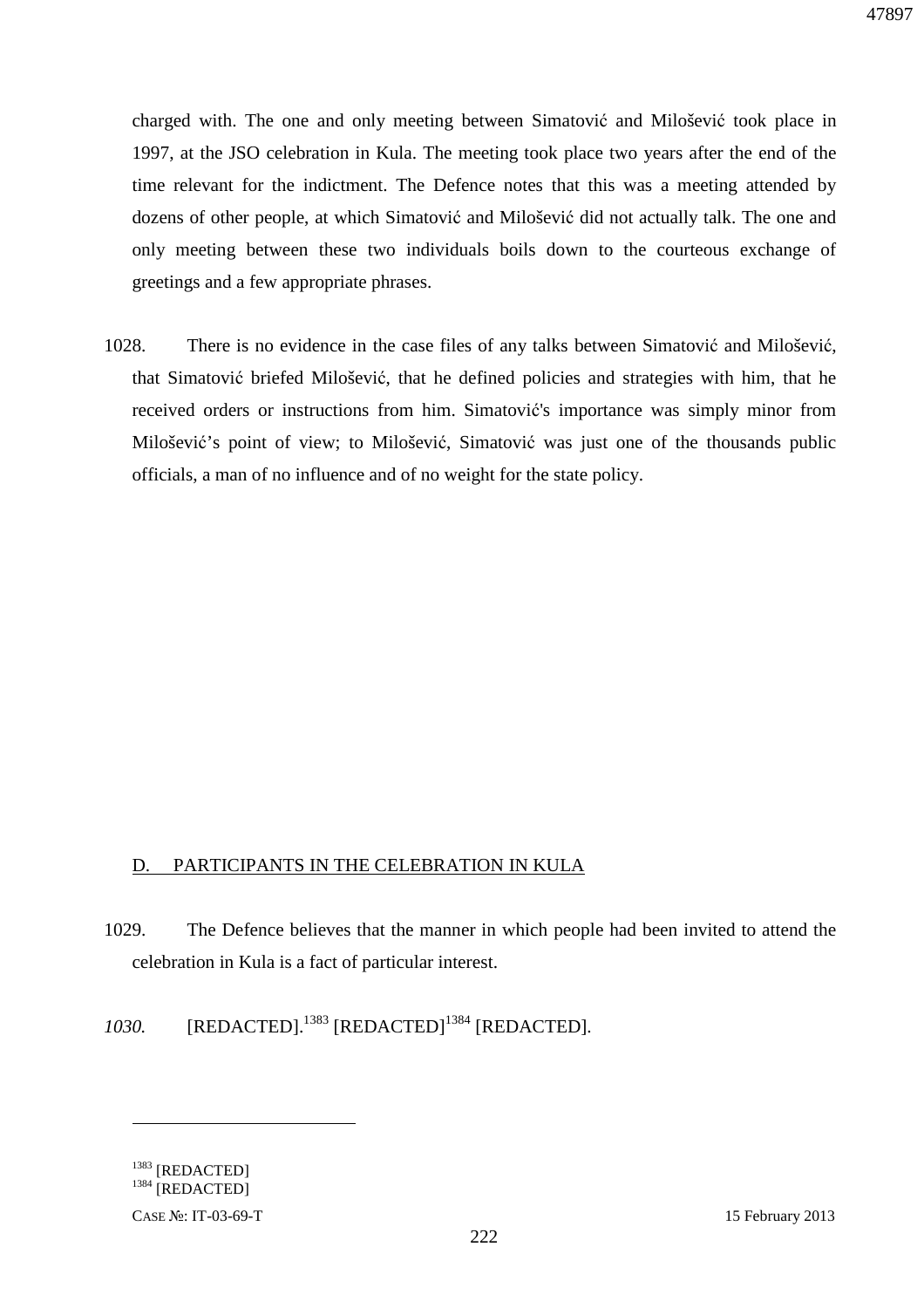- 1031. Goran Opačić never was a member of the Republic of Serbia MUP or RDB. Goran Opačić and his brother Miloš were invited to the Kula celebration by Zoran Raić. Opačić went to the celebration wearing civilian clothes. When he arrived at Kula he was told that he must wear a uniform because President Milošević was coming. Opačić was given the rank of colonel on the spot. After the celebration he gave back the uniform and the rank. Opačić testified that he had been a colonel for three hours, for as long as the celebration lasted. At the Kula celebration, Opačić met Vaso Mijović and Radojica Božović for the first time.<sup>1385</sup>
- 1032. The Defence reminds that footage of the Kula celebration shows that Goran Opačić was introduced to Milošević as a colonel.<sup>1386</sup> Žika Ivanović, Radojica Božović, Dušan Orlović, Vasilije Mijović, Goran Opačić and Predrag Prica were also introduced to him as colonels.
- 1033. Dejan Plahuta testified that some participants in the celebration, such as Vasilije Mijović and Živojin Ivanović, arrived at Kula on the very day of the celebration wearing civilian clothes, and were issued uniforms in the depot, where they were also given ranks. After the celebration, the witness did not see these individuals near the unit anymore. <sup>1387</sup>
- 1034. In the context of the Prosecution's allegation that Arkan's unit was a Serbian DB unit, it is well worth noting that Arkan did not attend the Kula celebration. <sup>1388</sup> Had there been any truth in the perception of the relation between the RDB and Arkan that the Prosecution wants to impose in this case, it is hardly imaginable that Arkan would have been left out.
- 1035. The facts related to the composition of the guests also indicate that this segment of the organization also served propaganda purposes. The persons who were not a part of the unit were invited by friends and acquaintances, they dressed up in uniforms that did not belong to them, displaying ranks that they never acquired. The facts concerning the colonels who were colonels only while the parade lasted clearly corroborate the Defence's claim that the event in

<sup>&</sup>lt;sup>1385</sup> [REDACTED] 1386 P61 p.5 <sup>1387</sup> tt.19372-19373 1388 tt.13232

CASE №: IT-03-69-T 15 February 2013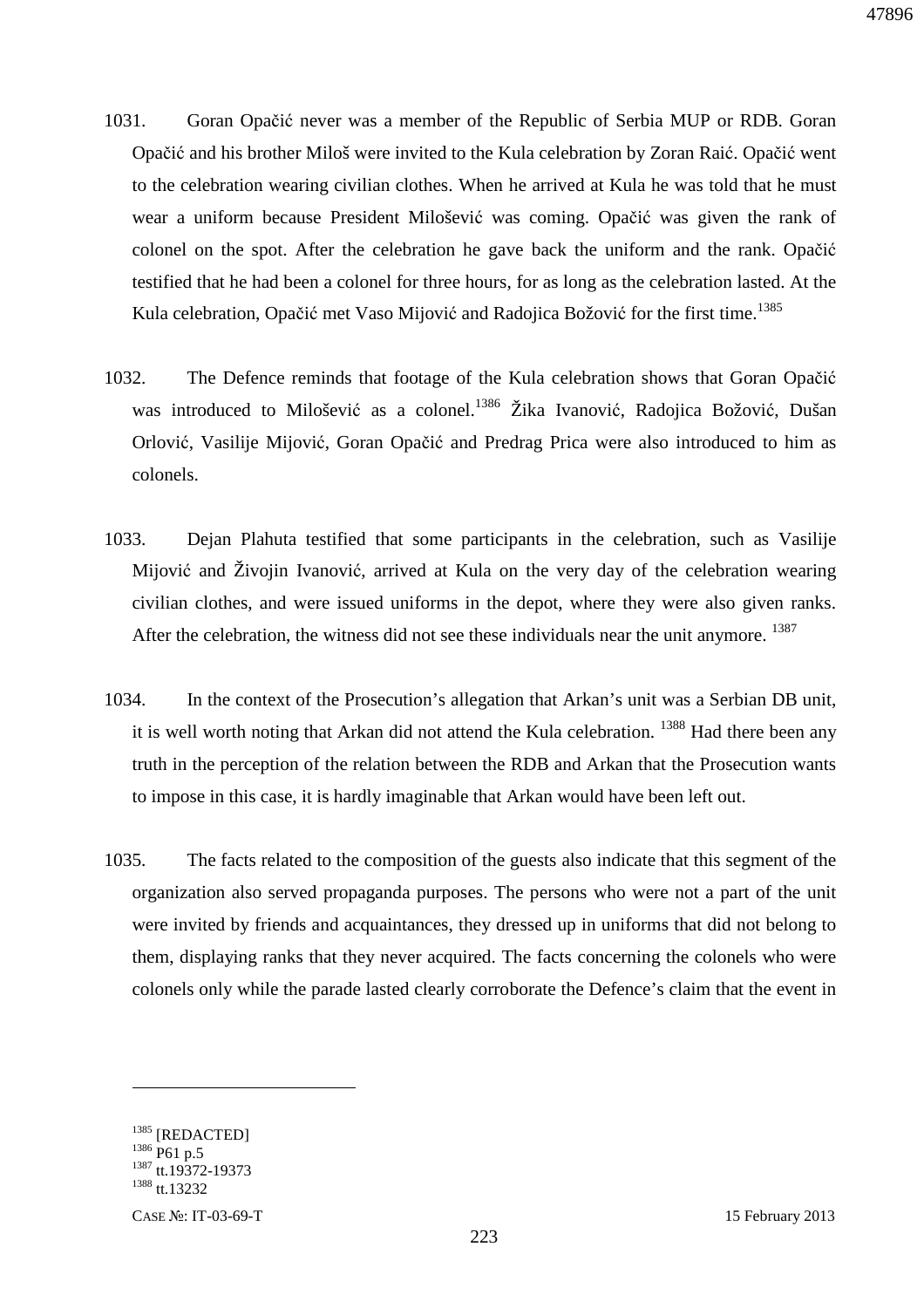Kula was a propaganda show put on for Milošević at a time of Milošević's hesitation and suspicion towards the leadership of the RDB of the MUP of the Republic of Serbia.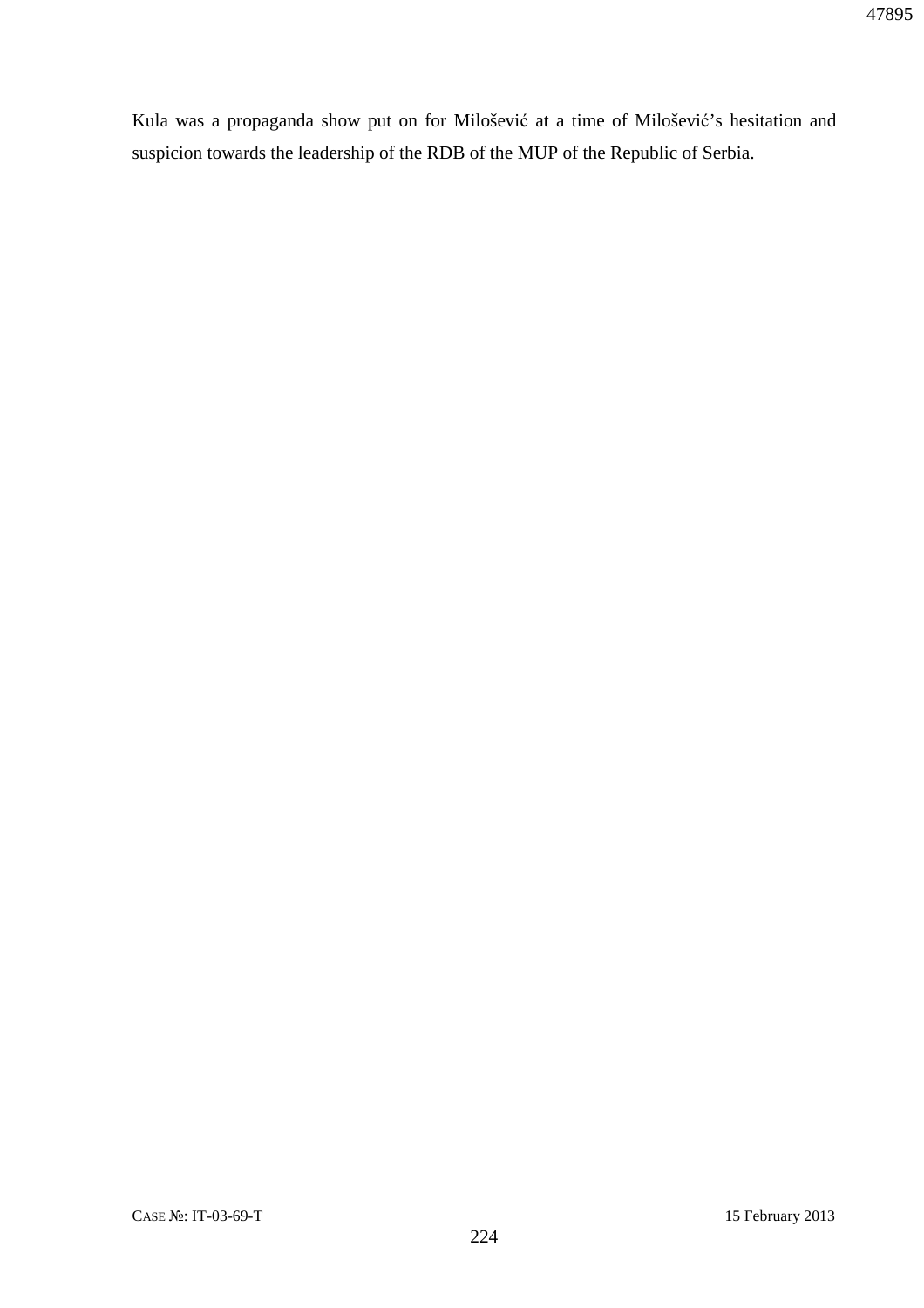### **PART TEN**

#### A. DRINA

- 1036. The Defence understands that the Prosecution suggests in its case that the deployment of the Republic of Serbia MUP RDB and Franko Simatović in Bajina Bašta and Mount Tara was a model according to which the RDB and Franko Simatović operated in other regions of Croatia and Bosnia and Herzegovina. The Defence points out that the alleged crimes are not mentioned in the context of these events, however, in the absence of serious evidence concerning the sites in the indictment, the Prosecution uses Bajina Bašta and Tara in an attempt to establish the accountability, refuted by the Defence, by analogy.
- 1037. Both banks of the Drina River were of special strategic importance in the period from 1992 to 1995. In the town of Perućac near Bajina Bašta, there was a hydro power plant, on the very border between Serbia and Bosnia-Herzegovina. The RDB Center in Užice made special security assessments. The RDB in Užice had information that the dam would be bombed from a location on the territory of Bosnia-Herzegovina. From the positions that were under the control of the Muslim forces one could directly target the facility near the dam.<sup>1389</sup>
- 1038. As early as April 1992, the JNA formed the Drina Operative Group (OG), to secure all facilities on the left and right river banks in the section from Bajina Bašta to Rača. All of the units in that area were placed under the command of OG Drina.<sup>1390</sup> The chief of the VJ main staff gave orders that operative staffs be established in cooperation with the MUP.<sup>1391</sup>
- 1039. The complex situation in this region was of special interest to the RDB because there was an immediate threat to the territory of the Republic of Serbia in that area. The RDB leadership strengthened its presents in that area. The RDB staff from the Užice Centre was deployed to Bajina Bašta to help with work.<sup>1392</sup>

<sup>1389</sup> tt.14045-14047  $1390$  D<sub>156</sub> <sup>1391</sup> P599 <sup>1392</sup> tt.14041-14044

CASE №: IT-03-69-T 15 February 2013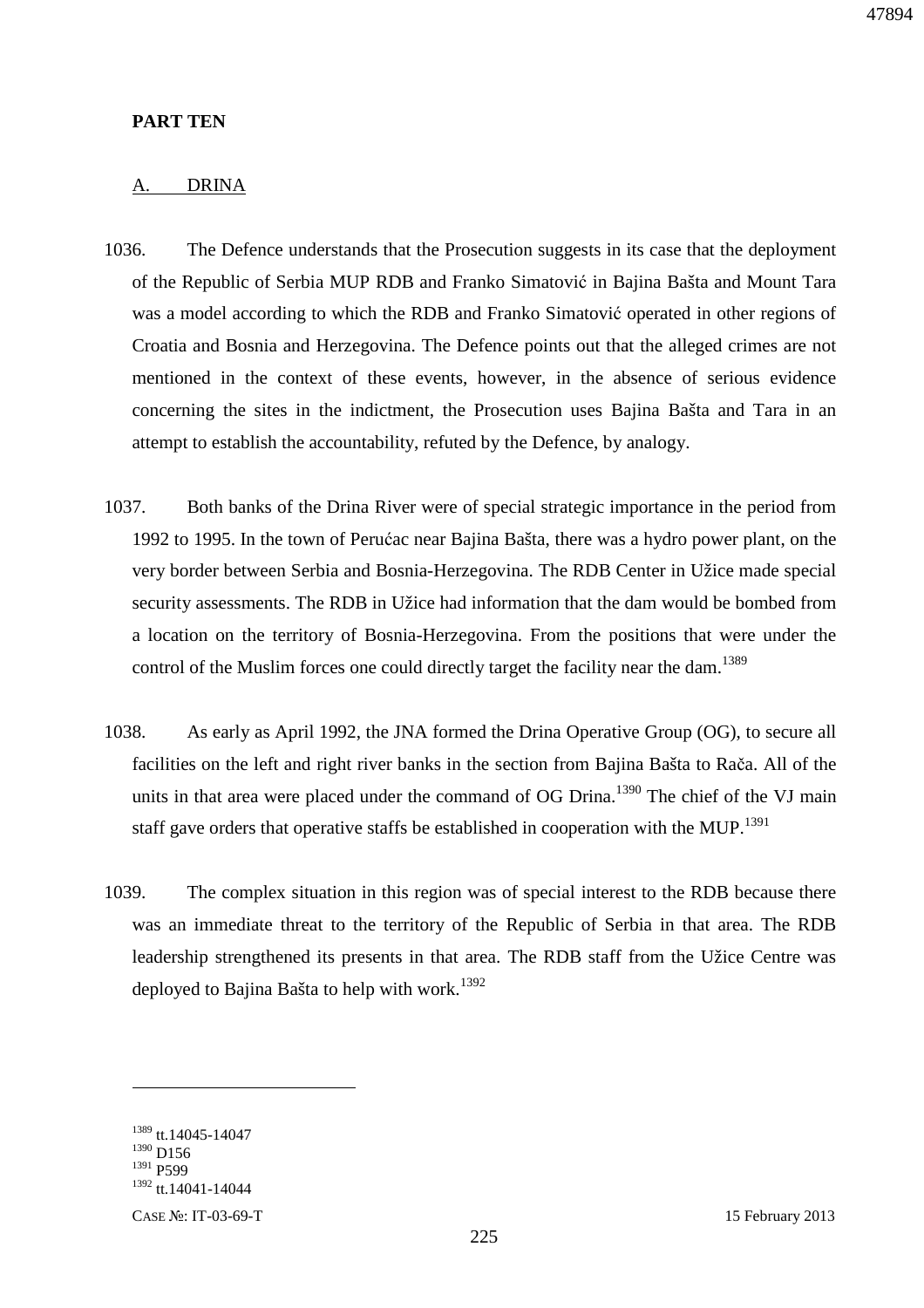- 1040. The JNA, and subsequently the Yugoslav Army (VJ) secured the border on the Drina River.<sup>1393</sup> The border crossing between Bajina Bašta and Skelani was secured by the Serbian MUP police from the public security department. This station secured the border crossing itself, while the border line was secured by the VJ  $16<sup>th</sup>$  border battalion. This cell was responsible for preventing cross-border arm trafficking. The members of the VJ on the border crossing were responsible for the armed people in uniforms.<sup>1394</sup> There was one more crossing on the territory of Bajina Bašta towards Bosnia-Herzegovina, over the Perućac dam, which was controlled by the VJ.<sup>1395</sup>
- 1041. On 16 January 1993, the Muslim forces attacked Skelani. The entire population of Skelani fled over the bridge into Serbia. The Muslim forces opened fire at the fleeing population, and at the police station on the right bank of the Drina river. Forty people were killed on the section of the bridged that belonged to the Republic of Serbia, among which four children, and 60 were wounded. Bajina Bašta was also shelled by mortar fire. The population of Bajina Bašta also started fleeing.<sup>1396</sup>
- 1042. On the first day of the attack, special police units (PJP) from Užice were deployed in the defense.<sup>1397</sup>
- 1043. On the following day, Radovan Stojčić Badža arrived to Bajina Bašta, together with Obrad Stevanović, PJP commander at the level of the Serbian MUP. A PJP staff was established in Bajina Bašta and Stevanović was in command of this staff.<sup>1398</sup> Stevanović was in command of all PJP forces at the time.<sup>1399</sup> The staff that Stevanović was in command of was located in the SUP building in Bajina Bašta, in the office used by the chief.<sup>1400</sup>

1044. **[REDACTED].**<sup>1401</sup>

 $\overline{a}$ 

 tt.14041-14042 tt.17539-17542 tt.17544 1396 tt.17544-17546 tt.17546-17547 tt.17547-17548,7156-7157,19340 tt.19340 <sup>1400</sup> tt.17557 [REDACTED]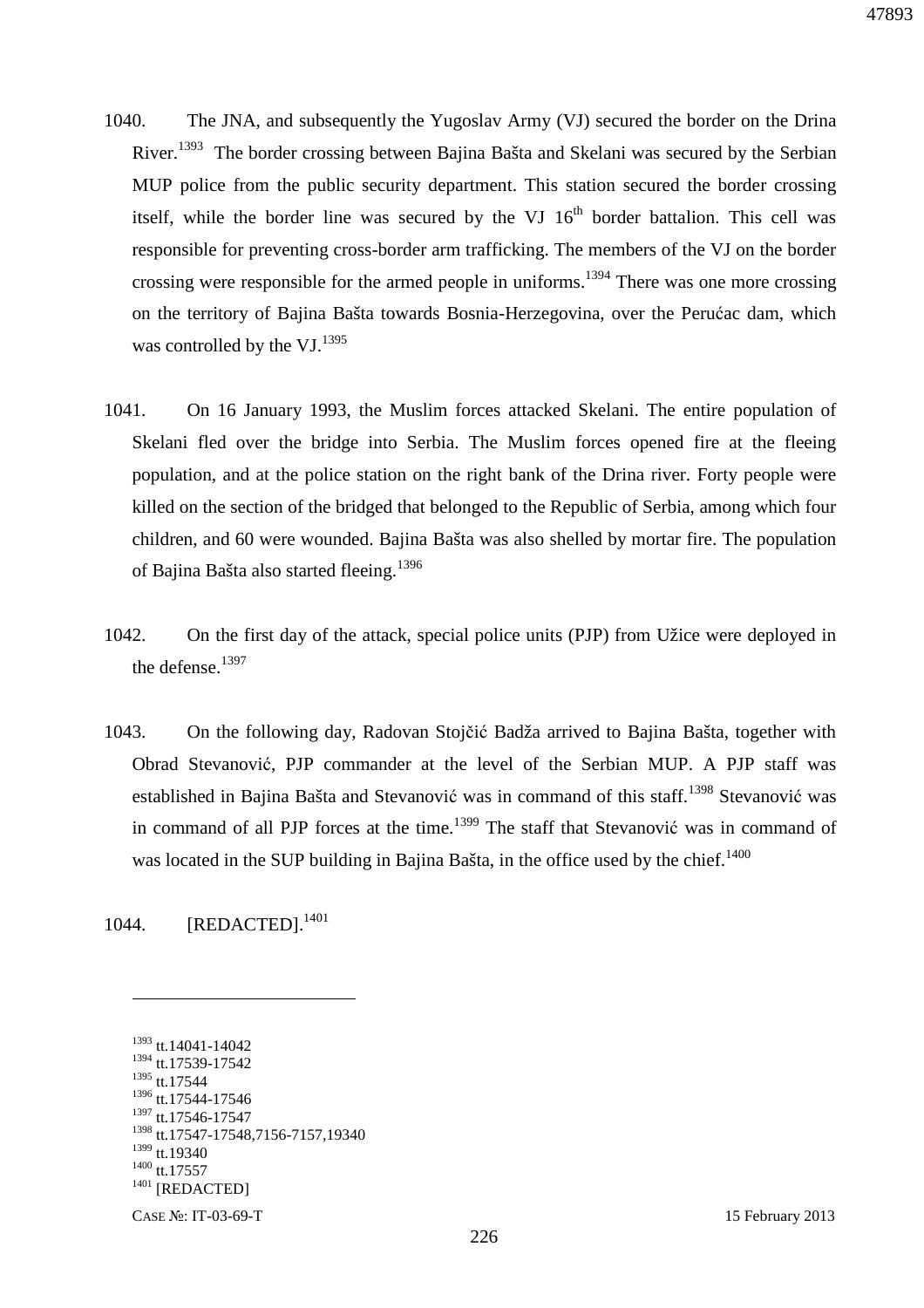- 1045. PJP members from other cities in Serbia came to Bajina Bašta after the formation of the staff. The policemen that belonged to these units had no combat experience and they needed training. A PJP training centre was established on Mount Tara. For the needs of that training centre, they used a hotel that had been used for its intended purpose until then.<sup>1402</sup>
- 1046. The delivery of training on the Tara mountain was ordered by the chief of public security department Radovan Stojčić Badža. Badža informed all of the secretariats for internal affairs in Serbia that the training on Tara would begin on 20 February 1993 and instructed all the secretariats to send people to the training. Stojčić also gave orders that the instructors would be command officers meeting certain requirements as regards knowledge and capabilities.<sup>1403</sup> Stojčić's order concerning the start of the training was sent out to all of the secretariats in Serbia as urgent.<sup>1404</sup>
- 1047. At a later time, the Tara facility was also used for the training of the persons who would became JATD members. Dejan Plahuta was on Tara in 1994. There were about twenty people in the Tara facility, including logistics. At the training itself, there were five people, and the training program consisted of physical training, lectures on weapons, and lasted for about two weeks. From Tara, these people were sent to Lipovica and it was only there that they found out that they had come to an anti-terrorist unit.<sup>1405</sup>
- 1048. The fact the prime minister of the Government of the Republic of Serbia visited this region in February 1993 also stands as a testimony to the top state-level importance of the activity in Bajina Bašta. The minister of the interior Sokolović as well as the chiefs of the public and state security Stojčić and Stanišić, respectively, were also present. Šainović inspected the units that had been deployed on the ground.<sup>1406</sup> During his visit, Šainović said that any violation of sovereignty would be dealt with by military force, if necessary, and that the state would take all necessary precautions to improve the security situation in the entire Drina border area.<sup>1407</sup>

<sup>&</sup>lt;sup>1402</sup> tt.17548-17549 <sup>1403</sup> D415,tt.19341 <sup>1404</sup> tt.17550 <sup>1405</sup> tt.19343-19345 <sup>1406</sup> P1592, D744 pages 3-5  $1407$  P1592 pages 4, 5

CASE №: IT-03-69-T 15 February 2013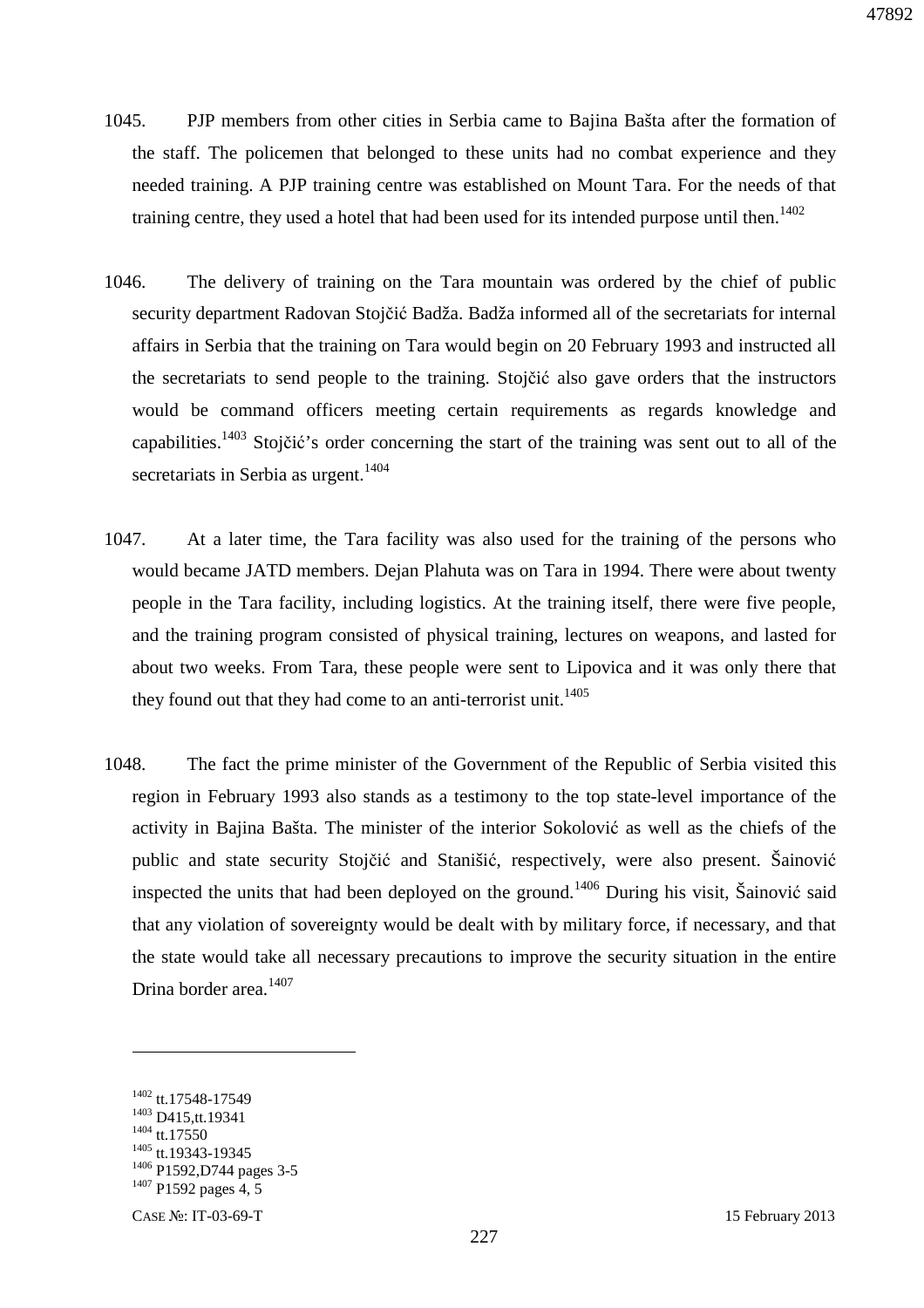- 1049. After the attack of the Muslim forces on Skelani and Bajina Bašta, the Yugoslav Army took measures to fend off the enemy from the border. A few days after the strike, parts of the Užice Corps as well as the VJ Special Forces Corps crossed over to the territory of Skelani and Bosnia-Herzegovina. The  $63<sup>rd</sup>$  Parachute Brigade, the  $72<sup>nd</sup>$  Brigade and the Guards Brigade all participated in this action. The VJ forces established cooperation with the VRS Drina Battalion.<sup>1408</sup>
- 1050. The action to fend off Muslim forces was launched a few days after the attack, with the incursion of the VJ forces into Bosnia, over the bridge between Bajina Bašta and Skelani. The forces that crossed over from Bajina Bašta into the direction of Skelani were under the command of Colonel Mrkšić. 1409
- 1051. [REDACTED].<sup>1410</sup> The commander of the Užice Corps, Ojdanić, informed the Drina Corps command that it needs to take over the frontline that the Užice Corps had reached. The Užice Corps blocked the lines and directions, and coordinated the fire and grouping of forces to defend the lines they had reached. Ojdanić also informed them that he would continue to support the activities of the Drina Corps with his artillery from the right bank of the Drina River. Ojdanić notified the VJ main staff thereof as well. <sup>1411</sup>
- 1052. The Užice Corps undertook an intensive offensive operation inflicting heavy losses on the enemy. The Užice Corps conducted its operation under direct orders from the VJ main staff.<sup>1412</sup> The Užice Corps requested the VRS main staff and Drina Corps to provide crews for clearing up the theatre of operations, and to bring the press and cameramen to collect evidence for propaganda purposes and for documenting crimes against Serbs.<sup>1413</sup>
- 1053. The Defence notes that Bajina Bašta was an area of particular interest to the Republic of Serbia, both because of its geographic positions, and the infrastructure located there. This

<sup>1408</sup> tt.19312-19313 <sup>1409</sup> tt.17556, 19403 <sup>1410</sup> [REDACTED] 1411 **D856** <sup>1412</sup> D857 <sup>1413</sup> D858

CASE №: IT-03-69-T 15 February 2013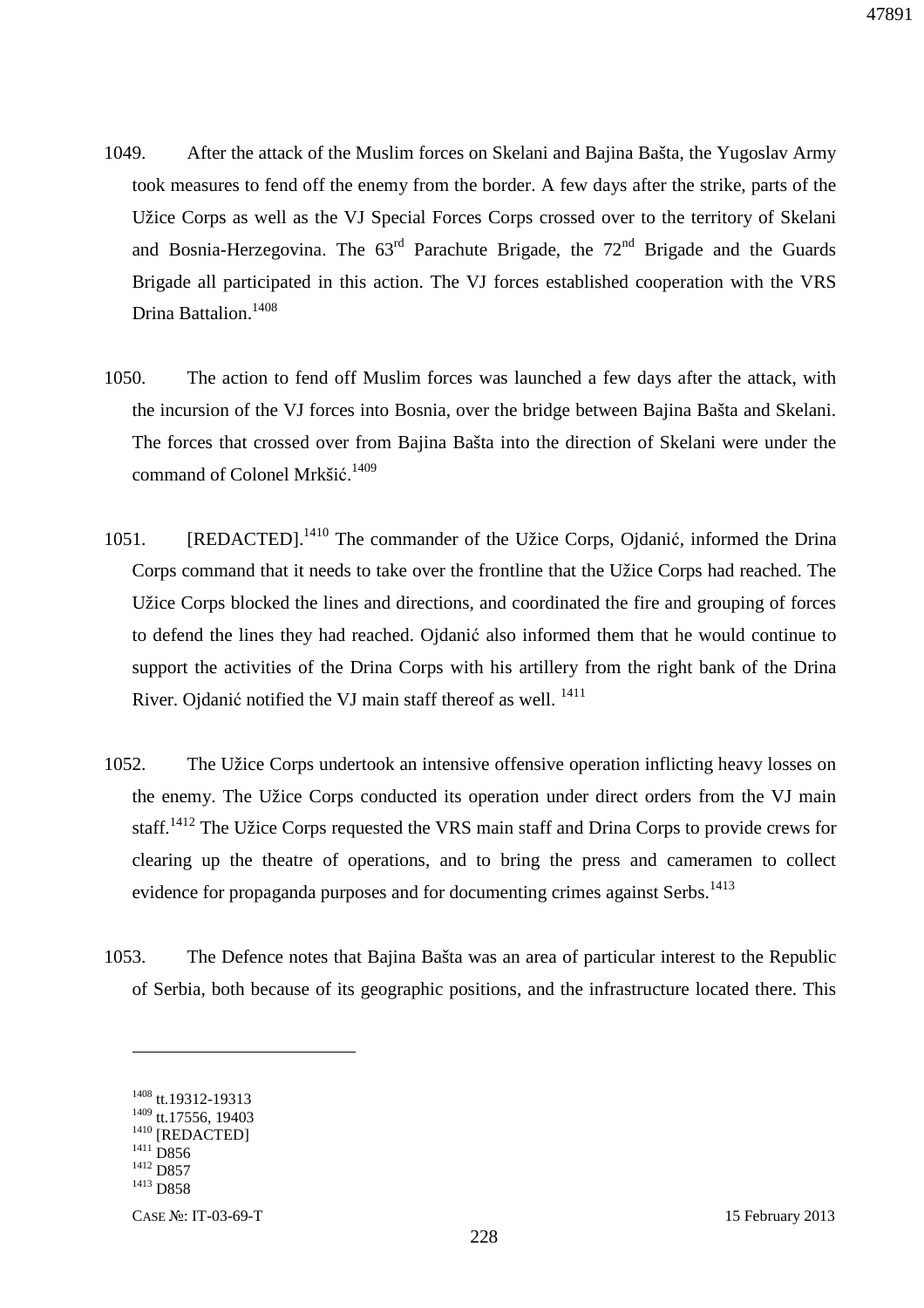area had been the object of immediate interest of top state officials. When Skelani and Bajina Bašta were attacked, the state leadership directly enforced and controlled the measures that were being taken as well as those that would be taken. Among this set of measures, the most important one was the deployment of large VJ forces, specifically the Užice Corps and the Special Forces Corps. Only a few days after the attack, the VJ forces were already on the territory of Bosnia-Herzegovina, where they led combat operations in conjunction with the VRS, all under the orders of the VJ main staff. The assistant minister and chief of public security department ordered the setting up of a training camp on Mount Tara, where PJP units from the entire territory of the Republic of Serbia were gathered.

- 1054. All of the activities were decided at the highest state level. None of the activities had been initiated by a single individual or independently. Franko Simatović had no access to any of the decision-making levels concerning these issues.
- 1055. In addition to that, the situation on the Drina and in Bajina Bašta is not comparable to any other situation, considering that this was a case of an immediate threat to the territory of the Republic of Serbia. This is why the events and activities that took place on the Drina cannot be compared to any other events elsewhere in Bosnia-Herzegovina and Croatia at that time. Therefore, no conclusions on the activities of the RDB or Franko Simatović in other places relevant to the indictment can be drawn by analogy with the events on the Drina, on Tara and in Bajina Bašta.
- 1056. Finally, the Defence stresses that the VJ was the dominating force in that area. No other armed formation or group could have influenced events in a way that would have been significant from the military-strategic point of view.

### B. SIMATOVIĆ IN BAJINA BAŠTA

1057. At the time of the events in the early 1993, Simatović spent some time in the area of Bajina Bašta. Dejan Plahuta testified that Simatović came to Bajina Bašta as an RDB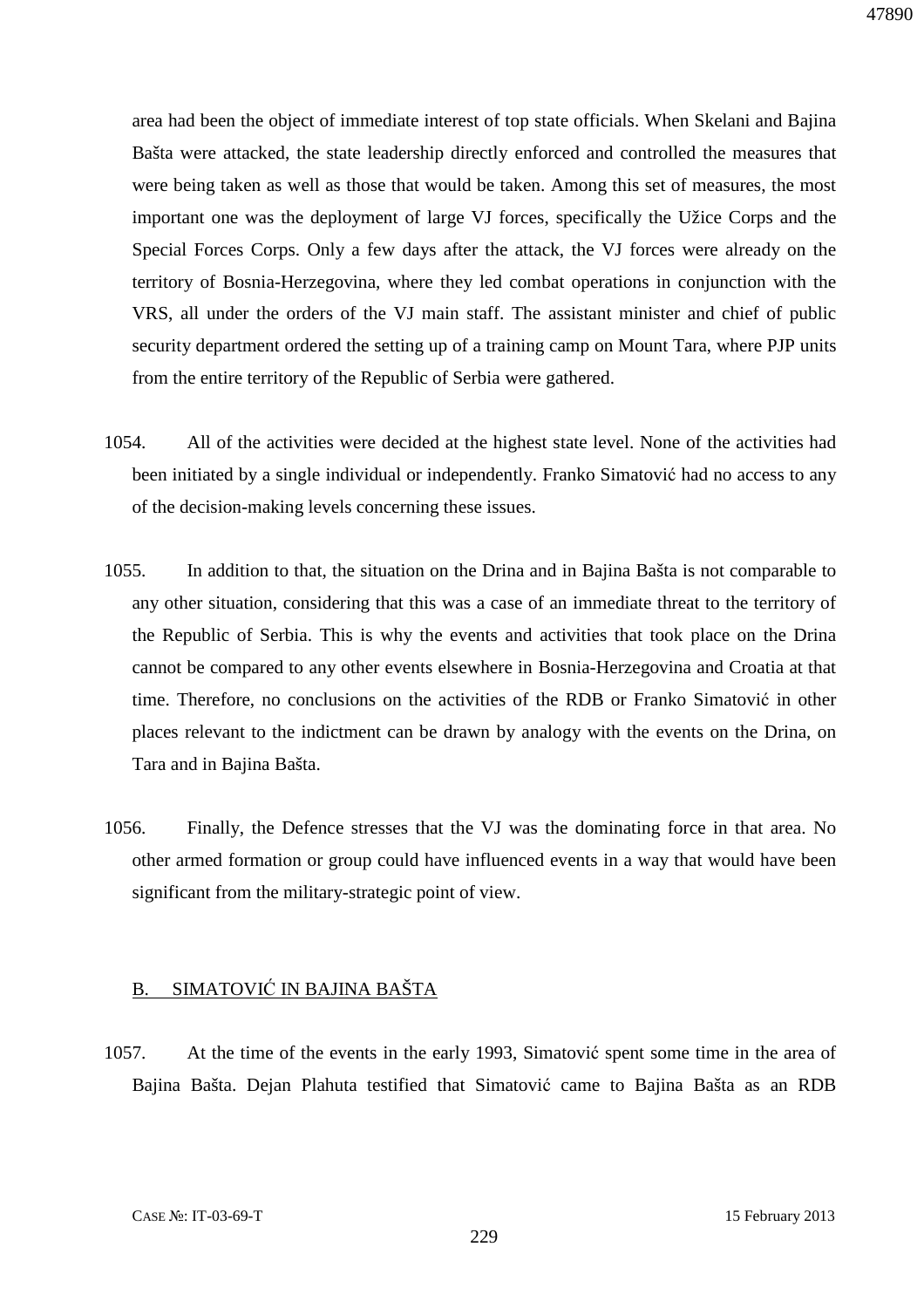47889

operative to set up an electronic surveillance system.  $1414$  Seovac saw Simatović in the SUP building in Bajina Bašta.<sup>1415</sup>

- 1058. In Mladić's Notebooks there are very few entries mentioning Franko Simatović. It is the entry of 28 February 1993, according to the notes it was made on Tara.<sup>1416</sup> Mladić did not write down who Frenki was, or why he was there, he did not write that Frenki had said anything or that he had been given any kind of assignment. Nothing can be deduced merely based on the fact that Frenki's name was noted there, particularly in light of the fact that in the thousands of pages that Mladić wrote, Frenki's name is mentioned two or three times, which is addressed elsewhere in this brief, where appropriate.
- 1059. Furthermore, the Defence reiterates that Mladić noted down who was present, the third row, below the heading "Planning", reads: "present: Panić, I, Ojdanić, Lončar, Tkač", and then: "units in certain zones". It is evident that the words "Frenki and two from MUP" were inserted between these two lines– these words are written in smaller letters, and the lines are not so compressed anywhere else in Mladić's text, as in this case.<sup>1417</sup> The only logical conclusion is that Frenki, if he had been present, came to the meeting later, when the discussion concerning planned activities was already well under way. This fact also indicates the peripheral relevance of Simatović's presence at this meeting.
- 1060. Witness JF-030 spoke about the events on the Drina. However, the Defence emphasizes that this witness' statement simply cannot be used to establish any fact.
- 1061. [REDACTED]*. <sup>1418</sup>* [REDACTED]*<sup>1419</sup> ,* [REDACTED]*<sup>1420</sup>* [REDACTED]*<sup>1421</sup>* [REDACTED]*<sup>1422</sup>* [REDACTED]*. <sup>1423</sup>* [REDACTED]<sup>1424</sup>

 tt.19340 tt.17558 P392 p.3 P392 p.3 <sup>1418</sup> [REDACTED] <sup>1419</sup> [REDACTED] <sup>1420</sup> [REDACTED] [REDACTED] [REDACTED] [REDACTED] [REDACTED]

 $\overline{a}$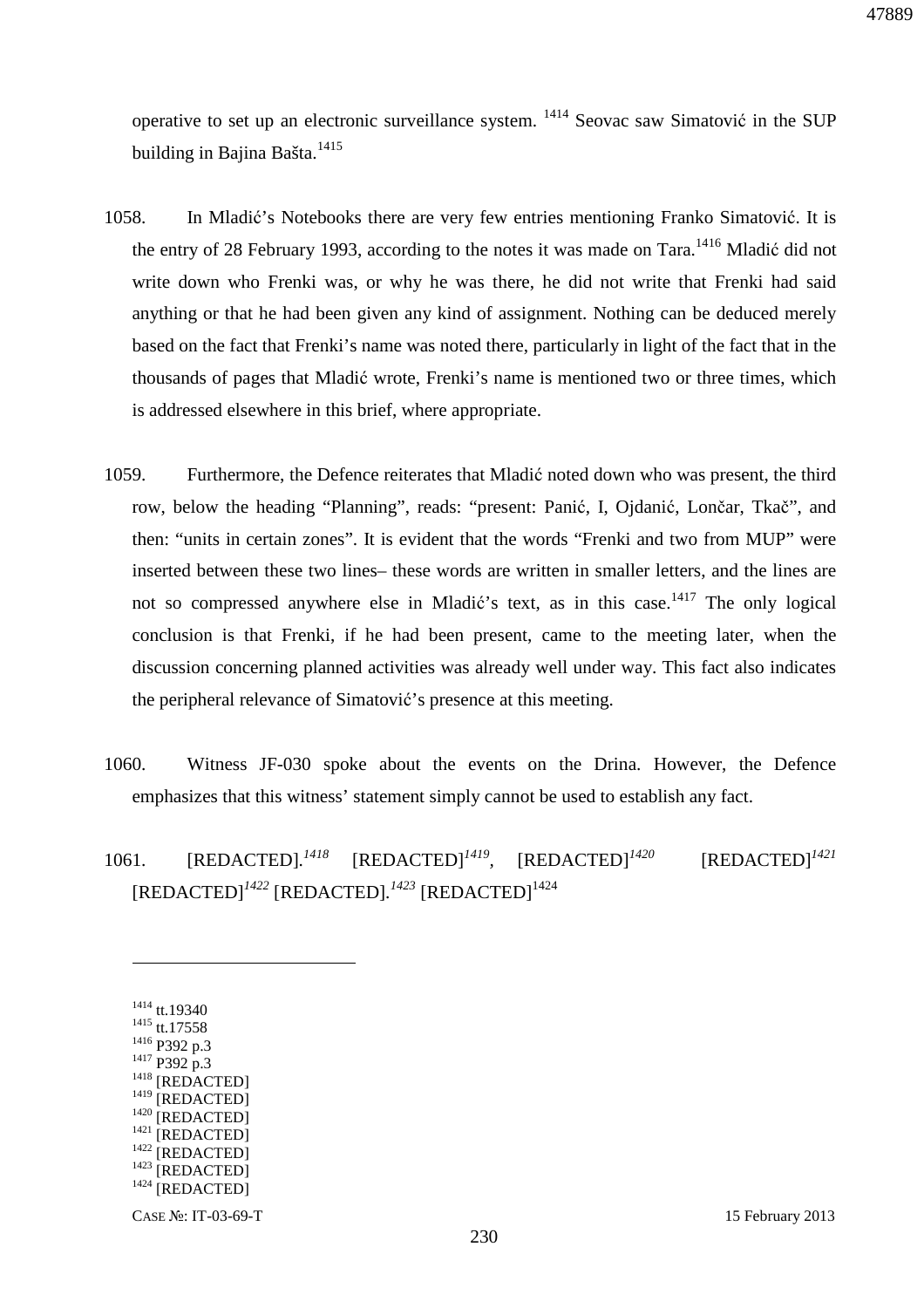#### 1062. [REDACTED].

1063. [REDACTED].<sup>1425</sup> [REDACTED]<sup>1426</sup> [REDACTED]<sup>1427</sup>

1064. [REDACTED]<sup>1428</sup> [REDACTED].<sup>1429</sup>

*1065.* [REDACTED]*.* 

1066. [REDACTED]<sup>1430</sup> [REDACTED]<sup>1431</sup> [REDACTED]<sup>1432</sup> [REDACTED].<sup>1433</sup> [REDACTED]".<sup>1434</sup> [REDACTED].<sup>1435</sup> [REDACTED]<sup>1436</sup> [REDACTED]<sup>1437</sup>

1067. [REDACTED].

1068. The footage made on the occasion of Šainovic's visit also shows Franko Simatović wearing a uniform. On that same occasion, Mihajlo Lukić, RDB staff member in Bajina Bašta is also shown wearing the same uniform. Mihajlo Lukić was an RDB staff member permanently employed in Bajina Bašta.<sup>1438</sup> The fact that Simatović was wearing a uniform on that particular occasion says nothing about his involvement. As the other RDB staff member seen in the same footage was wearing the same uniform too, this fact can only be interpreted as a consequence of the specific conditions in which RDB staff members worked at that time in the Bajina Bašta area.

| 1425 | [REDACTED] |
|------|------------|
| 1426 | [REDACTED] |
| 1427 | [REDACTED] |
| 1428 | [REDACTED] |
| 1429 | [REDACTED] |
| 1430 | [REDACTED] |
| 1431 | [REDACTED] |
| 1432 | [REDACTED] |
| 1433 | [REDACTED] |
| 1434 | [REDACTED] |
| 1435 | [REDACTED] |
| 1436 | [REDACTED] |
| 1437 | [REDACTED] |
| 1438 | [REDACTED] |
|      |            |

 $\overline{a}$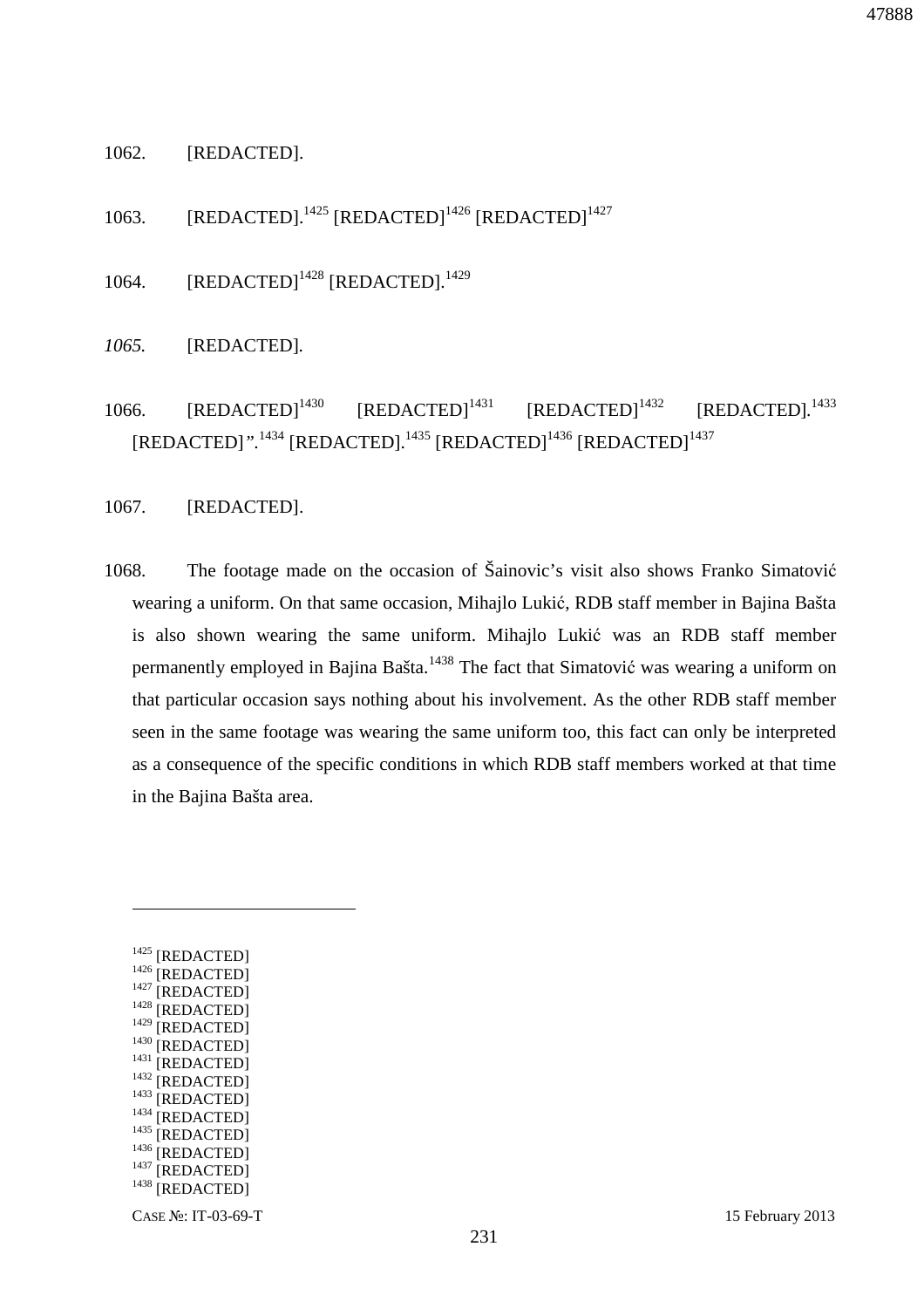1069. [REDACTED].<sup>1439</sup> [REDACTED].<sup>1440</sup>

1070. [REDACTED].<sup>1441</sup>

### 1071. [REDACTED].<sup>1442</sup> [REDACTED].<sup>1443</sup>

- 1072. When testifying before the International Tribunal in another case, Stevanović solemnly swore to tell the truth. Stevanović confirmed that there had been a staff, that he was the commander of that staff, and that he knew nothing about the JATD in January 1993. The Defence finds that the Trial Chamber cannot possibly admit JF094's testimony, or the report of the commission concerning these matters. In particular, the official note is completely unacceptable, as it does not meet the minimum reliability requirements for drawing any kind of conclusions on these matters.
- 1073. The Defence concludes that Simatović's involvement in the area of Bajina Bašta is directly related to the dramatic deterioration of the security situation in this area in early 1993. Undisputed evidence indicates that Simatović had been engaged in the context of his regular intelligence activities. Witnesses attempting to establish Simatović's link with the combat operations of military units, failed to provide grounds for drawing any conclusions beyond reasonable doubt. Finally, Simatović has no reason to hide the role that he had in this area, because the activities he was involved in were a part of the legitimate defense of the territory of the state. Naturally, Simatović's role was limited by restrictions imposed by his position within the RDB, i.e. the position of deputy chief of one of the RDB administrations, which will be examined in more depth in other sections of this brief.

### C. DOBOJ, RED BERETS AND RAJO BOŽOVIĆ

1074. It is stated in the indictment that at the beginning of 1992, Serbian DB special units set up a training camp at Ozren, that they took over the city of Doboj on 2 May 1992, and that

<sup>&</sup>lt;sup>1439</sup> [REDACTED]  $1440$  [REDACTED]  $^{1441}$  [REDACTED]

<sup>&</sup>lt;sup>1442</sup> [REDACTED]

 $1443$  [REDACTED]

CASE №: IT-03-69-T 15 February 2013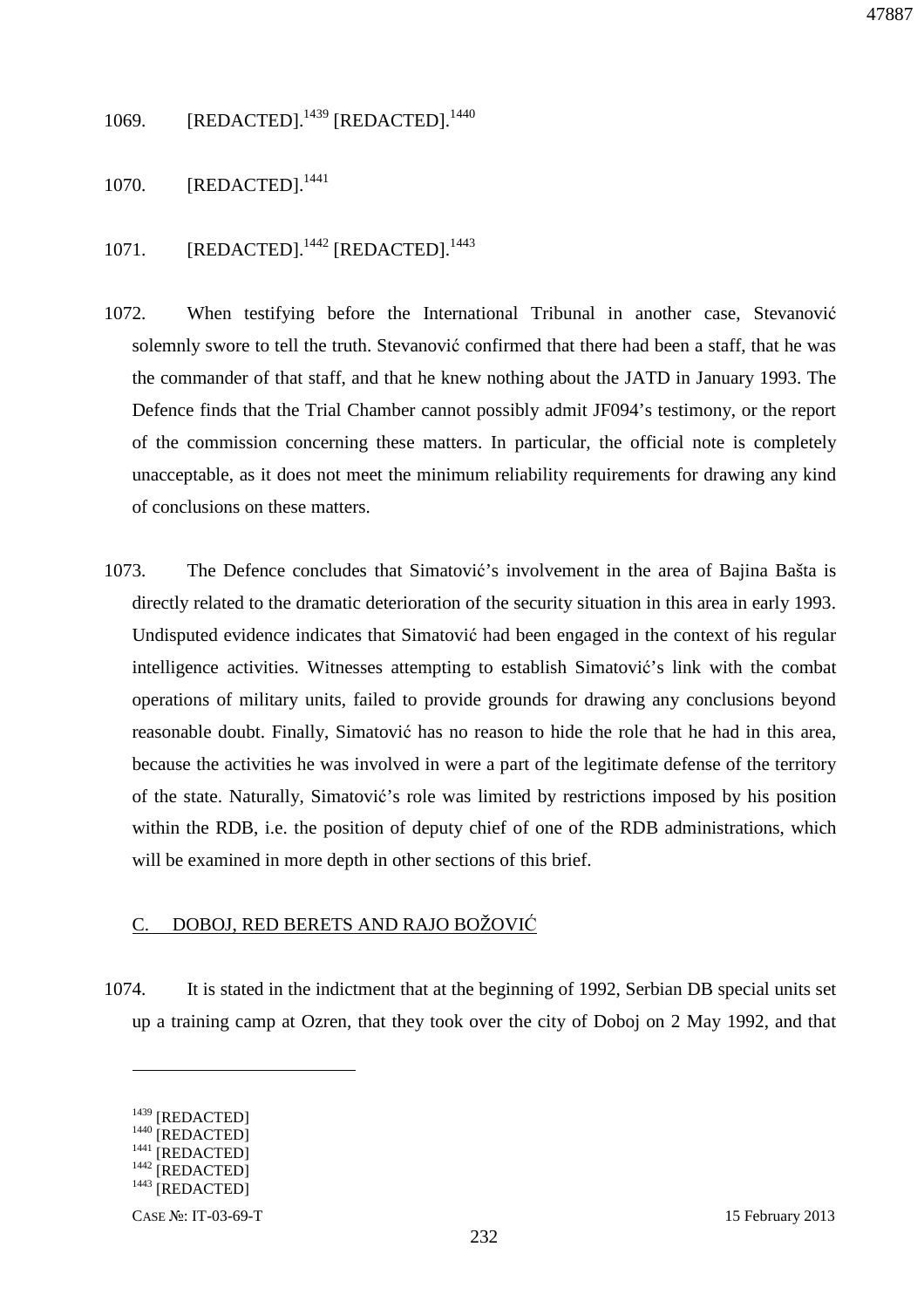they used the non-Serb prisoners as a live shield on 12 July 1992, on which occasion 27 civilians were killed.<sup>1444</sup> The Defence contends that there is no evidence to corroborate these allegations.

- 1075. The Prosecutor is attempting to establish a link between the events in Doboj and the Serbian DB special unit through Radojica Raja Božović. To accomplish this, the Prosecution uses the letter of the director of the Republika Srpska police concerning the alleged link between the Serbian RDB and the Red Berets in BiH. This letter provides a set of arbitrary allegations, which cannot possibly be verified. No clues are provided on the sources of the information, no assessment is made of the reliability of the sources, and no explanation is given. <sup>1445</sup> This report is a compilation of semi-information and misinformation without any probative value whatsoever.
- 1076. At the time relevant for the indictment, Radojica Božović was a member of the MUP of the Republika Srpska of Bosnia-Herzegovina. In the documents of this MUP for April and May 1992, Božović was identified as a staff member of this ministry. In these two months, Božović received his wages as a member of the "special group".<sup>1446</sup>
- 1077. The Prosecution is attempting to establish a link between Božović's position and the application forms that some individuals completed requesting support from the Captain Dragan Foundation. These forms were especially designed to facilitate application for financial or other types of support with this Foundation, and they contain numerous inaccurate and contradictory data.
- 1078. For instance, in the form filled out by Slobodan Katanić it is stated that he had been a member of the "special purpose police Petrovo" called "black berets" since 1 May 1992, that Božović was an "assistant" in that unit, and that he was a deputy commander. There is a document proving that the same individual was a member of the Republika Srpska MUP, and this document is signed by Andrija Bjelošević, chief of the Doboj centre.<sup>1447</sup>

<sup>&</sup>lt;sup>1444</sup> Third Amended Indictment paras.51-54  $1445$  P<sub>150</sub> <sup>1446</sup> P142, P143 <sup>1447</sup> P144 p.5,7

CASE №: IT-03-69-T 15 February 2013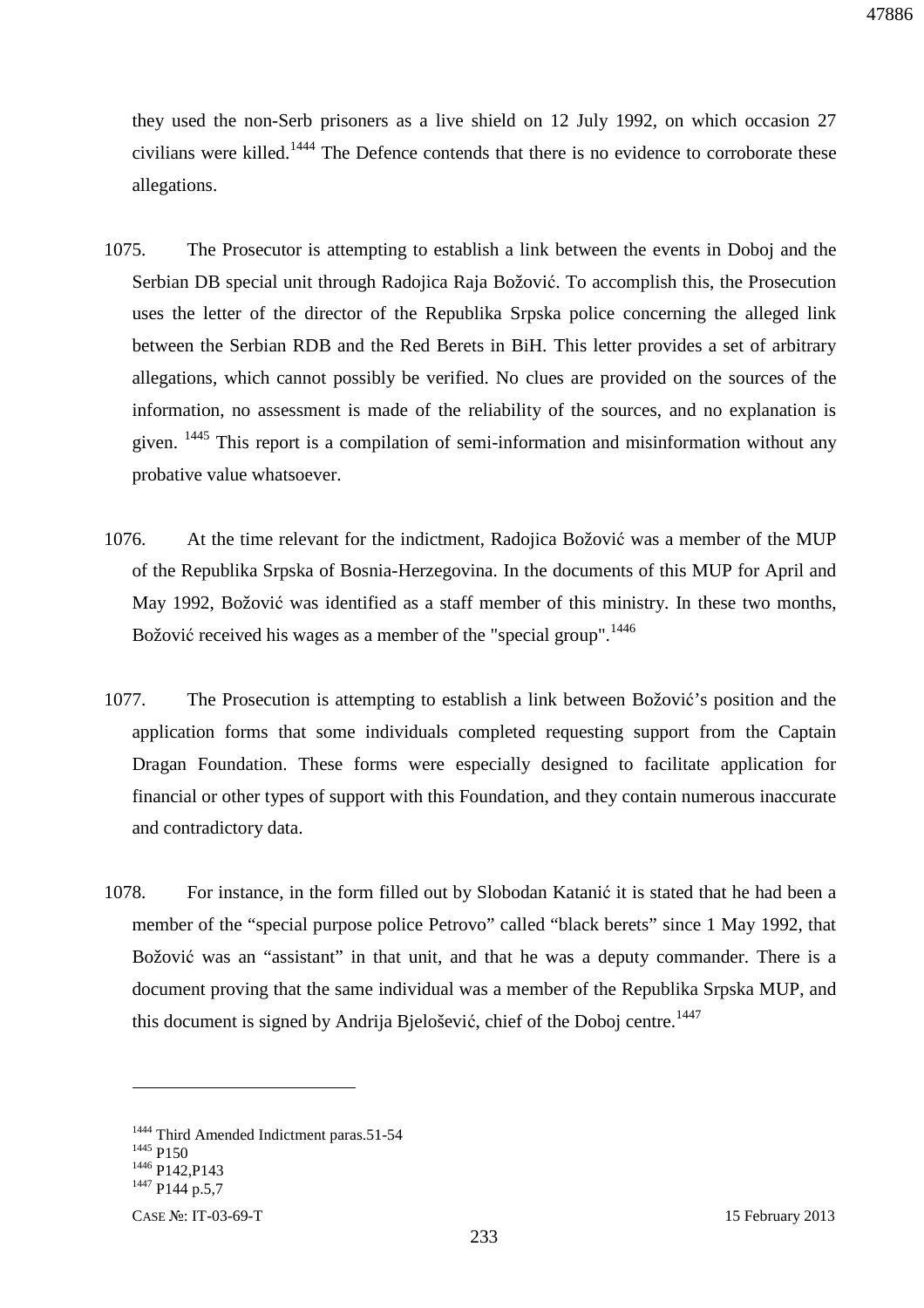- 1079. However, Katanić was a commander for the special units training at Ozren, and then commander of the reserve police in SJB Petrovo, and in September 1992, Andrija Bjelošević proposed that he be appointed chief of SJB Petrovo.<sup>1448</sup>
- 1080. However, in Goran Đurić's form it is stated that he was a member of the Special Purpose Battalion from 3 May 1992, and that his superior was Božović.<sup>1449</sup>
- 1081. The Defence emphasizes that there is strong evidence indicating that there is no way that Božović could not have participated in the events of 12 July 1992, mentioned in the indictment. In fact, from 26 June 1992 to 23 July 1992, Božović was hospitalized in the Doboj General Hospital. Božović was recovering from the serious injuries that he had sustained, and Božović's diagnosis is provided in the notification of the director of this hospital.<sup>1450</sup>
- 1082. [REDACTED]<sup>1451</sup> [REDACTED]
- 1083. [REDACTED].<sup>1452</sup> [REDACTED].<sup>1453</sup> [REDACTED]<sup>1454</sup>, [REDACTED]
- *1084.* [REDACTED]*.*
- 1085. [REDACTED]<sup>1455</sup>, [REDACTED].<sup>1456</sup> [REDACTED].<sup>1457</sup> [REDACTED].<sup>1458</sup> [REDACTED]<sup>1459</sup>
- 1086. [REDACTED]<sup>1460</sup> [REDACTED]<sup>1461</sup> [REDACTED]<sup>1462</sup> [REDACTED]<sup>1463</sup> [REDACTED]*.*

<sup>1448</sup> D13 <sup>1449</sup> P145 <sup>1450</sup> D121 <sup>1451</sup> [REDACTED] <sup>1452</sup> [REDACTED]  $1453$  [REDACTED] <sup>1454</sup> [REDACTED]  $1455$  [REDACTED] <sup>1456</sup> [REDACTED]  $1457$  [REDACTED] <sup>1458</sup> [REDACTED]  $1459$  [REDACTED] <sup>1460</sup> [REDACTED]

 $\overline{a}$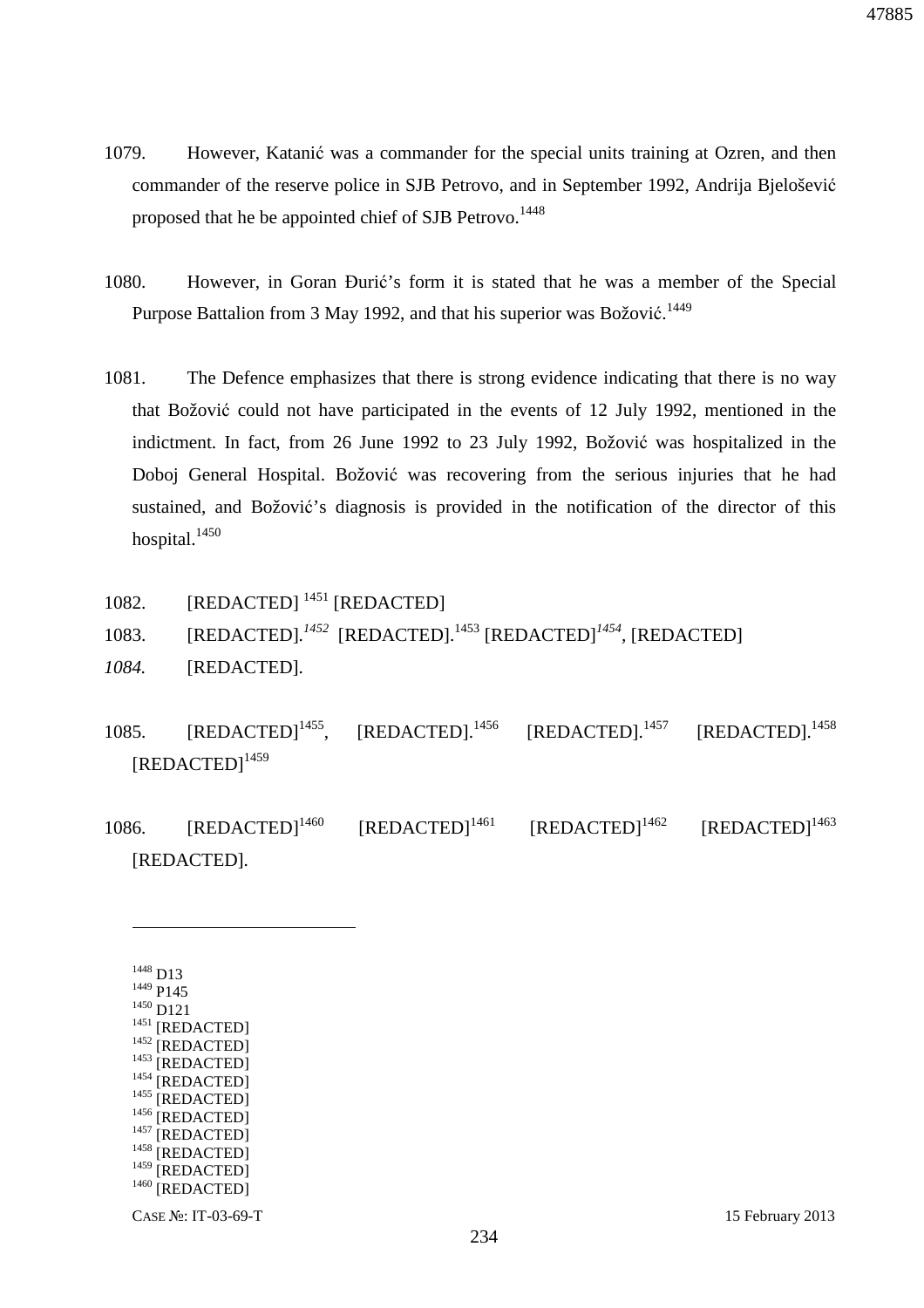47884

# 1087. [REDACTED].<sup>1464</sup> [REDACTED]<sup>1465</sup> [REDACTED]<sup>1466</sup> [REDACTED] 1088. [REDACTED]<sup>1467</sup> [REDACTED].

- 1089. In 1998 and 2007 witness Edin Hadžović gave a statement to the BiH authorities in which he claimed that all units in Doboj were subordinated to the command of Milovan Stanković and Andrija Bjelošević. He also said that he was taken out of Perčin's disco into the live shield by the members of Predrag Kujundzic's unit.<sup>1468</sup> At the time when he was being taken out of the disco, among the soldiers the witness recognized Milan Kerkez and Nenad Markovičević.<sup>1469</sup> These individuals were part of Karagin's group, and Kerkez was wearing a red beret. $1470$
- 1090. This witness also said that the commander of the Red Berets' nickname was Golub and that he had a large scar on his face.<sup>1471</sup> However, in his numerous statements, this witness gives completely different accounts of the moment in which he found out who Golub was, and who Crnogorac was.<sup>1472</sup> He stated that he had seen this person even before 12 July, but that he did not know the man, or his name, or who he really was. $1473$
- 1091. In his statement from 2001, Hadžović did not describe the soldier who gave orders to leave Perčin's disco but only said that two soldier stormed in and randomly picked 50 people. On their way to Putnik's hill he saw one of the soldiers whom the others called Golub kill one of the prisoners. $1474$  He does not mention Crnogorac here.

CASE №: IT-03-69-T 15 February 2013 <sup>1461</sup> [REDACTED] <sup>1462</sup> [REDACTED]  $1463$  [REDACTED] <sup>1464</sup> [REDACTED] <sup>1465</sup> [REDACTED] <sup>1466</sup> [REDACTED]  $1467$  [REDACTED] <sup>1468</sup> [REDACTED]  $1469$  D5 p.10 <sup>1470</sup> P88,tt.2298 <sup>1471</sup> tt.2242 <sup>1472</sup> tt.2336-2338 <sup>1473</sup> tt.2338 <sup>1474</sup> P83 p.8

<u>.</u>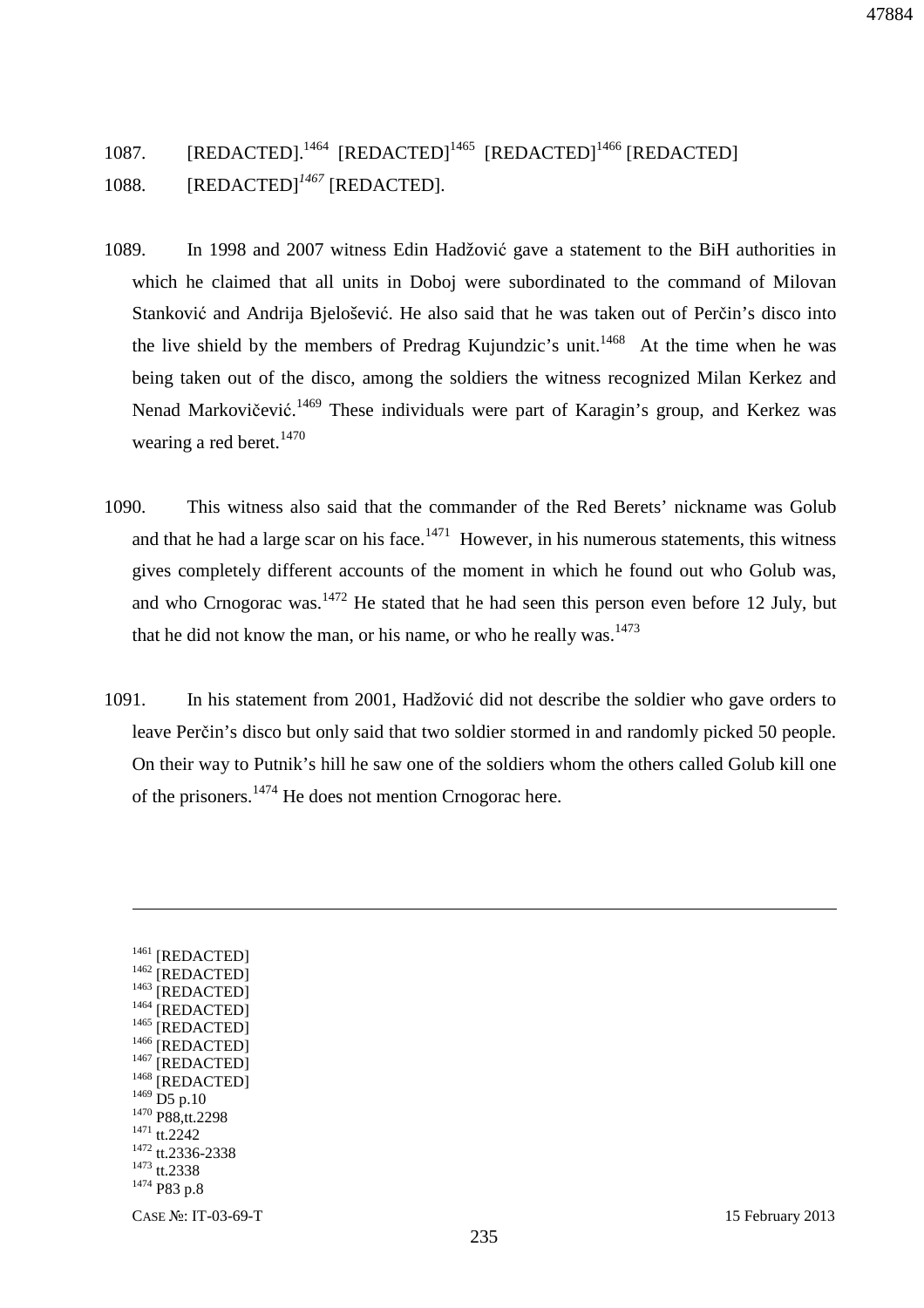- 1092. In a statement made in 2007, he claimed that the man with the scarred face gave orders to leave Perčin's disco, he did not identify the man, but a little later he goes on to say that next to Blašković from the Doboj MUP he saw a Serbian soldier whom they called Crnogorac. In the same context he also mentions Bjelošević who gave orders over the radio concerning what to do with the civilians. In his statement, he claimed that Crnogorac killed one of the prisoners.<sup>1475</sup> He did not mention Golub here, it is evident here that the man with the scar and Crnogorac are two different persons.
- 1093. In his testimony before the Trial Chamber Hadžović said that Golub and Crnogorac are the same person and that this person had a large scar on his face.<sup>1476</sup>
- 1094. Hadžović stated that all of the soldiers who took the prisoners out to use them as a live shield were local people, with the exception of Crnogorac.<sup>1477</sup>
- 1095. [REDACTED].<sup>1478</sup> [REDACTED].
- 1096. The Prosecution witnesses inconsistently and erratically describe the persons that took the prisoners out of Perčin's disco*.* [REDACTED]. Hadžović's description is also full of contradictions and irreconcilable differences. His statements about this man that he knows nothing of are contradictory, hence, it is impossible to draw any conclusion on the identity of this person, based on his testimony. The Defence also reiterates that "Crnogorac" is not a nickname of any sort, but a designation of geographic origin, shared by thousands of other people who participated in the armed conflicts in the region of former Yugoslavia. Finally, on 12 July 1992, Rajo Božović was in hospital with serious injuries, and he could not have participated in the events that took place in the surroundings of Doboj on that date.
- 1097. The confusion in identifying the participants in the events in the area of Doboj is further exacerbated by the fact that there is a whole series of groups or units that wore red berets.

 $1475$  D5 p.11  $1476$  tt.2242 <sup>1477</sup> tt.2318  $1478$  [REDACTED]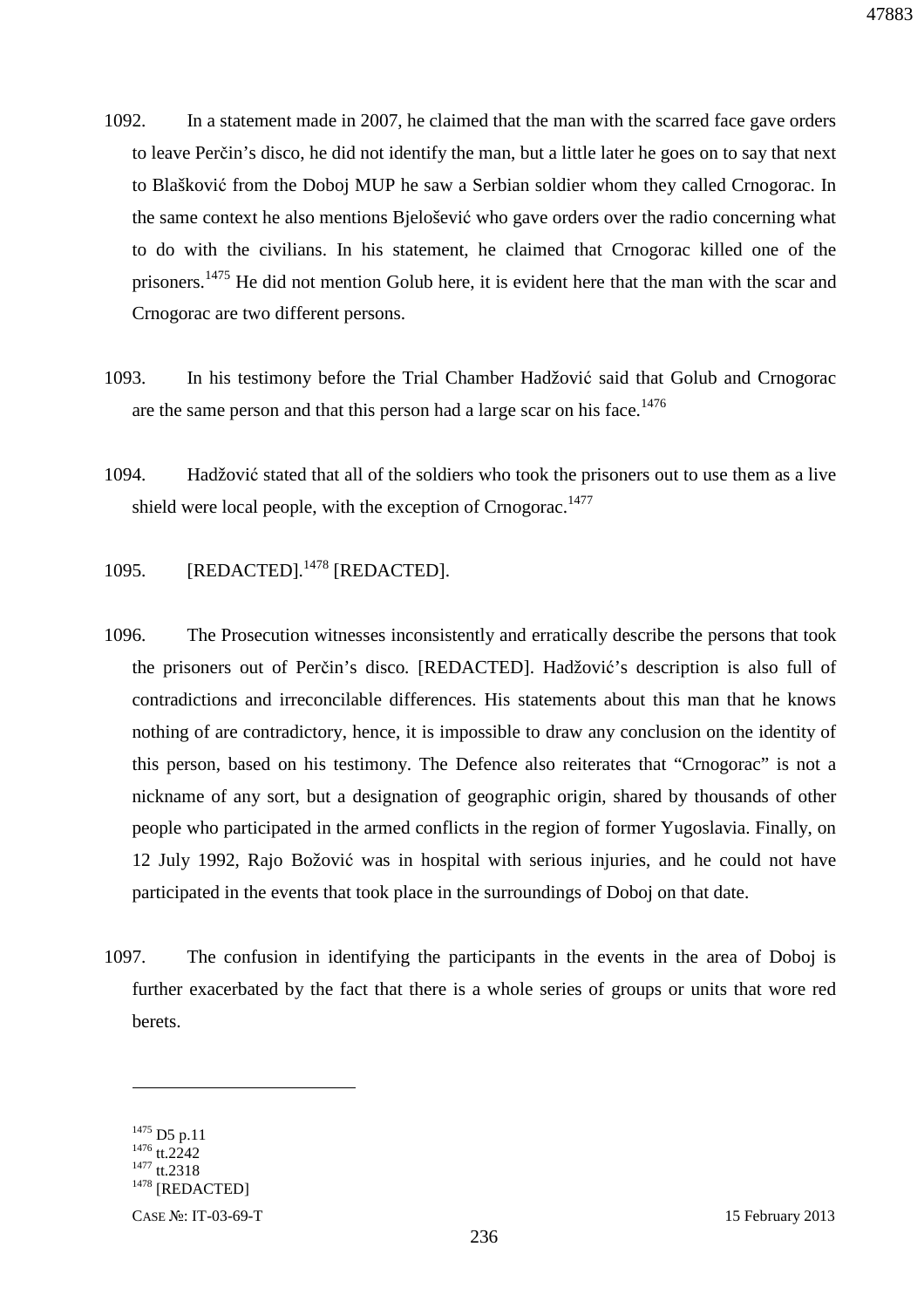- 1098. The witnesses were unable to differentiate between the members of the various groups. For some witnesses the difference was in the insignia, for others in the type of caps they wore, as already discussed.
- 1099. Hadžović says that Karagin's unit was a paramilitary formation and that its members wore red berets.<sup>1479</sup> He says that Predo's Wolves also wore camouflage uniforms and red berets.<sup>1480</sup> He also says that the Mice group in Doboj, made up of local people, also wore red berets.<sup>1481</sup> However. Hadžović says that he does not know under whose command any of these units were, but he supposes they were under Stanković's command.<sup>1482</sup>
- 1100. [REDACTED].<sup>1483</sup>
- 1101. [REDACTED]<sup>1484</sup> [REDACTED].<sup>1485</sup> [REDACTED].<sup>1486</sup> [REDACTED]<sup>1487</sup>
- 1102. [REDACTED].<sup>1488</sup>
- 1103. The Defence concludes that the Prosecution did not succeed in proving that "DB special units" participated in the perpetration of crimes in the Doboj area. The Prosecution must prove which unit it was, who established it, who supplied it, who was in command. The Prosecution's only evidence is the identification of the kind of beret they were wearing. The fact that the berets that some groups wore were red does not establish a link between these groups and the Serbian DB unit, which may have existed in some other place, at some other time, with some other tasks.
- 1104. Further to the point, the Prosecution attributes undue weight to the fact that some people who belonged to some other units and groups, in other times, and other places, are the

<sup>1479</sup> [REDACTED] <sup>1480</sup> tt.2315 <sup>1481</sup> tt.2343-2344 <sup>1482</sup> tt.2316-2317 <sup>1483</sup> [REDACTED] <sup>1484</sup> [REDACTED] <sup>1485</sup> [REDACTED] <sup>1486</sup> [REDACTED]  $1487$  [REDACTED] <sup>1488</sup> [REDACTED]

 $\overline{a}$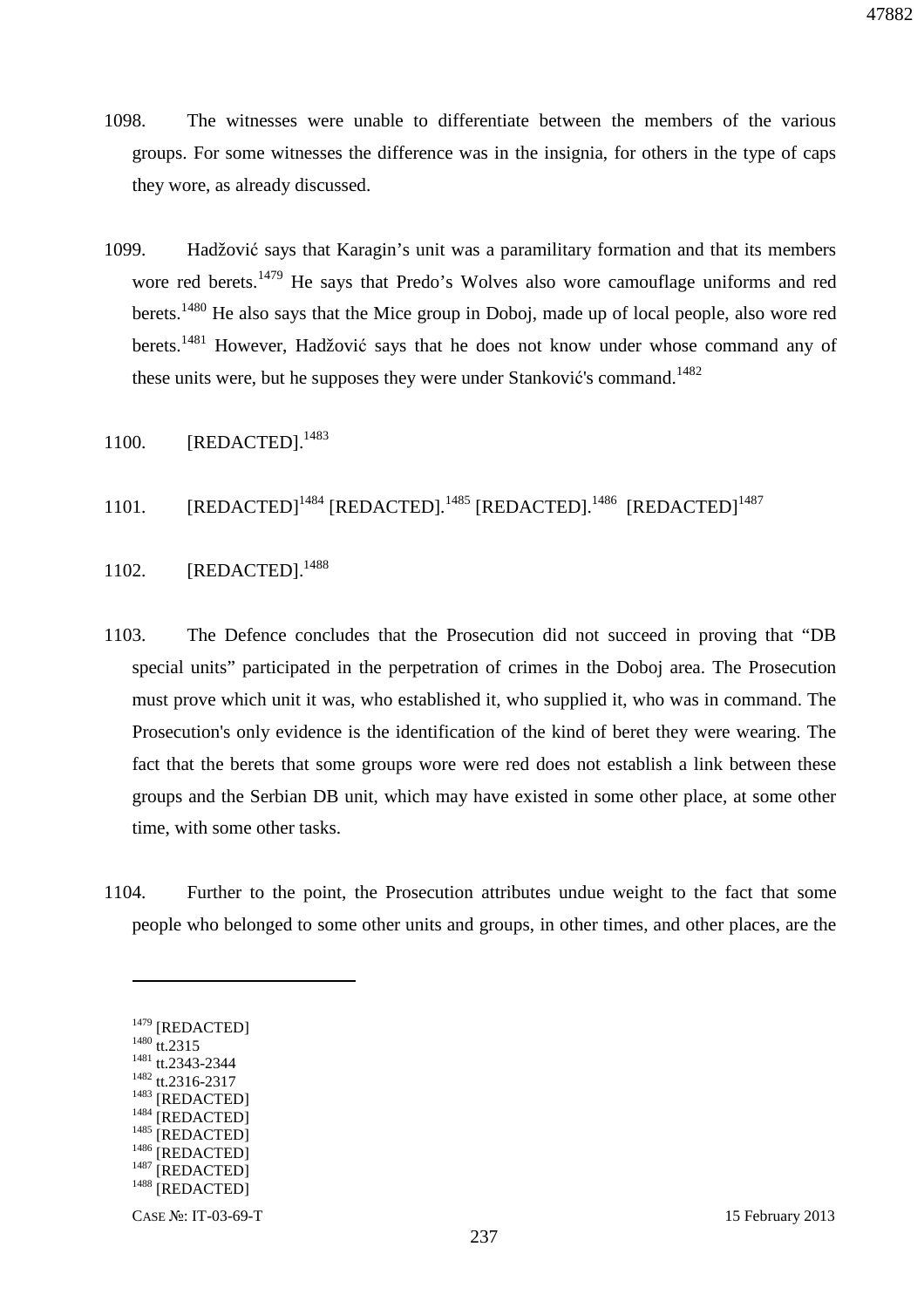same people that subsequently become members of JATD and JSO. The past combat experience and earlier affiliation of the JATD or JSO members does not equate these units with all the units and events that these members were a part of. The Prosecution must also prove beyond any reasonable doubt what the role of the SDB/RDB was in the events in the indictment. Equating the SDB/RDB with the actions of the individuals who subsequently became part of the service, in any way, cannot be construed as proof beyond reasonable doubt, but only as conjectures and speculations.

1105. Finally, it is extremely important to note that Simatović had nothing to do with Doboj whatsoever. There is no evidence that he influenced these events, there is no evidence that he was even aware about them, and there is no evidence that he had intended these events to happen.

#### D. TRAINING CENTER IN DOBOJ AND JF-005

- 1106. [REDACTED]<sup>1489</sup>, [REDACTED].<sup>1490</sup>
- 1107. **[REDACTED].**<sup>1491</sup> The Defence insists that the testimony of JF-005 is completely unreliable and has no probative value whatsoever.
- 1108. [REDACTED].<sup>1492</sup>
- 1109.  $[REDACTER]^{1493} [REDACTER]^{1494} [REDACTER]^{1495}$
- 1110. [REDACTED]<sup>1496</sup> [REDACTED];<sup>1497</sup> [REDACTED],<sup>1498</sup> [REDACTED]

<sup>&</sup>lt;sup>1489</sup> [REDACTED]

<sup>&</sup>lt;sup>1490</sup> [REDACTED]

<sup>&</sup>lt;sup>1491</sup> [REDACTED]  $1492$  [REDACTED]

 $1493$  [REDACTED]

 $1494$  [REDACTED]

 $1495$  [REDACTED]

CASE №: IT-03-69-T 15 February 2013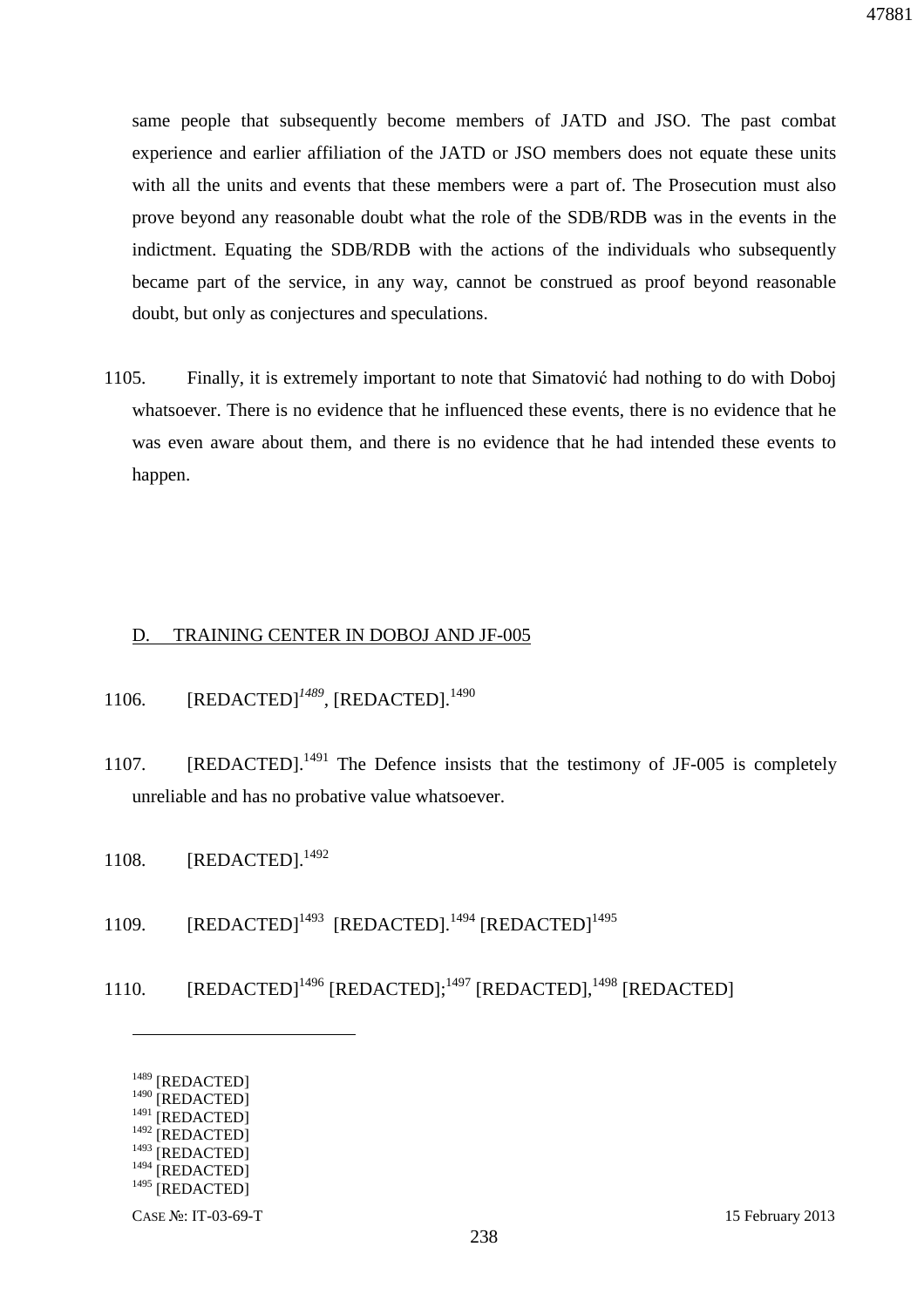- 1111. [REDACTED].<sup>1499</sup>
- 1112.  $[REDACTER]^{1500}$ ,  $[REDACTER]^{1501}$
- 1113. **[REDACTED].**<sup>1502</sup>
- 1114. In his statement he explained that anyone could take the official car, and that the license plate number was actually the personal identification number, however in his testimony he clarified that it was just an ordinary, local license plate.<sup>1503</sup>
- 1115. [REDACTED]*.* <sup>1504</sup> [REDACTED]*".*<sup>1505</sup>
- 1116. [REDACTED]<sup>1506</sup>, [REDACTED]<sup>1507</sup>, [REDACTED]<sup>1508</sup>
- 1117. [REDACTED].<sup>1509</sup> [REDACTED].<sup>1510</sup>
- 1118. [REDACTED].<sup>1511</sup> [REDACTED].<sup>1512</sup>
- 1119. **[REDACTED]**<sup>1513</sup>, **[REDACTED]**<sup>1514</sup>
- 1120. [REDACTED]<sup>1515</sup>, [REDACTED].<sup>1516</sup>

| 1496 | [REDACTED]           |
|------|----------------------|
| 1497 | [REDACTED]           |
| 1498 | [REDACTED]           |
| 1499 | [REDACTED]           |
| 1500 | [REDACTED]           |
| 1501 | [REDACTED]           |
| 1502 | [REDACTED]           |
| 1503 | P137 para.7, tt.2947 |
| 1504 | [REDACTED]           |
| 1505 | [REDACTED]           |
| 1506 | [REDACTED]           |
| 1507 | [REDACTED]           |
| 1508 | [REDACTED]           |
| 1509 | [REDACTED]           |
| 1510 | [REDACTED]           |
| 1511 | [REDACTED]           |
| 1512 | [REDACTED]           |
| 1513 | [REDACTED]           |
| 1514 | [REDACTED]           |
|      |                      |

<u>.</u>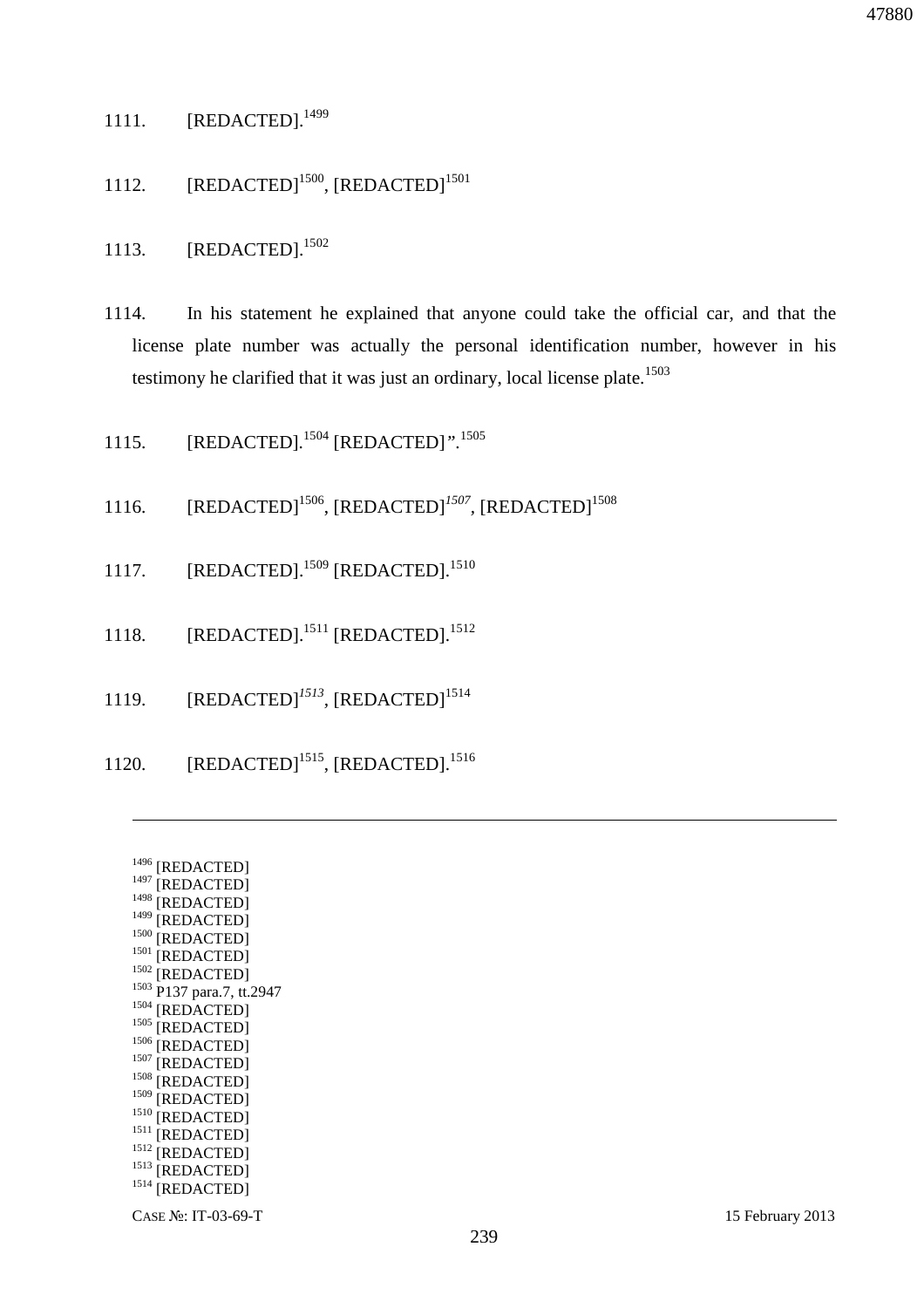- 1121. [REDACTED]<sup>1517</sup>, [REDACTED]*.* 1518
- 1122. [REDACTED].<sup>1519</sup> [REDACTED].<sup>1520</sup>
- 1123. [REDACTED].<sup>1521</sup> [REDACTED]<sup>1522</sup> [REDACTED].<sup>1523</sup>
- 1124. The Defence finds this witness, JF-005 to be completely unreliable. Not a single word of his testimony could be accepted as part of the evidence in connection with any relevant issue of this case. [REDACTED].
- *1125.* The content of his written statements is in direct conflict with the content of his oral testimony before the Trial Chamber. Moreover, the conflicting elements are not sporadic or of minor significance, on the contrary. [REDACTED]
- *1126.* [REDACTED]*.*
- 1127. [REDACTED].

<u>.</u>

<sup>1515</sup> [REDACTED] <sup>1516</sup> [REDACTED] <sup>1517</sup> [REDACTED] <sup>1518</sup> [REDACTED] <sup>1519</sup> [REDACTED] <sup>1520</sup> [REDACTED]  $1521$  [REDACTED], <sup>1522</sup> [REDACTED] <sup>1523</sup> [REDACTED]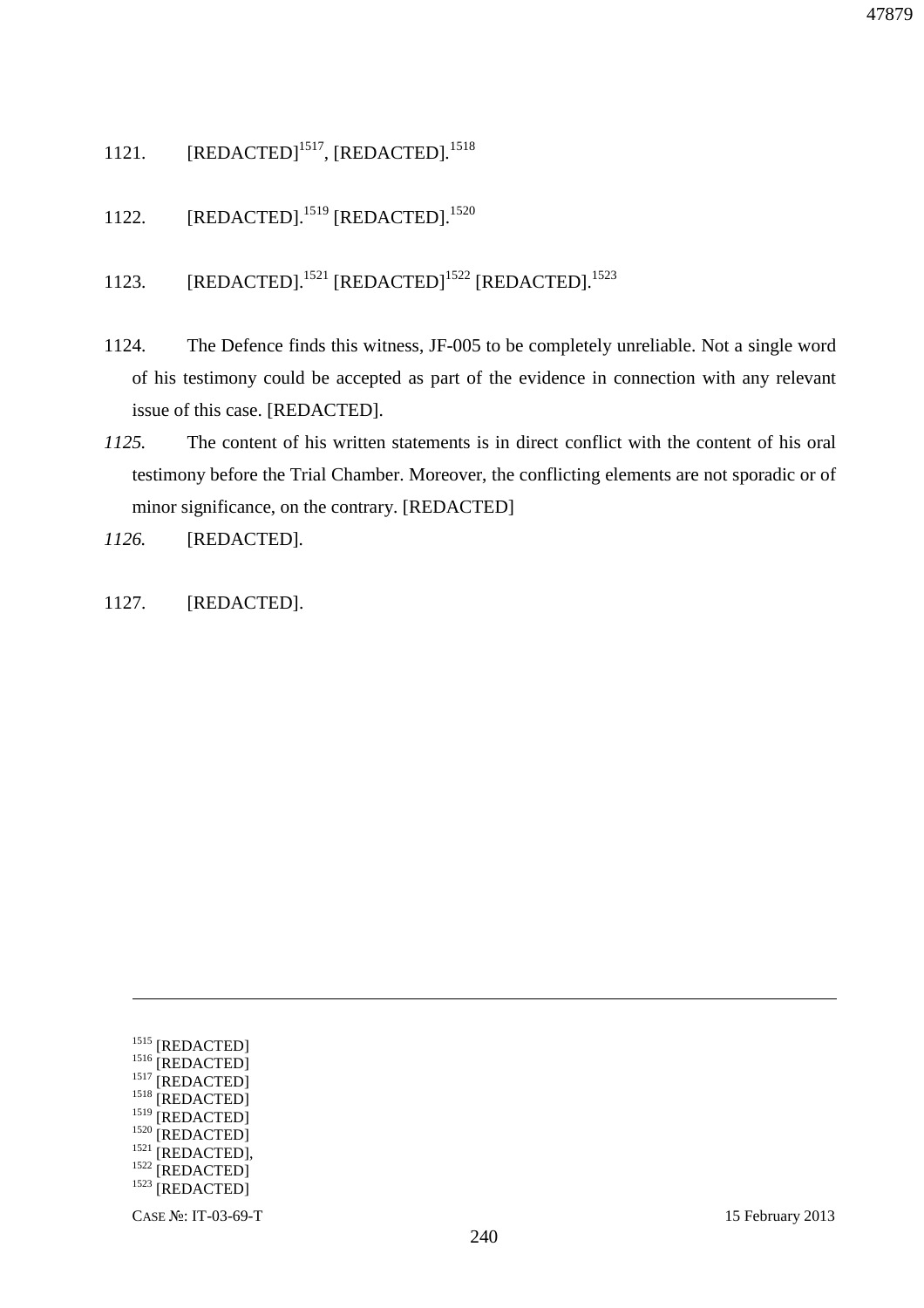### E. BOŽOVIĆ AND FILIPOVIC IN BANJA LUKA

- 1128. Manojlo Milovanović testifies to the effect that Karadžić informed him that at the time of the major offensive in the fall of 1995 people from the MUP of Serbia would come to Banja Luka. Milovanović met with Filipović and Božović who promised to provide some kind of assistance. Milovanović told them that they should talk to the members of the MUP of Republika Srpska and suggested a location for their accommodation, however according to Milovanović, no one showed up at all.<sup>1524</sup> Arkan did not come with Filipović and Božović, he only showed up perhaps even a month later.<sup>1525</sup>
- 1129. Milovanović's words were recorded even in Mladić's Notebooks, where the latter noted that Božović said that the Republic of Serbia MUP decided to send 1,200 fighters to join the First Krajina Corps.<sup>1526</sup>
- 1130. In September 1995, Radovan Stojčić Badža ordered Stevanović and Grekulović to prepare the forces of the PJP (Special Police Unit) to be sent to BiH to protect the region of Banja Luka.<sup>1527</sup> 400 men were sent and they took over the regular police duties in the area of Doboj, Banja Luka and Prijedor.<sup>1528</sup> A SAJ unit from the Public Security Sector of the Republic of Serbia MUP was deployed in the greater Banja Luka Area.<sup>1529</sup> The Staff was formed in Banja Luka to defend the region, with Grekulović and Stevanović as its members, as the representatives of the PJP.

<sup>&</sup>lt;sup>1524</sup> [REDACTED] <sup>1525</sup> tt.15524 1526 P<sub>2543</sub> p.5  $^{125}$  D522 paras.6,7 <sup>1528</sup> D522 paras.6,10 <sup>1529</sup> D522 para.14

CASE №: IT-03-69-T 15 February 2013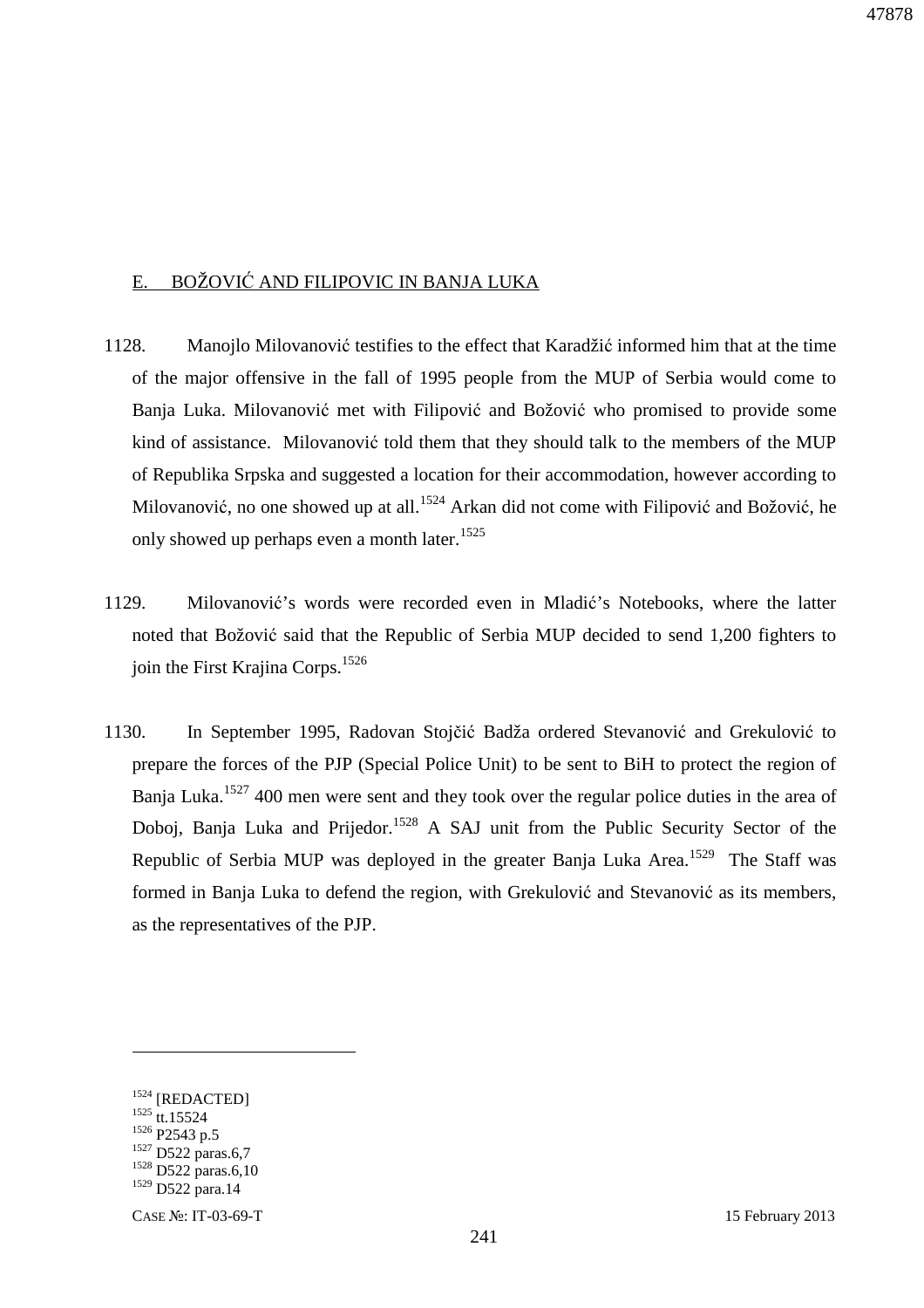- 1131. At a meeting with Mladić and Perišić, Jovica Stanišić mentioned 400 men who had been sent to help in Sanski Most and Novigrad.<sup>1530</sup> Grekulović believes that Stanišić was talking about those particular 400 men from the PJP formations, who were under his, Grekulović's command.<sup>1531</sup> Grekulović states in his testimony that the assistance sent to Republika Srpska came as a response to the request sent to the Republic of Serbia.<sup>1532</sup>
- 1132. Filipović, who was also in the area of Banja Luka at the time, was not a member of the Staff.<sup>1533</sup> Grekulović contacted Filipović when there was a request to submit, particularly in connection with the supplies. Ammunition and weapons were never the subject of those requests, given the fact that the members of the PJP brought their own weapons and no ammunition was needed since they were not included in combat missions.<sup>1534</sup> Filipović made contacts with various persons from Republika Srpska.<sup>1535</sup> Grekulović, however, is unable to confirm if Filipović was maintaining high-level contacts with the leadership of the MUP of Republika Srpska.<sup>1536</sup>
- 1133. The proofs about Filipović's role in Banja Luka imply that he played a very limited role there. Indeed, his role was reduced mostly to maintaining communications between the PJP of the MUP of Serbia and Belgrade. As the deputy head of the Second Administration he was certainly involved in intelligence activities as well, given the fact that he made contact with numerous persons who were at the time present in the area of Banja Luka.
- 1134. At the time of the relevant activities in Banja Luka, Filipović held the position of the deputy chief of the RDB Second Administration. Since the Second Administration did not have a chief then, Filipović was exercising de facto powers of the chief, as further discussed where appropriate in this brief. Filipović's activities were in line with the description of his workplace duties.

<sup>1530</sup> P2545

<sup>1531</sup> D522 para.26 <sup>1532</sup> D522 para.6 <sup>1533</sup> D522 para.18 <sup>1534</sup> tt.15233-15234 <sup>1535</sup> tt.15255 <sup>1536</sup> tt.15254-15255

CASE №: IT-03-69-T 15 February 2013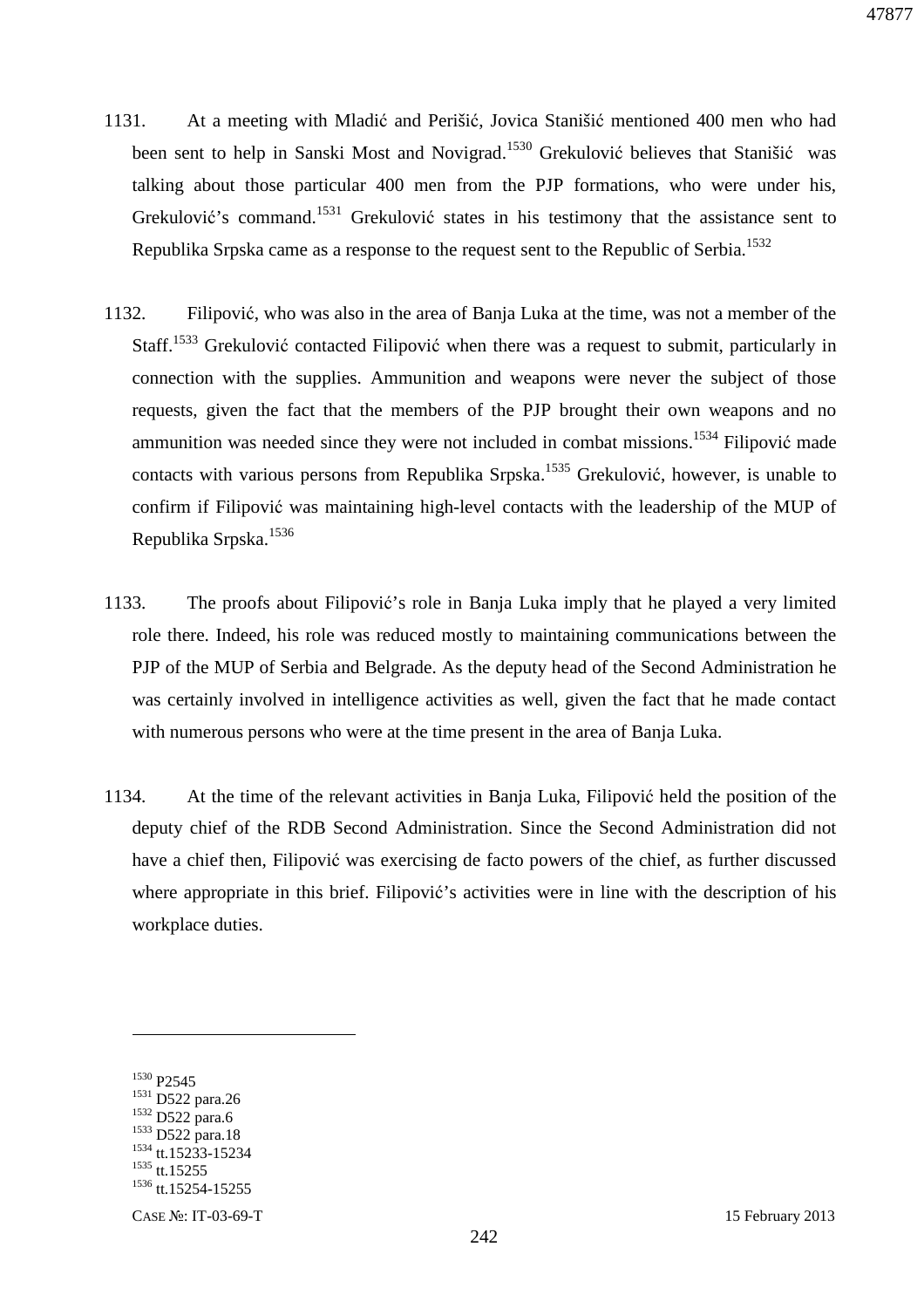- 1135. The Defence especially emphasizes that Simatović had nothing to do with the events in the Banja Luka area whatsoever. The activities in Banja Luka were agreed at the highest instance, far above Simatović's position. The agreements were reached with the participation of the Government of the Republic of Serbia and sector heads of the MUP of the Republic Serbia. At the time, Simatović was a special advisor without any authorities and powers to make any decisions independently, as discussed in detail where appropriate in this brief. Moreover, Filipović, as the acting chief of administration was responsible for his work directly to the sector chief and certainly not to a special advisor.
- 1136. Finally, the 400 men Stanišić was talking about, who were under Grekulović's command, were not engaged in combat activities and there is no evidence whatsoever that they participated in any unlawful activities.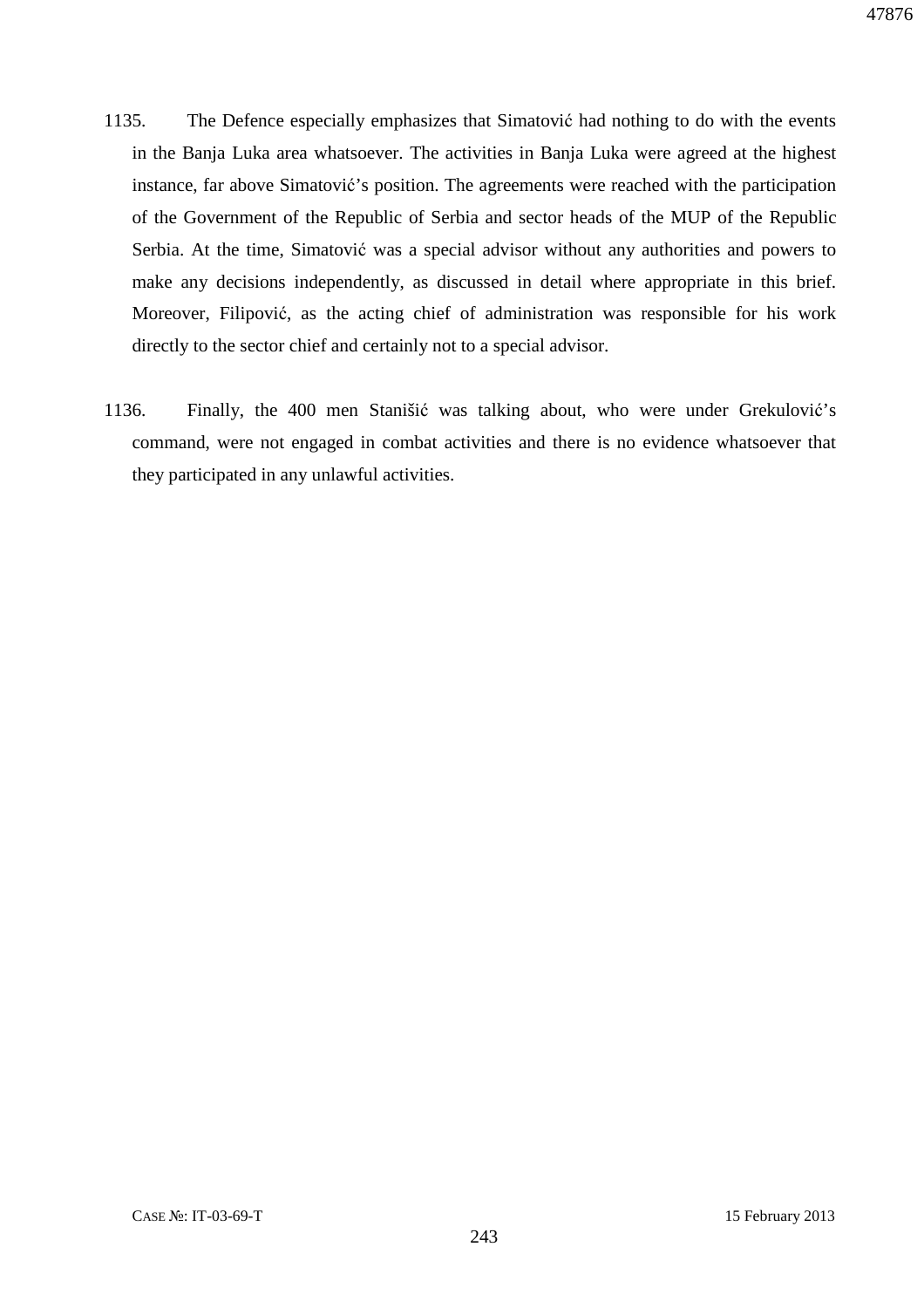### **PART ELEVEN**

### A. BOSANSKI ŠAMAC

- 1137. The Indictment charges that on or about 11 April 1992, special units of the Republic of Serbia DB arrived in Bosanski Šamac, that on 17 April 1992 they took control over the city, and that between that date and 31 July 1992 they detained and mistreated non-Serb civilians at the police headquarters and TO buildings. It is also alleged in the Indictment that on 7 May 1992, members of the special units of the Republic of Serbia DB beat the non-Serb detainees and shot and killed at least 16 persons.<sup>1537</sup>
- 1138. As early as October 1991, JNA units were deployed in the greater Šamac area, in particular, the  $17<sup>th</sup>$  Tactical Group headed by Colonel Stevan Nikolić. At the time, the Croatian forces planned to take control over the towns in Posavina including Šamac.<sup>1538</sup>
- 1139. In November 1991, a referendum was held under the supervision of the SDS on the formation of Serbian people's municipalities of Bosanski Šamac and Pelagićevo. The new municipalities were formed by redrawing the borders of the then existing municipalities for the purpose of organizing the Serb population for defense, under the leadership of the SDS.<sup>1539</sup> Blagoje Simić was president of the SDS in Bosanski Šamac and he was one of Radovan Karadžić's most trusted men.<sup>1540</sup>
- 1140. The  $17<sup>th</sup>$  Tactical Group was additionally reinforced by the end of 1991 and in early 1992 with the conscripts and reservists from the Serb populated towns and villages. These reinforcements were deployed in the border areas towards the places held by Croats and Muslims. The JNA was solely in charge of arming and commanding these units.<sup>1541</sup> The  $17<sup>th</sup>$ Tactical Group itself had at its disposal tanks, the Pragas, armored combat vehicles, Howitzers and mortars.<sup>1542</sup> On 16 January 1992 conscripts were mobilized and four

<sup>&</sup>lt;sup>1537</sup> Third Amended Indictment paras.46-51 <sup>1538</sup> tt.17921-17922 <sup>1539</sup> P178 <sup>1540</sup> tt.17931 <sup>1541</sup> tt.17822-17925,P1576 p.23430-23431  $1542$  tt.17925

CASE №: IT-03-69-T 15 February 2013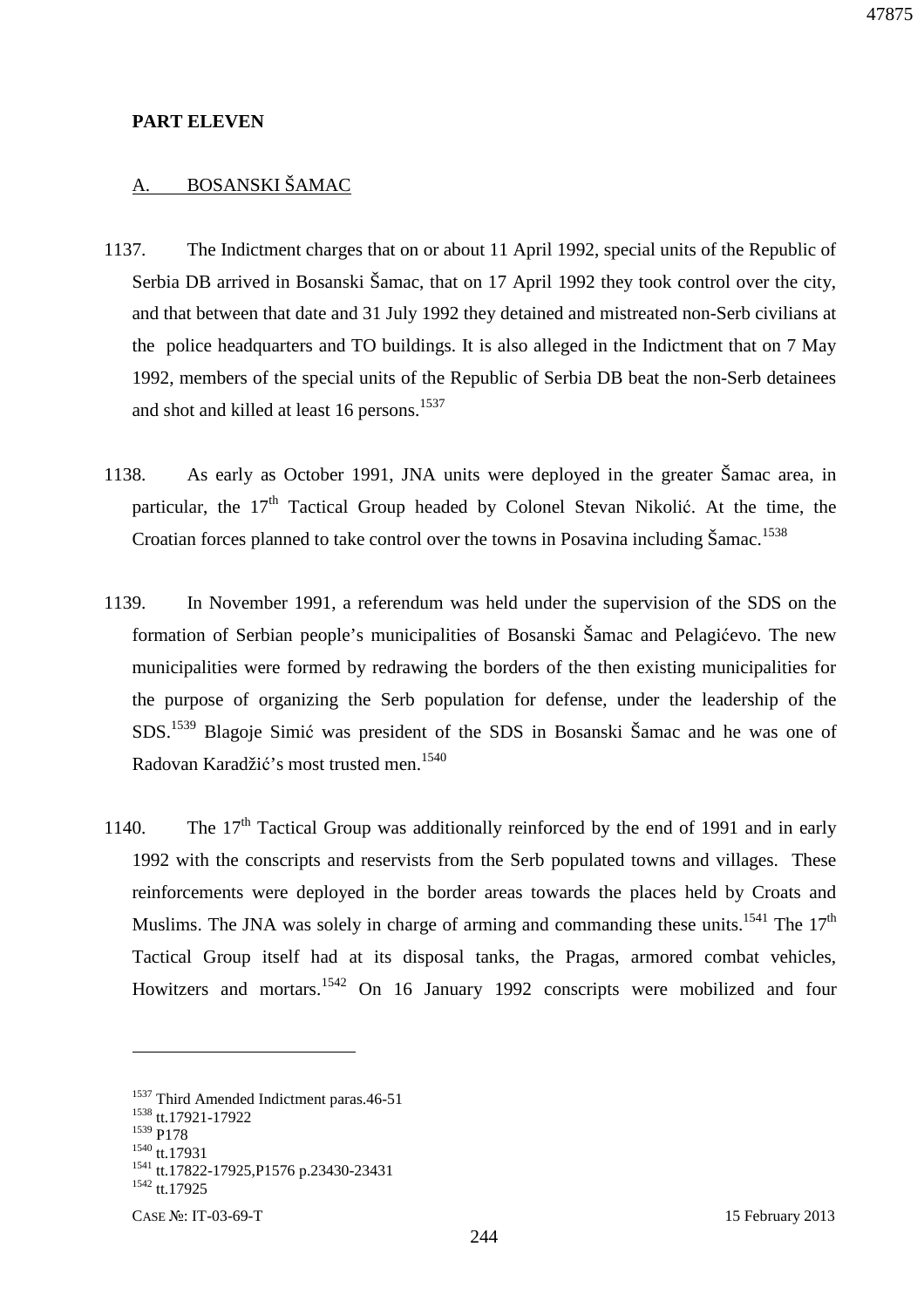detachments were formed in the area of Šamac also directly under the command of the JNA <sup>1543</sup> In addition, the leaders of Šamac established direct contacts with the command of the Yugoslav Air Force in Belgrade, concretely with General Bajić.<sup>1544</sup>

1141. In Bosanski Šamac, the SDS was highly dissatisfied with the work of the public security station in the city. <sup>1545</sup> In April 1992, the leadership of the SDS decided to reorganize the activity of the police station in Šamac and plans were prepared for this task.<sup>1546</sup>

### 1142. **[REDACTED].**<sup>1547</sup>

- 1143. Some ten days before capturing Bosanski Šamac, the JNA started distributing weapons in the surrounding villages. Witness JF012 saw weapons being unloaded from two JNA trucks.<sup>1548</sup> In the village of Obudovac, near Šamac, this same witness noticed tanks and heavy artillery belonging to the JNA stationed within the grounds of a large farm.<sup>1549</sup>
- 1144. On 17 April 1992, members of the TO and MUP of the Serbian Municipality seized control over the MUP of Bosanski Šamac, the silo and the bridge on the river Sava. The Command of the 17<sup>th</sup> Tactical Group announced that its forces are in Šamac and that the artillery was deployed to prevent the attack of the Croatian forces.<sup>1550</sup> As part of the activities of the JNA in Šamac, on 17 April 1992, the Commander of the  $17<sup>th</sup>$  Corps demanded from the air force to fly planes over Bosanski Šamac to create a psychological effect and frighten the adversary.<sup>1551</sup>
- 1145. The Command of the 2<sup>nd</sup> Military District informed the General Staff of the Armed Forces of the SFRY in Belgrade that the Command of the  $17<sup>th</sup>$  Corps reported about possessing all vital objects in Šamac. The intervention was launched as a response to an

<sup>1543</sup> tt.17928 <sup>1544</sup> tt.17929 <sup>1545</sup> tt.17938 <sup>1546</sup> tt.17941-17942 <sup>1547</sup> [REDACTED] 1548 P122 p.2  $1549$  P122 p.3 <sup>1550</sup> D124 <sup>1551</sup> P1838

 $\overline{a}$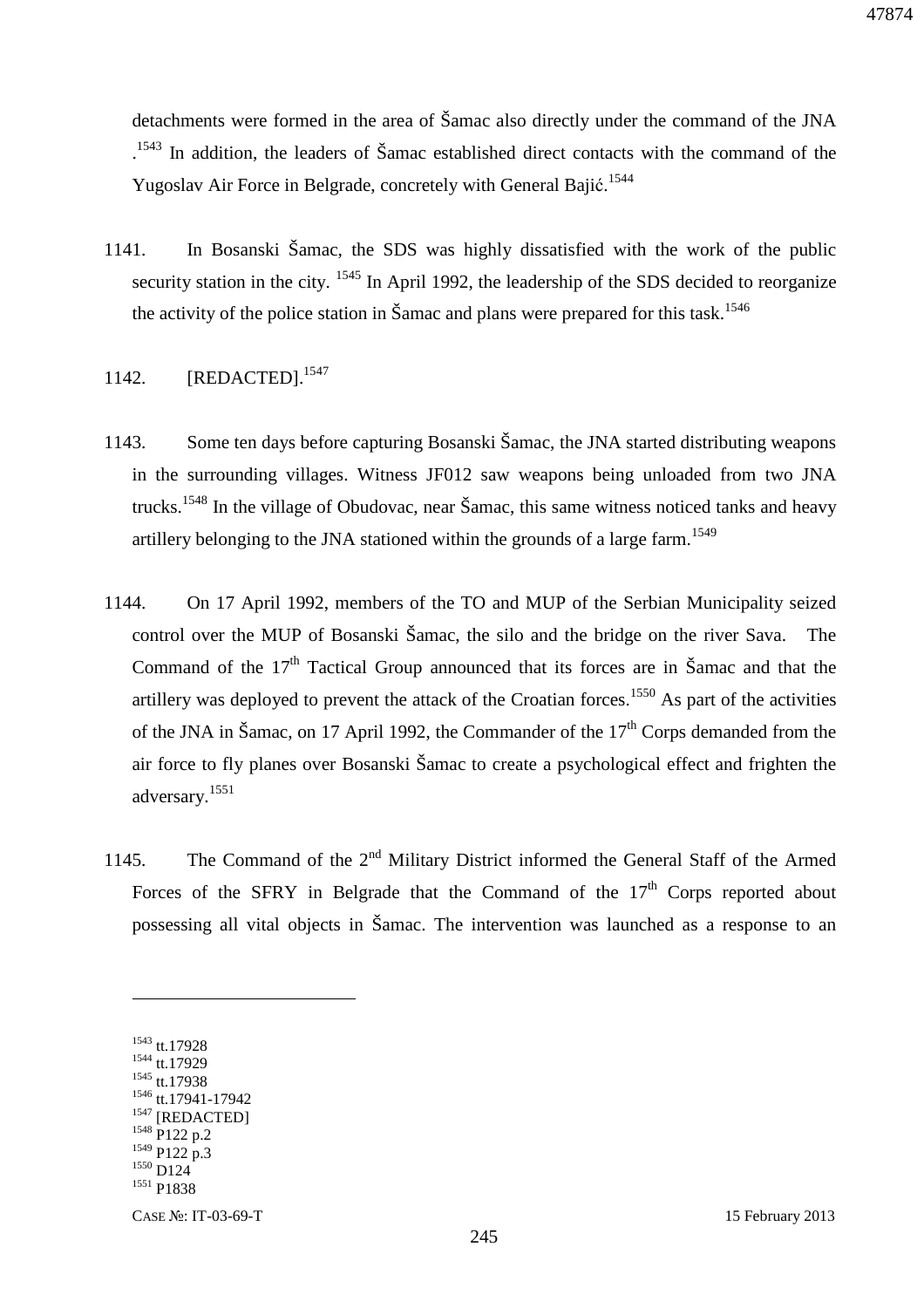enemy forces' attempt at attacking the Corps' units. It is also stated in the report that some isolated persons opened fire on "our forces".<sup>1552</sup>

- 1146. Stevan Todorović led the action of seizing the public security station in Bosanski Šamac. Colonel Nikolić took measures to collect weapons and he positioned two armored vehicles in the center of the city.<sup>1553</sup>
- 1147. At the meeting of the leadership of Bosanski Šamac with Ratko Mladić held on 7 December 1992, the top-ranking leaders of Šamac talked to Mladić about the beginning of the war in Šamac. Blagoje Simić, as the municipality president said that they went into the war to liberate the territory between the 16 and 17 April 1992, that the war was started with a 6,700 men strong brigade and that all men were mobilized.<sup>1554</sup> Stevan Todorović explained that he knew Colonel Slobodan Jeremić and General Bajić and that he sent 18 people to Ilok to be trained and they came back by helicopters together with another 30 volunteers from Kragujevac, among whom were Dragan Đorđević and Aleksandar Vuković. <sup>1555</sup> Simo Zarić also had contacts with General Bajić from the air force.<sup>1556</sup> Mladić did not record any mention of the Republic of Serbia MUP or DB in Todorović's speech. Todorović connects the sending of people to Ilok directly with his acquaintanceship with the air force officers.
- 1148. In May 1992, the Crisis Staff of Bosanski Šamac requested assistance in aviation and armored units.<sup>1557</sup> The same Crisis Staff also sought support from the Federal Government in Belgrade.<sup>1558</sup> This Crisis Staff demanded from the Republic of Serbia MUP the return of the runaway conscripts.<sup>1559</sup> These documents show the extent of the armed conflict in the area and the practical insignificance of the thirty volunteers around whose presence the Prosecutor builds his case. Moreover, the foregoing clearly points to the fact that the assistance was sought from the highest state and political authorities. The level of these authorities was far above the position Simatović held at the time.

<sup>1552</sup> D18 <sup>1553</sup> tt.17943-17944 <sup>1554</sup> P3117 p.1,2 <sup>1555</sup> P3117 p.4,5;tt.15540-15541 <sup>1556</sup> tt.17927  $1557$  D<sub>16</sub> <sup>1558</sup> D1201 <sup>1559</sup> P1581

CASE №: IT-03-69-T 15 February 2013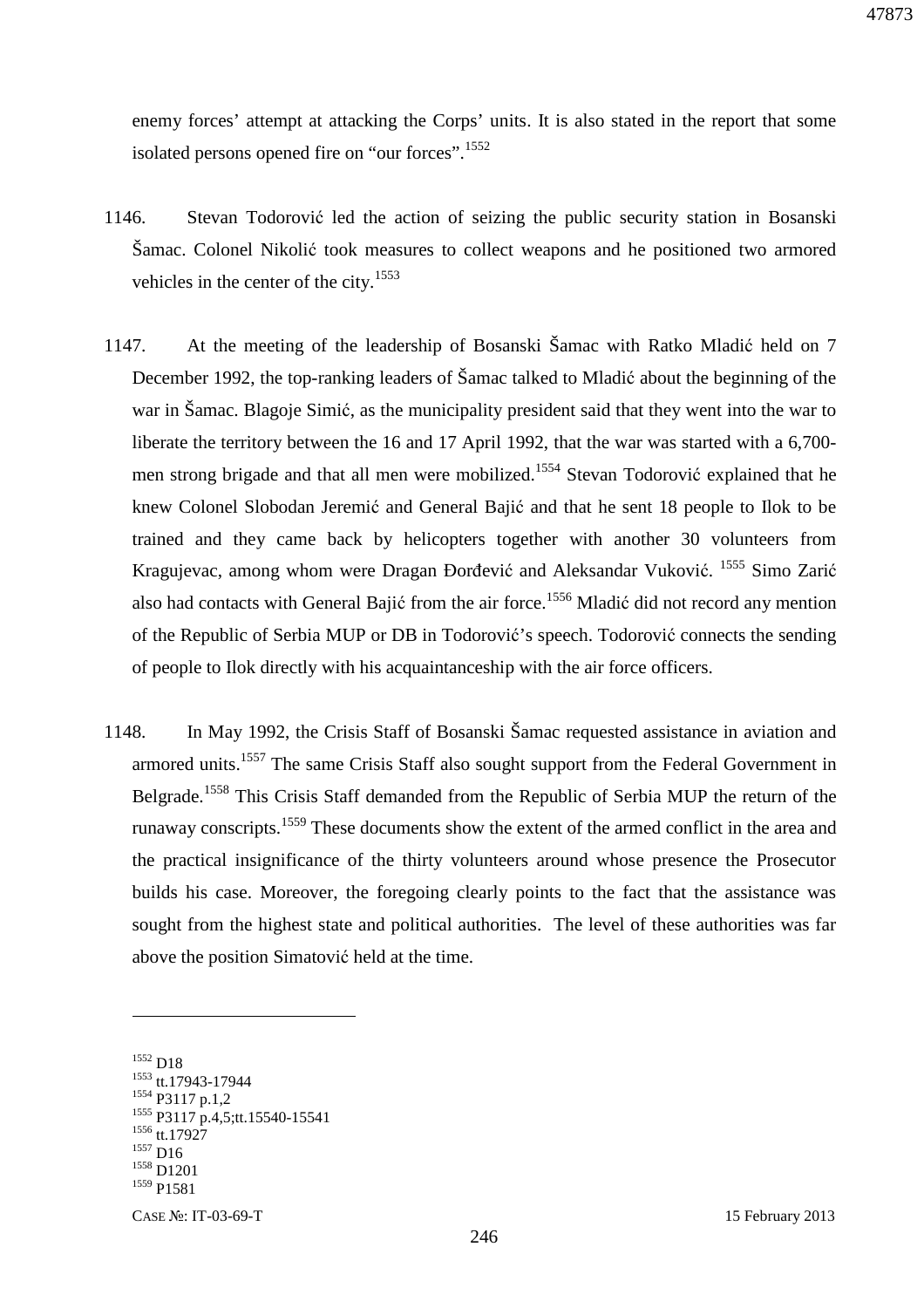- 1149. The Defence concludes that the antagonism had existed in Bosanski Šamac long before April 1992. Both sides were preparing for a confrontation, both political and armed. Both sides were preparing to capture Šamac. The Serbs managed to take possession of the city owing primarily to the presence of the  $17<sup>th</sup>$  Tactical Group of the JNA in the area and its armament including tanks, artillery and airplanes.
- 1150. Stevan Todorović and the Crisis Staff seize the effective powers over the city of Bosanski Šamac. The JNA holds the positions inside and outside the city. The JNA even reports to its superior command about the "isolation", i.e., detention of people in Bosanski Šamac. All the responsibility for the events in the city after the seizure of power lies with Todorović and the Crisis Staff who enjoy full support of the JNA.
- 1151. The capture of the city including the public security station was planned and designed by the SDS. For months before 17 April 1992, the SDS had been planning and designing the establishment of a Serbian municipality, by way of separating parts of the neighboring municipalities and joining them to form the Serbian municipalities of Šamac and Pelagićevo. No one from the outside ordered the attack and neither was there any need for any external intervention. Indeed, long before the arrival of the volunteers, as further discussed where appropriate in this brief, the decision to seize control over Šamac had been made and worked out. The arrival of the volunteers had no impact on the decision whatsoever – the time of the seizure of the city was determined based on the information on the preparation of the Croats to occupy the city.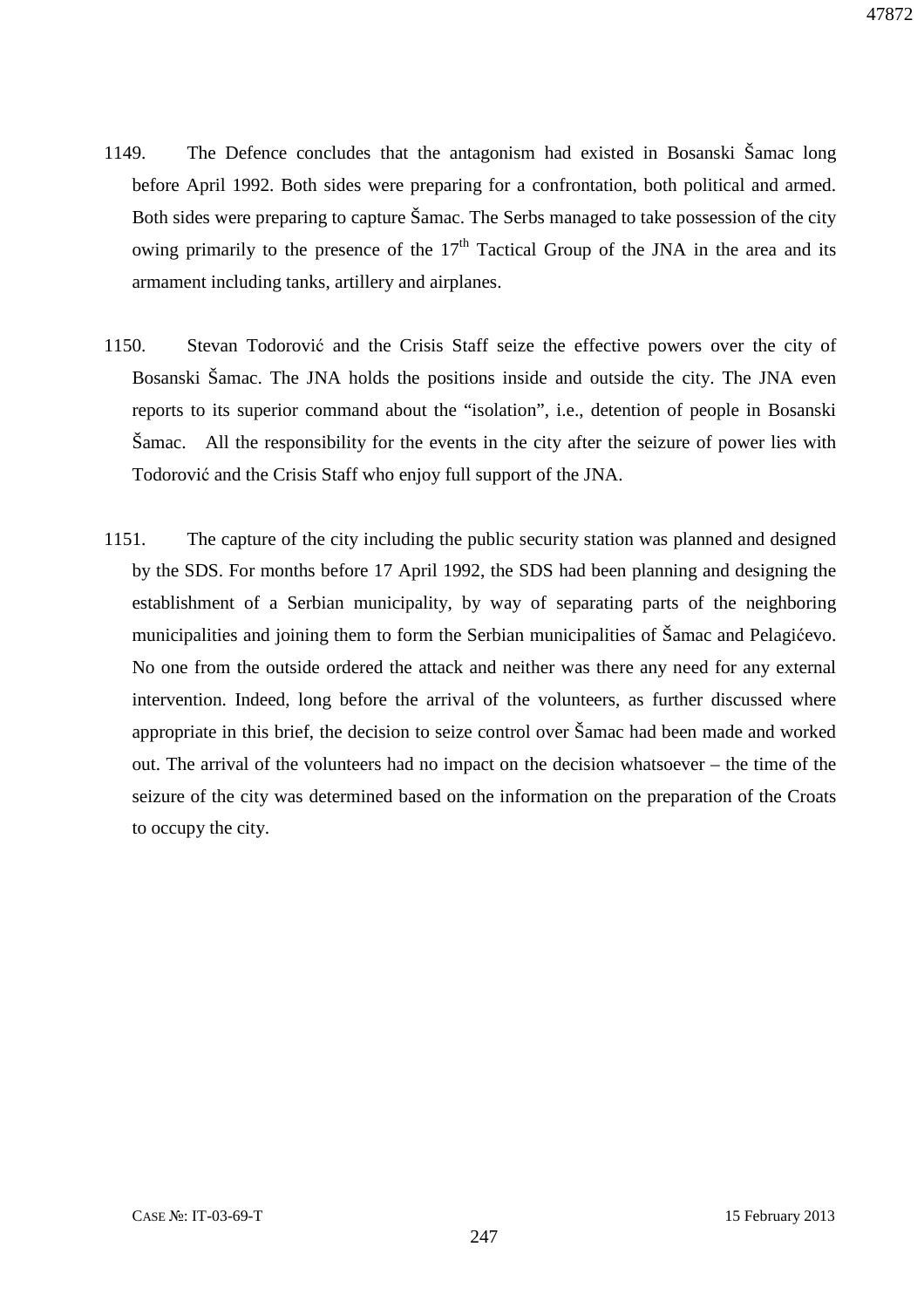#### B. VOLUNTEERS - POSAVSKA BRIGADE

- 1152. On 11 April 1992, a group of volunteers landed in the village of Batkuša near Bosanski Šamac by a helicopter and Colonel Nikolić decided to include them in the composition of the  $17<sup>th</sup>$  Tactical Group.<sup>1560</sup> There were about 30 of these volunteers who landed in Batkuša. At the same time, the  $4<sup>th</sup>$  detachment in Bosanski Šamac counted 550 members, the  $2<sup>nd</sup>$  and  $3<sup>rd</sup>$  detachments between 500 and 600 members, the 1<sup>st</sup> detachment around  $600^{1561}$
- 1153. Colonel Nikolić directly issued orders to the volunteers. On 7 May 1992, Nikolić issued a direct and detailed order to the Lugar group. To the group Nikolić attached a TO company equipped with the Pragas and 120mm and 82 mm mortars. "Lugar" was appointed commander of the group. "Crni" was appointed commander of the third column in this attack.<sup>1562</sup>The Defence notes that Nikolić issued this order to Lugar on the same day when Slobodan Miljković Lugar and Dragan Đorđević Crni committed a murder according to the Indictment raised in Crkvina.
- 1154. Nikolić assigned tasks to the Lugar group also for 8 May 1992. He appointed "Crni" as the commander of the group. Nikolić also decided on artillery support, armored vehicles, quantity of ammunition needed for Lugar's and Crni's actions.<sup>1563</sup>
- 1155. After the withdrawal of the JNA, Dragan Đorđević was appointed commander of the Posavina Brigade by Nikola Denčić, the Commander of the East Bosnia Corps. The same person also appointed Srećko Radovanović as the Chief of Staff.<sup>1564</sup> Denčić actually agreed with the proposal received from the SDS.<sup>1565</sup>

 tt.17942-17943 tt.18167 P1413 p.1,tt.17949-17950 P1413 p.4, 5 P1416 p.2  $1565$  tt.17959

CASE №: IT-03-69-T 15 February 2013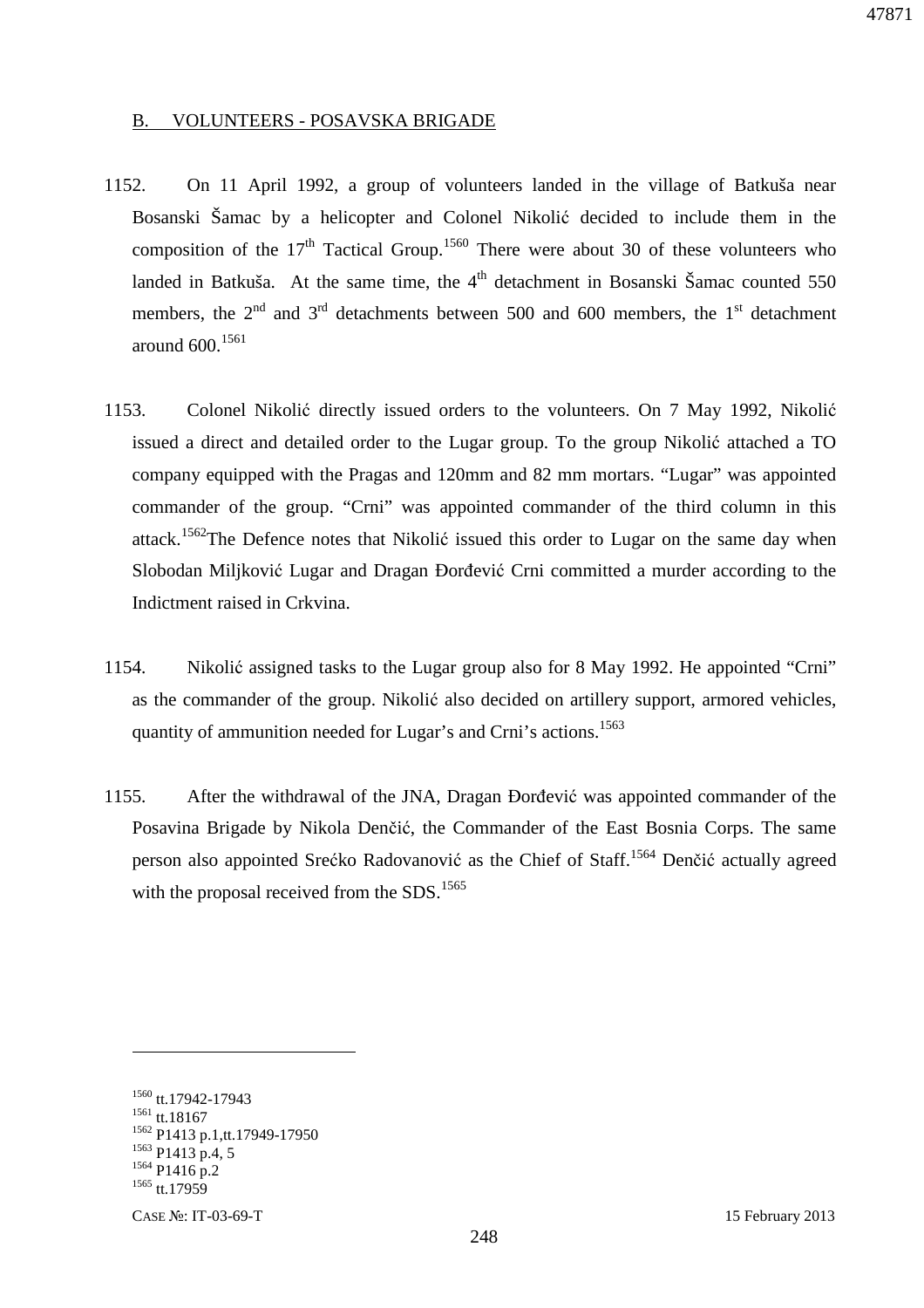- 1156. Blagoje Simić also participated in the assignment of Đorđević as the brigade commander with the assistance of the supreme leaders of the SDS.<sup>1566</sup>
- 1157. Srećko Radovanović as the Chief of Staff of the Posavina Brigade submitted daily combat reports to the East Bosnia Corps Command.<sup>1567</sup> Srećko Radovanović reported to the Corps Command about the use of his Brigade's artillery and tanks.<sup>1568</sup> There is no proof that the DB of the Republic of Serbia had anything to do with arming the brigade commanded by Radovanović with artillery means and tanks.
- 1158. Radovanović also informed the East Bosnia Corps Command on the realization of the "Vihor" plan.<sup>1569</sup> Obviously, this is about a plan worked out by the Corps Command. Radovanović also held meetings with the Corps Command.<sup>1570</sup>
- 1159. Srećko Radovanović was invited for the second time to the territory of Šamac by Mile Beronia, the Commander of the  $2<sup>nd</sup>$  Posavina Brigade since 24 August 1992. Beronia summoned Radovanović on the proposal of the president of the municipality of Šamac, president of the executive committee and the head of the public security station in Šamac.<sup>1571</sup> Beronja had problems with Dragan Đorđević aka Crni and he informed Colonel Jeremić about that. Colonel Jeremić organized a meeting with the presence of General Bajić, Colonel Novica Simić and Đorđević himself. When Beronja explained the problems, Jeremić said he should not insist that Đorđević be returned to Serbia and that he should send him back to Serbia only after the liberation of Orašie.<sup>1572</sup>
- 1160. Colonel Novica Simić testified before the Military Tribunal in Banja Luka to the effect that the civilian authorities in Šamac had been in touch with Đorđević through General Bajić, Colonel Sekulić and Colonel Jeremić. Simić informed General Bajić about Đorđević's misconduct. General Bajić told Simić that if Đorđević were not acting as agreed Simić should

<sup>&</sup>lt;sup>1566</sup> tt.17959 <sup>1567</sup> D1205,P1419,P1420,P1520,P1521 <sup>1568</sup> P1419, P1521 <sup>1569</sup> P1420  $1570$  P1520 <sup>1571</sup> P1583 p.1 <sup>1572</sup> P1583 p.2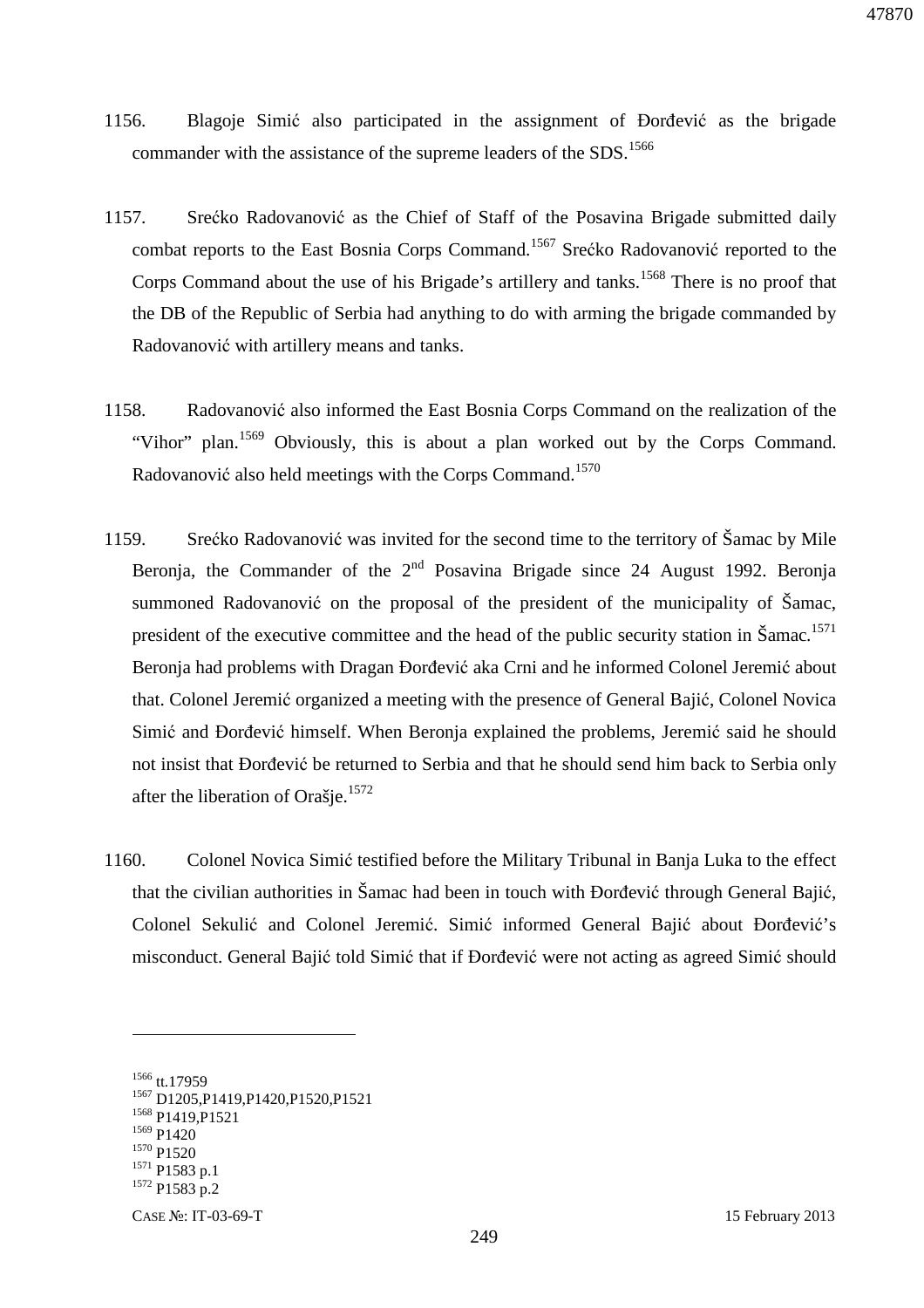send him back to Serbia. Bajić repeated that directly to Đorđević aka Crni in Simić's presence. 1573

1161. In the context of the foregoing evidence, it makes no sense to claim that Simatović was Đorđević's superior, as claimed by JF-047, which will be discussed in detail further on in this brief. The contacts with Đorđević were maintained by General Bajić and other military officers from the very beginning. General Bajić participated in bringing Đorđević to Šamac, General Bajić decided whether and how Đorđević would be sent back to Serbia. It is inconceivable that all these activities related to Đorđević would have unfolded the way Mladić noted in his diary in 1992, the way Beronja and Simić described in their testimony before the Military Tribunal in Banja Luka, also in 1992, and the way Todorović recounted in his testimony as well, without any of them ever mentioning, consulting or informing Đorđević's alleged commander, Franko Simatović, according to the Prosecution's thesis.

### C. SERBIAN RADICAL PARTY

- 1162. The Defence points out that the group of volunteers that disembarked in the area of Bosanski Šamac on 11 April 1992, was a group formed by the Serbian Radical Party and it acted under the leadership of that party and was directly responsible to its War Staff.
- 1163. The Kragujevac Center of the Republic of Serbia DB, worked directly on investigating "militant paramilitary groups" in the area of its responsibility from the very initiation to the actual organization of such groups. The DB states that a paramilitary formation was formed under the patronage of the Serbian Radical Party as early as 6 July 1991. Srećko Radovanović imposed himself as the group leader. Radovanović maintained close ties with the right wing party's leaders – Drašković, Šešelj and Nikolić as well as with prominent military and political leaders of the RSK and RS. [REDACTED]*.* 1574
- 1164. Srećko Radovanović was a Chetnik Vojvoda, and he was a holder of a Chetnik membership card No 2, second only to Šešelj, whose Chetnik membership card bore the

<sup>1573</sup> P1584 p.2 <sup>1574</sup> [REDACTED]

CASE №: IT-03-69-T 15 February 2013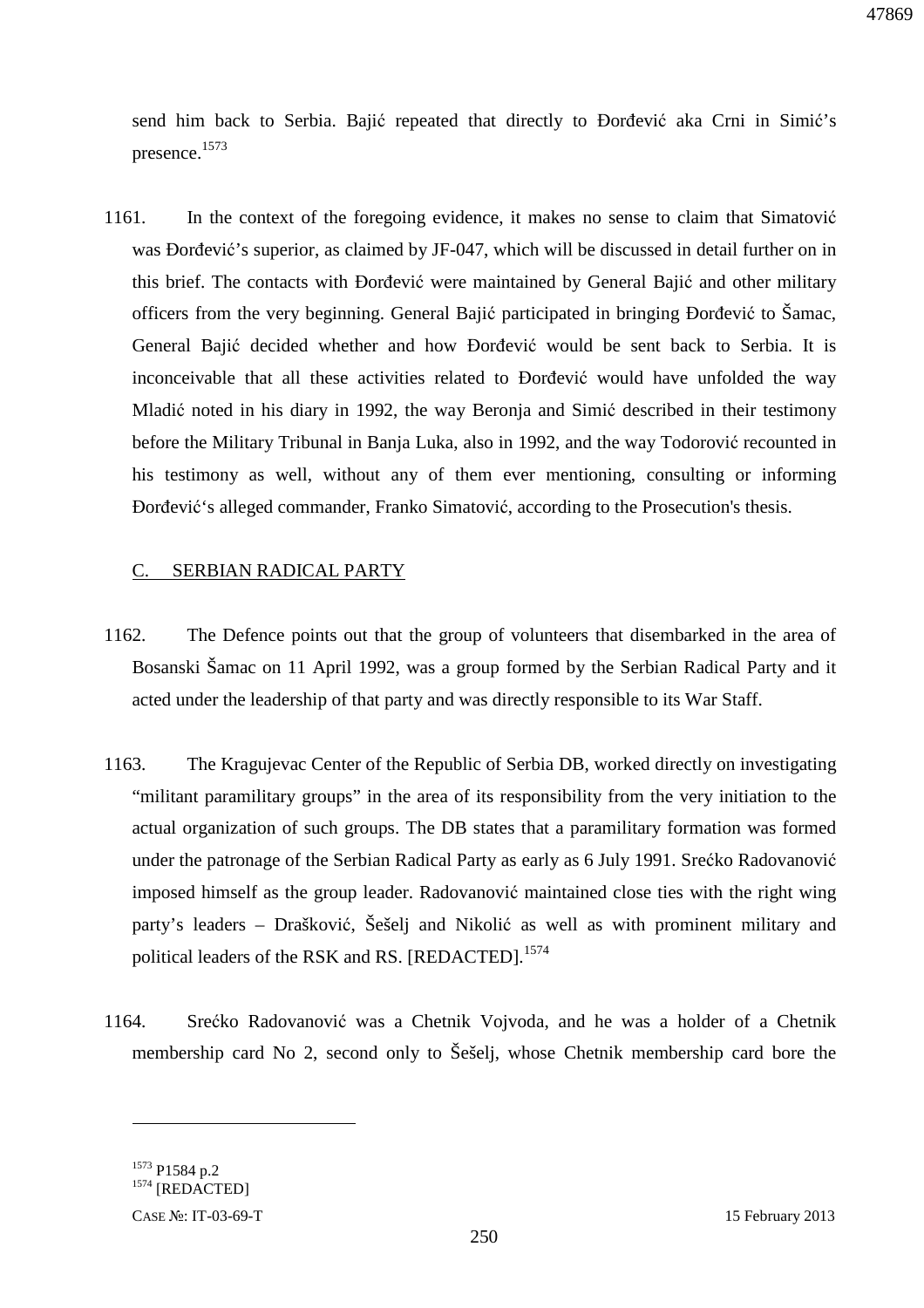registration No 1. Radovanović was a strong advocate of Chetnik ideology of the Serbian Radical Party. He spoke negatively about people who supported either Tito's or Milošević's communist ideology. <sup>1575</sup> In his talks with Petar Đukić, Radovanović never mentioned any ties with the DB, on the contrary, he despised everybody who refused to accept Šešelj's ideology.<sup>1576</sup>

- 1165. Dragan Đorđević Crni was also a member of the Serbian Radical Party and a holder of its membership card.<sup>1577</sup>
- 1166. [REDACTED].<sup>1578</sup> [REDACTED]*.*
- 1167. [REDACTED].<sup>1579</sup> [REDACTED]
- 1168. [REDACTED]<sup>1580</sup> [REDACTED],<sup>1581</sup> [REDACTED]<sup>1582</sup>
- 1169. In the indictment filed by the Military Prosecutor in Banja Luka, Đorđević is also identified as a member of the military. This indictment also identifies Mile Beronja, Commander of the 2<sup>nd</sup> Posavska Brigade and Novica Simić, Commander of the East Bosnia Corps as his superior officers.<sup>1583</sup>
- 1170. The Crisis Staff of the municipality of Šamac issues a decision on the establishment of the "Aleksandar Vuković – Vuk" Foundation to provide assistance to the members of the Army of Republika Srpska.<sup>1584</sup> JF-047 tries to establish ties between Vuković and the Republic of Serbia DB, <sup>1585</sup> however, this decision by the Crisis Staff was sent to the Posavska Brigade but not to the Serbian MUP as well, which would have only been logical if this had been about a member of one of this ministry's units.

<sup>1575</sup> tt. 17952,17955-17956 <sup>1576</sup> tt.17956 <sup>1577</sup> tt.17958  $^{1578}$  [REDACTED] [REDACTED] [REDACTED] <sup>1581</sup> [REDACTED] <sup>1582</sup> [REDACTED] <sup>1583</sup> D126 p.4 <sup>1584</sup> D125  $1585$  tt.7736

 $\overline{a}$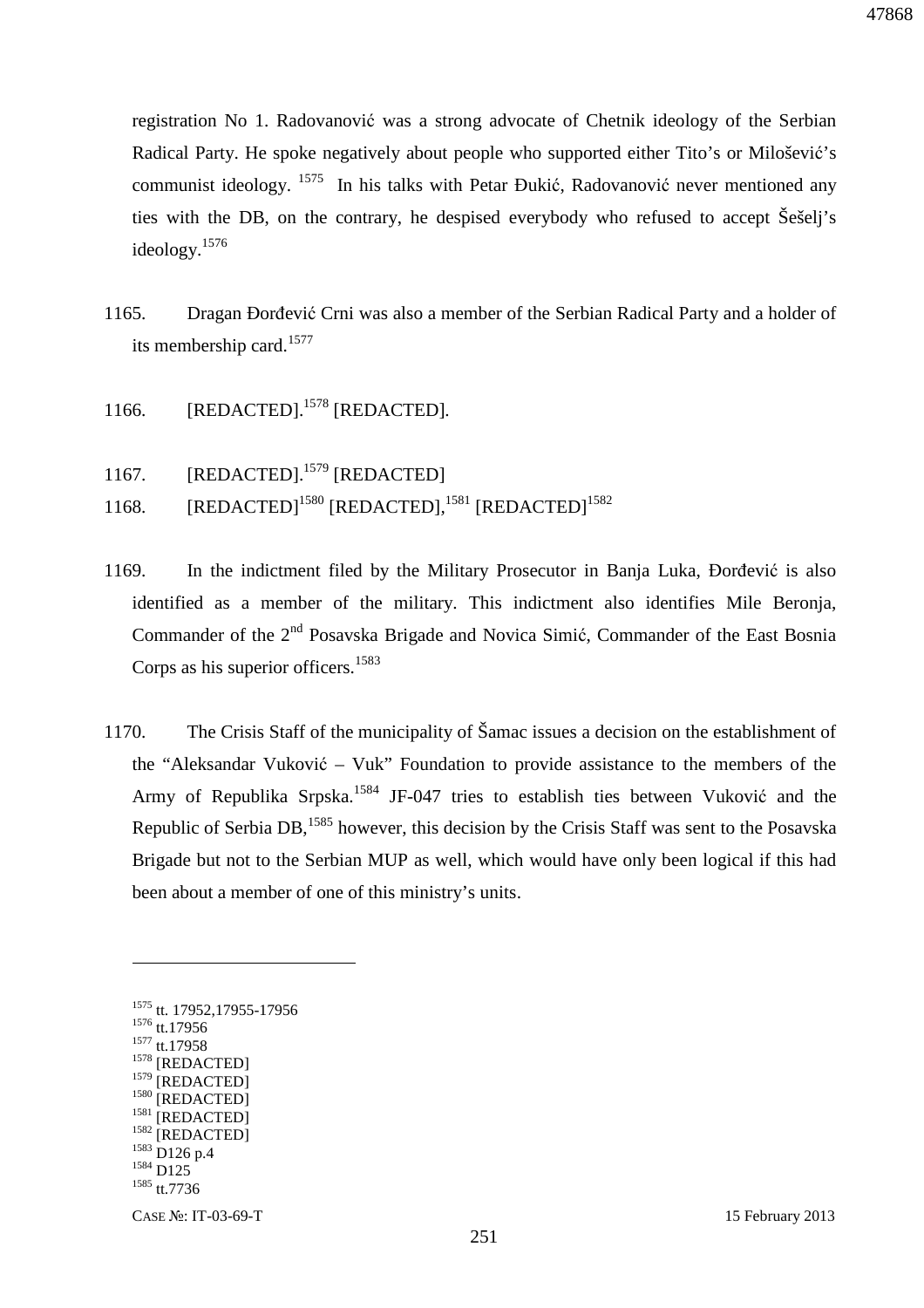# 1171. [REDACTED]<sup>1586</sup>

# 1172. [REDACTED].<sup>1587</sup>

1173. [REDACTED]"<sup>1588</sup> [REDACTED].<sup>1589</sup> [REDACTED]<sup>1590</sup>  $[REDACTED]$ <sup>1591</sup> [REDACTED]

1174. **[REDACTED].**<sup>1592</sup>

- 1175. The Defence concludes that the volunteers who landed in Bosanski Šamac were members of the group formed and sent to the theatre of operations by the SRS. The ties and competences of the War Staff of the SRS over the members of the group are obvious even at the time the group was stationed in the area of Šamac.
- 1176. The Kragujevac RDB Center, within the scope of its competences monitored the activity of this group as a paramilitary and extremist group. It is impossible that the DB Center in Kragujevac does not know that this group is actually a "special unit of the DB", as alleged by the Prosecutor.
- 1177. At one point, however, this group was subordinated to the JNA in the area of Šamac and later it became part of the Army of Republika Srpska. JNA Officers issued detailed orders to the group, VRS Officers promoted members of the group and appointed them to responsible positions in that army. Members of this group sent detailed written reports to the appropriate commands of the VRS.
- 1178. In connection with the crime in Crkvina, there are no proofs whatsoever that orders were issued to Lugar to commit the crime, and in case it was, by whom. There are indications

 $\overline{a}$ 

47867

<sup>1586 [</sup>REDACTED]

<sup>&</sup>lt;sup>1587</sup> [REDACTED]

 $^{1588}$  [REDACTED] [REDACTED]

<sup>&</sup>lt;sup>1590</sup> [REDACTED]

<sup>&</sup>lt;sup>1591</sup> [REDACTED]

<sup>&</sup>lt;sup>1592</sup> [REDACTED]

CASE №: IT-03-69-T 15 February 2013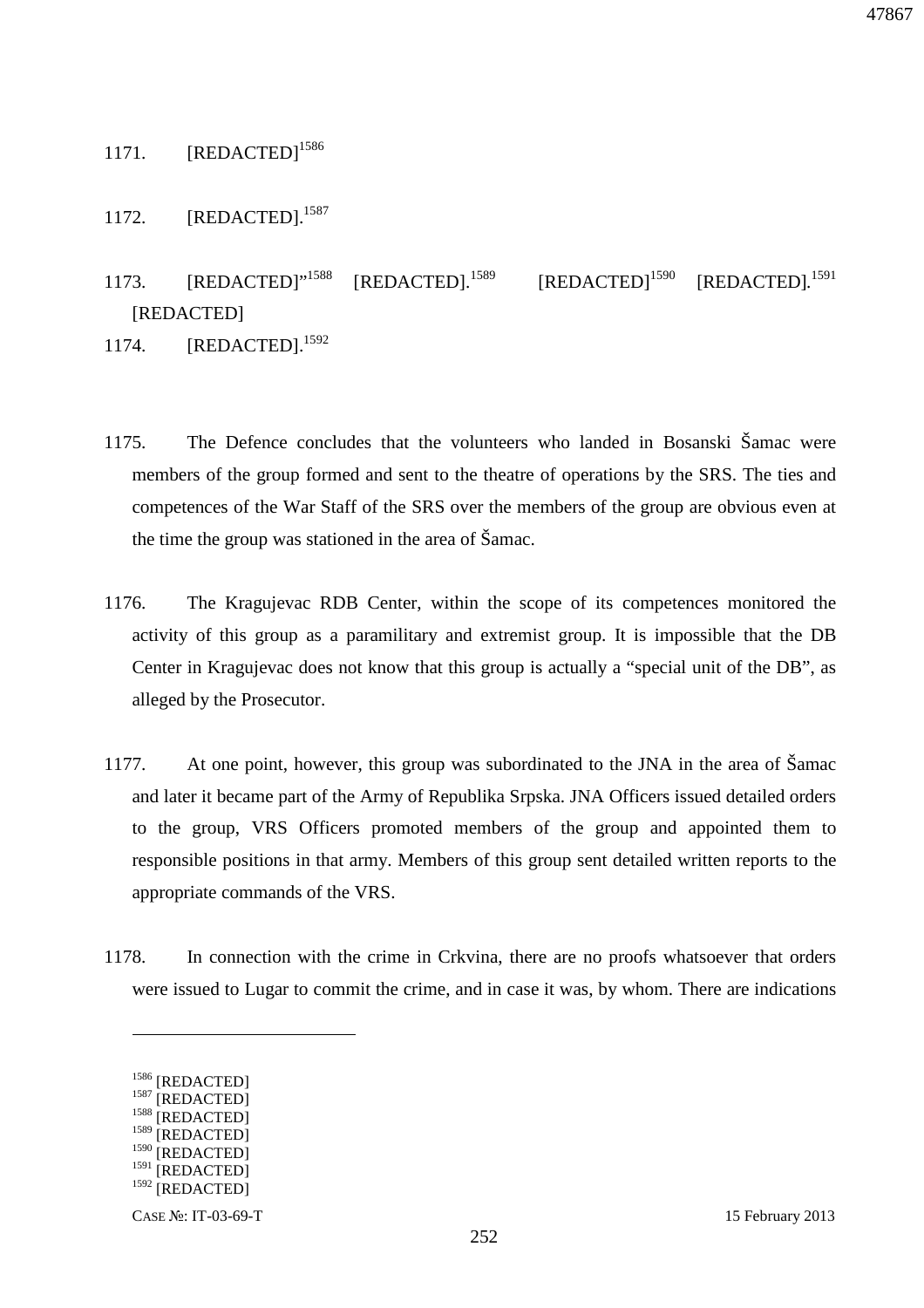that Lugar committed the murder under the influence of alcohol in the wake of Vuković's death. There is no evidence that anyone at all in the Republic of Serbia DB knew about the crime in Crkvina at the time when the crime was committed. The accountability of several members of this group, which was formed by the Serbian Radical Party, and was a part of the army, subordinated to its command at the time, can in no way be attributed to the Serbian DB. There simply is no cause-and-effect relationship whatsoever between the Republic of Serbia DB and this crime.

### D. LUGAR

- 1179. Not only that Slobodan Miljković aka Lugar was not a member of the "DB special unit" but he was a target of the Serbian RDB's operative treatment. Moreover, the RDB filed criminal charges against this person.
- 1180. [REDACTED].<sup>1593</sup> [REDACTED].<sup>1594</sup> [REDACTED]<sup>1595</sup> [REDACTED]<sup>1596</sup>
- 1181. A proof that Slobodan Miljković Lugar is neither a member of the "special unit of the Serbian DB" nor in any way an associate of the state security service is also the letter he sent to the Kragujevac DB Center.<sup>1597</sup> In that letter, Lugar describes his war itinerary in detail. Not a single word in this letter indicates that he served in a DB unit or that he collaborated with anyone from the DB. In the letter, Lugar claims that he has numerous problems, that he receives threats and that he is unemployed. This letter in which he requests support from the DB Lugar signs as the commander of a SRS unit. It is inconceivable that he, as a member of the "special unit of the Serbian DB" as alleged by the Prosecutor, would write a letter to that same Service without ever mentioning that he was its member or at least an associate.

<sup>&</sup>lt;sup>1593</sup> [REDACTED] <sup>1594</sup> [REDACTED] <sup>1595</sup> [REDACTED] <sup>1596</sup> [REDACTED] <sup>1597</sup> P1425

CASE №: IT-03-69-T 15 February 2013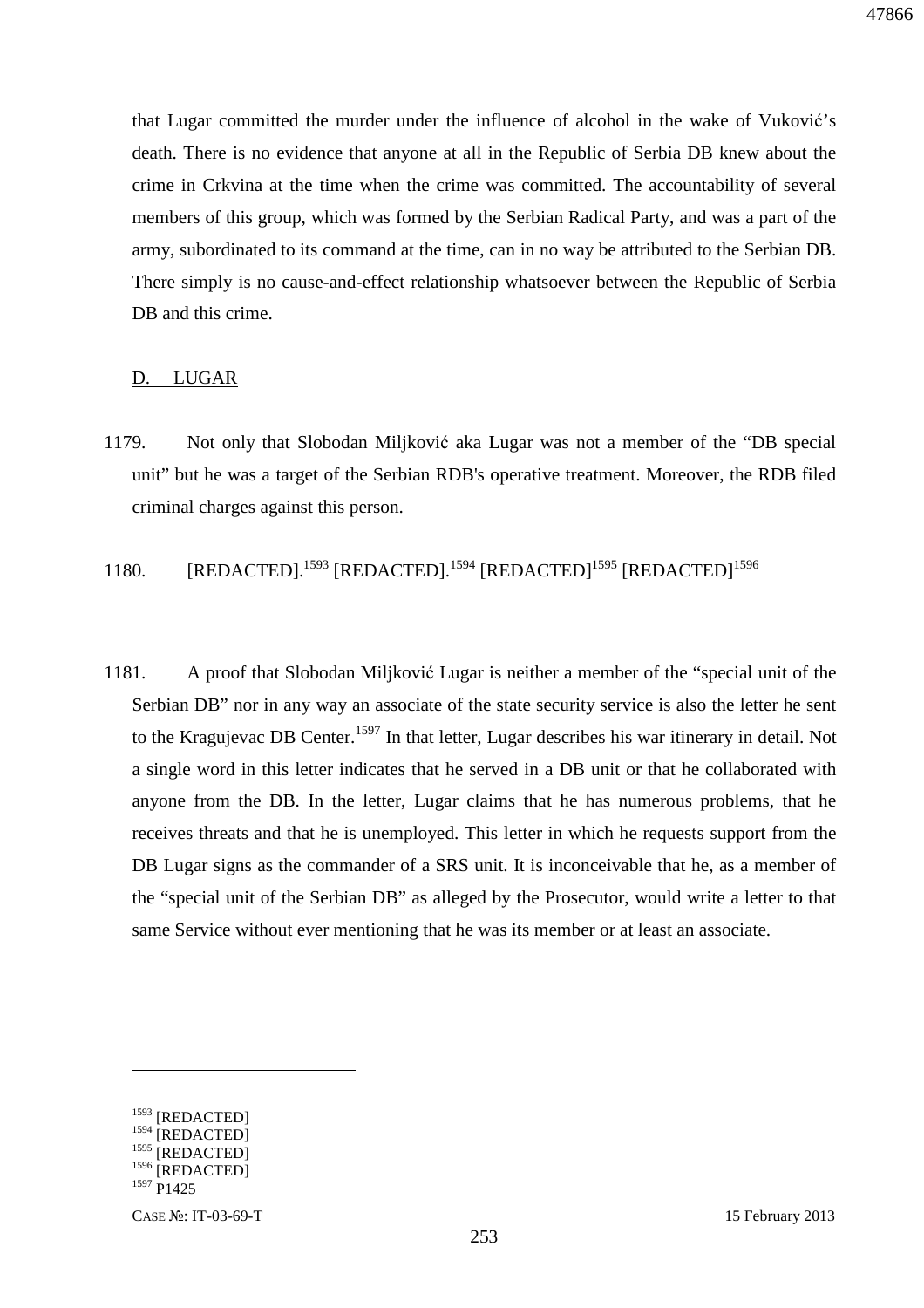- 1182. The relationship between Lugar and the SRS is also clear from the fact that Lugar provided security for the SRS president during his stay in Kragujevac.<sup>1598</sup> The City Committee of the SRS in Kragujevac informs the MUP of Kragujevac about this arrangement. Had Lugar been a member of the Serbian DB unit or an associate of the Serbian DB, sending such a notification to the MUP would have made no sense at all. Among the exhibits are also the receipts received for the money Lugar handed over to the  $SRS$ ,<sup>1599</sup> which also points to the close ties between this person and the SRS.
- 1183. All available evidence clearly shows that at no time was Miljković a member of any "special unit of the Serbian DB", an associate of the Serbian DB or that he had any ties with the DB whatsoever. Quite the contrary. Within the scope of its authority, the Republic of Serbia DB was involved in the criminal trial against Miljković. The RDB surrenders the data it has about a murder committed by Miljković to the Kragujevac SUP which functions within the system of the public security sector of the Serbian MUP as the authority in charge of processing such criminal offences. In the report submitted by the Kragujevac DB Center, there is not a single word about any ties existing between Miljković and the DB. It is inconceivable that the Kragujevac DB had no idea that Miljković was either a member or an associate of the DB. Even Miljković himself, in the letter he writes to the Kragujevac DB Center, asking for assistance, makes no mention of his alleged membership in or collaboration with the Republic of Serbia DB. It is simply inconceivable that Miljković would have begged for help without emphasizing that he was a member or an associate of the DB.
- 1184. The Defence concludes that Miljković was evidently a subject of interest to the Serbian DB since he was described as an extremist and a member of a paramilitary formation. The Defence especially emphasizes that there is not a single shred of evidence linking Simatović with Miljković. Simatović was not being copied on the reports of the Kragujevac DB Center, since this was a line of work of the security service that Simatović had nothing to do with.

<sup>1598</sup> P1426 <sup>1599</sup> P1426 pages 2-5

CASE №: IT-03-69-T 15 February 2013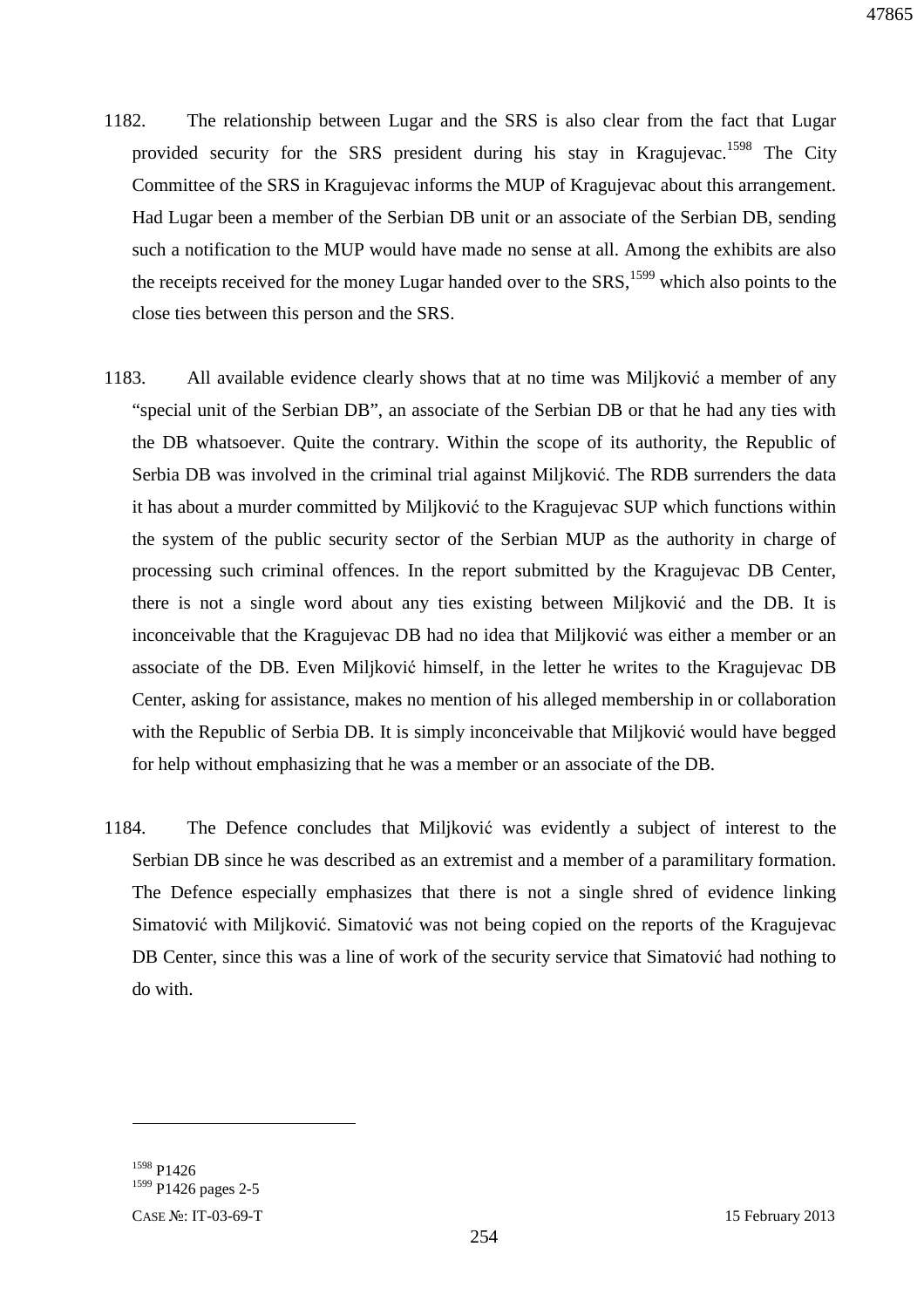1185. The evidence shows that Miljković was a member of a SRS paramilitary unit, that he went to the theatre of operations within the scope of the activity of this political party, and that at the theatre of operations he was within the composition and under the command of the related appropriate military units.

E. JF-047

- 1186.  $[REDACTED]^{1600}$
- 1187. [REDACTED].<sup>1601</sup> [REDACTED].<sup>1602</sup> [REDACTED]<sup>1603</sup> [REDACTED]<sup>1604</sup>
- 1188. [REDACTED].<sup>1605</sup> [REDACTED].
- 1189. [REDACTED].<sup>1606</sup> [REDACTED].<sup>1607</sup> [REDACTED].<sup>1608</sup> [REDACTED]<sup>1609</sup>
- 1190.  $[REDACTER]^{1610}$
- 1191. [REDACTED].<sup>1611</sup> [REDACTED].<sup>1612</sup> [REDACTED]<sup>1613</sup>
- 1192. [REDACTED]<sup>1614</sup> [REDACTED].<sup>1615</sup>
- 1193. [REDACTED].<sup>1616</sup> [REDACTED]<sup>1617</sup>
	- $1600$  [REDACTED] <sup>1601</sup> [REDACTED]  $1602$  [REDACTED]  $^{1603}$  [REDACTED] <sup>1604</sup> [REDACTED]  $1605$  [REDACTED] <sup>1606</sup> [REDACTED]  $1607$  [REDACTED] <sup>1608</sup> [REDACTED] 1609 [REDACTED] <sup>1610</sup> [REDACTED]  $^{1611}$  [REDACTED] <sup>1612</sup> [REDACTED] <sup>1613</sup> [REDACTED] <sup>1614</sup> [REDACTED] <sup>1615</sup> [REDACTED]

<sup>1616</sup> [REDACTED]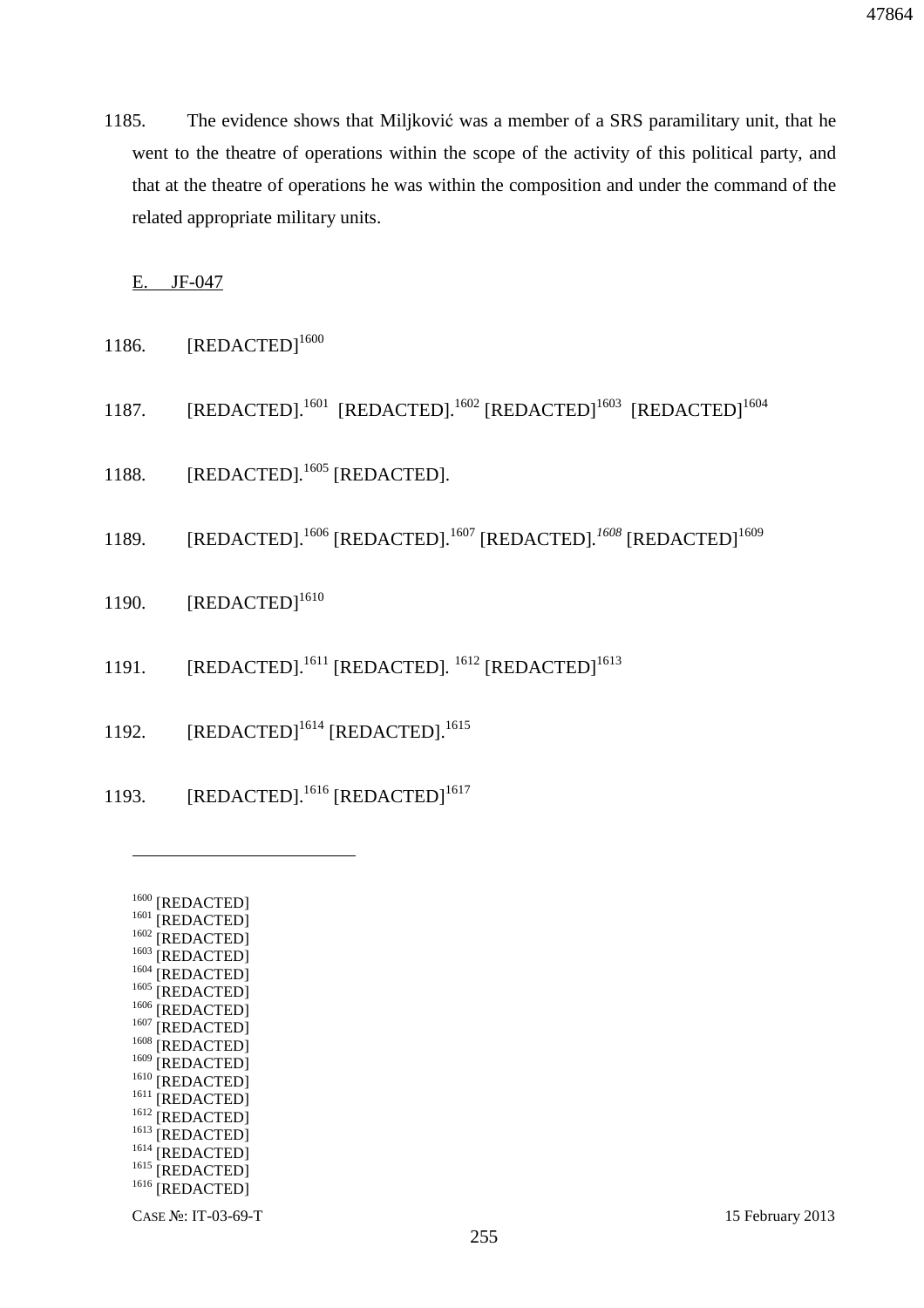# 1194. [REDACTED]<sup>1618</sup>

1195. [REDACTED]*" <sup>1619</sup>* [REDACTED]*. <sup>1620</sup>* [REDACTED]

- 1196. [REDACTED].<sup>1621</sup> [REDACTED].<sup>1622</sup>
- 1197. [REDACTED]<sup>1623</sup> [REDACTED]
- 1198. [REDACTED].<sup>1624</sup> [REDACTED].<sup>1625</sup> [REDACTED].<sup>1626</sup>
- 1199. [REDACTED].<sup>1627</sup> [REDACTED]
- 1200. The Defence therefore concludes that witness JF-047 cannot be trusted at all. JF-047 draws indirect conclusions about Simatović. [REDACTED].
- *1201.* [REDACTED]*.*
- 1202. [REDACTED].

| 1617 |             |
|------|-------------|
|      | [REDACTED]) |
| 1618 | [REDACTED]  |
| 1619 |             |
|      | [REDACTED]  |
| 1620 | [REDACTED]  |
| 1621 | [REDACTED]  |
|      |             |
| 1622 | [REDACTED]  |
| 1623 |             |
|      | [REDACTED]  |
| 1624 | [REDACTED]  |
|      |             |
| 1625 | [REDACTED]  |
| 1626 |             |
|      | [REDACTED]  |
| 1627 | [REDACTED]  |
|      |             |
|      |             |

<u>.</u>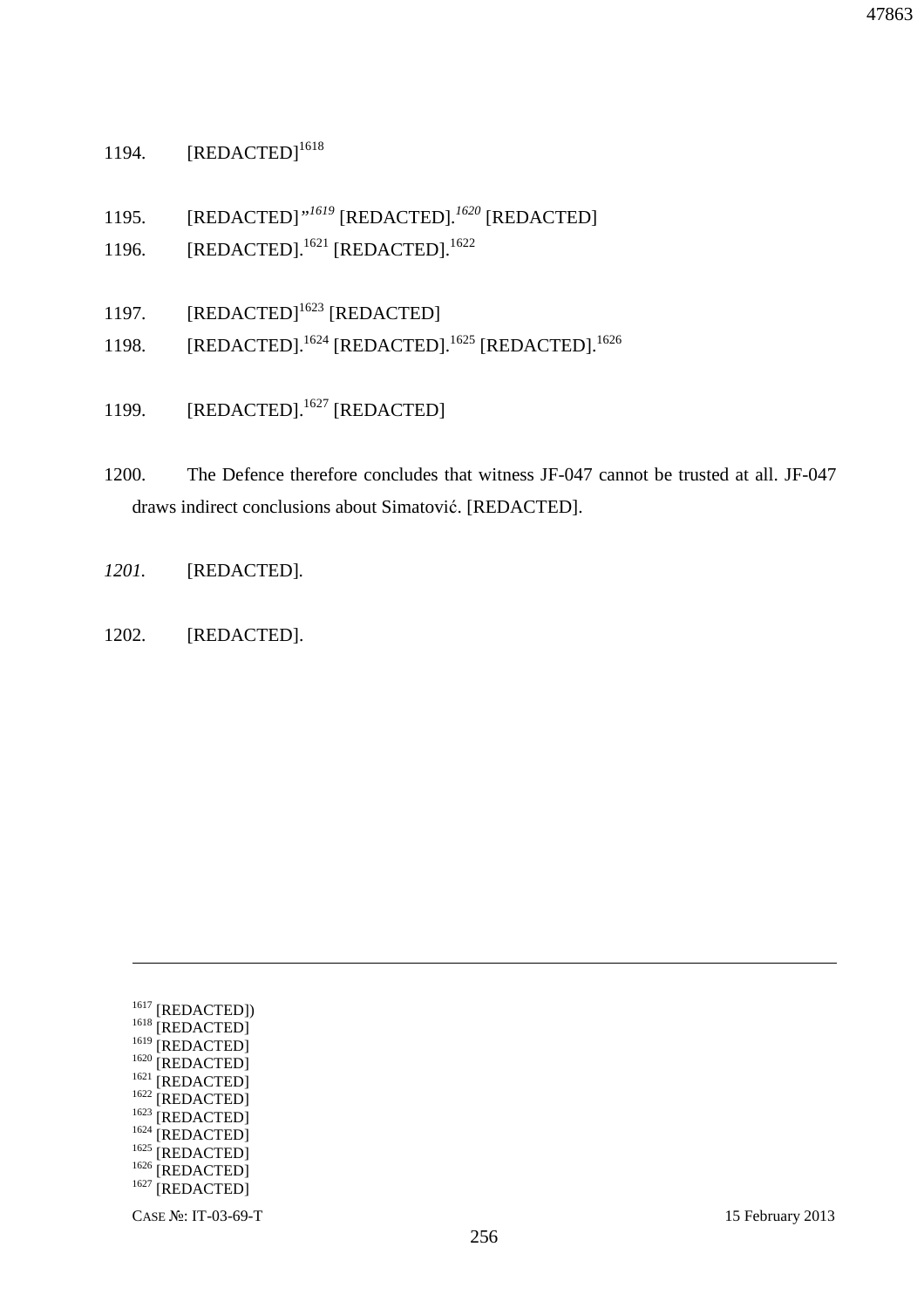## F. TODOROVIĆ

- 1203. Todorović's testimony is part of the case file pursuant to Rule 92 quater. Some segments in his testimony explain how he established contacts with the Serbian DB.
- 1204. In early March 1992, Todorović went to Belgrade where he met with Milan Prodanić.<sup>1628</sup> Todorović states that at the meeting held in the presence of Prodanić from the Serbian RDB, Jugoslav Maksimović from the military intelligence service, and Miloš Bogdanović from Šamac, it was agreed that 20 men from Šamac were to be sent to a training center of the Serbian MUP for training.<sup>1629</sup> Those men from Šamac were sent from Šamac late in March 1992.<sup>1630</sup> On the occasion of Todorović's second trip to Belgrade, Bogdanović again told him to contact Prodanić. Indeed, as soon as he arrived in Belgrade, he met with Prodanić in the building of the Serbian MUP.<sup>1631</sup>
- 1205. The Defence finds Todorović's testimony to be generally unreliable and incredible. The reasons for such an opinion are disclosed in the corresponding submissions filed by the Simatović Defence.<sup>1632</sup> However, should the Trail Chamber find that certain parts of Todorović's testimony have sufficient weight, the Defence needs to point out that from Todorović's testimony it is obvious that Simatović had nothing to do with planning and organizing the departure of the group of volunteers. On a number of occasions, Todorović gets in touch with Prodanić, makes arrangements about sending people from Šamac, again with Prodanić. A representative of the military intelligence was also involved in Todorović's and Prodanić's activities. This piece of information is of particular importance in light of the

<sup>&</sup>lt;sup>1628</sup> [REDACTED]

<sup>&</sup>lt;sup>1629</sup> P1576 p.23432

<sup>1630</sup> P1576 p. 23433

<sup>1631</sup> P1576 p. 23434

<sup>&</sup>lt;sup>1632</sup> "Simatovic Defence Response to the Prosecution's Motion for Admission of Evidence of B-1244 Pursuant to Rule 92 quarter"9 July 2007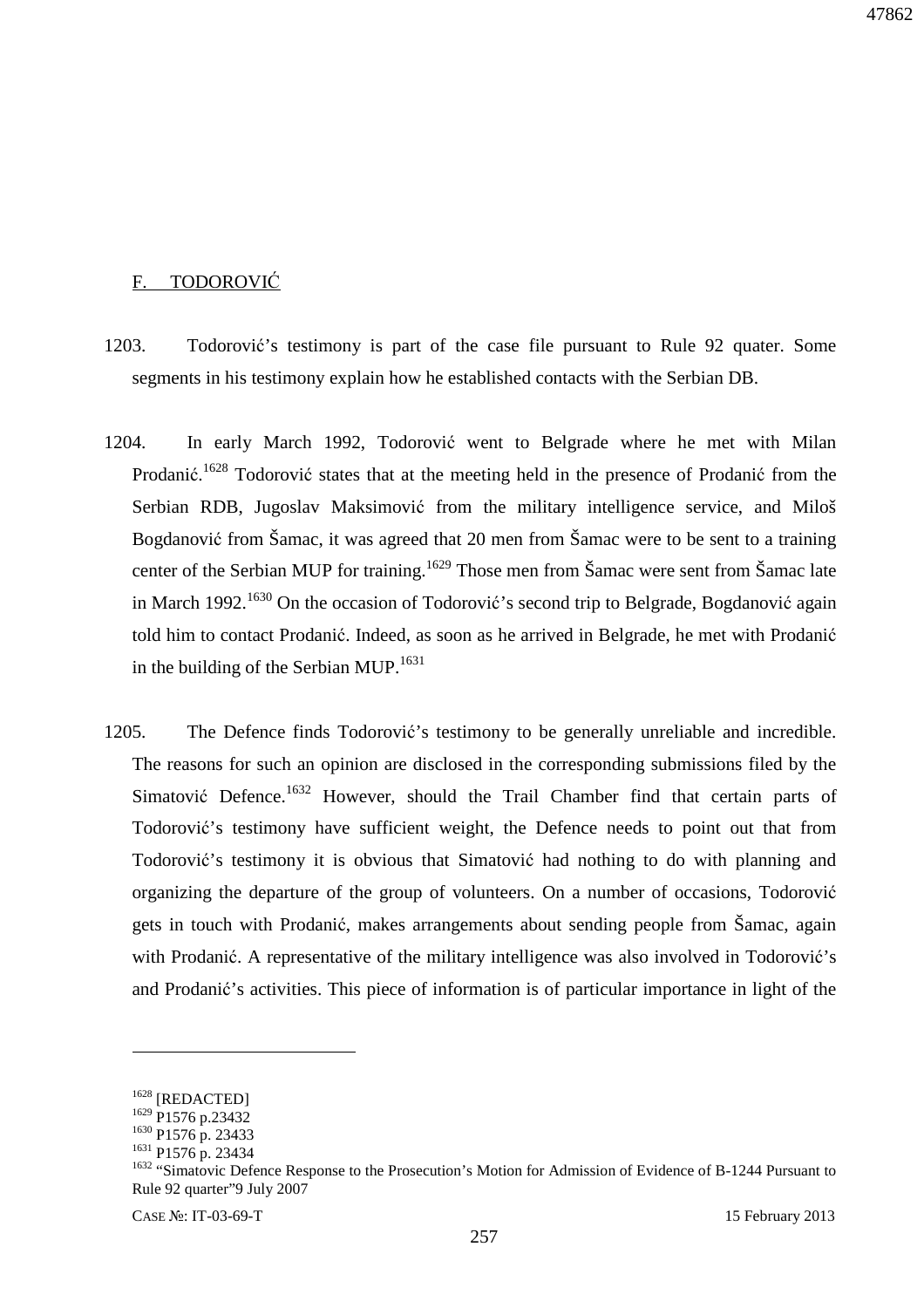fact that the volunteers fly to Šamac in a military cargo helicopter, as described elsewhere in this brief.

- 1206. This part of Todorović's testimony is consistent with exhibit P1416 which reads that the SDS Committee in Šamac suggested to Colonel Nikolić to use the friendshipacquaintanceship ties some members of the SDS from Šamac had with the Serbian MUP to ask for support.<sup>1633</sup> Also from P1428 it is obvious that Todorović established contacts with a group of radicals in connection with their coming to Šamac.<sup>1634</sup>
- 1207. On 11 April 1992, Bogdanović told Todorović that the group that had been sent from Šamac would be transported back to the area of Šamac with another 30 people by military helicopters.<sup>1635</sup> This statement made by Todorović is of significance because it shows how Todorović knew about the arrival of the volunteers and in that context Todorović does not testify about any Simatović's role in this matter.
- 1208. In the fall of 1992, Todorović demanded Đorđević be brought to Bosanski Šamac for the second time. The Crisis Staff composed a request to the Serbian MUP and Todorović submitted this request to Prodanić in the presence of Maksimović from the military intelligence.<sup>1636</sup> The existence of this request is documented in the case file.<sup>1637</sup>
- 1209. In his testimony Todorović says that the commander of the JNA brigade in the area brought a decision to prevent the enemy from capturing Šamac and that the commander himself made an attack plan which was submitted to Todorović as well. Todorović also says that the group that landed from the helicopters became a composite part of the JNA brigade stationed in the area.<sup>1638</sup>
- 1210. Todorović claims that Prodanić told him to follow Simatović's car in order to reach the place the people from Šamac were stationed at. Todorović says that was the first time he

<sup>1633</sup> P1416 p. 2

<sup>1634</sup> P1428 p.4 <sup>1635</sup> P1576 p.23441-23442

<sup>1636</sup> P1576 p.23479-23480

<sup>1637</sup> P1416 p.8

<sup>1638</sup> P1576 p.23455-23457

CASE №: IT-03-69-T 15 February 2013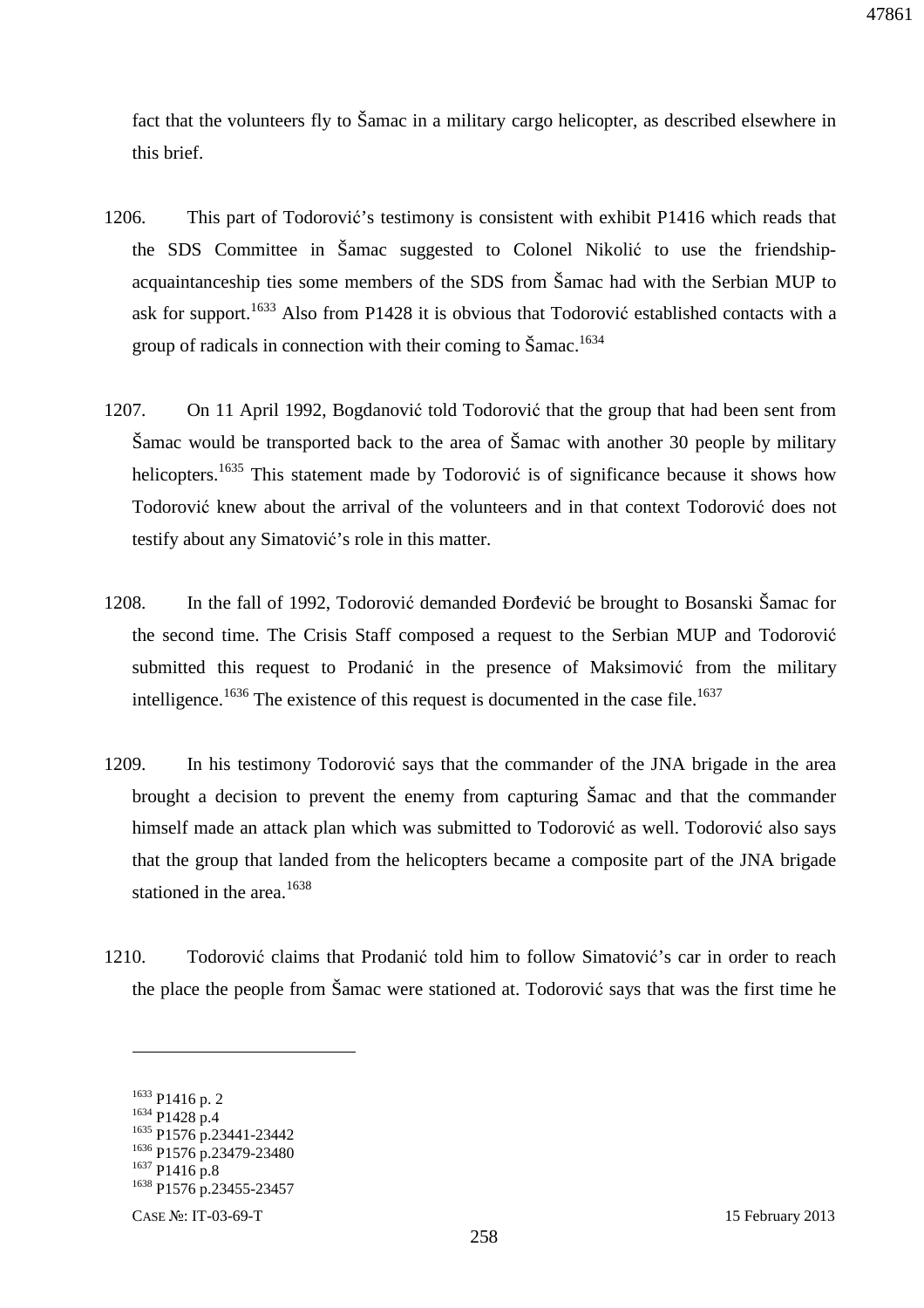ever saw Simatović.<sup>1639</sup> In connection with Simatović, Todorović provides one more reference, describing his and Đorđević's meeting with Simatović when Simatović allegedly told Đorđević to write a report and Đorđević refused and did not write the report.<sup>1640</sup> Todorović also describes one more meeting held in the presence of Simatović.<sup>1641</sup> He also describes his conversation with Stanišić when they talked about Đorđević.<sup>1642</sup> The Defence points out that the foregoing Todorović's claims were not corroborated by any other piece of evidence during the presentation of evidence, and consequently no weight can be attributed to these claims.

- 1211. The Defence concludes that Todorović's testimony, should the Trial Chamber decide to award it some weight, can be used for establishing the facts related to the organization of arrival of volunteers in Bosanski Šamac in which activity obviously Prodanić and the military intelligence played the key role.
- 1212. Simatović's role in the organization of the deployment of volunteers to Šamac is nonexistent. All that connects Simatović with the group leaving for Šamac is his alleged presence prior to the group's departure, according to the description provided by JF-047. The Defence strongly believes that claims engineered by JF-047 have no weight whatsoever, as already explained where appropriate in this brief.
- 1213. The Defence can only conclude that all the presented proofs indicate that Simatović cannot be found guilty for the events in Bosanski Šamac.

<sup>&</sup>lt;sup>1639</sup> P1576 p.23434-23436 <sup>1640</sup> P1576 p.23461-23462 <sup>1641</sup> P1576 p.23475 <sup>1642</sup> P1476 p.23477

CASE №: IT-03-69-T 15 February 2013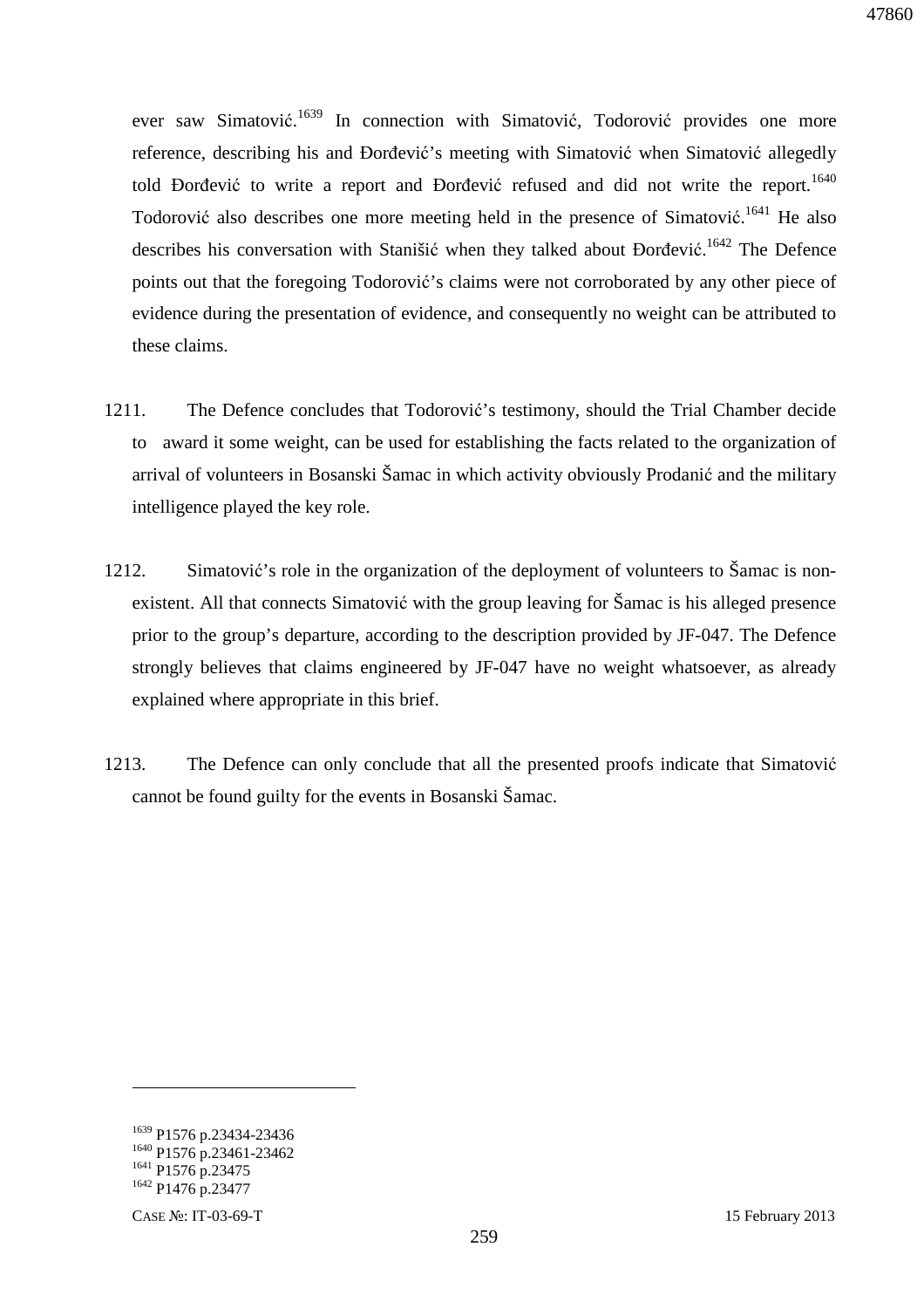### **PART TWELVE**

## A. BRČKO

- 1214. Through the presented evidence, the Prosecution tries to establish a connection between the events at Brčko and the Republic of Serbia DB and the accused in this case. Although Brčko is not specified in the Indictment against Simatović, the Brčko example is frequently referred to for the purpose of illustrating the alleged involvement of the Serbian DB in the events in Bosnia.
- 1215. The first clashes in Brčko took place in May 1992. Once the armed conflicts broke out, various armed formations started pouring into the city. Most of the Serbian forces came from Bijeljina and Ugljevik led by Ljubiša Savić aka Mauzer, while the radicals were under the command of Mirko Blagojević. A group that identified itself as Captain Dragan's instructors also arrived in Brčko. There was also a group organized by Željko Ražnatović Arkan. The presence of a group led by a reserve Captain Žugić from Novi Sad was also noted. Of course, there was a JNA garrison stationed in Brčko as well, under the command of Lt. Colonel Milinković.<sup>1643</sup>
- 1216. Mauzer, Major Gavrilović and Arkan's Major Peja were brought to Brčko by the civilian leadership of Bijeljina.<sup>1644</sup>
- 1217. Numerous units from all sides arrived in Brčko. The heterogeneity of the groups that appeared in Brčko speaks about the absence of any plan in terms of bringing them to the city and coordinating their activities there. The group headed by Živojin Ivanović was just one more group that appeared in Brčko and its impact upon the events in the city of Brčko was quite limited.

 $\overline{a}$ 

<sup>1643</sup> D83 pages 2,3,4 <sup>1644</sup> P1432 p.1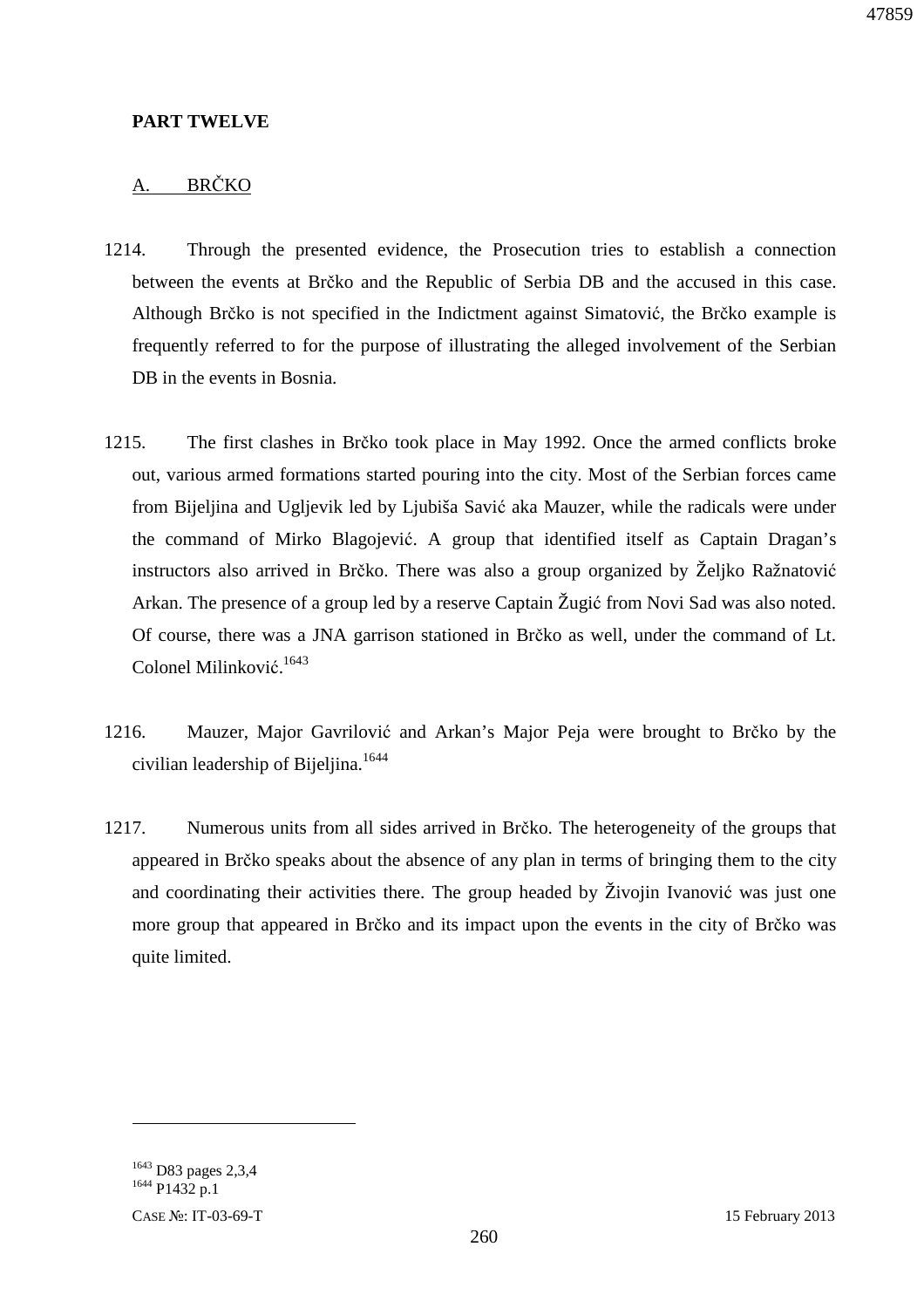#### B. IVANOVIĆ

- 1218. Živojin Ivanović aka Crnogorac came to Brčko when the town was already in the hands of the Serb forces. Petar Đukić saw Ivanović for the very first time at the Brčko garrison barracks, in the office of the military security and intelligence organ, Captain Mitrić. Mitrić explained that Ivanović was at the War Presidency of Brčko, and that he worked at the secretariat on confiscating robbed and looted property. <sup>1645</sup> Ivanović took over the documentation on stolen vehicles for the purpose of instigating an investigation and processing the persons who stole the vehicles.  $1646$  Ivanović prepared and processed the documentation which was part of the documentation kept at the police station in Brčko.<sup>1647</sup>
- 1219. Ivanović worked within the scope of the SAO Semberia and Majevica. [REDACTED]<sup>1648</sup>
- 1220. [REDACTED]<sup>1649</sup> [REDACTED].
- 1221. [REDACTED].<sup>1650</sup>
- 1222. In favor of the claim that Ivanović was a member of the Krajina MUP is also a requisition Ivanović prepared on 27 June 1992. There, Ivanović states that on the behalf of the Krajina MUP, the Special purpose unit requests from the Presidency of the Municipality of Brčko to provide funds for the procurement of communications equipment.<sup>1651</sup> The Defence concludes that had Ivanović been a member of the "special unit of the Republic of Serbia DB" he would have requested and received equipment from the RDB.
- 1223. [REDACTED].<sup>1652</sup> [REDACTED]<sup>1653</sup> [REDACTED].

<sup>1645</sup> tt.17963-17964,18169-18170 <sup>1646</sup> tt.17966,18171-18172 <sup>1647</sup> P1432 p.1 1648 [REDACTED]  $^{1649}$  [REDACTED] [REDACTED] <sup>1651</sup> [REDACTED] <sup>1652</sup> [REDACTED] <sup>1653</sup> [REDACTED]

CASE №: IT-03-69-T 15 February 2013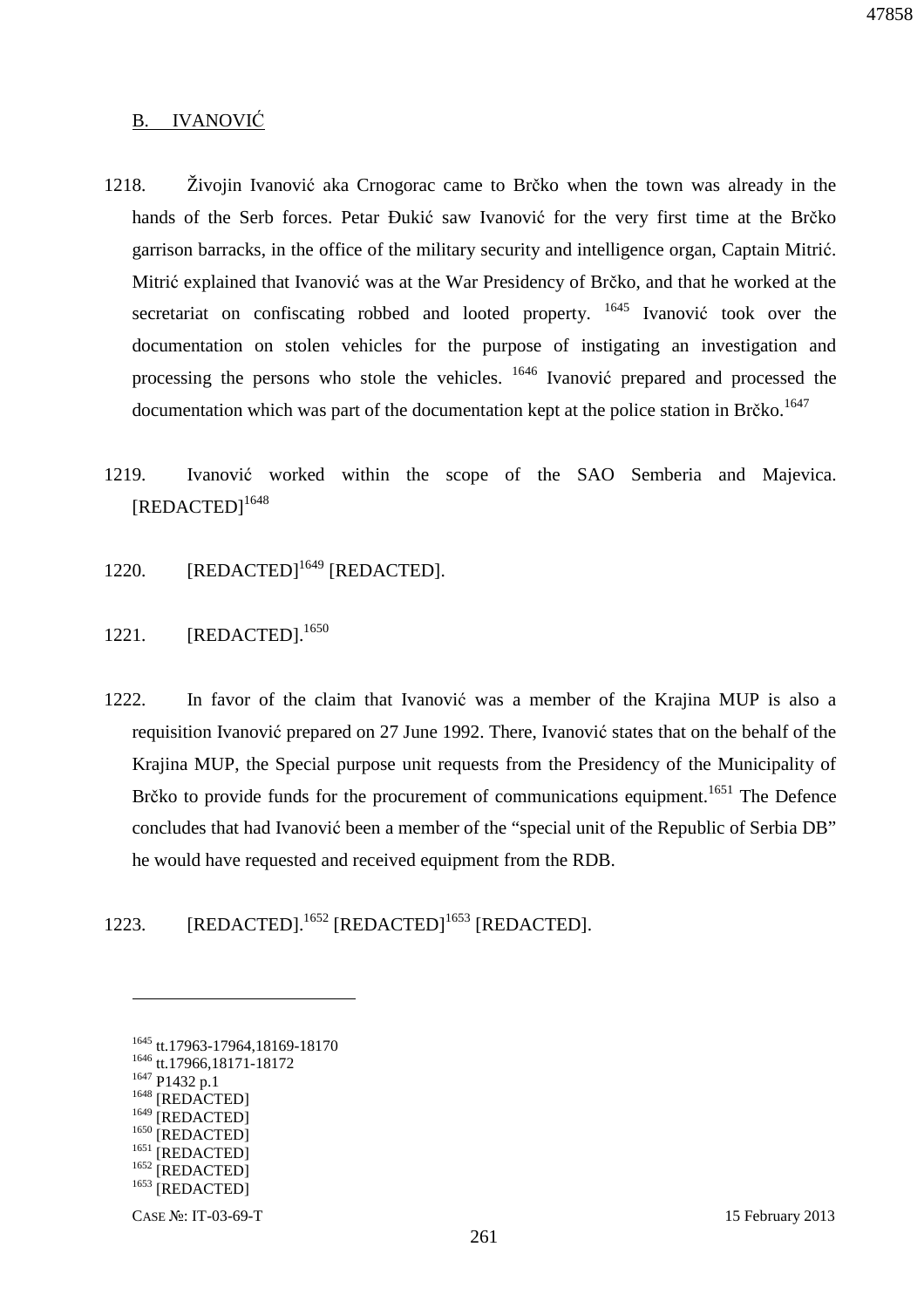## 1224. [REDACTED]<sup>1654</sup> [REDACTED]<sup>1655</sup> [REDACTED].<sup>1656</sup>

## 1225. [REDACTED]. <sup>1657</sup> [REDACTED]*.* 1658

- 1226. In the case file there is also a request for the purchase of equipment submitted by Captain Saša Vukojević on the behalf of the command of the special unit. From this document it is evident that this was the Brčko special unit within the composition of the Army of the Serbian Republic of BiH. The equipment purchase request is addressed to the War Presidency of the Municipality of Brčko.<sup>1659</sup> Attached to this request is a list of equipment requested from the War Presidency. Both documents were signed and stamped by Vukojević using the stamp of the special unit of Brčko.<sup>1660</sup> There was also another special unit in Brčko at the time, within the composition of the military post of the Brčko garrison, headed by Rade Božić.<sup>1661</sup> [REDACTED],<sup>1662</sup> [REDACTED]
- 1227. In connection with the supply of equipment to Ivanović, of interest is also the session of the Supreme Defence Council of the FRY, held on 7 August 1992. In the course of this session, Pavle Bulatović, Minister of Defence, discloses that the unit headed by Živojin Ivanović was supplied with weapons in the "4<sup>th</sup> of July" barracks. The "4<sup>th</sup> of July" barracks in Belgrade were used by the Guards units from the Belgrade garrison.<sup>1663</sup> With the permission of General Simović, the barracks were used for training purposes by the members of the Serbian Guard as well.<sup>1664</sup>
- 1228. Ivanović requested equipment from the Presidency of the Municipality of Brčko but also from the Yugoslav Army. All of the foregoing facts show that Ivanović cooperated with

<sup>&</sup>lt;sup>1654</sup> [REDACTED] <sup>1655</sup> [REDACTED] <sup>1656</sup> [REDACTED] <sup>1657</sup> [REDACTED] <sup>1658</sup> [REDACTED] 1659 D<sub>175</sub> p.1  $1660$  D175 p.2 <sup>1661</sup> D202 p.2 <sup>1662</sup> [REDACTED] <sup>1663</sup> [REDACTED] <sup>1664</sup> tt.15416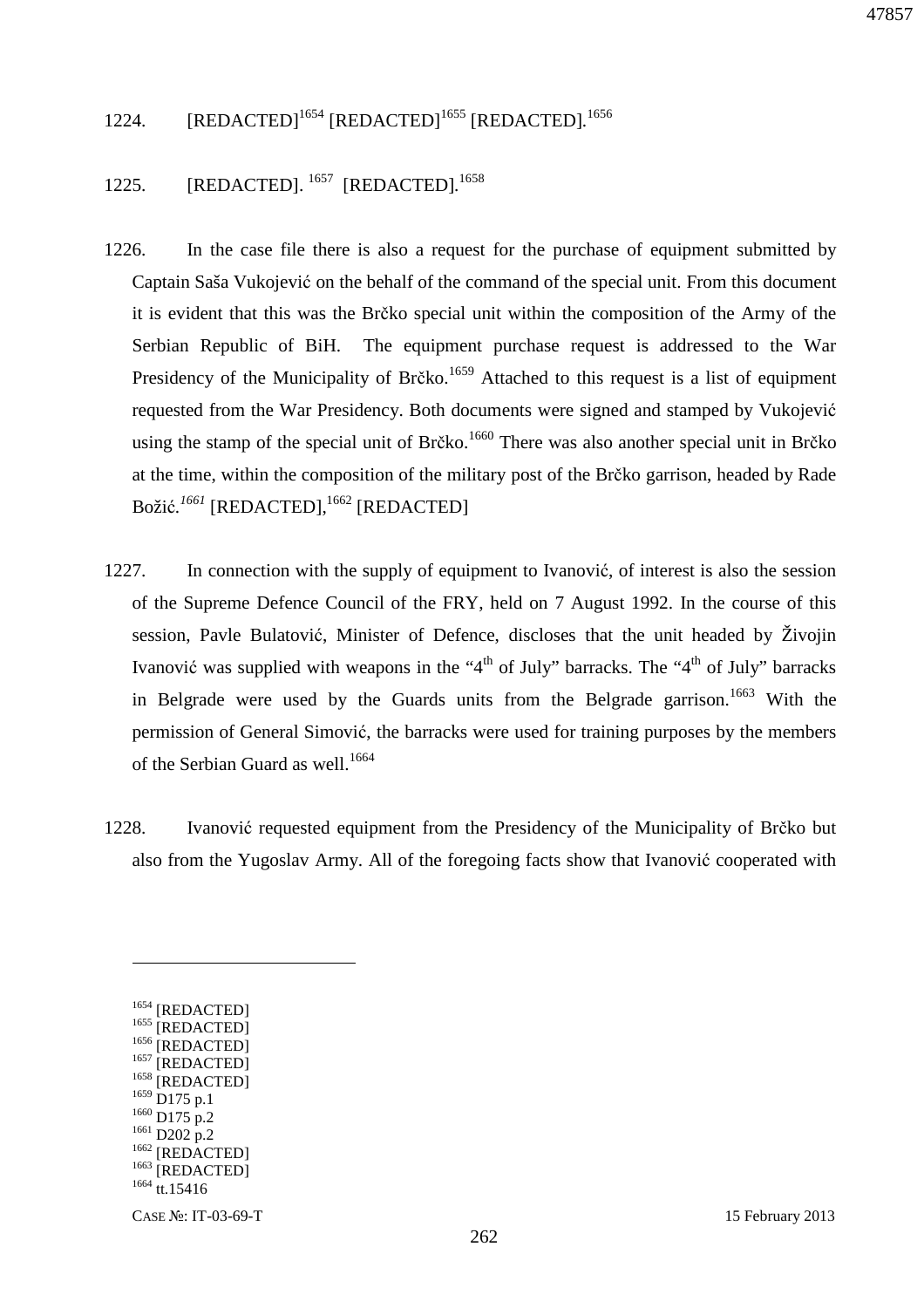various structures and that he cannot be brought into connection with the Republic of Serbia RDB in the way suggested by the Prosecutor.

1229. Ivanović was in Brčko at the time the activities on capturing the city had been already completed. The evidence shows that at various times Ivanović was a member of different formations. This fact does not equate the formations Ivanović passed through or their commands. Last but not the least, there is no evidence that Ivanović committed any crimes at all.

## C. RADE BOŽIĆ

- 1230. In some documents there is a mention of the activities of Captain Dragan's Red Berets group, whose members were Rade and Božo Božić, Saša Vukojević and others in the area of Brčko. $1665$
- 1231. Vukojević is identified as the representative of the command of the Special unit of Brčko within the composition of the Army of the Srpska Republika of BiH. <sup>1666</sup>
- 1232. Rade Božić was an officer of the army unit, military post 9840, Brčko. Božić held the rank of Captain and he was the commander of the special unit of the military post 9840.<sup>1667</sup>
- 1233. A member of the same military 9840 was also Lt. Colonel Predrag Manojlović who negotiated, on the behalf of the Brčko garrison command, the supply of ammunition and antitank weapons from Belgrade to Brčko and Bosanski Šamac. Božić and Manojlović verify their documents using the identical seal.<sup>1668</sup>
- 1234. The proofs show that Božić and his special unit were within the composition of the Army. The Defence points out that there is no evidence whatsoever linking Rade Božović

<sup>1665</sup> P3017 p.7  $1666$  D175 p.1 <sup>1667</sup> D202 page 1 <sup>1668</sup> D948

CASE №: IT-03-69-T 15 February 2013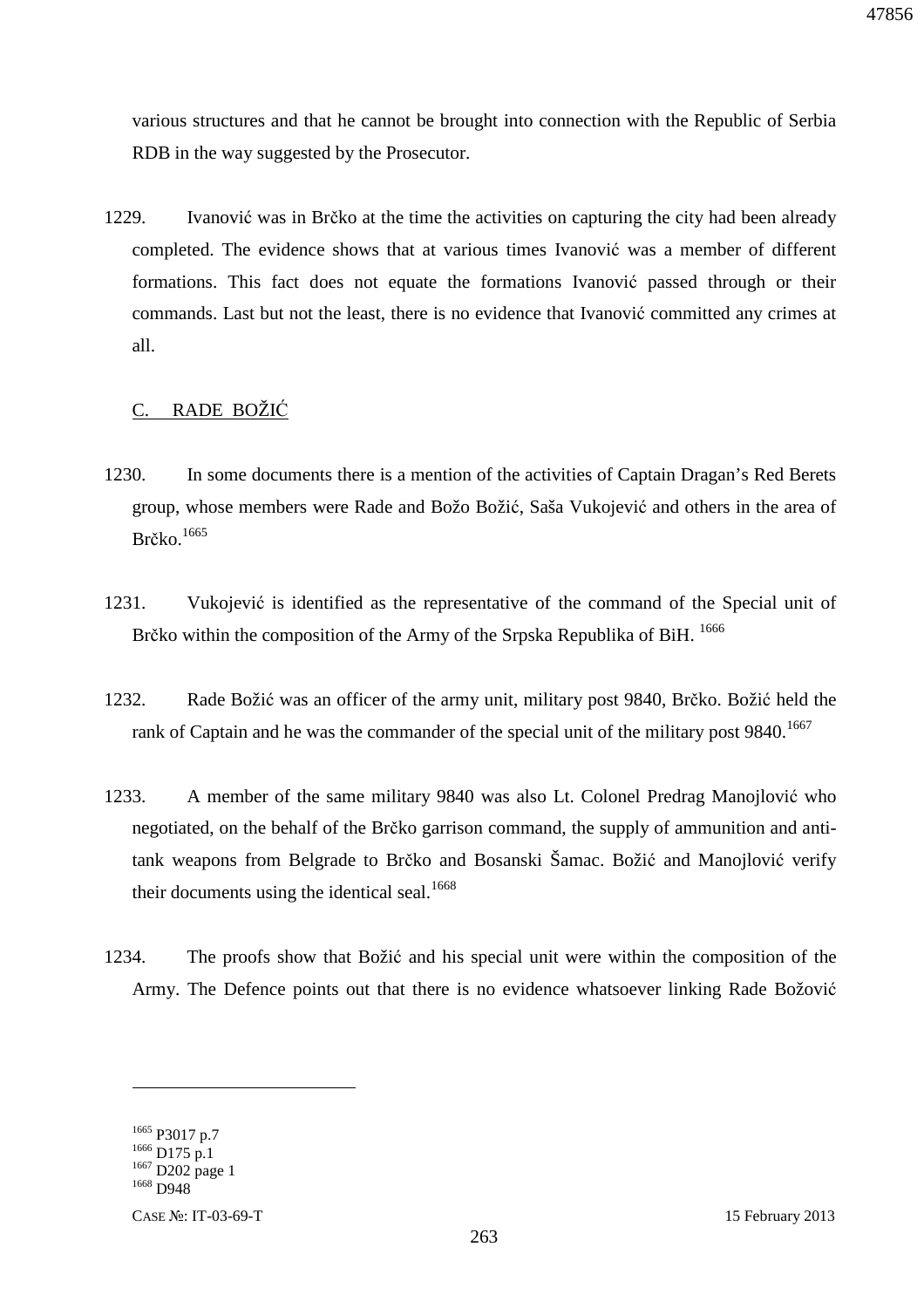47855

with the Republic of Serbia RDB either at the time of the events in Brčko or at any other time, for that matter.

## D. DOCUMENTS IN CONNECTION WITH BRČKO

- 1235. Radovan Karadžić presented to the Tribunal a document prepared by Milorad Davidović.<sup>1669</sup> In his testimony before the Tribunal in the Karadžić case Davidović said that "he thought the signature" was his.<sup>1670</sup> It is not known how Karadžić came into possession of this document.
- 1236. The document itself does not contain even the basic elements any document should have. Namely, the document is not registered as filed and it is not obvious whether and by whom it was received, there is no seal - in other words, it has none of the marks that would indicate that anyone really received it. Particularly unusual are the footnotes on the first page of the document where, in the document allegedly sent to the Minister, the author of the document informs the Minister about a decision that was issued by this very Minister.
- 1237. Rade Vujović testified that the documents addressed to the Minister had to satisfy various formal requirements. No document could be addressed directly to the Minister but rather to the Chief of Administration. The Chief of Administration would read the document and then he would forward it to the minister with an accompanying document of his own attached to it. The documents are evidenced in the register of the Administration forwarding them as well as in the register of the Minister's Office.<sup>1671</sup> Vujović testifies that Davidović's document is made contrary to the federal state service practice. <sup>1672</sup>

<sup>1669</sup> P3017  $1670$  tt.12520 <sup>1671</sup> tt.19586  $1672$  tt.19587

CASE №: IT-03-69-T 15 February 2013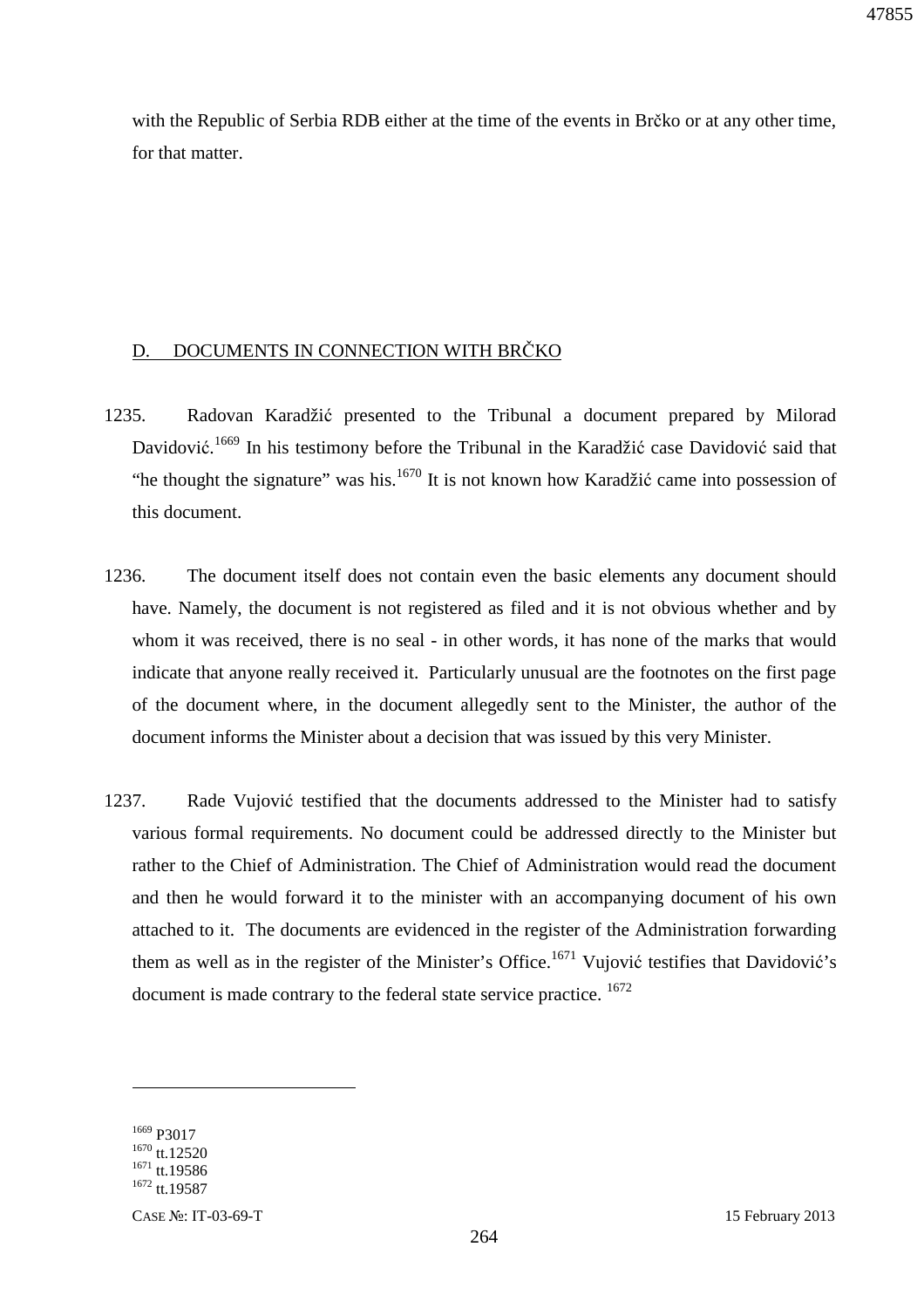- 1238. Davidović claims that his group counting 17 police officers in three utility vehicles<sup>1673</sup> disarmed and crushed all paramilitary formations in Bijeljina<sup>1674</sup> which, according to him, consisted of numerous members who were equipped with tanks and armored personnel carriers.<sup>1675</sup>
- 1239. Davidović claims that Ivanović presented himself as an official of the Serbian MUP and that he had certain connections and contacts with the MUP of the Republic of Serbia.<sup>1676</sup> [REDACTED].<sup>1677</sup> [REDACTED]<sup>1678</sup>
- 1240. The document made by Davidović is not kept in the corresponding archives of the Republic of Serbia.<sup>1679</sup> The Defence concludes that this is obviously a document from some unknown, private collection and that there is no reliable information about how and for which purpose it came into existence and if it was ever submitted to anyone. The whereabouts of the original copy of the document are unknown and the document appears to have been sent by fax, however, probably not at the time earmarked on the document.<sup>1680</sup> Davidović offers no proofs in support of his claims, he drafted no protocol, took no statement, kept no piece of substantive evidence – he took none of the actions any police officer would have taken. In the report the Defence believes was never sent, Davidović praises his own role and courage without referring to any proofs. The Defence concludes that Davidović's report does not have the required probative weight.
- 1241. The Prosecution is trying to prove its charges pertaining to Brčko and other places by presenting, inter alia, exhibit P1075. This is a document without any title, heading, signature or seal. It is neither known who composed it nor whom it was sent to. It is also unknown if it exists in any official archive. Attached to this document is a list of persons who allegedly has something to do with the celebration staged in Kula. This document was surrendered to the Prosecution by General Aleksandar Vasiljević. It is not known how Vasiljević got hold of this

<sup>&</sup>lt;sup>1673</sup> P3017 p.1,2 <sup>1674</sup> P3017 p.9 <sup>1675</sup> P3017 p.6 <sup>1676</sup> P3017 pages.7,10 [REDACTED] <sup>1678</sup> [REDACTED] <sup>1679</sup> D872 <sup>1680</sup> tt.19588

CASE №: IT-03-69-T 15 February 2013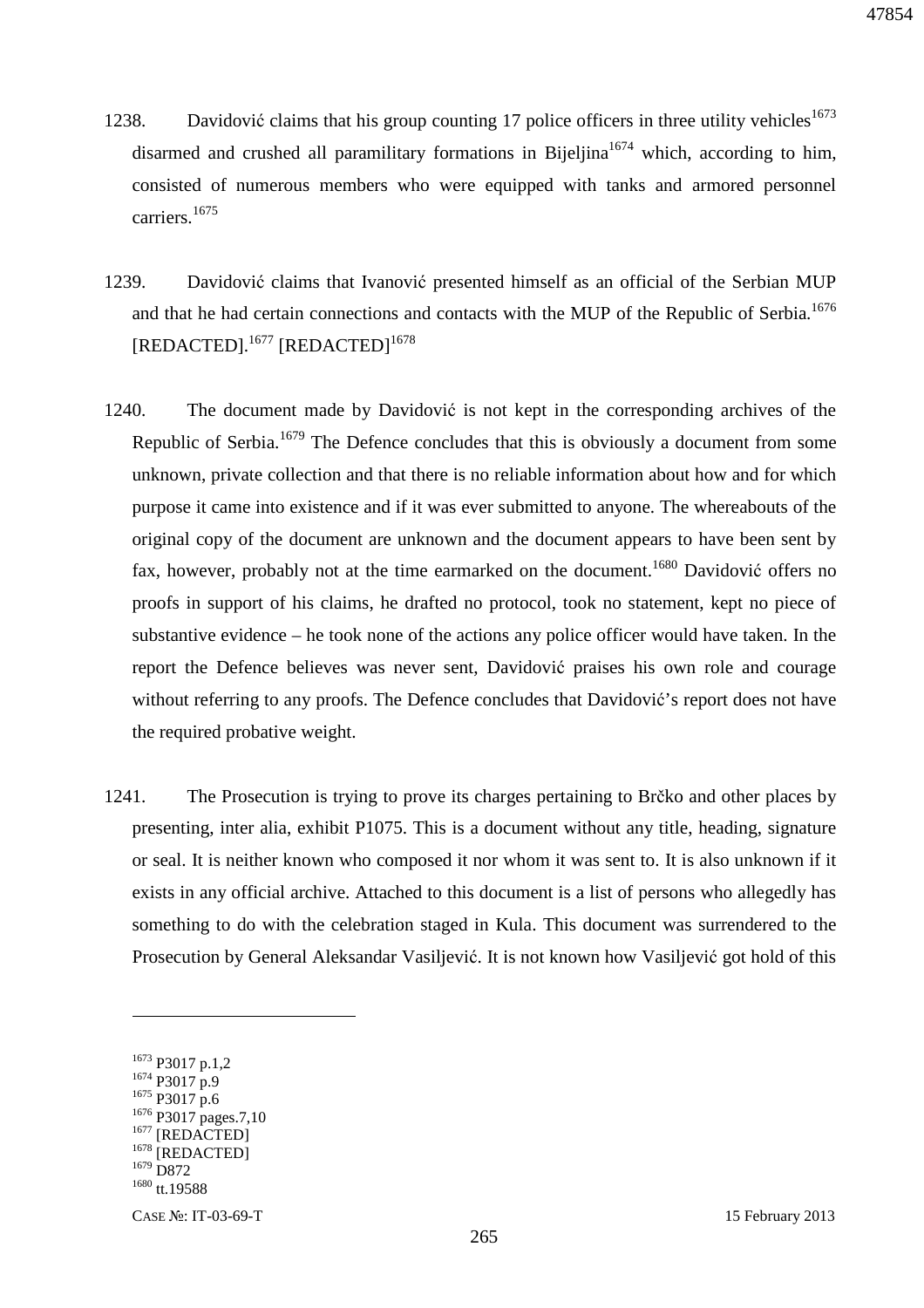document, i.e., how this document, if indeed it was an official document, found its way to Vasiljević. The weight the Trial Chamber can assign to this document is minimal, if any at all. The same arguments refer to P1061, which is also without any title, heading, signature and seal. Such a document could be produced by anyone at all and therefore it has no probative value either.

#### E. VASO MIJOVIĆ IN BRATUNAC

- 1242. The key role in preparing and forming "war units" in the territory of Bratunac was played by the SDS. Units were formed of platoon and company size and composition, and the training was organized for the commanding cadre. All these activities were carried out illegally.<sup>1681</sup> At the outbreak of the war, ammunition and weapons were handed out via the SDS. The rear security for the Serb Army was provided by the Staff of the TO Bratunac. Later, the provision of supplies was performed through the VJ. $^{1682}$
- 1243. In June 1992, Mijović was the commander of the anti-sabotage detachment within the composition of the 1<sup>st</sup> Bratunac Brigade. The Drina Corps Command was making decisions on the combat engagement of the anti-sabotage detachment as well as on resubordination of parts of the detachment, including Mijović himself.<sup>1683</sup>
- 1244. The cooperation between Mijović and the Bratunac Brigade was still going on in February 1993. In the report prepared by the commander of the Bratunac Brigade military police, there is a mention of the special unit headed by Major Mijović. The context of the document undoubtedly indicates that this military unit was within the composition of the said brigade.<sup>1684</sup>
- 1245. The special purpose unit headed by Mijović was resubordinated to the Bratunac Brigade Command. This unit was going to be organized as a reconnaissance-sabotage detachment. Finally, he was to receive orders for the work and engagement of the detachment

<sup>1681</sup> D1221 p.2 <sup>1682</sup> D1221 pages 3,4 <sup>1683</sup> D963 <sup>1684</sup> P277

CASE №: IT-03-69-T 15 February 2013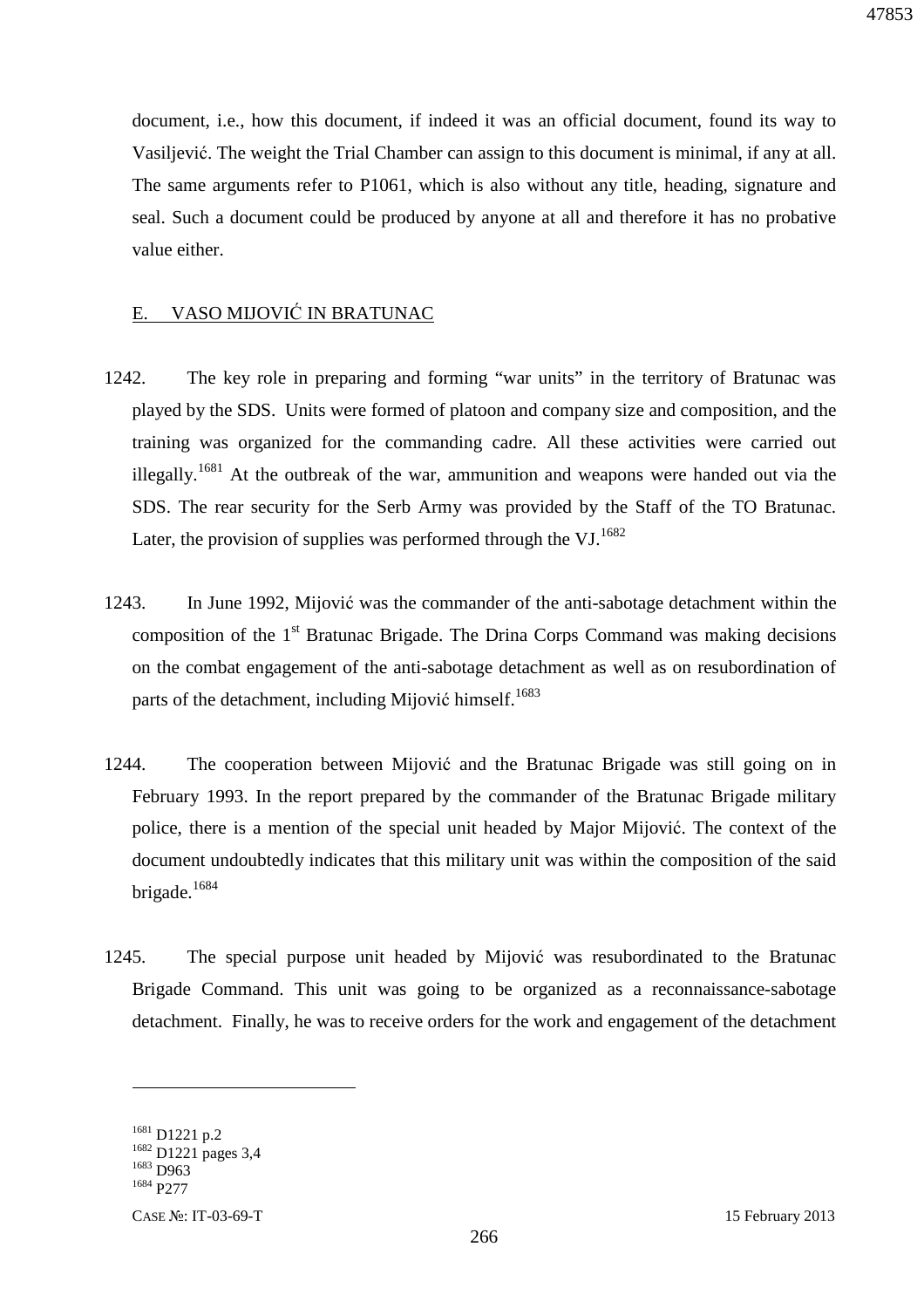exclusively from the brigade commander.<sup>1685</sup> This order was issued based directly upon the special order issued by Ratko Mladić.<sup>1686</sup>

- 1246. P3124, a document composed by General Živanović dated 27 November 1993, contains Živanović's opinion about Mijović expressed in connection with Mijović's request to form a "Mijović's unit" from the brigade's own personnel<sup>1687</sup>. Živanović opposes the formation of such a unit and claims that the brigade command never issued any orders to Mijović.<sup>1688</sup> Živanović erroneously claims that the brigade never issued any orders to Mijović since there are numerous such orders to prove the opposite.<sup>1689</sup> Živanović's document, however, does prove that at the time of its composition there is no Mijović's unit acting independently outside of the composition of the Bratunac Brigade.
- 1247. The unit Vaso Mijović was a member of had been part of the Bratunac Brigade ever since the outbreak of the armed conflict. The unit changed it organizational form several times, passing through the periods when the cooperation was ridden with obstacles and conflicts, however its essential status was always the same. Evidence of that can be found in the position of the platoon known as "Red Berets" during 1994, which also acted within the composition of the Bratunac Brigade.
- 1248. The command of the  $1<sup>st</sup>$  Bratunac Brigade directly issued orders to the platoon called "Red Berets", always based on the orders received from the Drina Corps Command. The brigade command also provided logistic support to the platoon – transport vehicles, food, and other.<sup>1690</sup>
- 1249. The command of the  $1<sup>st</sup>$  Bratunac Brigade analyses the state of combat readiness in the unit. Regarding the manpower of the unit it is stated that the brigade has 2,274 members. The "Red Berets" platoon, counting 57 members, i.e., 2.27% if the total number of the brigade's

<sup>1685</sup> P1081 <sup>1686</sup> P3123 <sup>1687</sup> P3124 pages 1,3 <sup>1688</sup> P3124 p.2 <sup>1689</sup> P1081,P3123,D963  $1690$  D<sub>861</sub>

CASE №: IT-03-69-T 15 February 2013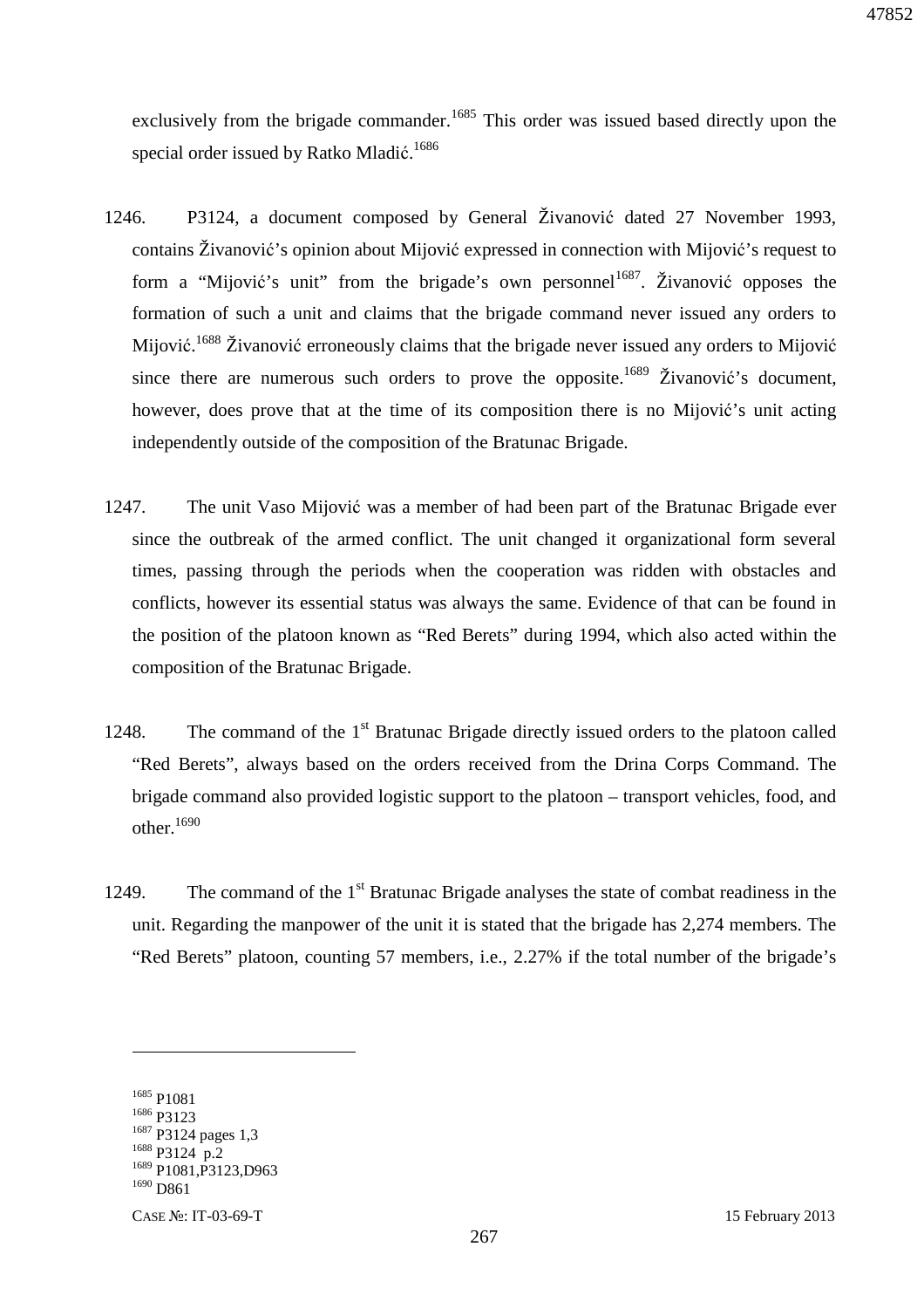manpower, is listed as one of the units within the composition of the brigade.<sup>1691</sup> The limited significance of the "Red Berets" platoon is obvious when compared to the full strength of the brigade.

- 1250. In the document of the  $3<sup>rd</sup>$  infantry battalion, submitted to the brigade command in Bratunac, provides a detailed wartime record of the "Red Berets" reconnaissance platoon. From this document it is obvious that the platoon acted in coordination with other VRS units.<sup>1692</sup> In this document, which provides a detailed description of the wartime activities of the Red Berets platoon, there is no mention of any ties between this platoon and the Republic of Serbia DB.
- 1251. The brigade command notified the Drina Corps Command about the return of the "Red Berets" platoon from the Bihać theatre of operations.<sup>1693</sup> On the occasion of the arrival of the "Red Berets" platoon, representatives of the municipality and the command organized a reception. The ensuing conclusion, based on the foregoing notification, is that the "Red Berets" platoon had been sent to the Bihać theatre of operations by order of and with full knowledge of the corps command as well as of the brigade command, and that among other units at the Bihać theatre of operations bearing the name "Red Berets" there was also the "Red Berets" unit from the composition of the Bratunac Brigade.
- 1252. Members of the unit named "Red Berets" in the territory of Bratunac belonged to the composition of the Army of Republika Srpska, military post 7042 Bratunac. Evidence in support of the above can be found in the documentation of the Captain Dragan Foundation.<sup>1694</sup>
- 1253. The RDB of Serbia closely monitored the situation at the Bratunac-Srebrenica theatre of operations which engulfed the area directly along the FRY border. The Valjevo Center was

<sup>1691</sup> D868 pages 2,3 <sup>1692</sup> D866,tt.19525-19526

<sup>1693</sup> D869,D870

<sup>1694</sup> P2648 p.7

CASE №: IT-03-69-T 15 February 2013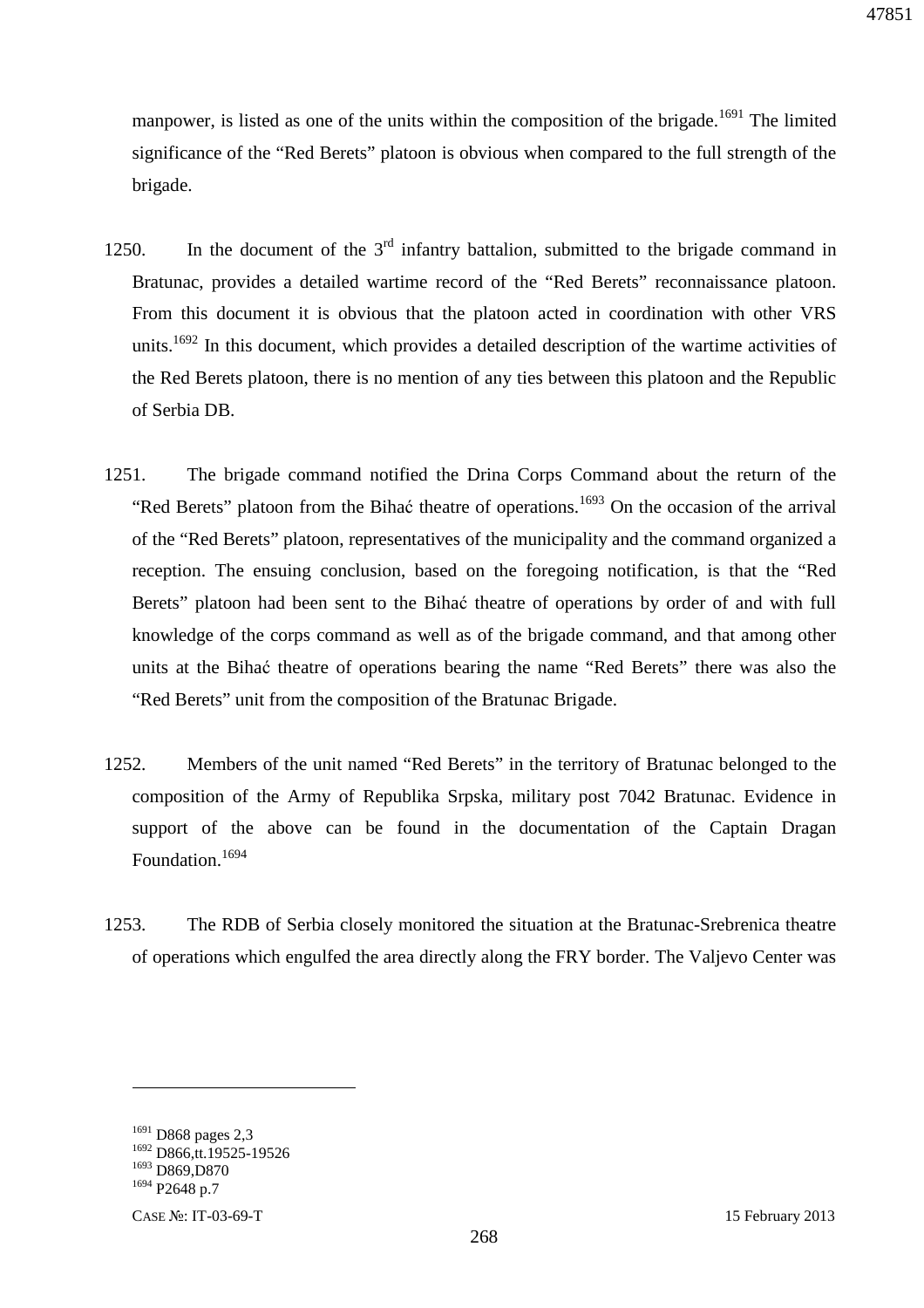47850

in charge of filing reports on the situation in the area to the Third and Fifth Administration of the RDB.<sup>1695</sup>

- 1254. In his report to the East Bosnia Corps Command, Drago Nikolić mentioned a group that arrived in Bratunac in July 1992, headed by Nešković and Spasojević. Although everyone knew that Spasojević was a gangster, he identified himself as a member of the state security of the FRY. Members of the group wore camouflage uniforms and red berets. Nešković managed to rally 60 people to join his group. It is stated in the report that the group was formed for the purpose of committing robberies but the members of the group also intended to liquidate, among others, Mladić and Karadžić.<sup>1696</sup>
- 1255. This group can be used as an example of the pattern that replicated itself numerous times at various locations. A local criminal gathers a group of people they put on camouflage uniforms and red berets and start claiming to be members of the Republic of Serbia DB. There is not a single shred of evidence that these persons had any ties with the Serbian DB whatsoever.
- 1256. P345 can also be found in the case files, a document without any signature, or stamp, with the heading "Arguments", which indicates that it is probably only a segment of a bigger document. The document was submitted by Zoran Lilić, but there is no information as to who had prepared it and why, whether there is a rest of it to be found, and if the document was ever submitted to anyone at all.
- 1257. In the area of Bratunac, Vaso Mijović was continuously a member of the units within the composition of the Army of Republika Srpska. Frequent personal and formational changes caused misunderstandings among the actors in the field but these conflicts had no impact whatsoever on the essential fact - Mijović's activity within the composition of the VRS.

<sup>1695</sup> D1327 <sup>1696</sup> P2104

 $\overline{a}$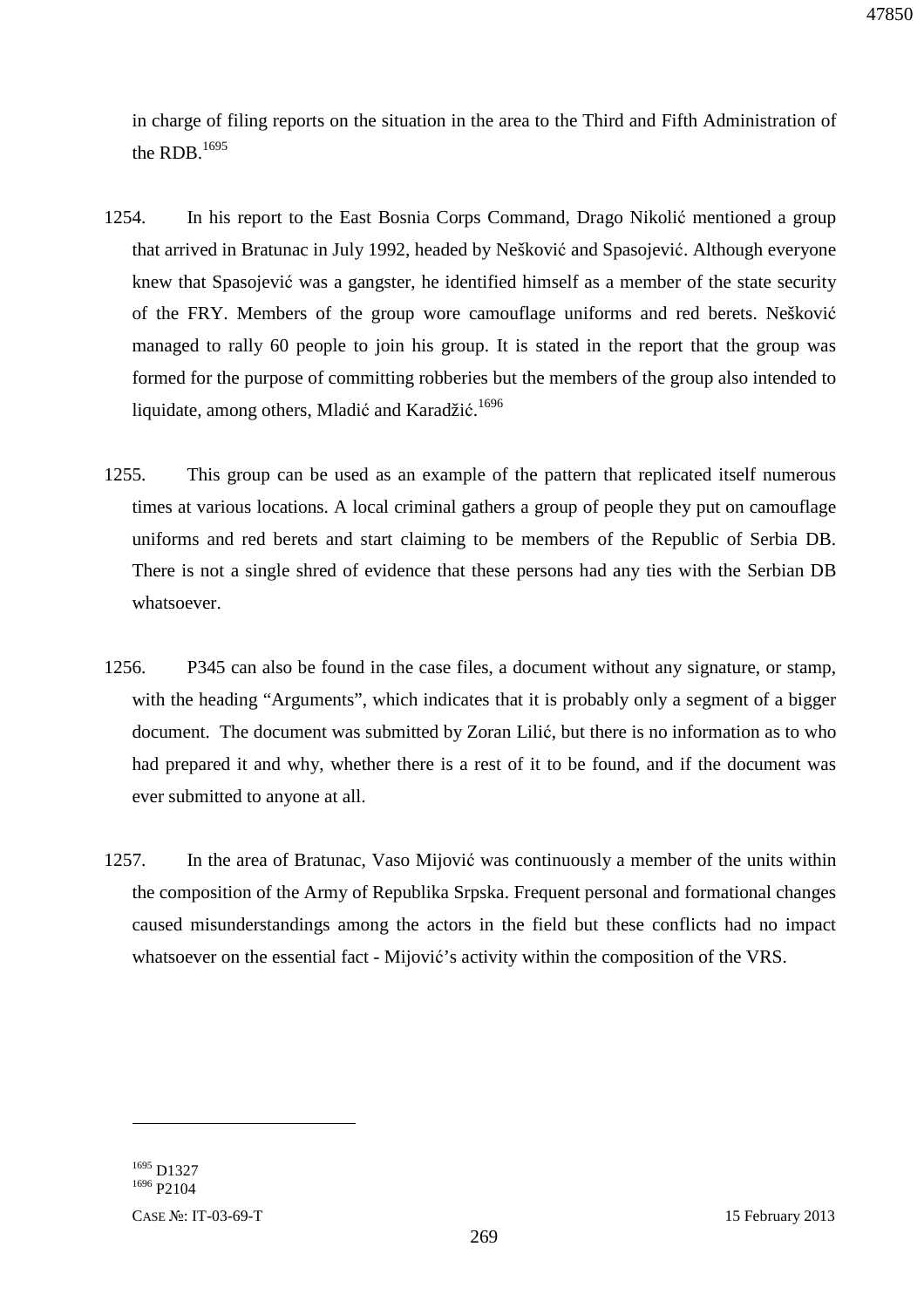## F. VASO MIJOVIĆ IN BARANJA

- 1258. Vaso Mijović came to the territory of Baranja in mid 1995, after Operation Oluja when it was already evident that Baranja was going to be reintegrated into Croatia. <sup>1697</sup> After Operation Oluja, the population was frightened and one of the purposes of Mijović's arrival was to prevent people from leaving their homes in Baranja, which was successfully accomplished.  $1698$  Mijović came to the territory of Baranja heading a special unit of the MUP of RSK, to provide support to the local authorities where necessary. <sup>1699</sup>
- 1259. Witness JF-036 identified Mijović as a JATD member and said that in this capacity he formed a training camp.<sup>1700</sup> At that particular moment, Mijović was a member of the special unit of the MUP of RSK. Members of the unit trained young recruits and all of this took place after Mijović's arrival in Baranja in the wake of the Oluja operation.<sup>1701</sup>
- 1260. When he arrived in the territory of Baranja, Mijović was stationed within the premises of the SUP building in Beli Manastir. Mijović took possession of the premises based on an orderly handover procedure carried out by a commission. The handover minutes were authenticated with the stamp of the MUP of RSK, Secretariat for Beli Manastir.<sup>1702</sup>
- 1261. In the territory of Baranja, Mijović performed duties related to the enforcement of order and the prevention of crime. During the criminal proceedings against Željko

<sup>1697</sup> tt.4194-4195 <sup>1698</sup> tt.4195 <sup>1699</sup> D38  $1700$  tt.4195 <sup>1701</sup> P355,tt.4235-4237 <sup>1702</sup> D36,tt.4300

 $\overline{a}$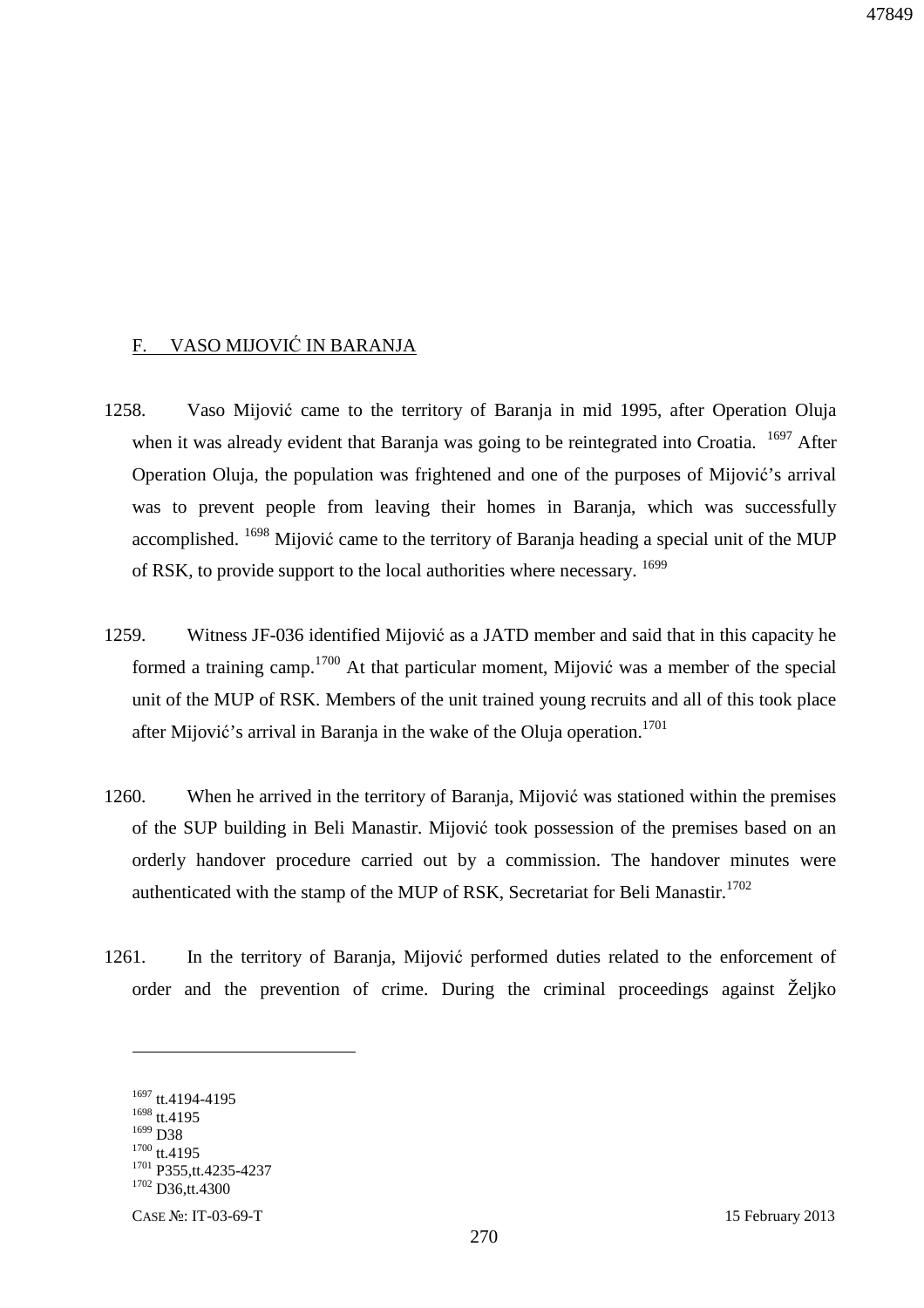Milisavljević, a detailed protocol was made on the takeover of the temporarily seized items.<sup>1703</sup>

1262. Mijović comes to the territory of Baranja at the very end of the war. The reasons for his arrival had nothing to do with the armed conflict. The proofs indicating the formation Mijović belonged to even during his stay in the territory of Baranja are contradictory, i.e., in line with other proofs in the case, reflecting instability and frequent changes.

## G. MIJOVIĆ AND TRNOVO

- 1263. [REDACTED].<sup>1704</sup>
- 1264. JF-029 did not know anything about Mijović's alleged involvement, not even at the time the arrangements had been made for the Scorpions' deployment. <sup>1705</sup> JF-029 has no idea who sent Mijović to Trnovo.<sup>1706</sup>
- 1265. [REDACTED].<sup>1707</sup> [REDACTED].<sup>1708</sup> [REDACTED]<sup>1709</sup>
- 1266. [REDACTED]*".*<sup>1710</sup>
- 1267. [REDACTED].<sup>1711</sup>
- 1268. [REDACTED]*?*
- 1269. [REDACTED].<sup>1712</sup>

<sup>1703</sup> D35 <sup>1704</sup> [REDACTED]  $1705$  tt.10183  $1706$  tt.10184  $1707$  [REDACTED] <sup>1708</sup> [REDACTED]  $1709$  [REDACTED]  $1710$  [REDACTED]  $^{1711}$  [REDACTED] <sup>1712</sup> [REDACTED]

 $\overline{a}$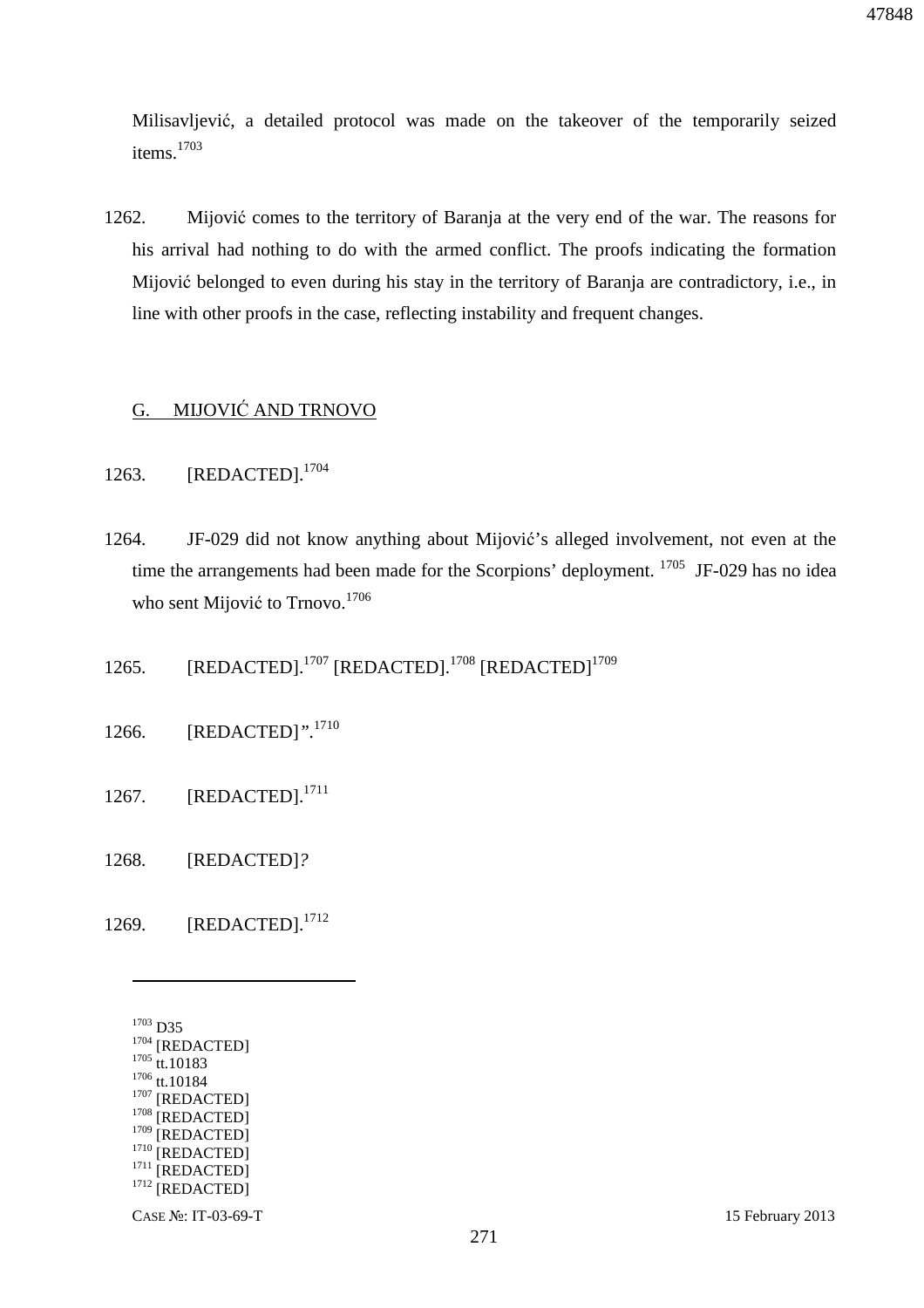- 1270. There is a document in the case file which Mijović allegedly sent to the MUP of Republika Srpska at Pale.<sup>1713</sup> This document is in the form of a telegram, i.e., without a personal signature, stamp or any other mark to identify by whom, how and from where this telegram had been sent. The Republic of Serbia MUP and JATD are noted in the text of the document. The signature on the document reads Commander, Colonel Mijović. The commander of the JATD had never been appointed, and Mijović was never the commander of the JATD.
- 1271. The document is addressed to the MUP of Republika Srpska. It is impossible that such telegrams containing such evident falsehood would have been exchanged in the official communication between the two Ministries.
- 1272. [REDACTED]<sup>1714</sup>A document dated 19 July 1995 is signed as Colonel Mijović.<sup>1715</sup> [REDACTED]*.* 1716
- 1273. In the dispatch of the commander of the staff of the police forces of Republika Srpska in Trnovo, it is stated that the ceremony of the changing of the Scorpions' unit was performed on 24 July 1995.<sup>1717</sup> In the document P1084 signed as Mijović, it is stated that all units are ordered to leave the area by 12h00 on 20 July 1995. Had all the units been really under Mijović's command they would have vacated the area on 20 July 1995 and not 4 days later as the Scorpions did.
- 1274. [REDACTED]*. <sup>1718</sup>* [REDACTED].
- 1275. [REDACTED]<sup>1719</sup> [REDACTED].

 $\overline{a}$ 

<sup>1713</sup> P1084 <sup>1714</sup> [REDACTED] <sup>1715</sup> P1084 <sup>1716</sup> [REDACTED] <sup>1717</sup> P1473 <sup>1718</sup> [REDACTED]  $1719$  [REDACTED]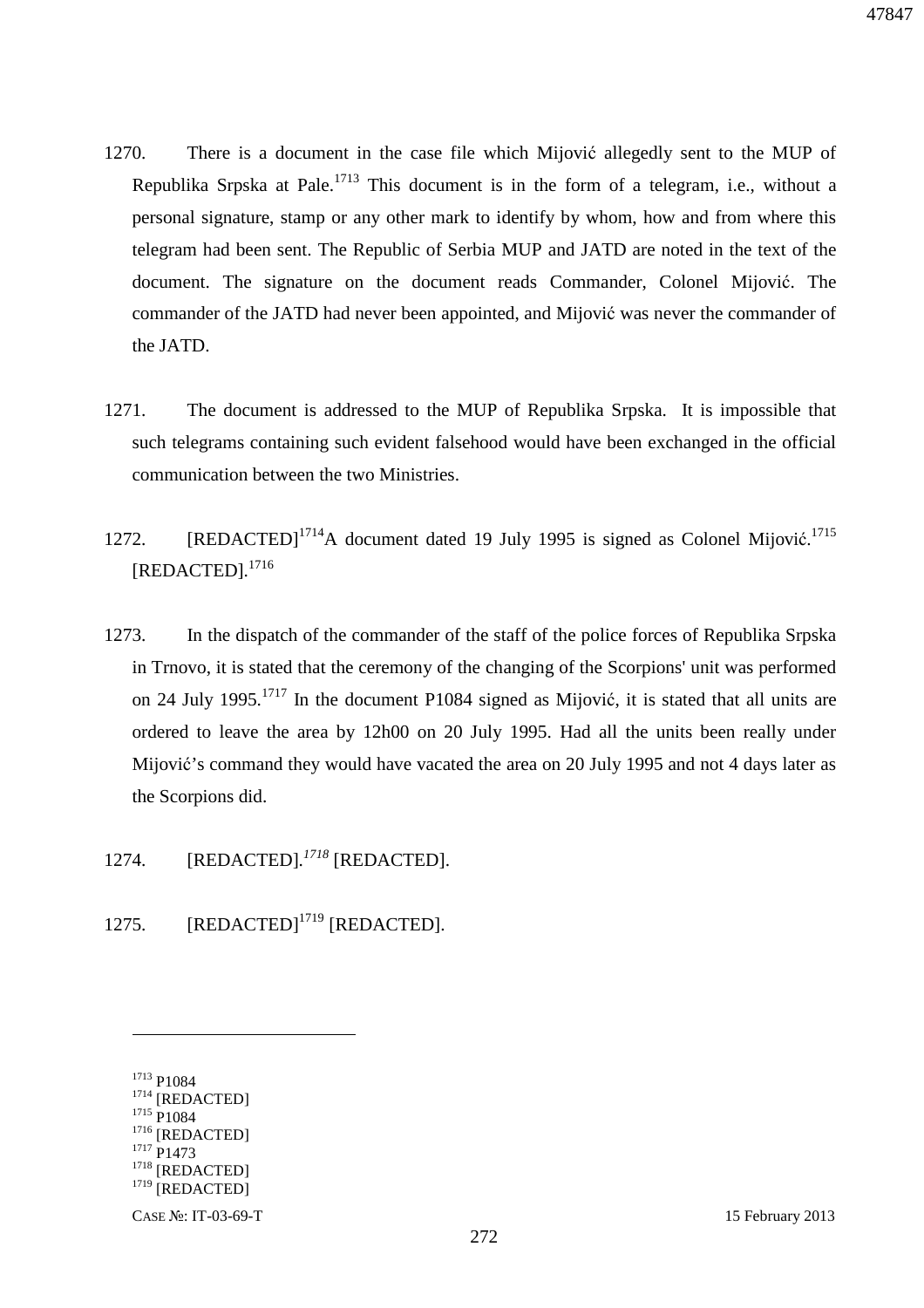- 1276. This means that Mijović's notification, even if authentic, did not produce any effect with regard to the Scorpions. So, even if he had some authorities or responsibilities at Trnovo, those did not apply to the Scorpions.
- 1277. The document dated 19 July 1995, appeared under unclear circumstances; its content is inconsistent with other evidence, and therefore the Defence can only conclude that the document has no probative value.

## H. MIJOVIĆ AND MUP

- 1278. The evidence presented in this case indicates that Mijović often switched the formations and units he belonged to. There are indications that Mijović was member of several organizations and services, occasionally even at the same time. Mijović had an official ID card of the MUP of Serbia, of the MUP of the Republic of Srpska Krajina, issued to him on 2 April 1992, and one issued to him by the MUP of Bosnia and Herzegovina on 20 January 1992.<sup>1720</sup>
- 1279. [REDACTED].<sup>1721</sup> [REDACTED].<sup>1722</sup> [REDACTED].
- 1280.  $[REDACTER]^{1723}$   $[REDACTER]^{1724}$
- 1281. [REDACTED].<sup>1725</sup>

<sup>1720 [</sup>REDACTED] <sup>1721</sup> [REDACTED] <sup>1722</sup> [REDACTED]  $1723$  [REDACTED]

<sup>&</sup>lt;sup>1724</sup> [REDACTED]

 $1725$  [REDACTED]

CASE №: IT-03-69-T 15 February 2013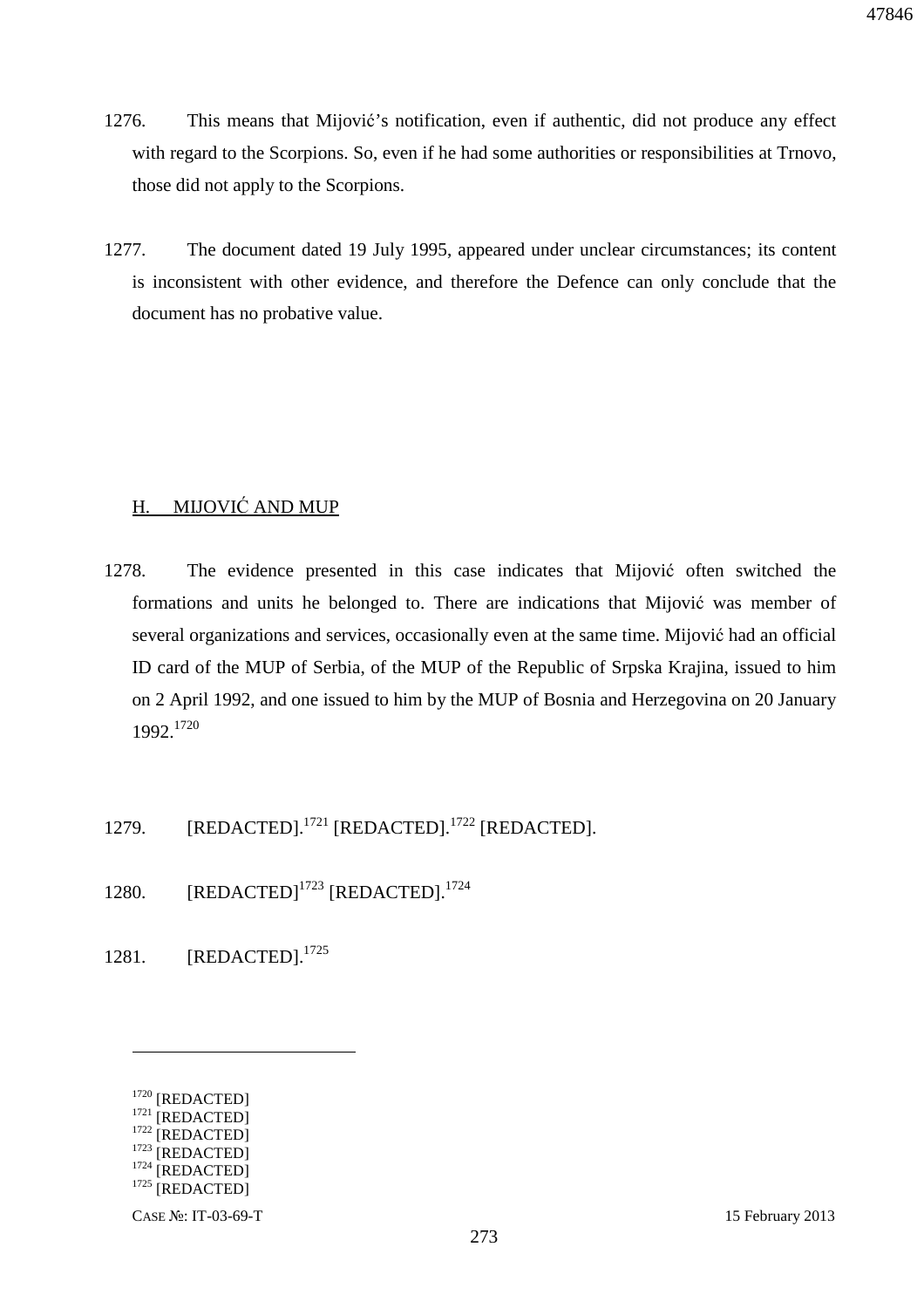1282. Thus, Mijović, was a member of the special unit of the Krajina MUP, the Bratunac Brigade, the reserve composition of the JATD, the MUP of the Republic of Serbia, the MUP of the RSK, the MUP of BiH, and the MUP of Montenegro. The numerous and often contradictory facts pertaining to Mijović make any attempt to establish the status of this person quite challenging. The Defence strongly believes that this fact can hardly be established beyond reasonable doubt. Notwithstanding the above, the Defence does believe that one fact here is beyond any dispute. None of Mijović's activities, none of his acts, whether direct or indirect, constitute a war crime. Whether in Bratunac, Baranja or anywhere else, Mijović's presence was never associated with any criminal offences in connection with the Indictment raised against the accused in this case.

### I. SKELANI

- 1283. The presence of an armed formation named Red Berets in the area of Skelani is mentioned on a number of occasions in this case. The Defence points out that no crimes related with the charges listed in the Indictment are associated with this formation. Yet, the Prosecutor spares no effort to implicate alleged similarities between Skelani and other regions of BiH.
- 1284. First of all, the Defence wishes to point to the events from the onset of the armed conflicts. The leadership of the Serbian Municipality of Skelani formed a public security station. The leadership's request for the provision of equipment, uniforms, rifles, machineguns, helmets and ammunition was addressed to the MUP of the Republic of the Serb Population in BiH. However, the supply of the equipment was evidently organized through the Federal MUP. In fact, the leaders of Skelani demanded that their request be forwarded to the Federal MUP and appointed an person authorized to take over the equipment. The person authorized to take over the equipment on behalf of Skelani was an inspector of the Federal MUP.<sup>1726</sup> In short, in the initial and most critical phase of the armed conflict in BiH, Skelani received weapons and ammunition from the Federal MUP.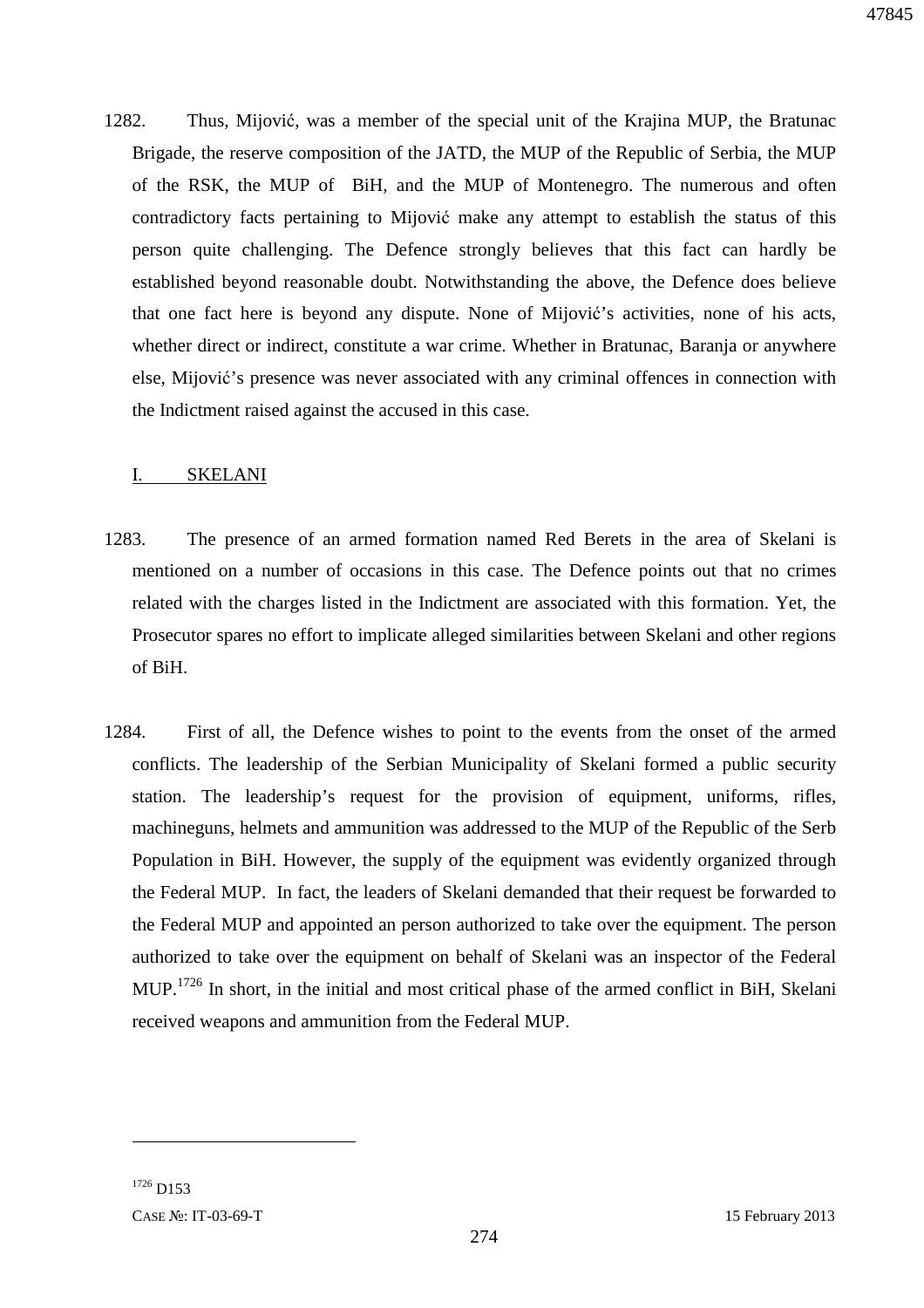- 1285. In his report dated 28 July 1992, Tolimir made references to various paramilitary formations in the territory of BiH and stated that a training camp had been opened in Skelani by the so called Red Berets, headed by Nikola Pupovac, one of Captain Dragan's "disciples".<sup>1727</sup>
- 1286. On 20 November 1992, the MUP of Republika Srpska drafted a report on the state of security in the area of responsibility of the Skelani public security station. In this detailed report there is no mention of the existence of any problems with paramilitary formations or other occurrences that might destabilize the situation in the area.<sup>1728</sup> Given the fact that this was a very small area, problems of such nature could not have gone unnoticed and been left out of such a report.
- 1287. Manojlo Milovanović, however, has no knowledge of any Pupovac's engagements in Skelani. Milovanović testifies that he personally was in Skelani. He says that he knows that a group of Šešelj's Chetniks came to the area after the exodus of 16 January 1993 and that they identified themselves in various ways.<sup>1729</sup> As the Chief of the Main Staff of the VRS, Milovanović must have been informed of any and all details in case of the appearance of any renegade unit refusing to subordinate under the VRS command or negatively affecting the combat readiness of his forces.
- 1288. In a report of 25 February 1993, the Command of the Independent Battalion Skelani confirmed that all volunteer units, the "radicals" and the "red berets" were within the composition and under the command of the battalion.<sup>1730</sup>
- 1289. The Defence interprets the report on the Red Berets, dated 15 May 1993, as a conflict that broke out in connection with the recruitment of conscripts. The problem Lt. Colonel Ranko Kuljanin is faced with is reduced to a statement to the effect that members of the unit known as Red Berets claim that they can accept only the command of the MUP of the RS.<sup>1731</sup>

<sup>1727</sup> P383 p.5 <sup>1728</sup> D1056 <sup>1729</sup> tt.4491 <sup>1730</sup> P3119 p.4 <sup>1731</sup> P399

CASE №: IT-03-69-T 15 February 2013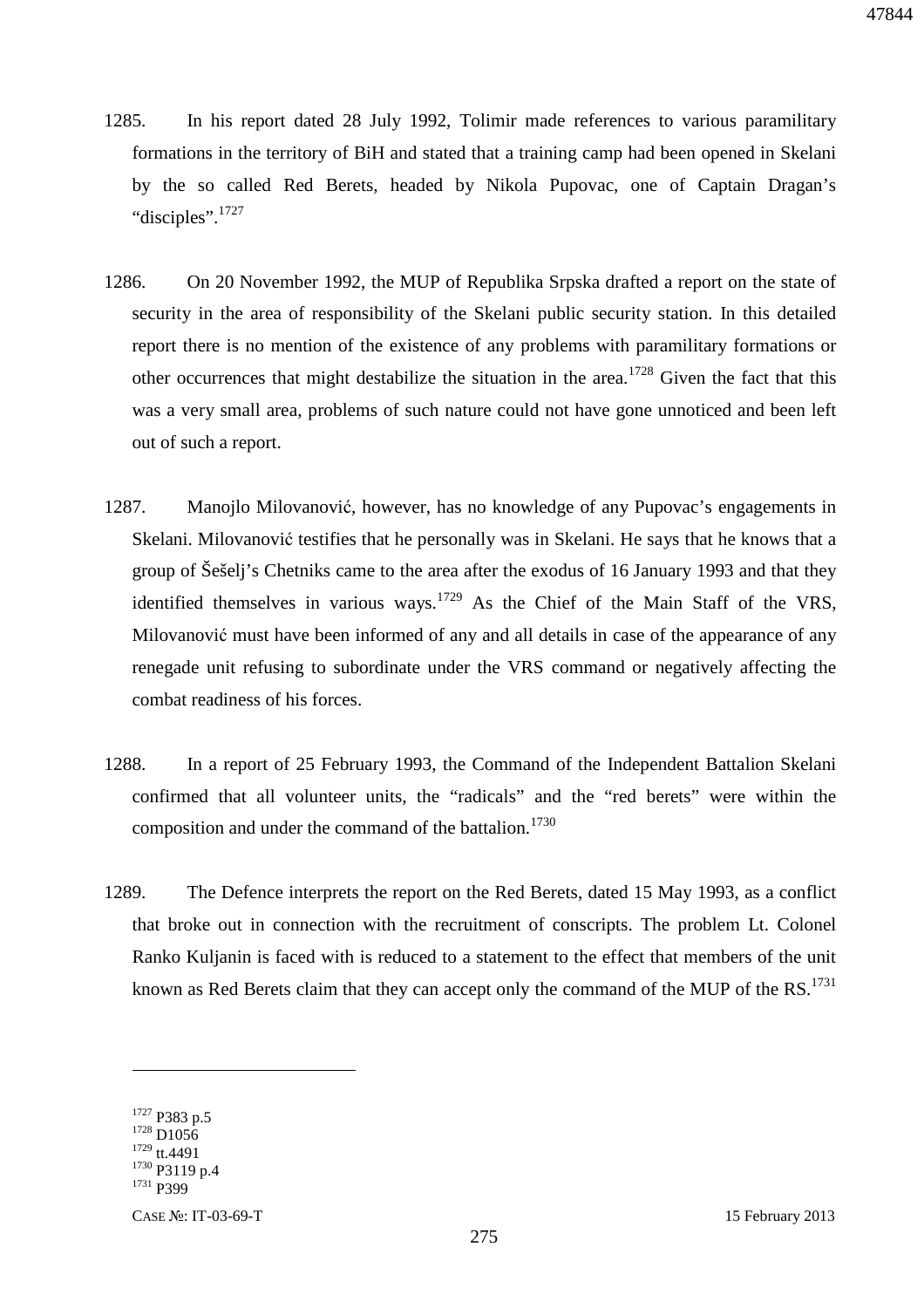In the letter marked as exhibit P387 it is clear that the abbreviation "RS" stands for Republika Srpska, in this context.

- 1290. In the letter on the state of combat readiness, dated 17 June 1993, Colonel Rodić, on behalf of the Independent Battalion Skelani states that there is a paramilitary army stationed in a school building in Skelani, and that nobody knows under whose command these troops are. He claims that to his knowledge they are financed by Frenki. Next to this name, Frenki, Rodić puts a "?" , which means that he either does not know who Frenki is or he has no idea what his role is in the events he is writing about.<sup>1732</sup>
- 1291. Rodić's letter is quite contradictory. Already in the ensuing paragraph, Rodić explains that the red berets have been grouped to form a special platoon, which has entered the composition of the Sarajevo-Romanija-Bircani Detachment of the Special Brigade of the MUP of Republika Srpska. Rodić's letter also contains some very odd elements, for instance when he states the name of the special MUP brigade he adds "yeah right".<sup>1733</sup>
- 1292. Further on in his letter, Rodić says that the Independent Battalion Skelani was disbanded according to Frenki's "recipe". Rodić also speaks about Frenki's "legacy". What recipe, what legacy, what is the meaning of all the banal assertions in this letter of Rodić's which cannot be found anywhere else in the many hundreds of other military documents entered into the case file? $1734$
- 1293. Rodić arrives at the conclusion that it is not clear to him that the MUP of Republika Srpska appoints officers, captures towns has all the privileges, launches minor actions and takes credits for all successes.<sup>1735</sup>
- 1294. Rodić settles the score with the MUP of Republika Srpska in a very primitive manner, he ridicules the units of the MUP, accuses the special platoon of trying to unlawfully collect

<sup>1732</sup> P387 p.1

<sup>1733</sup> P387 p.2

<sup>1734</sup> P387 p.2 <sup>1735</sup> P387 p.3

CASE №: IT-03-69-T 15 February 2013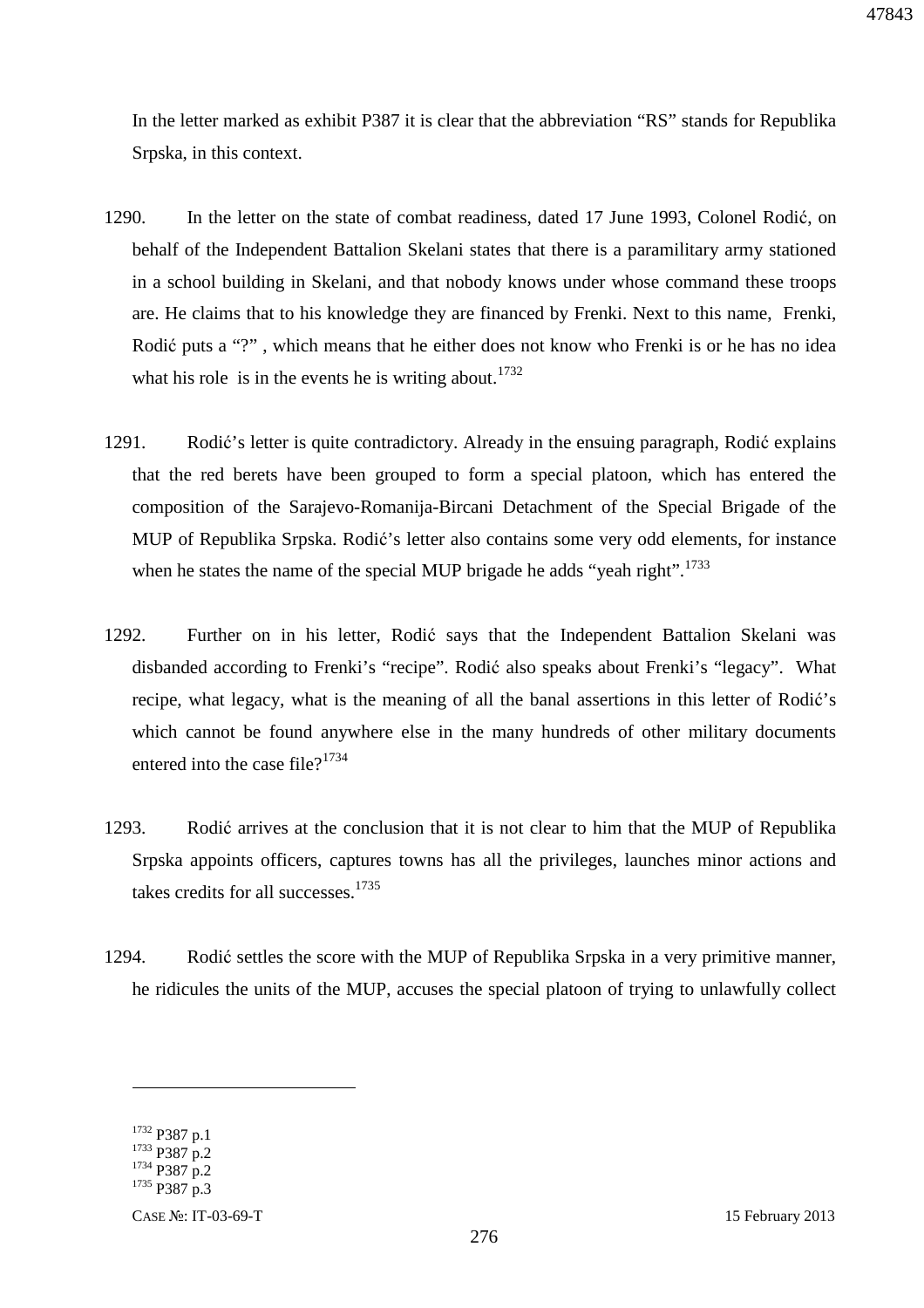the bridge toll. The accusations against Frenki are just a means Rodić uses in his confrontation with the MUP of Republika Srpska.

- 1295. In the report of June 1993, the Command of the Independent Battalion Skelani states that there have been no new attempts of transferring the movable properties across the bridge.<sup>1736</sup> The author of this document makes insinuations about the alleged unlawful acts committed by persons he calls "Frenki specials". However, the author is either unaware of or simply ignoring the standing order of the TG-1 Commander, General Mile Mrkšić. Namely, in his order of 12 March 1993, Mrkšić regulated the handling of the spoils of war in that territory.<sup>1737</sup>
- 1296. The territory of the Municipality of Skelani is rather small; in fact it is completely cut off from the territory of Republika Srpska and one can get from there to other parts of Republika Srpska only through the  $FRY$ <sup> $1738$ </sup> 60% of the population of Skelani either live or work in Bajina Bašta, FRY.<sup>1739</sup> The isolation from Republika Srpska and the sparseness of the population creates a specific situation unlike any other in Republika Srpska. There is a shortage of conscripts and resources, the municipality is squeezed between the Muslim army of the BiH from Srebrenica and the FRY where there are no armed conflicts.
- 1297. Some reports also mention the training allegedly conducted by the Red Berets.<sup>1740</sup> First of all, the Defence emphasizes that the Red Berets at one point in time belonged to the VRS, only to be placed later under the command of the MUP of Republika Srpska. Also, it is important to bear I mind that this was a training course in the limited territory of Skelani. Skelani was under siege, no offensive actions were ever launched from Skelani all the way until the VJ intervened in the conflict in 1993, as discussed in more detail elsewhere in this brief. The Serb forces in Skelani were passive and weak. It is evident from the attack launched on 16 January 1993, when the forces defending Skelani were run over in no time at all, the independent battalion fell apart, and the population fled to the FRY for safety, sustaining huge casualties in the process. If any training was carried out in Skelani at all, this

<sup>1736</sup> P3120 p.1 <sup>1737</sup> P3120 <sup>1738</sup> D1056 p.1  $1739$  D1056 p.2 <sup>1740</sup> P383,P387

CASE №: IT-03-69-T 15 February 2013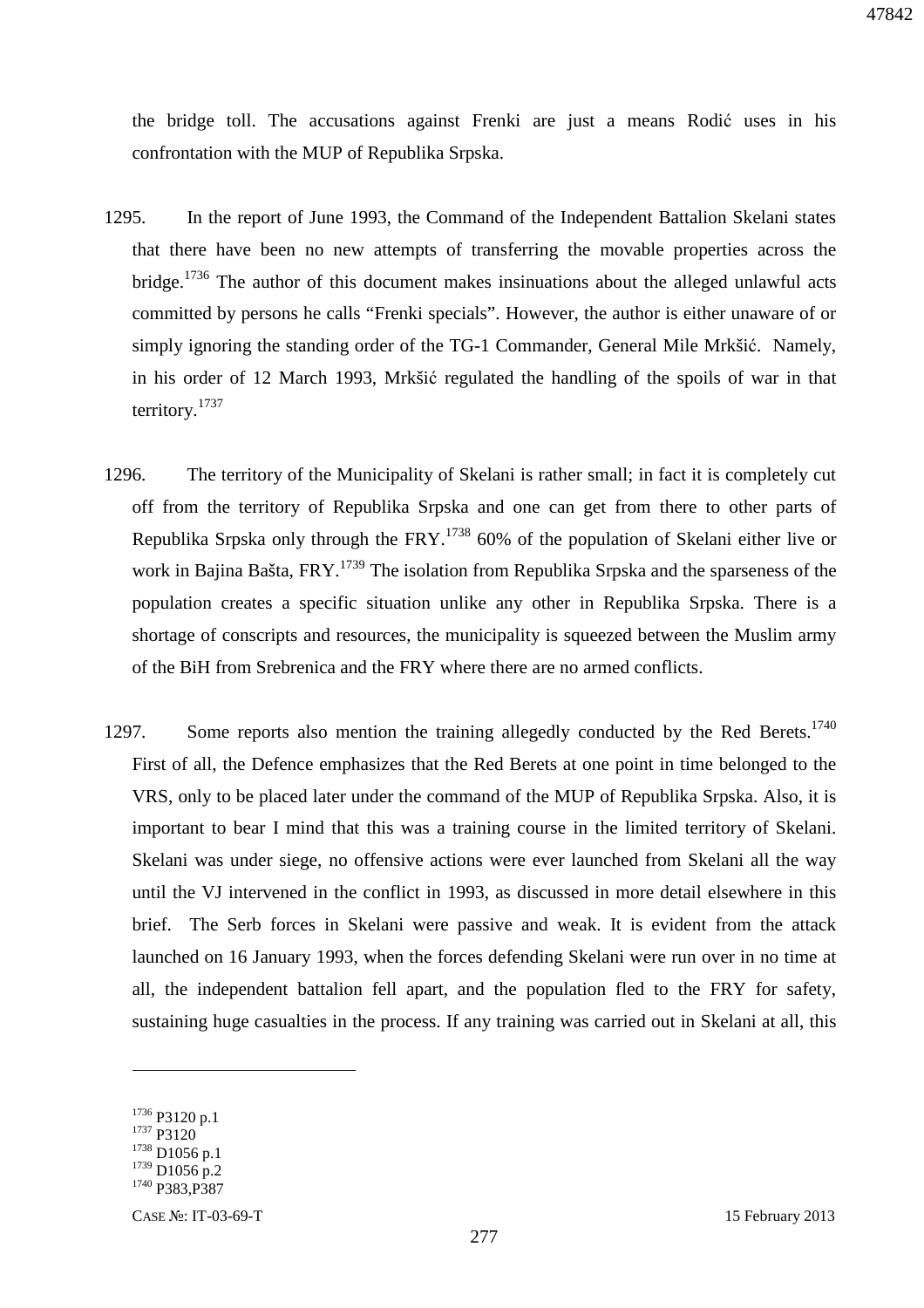did not make any difference in the field. On the contrary, the training, if any, was insufficient to even hold off the enemy forces long enough to safely evacuate the civilian population.

1298. The Defence concludes that the Skelani example can in no way be used for comparison or drawing analogous conclusions. There is no evidence whatsoever that the Serb forces in Skelani committed any crimes; indeed, there are no proofs of any conducts which could be in any way associated with the charges against Franko Simatović alleged in the Indictment.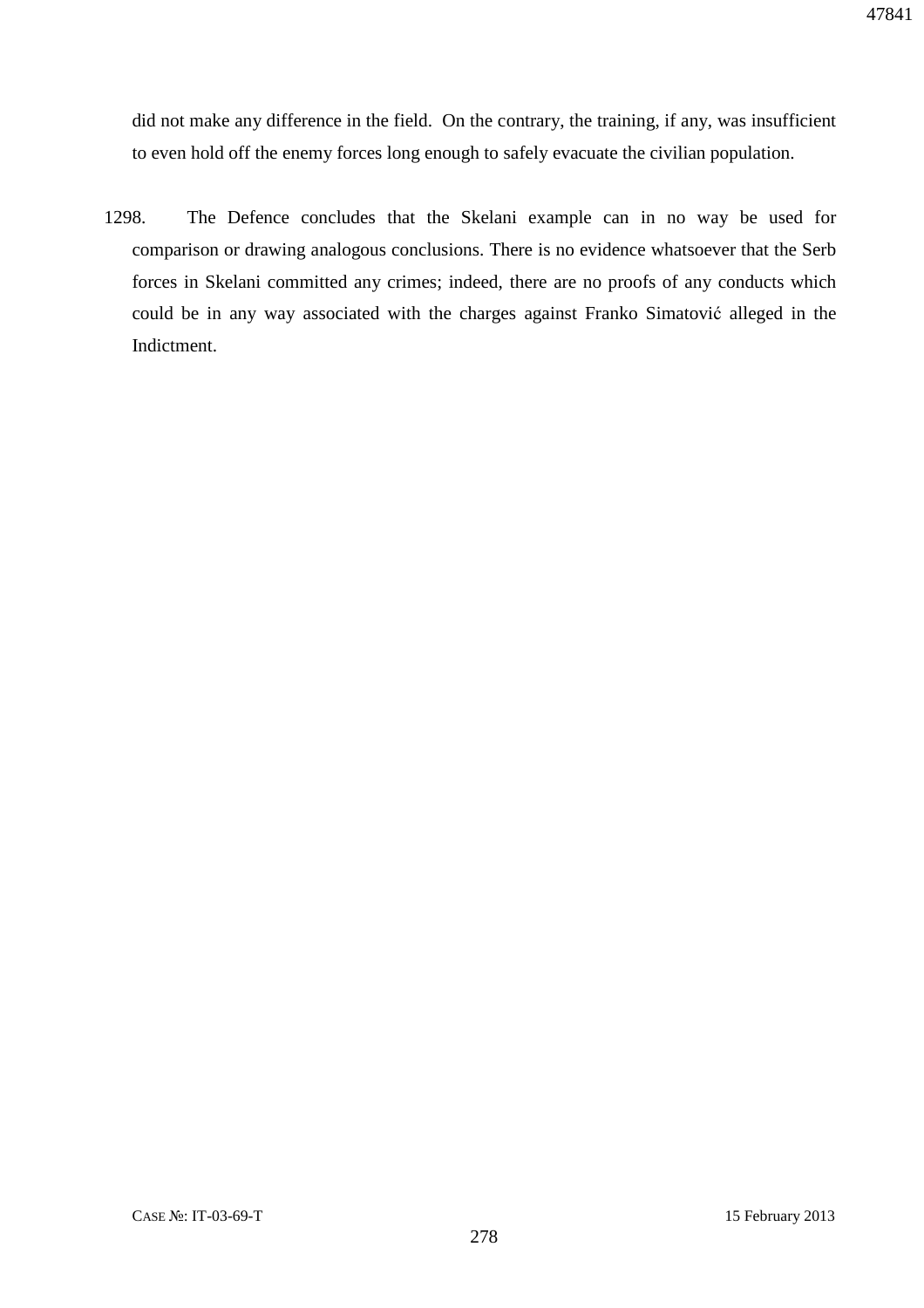#### **PART THIRTEEN**

#### A. JOINT CRIMINAL ENTERPRISE (JCE)

- 1299. The commitment of a crime, within all three categories of the JCE, requires the presence of 3 cumulatively determined elements (physical elements): Plurality of Persons (first element), Common Plan, Design or Purpose (second element) and Significant Contribution (third element).
- 1300. As regards the mens rea for the first category of the JCE, the Prosecution must prove that the Accused wilfully took part in at least one aspect of the common purpose, and that the Accused shared with the other JCE member the intent to commit the crimes he is being charged with. In the third category of the JCE, the Prosecution must prove the responsibility of the Accused for the crimes that fall beyond the common purpose of the JCE proving that those crimes were a natural and foreseeable consequence thereof, i.e. that the Accused knew that those crimes would be perpetrated by the members of the group, and that he willingly took the risk that the crime might occur by joining or continuing to participate in the enterprise.
- 1301. The Defence reminds that the standards adopted by this Tribunal require that the Prosecution prove, beyond reasonable doubt, that the Accused took part in at least one aspect of the common purpose, $1741$  and that the contribution of the Accused to the achievement of the plan must have been significant.<sup>1742</sup> The Prosecution also needs to prove the mens rea that Simatović participated voluntarily in the JCE and that he shared the intent with other members of the JCE to commit the crime.
- 1302. The Defence will first review the first cumulative element of the JCE. The Accused Franko Simatović is charged with taking part in the JCE together with Jovica Stanišić, Slobodan Milošević, Veljko Kadijević, Blagoje Adžić, Ratko Mladić, Radmilo Bogdanović, Radovan Stojčić aka Badža, Mihalj Kertes, Milan Martić, Goran Hadžić, Milan Babić,

<sup>&</sup>lt;sup>1741</sup> Vasiljević Appeal Judgement paras 100,119; Tadić Appeal Judgement paras 197,227; Brđanin Appeal Judgement para 427; <sup>1742</sup> Brđanin Appeal Judgement para 430;

CASE №: IT-03-69-T 15 February 2013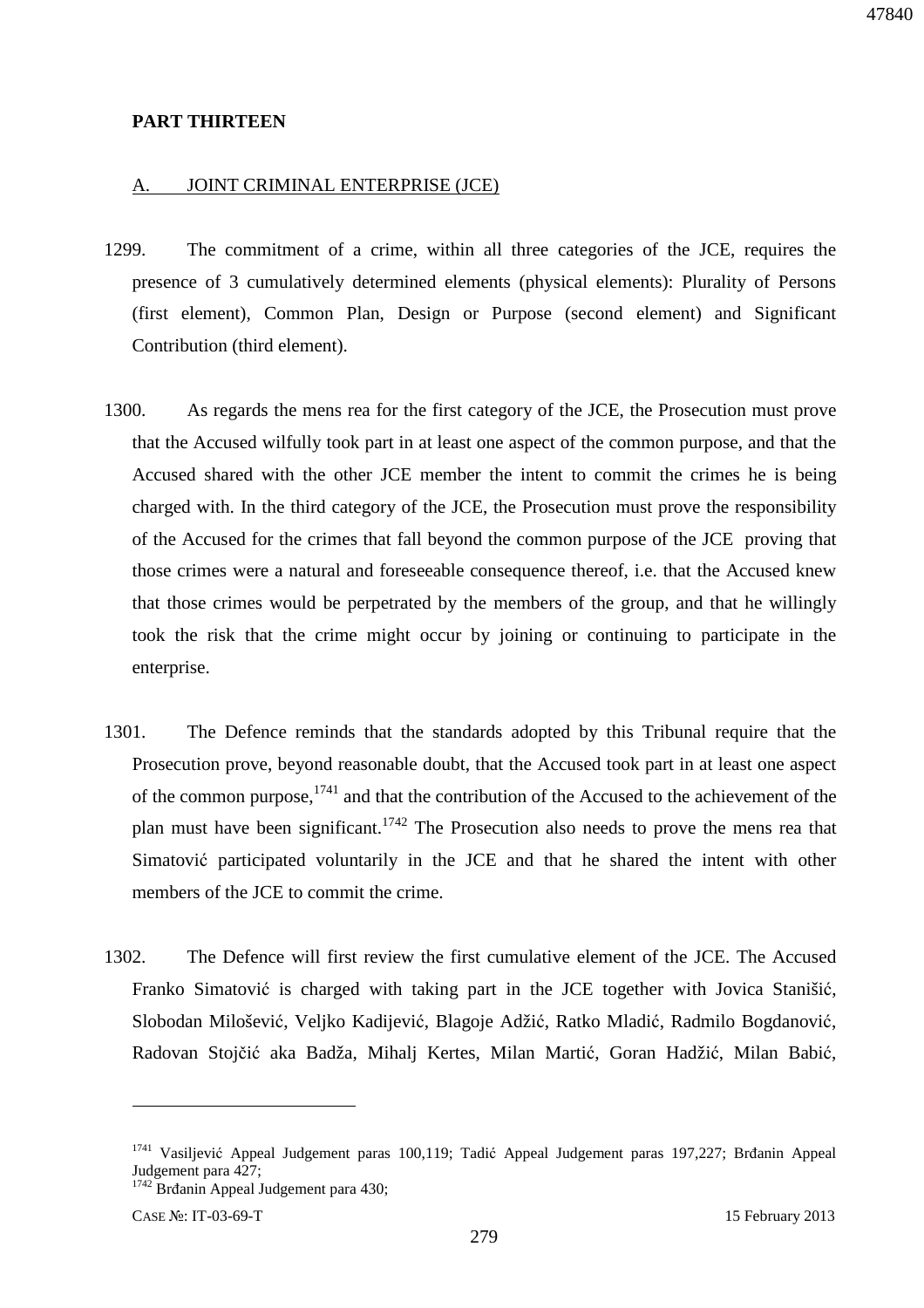Radovan Karadžić, Momčilo Krajišnik, Biljana Plavšić, Mića Stanišić, Vojislav Šešelj, Željko Ražnatović aka Arkan and other members of the Serb Forces. The Prosecution alleges that Franko Simatović, and all of the persons listed herein, were significantly furthering the objective of the enterprise.

- 1303. The Prosecution has indeed identified a plurality of persons, alleged members of the JCE, but it has failed to establish any links or contacts between Franko Simatović and most of the listed persons. The Prosecution also failed to prove beyond reasonable doubt that Simatović, and the persons that he did have some kind of link with, shared the alleged common intent, which would have been the purpose of the JCE.
- 1304. The Defence argues that the Prosecution has not produced a single piece of evidence that would prove beyond reasonable doubt that Franko Simatović had any contacts with Slobodan Milošević, in particular, as he is considered to have been the principal member of the JCE, (before 1997 and the ceremony in Kula), or with Veljko Kadijević, Blagoje Adžić, Radmilo Bogdanović, Radovan Stojčić aka Badža, Goran Hadžić, Momčilo Krajišnik, Biljana Plavšić, Mića Stanišić and Vojislav Šešelj. Hence, there is not a single piece of evidence to prove that Simatović had been in any kind of contact with most of alleged members of the JCE.
- 1305. As for the rest of the listed persons, with whom Simatović did have contact, the Prosecution failed to prove beyond reasonable doubt that the nature of this contact was such to suggest that Franko Simatović voluntarily shared a common intent with these people to further the achievement of the purpose of the alleged JCE. The evidence adduced by the Prosecution concerning the nature of these contacts is void of the kind of probative weight and value required to prove beyond reasonable doubt that these contacts and relations were of the kind that would indicate that Franko Simatović undoubtedly took part in the JCE with these people, and contributed significantly to the achievement of its purpose. The Defence will further analyze each contact individually.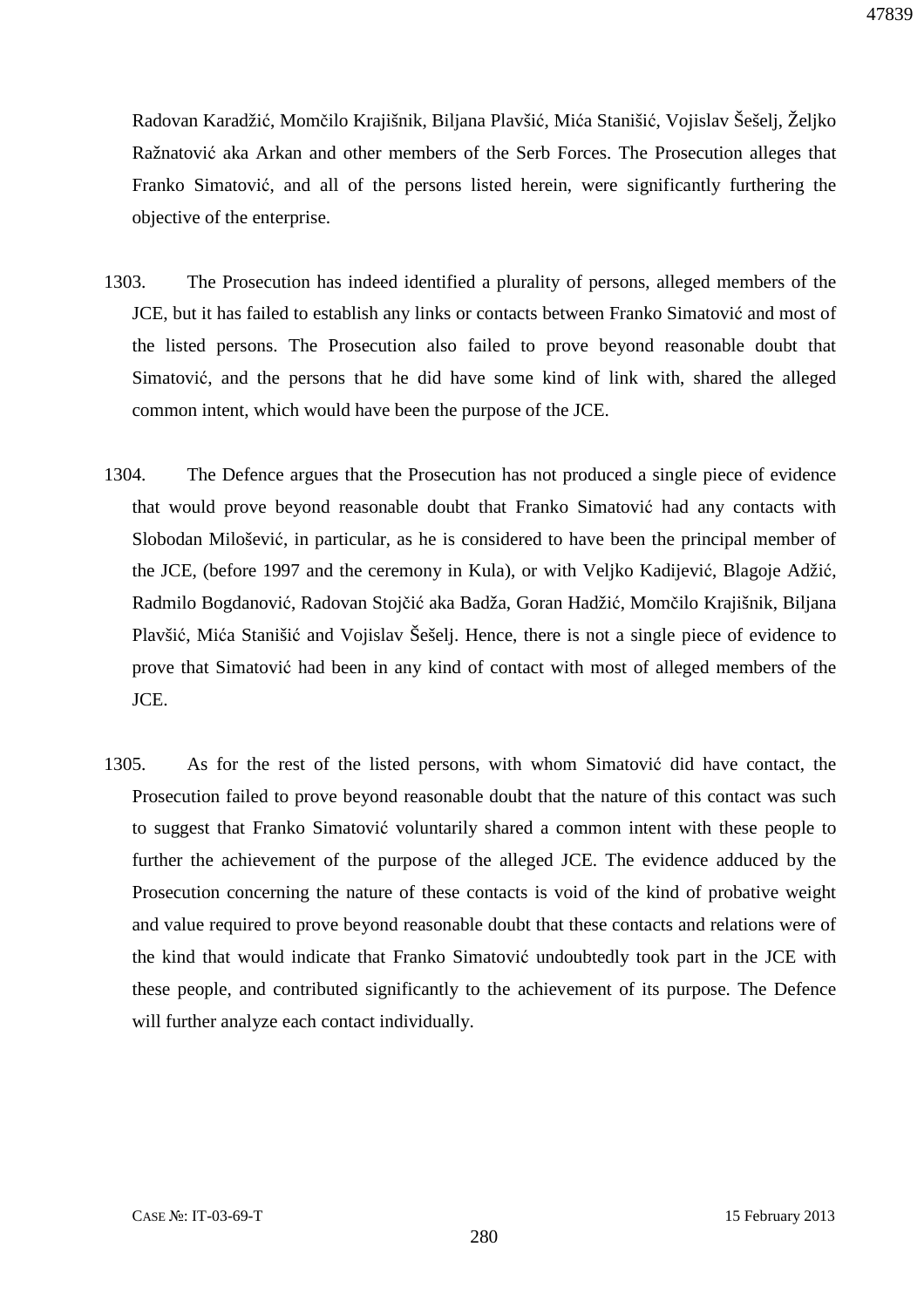## B. JOVICA STANIŠIĆ AND FRANKO SIMATOVIĆ

- 1306. At the time relevant for the Indictment, the Serbian DB, just like any other service of its kind in the world, was founded on principles of strict hierarchy and subordination. Earlier in this Brief, the Defence thoroughly examined Franko Simatović's itinerary and positions within the DB at the time relevant for the Indictment, and brought these to the Trial Chamber's attention. The Rules of the Jobs Specification of the State Security Service, which was in accordance with the law in force at the time and with the Constitution of the Republic of Serbia, determined precisely the tasks and assignments that Franko Simatović was required to perform. The Defence already thoroughly examined and proved beyond reasonable doubt that Franko Simatović was acting in compliance with the prescribed tasks and assignments.
- 1307. The relation between Simatović and Jovica Stanišić, chief of DB at the relevant time, was fully in line with the general instruments regulating the work of the DB.
- 1308. The RDB chief also held the post of assistant minister, and he was appointed and discharged by the RS Government.<sup>1743</sup>
- 1309. The chief of the Service managed the Service, organized the execution of the tasks and assignments within the scope of activity of the Service, directed and coordinated the activities of all the organizational units of the Service. He was also responsible for the employment of the instruments and methods of work of the Service. In addition to this, he also fostered coordination and cooperation with other defence and security entities.<sup>1744</sup>
- 1310. The chief of the Service, who managed the Service, accounted for his work directly to the minister of the interior. $1745$
- 1311. Considering that he was appointed by the Government, and that he held the function of assistant minister of the interior, the chief of Service was the main, and the only liaison between the Service and the RS authorities.

<sup>1743</sup> D795,para.207

<sup>&</sup>lt;sup>1744</sup> D795, paras. 209, 210

<sup>1745</sup> D795,para.212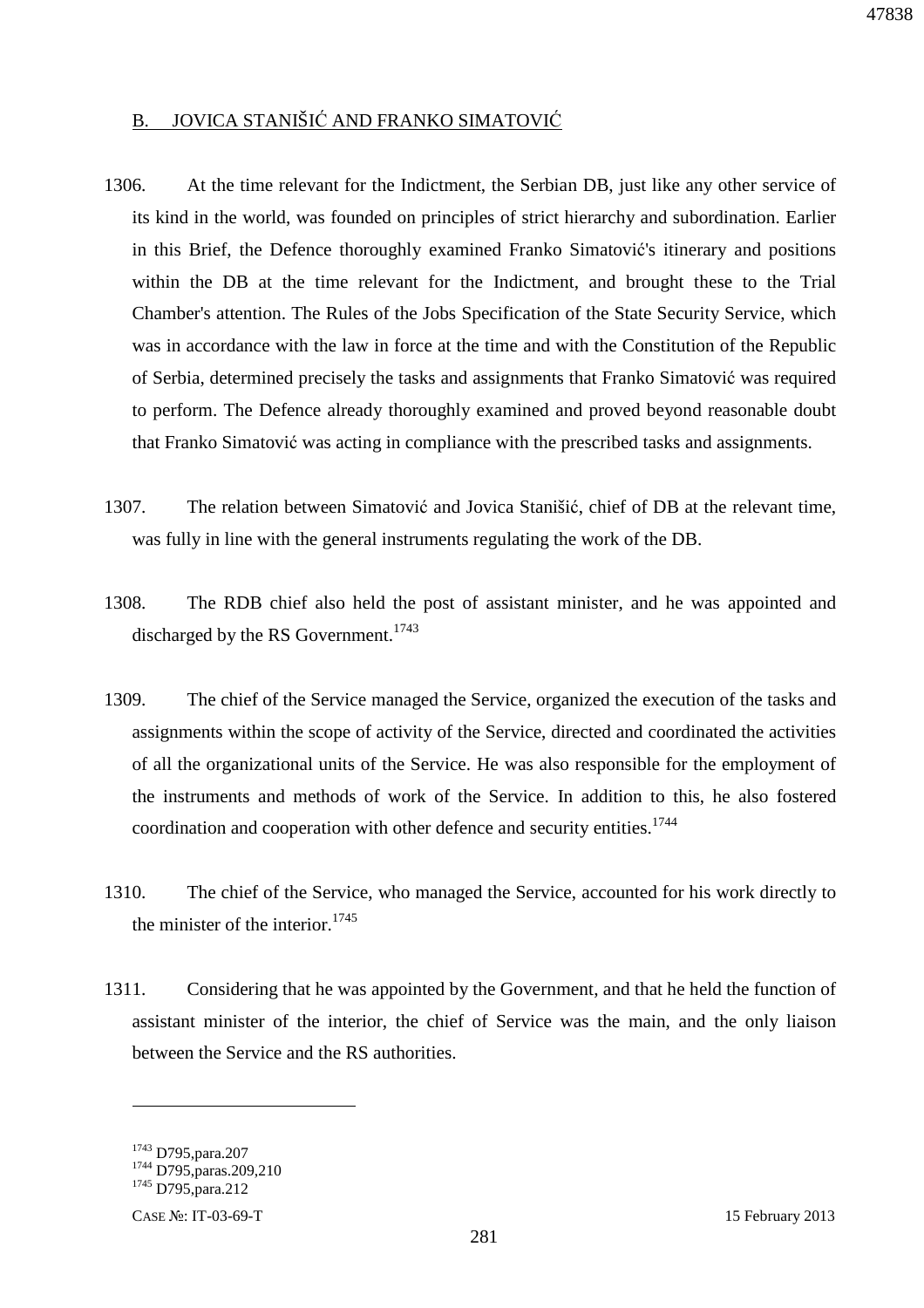- 1312. The managers of the organizational units within the Service account for their work, and the work of the organizational unit they head, directly to the chief of Service.<sup>1746</sup> The chief of Service manages the Service independently, considering that the Collegium of the Service reviews general and other issues under the purview of the Service, but Collegium's role is restricted to providing opinions and recommendations to the chief of Service.<sup>1747</sup>
- 1313. The chief of Service Department, as part of the management function he discharges, is familiar with all relevant primary documents arising from the operative work of the SDB/RDB, including reports by associates, official notes on interrogations, reports on employment of operative-technical instruments, as well as other evidence acquired through the employment of certain instruments and methods of work of the Service. The chief of Service was also familiar with the documents obtained from other security agencies or services<sup>1748</sup>
- 1314. It was mandatory procedure to submit all proposals for the employment of the Service's operative and operative-technical instruments to the chief of SDB/RDB for approval.<sup>1749</sup>
- 1315. The chief of Service, i.e. Department is the key point for internal and external communications in the Service, and between the Service and other state agencies. He approves the dissemination of external reports, analyses and assessments to the Government, the National Parliament and the President of the Republic.<sup>1750</sup>
- 1316. Based on the evidence listed hereinbefore, and the clearly defined authorities of a chief of Service/Department, the ensuing and unequivocal conclusion is that Franko Simatović was authorized to act strictly in line with the orders and instructions of his superiors, i.e. the chief of Service – in the final instance. At the relevant time, the Service/Department was structured

 $\overline{a}$ 

<sup>1750</sup> D795.para.230

<sup>1746</sup> D795,para.221-222

<sup>&</sup>lt;sup>1747</sup> D795, para.223 <sup>1748</sup> D795,para.228

<sup>1749</sup> D795,para.229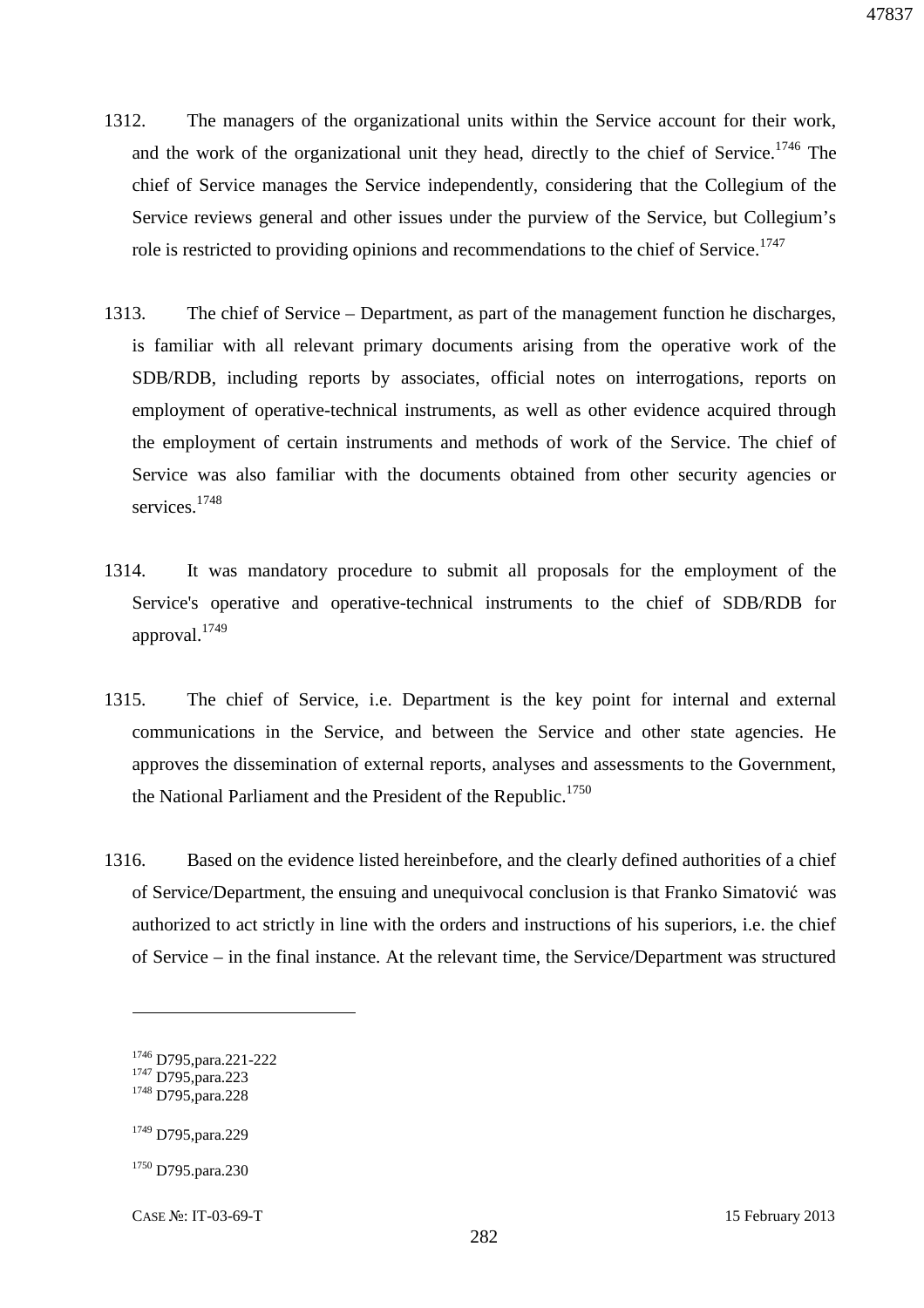in such a way that Franko Simatović's authority to act was restricted to enacting the orders of his superiors, including the chief, without any authority to act autonomously.

- 1317. In the theory and practice of law, Simatović could only have refused assignments that would have constituted a criminal offence. There is no evidence in the case files that Simatović had either received or executed any orders of his superiors that might have constituted a criminal offence.
- 1318. Here, again, the Defence kindly refers the Trial Chamber to the appropriate section of this Brief, which thoroughly examines evidence corroborating that Franko Simatović never breached the restrictions imposed by the law and by-laws, either by action, or by omission.
- 1319. In the course of this entire trial, the Prosecution has been suggesting that Jovica Stanišić and Franko Simatović had a special extra-institutional relation in the relevant period that could be described as a relation of exceptional closeness and collaboration. The Defence reiterates that there is no evidence to indicate that the relation between Stanišić and Simatović went beyond the relation of a chief of Service and deputy chief of Service/special advisor to the chief of Service. Furthermore, the Prosecution submitted evidence that illustrates their relation in the most direct manner. In the context of the hostage negotiations, the Prosecution played a video-clip that clearly shows Stanišić, as the chief negotiatior, escorted by Vlado Dragićević, as the second negotiator, boarding the helicopter. In the same footage Simatović is seen opening the door for Stanišić and Dragićević, and as soon as they have boarded the helicopter, he closes the door. $1751$
- 1320. As mentioned previously, the chief of Service manages the service and represents the Service before other agencies of the Republic of Serbia, the FRY and other entities in neighbouring countries. The activities of the Service in the context of the events in the Former Yugoslavia at the relevant time were determined exclusively in the context of the contacts between the chief of Service and other agencies and institutions in the country, as well as in BiH and Croatia. After all, there is extensive evidence to corroborate the position of the Defence, expounded herein. The chief of Service was the one who represented Service at all

CASE №: IT-03-69-T 15 February 2013

<sup>1751</sup> P2977-00:21:25-00:30:45 (na 00:30:00 ); tt.14831-14832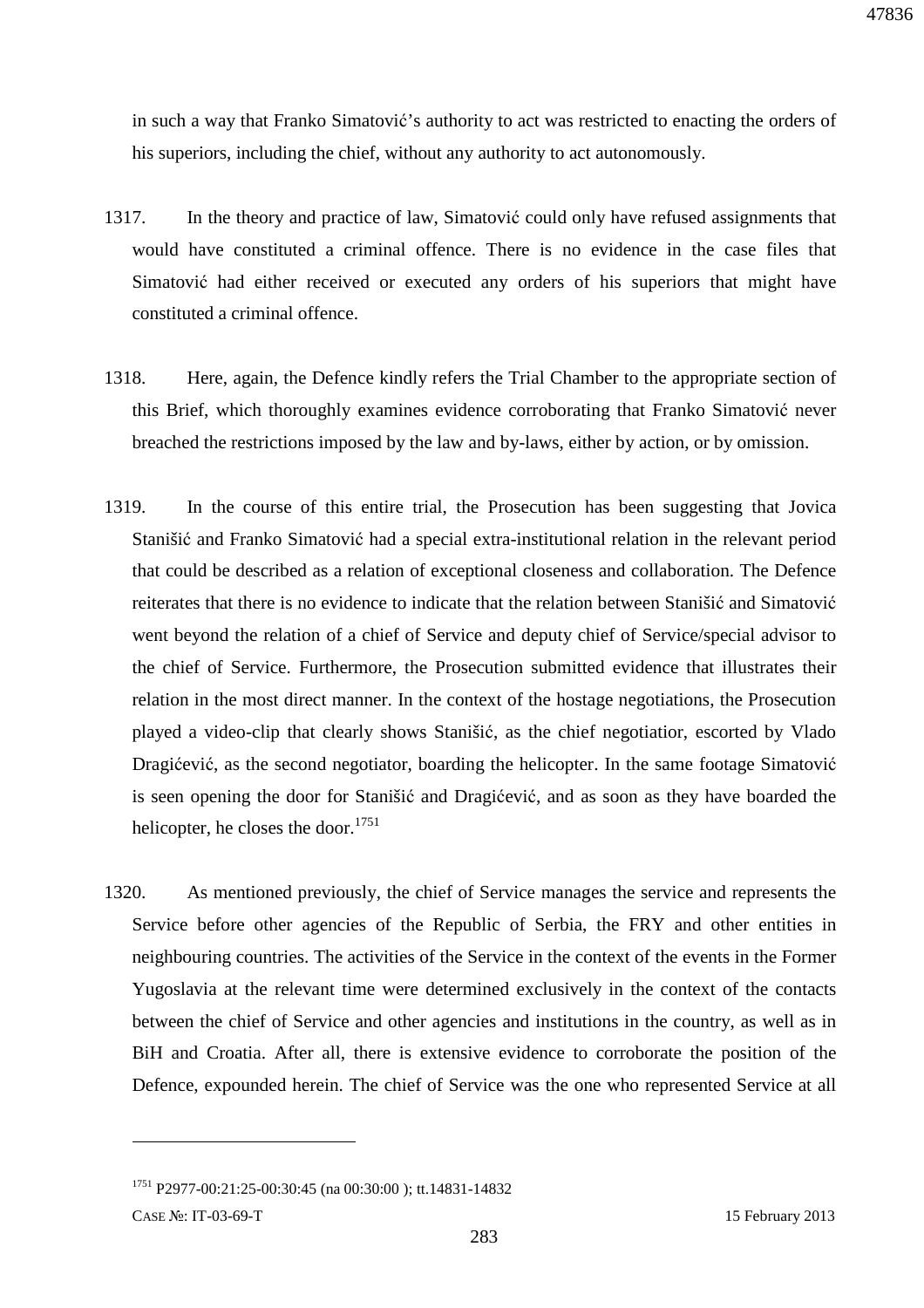meetings with high officials of the Republic of Serbia the VJ, Republika Srpska, VRS, Republika Srpska Krajina and VRSK. <sup>1752</sup> There is not a single piece of evidence in the body of evidence of this trial to indicate that Franko Simatović took part in any of the meetings held at that level. After all, these meetings were far above the position that Franko Simatović held, and the significance he had in the relevant period in the state hierarchy as well as in the hierarchy of the Serbian DB Service/Department.

- 1321. The only two meetings that Franko Simatović did attend, which the Prosecution submitted as evidence in its case, are the meeting of 28 February 1993  $^{1753}$ , at the time of the events near Skelani, which the Defence has already examined in the appropriate sections of this Brief, and the meeting in Slavonia in November–December  $1995^{1754}$  after the signing of the Dayton agreement, which was also thoroughly analyzed in herein.
- 1322. The Defence briefly refers the Trial Chamber's to the undisputed facts, which prove that Simatović did not take part in the discussion at these meetings, that these were meetings of limited importance, related to direct threats to the territory of the Republic of Serbia, in the first case, and to the implementation of the Dayton and Erdut peace agreements, in the second case.
- 1323. Hence, it is evident that none of the issues that could be linked with the planning and execution of the JCE were discussed at the only two meetings that Franko Simatović took part in, as construed by the Prosecution.

<sup>1752</sup> For example:P394;P1628;P2529;P 2530;P 2531;P2532;P2535;P2536; <sup>1753</sup> P392 p.3 <sup>1754</sup> tt.10025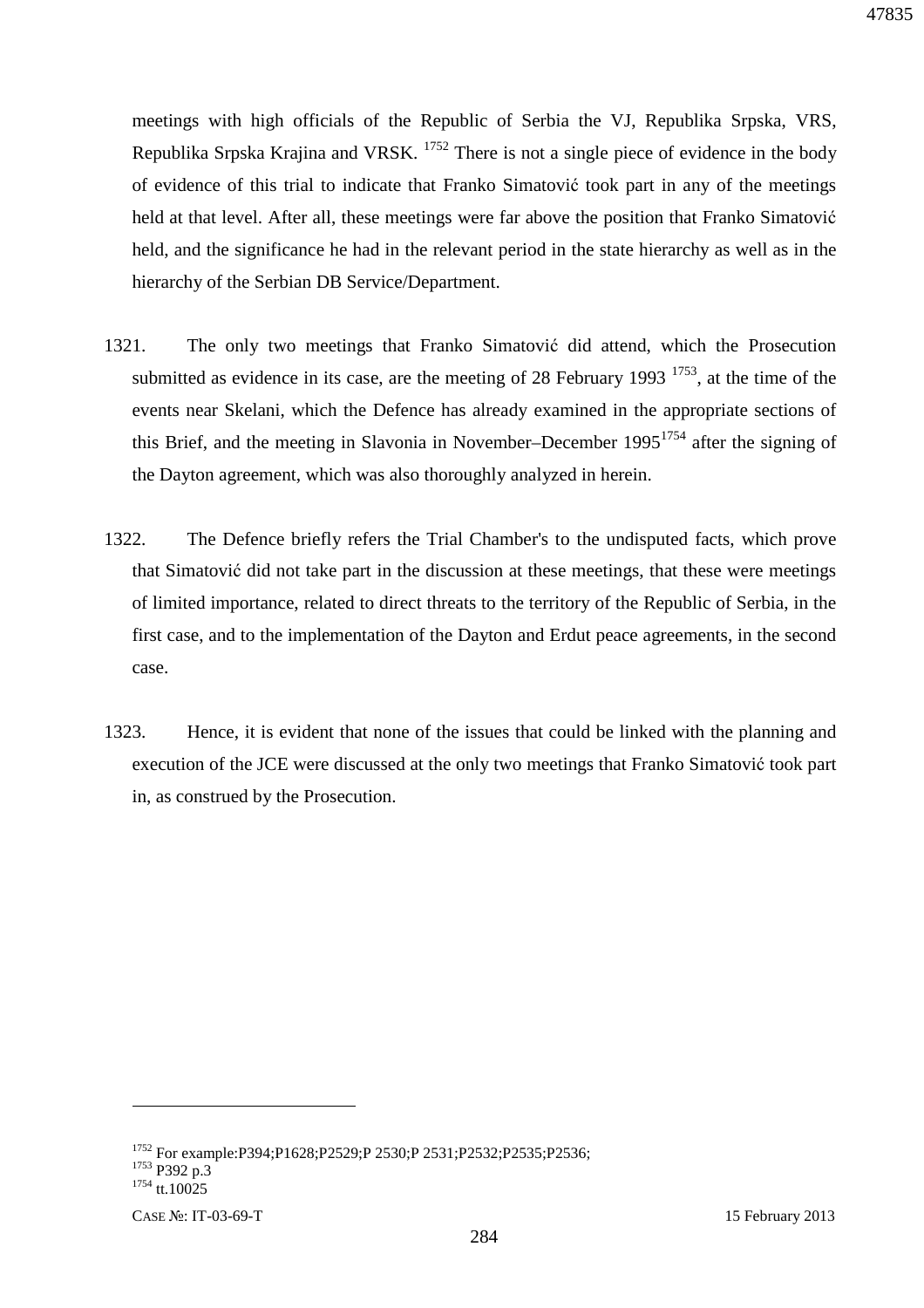## C. MLADIĆ AND SIMATOVIĆ

1324. Ratko Mladić kept written records, in which he described, on several thousands of pages, hundreds of meetings and events that took place from 1991 to 1995. Most of his notebooks were admitted into the case evidence. Ratko Mladić noted the time, the place, the persons he met with, and the topics discussed. During the whole period relevant to the indictment, Ratko Mladić met with Franko Simatović, among other people, only once, in February 1993<sup>1755</sup>, as the Defence already emphasized in the previous section of this Brief. In the context of the relation between JCE members, this one-off meeting fails to provide any evidence concerning the alleged joint participation of Mladić and Simatović in the JCE.

#### D. KERTES AND SIMATOVIĆ

1325. The only proof of any kind of relation between Franko Simatović and Mihalj Kertes is the intercept of 28 January 1992<sup>1756</sup>, and the only conclusion we can draw, based on this intercept, is that Franko Simatović was at Mihalj Kertes' office on that date. The Defence notes that Franko Simatović was an SDB – Belgrade Centre operative, and Mihalj Kertes an employee of the Federal MUP. The intercept does not reveal the reason why Simatović went to Mihalj Kertes' office. The Prosecution failed to submit even a single piece of evidence that would give any indication as to the nature of this meeting, or of other circumstances that would provide clues concerning the nature of the relation of Simatović and Kertes. Taking into consideration the positions that they held, no reasonable trier of facts would conclude that this meeting had anything to do with the implementation of the JCE.

### E. MARTIĆ AND SIMATOVIĆ

1326. The position and role of Franko Simatović in Knin in 1991, and consequently of his relation with Milan Martić has been thoroughly examined in the appropriate sections of this Brief. Here, the Defence would only like to conclude that none of the available evidence provides any grounds to conclude that there was an alleged JCE.

<sup>1755</sup> P392 p.3 <sup>1756</sup> P693

<u>.</u>

CASE №: IT-03-69-T 15 February 2013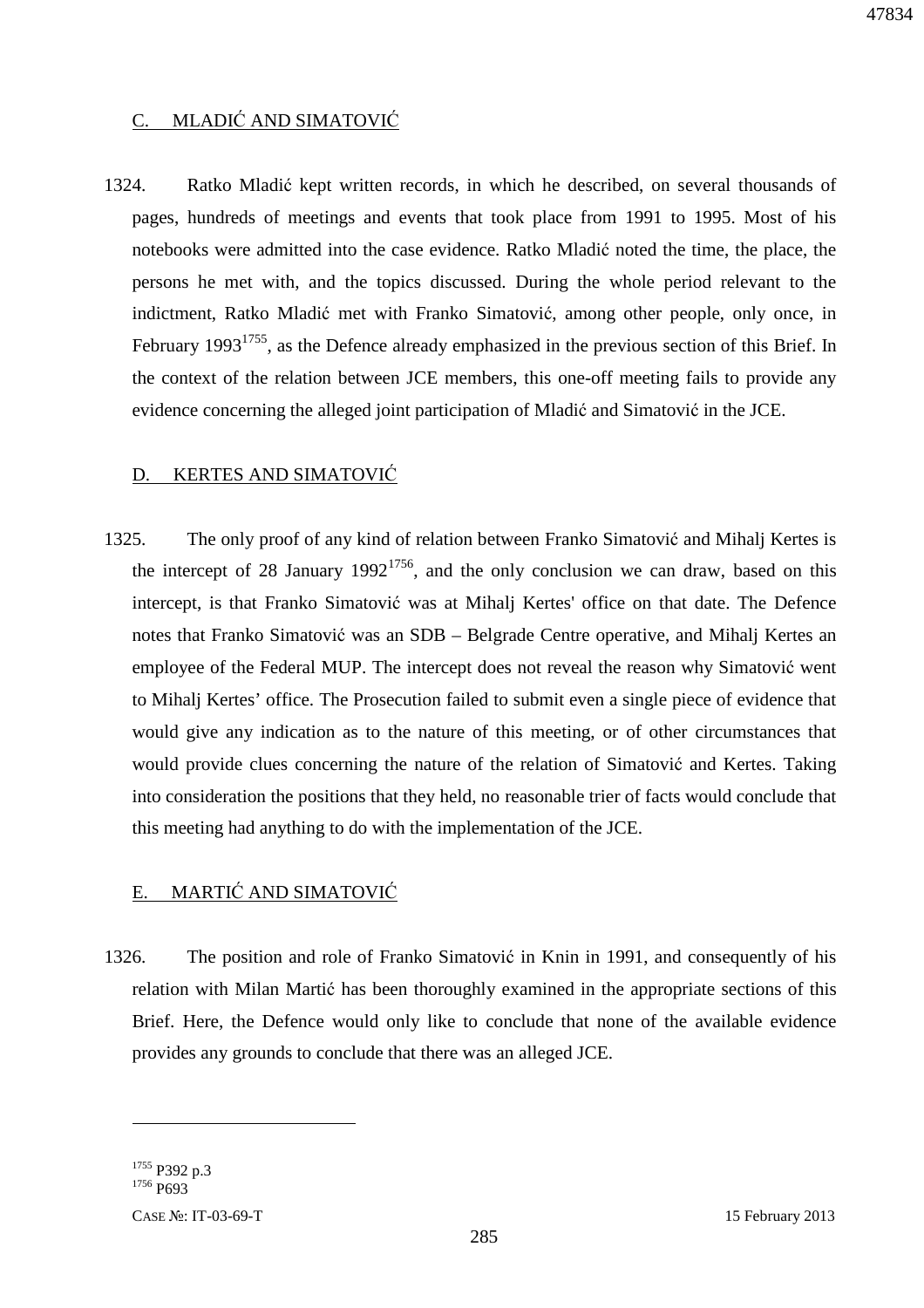## F. BABIĆ AND SIMATOVIĆ

1327. None of the elements of the available evidence in the case indicate that Simatović and Babić were working together in the context of the achievement of the alleged JCE.

## G. KARADŽIĆ AND SIMATOVIĆ

*1328.* The only proof that Franko Simatović knew Radovan Karadžić at all is the intercept of 28 January 1992, mentioned previously.<sup>1757</sup> [REDACTED].<sup>1758</sup> [REDACTED]<sup>1759</sup> [REDACTED]<sup>1760</sup> [REDACTED]*.* 

## H. ARKAN AND SIMATOVIĆ

1329. At this point, the Defence refers to the part of this Brief providing a detailed analysis of each and every piece of evidence of the alleged relationship between Franko Simatović and Željko Ražnatović aka Arkan. For reasons of expediency we shall not reiterate the extensive evidence that clearly proves that Franko Simatović had no relationship of any kind with Željko Ražnatović aka Arkan.

## I. ELEMENTS OF THE JCE

1330. As regards the second cumulative element of the JCE, the Defence points out that the Prosecutor has failed to prove beyond reasonable doubt the existence of a Common Plan Design or Purpose. Alternatively, the Defence, emphasizes that Franko Simatović was no part of the Common Plan, given the fact that the Prosecutor did not present any evidence at all that could serve the purpose of establishing his role in the plan beyond reasonable doubt.

<sup>1757</sup> P693 [REDACTED] [REDACTED] [REDACTED]

-

CASE №: IT-03-69-T 15 February 2013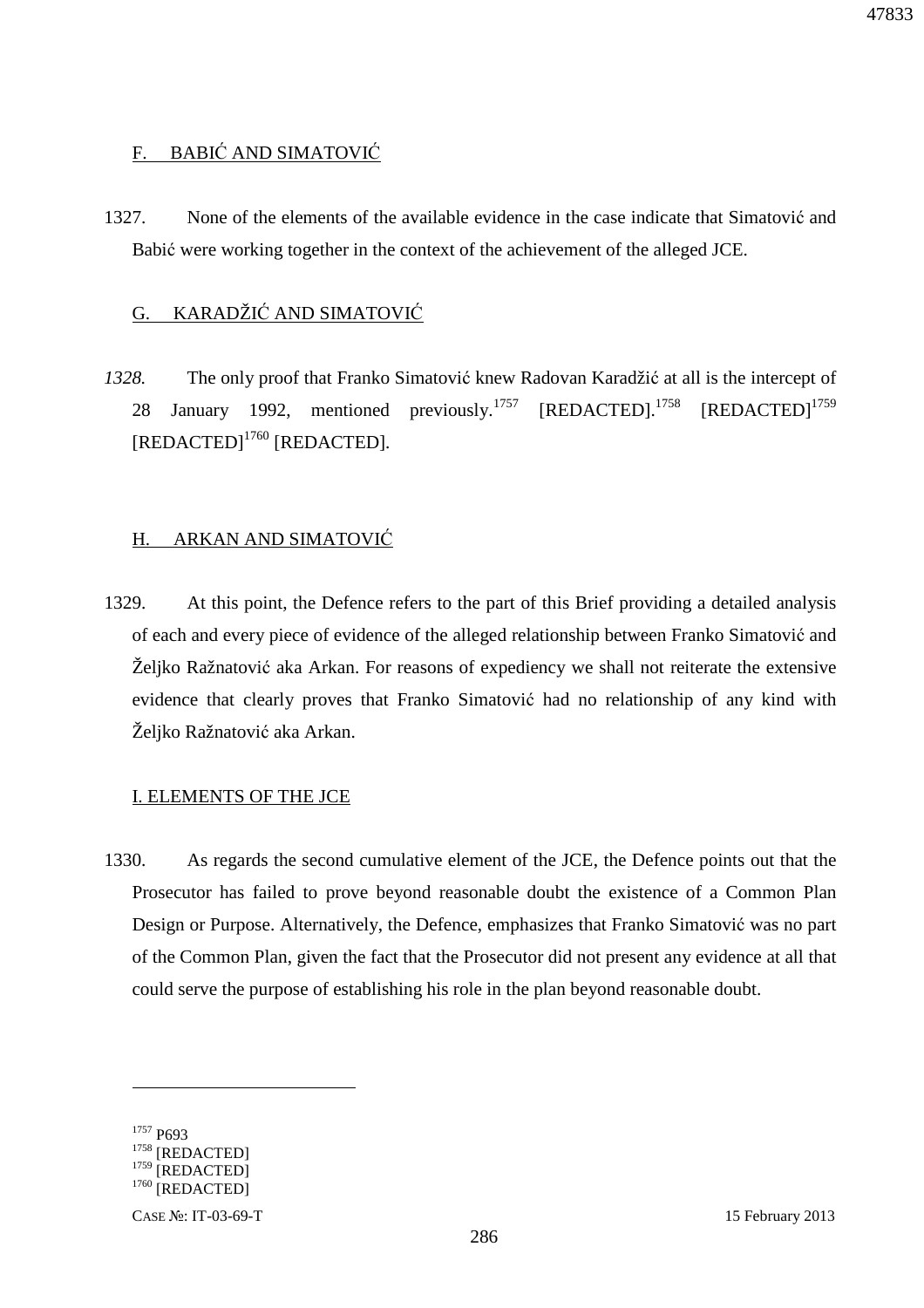- 1331. The third (physical) element of the JCE is Significant Contribution. In its Final Brief, the Defence thoroughly examines Simatović's position and role in the acts he is charged with and finds that in no aspect of Simatović's activities are there sufficient proofs to support the characterization of his role as significant. At this point the Defence notes that there is extensive evidence to corroborate the fact that in 1991, the year the enterprise was allegedly designed and set in motion, Franko Simatović was the chief of a section, which is the lowest organizational unit, of one of the many centres within the SDB of the Republic of Serbia. According to the then effective regulations, Franko Simatović was at least five levels below the chief of the SDB.<sup>1761</sup> From May 1992, when, in line with the organizational changes in the RDB, he started performing duties of deputy chief of the Second Administration of the RDB, Simatović again had a relatively low-level position, in this case four levels below the chief of RDB.<sup>1762</sup> One should mention that within the RDB there was a number of administrations, as organizational units, whose chiefs outranked Simatović. After all, the previously mentioned witness, Vlada Dragičević was chief of one of the administrations at the time of the negotiations for the release of pilots, and as such he, together with the chief of the Service, led the negotiations in connection with the release of the pilots. Finally, in May 1993, Franko Simatović was appointed special advisor to the chief of the RDB, however only as one of six special advisors the chief of the Service had at the time, and in that capacity he had no powers of making autonomous decisions or leading operational actions.<sup>1763</sup> On top of that, in addition to a deputy, the chief of the RDB also had a number of assistants. It is evident therefore that, given the positions he held with the SDB/RDB, throughout the entire time relevant to the Indictment, Franko Simatović had no formal authority to make any significant impact on the work and activities of the Service. Also, the Defence notes that there is no evidence that at any moment Simatović acted outside the scope of his authorities or of the orders issued by his superiors in the Service.
- 1332. There is not a single shred of evidence in the files of the present case to suggest that Simatović de facto secured communication channels among the members of the JCE. The exhibits in this case indicate that the communication channels existed irrespective of any role or activity of Simatović. Thus, for instance, there is an entire set of exhibits in the case files

<sup>&</sup>lt;sup>1761</sup> [REDACTED]

<sup>&</sup>lt;sup>1762</sup> D795, para.366

<sup>&</sup>lt;sup>1763</sup> D795, para.369

CASE №: IT-03-69-T 15 February 2013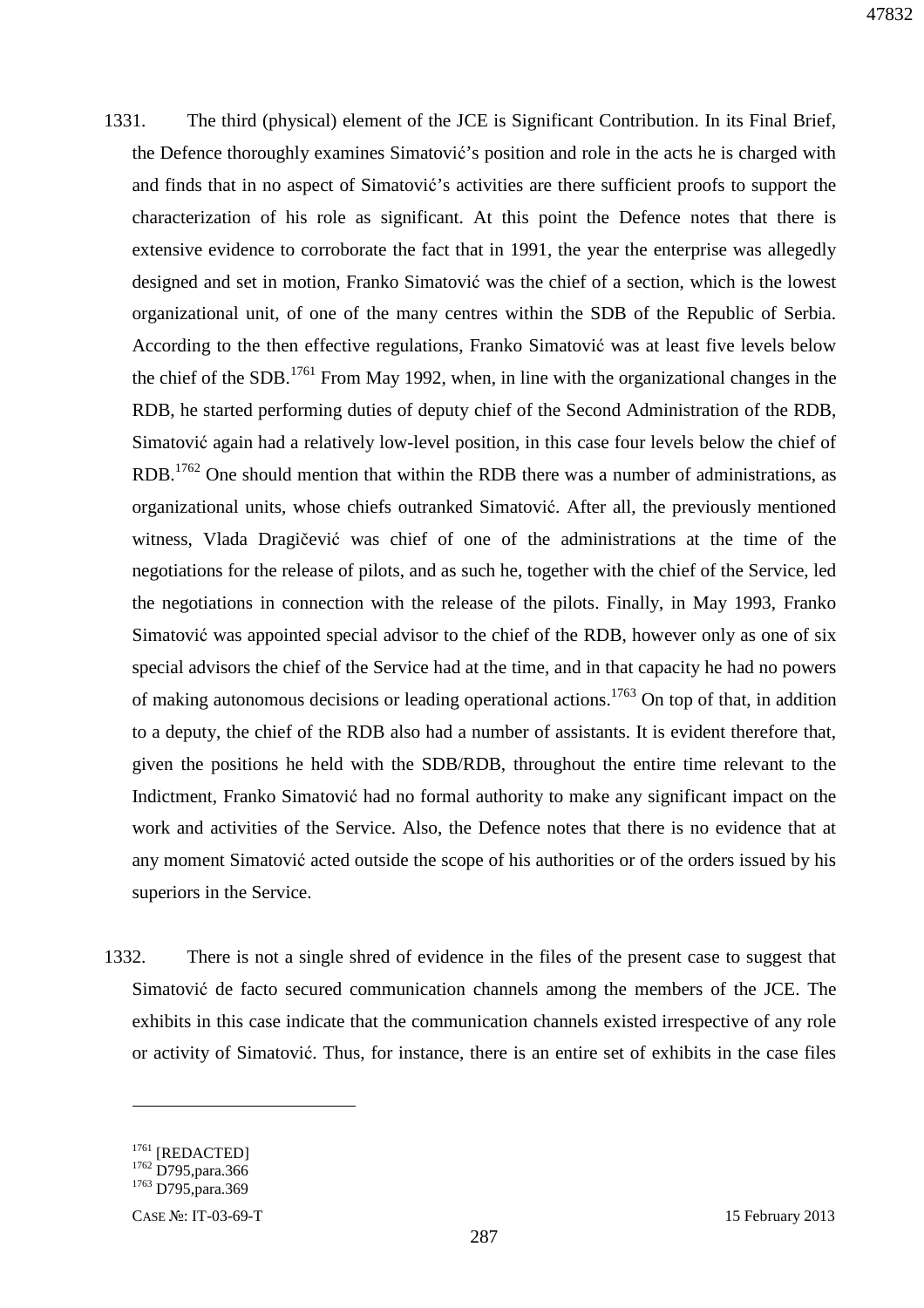pertaining to Milošević's meetings with Babić, Martić, and Karadžić, held to discuss vital issues of relevance to this case, without any participation or contribution on the part of Franko Simatović whatsoever. When it comes to the so called special units of the DB and other Serbian forces including JNA, VJ, VRS and other formations, there is an abundance of evidence in the case files to prove that these forces were trained, financed, armed and directed without any of Simatović's involvement. For instance, all of the evidence shows that the JNA had a key and decisive role in Croatia in all conflicts that took place in 1991, that the key role in the conflicts in BiH between 1992 and 1995 was played by the VRS, which had been transformed from the JNA in terms of both troops and weapons. Simatović, however, had nothing to do with those formations, be it in connection with organizing, training, financing, arming or directing. It is clear to every reasonable trier of facts that a Significant Contribution can only be provided by either an individual or a formation exercising a decisive impact in the field. Simatović, however, had no capacity to exercise any, let alone a decisive impact upon the aforementioned formations. The Defence has drawn these conclusions based on the evidence thoroughly examined where appropriate in this Brief.

- 1333. Finally, with respect to the mental elements of the JCE, the Defence points out that in the case file there is no direct evidence of Simatović's state of mind at the relevant time. The only piece of evidence recording something that could be taken as Simatović's statement regarding the circumstances of relevance to this case is his speech in Kula. However, this is about a speech Simatović only read in 1997, while there is no evidence as to the identity of the person who composed it. Numerous circumstances indicate that the speech he read exaggerated, and blatantly inaccurate on numerous issues, and many witnesses claim that it designed solely for the purpose of impressing the then president. This is also thoroughly examined by the Defence where appropriate in this Brief.
- 1334. Having said that, it is also important to emphasize that in the case file there is no evidence that the Accused Simatović had any knowledge about any of the crimes he is charged with in the Indictment. Moreover, the Prosecution has failed to present any evidence to indicate that Simatović had any obligation, right or authority to act towards preventing or punishing persons who committed the crimes even if he had been aware of them.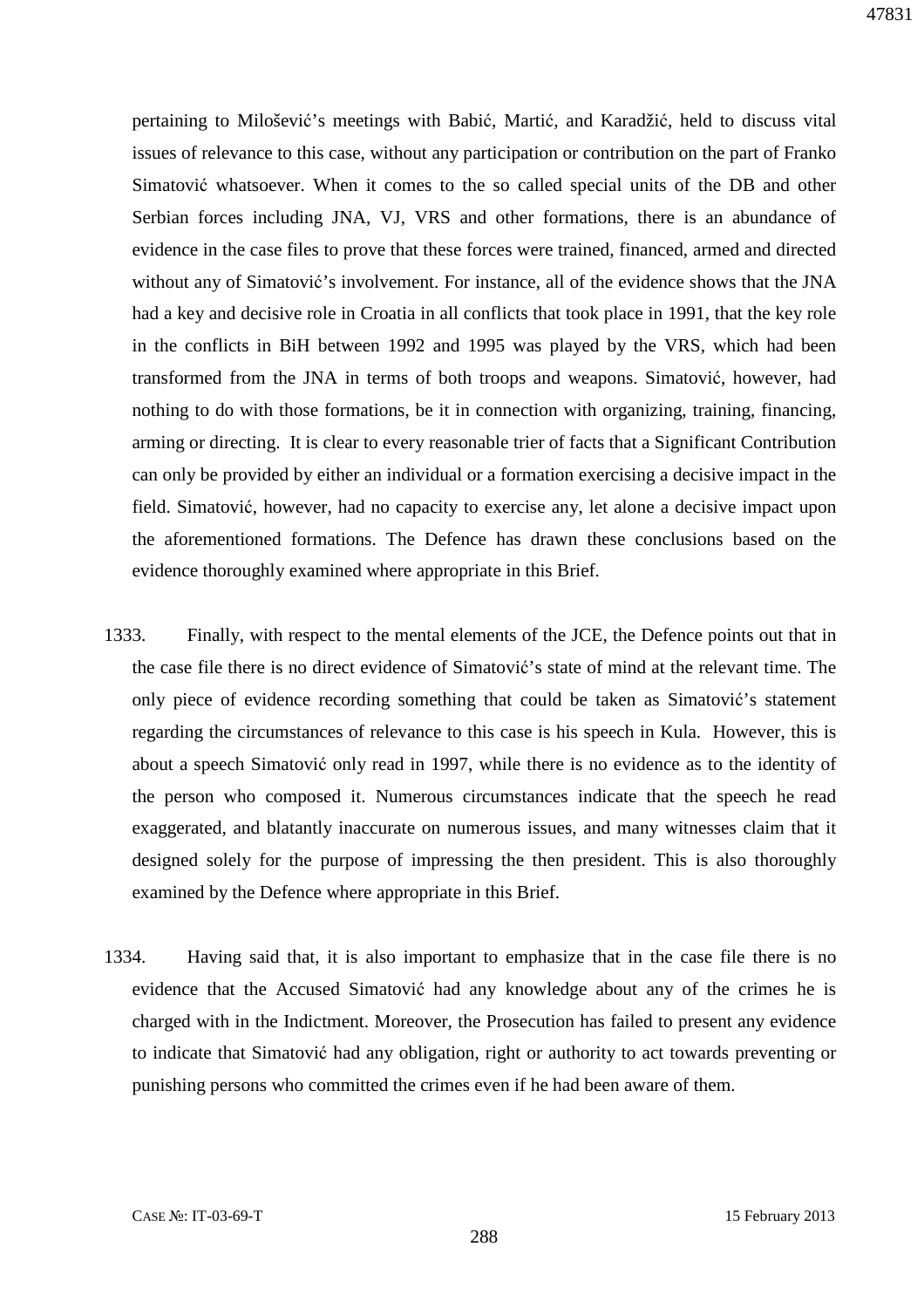## **PART FOURTEEN**

## A. SENTENCING

- 1335. The Defence is of the opinion that Simatović is not guilty on any of the counts of the indictment, and that the Trial Chamber should acquit the Accused. However, if the Trial Chamber should find Simatović guilty on certain counts of the indictment, the Defence believes that the Trial Chamber should take into account the numerous alleviating circumstances in meting out the sentence.
- 1336. Before he was indicted, Simatović voluntarily cooperated with the Prosecution, by answering the Prosecution's questions for several days. Furthermore, in that interview, Simatović handed over to the Prosecution all of the documents that he had in his possession at the time.
- 1337. The fact that Simatović surrendered to the International Tribunal voluntarily must be acknowledged. The Trial Chamber found that Simatović explicitly stated before the investigating judge in Belgrade that he "accepts the jurisdiction" of the International Tribunal.<sup>1764</sup>
- 1338. Another alleviating circumstance is the fact that Simatović does not have any previous convictions, which stands as a testimony to his moral standing, as well as the fact that he is a family man, with two sons and a grandson.
- 1339. Yet another alleviating circumstance is that Simatović has always fully complied with all of the requirements of the Trial Chamber during the several years of his provisional release.

 $\overline{a}$ 

<sup>&</sup>lt;sup>1764</sup> Decision on Provisional Relevase 28.07.2004,paras 19-20;Decision on Provisional Relevase 26 May.2008.para.51;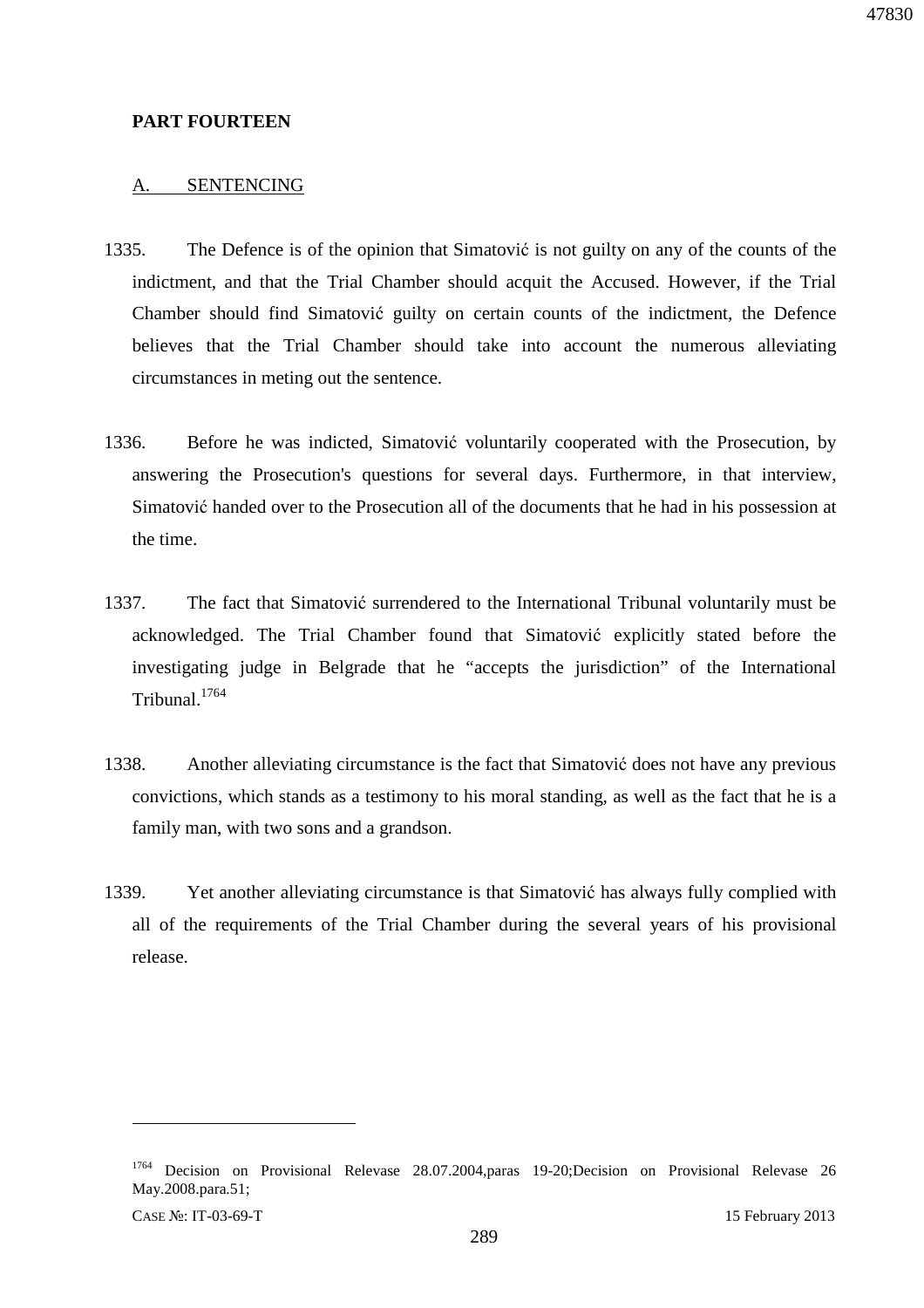- 1340. Simatović participated in the proceedings conducted against him before the International Tribunal, according full respect to the Trial Chamber, the witnesses that testified as well as all other participants in the proceedings.
- 1341. As previously mentioned, his moral standing, his behaviour before the court, his family and personal circumstances, including his age, and the fact that is now a retiree, clearly indicate that there is no risk he would repeat any crimes, once released.
- 1342. If the Trial Chamber finds Simatović guilty as charged by the Prosecution, then the Trial Chamber should take into account Simatović's relatively low rank, i.e. position, within the SDB/RDB as an alleviating circumstance. The Defence believes that another alleviating circumstance, which should be taken into account, is the fact that Simatović acted fully in accordance with the Constitution of Serbia and SDB/RDB rules. These norms instruct SDB/RDB intelligence operatives to collect all information, data and intelligence on all forms of threats to the national, cultural, and historical identity of Serbs living outside the Republic.
- 1343. The Defence believes that another alleviating circumstance is the fact that the SDB/RDB is a highly centralized institution; Decisions on all relevant issues were issued at the very top level of the service with very little or no influence of Simatović.
- 1344. By way of precaution, the Defence emphasizes that even if the Trial Chamber should find that Simatović had the kind of role imputed to him by the Prosecution, there are no aggravating circumstances of any kind related to Simatović, in the context of that role.